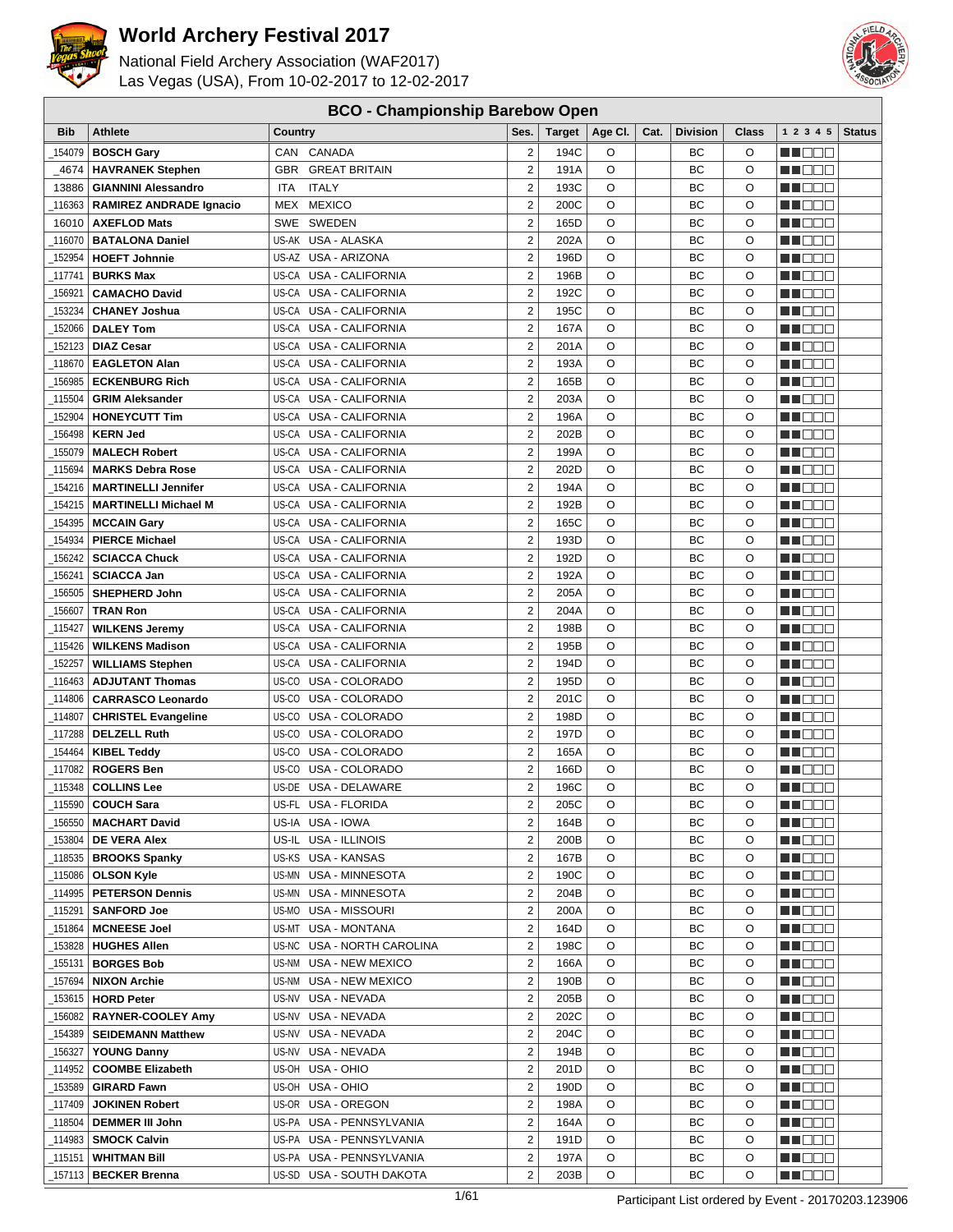



|            |                             | <b>BCO - Championship Barebow Open</b> |                |        |          |      |                 |              |               | Continue      |
|------------|-----------------------------|----------------------------------------|----------------|--------|----------|------|-----------------|--------------|---------------|---------------|
| <b>Bib</b> | Athlete                     | <b>Country</b>                         | Ses.           | Target | Age Cl.  | Cat. | <b>Division</b> | <b>Class</b> | 1 2 3 4 5     | <b>Status</b> |
| 157884     | <b>WORTHINGTON Bobby</b>    | US-TN USA - TENNESSEE                  | 2              | 167C   | $\circ$  |      | <b>BC</b>       | $\circ$      | MU DO O       |               |
| 158721     | <b>AVIS Tommy</b>           | US-TX USA - TEXAS                      | 2              | 200D   | $\Omega$ |      | BC              | $\circ$      | n noon        |               |
| 115501     | <b>BATEMAN Earle</b>        | US-TX USA - TEXAS                      | $\overline{2}$ | 166C   | $\circ$  |      | <b>BC</b>       | O            | MN O BIO      |               |
| 154787     | <b>JENKINS Steve</b>        | US-TX USA - TEXAS                      | $\overline{2}$ | 166B   | $\circ$  |      | BC              | O            | M BEE         |               |
| 115334     | <b>KIM Poul</b>             | US-TX USA - TEXAS                      | $\overline{2}$ | 199C   | $\Omega$ |      | <b>BC</b>       | O            | <b>MN</b> OOO |               |
| 115298     | MERCER, JR. John            | US-TX USA - TEXAS                      | $\overline{2}$ | 197B   | $\circ$  |      | BC              | O            | M NOCI        |               |
| 117483     | <b>ORTIZ Jose</b>           | US-TX USA - TEXAS                      | 2              | 195A   | $\circ$  |      | BC              | O            | MN O BIO      |               |
| 116937     | <b>RAFF Russell</b>         | US-TX USA - TEXAS                      | $\overline{2}$ | 199D   | $\Omega$ |      | <b>BC</b>       | $\circ$      | MN 888        |               |
| 155109     | <b>SARNS Justin</b>         | US-TX USA - TEXAS                      | 2              | 197C   | $\Omega$ |      | <b>BC</b>       | O            | MN DE O       |               |
| 118502     | <b>SARNS Reynold</b>        | US-TX USA - TEXAS                      | $\overline{2}$ | 191C   | $\Omega$ |      | <b>BC</b>       | $\circ$      | M NOCI        |               |
| 118604     | <b>DILLINGER John</b>       | US-UT USA - UTAH                       | 2              | 190A   | $\circ$  |      | BC              | O            | MU O O O      |               |
| 153467     | <b>BERNOSKIE Brandi</b>     | US-VA USA - VIRGINIA                   | $\overline{2}$ | 203D   | $\circ$  |      | BC              | O            | MN O O O      |               |
| 153834     | <b>CLINE Denny</b>          | US-VA USA - VIRGINIA                   | $\overline{2}$ | 193B   | $\Omega$ |      | <b>BC</b>       | $\circ$      | <b>MNOOO</b>  |               |
| 157545     | <b>STARK Richard</b>        | US-VA USA - VIRGINIA                   | $\overline{2}$ | 167D   | $\circ$  |      | BC              | O            | M NOCI        |               |
| 114923     | <b>MCCUBBINS Kristopher</b> | US-WA USA - WASHINGTON                 | $\overline{2}$ | 191B   | $\Omega$ |      | <b>BC</b>       | O            | n na sa       |               |
| 157060     | <b>ZENGER Dave</b>          | US-WA USA - WASHINGTON                 | $\overline{2}$ | 199B   | $\circ$  |      | BC              | O            | MN O O O      |               |
| 156438     | <b>LUTZ James</b>           | US-WI USA - WISCONSIN                  | 2              | 164C   | $\circ$  |      | BC              | O            | MN DE O       |               |
| _118379    | <b>COODY Chad</b>           | US-WY USA - WYOMING                    | $\overline{2}$ | 201B   | $\circ$  |      | <b>BC</b>       | $\circ$      | M NOCI        |               |
| $-158472$  | <b>ROBERSON Colton</b>      | US-WY USA - WYOMING                    | $\overline{2}$ | 203C   | O        |      | <b>BC</b>       | O            | MU O O O      |               |

|            | <b>BHFX - Bowhunter Flights</b><br>1 2 3 4 5<br>Ses.<br><b>Division</b><br><b>Status</b><br><b>Athlete</b><br>Class |                                   |                |               |           |      |           |           |           |  |  |
|------------|---------------------------------------------------------------------------------------------------------------------|-----------------------------------|----------------|---------------|-----------|------|-----------|-----------|-----------|--|--|
| <b>Bib</b> |                                                                                                                     | Country                           |                | <b>Target</b> | Age CI.   | Cat. |           |           |           |  |  |
| 153931     | <b>FAULKNER Catherine</b>                                                                                           | CANADA<br>CAN                     | 2              | 033A          | FX        | 04   | BH        | <b>FX</b> | N DE E    |  |  |
| 152949     | <b>HATHAWAY Kurtis</b>                                                                                              | <b>CANADA</b><br>CAN              | $\overline{2}$ | 008C          | <b>FX</b> | 01   | BH        | <b>FX</b> | n in nin  |  |  |
| 156790     | <b>HAY Angela</b>                                                                                                   | CANADA<br><b>CAN</b>              | 3              | 031A          | <b>FX</b> | 08   | BH        | <b>FX</b> | n de s    |  |  |
| 156789     | <b>SHAW Glen</b>                                                                                                    | CANADA<br>CAN                     | $\overline{2}$ | 032C          | <b>FX</b> | 04   | BH        | <b>FX</b> | n de e    |  |  |
| 156638     | <b>MOTOYA Akira</b>                                                                                                 | <b>JAPAN</b><br><b>JPN</b>        | 3              | 020C          | <b>FX</b> | 07   | BH        | <b>FX</b> | N I DE E  |  |  |
| 156148     | <b>GARCÍA Ignacio</b>                                                                                               | <b>MEXICO</b><br>MEX              | 3              | 032C          | <b>FX</b> | 08   | <b>BH</b> | <b>FX</b> | M DEL     |  |  |
| 15450      | <b>DE LA REY Christiaan</b>                                                                                         | <b>SOUTH AFRICA</b><br><b>RSA</b> | $\overline{2}$ | 014B          | <b>FX</b> | 02   | BH        | <b>FX</b> | M OO E    |  |  |
| 155365     | <b>PICK Jeff</b>                                                                                                    | US-<br>US-                        | 3              | 017C          | <b>FX</b> | 07   | BH        | <b>FX</b> | MA DEL    |  |  |
| 117138     | <b>COPPOCK Dwight</b>                                                                                               | USA - ALASKA<br>US-AK             | 3              | 001D          | <b>FX</b> | 05   | BH        | <b>FX</b> | M OO E    |  |  |
| 152165     | <b>HUNTLEY William</b>                                                                                              | <b>USA - ALASKA</b><br>US-AK      | $\mathbf{1}$   | 006B          | <b>FX</b> | 09   | BH        | <b>FX</b> | MA MAT    |  |  |
| 156567     | <b>RUDE Aidan</b>                                                                                                   | US-AK USA - ALASKA                | $\overline{2}$ | 024C          | <b>FX</b> | 03   | BH        | <b>FX</b> | ME E E E  |  |  |
| 152592     | <b>SWANSON Rob</b>                                                                                                  | US-AK USA - ALASKA                | $\overline{2}$ | 016A          | <b>FX</b> | 02   | BH        | <b>FX</b> | M DE O    |  |  |
| 157807     | <b>ACOSTA Dan</b>                                                                                                   | US-AZ USA - ARIZONA               | $\overline{2}$ | 032B          | <b>FX</b> | 04   | BH        | <b>FX</b> | N DE E    |  |  |
| 156981     | <b>ANDERSON Maverick</b>                                                                                            | US-AZ USA - ARIZONA               | 3              | 003B          | <b>FX</b> | 05   | BH        | <b>FX</b> | ma mata   |  |  |
| 154210     | <b>CARROLL Barb</b>                                                                                                 | US-AZ USA - ARIZONA               | $\overline{2}$ | 024D          | <b>FX</b> | 03   | BH        | <b>FX</b> | n in Eise |  |  |
| 156843     | <b>DALRYMPLE Phillip</b>                                                                                            | US-AZ USA - ARIZONA               | 3              | 009C          | <b>FX</b> | 06   | <b>BH</b> | <b>FX</b> | n de s    |  |  |
| 118619     | <b>GOULD Patrick</b>                                                                                                | USA - ARIZONA<br>US-AZ            | 3              | 033D          | <b>FX</b> | 08   | BH        | <b>FX</b> | MN OO E   |  |  |
| 152804     | <b>HANSON Mark G</b>                                                                                                | <b>USA - ARIZONA</b><br>US-AZ     | $\overline{2}$ | 017D          | <b>FX</b> | 03   | BH        | <b>FX</b> | ma mar    |  |  |
| 116128     | <b>HASH David</b>                                                                                                   | US-AZ USA - ARIZONA               | $\overline{2}$ | 030B          | <b>FX</b> | 04   | BH        | <b>FX</b> | MA MAT    |  |  |
| 155429     | <b>HINDS Vince</b>                                                                                                  | US-AZ USA - ARIZONA               | 3              | 015B          | <b>FX</b> | 06   | BH        | <b>FX</b> | M DE O    |  |  |
| 115584     | <b>KERN Phillip</b>                                                                                                 | US-AZ USA - ARIZONA               | $\mathbf 0$    |               | <b>FX</b> |      | <b>BH</b> | <b>FX</b> | M OO T    |  |  |
| 153003     | <b>MONTERO Dave</b>                                                                                                 | US-AZ USA - ARIZONA               | 3              | 027A          | <b>FX</b> | 08   | BH        | <b>FX</b> | man man   |  |  |
| 153004     | <b>MONTERO Kyle</b>                                                                                                 | US-AZ USA - ARIZONA               | 3              | 033B          | <b>FX</b> | 08   | BH        | <b>FX</b> | n in Eise |  |  |
| 157811     | <b>MOORE Maukenzi</b>                                                                                               | US-AZ USA - ARIZONA               | 3              | 019C          | <b>FX</b> | 07   | <b>BH</b> | <b>FX</b> | n i de s  |  |  |
| 116942     | <b>MORAN Bret</b>                                                                                                   | US-AZ USA - ARIZONA               | $\overline{2}$ | 008D          | <b>FX</b> | 01   | BH        | <b>FX</b> | n de e    |  |  |
| 158442     | <b>ORNOSKI Mike</b>                                                                                                 | US-AZ USA - ARIZONA               | 3              | 002A          | <b>FX</b> | 05   | BH        | <b>FX</b> | n in Film |  |  |
| 152122     | <b>PALMER Jason</b>                                                                                                 | US-AZ USA - ARIZONA               | $\overline{2}$ | 015D          | <b>FX</b> | 02   | <b>BH</b> | <b>FX</b> | MA BEL    |  |  |
| 158070     | <b>PERRY Dale</b>                                                                                                   | US-AZ USA - ARIZONA               | $\overline{2}$ | 020D          | <b>FX</b> | 03   | <b>BH</b> | <b>FX</b> | M OO E    |  |  |
| 156982     | <b>RUIZ Armando</b>                                                                                                 | US-AZ USA - ARIZONA               | $\overline{2}$ | 033C          | <b>FX</b> | 04   | BH        | <b>FX</b> | MA DEL    |  |  |
| 156984     | <b>RUIZ Jaime</b>                                                                                                   | US-AZ USA - ARIZONA               | 3              | 021D          | <b>FX</b> | 07   | BH        | <b>FX</b> | MA NOT    |  |  |
| 152958     | <b>SINGER Mira</b>                                                                                                  | US-AZ USA - ARIZONA               | $\mathbf{1}$   | 007D          | <b>FX</b> | 09   | BH        | <b>FX</b> | n de d    |  |  |
| 154107     | <b>STEVENS Tayler</b>                                                                                               | US-AZ USA - ARIZONA               | 3              | 016A          | <b>FX</b> | 06   | <b>BH</b> | <b>FX</b> | n i De E  |  |  |
| 152956     | <b>TARR Justin</b>                                                                                                  | US-AZ USA - ARIZONA               | $\mathbf{1}$   | 008A          | <b>FX</b> | 09   | BН        | <b>FX</b> | n de e    |  |  |
| 152671     | <b>ADAM Steven</b>                                                                                                  | <b>USA - CALIFORNIA</b><br>US-CA  | $\overline{2}$ | 027C          | <b>FX</b> | 04   | BH        | <b>FX</b> | MA NOT    |  |  |
| 156802     | <b>BARTZ Don</b>                                                                                                    | US-CA USA - CALIFORNIA            | 3              | 031C          | <b>FX</b> | 08   | BH        | <b>FX</b> | ma mata   |  |  |
| 156807     | <b>BARTZ Hayden</b>                                                                                                 | US-CA USA - CALIFORNIA            | 3              | 008D          | <b>FX</b> | 05   | <b>BH</b> | <b>FX</b> | n i De E  |  |  |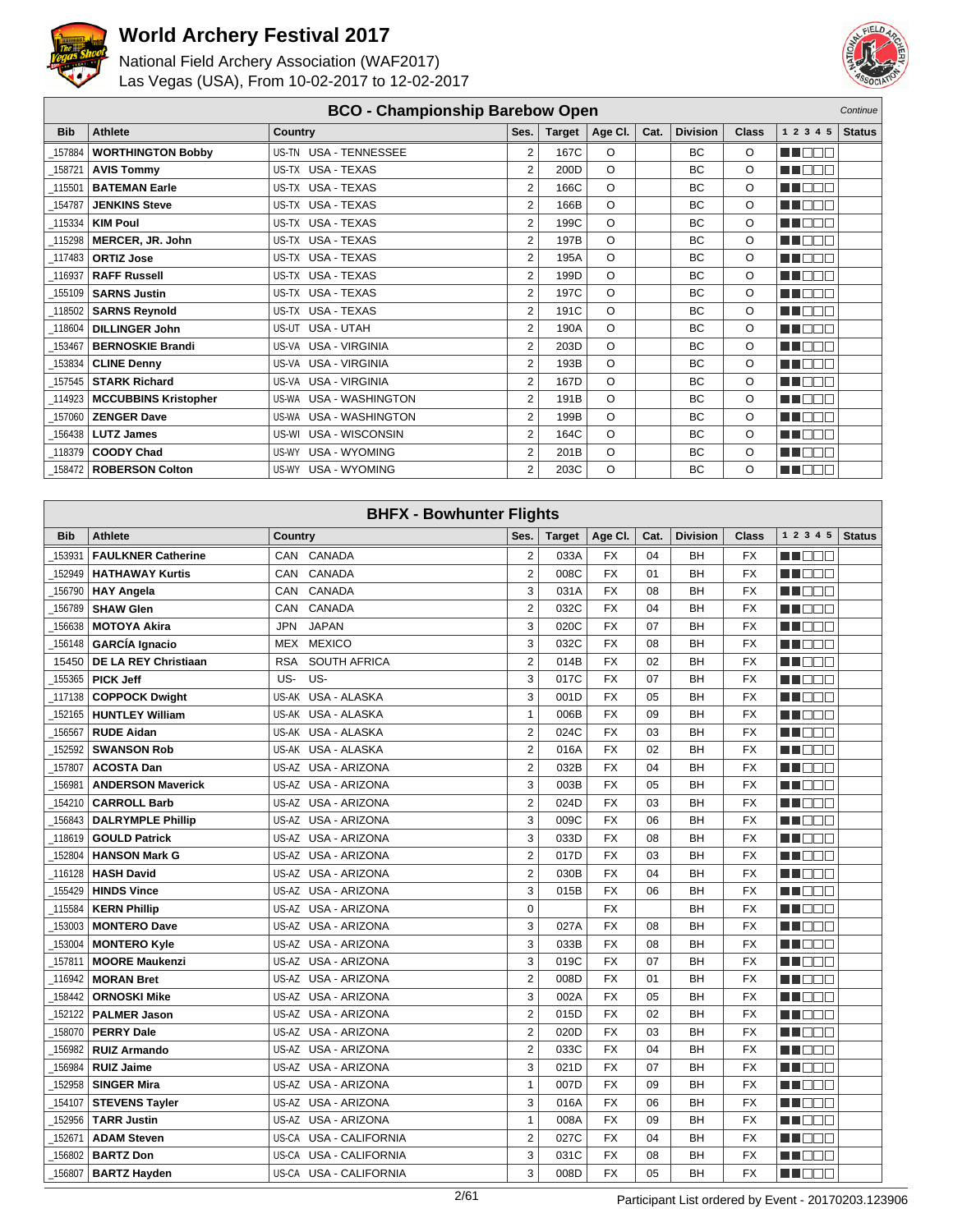



| <b>BHFX - Bowhunter Flights</b><br>Continue |                                                    |                                                  |                         |               |                 |          |                 |                          |                      |               |
|---------------------------------------------|----------------------------------------------------|--------------------------------------------------|-------------------------|---------------|-----------------|----------|-----------------|--------------------------|----------------------|---------------|
| <b>Bib</b>                                  | <b>Athlete</b>                                     | Country                                          | Ses.                    | <b>Target</b> | Age CI.         | Cat.     | <b>Division</b> | <b>Class</b>             | 1 2 3 4 5            | <b>Status</b> |
| 114947                                      | <b>BISBEE Susan</b>                                | US-CA USA - CALIFORNIA                           | $\mathbf{1}$            | 001B          | FX              | 09       | BН              | FX                       | e de e               |               |
| 158720                                      | <b>BUSBY Kevin</b>                                 | US-CA USA - CALIFORNIA                           | $\mathbf{1}$            | 005A          | <b>FX</b>       | 09       | BH              | <b>FX</b>                | n i De B             |               |
| 152260                                      | <b>CARIVEAU Amanda</b>                             | US-CA USA - CALIFORNIA                           | $\mathbf 0$             |               | <b>FX</b>       |          | BH              | <b>FX</b>                | MOOO                 |               |
| 156708                                      | <b>CASEY Jerome</b>                                | US-CA USA - CALIFORNIA                           | 3                       | 007D          | <b>FX</b>       | 05       | BН              | FX                       | ME DE L              |               |
| 152747                                      | <b>CORDARO Julie</b>                               | US-CA USA - CALIFORNIA                           | 1                       | 009C          | <b>FX</b>       | 09       | BН              | <b>FX</b>                | M DE B               |               |
| 153703                                      | <b>DELRINCON Cody</b>                              | US-CA<br><b>USA - CALIFORNIA</b>                 | 3                       | 022D          | FX              | 07       | BН              | <b>FX</b>                | MU OO O              |               |
| 154505                                      | <b>DOONEY Dave</b>                                 | US-CA USA - CALIFORNIA                           | $\overline{2}$          | 022B          | <b>FX</b>       | 03       | BН              | <b>FX</b>                | MN 888               |               |
| 155405                                      | <b>DOWD Derek</b>                                  | US-CA USA - CALIFORNIA                           | $\mathbf{1}$            | 003D          | <b>FX</b>       | 09       | BН              | FX                       | MN 888               |               |
|                                             |                                                    | US-CA USA - CALIFORNIA                           | 3                       | 027C          | <b>FX</b>       | 08       | BН              | <b>FX</b>                |                      |               |
| 156490                                      | <b>DUBOIS George</b>                               |                                                  | $\mathbf{1}$            |               | <b>FX</b>       | 09       | BH              | <b>FX</b>                | MO DO O              |               |
| 156224                                      | <b>DUBOIS Sharon</b>                               | US-CA USA - CALIFORNIA<br>US-CA USA - CALIFORNIA | 3                       | 002A          | <b>FX</b>       |          |                 | <b>FX</b>                | M DEE                |               |
| 156491                                      | <b>ESPIRITU Chuck</b>                              |                                                  | $\overline{2}$          | 005C<br>007C  | <b>FX</b>       | 05<br>01 | BН              | <b>FX</b>                | MU DO B              |               |
| 155873                                      | <b>FERNANDEZ Coco</b>                              | US-CA USA - CALIFORNIA                           |                         |               |                 |          | BН              |                          | MN D D D             |               |
| 118823                                      | <b>FINKEL Marianna</b>                             | US-CA USA - CALIFORNIA                           | 3                       | 031B          | FX              | 08       | BН              | <b>FX</b>                | n i Bele             |               |
| 152404                                      | <b>GARRISON Karl</b>                               | US-CA USA - CALIFORNIA                           | 3                       | 008B          | <b>FX</b>       | 05       | BН              | <b>FX</b>                | MA DE C              |               |
| 152173                                      | <b>HAM Jason</b>                                   | US-CA<br>USA - CALIFORNIA                        | $\overline{2}$          | 005C          | <b>FX</b>       | 01       | BН              | FX                       | MU DO B              |               |
| _152174                                     | <b>HAM Rebekah</b>                                 | US-CA USA - CALIFORNIA                           | $\overline{2}$          | 029B          | <b>FX</b>       | 04       | BН              | <b>FX</b>                | MN 888               |               |
| 152170                                      | <b>HICKS Chuck</b>                                 | US-CA USA - CALIFORNIA                           | $\overline{2}$          | 010C          | FX              | 02       | BН              | <b>FX</b>                | MA DE E              |               |
| 155958                                      | <b>HODGES Troy</b>                                 | US-CA USA - CALIFORNIA                           | $\overline{2}$          | 012B          | <b>FX</b>       | 02       | BН              | <b>FX</b>                | MU DO O              |               |
| 153586                                      | <b>JENNISON Michael</b>                            | US-CA USA - CALIFORNIA                           | $\mathbf{1}$            | 008B          | <b>FX</b>       | 09       | BH              | <b>FX</b>                | M DO B               |               |
| _117731                                     | <b>KENNELLEY Dwayne</b>                            | US-CA USA - CALIFORNIA                           | 3                       | 031D          | <b>FX</b>       | 08       | BН              | <b>FX</b>                | MN DO B              |               |
| 117732                                      | <b>KENNELLEY Nicole</b>                            | US-CA USA - CALIFORNIA                           | $\mathbf{1}$            | 002C          | <b>FX</b>       | 09       | BН              | <b>FX</b>                | MN D D D             |               |
| 116842                                      | <b>KNOWLES Pat</b>                                 | US-CA USA - CALIFORNIA                           | 3                       | 011B          | FX              | 06       | BН              | <b>FX</b>                | <b>HELLO</b>         |               |
| 154976                                      | <b>KNOWLTON Chris</b>                              | USA - CALIFORNIA<br>US-CA                        | 3                       | 033A          | <b>FX</b>       | 08       | BН              | <b>FX</b>                | M DO B               |               |
| 116133                                      | <b>LEWIS Charlotte</b>                             | US-CA<br>USA - CALIFORNIA                        | $\mathbf{1}$            | 009B          | <b>FX</b>       | 09       | BН              | <b>FX</b>                | MA OO B              |               |
| 152256                                      | <b>LLOYD-MASSEY Jacob</b>                          | US-CA USA - CALIFORNIA                           | $\overline{2}$          | 006B          | <b>FX</b>       | 01       | BН              | <b>FX</b>                | MN 888               |               |
| 116135                                      | <b>MCMAHAN Barbara</b>                             | USA - CALIFORNIA<br>US-CA                        | $\mathbf{1}$            | 005D          | <b>FX</b>       | 09       | BH              | <b>FX</b>                | MN OO O              |               |
| 154459                                      | <b>MEAD Jim</b>                                    | US-CA USA - CALIFORNIA                           | 3                       | 020B          | <b>FX</b>       | 07       | BН              | <b>FX</b>                | MU DO O              |               |
| 155584                                      | <b>MERJANO George</b>                              | US-CA USA - CALIFORNIA                           | 0                       |               | <b>FX</b>       |          | BH              | <b>FX</b>                | MU DO B              |               |
| _157037                                     | <b>MORAN Tim</b>                                   | US-CA USA - CALIFORNIA                           | 3                       | 017D          | <b>FX</b>       | 07       | BН              | <b>FX</b>                | MN OO B              |               |
| 114895_                                     | <b>O'STEEN Kimberly</b>                            | US-CA USA - CALIFORNIA                           | $\overline{2}$          | 024A          | <b>FX</b>       | 03       | BН              | <b>FX</b>                | n de de              |               |
| 156377                                      | <b>PALOMO Emily</b>                                | US-CA USA - CALIFORNIA                           | 3                       | 032B          | <b>FX</b>       | 08       | BН              | <b>FX</b>                | MA DE C              |               |
| 152632                                      | <b>PIRTZ Anton</b>                                 | USA - CALIFORNIA<br>US-CA                        | 3                       | 019D          | <b>FX</b>       | 07       | BН              | <b>FX</b>                | MU DO B              |               |
| 153645                                      | <b>PORTER Rebecca</b>                              | US-CA<br><b>USA - CALIFORNIA</b>                 | 3                       | 033C          | <b>FX</b>       | 08       | BН              | <b>FX</b>                | MN 888               |               |
| 154406                                      | <b>POSPISHEK Philip</b>                            | US-CA USA - CALIFORNIA                           | $\overline{2}$          | 029D          | <b>FX</b>       | 04       | BН              | <b>FX</b>                | MA DE E              |               |
| 153868                                      | <b>QUAN Marsha</b>                                 | US-CA USA - CALIFORNIA                           | 2                       | 021A          | <b>FX</b>       | 03       | BН              | FX                       | MA DE C              |               |
| 156484                                      | <b>RIEMER Tom</b>                                  | US-CA USA - CALIFORNIA                           | 3                       | 007A          | <b>FX</b>       | 05       | BН              | <b>FX</b>                | MU DE S              |               |
| _154321                                     | <b>ROACH David</b>                                 | US-CA USA - CALIFORNIA                           | 3                       | 003C          | <b>FX</b>       | 05       | BH              | <b>FX</b>                | MN DO B              |               |
|                                             | $\overline{\phantom{0}}$ 157654   ROBINSON Kaitlin | US-CA USA - CALIFORNIA                           | 3                       | 016D          | $\overline{FX}$ | 06       | <b>BH</b>       | $\overline{\mathsf{FX}}$ | <b>HOOD</b>          |               |
| _117010丨                                    | <b>ROSIN Doug</b>                                  | US-CA USA - CALIFORNIA                           | $\mathbf 0$             |               | FX              |          | BН              | FX                       | M DE S               |               |
| _114838                                     | <b>SCOTT Dawnel</b>                                | US-CA USA - CALIFORNIA                           | 3                       | 015C          | FX              | 06       | BН              | FX                       | WU O O O             |               |
| 118563                                      | <b>SCOTT Steve</b>                                 | US-CA USA - CALIFORNIA                           | 3                       | 024A          | FX              | 07       | BH              | FX                       | MUOOO                |               |
| _158703                                     | <b>SHERLOCK Robert</b>                             | US-CA USA - CALIFORNIA                           | 3                       | 028B          | FX              | 08       | BН              | FX                       | <u>in ja sis</u>     |               |
| _153357                                     | <b>SHOEMAKER Valerie</b>                           | US-CA USA - CALIFORNIA                           | 3                       | 016B          | FX              | 06       | BН              | FX                       | <u>Li Bee</u>        |               |
| _158771                                     | <b>SPITZ Scot</b>                                  | US-CA USA - CALIFORNIA                           | $\mathbf{1}$            | 007B          | FX              | 09       | BН              | FX                       | W OOO                |               |
| 156688                                      | <b>SPOOLSTRA David</b>                             | US-CA USA - CALIFORNIA                           | 3                       | 021A          | FX              | 07       | BH              | FX                       | MU O O O             |               |
| _114942                                     | <b>STAUFFER David</b>                              | US-CA USA - CALIFORNIA                           | 3                       | 004B          | FX              | 05       | BН              | FX                       | <u>in ja sis</u>     |               |
| _116568                                     | <b>TAYLOR Katie</b>                                | US-CA USA - CALIFORNIA                           | 3                       | 019B          | FX              | 07       | BН              | FX                       | M DE S               |               |
| 114784                                      | <b>TRUONG Albert</b>                               | US-CA USA - CALIFORNIA                           | 3                       | 014A          | FX              | 06       | BН              | FX                       | <u>LI OOD</u>        |               |
| 156467_                                     | <b>WAGNER Ken</b>                                  | US-CA USA - CALIFORNIA                           | $\overline{2}$          | 005D          | FX              | 01       | BН              | FX                       | WU 88                |               |
| _153050                                     | <b>WALKER John</b>                                 | US-CA USA - CALIFORNIA                           | $\overline{2}$          | 017A          | FX              | 02       | BН              | FX                       | MUOOO                |               |
| 156499_                                     | <b>WILSON Angie</b>                                | US-CA USA - CALIFORNIA                           | $\mathbf{1}$            | 005C          | FX              | 09       | BН              | FX                       | e de la p            |               |
| 114915                                      | <b>WU Thomas</b>                                   | US-CA USA - CALIFORNIA                           | $\overline{\mathbf{c}}$ | 021B          | FX              | 03       | BН              | FX                       | <u>Li Sec</u>        |               |
| _156361                                     | <b>YENNE' Jason</b>                                | US-CA USA - CALIFORNIA                           | $\overline{2}$          | 018B          | FX              | 03       | BН              | FX                       | WU 88                |               |
| 155975                                      | YOUNG Tim                                          | US-CA USA - CALIFORNIA                           | 3                       | 026C          | FX              | 08       | BН              | FX                       | NN O O O             |               |
| _116132                                     | <b>ZITTLE Chris</b>                                | US-CA USA - CALIFORNIA                           | 3                       | 012D          | FX              | 06       | BН              | FX                       | <u>in din Biblio</u> |               |
| $-116131$                                   | <b>ZITTLE Margaret</b>                             | US-CA USA - CALIFORNIA                           | $\mathbf{1}$            | 003B          | FX              | 09       | BН              | FX                       | <u>LI DEB</u>        |               |
|                                             | <b>ZITTLE Tim</b>                                  | US-CA USA - CALIFORNIA                           | 3                       | 002B          | FX              | 05       | BН              | FX                       | WU O O O             |               |
| _153714                                     | <b>ASHURST Kristn</b>                              | US-CO USA - COLORADO                             | 3                       | 017B          | FX              | 06       | BН              | FX                       | MUOOO                |               |
| _153793                                     | <b>BAUMER Doug</b>                                 | US-CO USA - COLORADO                             | $\overline{2}$          | 032A          | FX              | 04       | BН              | FX                       | MU DO D              |               |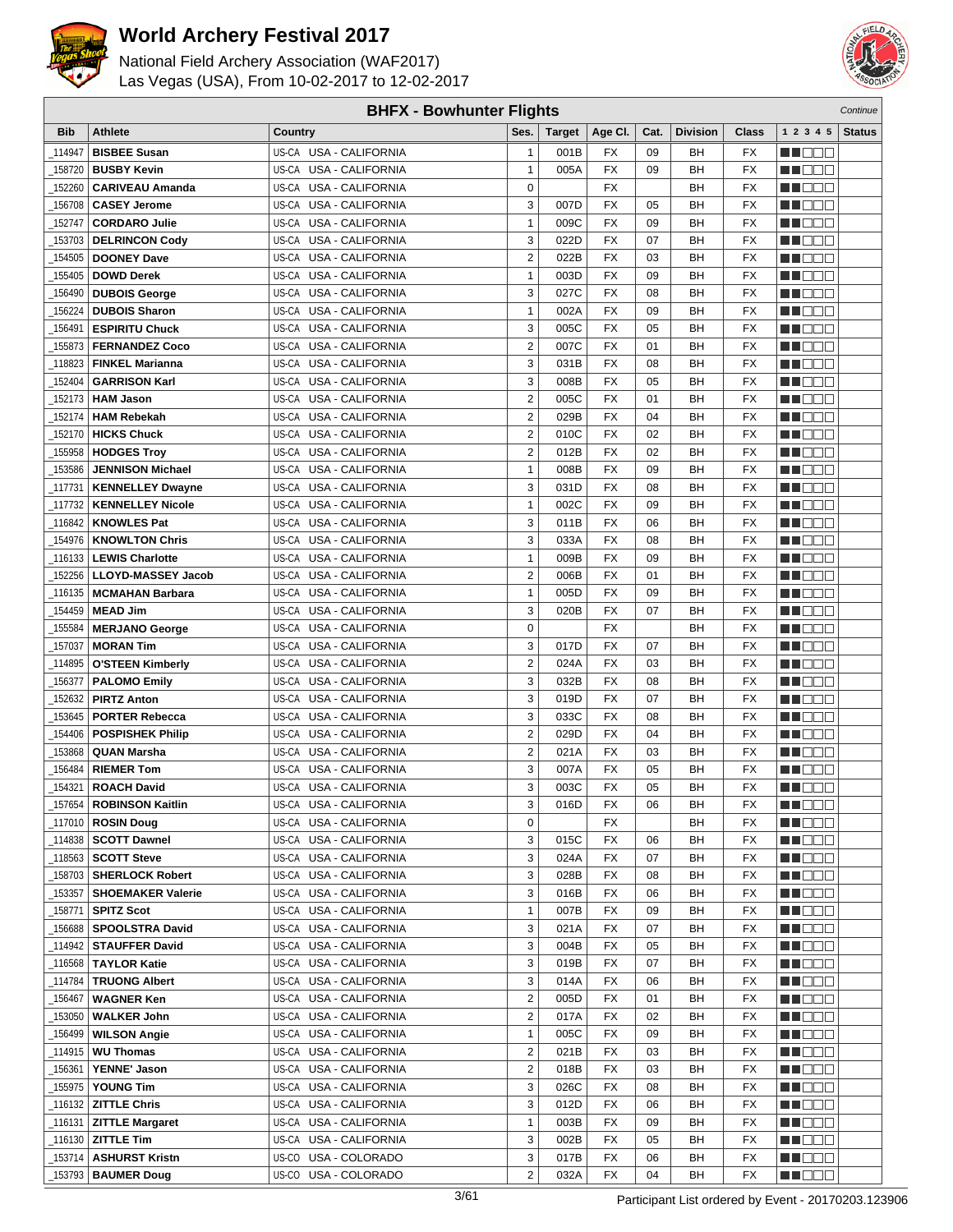



| <b>BHFX - Bowhunter Flights</b><br>Continue |                             |                         |                         |               |                 |      |                 |                 |                     |               |
|---------------------------------------------|-----------------------------|-------------------------|-------------------------|---------------|-----------------|------|-----------------|-----------------|---------------------|---------------|
| <b>Bib</b>                                  | <b>Athlete</b>              | Country                 | Ses.                    | <b>Target</b> | Age CI.         | Cat. | <b>Division</b> | Class           | 1 2 3 4 5           | <b>Status</b> |
| 155524                                      | <b>BERENS Mark</b>          | US-CO USA - COLORADO    | 2                       | 024B          | FX              | 03   | BН              | FX              | HI EE               |               |
| 152571                                      | <b>BLAZEK Steven</b>        | US-CO USA - COLORADO    | 2                       | 025A          | <b>FX</b>       | 03   | BH              | <b>FX</b>       | MU O O O            |               |
| 116556                                      | <b>BOHRER Brian</b>         | US-CO USA - COLORADO    | $\overline{\mathbf{c}}$ | 028A          | <b>FX</b>       | 04   | BH              | FX              | n i DDE             |               |
| 116555                                      | <b>BOHRER Travis</b>        | US-CO USA - COLORADO    | 2                       | 026A          | FX              | 04   | BH              | FX              | MN 888              |               |
| 153106                                      | <b>CASSADY Jason</b>        | USA - COLORADO<br>US-CO | $\overline{2}$          | 011D          | <b>FX</b>       | 02   | BH              | FX              | n de e              |               |
|                                             | <b>CASSADY Jessaca</b>      | US-CO<br>USA - COLORADO | 3                       | 018A          | <b>FX</b>       | 07   | BH              | FX              |                     |               |
| 153107                                      |                             |                         | 3                       |               | <b>FX</b>       |      |                 |                 | MA DE E<br>ME E E E |               |
| 155904                                      | <b>COTONUTS Zachary</b>     | US-CO USA - COLORADO    |                         | 003D          |                 | 05   | BH              | FX              |                     |               |
| 155443                                      | <b>CRITES Byron</b>         | US-CO<br>USA - COLORADO | $\overline{2}$          | 022C          | <b>FX</b>       | 03   | BH              | FX              | MN D D O            |               |
| 155172                                      | <b>DOUGLAS Keith</b>        | US-CO<br>USA - COLORADO | 2                       | 010A          | <b>FX</b>       | 02   | BH              | FX              | MO DO O             |               |
| 153808                                      | <b>FARMER Bobby</b>         | USA - COLORADO<br>US-CO | 3                       | 010D          | <b>FX</b>       | 06   | BH              | FX              | n i De E            |               |
| 154759                                      | <b>FESMIRE Chris</b>        | US-CO USA - COLORADO    | 2                       | 017B          | <b>FX</b>       | 02   | BH              | <b>FX</b>       | W OOO               |               |
| 154094                                      | <b>FORSYTHE Randy</b>       | US-CO USA - COLORADO    | $\overline{\mathbf{c}}$ | 034C          | <b>FX</b>       | 04   | BH              | FX              | M 1000              |               |
| 155582                                      | <b>FREDINBURG Katie</b>     | US-CO USA - COLORADO    | 3                       | 014B          | FX              | 06   | BН              | FX              | n i Bele            |               |
| 156477                                      | <b>GEIST Anne</b>           | USA - COLORADO<br>US-CO | 3                       | 002C          | <b>FX</b>       | 05   | BН              | FX              | MA DE L             |               |
| 156767                                      | <b>HARPER Eric</b>          | US-CO<br>USA - COLORADO | $\overline{2}$          | 025D          | FX              | 03   | BH              | <b>FX</b>       | M DE O              |               |
| 118857                                      | <b>HEINZ Kyle</b>           | US-CO USA - COLORADO    | $\overline{2}$          | 026D          | <b>FX</b>       | 04   | BН              | FX              | n i DDE             |               |
| 158142                                      | <b>HERWICK Kelly</b>        | US-CO USA - COLORADO    | $\overline{c}$          | 009D          | <b>FX</b>       | 02   | BH              | FX              | MO DO O             |               |
| 156680                                      | <b>HIRSCH Brittney</b>      | USA - COLORADO<br>US-CO | 2                       | 014C          | <b>FX</b>       | 02   | BН              | FX              | ME DE S             |               |
| 156686                                      | <b>HOBBS Tony</b>           | USA - COLORADO<br>US-CO | 2                       | 014D          | <b>FX</b>       | 02   | BH              | FX              | n i De E            |               |
| 116951                                      | <b>HOPKINS Craig</b>        | US-CO USA - COLORADO    | 2                       | 013C          | <b>FX</b>       | 02   | BH              | FX              | ME OOO              |               |
| 155648                                      | <b>HOPPES Caleb</b>         | US-CO USA - COLORADO    | 3                       | 006A          | <b>FX</b>       | 05   | BH              | FX              | MT DE E             |               |
| 156795                                      | <b>JOHNSON Vicki</b>        | US-CO USA - COLORADO    | 3                       | 020A          | FX              | 07   | BH              | FX              | n i Bele            |               |
| 156913                                      | <b>KELLY Nathan</b>         | USA - COLORADO<br>US-CO | 3                       | 002D          | <b>FX</b>       | 05   | BH              | FX              | MA DE E             |               |
| 155482                                      | <b>KENASTON Dennis</b>      | US-CO<br>USA - COLORADO | 2                       | 020A          | <b>FX</b>       | 03   | BH              | <b>FX</b>       | M OO U              |               |
| 154591                                      | <b>KIBEL Michelle</b>       | USA - COLORADO<br>US-CO | $\mathbf{1}$            | 004A          | <b>FX</b>       | 09   | BH              | FX              | MN 888              |               |
| 116214                                      | <b>KIMACK William</b>       | US-CO<br>USA - COLORADO | 3                       | 004C          | <b>FX</b>       | 05   | BН              | FX              | MO DO O             |               |
| 114969                                      | <b>KING Ray</b>             | US-CO<br>USA - COLORADO | 3                       | 001B          | <b>FX</b>       | 05   | BH              | FX              | MA DE S             |               |
| _118858                                     | <b>KROLLPFEIFFER Kallie</b> | US-CO<br>USA - COLORADO | $\mathbf{1}$            | 006C          | <b>FX</b>       | 09   | BH              | FX              | W OOO               |               |
| 152489                                      | <b>LIAPIS Steven</b>        | US-CO USA - COLORADO    | 3                       | 023B          | <b>FX</b>       | 07   | BH              | FX              | n i De E            |               |
| 153332                                      | <b>MARSH Dave</b>           | US-CO USA - COLORADO    | 3                       | 009A          | <b>FX</b>       | 05   | BН              | FX              | HI EEE              |               |
| 115425                                      | <b>MCKNIGHT Russ</b>        | US-CO USA - COLORADO    | $\mathbf 0$             |               | FX              |      | BН              | FX              | MA DE C             |               |
| _154827                                     | <b>MOORE Jeremy</b>         | USA - COLORADO<br>US-CO | $\overline{2}$          | 017C          | <b>FX</b>       | 02   | BН              | FX              | M DE E              |               |
| 152651                                      | <b>REAMS Bart</b>           | US-CO<br>USA - COLORADO | 2                       | 009B          | FX              | 02   | BH              | FX              | N I O O O           |               |
| 154090                                      | <b>ROGERS Tyrel</b>         | US-CO USA - COLORADO    | $\overline{2}$          | 028C          | <b>FX</b>       | 04   | BН              | FX              | MU DO O             |               |
| 153606                                      | <b>SCHMIDT John</b>         | US-CO<br>USA - COLORADO | 3                       | 010A          | FX              | 06   | BH              | FX              | M D D D             |               |
| 152627                                      | <b>SHIPMAN Robert L</b>     | USA - COLORADO<br>US-CO | 2                       | 023D          | <b>FX</b>       | 03   | BН              | FX              | M DO D              |               |
| _118529                                     | <b>TABOLT Benjamin</b>      | US-CO USA - COLORADO    | $\overline{2}$          | 031C          | <b>FX</b>       | 04   | BH              | <b>FX</b>       | MU O O O            |               |
|                                             | $\_$ 153792   WILSON Jan    | US-CO USA - COLORADO    | 3                       | 029D          | $\overline{FX}$ | 08   | BH              | $\overline{FX}$ | <b>BECOO</b>        |               |
| 154664                                      | <b>JOHNSON Kort</b>         | US-FL USA - FLORIDA     | 3                       | 005B          | FX              | 05   | BН              | FX              | <u>Li Bec</u>       |               |
| _118249                                     | <b>MATA Roger</b>           | US-FL USA - FLORIDA     | $\mathbf{1}$            | 008D          | FX              | 09   | BН              | FX              | WU O O O            |               |
| 154837                                      | <b>ACOBA Nikki</b>          | US-HI USA - HAWAII      | 1                       | 006A          | FX              | 09   | BН              | FX              | MUOOO               |               |
| _154836                                     | <b>ACOBA Rudy</b>           | US-HI USA - HAWAII      | 3                       | 029A          | FX              | 08   | BН              | FX              | <u>in ja sis</u>    |               |
| _156063                                     | <b>FUKUNAGA James</b>       | US-HI USA - HAWAII      | 3                       | 017A          | FX              | 06   | BН              | FX              | NN DOO              |               |
| _156049                                     | <b>HORCAJO Egon</b>         | US-HI USA - HAWAII      | $\mathbf{1}$            | 001D          | FX              | 09   | BН              | FX              | MU DO O I           |               |
| _154840                                     | <b>MUKAI Matthew</b>        | US-HI USA - HAWAII      | 3                       | 009D          | FX              | 06   | ВH              | FX              | MOOO I              |               |
| _157355                                     | <b>OLIBEROS Stephen</b>     | US-HI USA - HAWAII      | 2                       | 022A          | FX              | 03   | BН              | FX              | <u> Literatu</u>    |               |
| _151951                                     | <b>SCHAEFER Tyler</b>       | US-HI USA - HAWAII      | 3                       | 009B          | FX              | 06   | BН              | FX              | <u> Literatu</u>    |               |
| 157006                                      | <b>SISON Clifford</b>       | US-HI USA - HAWAII      | 3                       | 030B          | FX              | 08   | BН              | FX              | MU DO O I           |               |
| 153936                                      | <b>TRPKOVSKI Paul</b>       | US-HI USA - HAWAII      | $\overline{c}$          | 027B          | FX              | 04   | BН              | FX              | <u>LL DOO</u>       |               |
| 153549_                                     | <b>TRPKOVSKI Tony</b>       | US-HI USA - HAWAII      | 1                       | 004C          | FX              | 09   | BН              | FX              | MUOOO               |               |
| 156588                                      |                             | US-HI USA - HAWAII      | 3                       | 029B          | FX              | 08   | BH              | FX              |                     |               |
|                                             | <b>VALENCIANO Macklin</b>   |                         |                         |               |                 |      |                 |                 | <u> Lind a Bi</u>   |               |
| _156926                                     | <b>BRETSCH Tressia</b>      | US-IA USA - IOWA        | 2                       | 011B          | FX              | 02   | ВH              | FX              | <b>MA</b> DOO       |               |
| _154297                                     | <b>MARRS Dustin</b>         | US-IA USA - IOWA        | 2                       | 004C          | FX              | 01   | BН              | FX              | MU DO D             |               |
| _157000                                     | <b>PICK Alex</b>            | US-IA USA - IOWA        | 3                       | 027B          | FX              | 08   | ВH              | FX              | M OO D              |               |
| _156445                                     | <b>TINGLEY Cody</b>         | US-IA USA - IOWA        | 2                       | 025C          | FX              | 03   | BН              | FX              | <u> Literatu</u>    |               |
| 156959                                      | <b>WAGNER Mark</b>          | US-IA USA - IOWA        | 2                       | 003A          | FX              | 01   | BН              | FX              | <u> Literatur</u>   |               |
| 156606                                      | <b>BASSETT Matt</b>         | US-ID USA - IDAHO       | $\overline{2}$          | 012C          | FX              | 02   | ВH              | FX              | <u>Li Seci</u>      |               |
| _116071                                     | <b>HUGHES Jim</b>           | US-ID USA - IDAHO       | 3                       | 012B          | FX              | 06   | BН              | FX              | MU DE EL            |               |
| 153236                                      | <b>JONES Melissa</b>        | US-ID USA - IDAHO       | 3                       | 013D          | <b>FX</b>       | 06   | BН              | FX              | <b>HE</b> OOO       |               |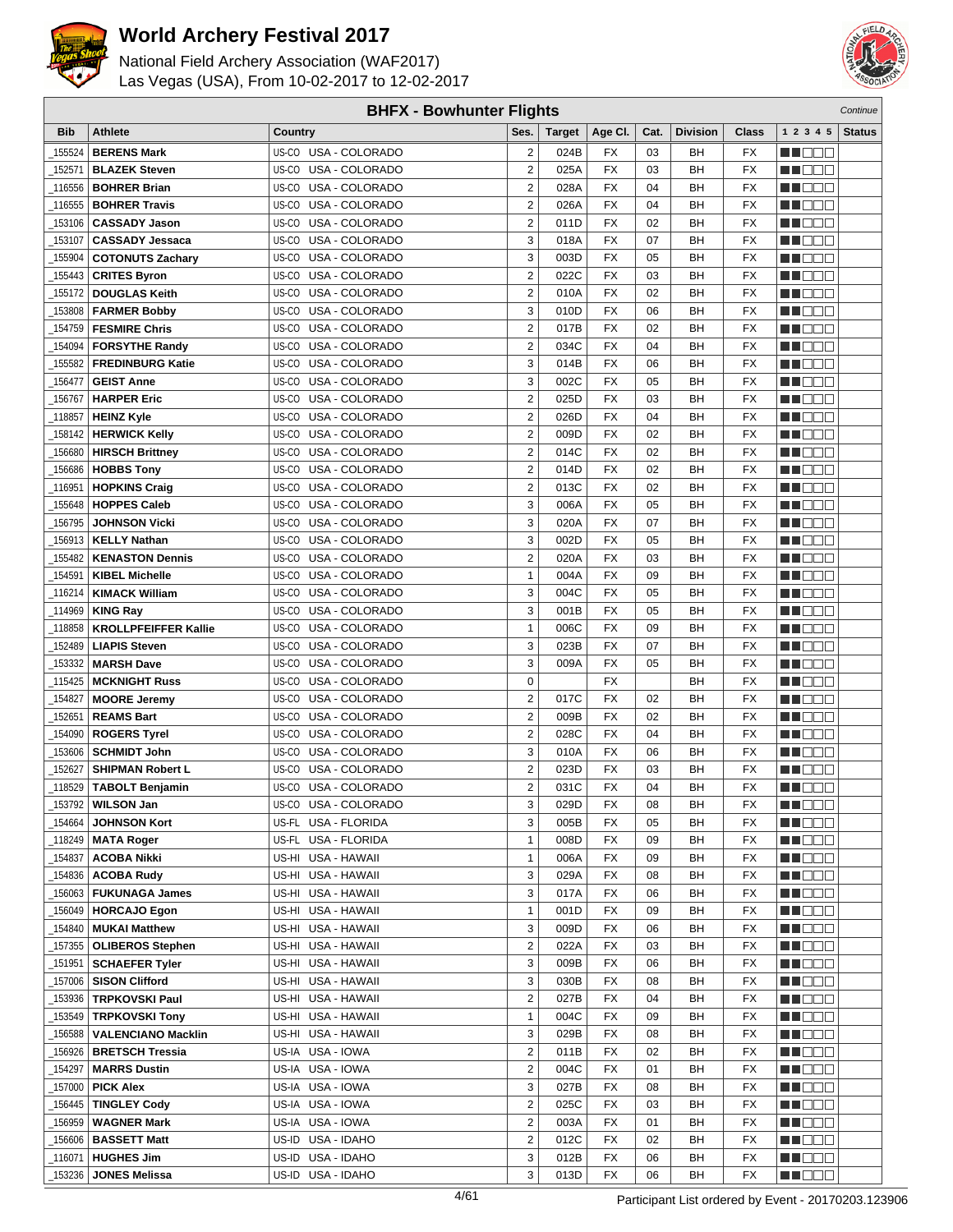



| <b>BHFX - Bowhunter Flights</b><br>Continue |                                   |                                |                         |               |                 |      |                 |                 |                   |               |
|---------------------------------------------|-----------------------------------|--------------------------------|-------------------------|---------------|-----------------|------|-----------------|-----------------|-------------------|---------------|
| Bib                                         | <b>Athlete</b>                    | Country                        | Ses.                    | <b>Target</b> | Age CI.         | Cat. | <b>Division</b> | Class           | 1 2 3 4 5         | <b>Status</b> |
| 156691                                      | <b>LINDAUER Erica</b>             | US-ID USA - IDAHO              | 3                       | 023A          | FX              | 07   | BН              | FX              | e de e            |               |
| 152977                                      | <b>RIGGS Jeannette</b>            | US-ID USA - IDAHO              | 3                       | 020D          | <b>FX</b>       | 07   | BH              | <b>FX</b>       | n i De E          |               |
| 152976                                      | <b>RIGGS Marvin</b>               | US-ID USA - IDAHO              | $\overline{2}$          | 015B          | <b>FX</b>       | 02   | BН              | <b>FX</b>       | MOOO              |               |
| 152873                                      | <b>WEBSTER Josiah</b>             | US-ID USA - IDAHO              | 3                       | 005D          | FX              | 05   | BН              | FX              | MA DE E           |               |
| 156134                                      | <b>BARKDULL Ryan</b>              | US-KS<br>USA - KANSAS          | $\overline{2}$          | 023A          | <b>FX</b>       | 03   | BН              | <b>FX</b>       | n i Bele          |               |
|                                             |                                   | US-KS                          |                         |               |                 |      |                 |                 |                   |               |
| 156136                                      | <b>KIMBERLY Shawn</b>             | <b>USA - KANSAS</b>            | $\overline{2}$          | 025B          | FX              | 03   | BH              | <b>FX</b>       | M DO B            |               |
| 153405                                      | <b>NISSLEY Kristy</b>             | US-KS USA - KANSAS             | $\overline{2}$          | 021C          | <b>FX</b>       | 03   | BН              | <b>FX</b>       | ME E E E          |               |
| 157661                                      | <b>BYRD Jayson</b>                | US-KY USA - KENTUCKY           | $\overline{2}$          | 005A          | <b>FX</b>       | 01   | BH              | <b>FX</b>       | ME E E E          |               |
| 157646                                      | <b>CARR Courtnie</b>              | <b>USA - KENTUCKY</b><br>US-KY | $\overline{2}$          | 015A          | <b>FX</b>       | 02   | BН              | <b>FX</b>       | MO DO O           |               |
| 157660                                      | <b>COOK Aaron</b>                 | US-KY<br><b>USA - KENTUCKY</b> | $\overline{\mathbf{c}}$ | 009C          | <b>FX</b>       | 02   | BH              | <b>FX</b>       | M DEE             |               |
| 158395                                      | <b>DARNALL Davin</b>              | US-KY USA - KENTUCKY           | 3                       | 025B          | <b>FX</b>       | 07   | BH              | <b>FX</b>       | MU DO B           |               |
| 157663                                      | <b>DIXON Caleb</b>                | US-KY USA - KENTUCKY           | $\overline{2}$          | 016C          | <b>FX</b>       | 02   | BН              | <b>FX</b>       | n i De E          |               |
| 157656                                      | <b>ENGLAND Hannah</b>             | US-KY USA - KENTUCKY           | 3                       | 015A          | FX              | 06   | BН              | <b>FX</b>       | MA DE E           |               |
| 157645                                      | <b>GOLDEN Haley</b>               | <b>USA - KENTUCKY</b><br>US-KY | $\overline{2}$          | 008A          | <b>FX</b>       | 01   | BН              | <b>FX</b>       | MA DE C           |               |
| 158252                                      | <b>GOMEZ Thomas</b>               | US-KY<br><b>USA - KENTUCKY</b> | $\overline{2}$          | 001C          | FX              | 01   | BН              | <b>FX</b>       | MU DO B           |               |
| 156315                                      | <b>GRIGGS Eric</b>                | US-KY USA - KENTUCKY           | $\mathbf{1}$            | 009D          | <b>FX</b>       | 09   | BН              | <b>FX</b>       | n i DDE           |               |
| 157643                                      | <b>HAYGOOD Haley</b>              | US-KY USA - KENTUCKY           | $\overline{2}$          | 018A          | <b>FX</b>       | 03   | BH              | <b>FX</b>       | MO DO O           |               |
| 156331                                      | <b>LYKINS Stacy</b>               | US-KY USA - KENTUCKY           | $\overline{2}$          | 002D          | <b>FX</b>       | 01   | BН              | <b>FX</b>       | MU DO 2           |               |
| 157650                                      | <b>RAYBURN Samantha</b>           | US-KY<br><b>USA - KENTUCKY</b> | $\overline{2}$          | 031A          | <b>FX</b>       | 04   | BH              | <b>FX</b>       | M DO B            |               |
| 154266                                      | <b>RODGERS Bailey</b>             | US-KY USA - KENTUCKY           | 3                       | 001C          | <b>FX</b>       | 05   | BH              | <b>FX</b>       | MN 888            |               |
| 157664                                      | <b>VAUGHN Morgan</b>              | US-KY USA - KENTUCKY           | $\overline{2}$          | 014A          | <b>FX</b>       | 02   | BН              | <b>FX</b>       | MA DO O           |               |
| 157649                                      | <b>YOCUM Ellie</b>                | US-KY USA - KENTUCKY           | 3                       | 008A          | FX              | 05   | BН              | <b>FX</b>       | <b>HE</b> OOO     |               |
| 155863                                      | <b>LAWS Jack</b>                  | US-LA USA - LOUISIANA          | 3                       | 021C          | <b>FX</b>       | 07   | BH              | <b>FX</b>       | M DO B            |               |
| 154831                                      | <b>WIMSATT Austin</b>             | US-MD<br><b>USA - MARYLAND</b> | 3                       | 010C          | FX              | 06   | BH              | <b>FX</b>       | MA OO B           |               |
| 158369                                      | <b>GUYETT Sean</b>                | US-MI USA - MICHIGAN           | $\overline{2}$          | 010B          | <b>FX</b>       | 02   | BН              | <b>FX</b>       | MN 888            |               |
| 156666                                      | <b>LADD Jason</b>                 | <b>USA - MICHIGAN</b><br>US-MI | $\overline{c}$          | 002A          | FX              | 01   | BН              | <b>FX</b>       | MO DO O           |               |
| 155363                                      | <b>MARTINDALE Jennifer</b>        | USA - MICHIGAN<br>US-MI        | $\overline{\mathbf{c}}$ | 027A          | <b>FX</b>       | 04   | BН              | <b>FX</b>       | MA DE S           |               |
| 156020                                      | <b>MISNER Greg</b>                | US-MI<br>USA - MICHIGAN        | $\overline{2}$          | 026C          | <b>FX</b>       | 04   | BH              | <b>FX</b>       | W OOO             |               |
|                                             |                                   |                                | $\overline{2}$          | 003B          | <b>FX</b>       | 01   | BН              | <b>FX</b>       |                   |               |
| 114836                                      | <b>SILVERSON Tim</b>              | US-MI USA - MICHIGAN           |                         |               |                 |      |                 |                 | MN 888            |               |
| 156838                                      | <b>ERTEL Justin</b>               | US-MO USA - MISSOURI           | $\overline{2}$          | 002C          | <b>FX</b>       | 01   | BН              | <b>FX</b>       | n i Biblio        |               |
| 157659                                      | <b>BATTISTA Parker</b>            | US-MS<br>USA - MISSISSIPPI     | $\overline{2}$          | 006A          | FX              | 01   | BН              | <b>FX</b>       | MA DE C           |               |
| 157666                                      | <b>BRICKHOUSE Daniel</b>          | US-MS<br>USA - MISSISSIPPI     | $\overline{2}$          | 029A          | <b>FX</b>       | 04   | BН              | FX              | MU DO B           |               |
| 155162                                      | <b>BIAS Michael</b>               | <b>USA - MONTANA</b><br>US-MT  | 3                       | 006B          | FX              | 05   | BН              | <b>FX</b>       | n i DDE           |               |
| 155663                                      | <b>CROFT Abigail</b>              | US-MT USA - MONTANA            | 3                       | 016C          | <b>FX</b>       | 06   | BН              | <b>FX</b>       | MA DE E           |               |
| 118673                                      | <b>ROBISON Ray</b>                | US-MT USA - MONTANA            | 0                       |               | FX              |      | BН              | FX              | M DE B            |               |
| 152110                                      | <b>WARNSTROM Ralph</b>            | <b>USA - MONTANA</b><br>US-MT  | $\overline{\mathbf{c}}$ | 002B          | <b>FX</b>       | 01   | BН              | <b>FX</b>       | M DO D            |               |
| 156302                                      | <b>BARNARD Monty</b>              | US-NE USA - NEBRASKA           | $\overline{2}$          | 030D          | <b>FX</b>       | 04   | BH              | <b>FX</b>       | MN DO B           |               |
|                                             | $\_156143$ JORDENING Kim          | US-NE USA - NEBRASKA           | 3                       | 014C          | $\overline{FX}$ | 06   | BH              | $\overline{FX}$ | <b>NH</b> OOO     |               |
|                                             | 153968   LEWIS Bill               | US-NE USA - NEBRASKA           | $\overline{2}$          | 003C          | FX              | 01   | BН              | FX              | MA DE E           |               |
|                                             | 157668   OLMER Spencer            | US-NE USA - NEBRASKA           | $\overline{\mathbf{c}}$ | 018C          | FX              | 03   | BН              | FX              | M DE E            |               |
|                                             | 118004   PFLASTERER Joshua        | US-NE USA - NEBRASKA           | $\overline{2}$          | 013A          | FX              | 02   | BН              | FX              | MUOOO             |               |
|                                             | 156855   ROCKLIN-WEARE Rebecca    | US-NH USA - NEW HAMPSHIRE      | 3                       | 029C          | FX              | 08   | BН              | FX              | NN OO E           |               |
| _157902                                     | <b>BEARDSWORTH Douglas</b>        | US-NJ USA - NEW JERSEY         | $\overline{\mathbf{c}}$ | 001A          | FX              | 01   | ВH              | FX              | MU DE B           |               |
| _155184                                     | <b>COX Quintin</b>                | US-NM USA - NEW MEXICO         | 3                       | 006C          | FX              | 05   | BН              | FX              | WU O O O          |               |
|                                             | 155570   LARGO Calvin             | US-NM USA - NEW MEXICO         | $\overline{\mathbf{c}}$ | 013D          | FX              | 02   | BH              | FX              | WO OO U           |               |
|                                             | <sub>-</sub> 157133   OLGUIN Mark | US-NM USA - NEW MEXICO         | $\boldsymbol{2}$        | 007B          | FX              | 01   | BН              | FX              | MA DE E           |               |
|                                             | 118455   PERRY Martin             | US-NM USA - NEW MEXICO         | $\overline{2}$          | 031B          | FX              | 04   | BН              | FX              | <u> Here</u>      |               |
|                                             | 116887   <b>BURDICK Brady</b>     | US-NV USA - NEVADA             | $\overline{2}$          | 030A          | FX              | 04   | BН              | <b>FX</b>       | <u>LI OOD</u>     |               |
| 155804                                      | <b>BUSH John</b>                  | US-NV USA - NEVADA             | 3                       | 026B          | FX              | 08   | BН              | FX              | WU 88             |               |
| 153577                                      | CARRELL Tara                      | US-NV USA - NEVADA             | 3                       | 024C          | FX              | 07   | BН              | FX              | MU DO O           |               |
| 153799                                      | <b>CLARK Daniel</b>               | US-NV USA - NEVADA             | $\mathbf{1}$            | 004D          | FX              | 09   | BН              | FX              | e de la p         |               |
|                                             | _154635   CORBETT Bruce           | US-NV USA - NEVADA             | $\overline{\mathbf{c}}$ | 019B          | FX              | 03   | ВH              | FX              | <u> Hose</u>      |               |
|                                             |                                   | US-NV USA - NEVADA             | 3                       | 018D          | FX              | 07   | BН              | FX              | WU 88             |               |
|                                             | 155269   ELWELL Teddy             | US-NV USA - NEVADA             | 3                       | 019A          | FX              | 07   | ВH              | FX              | NN O O O          |               |
|                                             |                                   |                                | 3                       |               | FX              | 07   | BН              | FX              |                   |               |
|                                             | _118105   <b>FORD Ryan</b>        | US-NV USA - NEVADA             |                         | 025A          |                 |      |                 |                 | <u> Literatur</u> |               |
|                                             | 156684   HAKOPIAN Vartan          | US-NV USA - NEVADA             | $\mathbf{1}$            | 007C          | FX              | 09   | BН              | FX              | <u> Hees</u>      |               |
|                                             | 152912   KIRKWOOD Dave            | US-NV USA - NEVADA             | $\overline{2}$          | 020B          | FX              | 03   | BН              | FX              | <u>Li Biblio</u>  |               |
|                                             | 116957   LERG Debbie              | US-NV USA - NEVADA             | 3                       | 011C          | FX              | 06   | BН              | FX              | M DE S            |               |
| 156692                                      | <b>LISLE Garrett</b>              | US-NV USA - NEVADA             | 3                       | 023D          | FX              | 07   | BН              | FX              | MU DO D           |               |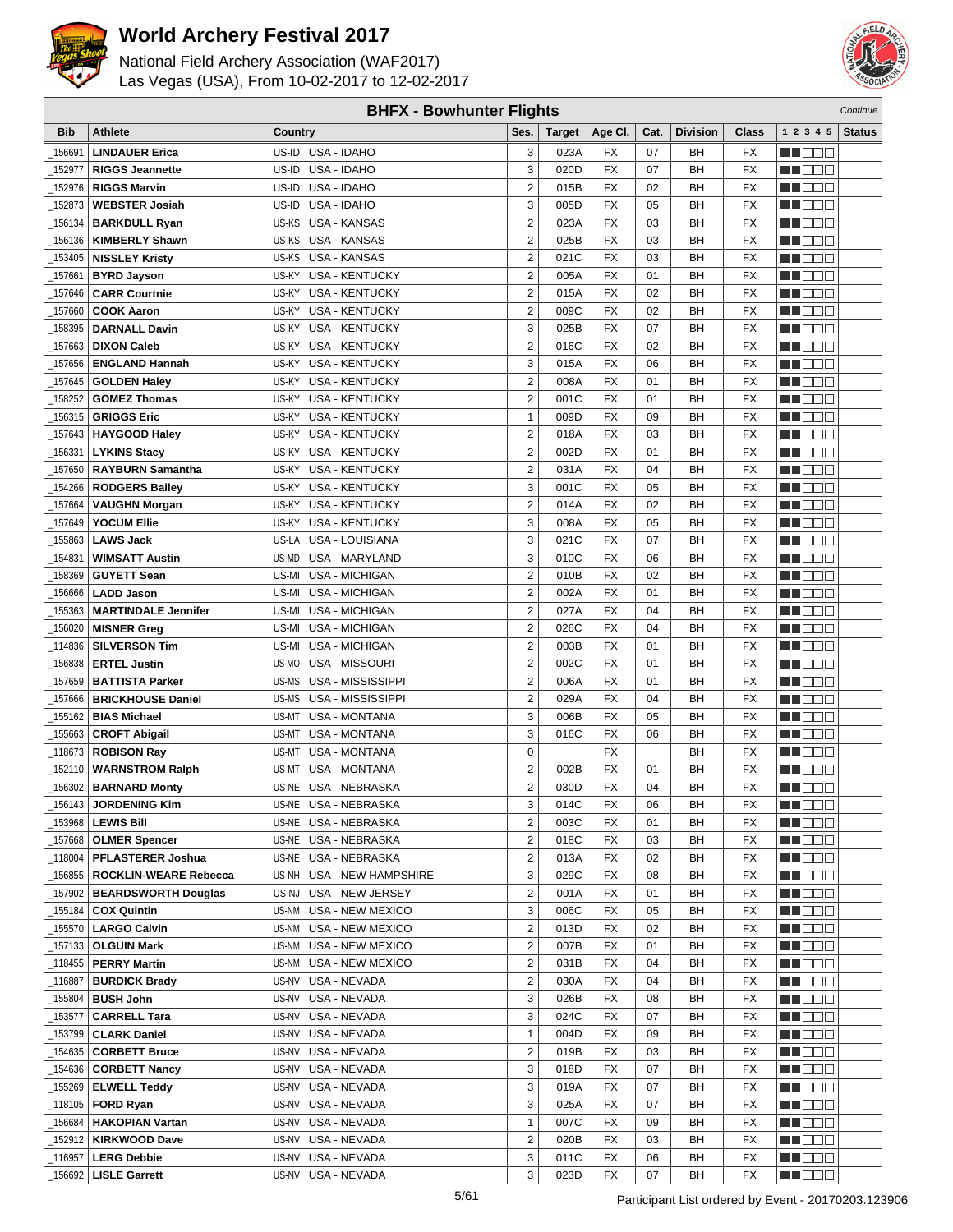



|            | <b>BHFX - Bowhunter Flights</b><br>Continue |                                |                |        |                 |      |                 |                 |                       |               |
|------------|---------------------------------------------|--------------------------------|----------------|--------|-----------------|------|-----------------|-----------------|-----------------------|---------------|
| <b>Bib</b> | <b>Athlete</b>                              | Country                        | Ses.           | Target | Age CI.         | Cat. | <b>Division</b> | Class           | 1 2 3 4 5             | <b>Status</b> |
| 155108     | <b>MOLONEY Kamryn</b>                       | US-NV USA - NEVADA             | 3              | 026A   | FX              | 08   | BH              | <b>FX</b>       | HI EE E               |               |
| 155271     | <b>VAN VALKENBURG Glenn</b>                 | US-NV USA - NEVADA             | $\mathbf{1}$   | 003A   | <b>FX</b>       | 09   | BH              | <b>FX</b>       | M DOO                 |               |
| 153639     | <b>WALTERS Erich</b>                        | US-NV USA - NEVADA             | 3              | 024B   | <b>FX</b>       | 07   | BH              | FX              | n i de e              |               |
| 153638     | <b>WALTERS Jana</b>                         | USA - NEVADA<br>US-NV          | $\mathbf{1}$   | 005B   | FX              | 09   | BH              | <b>FX</b>       | MA DEL A              |               |
| 118262     | <b>WITMER Michael</b>                       | US-NV<br>USA - NEVADA          | 3              | 024D   | <b>FX</b>       | 07   | BH              | FX              | n i Bele              |               |
| 157243     | <b>WITZMANN Robert</b>                      | US-NV<br>USA - NEVADA          | 3              | 023C   | <b>FX</b>       | 07   | BH              | FX              | M DO B                |               |
| 155960     | YAGER Greg                                  | USA - NEVADA<br>US-NV          | $\overline{2}$ | 034A   | <b>FX</b>       | 04   | BH              | <b>FX</b>       | n i De E              |               |
| 158380     | <b>GUYETT John</b>                          | <b>USA - NEW YORK</b><br>US-NY | $\mathbf{1}$   | 004B   | FX              | 09   | BH              | FX              | N I DE E              |               |
| 153536     | <b>OSBORNE Hilda</b>                        | <b>USA - NEW YORK</b><br>US-NY | $\overline{2}$ | 031D   | <b>FX</b>       | 04   | BH              | <b>FX</b>       | n i Biblio            |               |
| 153600     | <b>ULRICH Kevin</b>                         | <b>USA - NEW YORK</b><br>US-NY | $\sqrt{2}$     | 011A   | <b>FX</b>       | 02   | <b>BH</b>       | <b>FX</b>       | MA DE E               |               |
| 152753     | <b>BOYER John</b>                           | US-OH USA - OHIO               | $\overline{2}$ | 016D   | <b>FX</b>       | 02   | BH              | FX              | M DE E                |               |
| 152754     |                                             | US-OH USA - OHIO               | 3              | 032D   | <b>FX</b>       | 08   | BH              | <b>FX</b>       |                       |               |
|            | <b>BOYER Tressa</b>                         |                                |                |        |                 |      |                 |                 | ME E E                |               |
| 116881     | <b>GRIMM Hartley</b>                        | US-OH USA - OHIO               | $\overline{2}$ | 013B   | FX              | 02   | BH              | <b>FX</b>       | n i Biblio            |               |
| 119007     | <b>GUILFOYLE Julie</b>                      | USA - OHIO<br>US-OH            | 3              | 028C   | FX              | 08   | BH              | <b>FX</b>       | M D D D               |               |
| 157669     | <b>HECKER Justin</b>                        | US-OH<br>USA - OHIO            | $\overline{2}$ | 028D   | <b>FX</b>       | 04   | BH              | FX              | MU DO B               |               |
| 151911     | <b>MARKHAM Dave</b>                         | US-OH USA - OHIO               | $\mathbf{1}$   | 008C   | FX              | 09   | BH              | FX              | MUOOO                 |               |
| 151903     | <b>SIMMONS Brent</b>                        | US-OK USA - OKLAHOMA           | 3              | 004D   | <b>FX</b>       | 05   | <b>BH</b>       | <b>FX</b>       | MU DO D               |               |
| 156927     | <b>FOUST Owen</b>                           | US-OR USA - OREGON             | $\sqrt{2}$     | 020C   | <b>FX</b>       | 03   | BH              | <b>FX</b>       | MU DO 2               |               |
| 115228     | <b>MARSHALL Andrew</b>                      | US-OR USA - OREGON             | 3              | 032A   | <b>FX</b>       | 08   | BH              | <b>FX</b>       | MA DE E               |               |
| 153905     | <b>MATHISON David</b>                       | US-OR USA - OREGON             | 3              | 022B   | <b>FX</b>       | 07   | BH              | FX              | MUOOO                 |               |
| _116332    | <b>POWELL Thomas</b>                        | US-OR USA - OREGON             | 3              | 027D   | <b>FX</b>       | 08   | BH              | <b>FX</b>       | NN DE EI              |               |
| 154560     | <b>VERHEYDEN James R</b>                    | US-OR USA - OREGON             | 3              | 030D   | FX              | 08   | BH              | <b>FX</b>       | man man               |               |
| 152687     | <b>BARTO Kevin</b>                          | US-PA USA - PENNSYLVANIA       | $\overline{2}$ | 015C   | <b>FX</b>       | 02   | BH              | <b>FX</b>       | M DO B                |               |
| 156590     | <b>GRIESEMER Bill</b>                       | USA - PENNSYLVANIA<br>US-PA    | $\overline{2}$ | 008B   | <b>FX</b>       | 01   | BH              | <b>FX</b>       | n i Ooc               |               |
| 154786     | <b>MCBRIDE Greg</b>                         | US-PA USA - PENNSYLVANIA       | $\overline{2}$ | 003D   | <b>FX</b>       | 01   | BH              | <b>FX</b>       | N I DE E              |               |
| 154785     | <b>MCBRIDE Melissa</b>                      | US-PA USA - PENNSYLVANIA       | $\overline{2}$ | 007D   | <b>FX</b>       | 01   | BH              | <b>FX</b>       | MU O O O              |               |
| 152220     | <b>REIDER Charles</b>                       | US-PA USA - PENNSYLVANIA       | $\overline{2}$ | 005B   | <b>FX</b>       | 01   | BH              | <b>FX</b>       | MU DO D               |               |
| 115140     | <b>RIDER Melissa</b>                        | US-PA USA - PENNSYLVANIA       | $\overline{2}$ | 021D   | <b>FX</b>       | 03   | <b>BH</b>       | <b>FX</b>       | M DE E                |               |
| 156591     | <b>SHUTTER Jennifer</b>                     | US-PA USA - PENNSYLVANIA       | $\mathbf{1}$   | 007A   | <b>FX</b>       | 09   | BH              | <b>FX</b>       | MUOOO                 |               |
| 115142     | <b>WARNER Thomas</b>                        | US-PA USA - PENNSYLVANIA       | $\overline{2}$ | 001B   | <b>FX</b>       | 01   | BH              | <b>FX</b>       | <u>sa sa sa</u>       |               |
| 155379     | <b>BARTOS Cedar</b>                         | US-SD USA - SOUTH DAKOTA       | $\mathbf{1}$   | 001A   | FX              | 09   | BH              | <b>FX</b>       | MU DO D               |               |
| 156783     | <b>FETERL Hailey</b>                        | US-SD<br>USA - SOUTH DAKOTA    | 3              | 025C   | <b>FX</b>       | 07   | BH              | <b>FX</b>       | W DOO                 |               |
| 155096     | <b>NILES Pam</b>                            | US-SD<br>USA - SOUTH DAKOTA    | $\mathbf{1}$   | 009A   | <b>FX</b>       | 09   | BH              | FX              | n i DDE               |               |
| 157886     | <b>JOHNSON Harvie</b>                       | US-TN USA - TENNESSEE          | 3              | 011A   | <b>FX</b>       | 06   | BH              | <b>FX</b>       | MU DE B               |               |
| 116567     | <b>ALBERT Troy</b>                          | US-TX USA - TEXAS              | 3              | 018C   | FX              | 07   | BH              | FX              | <u> Hose</u>          |               |
| 156336     | COSTIGAN, JR. Gerald L.                     | US-TX USA - TEXAS              | $\sqrt{2}$     | 018D   | <b>FX</b>       | 03   | BH              | FX              | MU O O O              |               |
| 153498     | <b>CRUZAN Rose</b>                          | US-TX USA - TEXAS              | 3              | 026D   | <b>FX</b>       | 08   | <b>BH</b>       | FX              | MA DO O               |               |
|            | 154256   HORAK Sheila                       | US-TX USA - TEXAS              | 3              | 028D   | $\overline{FX}$ | 08   | BH              | $\overline{FX}$ | <b>NNOCIA</b>         |               |
| 154923     | <b>JARRETT Mick</b>                         | US-TX USA - TEXAS              | $\overline{2}$ | 026B   | FX              | 04   | BH              | FX              | <u> Hand</u>          |               |
|            | 117402   MAY Marvin                         | US-TX USA - TEXAS              | 3              | 001A   | FX              | 05   | BH              | FX              | M DE E                |               |
|            | 156109   OWENS Elaine                       | US-TX USA - TEXAS              | $\mathbf{1}$   | 002B   | FX              | 09   | BH              | FX              | NN O O O              |               |
|            | 157652   PADGETT Ashley                     | US-TX USA - TEXAS              | 3              | 012C   | FX              | 06   | BH              | FX              | MU DE S               |               |
|            | 153055   RACHUI Shelby                      | US-TX USA - TEXAS              | $\mathbf{1}$   | 006D   | FX              | 09   | BH              | FX              | MU DO D               |               |
|            | 156110   SAFADY Robert                      | US-TX USA - TEXAS              | $\mathbf{1}$   | 002D   | FX              | 09   | BH              | FX              | MU DECI               |               |
| 153464     | <b>SCHULTZ Nicole</b>                       | US-TX USA - TEXAS              | 3              | 021B   | FX              | 07   | BH              | FX              | MU DO D               |               |
| _154289    | <b>SMITH Colton</b>                         | US-TX USA - TEXAS              | 3              | 025D   | FX              | 08   | BH              | FX              | <u> Helena e port</u> |               |
| _115704    | <b>TUCKER Tyler</b>                         | US-TX USA - TEXAS              | $\overline{2}$ | 011C   | FX              | 02   | BH              | FX              | <u>LI BEE</u>         |               |
|            | 158058   WARREN Carla                       | US-TX USA - TEXAS              | $\overline{2}$ | 030C   | FX              | 04   | BH              | FX              | MI DE L               |               |
| _155111    | <b>WRINKLE Jason</b>                        | US-TX USA - TEXAS              | $\overline{2}$ | 006C   | FX              | 01   | BH              | FX              | <u>LL DOO</u>         |               |
| 154271_    | <b>BOOK Angie</b>                           | US-UT USA - UTAH               | 3              | 011D   | FX              | 06   | BH              | FX              | NN O O O              |               |
| 157887     | <b>CALHOON Jayce</b>                        | US-UT USA - UTAH               | $\overline{2}$ | 010D   | FX              | 02   | BH              | FX              | <u> Literatu</u>      |               |
| _118005    | <b>CREWS Cali</b>                           | US-UT USA - UTAH               | 3              | 014D   | FX              | 06   | BH              | FX              | <u>Li dec</u>         |               |
| _158279    | <b>DASTRUP Damon</b>                        | US-UT USA - UTAH               | 3              | 022C   | FX              | 07   | BH              | FX              | W DOO                 |               |
| 116743     | <b>ELLIS Zane</b>                           | US-UT USA - UTAH               | 3              | 005A   | FX              | 05   | BH              | FX              | MU O O O              |               |
|            | <sub>-</sub> 118755   MARSHALL John         | US-UT USA - UTAH               | 3              | 022A   | FX              | 07   | BH              | FX              | ME SE                 |               |
| 156489     | <b>PALMER Kevin</b>                         | US-UT USA - UTAH               | $\overline{2}$ | 004B   | FX              | 01   | BH              | FX              | <u> Libert</u>        |               |
|            |                                             | US-UT USA - UTAH               | 3              | 018B   | FX              | 07   | BH              | FX              | <u> Literatu</u>      |               |
|            | _115201   RICHARDS Jessica                  | US-UT USA - UTAH               | 3              | 006D   | FX              | 05   | BH              | FX              | ME SE                 |               |
|            | 154838   RICHARDS Todd                      | US-UT USA - UTAH               | 3              | 012A   | FX              | 06   | BH              | FX              | <b>MARGE</b>          |               |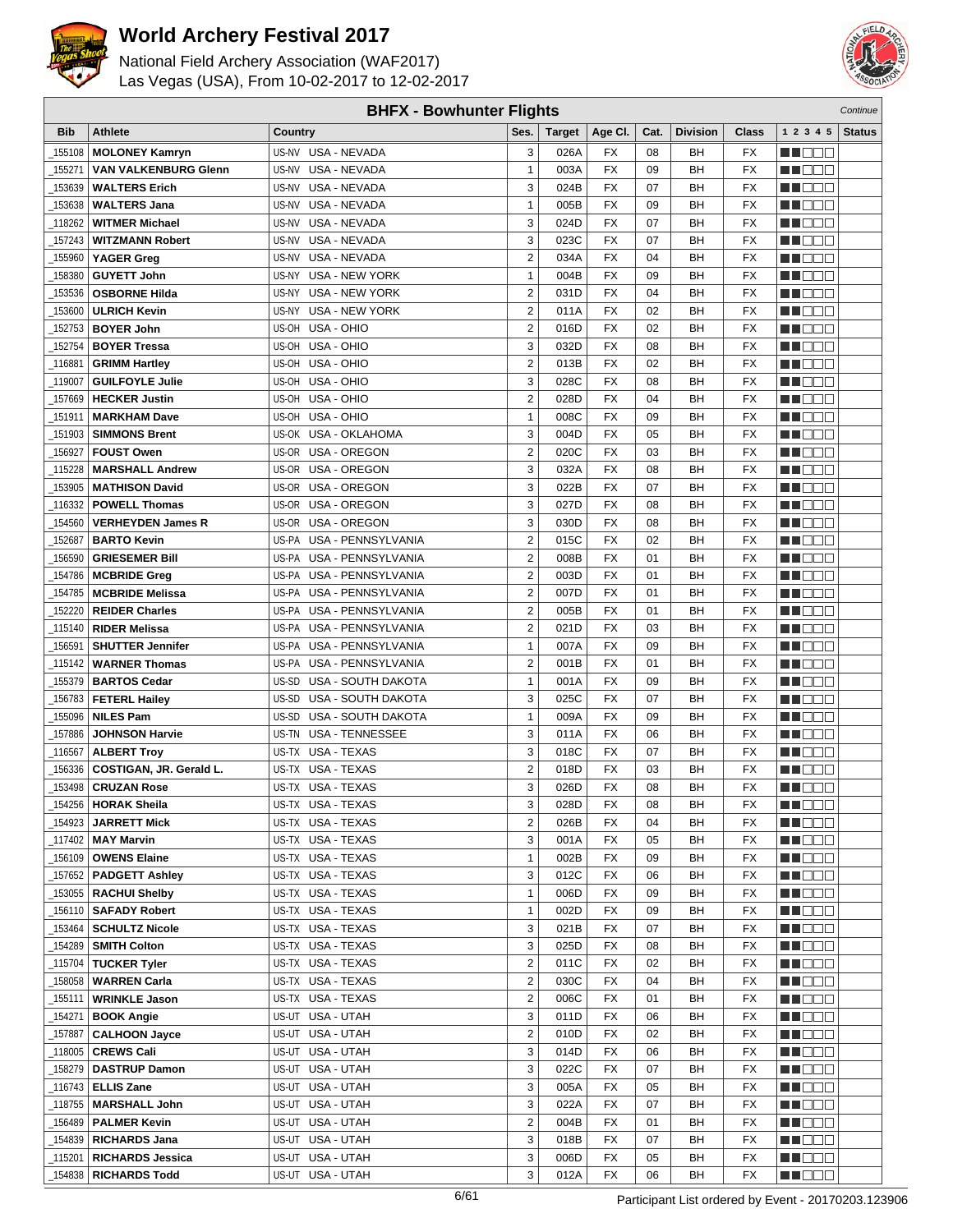



|            |                          | <b>BHFX - Bowhunter Flights</b>     |                |               |           |      |                 |           |             | Continue      |
|------------|--------------------------|-------------------------------------|----------------|---------------|-----------|------|-----------------|-----------|-------------|---------------|
| <b>Bib</b> | <b>Athlete</b>           | <b>Country</b>                      | Ses.           | <b>Target</b> | Age CI.   | Cat. | <b>Division</b> | Class     | 1 2 3 4 5   | <b>Status</b> |
| 115479     | <b>SMOOT Brett</b>       | US-UT USA - UTAH                    | $\overline{2}$ | 012A          | <b>FX</b> | 02   | BH              | <b>FX</b> | n i Biblio  |               |
| 115096     | <b>SMOOT Terry</b>       | US-UT USA - UTAH                    | 3              | 007B          | <b>FX</b> | 05   | BH              | <b>FX</b> | H EET       |               |
| 157346     | <b>TAYLOR Nick</b>       | US-UT USA - UTAH                    | 3              | 030A          | <b>FX</b> | 08   | BH              | <b>FX</b> | MT OOB      |               |
| 157001     | <b>TROGSTAD Mike</b>     | US-UT USA - UTAH                    | 3              | 003A          | <b>FX</b> | 05   | BН              | <b>FX</b> | MN 880      |               |
| 152624     | <b>WARD Amanda</b>       | USA - UTAH<br>US-UT                 | $\overline{2}$ | 027D          | <b>FX</b> | 04   | BH              | FX        | MA DE L     |               |
| 155561     | <b>WARD Mike</b>         | US-UT USA - UTAH                    | 3              | 008C          | <b>FX</b> | 05   | BH              | <b>FX</b> | MA KABU     |               |
| 152920     | <b>WILLIAMS Gary</b>     | US-UT USA - UTAH                    | 3              | 010B          | <b>FX</b> | 06   | BН              | <b>FX</b> | n de E      |               |
| 156681     | <b>EWERS Tim</b>         | US-VA USA - VIRGINIA                | $\overline{2}$ | 001D          | <b>FX</b> | 01   | BH              | <b>FX</b> | M DE B      |               |
| 152089     | <b>ALLEN Steve</b>       | US-WA USA - WASHINGTON              | $\overline{2}$ | 023B          | <b>FX</b> | 03   | BH              | <b>FX</b> | MN DE S     |               |
| 153453     | <b>BROUGHTON Rylan</b>   | US-WA USA - WASHINGTON              | $\overline{2}$ | 028B          | <b>FX</b> | 04   | <b>BH</b>       | FX        | M BER       |               |
| 153454     | <b>BROUGHTON Tawni</b>   | US-WA USA - WASHINGTON              | 3              | 004A          | <b>FX</b> | 05   | BH              | <b>FX</b> | MU BEG      |               |
| 117841     | <b>COLEMAN Jason</b>     | <b>USA - WASHINGTON</b><br>US-WA    | 3              | 030C          | <b>FX</b> | 08   | <b>BH</b>       | <b>FX</b> | MT OOB      |               |
| 152196     | <b>DAVIS Tim</b>         | <b>USA - WASHINGTON</b><br>US-WA    | $\overline{2}$ | 019D          | <b>FX</b> | 03   | BH              | <b>FX</b> | MT DE S     |               |
| 153894     | <b>HENDERSON Kirk</b>    | <b>USA - WASHINGTON</b><br>US-WA    | 3              | 007C          | <b>FX</b> | 05   | <b>BH</b>       | <b>FX</b> | MU DE B     |               |
| 152581     | <b>HEWSON Rick</b>       | US-WA<br><b>USA - WASHINGTON</b>    | $\mathbf{1}$   | 003C          | <b>FX</b> | 09   | BH              | <b>FX</b> | n i Bel     |               |
| 117768_    | <b>HILL Justin</b>       | <b>USA - WASHINGTON</b><br>US-WA    | $\overline{2}$ | 007A          | <b>FX</b> | 01   | BH              | FX        | MI OOC      |               |
| 116579     | <b>HOON Katie</b>        | <b>USA - WASHINGTON</b><br>US-WA    | 3              | 013A          | <b>FX</b> | 06   | BH              | <b>FX</b> | MA BEL      |               |
| 117024     | <b>KRAUSE Debbie</b>     | US-WA USA - WASHINGTON              | 3              | 013B          | <b>FX</b> | 06   | <b>BH</b>       | <b>FX</b> | MT DE S     |               |
| 153959     | <b>OLIPHANT Kevin</b>    | US-WA USA - WASHINGTON              | $\overline{2}$ | 029C          | <b>FX</b> | 04   | BH              | <b>FX</b> | MU BEG      |               |
| 116203     | <b>PALMER Mike</b>       | US-WA USA - WASHINGTON              | $\overline{2}$ | 006D          | <b>FX</b> | 01   | BH              | <b>FX</b> | M DE L      |               |
| $-155171$  | <b>REED Merl</b>         | US-WA USA - WASHINGTON              | $\overline{2}$ | 023C          | <b>FX</b> | 03   | BH              | <b>FX</b> | MN 880      |               |
| 154438     | <b>BERGEY Ryan</b>       | US-WI USA - WISCONSIN               | $\overline{2}$ | 004D          | <b>FX</b> | 01   | <b>BH</b>       | <b>FX</b> | M DE B      |               |
| 156966     | <b>HANZEL Joshua</b>     | US-WI USA - WISCONSIN               | $\overline{2}$ | 034B          | <b>FX</b> | 04   | <b>BH</b>       | <b>FX</b> | MU OOO      |               |
| 156894     | <b>HINTZ Gary</b>        | US-WI USA - WISCONSIN               | $\overline{2}$ | 009A          | <b>FX</b> | 01   | <b>BH</b>       | <b>FX</b> | MU BER      |               |
| 156572     | <b>HOOKSTEAD Cade</b>    | US-WI USA - WISCONSIN               | 3              | 013C          | <b>FX</b> | 06   | BH              | <b>FX</b> | MA BEL      |               |
| 153602     | <b>KLUS John</b>         | <b>USA - WISCONSIN</b><br>US-WI     | 3              | 015D          | <b>FX</b> | 06   | BН              | <b>FX</b> | MA BEL      |               |
| 119000     | <b>PARSHEN Larry</b>     | USA - WISCONSIN<br>US-WI            | $\overline{2}$ | 016B          | <b>FX</b> | 02   | <b>BH</b>       | <b>FX</b> | n in Biblio |               |
| 116044     | <b>RUETTEN Michael</b>   | US-WI<br>USA - WISCONSIN            | $\overline{2}$ | 022D          | <b>FX</b> | 03   | BH              | FX        | MU OO U     |               |
| 118074     | <b>SULLIVAN Michelle</b> | US-WV<br><b>USA - WEST VIRGINIA</b> | 3              | 028A          | <b>FX</b> | 08   | <b>BH</b>       | FX        | M DOO       |               |
| 156947     | <b>HEDGE Nathan</b>      | <b>USA - WYOMING</b><br>US-WY       | $\overline{2}$ | 004A          | <b>FX</b> | 01   | <b>BH</b>       | FX        | MT DE S     |               |
| 154660     | <b>KROEGER Mark</b>      | <b>USA - WYOMING</b><br>US-WY       | $\mathbf{1}$   | 001C          | <b>FX</b> | 09   | BH              | <b>FX</b> | MT DE E     |               |
| 156408     | <b>MARTIN Craig</b>      | US-WY<br><b>USA - WYOMING</b>       | $\overline{2}$ | 033B          | <b>FX</b> | 04   | BH              | <b>FX</b> | MU OOO      |               |
| 152718     | <b>OWENS Troy</b>        | <b>USA - WYOMING</b><br>US-WY       | $\overline{2}$ | 019C          | <b>FX</b> | 03   | <b>BH</b>       | <b>FX</b> | MA DE L     |               |
| 155134     | <b>PARKINS James</b>     | US-WY USA - WYOMING                 | $\overline{2}$ | 019A          | <b>FX</b> | 03   | <b>BH</b>       | <b>FX</b> | MA BEL      |               |

|            |                                 | <b>CCJ - Championship Compound Young Adult</b> |                |               |         |      |                 |              |                 |               |
|------------|---------------------------------|------------------------------------------------|----------------|---------------|---------|------|-----------------|--------------|-----------------|---------------|
| <b>Bib</b> | <b>Athlete</b>                  | <b>Country</b>                                 | Ses.           | <b>Target</b> | Age CI. | Cat. | <b>Division</b> | <b>Class</b> | 1 2 3 4 5       | <b>Status</b> |
| 9884       | <b>LEONARD Remy</b>             | AUSTRALIA<br><b>AUS</b>                        | 2              | 170D          | . I     |      | CC              | J            | man ma          |               |
| 114764     | <b>ADKINS Rvan</b>              | CANADA<br>CAN                                  | $\overline{2}$ | 181C          | J       |      | СC              | J            | man man         |               |
| 116172     | <b>BERES Cole</b>               | CANADA<br>CAN                                  | $\overline{2}$ | 171D          | J       |      | CC              | J            | ma mata         |               |
| 117180     | <b>FILGAS Zak</b>               | CAN CANADA                                     | $\overline{2}$ | 177B          | J       |      | CC              | J            | ME BEL          |               |
| 153852     | <b>HOUDE Gabriel</b>            | CAN CANADA                                     | $\overline{2}$ | 180A          | J       |      | CC              | J            | MA NA TITANI TA |               |
| 114955     | <b>INDIAN Julianna</b>          | CAN CANADA                                     | 2              | 183C          | J       |      | CC              | J            | MA NA TITANI T  |               |
| 118852     | <b>RAINVILLE Enrick</b>         | CANADA<br>CAN                                  | $\overline{2}$ | 182C          | J       |      | CC              | J            | man man         |               |
| 118921     | <b>SCHOUWENBURG Spencer</b>     | CAN CANADA                                     | $\overline{2}$ | 176C          | J       |      | CC              | J            | n na ma         |               |
| 116565     | <b>TAYLOR Austin</b>            | CANADA<br>CAN                                  | 2              | 168C          | J       |      | СC              | J            | n na m          |               |
| 9921       | <b>RASMUSSEN Sune</b>           | <b>DENMARK</b><br><b>DEN</b>                   | $\overline{2}$ | 170B          | J       |      | CC              | J            | ME E E E        |               |
| 158690     | <b>ELIZONDO DEL BOSQUE Jose</b> | MEX MEXICO                                     | $\overline{2}$ | 181A          | J       |      | СC              | J            | <b>RENATION</b> |               |
| 19215      | <b>MELLADO FLORES Fatima</b>    | MEX MEXICO                                     | $\overline{2}$ | 178C          | J       |      | СC              | J            | ma mara         |               |
| 118272     | <b>MORENO Karen</b>             | MEX MEXICO                                     | $\overline{2}$ | 180B          | J       |      | СC              | J            | n nam           |               |
| 153716     | <b>CHILDERS Dylan</b>           | US-AL USA - ALABAMA                            | $\overline{2}$ | 175D          | J       |      | СC              | J            | man ma          |               |
| 153383     | <b>SEBRING-MORRIS Meghan</b>    | US-AL USA - ALABAMA                            | $\overline{2}$ | 183A          | J       |      | CC              | J            | man man         |               |
| 118760     | <b>FRENCH Cooper</b>            | US-AZ USA - ARIZONA                            | 2              | 169C          | J       |      | CC              | J            | man man         |               |
| 153546     | <b>LESATZ Vance</b>             | US-AZ USA - ARIZONA                            | $\overline{2}$ | 175C          | J       |      | CC              | J            | MT EEE          |               |
| 156421     | <b>WILCOX Claudia</b>           | US-AZ USA - ARIZONA                            | $\overline{2}$ | 178B          | J       |      | CC              | J            | MA NA TITO      |               |
| 115008     | <b>JACOBS Jeremy</b>            | US-CA USA - CALIFORNIA                         | $\overline{2}$ | 181B          | J       |      | СC              | J            | man man         |               |
| 153473     | <b>TAYLOR Drake</b>             | US-CA USA - CALIFORNIA                         | $\overline{2}$ | 176D          | J       |      | CC              | J            | <b>REDUCTS</b>  |               |
| 156658     | <b>CLANTON Lane</b>             | <b>USA - FLORIDA</b><br>US-FL                  | $\overline{2}$ | 180D          | J       |      | CC              | J            | MT E E E        |               |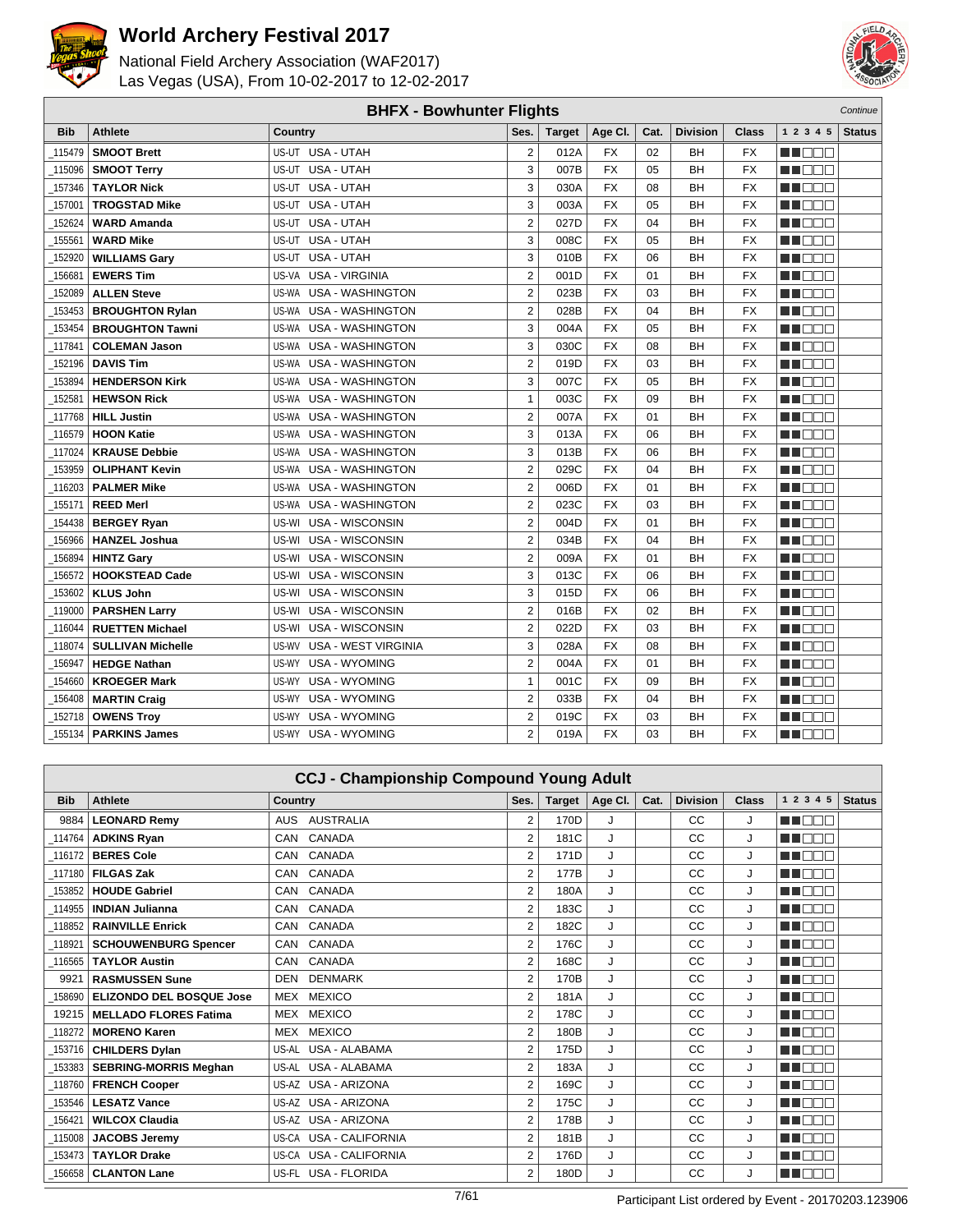



|            | <b>CCJ - Championship Compound Young Adult</b><br>Continue |                                    |                |        |         |      |                 |              |             |               |
|------------|------------------------------------------------------------|------------------------------------|----------------|--------|---------|------|-----------------|--------------|-------------|---------------|
| <b>Bib</b> | <b>Athlete</b>                                             | Country                            | Ses.           | Target | Age CI. | Cat. | <b>Division</b> | <b>Class</b> | 1 2 3 4 5   | <b>Status</b> |
| 156775     | <b>CLARK Evan</b>                                          | US-GA USA - GEORGIA                | $\overline{2}$ | 173A   | J       |      | CC              | J            | man man     |               |
| 116174     | <b>HARRIS Zachary</b>                                      | US-GA USA - GEORGIA                | $\overline{2}$ | 177C   | J       |      | CC              | J            | n i De E    |               |
| 152908     | <b>SAPP Carson</b>                                         | US-GA USA - GEORGIA                | $\overline{2}$ | 168B   | J       |      | CC              | J            | M OO B      |               |
| 118475     | <b>LAVAN Alexander</b>                                     | US-IA<br>USA - IOWA                | $\overline{2}$ | 172A   | J       |      | CC              | J            | NN OO E     |               |
| 118539     | <b>ALLEN Clayton</b>                                       | USA - IDAHO<br>US-ID               | $\mathbf 2$    | 173B   | J       |      | CC              | J            | man man     |               |
| 156934     | <b>BROWN Ethan</b>                                         | US-ID USA - IDAHO                  | $\overline{2}$ | 179A   | J       |      | CC              | J            | ME BEL      |               |
| 157555     | <b>CANTU Francisco</b>                                     | USA - IDAHO<br>US-ID               | $\overline{2}$ | 170C   | J       |      | CC              | J            | M OO B      |               |
| 153613     | <b>KAISER Kayla</b>                                        | US-ID<br>USA - IDAHO               | $\overline{2}$ | 183B   | J       |      | CC              | J            | MOOB        |               |
| 157890     | <b>HULBURT JR. Michael</b>                                 | USA - INDIANA<br>US-IN             | $\overline{2}$ | 171A   | J       |      | CC              | J            | MA DO O     |               |
| 152293     | <b>JOHNSON Dane</b>                                        | USA - INDIANA<br>US-IN             | 6              | 001A   | J       |      | CC              | J            | n i De E    |               |
| 115321     | <b>WADE Thomas (TJ)</b>                                    | US-KS USA - KANSAS                 | $\overline{2}$ | 179D   | J       |      | CC              | J            | MU DO B     |               |
| 156630     | <b>GERALD Ethan</b>                                        | US-LA USA - LOUISIANA              | $\overline{2}$ | 180C   | J       |      | CC              | J            | MOOB        |               |
| 152822     | <b>SEIDELL Bryce</b>                                       | <b>USA - MICHIGAN</b><br>US-MI     | $\overline{2}$ | 178D   | J       |      | CC              | J            | n na na     |               |
| 156470     | <b>FRANKLIN Conor</b>                                      | US-MN<br>USA - MINNESOTA           | $\overline{2}$ | 174D   | J       |      | CC              | J            | M DE E      |               |
| 156820     | <b>BAKER Evan</b>                                          | USA - MISSOURI<br>US-MO            | $\overline{2}$ | 178A   | J       |      | CC              | J            | MU DO B     |               |
| 152986     | <b>COLLINS Steven</b>                                      | US-MO<br>USA - MISSOURI            | $\overline{2}$ | 170A   | J       |      | CC              | J            | MN 888      |               |
| 153826     | <b>HUGHES Eli</b>                                          | US-NC<br>USA - NORTH CAROLINA      | 6              | 002A   | J       |      | CC              | J            | n na na     |               |
| 115252     | <b>HOWES Braeden</b>                                       | <b>USA - NORTH DAKOTA</b><br>US-ND | $\overline{2}$ | 176A   | J       |      | CC              | J            | MU DO O     |               |
| 152167     | <b>MILLER Elek</b>                                         | USA - NEVADA<br>US-NV              | $\overline{2}$ | 179C   | J       |      | CC              | J            | ME E E E    |               |
| 156953     | <b>ASHLEY Jordan</b>                                       | US-NY<br><b>USA - NEW YORK</b>     | $\overline{2}$ | 173D   | J       |      | CC              | J            | M OO B      |               |
| 115408     | <b>REID Owen</b>                                           | US-NY<br><b>USA - NEW YORK</b>     | $\overline{2}$ | 174C   | J       |      | CC              | J            | ME DE L     |               |
| 153854     | <b>SLUSARZ Jacob</b>                                       | <b>USA - NEW YORK</b><br>US-NY     | $\overline{2}$ | 169D   | J       |      | CC              | J            | M DE B      |               |
| 155548     | <b>ROOK Conner</b>                                         | US-OH USA - OHIO                   | $\overline{2}$ | 182A   | J       |      | CC              | J            | MU DO B     |               |
| 117440     | <b>CALLISON Parker</b>                                     | USA - OREGON<br>US-OR              | $\overline{2}$ | 172B   | J       |      | CC              | J            | M OO B      |               |
| 156850     | <b>CLAYTON Jesse</b>                                       | US-OR USA - OREGON                 | $\overline{2}$ | 169B   | J       |      | CC              | J            | MOOO        |               |
| 154315     | <b>VERHEYDEN James P</b>                                   | US-OR USA - OREGON                 | $\overline{2}$ | 182B   | J       |      | CC              | J            | n na m      |               |
| 115690     | <b>BURKETT Jesse</b>                                       | US-PA<br>USA - PENNSYLVANIA        | $\overline{2}$ | 174A   | J       |      | CC              | J            | ME BEL      |               |
| 116882     | <b>DANKO Dylan</b>                                         | US-PA USA - PENNSYLVANIA           | $\overline{2}$ | 174B   | J       |      | CC              | J            | MU O O O    |               |
| 117899     | <b>FERRARO Anthony</b>                                     | USA - PENNSYLVANIA<br>US-PA        | 6              | 001B   | J       |      | CC              | J            | MA DE L     |               |
| 151857     | <b>SEWINSKY Brieonna</b>                                   | US-PA<br><b>USA - PENNSYLVANIA</b> | 0              |        | J       |      | CC              | J            | man ma      |               |
| 115256     | <b>WOODWORTH Tyler</b>                                     | USA - PENNSYLVANIA<br>US-PA        | $\overline{2}$ | 171B   | J       |      | CC              | J            | MU DO O     |               |
| 155380     | <b>BARTOS Hannah</b>                                       | US-SD USA - SOUTH DAKOTA           | $\overline{2}$ | 171C   | J       |      | CC              | J            | n in Biblio |               |
| 153101     | <b>FETERL Cole</b>                                         | US-SD<br>USA - SOUTH DAKOTA        | $\overline{2}$ | 172D   | J       |      | CC              | J            | ME E E E    |               |
| 154600     | <b>GONZALES J P</b>                                        | US-TX USA - TEXAS                  | $\overline{2}$ | 175B   | J       |      | CC              | J            | n na na     |               |
| 156965     | <b>CHRISTENSEN Kaden</b>                                   | US-UT USA - UTAH                   | $\overline{2}$ | 177A   | J       |      | CC              | J            | M D D D     |               |
| 158103     | <b>TOONE Jake</b>                                          | USA - UTAH<br>US-UT                | $\overline{2}$ | 177D   | J       |      | CC              | J            | MU DE S     |               |
| 155342     | <b>TOPHAM Tyler</b>                                        | USA - UTAH<br>US-UT                | $\overline{2}$ | 181D   | J       |      | CC              | J            | ME BEE      |               |
| 117344     | <b>BOIES Tyler</b>                                         | US-WA USA - WASHINGTON             | $\overline{2}$ | 172C   | J       |      | CC              | J            | MU DO O     |               |
| 115437     | <b>BUNKER Logan</b>                                        | USA - WASHINGTON<br>US-WA          | $\overline{2}$ | 175A   | J       |      | CC              | J            | MA DE C     |               |
| 115141     | <b>ELLIS Izaiah</b>                                        | US-WA<br>USA - WASHINGTON          | $\overline{2}$ | 179B   | J       |      | CC              | J            | MU DO B     |               |
| 153449     | <b>HENRICKSEN Braden</b>                                   | <b>USA - WASHINGTON</b><br>US-WA   | $\overline{2}$ | 173C   | J       |      | CC              | J            | MN 888      |               |
| 153601     | KLUS JR. John                                              | US-WI USA - WISCONSIN              | $\overline{2}$ | 176B   | J       |      | CC              | J            | MA DE E     |               |

|            | <b>CCO - Championship Compound Open</b> |                 |        |      |  |  |    |  |                                                                 |  |
|------------|-----------------------------------------|-----------------|--------|------|--|--|----|--|-----------------------------------------------------------------|--|
| <b>Bib</b> | <b>Athlete</b>                          | Country         | Ses.   |      |  |  |    |  | Target   Age Cl.   Cat.   Division   Class   1 2 3 4 5   Status |  |
|            | 9718   <b>LOPEZ Sara</b>                | COL<br>COLOMBIA | $\sim$ | 137D |  |  | СC |  |                                                                 |  |

|            | <b>CCS - Championship Compound Senior</b> |                |        |               |              |      |                 |              |           |               |  |  |
|------------|-------------------------------------------|----------------|--------|---------------|--------------|------|-----------------|--------------|-----------|---------------|--|--|
| <b>Bib</b> | Athlete                                   | <b>Country</b> | Ses.   | <b>Target</b> | Age Cl.      | Cat. | <b>Division</b> | <b>Class</b> | 1 2 3 4 5 | <b>Status</b> |  |  |
|            | 4243   BRAYFORD Kevin                     | CAN CANADA     | 3      | 159C          | S            |      | СC              | S            | THE EL    |               |  |  |
|            | 114914   CHAPPLOW Dale                    | CANADA<br>CAN  | 3      | 177D          | S            |      | СC              | S            | T E E E   |               |  |  |
|            | _153851   HOUDE Guy                       | CAN CANADA     | 3      | 170D          | S            |      | СC              | S            | MT OOB    |               |  |  |
| 115581 l   | <b>JAMPEN Rudy</b>                        | CAN CANADA     | $\sim$ | 150A          | S            |      | СC              | S            | TOOO      |               |  |  |
|            | 155784   MAICH David                      | CAN CANADA     | 3      | 181C          | S            |      | СC              | S            | MT DE E   |               |  |  |
|            | 18572   MCKENTY Sean                      | CAN CANADA     | 3      | 178C          | <sub>S</sub> |      | СC              | S            | MA BEL    |               |  |  |
|            | 4608   PARENTEAU Benny                    | CAN CANADA     | C      | 153C          | S            |      | CC              | S            | MT OOB    |               |  |  |
|            | 156054   PERREAULT Ron                    | CAN CANADA     |        | 160A          | S            |      | СC              | S            | TEEE      |               |  |  |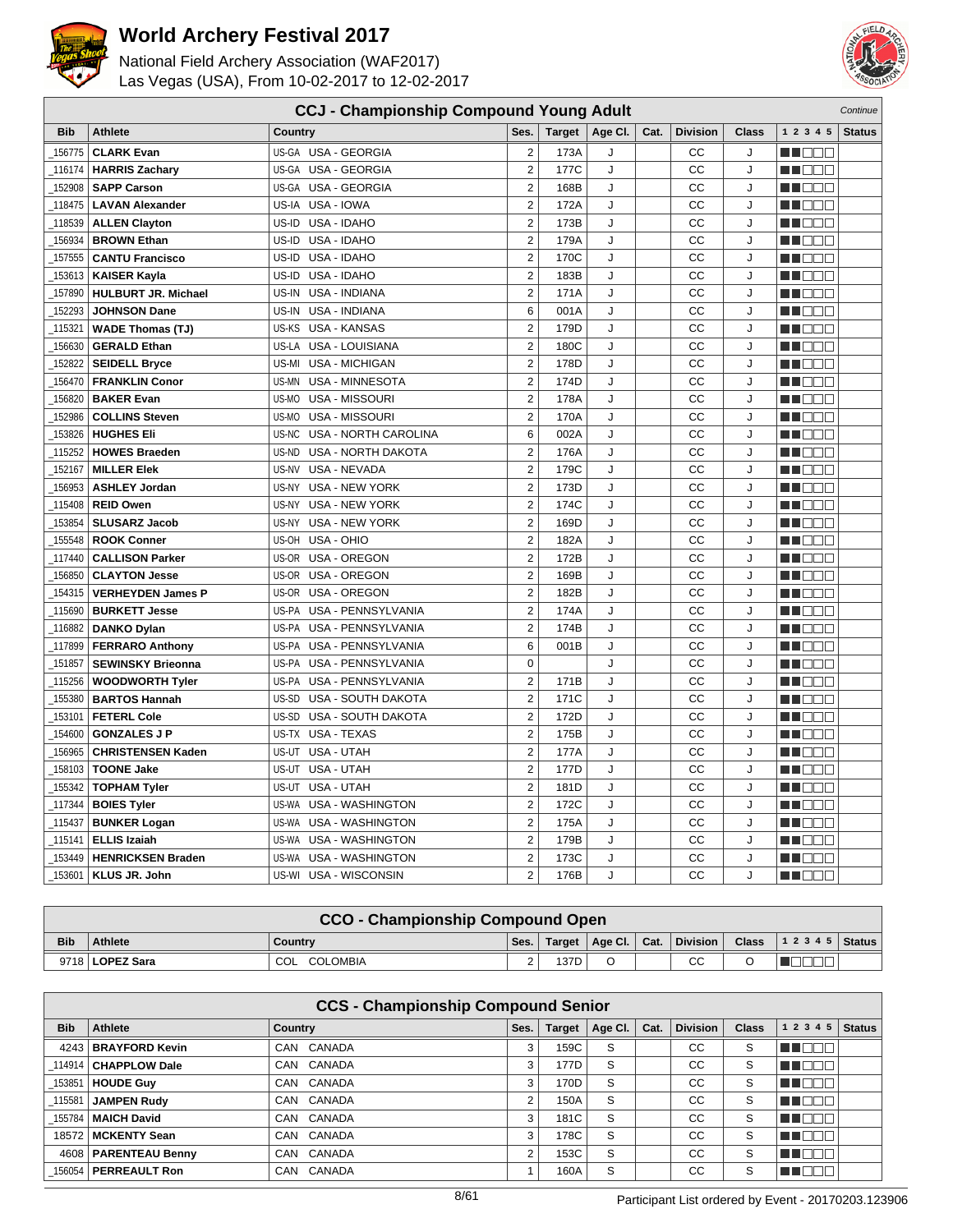

National Field Archery Association (WAF2017) Las Vegas (USA), From 10-02-2017 to 12-02-2017



| Bib                | <b>Athlete</b>                                    | <b>Country</b>                         | Ses.                | <b>Target</b> | Age CI. | Cat. | <b>Division</b> | Class       | 1 2 3 4 5                | <b>Status</b> |
|--------------------|---------------------------------------------------|----------------------------------------|---------------------|---------------|---------|------|-----------------|-------------|--------------------------|---------------|
| 17045              | <b>THORNTON Dean</b>                              | CAN CANADA                             | 3                   | 180D          | S       |      | СC              | S           | M DE E                   |               |
| 7759               | <b>BANG Jan</b>                                   | <b>DENMARK</b><br>DEN                  | 3                   | 155D          | S       |      | СC              | S           | MA O O O                 |               |
| 116146             | <b>ROTH Axel</b>                                  | GER GERMANY                            | 3                   | 176C          | S       |      | CC              | S           | MN 888                   |               |
| 9515               | <b>SALVONI Gianmarco</b>                          | <b>ITALY</b><br><b>ITA</b>             | 3                   | 172A          | S       |      | CC              | S           | MA DE E                  |               |
| 154644             | <b>OSAWA Tadashi</b>                              | <b>JAPAN</b><br>JPN                    | $\mathbf{1}$        | 159C          | S       |      | CC              | $\mathbf S$ | M DE E                   |               |
| 5942               | <b>TANEBE Hiroshi</b>                             | <b>JAPAN</b><br>JPN                    | 3                   | 172C          | S       |      | СC              | S           | M DEE                    |               |
| 156657             | <b>TOYOFUKU Hiroshi</b>                           | <b>JAPAN</b><br>JPN                    | 1                   | 158A          | S       |      | CC              | $\mathbf S$ | MN 888                   |               |
| 1368               | <b>OCHOA Ruben</b>                                | <b>MEXICO</b><br>MEX                   | 3                   | 171C          | S       |      | CC              | S           | n i BBC                  |               |
| 14288              | <b>EBERHARD Franz</b>                             | SWITZERLAND<br>SUI                     | $\mathbf{1}$        | 157C          | S       |      | СC              | S           | man man                  |               |
| 4757               | <b>HOTZ Ruedi</b>                                 | SWITZERLAND<br>SUI                     | 3                   | 177A          | S       |      | СC              | S           | MA DE C                  |               |
| 8701               | <b>JOHANSSON Hakan</b>                            | SWEDEN<br>SWE                          | 3                   | 168D          | S       |      | CC              | S           | M DOO                    |               |
| 118362             | <b>MERTZ Steven</b>                               | US-AK USA - ALASKA                     | $\mathbf{1}$        | 159B          | S       |      | CС              | S           | n i De E                 |               |
| 115313             | <b>PUNZALAN Bernie</b>                            | US-AK USA - ALASKA                     | 3                   | 159A          | S       |      | CC              | S           | ME DE L                  |               |
| _156071            | <b>CONNER Allen</b>                               | US-AL USA - ALABAMA                    | $\overline{2}$      | 151D          | S       |      | CC              | S           | MA DO O                  |               |
| 152818             | <b>FIRESTONE Ron</b>                              | US-AR USA - ARKANSAS                   | 3                   | 173D          | S       |      | CC              | S           | W DOO                    |               |
| 116849             | <b>BUTTERFIELD Larry</b>                          | US-AZ USA - ARIZONA                    | 2                   | 154A          | S       |      | CC              | S           | MN 888                   |               |
| 156299             | <b>MILLER David</b>                               | US-AZ USA - ARIZONA                    | 1                   | 157A          | S       |      | СC              | S           | MA DE C                  |               |
| 155449             | <b>NICHOLS Wade</b>                               | US-AZ USA - ARIZONA                    | 3                   | 168A          | S       |      | СC              | S           | MA DE C                  |               |
| 152606             | <b>SPRAY Randy</b>                                | US-AZ USA - ARIZONA                    | 3                   | 169C          | S       |      | СC              | S           | M DO B                   |               |
| 117548             | <b>BURNETT Tim</b>                                | US-CA USA - CALIFORNIA                 | 1                   | 160C          | S       |      | CC              | S           | MUOOO                    |               |
| 153846             | <b>EMERSON George</b>                             | US-CA USA - CALIFORNIA                 | 3                   | 173B          | S       |      | CС              | S           | MN 888                   |               |
| 115254             | <b>ERLEI Quinten</b>                              | US-CA USA - CALIFORNIA                 | 3                   | 171D          | S       |      | CC              | S           | M DEE                    |               |
| 158386             | <b>KOVACS Gerald</b>                              | US-CA USA - CALIFORNIA                 | 3                   | 178B          | S       |      | CC              | $\mathbf S$ | ME DE S                  |               |
| 158385             | <b>KOVACS Ken</b>                                 | US-CA USA - CALIFORNIA                 | 3                   | 178A          | S       |      | CC              | $\mathbf S$ | nn Oo S                  |               |
| _118813            | <b>LEDBETTER Gary</b>                             | US-CA USA - CALIFORNIA                 | 3                   | 179A          | S       |      | СC              | S           | MN 888                   |               |
| 153313             | <b>PEARCE Kevin</b>                               | <b>USA - CALIFORNIA</b><br>US-CA       | 3                   | 176B          | S       |      | CС              | S           | M D D D D                |               |
| _117346            | <b>POLING Mark</b>                                | US-CA<br>USA - CALIFORNIA              | 3                   | 159B          | S       |      | CC              | S           | M NO W                   |               |
| 155934             | <b>TUCKER Randy</b>                               | US-CA<br>USA - CALIFORNIA              | $\overline{2}$      | 154B          | S       |      | СC              | S           | M DE E                   |               |
| 118656             | <b>WEBB Brian</b>                                 | USA - CALIFORNIA<br>US-CA              | 2                   | 154C          | S       |      | CC              | S           | MN D D D                 |               |
| 155666             | <b>BRABEC Randy</b>                               | USA - COLORADO<br>US-CO                | $\overline{2}$      | 151A          | S       |      | CC              | S           | MU DE B                  |               |
| 158155             | <b>HENSON Ken</b>                                 | US-CO<br>USA - COLORADO                | 3                   | 170C          | S       |      | CC              | S           | M DEE                    |               |
| 118344             | <b>MEYERS Marvin</b>                              | USA - COLORADO<br>US-CO                | 3                   | 179B          | S       |      | CC              | S           | MU DO 2                  |               |
| _116920            | <b>POWELL Brandon</b>                             | US-CO USA - COLORADO                   | 3                   | 157B          | S       |      | CС              | S           | n i DDE                  |               |
| _156675            | <b>SMITH Richard</b>                              | USA - COLORADO<br>US-CO                | 3                   | 158B          | S       |      | CC              | S           | MN 888                   |               |
| 153322             | <b>STOCKTON Robert</b>                            | USA - COLORADO<br>US-CO                | 1                   | 158B          | S       |      | СC              | S           | MA DE C                  |               |
| 115202             | <b>TENBROOK Ray</b>                               | US-CO<br>USA - COLORADO                | 2                   | 153B          | S       |      | СC              | S           | M DO B                   |               |
| 118812             | <b>TSENG Eddie</b>                                | US-CO<br>USA - COLORADO                | 3                   | 174A          | S       |      | CC              | S           | M OO B                   |               |
| 156636             | <b>WENTZEL Dougo</b>                              | US-CO USA - COLORADO                   | 3                   | 169A          | S       |      | CC              | S           | MN 88 E                  |               |
| 152783             | <b>WILSON Scott</b>                               | US-CO USA - COLORADO                   | 2                   | 155B          | S       |      | CС              | S           | <u>Li doc</u>            |               |
| _151856            | <b>FEVELLA Jason</b>                              | US-HI USA - HAWAII                     | 3                   | 180C          | S       |      | СC              | S           | MU O O O                 |               |
| _118941            | <b>PARTLOW JR David</b>                           | US-HI USA - HAWAII                     | $\mathbf{1}$        | 157B          | S       |      | СC              | S           | <u> Literatur</u>        |               |
| 156933             | <b>HORN Ed</b>                                    | US-IA USA - IOWA                       | 3                   | 170A          | S       |      | CС              | S           | <u> Literatu</u>         |               |
| _153997            | <b>CARLSON Sid</b>                                | US-ID USA - IDAHO                      | 3<br>$\overline{7}$ | 158C<br>002A  | S<br>S  |      | CС              | S<br>S      | M DE S                   |               |
| _154146<br>_154147 | <b>CHRISTENSEN Benton</b><br><b>HARBAUGH Tony</b> | US-ID USA - IDAHO<br>US-ID USA - IDAHO | 2                   | 149C          | S       |      | CС<br>СC        | S           | MU DE B<br>MU O O O      |               |
| _155400            | <b>PORTER Steven</b>                              | US-ID USA - IDAHO                      | 3                   | 177B          | S       |      | СC              | S           | <u> Literatu</u>         |               |
| 155947             | <b>WILDE Dee</b>                                  | US-ID USA - IDAHO                      | 3                   | 172B          | S       |      | СC              | S           |                          |               |
| _115226            | <b>RIGNEY Gary</b>                                | US-IL USA - ILLINOIS                   | 3                   | 180B          | S       |      | СC              | S           | <u>Lielaid</u><br>MUO DO |               |
| _115153            | <b>STOVER Steven</b>                              | US-IL USA - ILLINOIS                   | 3                   | 169D          | S       |      | СC              | S           | MU O O O                 |               |
| _156298            | <b>WOLFRAM Robert</b>                             | US-IL USA - ILLINOIS                   | $\overline{2}$      | 151B          | S       |      | СC              | S           | NN O O O                 |               |
| _153614            | <b>KAPP Joe</b>                                   | US-IN USA - INDIANA                    | $\overline{2}$      | 153A          | S       |      | CС              | S           | <u> Literatu</u>         |               |
| _155245            | <b>YOUNG Ray</b>                                  | US-IN USA - INDIANA                    | 3                   | 157C          | S       |      | СC              | S           | <u>LI BEE</u>            |               |
| _156780            | <b>COLLINS Darren</b>                             | US-KS USA - KANSAS                     | 3                   | 158A          | S       |      | CС              | S           | MU DO 3                  |               |
| _116864            | <b>HESS Vernon</b>                                | US-KS USA - KANSAS                     | $\mathbf{1}$        | 159A          | S       |      | СC              | S           | <u>in ja sis</u>         |               |
| _154694            | <b>BROOKS Joe</b>                                 | US-KY USA - KENTUCKY                   | 3                   | 156D          | S       |      | СC              | S           | <u> HOOO</u>             |               |
| _152946            | <b>SANTOS Stephen</b>                             | US-MA USA - MASSACHUSETTS              | 3                   | 169B          | S       |      | СC              | S           | <u> Heleta</u>           |               |
| _152903            | <b>COBLENTZ Tom</b>                               | US-MD USA - MARYLAND                   | 2                   | 155C          | S       |      | СC              | S           | <u>LL OOD</u>            |               |
| 156617             | <b>KOCSAN Michael</b>                             | US-MD USA - MARYLAND                   | 3                   | 180A          | S       |      | СC              | S           | MU DE EL                 |               |
| _117469            | <b>LEITER Mike</b>                                | US-MD USA - MARYLAND                   | 2                   | 152D          | S       |      | СC              | S           | <b>HE</b> OOO            |               |
|                    |                                                   |                                        |                     |               |         |      |                 |             |                          |               |

**CCS - Championship Compound Senior** Continue Continue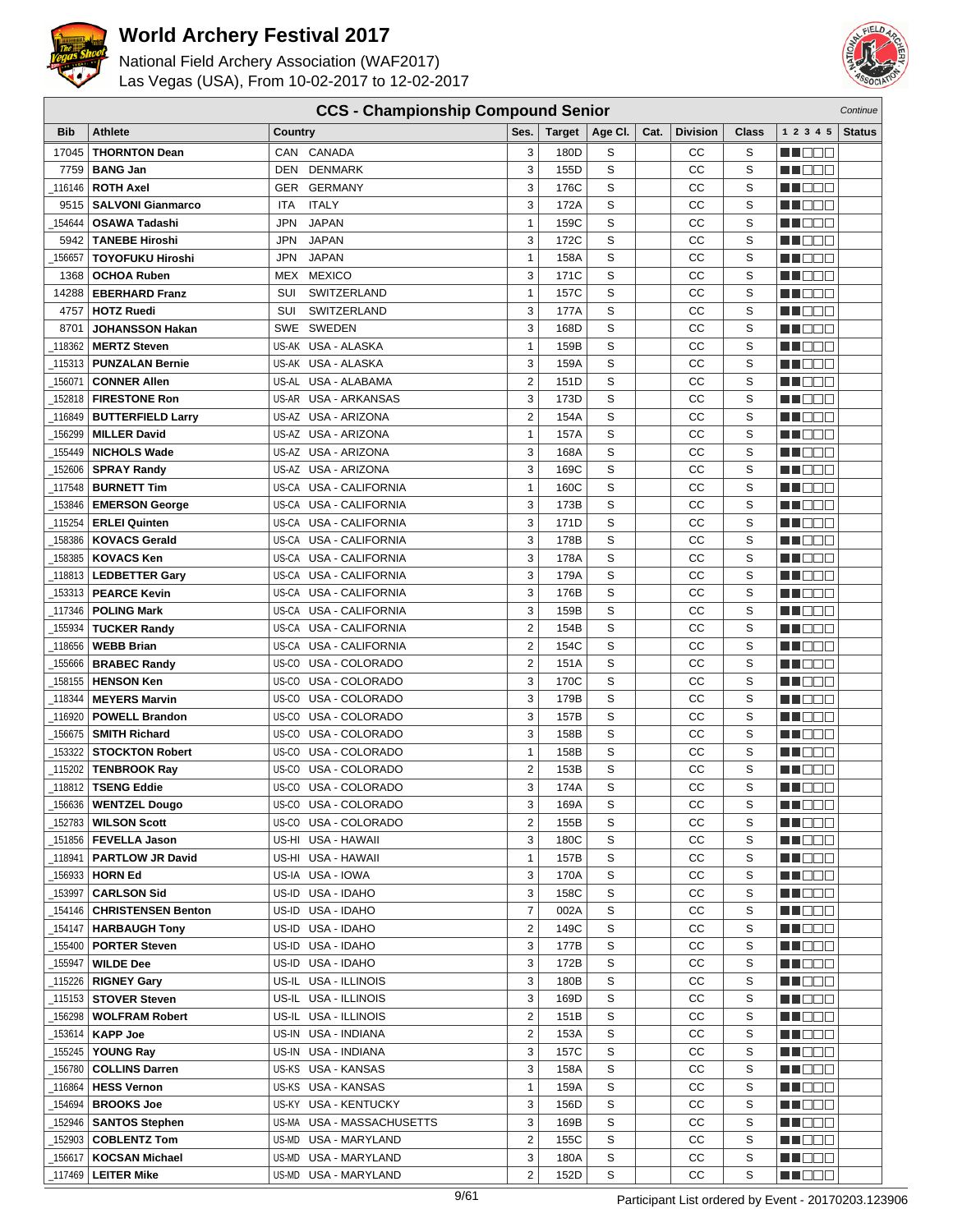

National Field Archery Association (WAF2017) Las Vegas (USA), From 10-02-2017 to 12-02-2017



| <b>Bib</b> | <b>Athlete</b>               | Country                         | Ses.           | <b>Target</b> | Age CI. | Cat. | <b>Division</b> | Class | 1 2 3 4 5           | <b>Status</b> |
|------------|------------------------------|---------------------------------|----------------|---------------|---------|------|-----------------|-------|---------------------|---------------|
| 115677     | <b>ADAMS Chris</b>           | US-ME USA - MAINE               | $\mathbf 0$    |               | S       |      | СC              | S     | M DE B              |               |
| 114843     | <b>BARNSDALE Dave</b>        | US-MI USA - MICHIGAN            | 3              | 155A          | S       |      | СC              | S     | MU O O O            |               |
| 156131     | <b>BEE Christopher A.</b>    | US-MI USA - MICHIGAN            | 3              | 173A          | S       |      | CC              | S     | M NO S              |               |
| 156990     | <b>DEMICHELE Dominic</b>     | US-MI USA - MICHIGAN            | $\mathbf{1}$   | 157D          | S       |      | СC              | S     | MA DE C             |               |
| 155626     | <b>JABLONSKI Mike</b>        | <b>USA - MICHIGAN</b><br>US-MI  | 3              | 156A          | S       |      | CC              | S     | MU DE E             |               |
| 156228     | <b>BIESZK Dan</b>            | US-MN USA - MINNESOTA           | 3              | 157A          | S       |      | CC              | S     | MA MA M             |               |
| 115451_    | <b>HAKL Bill</b>             | US-MN USA - MINNESOTA           | 3              | 178D          | S       |      | CC              | S     | ME OO O             |               |
| 115450     | <b>HAKL Julene</b>           | US-MN USA - MINNESOTA           | 3              | 173C          | S       |      | CC              | S     | MN DE G             |               |
| 154134     | <b>NELSON Todd</b>           | US-MN<br><b>USA - MINNESOTA</b> | $\overline{c}$ | 148D          | S       |      | СC              | S     | M DE B              |               |
| 156088     | <b>BERRY Chris</b>           | US-MO<br>USA - MISSOURI         | 6              | 003B          | S       |      | СC              | S     | MU O O O            |               |
| 156113     | <b>FORBES Jim</b>            | <b>US-MO USA - MISSOURI</b>     | 3              | 171A          | S       |      | cc              | S     | WU OO B             |               |
| 152802     | <b>HOOD Tom</b>              | US-MO USA - MISSOURI            | $\overline{c}$ | 152C          | S       |      | CC              | S     | MN O O O            |               |
| 118021     | <b>PENROD Paul</b>           | USA - MISSOURI<br>US-MO         | $\overline{7}$ | 001B          | S       |      | СC              | S     | MA DE E             |               |
| 156300     | <b>WHITE Jackie</b>          | US-MO<br>USA - MISSOURI         | 6              | 004B          | S       |      | CC              | S     | M DE E              |               |
| 154685     | <b>HANKINS AI</b>            | US-MS USA - MISSISSIPPI         | 3              | 174B          | S       |      | CC              | S     | M DOC               |               |
| 156671     | <b>BARNDT Ron</b>            | US-MT USA - MONTANA             | $\overline{c}$ | 153D          | S       |      | CC              | S     | M OO S              |               |
| 155186     | <b>DENNING Kenneth</b>       | US-MT<br><b>USA - MONTANA</b>   | 3              | 181A          | S       |      | СC              | S     | ma man              |               |
| 157057     | <b>SETZER Matt</b>           | US-NJ<br>USA - NEW JERSEY       | $\overline{c}$ | 151C          | S       |      | СC              | S     | M DE B              |               |
| 114872     | <b>SEWALL JR Arthur</b>      | US-NV<br>USA - NEVADA           | $\mathbf{1}$   | 158C          | S       |      | СC              | S     | M DE O              |               |
| 156799     | <b>BORDWELL Jeff</b>         | US-NY USA - NEW YORK            | $\overline{c}$ | 147C          | S       |      | СC              | S     | M OO S              |               |
| 152743     | <b>DERUS Michael</b>         | US-NY USA - NEW YORK            | 2              | 155A          | S       |      | CC              | S     | MA DE C             |               |
| 155263     | <b>HUMAN Jeff</b>            | US-NY USA - NEW YORK            | 3              | 156C          | S       |      | CC              | S     | <b>HELIOLI</b>      |               |
| 152990     | <b>MONTELEONE Douglas</b>    | US-NY USA - NEW YORK            | 3              | 168C          | S       |      | CC              | S     | <b>HE</b> OOO       |               |
| 156483     | <b>PRICE Michael</b>         | US-NY USA - NEW YORK            | 3              | 156B          | S       |      | CC              | S     | M DE O              |               |
| 154739     | <b>BABCOCK Ron</b>           | US-OR USA - OREGON              | 3              | 177C          | S       |      | CC              | S     | MO O O              |               |
| 155653     | <b>CHANTHAKHOUN Kam</b>      | US-OR USA - OREGON              | 3              | 168B          | S       |      | CC              | S     | N DE S              |               |
| 115599     | <b>CROWE Thomas</b>          | US-OR USA - OREGON              | 3              | 172D          | S       |      | СC              | S     | M NO W              |               |
| _154571    | <b>RAINES John</b>           | US-OR<br>USA - OREGON           | 3              | 175B          | S       |      | СC              | S     | MU O O O            |               |
| 153630     | <b>RUDDOCK Allan</b>         | US-OR USA - OREGON              | $\overline{c}$ | 152A          | S       |      | CC              | S     | M OO O              |               |
| 156793     | <b>SWANSON Keith</b>         | US-OR USA - OREGON              | 3              | 174D          | S       |      | CC              | S     | MA DE E             |               |
| 155919     | <b>FOULKROD Bob</b>          | US-PA USA - PENNSYLVANIA        | 3              | 179C          | S       |      | CC              | S     | <b>REDDO</b>        |               |
| 116141     | <b>SHULTZ Todd</b>           | US-PA USA - PENNSYLVANIA        | 0              |               | S       |      | CC              | S     | MU DE C             |               |
| 116501     | <b>TAZZA Tony</b>            | US-PA USA - PENNSYLVANIA        | 6              | 004A          | S       |      | CC              | S     | M NO S              |               |
| 158068     | <b>BLANKINSHIP Charles</b>   | US-TN USA - TENNESSEE           | 3              | 181D          | S       |      | CC              | S     | MA DE E             |               |
| 152388     | <b>HUTCHISON Steve</b>       | US-TN USA - TENNESSEE           | 3              | 155B          | S       |      | СC              | S     | M DE B              |               |
| 117779     | <b>BEAVIN Jerry</b>          | US-TX USA - TEXAS               | 3              | 174C          | S       |      | СC              | S     | MU DE C             |               |
| 156472     | <b>BURKE Richy</b>           | US-TX USA - TEXAS               | 2              | 147D          | S       |      | СC              | S     | MU DE S             |               |
| _155746    | <b>CHAMBERS Marty</b>        | US-TX USA - TEXAS               | 3              | 171B          | S       |      | CC              | S     | MA DE C             |               |
|            | _152813 <b>  HICKS Billy</b> | US-TX USA - TEXAS               | 2              | 149D          | s       |      | CС              | S     | <u> Helidi</u>      |               |
| _155037    | HAYDEN Julius (Jay)          | US-UT USA - UTAH                | 3              | 175A          | S       |      | СC              | S     | MUDEO               |               |
| _153666    | <b>RALLISON Rick</b>         | US-UT USA - UTAH                | 3              | 175C          | S       |      | СC              | S     | <u> Halen</u>       |               |
| 156815     | <b>WARD Keith</b>            | US-UT USA - UTAH                | 3              | 179D          | S       |      | СC              | S     | <u> Hand</u>        |               |
| _156365    | <b>HARPER Rick</b>           | US-VA USA - VIRGINIA            | 3              | 176D          | S       |      | СC              | S     | <u> Helio Li</u>    |               |
| _155668    | <b>VOELLINGER Gerard</b>     | US-VA USA - VIRGINIA            | $\mathbf{1}$   | 160B          | S       |      | СC              | S     | MU DE B             |               |
| _156400    | <b>WILLETT Rodger</b>        | US-VA USA - VIRGINIA            | 2              | 152B          | S       |      | CC              | S     | MU DO B             |               |
| _156676    | <b>WOODY Kendall</b>         | US-VA USA - VIRGINIA            | 2              | 149A          | S       |      | CC              | S     | <u> Halia di Bi</u> |               |
| _118856    | <b>HEINZ Jeff</b>            | US-WA USA - WASHINGTON          | 3              | 175D          | S       |      | CC              | S     | MU DE S             |               |
| _153730    | <b>BUTTON Jeff</b>           | US-WI USA - WISCONSIN           | 3              | 170B          | S       |      | СC              | S     | <u> HELLE</u>       |               |
| 154980     | <b>CALLAWAY Richard</b>      | US-WI USA - WISCONSIN           | 3              | 181B          | S       |      | CC              | S     | <b>HLOOD</b>        |               |
| _116999    | <b>CLARSON Brian</b>         | US-WI USA - WISCONSIN           | $\overline{c}$ | 150C          | S       |      | СC              | S     | <u> Halen</u>       |               |
| _153084    | <b>MENZER Rod</b>            | US-WI USA - WISCONSIN           | 3              | 155C          | S       |      | СC              | S     | <u> HEFF</u>        |               |
| 153404     | <b>PRICE Duane</b>           | US-WI USA - WISCONSIN           | 6              | 002B          | S       |      | СC              | S     | MU O O O            |               |
| _155911    | <b>WARD Don</b>              | US-WI USA - WISCONSIN           | 6              | 003A          | S       |      | СC              | S     | MU DO S             |               |
| 158066     | <b>DORIGATTI Patrick</b>     | US-WY USA - WYOMING             | 3              | 176A          | S       |      | CС              | S     | MN 888              |               |
| 155254     | <b>HAINES Ramie</b>          | US-WY USA - WYOMING             | 2              | 149B          | S       |      | СC              | S     | <u> E S S S S</u>   |               |

**CCS - Championship Compound Senior** Continue Continue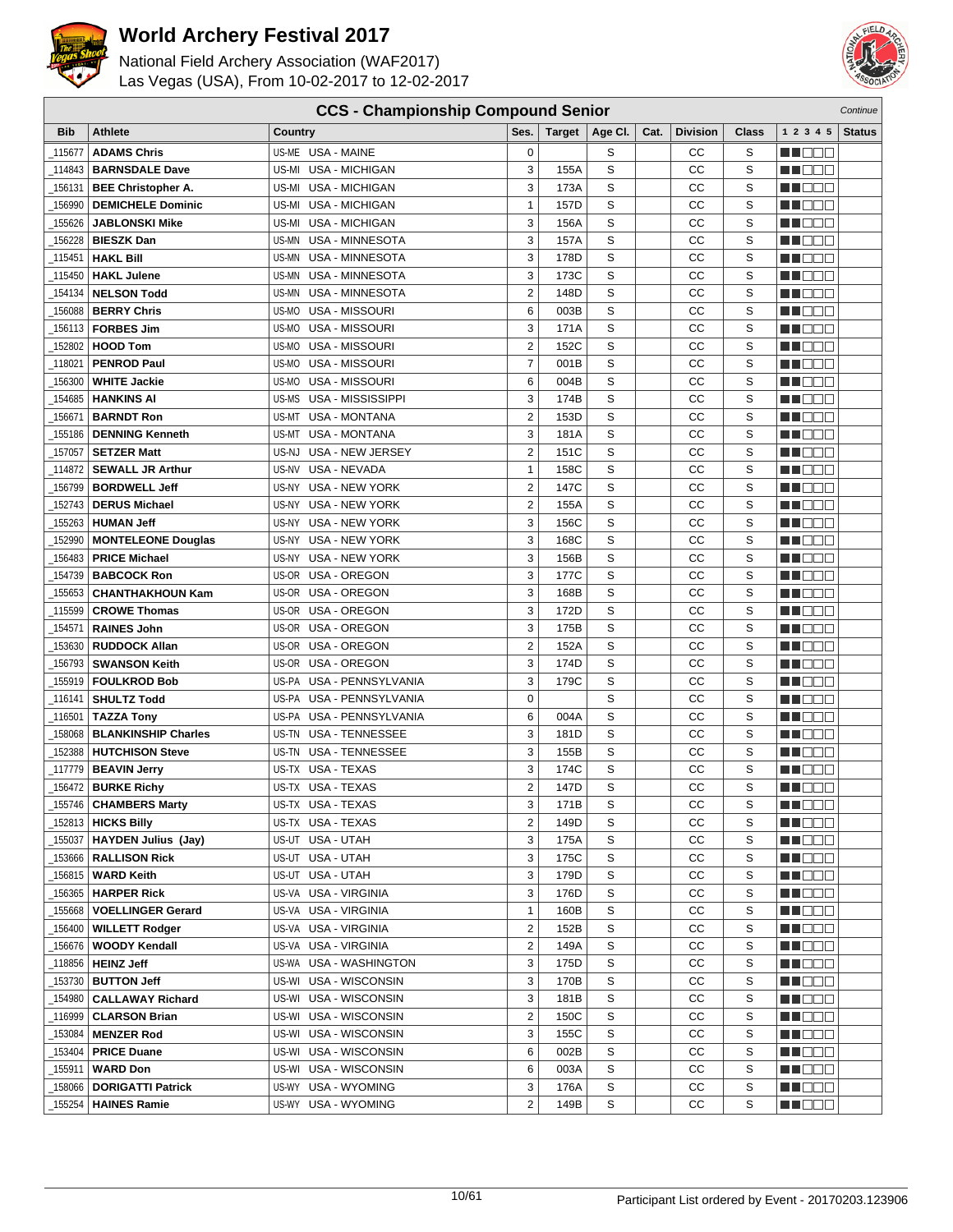



|            | <b>CLFX - Compound Limited Flights</b> |                               |                  |               |           |      |                 |              |               |               |  |  |
|------------|----------------------------------------|-------------------------------|------------------|---------------|-----------|------|-----------------|--------------|---------------|---------------|--|--|
| <b>Bib</b> | <b>Athlete</b>                         | <b>Country</b>                | Ses.             | <b>Target</b> | Age Cl.   | Cat. | <b>Division</b> | <b>Class</b> | 1 2 3 4 5     | <b>Status</b> |  |  |
| 17751      | <b>OTSUKA Tadatsugu</b>                | <b>JAPAN</b><br>JPN           | $\overline{2}$   | 071A          | <b>FX</b> | 01   | <b>CL</b>       | <b>FX</b>    | man man       |               |  |  |
| 154236     | <b>CARROLL Bob</b>                     | US-AZ USA - ARIZONA           | $\overline{2}$   | 072C          | <b>FX</b> | 01   | CL              | <b>FX</b>    | n na m        |               |  |  |
| 156304     | <b>FABRY Jeff</b>                      | US-CA USA - CALIFORNIA        | $\overline{2}$   | 071B          | <b>FX</b> | 01   | CL              | <b>FX</b>    | M BE S        |               |  |  |
| 156568     | <b>PALOMO Peter</b>                    | US-CA USA - CALIFORNIA        | $\overline{2}$   | 076C          | <b>FX</b> | 01   | CL              | <b>FX</b>    | ME E E E      |               |  |  |
| 115703     | <b>THORNBERRY Dave</b>                 | US-CA USA - CALIFORNIA        | $\overline{2}$   | 072D          | <b>FX</b> | 01   | CL              | <b>FX</b>    | <b>REFERE</b> |               |  |  |
| 155647     | <b>HOPPES Dan</b>                      | USA - COLORADO<br>US-CO       | $\overline{2}$   | 076B          | <b>FX</b> | 01   | CL              | <b>FX</b>    | M BEA         |               |  |  |
| 156975     | <b>WHYTE Clyde</b>                     | USA - COLORADO<br>US-CO       | $\overline{2}$   | 075A          | <b>FX</b> | 01   | CL              | <b>FX</b>    | ma mmm        |               |  |  |
| 158135     | <b>LANDRUM Densel</b>                  | US-FL USA - FLORIDA           | $\overline{2}$   | 074D          | <b>FX</b> | 01   | <b>CL</b>       | <b>FX</b>    | M DE S        |               |  |  |
| 152246     | <b>OLORES Christopher</b>              | <b>USA - HAWAII</b><br>US-HI  | $\overline{2}$   | 074C          | <b>FX</b> | 01   | <b>CL</b>       | <b>FX</b>    | man man       |               |  |  |
| 154199     | <b>ANDERSON David</b>                  | US-IA USA - IOWA              | $\overline{2}$   | 075C          | <b>FX</b> | 01   | <b>CL</b>       | <b>FX</b>    | MT BE B       |               |  |  |
| 152371     | <b>CONRAD Dean</b>                     | US-IA USA - IOWA              | $\boldsymbol{2}$ | 073C          | <b>FX</b> | 01   | <b>CL</b>       | <b>FX</b>    | n nam         |               |  |  |
| 158053     | <b>ROSE Guy</b>                        | US-IA USA - IOWA              | $\overline{2}$   | 072A          | <b>FX</b> | 01   | <b>CL</b>       | <b>FX</b>    | MA BER        |               |  |  |
| 153668     | <b>CAMERON Grea</b>                    | US-ID USA - IDAHO             | $\overline{2}$   | 076A          | <b>FX</b> | 01   | CL              | <b>FX</b>    | MA DE LA      |               |  |  |
| 153127     | <b>JONES Christina</b>                 | US-KS USA - KANSAS            | $\overline{2}$   | 071C          | <b>FX</b> | 01   | <b>CL</b>       | <b>FX</b>    | MU DO S       |               |  |  |
| 115230     | <b>MAY Charles</b>                     | US-KY USA - KENTUCKY          | $\overline{2}$   | 073A          | <b>FX</b> | 01   | CL              | <b>FX</b>    | <b>RENDE</b>  |               |  |  |
| 156446     | <b>TEAGUE Faron</b>                    | USA - MISSOURI<br>US-MO       | $\overline{2}$   | 074B          | <b>FX</b> | 01   | CL              | <b>FX</b>    | M BER         |               |  |  |
| 156089     | <b>VANDONSEL Bill</b>                  | <b>USA - MONTANA</b><br>US-MT | $\overline{2}$   | 073B          | <b>FX</b> | 01   | CL              | <b>FX</b>    | MA DELL'      |               |  |  |
| 154137     | <b>GILLEY Jennifer</b>                 | US-OK USA - OKLAHOMA          | 2                | 074A          | <b>FX</b> | 01   | <b>CL</b>       | <b>FX</b>    | <b>RENDE</b>  |               |  |  |
| 157698     | <b>WITHERS Trent</b>                   | US-SD USA - SOUTH DAKOTA      | $\overline{2}$   | 075B          | <b>FX</b> | 01   | <b>CL</b>       | <b>FX</b>    | M BEA         |               |  |  |
| 156773     | <b>LOWE Michael</b>                    | US-TX USA - TEXAS             | $\overline{2}$   | 072B          | <b>FX</b> | 01   | CL              | <b>FX</b>    | M BE S        |               |  |  |
| 155136     | <b>BARKER William</b>                  | US-WA USA - WASHINGTON        | $\overline{2}$   | 073D          | <b>FX</b> | 01   | <b>CL</b>       | <b>FX</b>    | <b>RECO</b>   |               |  |  |
| 117851     | <b>PARKER Linda</b>                    | US-WA USA - WASHINGTON        | $\overline{2}$   | 075D          | <b>FX</b> | 01   | <b>CL</b>       | <b>FX</b>    | ma de l       |               |  |  |
| 155916     | <b>WALKER Melissa</b>                  | US-WI USA - WISCONSIN         | $\overline{2}$   | 076D          | <b>FX</b> | 01   | CL              | <b>FX</b>    | MT E E E      |               |  |  |

|            | <b>CM - Compound Men - Indoor World Cup Stage 4</b> |                                  |                |               |          |      |                 |          |                            |  |  |
|------------|-----------------------------------------------------|----------------------------------|----------------|---------------|----------|------|-----------------|----------|----------------------------|--|--|
| <b>Bib</b> | <b>Athlete</b>                                      | <b>Country</b>                   | Ses.           | <b>Target</b> | Age Cl.  | Cat. | <b>Division</b> | Class    | 1 2 3 4 5<br><b>Status</b> |  |  |
| 152419     | <b>LABORANTI BERNASCONI Augusto</b>                 | ARGENTINA<br><b>ARG</b>          | $\mathbf{1}$   | 140C          | O        |      | CC              | O        | MN DO U                    |  |  |
| 152153     | <b>PIECKENSTAINER Ricardo</b>                       | <b>ARGENTINA</b><br>ARG          | $\mathbf{1}$   | 132B          | O        |      | cc              | O        | HE NOT                     |  |  |
| 13115      | <b>OLEXIENKO Justin</b>                             | <b>AUSTRALIA</b><br><b>AUS</b>   | 3              | 141A          | O        |      | CC              | $\circ$  | n na m                     |  |  |
| 156729     | DE VOGELAERE Joachim                                | <b>BELGIUM</b><br><b>BEL</b>     | $\mathbf{1}$   | 145C          | O        |      | CC              | $\Omega$ | M DE S                     |  |  |
| 19279      | <b>DE VOGELAERE Jochem</b>                          | <b>BELGIUM</b><br>BEL            | $\mathbf{1}$   | 141D          | $\Omega$ |      | CC              | $\circ$  | MA FIFTE                   |  |  |
| 156728     | <b>DE VOGELAERE Jonas</b>                           | <b>BELGIUM</b><br>BEL.           | $\mathbf{1}$   | 144B          | $\Omega$ |      | CC              | $\Omega$ | MA BEL                     |  |  |
| 10136      | <b>DELIVEYNE Frederic</b>                           | <b>BELGIUM</b><br><b>BEL</b>     | 3              | 143A          | $\circ$  |      | CC              | $\circ$  | M DOO                      |  |  |
| 19278      | <b>DEMEY Dominiek</b>                               | <b>BELGIUM</b><br>BEL            | $\mathbf{1}$   | 146C          | $\circ$  |      | CC              | $\circ$  | MA DO C                    |  |  |
| 10655      | <b>GERARD Nathan</b>                                | <b>BELGIUM</b><br>BEL            | $\mathbf{1}$   | 143A          | $\circ$  |      | CC              | $\circ$  | n de l'alt                 |  |  |
| 156742     | <b>SCHOUTEERE Eddy</b>                              | <b>BELGIUM</b><br>BEL            | $\mathbf{1}$   | 145B          | $\circ$  |      | CC              | $\circ$  | M BER                      |  |  |
| 19280      | <b>VAN POTTELBERG Giovanni</b>                      | <b>BELGIUM</b><br><b>BEL</b>     | $\mathbf{1}$   | 146A          | $\circ$  |      | CC              | $\circ$  | M OE E                     |  |  |
| 13061      | <b>LAVRENTIEV Oleg</b>                              | <b>BELARUS</b><br><b>BLR</b>     | $\mathbf{1}$   | 136C          | O        |      | CC              | O        | ME E E E                   |  |  |
| 16711      | <b>ABREU Luccas</b>                                 | <b>BRA</b><br><b>BRAZIL</b>      | 3              | 143D          | $\Omega$ |      | CC              | $\Omega$ | M E E E                    |  |  |
| 3792       | <b>DOS SANTOS Roberval</b>                          | <b>BRAZIL</b><br><b>BRA</b>      | 3              | 140B          | $\circ$  |      | CC              | $\circ$  | <b>THE LIGHT</b>           |  |  |
| 12132      | <b>LARRIVÉE Jonathan</b>                            | CANADA<br>CAN                    | $\mathbf{1}$   | 146B          | $\circ$  |      | CC              | $\circ$  | n in nin                   |  |  |
| 17470      | <b>MORAN Tristan</b>                                | CAN<br>CANADA                    | $\mathbf{1}$   | 122A          | $\circ$  |      | CC              | $\circ$  | ME E E                     |  |  |
| 6865       | <b>PERKINS Christopher</b>                          | CANADA<br>CAN                    | $\overline{2}$ | 132A          | $\circ$  |      | CC              | $\circ$  | M DO O                     |  |  |
| 18617      | <b>SMANDYCH Cory</b>                                | CANADA<br>CAN                    | $\mathbf{1}$   | 128A          | $\circ$  |      | CC              | $\circ$  | MN DE L                    |  |  |
| 9727       | <b>CARDONA Camilo Andres</b>                        | <b>COLOMBIA</b><br>COL           | 3              | 130D          | O        |      | CC              | O        | MA MAT                     |  |  |
| 5032       | <b>MUNOZ Daniel</b>                                 | <b>COLOMBIA</b><br>COL.          | $\overline{2}$ | 131D          | O        |      | CC              | $\Omega$ | M BEE                      |  |  |
| 156584     | <b>SALAZAR Leonardo</b>                             | <b>COSTA RICA</b><br><b>CRC</b>  | $\mathbf{1}$   | 144A          | $\Omega$ |      | CC              | $\circ$  | ME E E E                   |  |  |
| 8705       | <b>BUDEN Domagoj</b>                                | <b>CROATIA</b><br>CRO            | $\overline{2}$ | 130A          | $\circ$  |      | CC              | $\circ$  | <b>HELL TO BE</b>          |  |  |
| 8702       | <b>VAVRO Mario</b>                                  | <b>CROATIA</b><br>CRO            | 8              | 007B          | $\circ$  |      | CC              | $\circ$  | HI EE E                    |  |  |
| 2291       | <b>DAMSBO Martin</b>                                | <b>DENMARK</b><br><b>DEN</b>     | $\overline{2}$ | 133A          | $\circ$  |      | CC              | $\circ$  | HI DEE                     |  |  |
| 7331       | <b>DARUM Andreas</b>                                | <b>DENMARK</b><br><b>DEN</b>     | 3              | 125A          | $\circ$  |      | CC              | $\circ$  | MN 885                     |  |  |
| 8251       | <b>HANSEN Stephan</b>                               | <b>DENMARK</b><br><b>DEN</b>     | 9              | 001A          | $\circ$  |      | CC              | $\circ$  | n de e                     |  |  |
| 5175       | <b>HERNANDEZ Roberto</b>                            | <b>EL SALVADOR</b><br><b>ESA</b> | 3              | 134B          | $\circ$  |      | CC              | O        | man man                    |  |  |
| 12535      | <b>BLAZQUEZ Alberto</b>                             | <b>SPAIN</b><br>ESP              | 3              | 123B          | $\Omega$ |      | CC              | $\circ$  | man man                    |  |  |
| 11011      | <b>JUUTILAINEN Mikko</b>                            | <b>FINLAND</b><br><b>FIN</b>     | 3              | 127C          | $\circ$  |      | CC              | $\circ$  | M E E E                    |  |  |
| 3261       | <b>PAAVOLA Aki</b>                                  | <b>FIN</b><br><b>FINLAND</b>     | $\mathbf{1}$   | 129C          | $\Omega$ |      | CC              | $\Omega$ | n di Dini                  |  |  |
| 10967      | <b>BONDON Morgan</b>                                | <b>FRANCE</b><br><b>FRA</b>      | 3              | 141C          | $\circ$  |      | CC              | $\circ$  | n din bir                  |  |  |
| 10415      | <b>COPIN Frédéric</b>                               | FRA FRANCE                       | 3              | 138A          | O        |      | CC              | $\Omega$ | ME E E                     |  |  |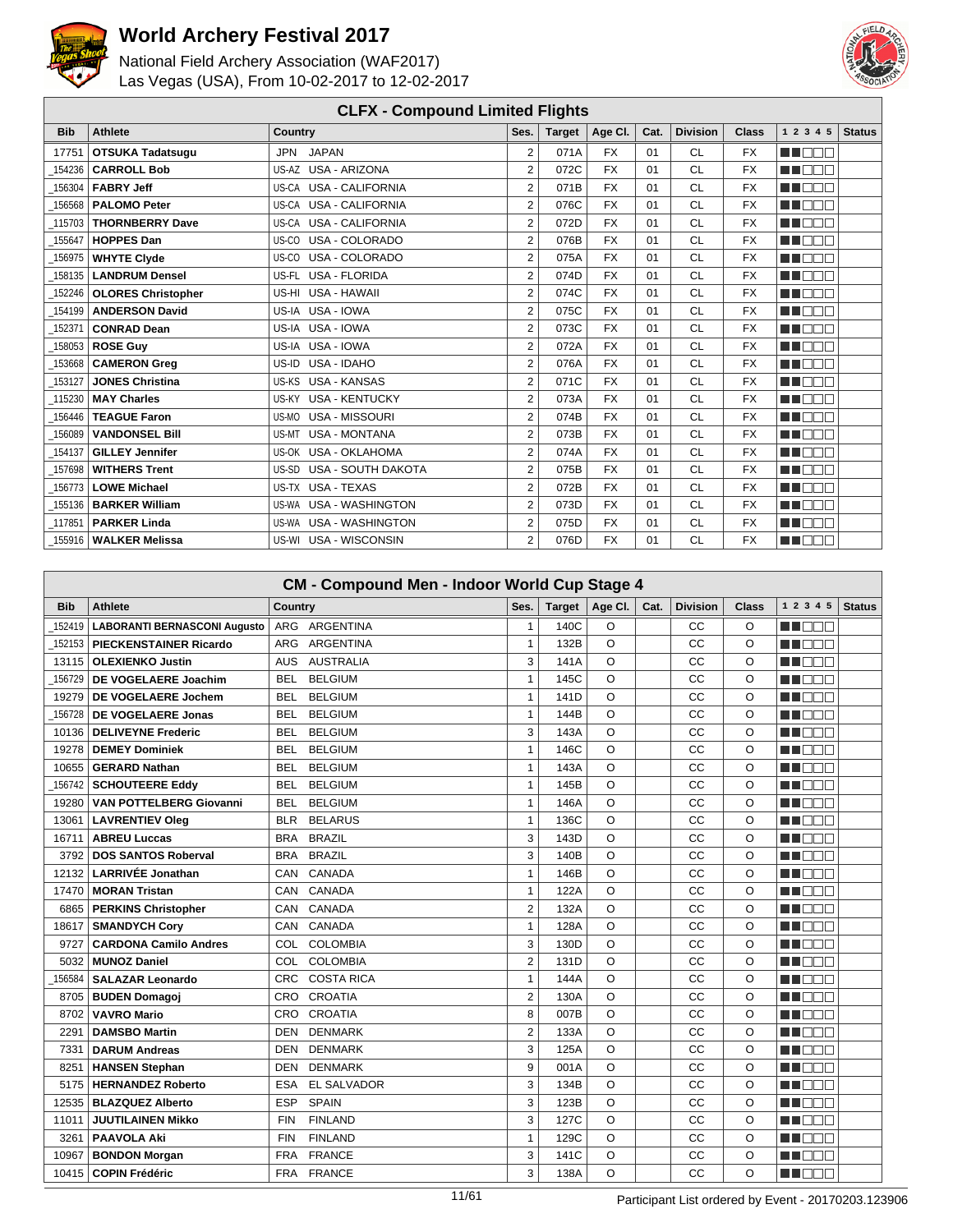



|                 | <b>CM - Compound Men - Indoor World Cup Stage 4</b><br>Continue |                   |                            |                   |               |         |      |                 |         |                       |               |
|-----------------|-----------------------------------------------------------------|-------------------|----------------------------|-------------------|---------------|---------|------|-----------------|---------|-----------------------|---------------|
| <b>Bib</b>      | <b>Athlete</b>                                                  | Country           |                            | Ses.              | <b>Target</b> | Age Cl. | Cat. | <b>Division</b> | Class   | 1 2 3 4 5             | <b>Status</b> |
| 477             | DE GRANDIS Jocelyn                                              | <b>FRA</b>        | <b>FRANCE</b>              | $\mathbf{1}$      | 124A          | O       |      | CС              | O       | n de d                |               |
| 6958            | <b>DELOBELLE Fabien</b>                                         | <b>FRA</b>        | <b>FRANCE</b>              | 3                 | 132D          | O       |      | СC              | O       | M DEE                 |               |
| 5682            | <b>DELOCHE Pierre-Julien</b>                                    | <b>FRA</b>        | <b>FRANCE</b>              | $\overline{2}$    | 126A          | O       |      | СC              | O       | N DE E                |               |
| 8697            | <b>DOUSSOT Christophe</b>                                       | <b>FRA</b>        | <b>FRANCE</b>              | 3                 | 131D          | O       |      | СC              | O       | N NO DI U             |               |
| 14781           | <b>QUIQUERE Antoine</b>                                         | <b>FRA</b>        | <b>FRANCE</b>              | $\mathbf{1}$      | 137B          | O       |      | CC              | O       | ME DE L               |               |
| 11223           | <b>RUBBEN Guillaume</b>                                         | <b>FRA</b>        | <b>FRANCE</b>              | $\mathbf{1}$      | 132C          | O       |      | CC              | O       | M DE S                |               |
| 11315           | <b>MITCHELL Jordan</b>                                          | <b>GBR</b>        | <b>GREAT BRITAIN</b>       | $\mathbf{1}$      | 122D          | O       |      | CC              | O       | M OO U                |               |
| _4411           | <b>NASH Tim</b>                                                 | <b>GBR</b>        | <b>GREAT BRITAIN</b>       | $\mathbf{1}$      | 135C          | O       |      | CC              | O       | N NO BIB              |               |
| 547             | <b>WHITE Chris</b>                                              | <b>GBR</b>        | <b>GREAT BRITAIN</b>       | 3                 | 126B          | O       |      | СC              | O       | n de e                |               |
| 6839            | <b>ASBACH Jens</b>                                              | GER               | <b>GERMANY</b>             | 3                 | 131C          | O       |      | СC              | O       | n i Biblio            |               |
| 116060          | <b>BANTLE Frank</b>                                             | <b>GER</b>        | <b>GERMANY</b>             | $\mathbf{1}$      | 133C          | O       |      | СC              | O       | H EET                 |               |
| 152097          | <b>DOGAN Cetin</b>                                              | GER               | <b>GERMANY</b>             | $\mathbf{1}$      | 141C          | O       |      | CC              | O       | N NO BIB              |               |
| 12666           | <b>OROSZ Viktor</b>                                             | <b>HUN</b>        | <b>HUNGARY</b>             | 2                 | 137A          | O       |      | CC              | O       | N NOTE                |               |
| 7075            | <b>CARMINIO Antonio</b>                                         | ITA               | <b>ITALY</b>               | $\mathbf{1}$      | 127C          | O       |      | CC              | O       | MA DE L               |               |
| 11894           | <b>NENCIONI Michele</b>                                         | ITA               | <b>ITALY</b>               | 3                 | 129C          | O       |      | CC              | O       | M DE E                |               |
| 4226            | <b>PAGNI Sergio</b>                                             | ITA               | <b>ITALY</b>               | $\overline{2}$    | 129B          | O       |      | CC              | O       | N I O O O             |               |
| 13881           | <b>PAGNONI Federico</b>                                         | ITA               | <b>ITALY</b>               | 3                 | 136C          | O       |      | CC              | O       | HI EE                 |               |
| 7346            | POLIDORI Jacopo                                                 | ITA               | <b>ITALY</b>               | $\overline{2}$    | 131A          | O       |      | СC              | O       | n de d                |               |
| 17445           | <b>NONOSHITA Susumu</b>                                         | <b>JPN</b>        | <b>JAPAN</b>               | $\mathbf{1}$      | 134D          | $\circ$ |      | СC              | O       | M DE E                |               |
| 13743           | YAMAMOTO Yuta                                                   | <b>JPN</b>        | <b>JAPAN</b>               | 3                 | 142C          | O       |      | СC              | O       | n i Bele              |               |
| 14640           | <b>HONG Sung Ho</b>                                             | KOR.              | <b>KOREA</b>               | 3                 | 121A          | O       |      | CC              | O       | MA DEL                |               |
| 8166            | <b>CARDOSO Mario</b>                                            | MEX               | <b>MEXICO</b>              | $\mathbf{1}$      | 121D          | O       |      | CC              | O       | n de e                |               |
| 19068           | <b>SHAGJSUREN Davaakhuu</b>                                     | MGL               | <b>MONGOLIA</b>            | $\mathbf{1}$      | 134B          | O       |      | СC              | O       | MA DE E               |               |
| 6964            | <b>DOLDERMAN Sander</b>                                         | NED               | NETHERLANDS                | $\mathbf{1}$      | 134C          | $\circ$ |      | CC              | O       | M O O O               |               |
| 1914            | <b>ELZINGA Peter</b>                                            | NED               | NETHERLANDS                | $\overline{2}$    | 135C          | O       |      | CC              | O       | N NO BIB              |               |
| 6998            | <b>SCHLOESSER Mike</b><br><b>STAS Hareld</b>                    | NED               | NETHERLANDS<br>NETHERLANDS | 9<br>$\mathbf{1}$ | 002A<br>132A  | O<br>O  |      | СC<br>СC        | O<br>O  | HI EE                 |               |
| 13001           |                                                                 | NED<br><b>NED</b> | NETHERLANDS                | $\mathbf{1}$      | 138C          | $\circ$ |      | СC              | O       | HI EE<br>M DE O       |               |
| 118747<br>13883 | <b>VAN DALEN Jasper</b><br><b>VAN EIL Thomas</b>                | <b>NED</b>        | NETHERLANDS                | $\overline{2}$    | 136B          | O       |      | CC              | O       | N NO BIB              |               |
| 7527            | <b>AAMAAS Njaal</b>                                             | <b>NOR</b>        | <b>NORWAY</b>              | 3                 | 124C          | O       |      | CC              | O       | n doo                 |               |
| 6280            | <b>LIE Eivind</b>                                               | NOR.              | <b>NORWAY</b>              | $\mathbf{1}$      | 129A          | O       |      | CC              | O       | M DE S                |               |
| 114794          | <b>SANNERUD Stian</b>                                           | NOR.              | <b>NORWAY</b>              | $\mathbf{1}$      | 144C          | O       |      | CC              | O       | M DE O                |               |
| 153625          | PIZARRO Jean                                                    | <b>PUR</b>        | PUERTO RICO                | 3                 | 144B          | O       |      | CC              | O       | M DO O                |               |
| 5813            | <b>BURRI Kevin</b>                                              | SUI               | SWITZERLAND                | $\mathbf{1}$      | 124B          | O       |      | СC              | O       | MA DE L               |               |
| 1365            | <b>HOFER Patrizio</b>                                           | SUI               | SWITZERLAND                | $\mathbf{1}$      | 137A          | O       |      | СC              | O       | HI EE                 |               |
| 12695           | <b>BORGSTROM Hampus</b>                                         | SWE               | SWEDEN                     | 3                 | 135A          | O       |      | СC              | O       | <u>Li Liber</u>       |               |
| 18343           | <b>ERICSSON Mats Inge</b>                                       |                   | SWE SWEDEN                 | $\mathbf{1}$      | 125D          | O       |      | CС              | $\circ$ | n i Bele              |               |
| 18758           | <b>LEIJON Peter</b>                                             |                   | SWE SWEDEN                 | $\overline{2}$    | 139A          | O       |      | CС              | O       | MA BELE               |               |
| 561             | <b>LUNDIN Morgan</b>                                            |                   | SWE SWEDEN                 | 3                 | 136A          | O       |      | СC              | O       | <u>LI BEE</u>         |               |
| 2354            | <b>MALM Anders</b>                                              |                   | SWE SWEDEN                 | $\mathbf{1}$      | 141A          | O       |      | СC              | O       | MU BI BI              |               |
| 7437            | <b>ELMAAGACLI Demir</b>                                         |                   | TUR TURKEY                 | $\overline{2}$    | 128D          | O       |      | СC              | O       | MU DO D               |               |
| 16184           | <b>JAVANSHIR Arman</b>                                          |                   | TUR TURKEY                 | 3                 | 122C          | O       |      | СC              | O       | <u>in ja sis</u>      |               |
| 17970           | <b>ALBISHRI Darwish</b>                                         |                   | UAE UAE                    | $\mathbf{1}$      | 145A          | O       |      | СC              | O       | <u> Heriotik</u>      |               |
| 152619          | <b>RITTER Jacob</b>                                             |                   | US-AK USA - ALASKA         | $\mathbf{1}$      | 143C          | O       |      | CС              | O       | <u> Here e</u>        |               |
| 152926          | <b>WILSON Andrew</b>                                            |                   | US-AK USA - ALASKA         | 3                 | 143B          | O       |      | CС              | O       | <u>Li i Biblio</u>    |               |
| _118738         | <b>WORTHAM Tyler</b>                                            |                   | US-AK USA - ALASKA         | $\mathbf{1}$      | 121C          | O       |      | CС              | O       | M DE S                |               |
| 158363          | <b>GOZA Joseph</b>                                              |                   | US-AL USA - ALABAMA        | $\overline{2}$    | 137B          | O       |      | СC              | O       | <u> Here i Biblio</u> |               |
| 153684          | <b>HOUSEHOLDER Robert</b>                                       |                   | US-AL USA - ALABAMA        | 3                 | 140C          | O       |      | СC              | O       | MU O O O              |               |
| 117895          | <b>SHEHAN Brandon</b>                                           |                   | US-AL USA - ALABAMA        | $\overline{2}$    | 133C          | O       |      | СC              | O       | MU DE S               |               |
| 156528          | <b>STONE Mike</b>                                               |                   | US-AL USA - ALABAMA        | $\mathbf{1}$      | 126C          | O       |      | СC              | O       | <u> Literatu</u>      |               |
| _154454         | <b>WHITE Cade</b>                                               |                   | US-AL USA - ALABAMA        | $\mathbf{1}$      | 131C          | O       |      | CС              | O       | <u> Literatu</u>      |               |
| 154080          | <b>BOWEN Richard</b>                                            |                   | US-AR USA - ARKANSAS       | $\overline{2}$    | 129A          | O       |      | СC              | O       | <u> Here de la</u>    |               |
| _115331         | <b>BROOKS Nathan</b>                                            |                   | US-AR USA - ARKANSAS       | $\overline{2}$    | 138B          | O       |      | CС              | O       | MA BIBLIO             |               |
| 116962          | <b>HACKER Chris</b>                                             |                   | US-AR USA - ARKANSAS       | 3                 | 121D          | O       |      | СC              | O       | M DE S                |               |
| _157841         | <b>AMERINE Connor</b>                                           |                   | US-AZ USA - ARIZONA        | $\mathbf{1}$      | 133B          | O       |      | СC              | O       | MO DO                 |               |
| 3490            | <b>ESCARCEGA Chris</b>                                          |                   | US-AZ USA - ARIZONA        | 3                 | 144D          | O       |      | СC              | O       | <u> Here de la</u>    |               |
| 152792          | <b>FLAKE Wade</b>                                               |                   | US-AZ USA - ARIZONA        | $\overline{2}$    | 134D          | O       |      | СC              | O       | MU DO 3               |               |
| 158595          | <b>NICHOLSON Zach</b>                                           |                   | US-AZ USA - ARIZONA        | $\mathbf{1}$      | 133A          | O       |      | СC              | O       | <u> Literatur</u>     |               |
| 17143           | <b>POLLEI Tom</b>                                               |                   | US-AZ USA - ARIZONA        | $\mathbf{1}$      | 139A          | O       |      | СC              | O       | MA DE S               |               |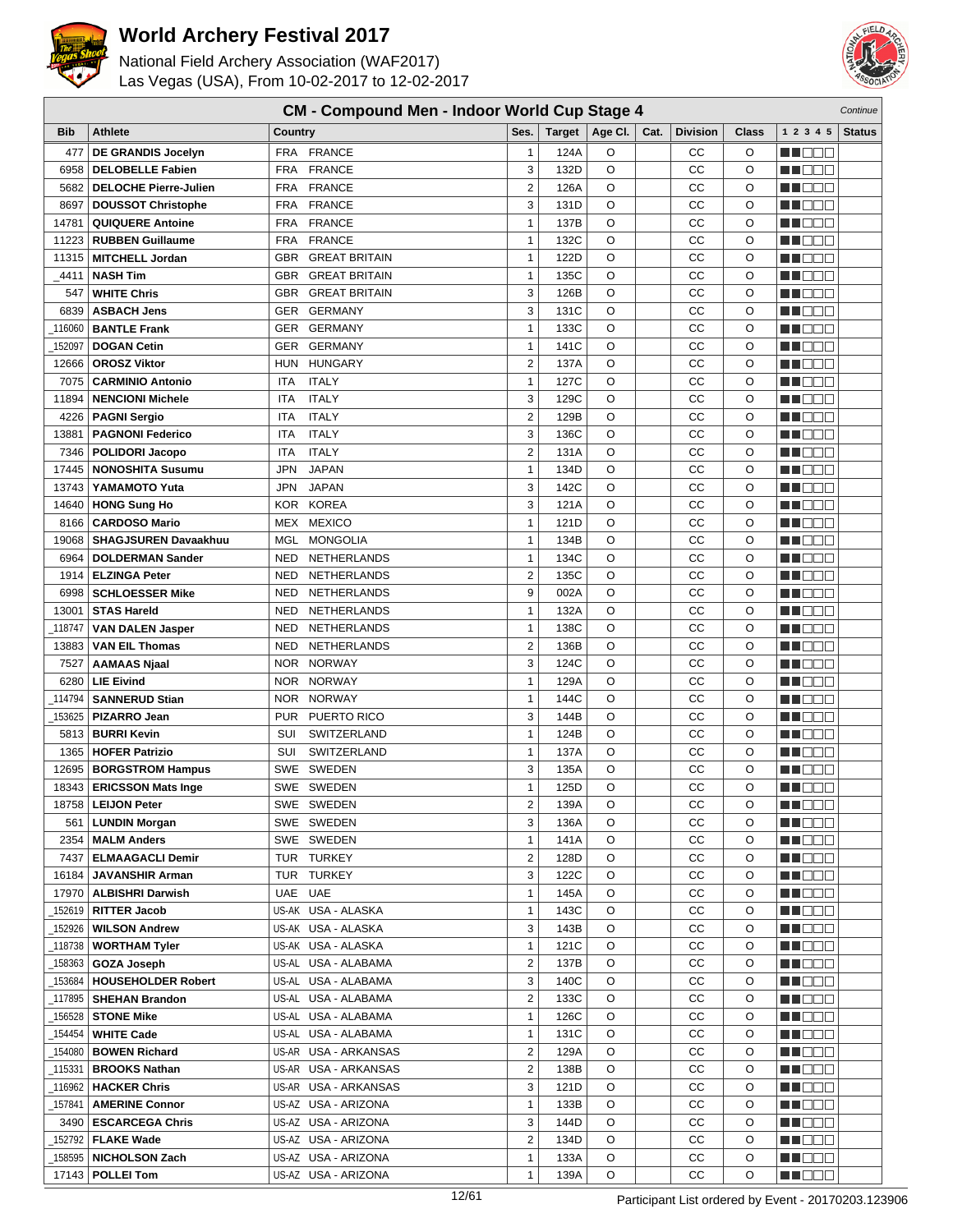



| <b>CM - Compound Men - Indoor World Cup Stage 4</b> |                              |                                  |                         |        |         |      |                 |         |                                                                                                                       | Continue      |
|-----------------------------------------------------|------------------------------|----------------------------------|-------------------------|--------|---------|------|-----------------|---------|-----------------------------------------------------------------------------------------------------------------------|---------------|
| <b>Bib</b>                                          | <b>Athlete</b>               | Country                          | Ses.                    | Target | Age Cl. | Cat. | <b>Division</b> | Class   | 1 2 3 4 5                                                                                                             | <b>Status</b> |
| 155685                                              | <b>POOLE Greg</b>            | US-AZ USA - ARIZONA              | $\overline{2}$          | 127C   | O       |      | CС              | O       | <u> Here i Ser</u>                                                                                                    |               |
| 14720                                               | <b>SORRELLS Caleb</b>        | US-AZ USA - ARIZONA              | 3                       | 130A   | O       |      | CC              | O       | n i De B                                                                                                              |               |
| 158164                                              | <b>STEPP David</b>           | US-AZ USA - ARIZONA              | $\mathbf{1}$            | 122C   | O       |      | СC              | O       | wa katifu katifu katifu n                                                                                             |               |
| 155000                                              | <b>YEE Spencer</b>           | US-AZ USA - ARIZONA              | 1                       | 126D   | O       |      | CC              | O       | MT DE E                                                                                                               |               |
| 117085                                              | <b>INGHAM Nicholas</b>       | US-CA USA - CALIFORNIA           | $\overline{2}$          | 124C   | O       |      | CC              | O       | M DE                                                                                                                  |               |
|                                                     | <b>JENKINS Jeff</b>          | US-CA<br>USA - CALIFORNIA        | $\mathbf{1}$            |        | O       |      | CC              | O       |                                                                                                                       |               |
| 114976                                              |                              | <b>USA - CALIFORNIA</b>          |                         | 144D   |         |      |                 |         | M D D D                                                                                                               |               |
| 153885                                              | <b>MUNKRES Emerson</b>       | US-CA                            | 3                       | 136B   | O       |      | CC              | O       | n i De E                                                                                                              |               |
| 153906                                              | <b>OOSTERLINCK Chris</b>     | <b>USA - CALIFORNIA</b><br>US-CA | $\overline{2}$          | 135A   | O       |      | СC              | O       | n i BBC                                                                                                               |               |
| 114959                                              | <b>OUGHTON Ewan</b>          | US-CA USA - CALIFORNIA           | $\mathbf{1}$            | 135A   | O       |      | CC              | O       | n de de                                                                                                               |               |
| 114975                                              | <b>SANDOVAL JR Rodolfo</b>   | USA - CALIFORNIA<br>US-CA        | $\mathbf{1}$            | 141B   | O       |      | СC              | $\circ$ | e de e                                                                                                                |               |
| 156621                                              | <b>WILLIAMSON Brandon</b>    | US-CA USA - CALIFORNIA           | 3                       | 133D   | O       |      | CC              | O       | M O O O                                                                                                               |               |
| 156468                                              | <b>YEREMENKO Wesley</b>      | US-CA USA - CALIFORNIA           | $\mathbf{1}$            | 138D   | O       |      | СC              | $\circ$ | THE EE                                                                                                                |               |
| 3826                                                | <b>ZAMANINEJAD Reza</b>      | US-CA USA - CALIFORNIA           | $\overline{2}$          | 129D   | O       |      | CC              | O       | n i Biblio                                                                                                            |               |
| 154479                                              | <b>CLEM Anthony</b>          | USA - COLORADO<br>US-CO          | $\mathbf{1}$            | 123A   | O       |      | CC              | O       | HE E E                                                                                                                |               |
| 154480                                              | <b>CLEM Tanner</b>           | US-CO<br>USA - COLORADO          | 3                       | 135B   | O       |      | CC              | O       | MU DO B                                                                                                               |               |
| 157107                                              | <b>ELLENSOHN Christopher</b> | US-CO USA - COLORADO             | $\mathbf{1}$            | 127D   | O       |      | CC              | O       | n i DDE                                                                                                               |               |
| 3496                                                | <b>MARSH Steve</b>           | US-CO USA - COLORADO             | 3                       | 137A   | O       |      | СC              | O       | n i Bele                                                                                                              |               |
| 153886                                              | <b>MCCONNELL Jeremiah</b>    | US-CO USA - COLORADO             | $\overline{2}$          | 137C   | O       |      | CC              | O       | N N D D D                                                                                                             |               |
| 154255                                              | <b>PETTIT Jacob</b>          | USA - COLORADO<br>US-CO          | 3                       | 134C   | $\circ$ |      | CC              | $\circ$ | <u>sa sa sa</u>                                                                                                       |               |
| 158138                                              | <b>SETHER Dillon</b>         | US-CO USA - COLORADO             | $\overline{2}$          | 135B   | O       |      | CC              | O       | MOOO                                                                                                                  |               |
| 157671                                              | <b>SOWELL Kenny</b>          | US-CO USA - COLORADO             | 3                       | 132B   | O       |      | CC              | $\circ$ | an di Biblio                                                                                                          |               |
| 156987                                              | <b>TENBROOK Tyler</b>        | US-CO USA - COLORADO             | 3                       | 137B   | O       |      | СC              | O       | ▕▕▕█▐▊█▏                                                                                                              |               |
| 155315                                              | <b>TROYER Chad</b>           | USA - COLORADO<br>US-CO          | 3                       | 138B   | O       |      | CC              | O       | MA DE L                                                                                                               |               |
| 115702                                              | <b>WHITE Samuel</b>          | US-CO<br>USA - COLORADO          | 3                       | 141B   | O       |      | CC              | O       | NN OO B                                                                                                               |               |
| 7574                                                | <b>BROADWATER Jesse</b>      | USA - FLORIDA<br>US-FL           | 8                       | 006B   | O       |      | CC              | O       | n i BBC                                                                                                               |               |
| 152487                                              | <b>BEARD Jeremy</b>          | <b>USA - GEORGIA</b><br>US-GA    | 1                       | 123D   | O       |      | CC              | O       | e de la co                                                                                                            |               |
| 152880                                              | <b>BROADNAX Curtis</b>       | US-GA USA - GEORGIA              | 3                       | 138C   | O       |      | CC              | O       | MA O O O                                                                                                              |               |
| 156837                                              | <b>CLARK Cody</b>            | US-GA USA - GEORGIA              | 1                       | 124C   | O       |      | СC              | $\circ$ | MA OO Z                                                                                                               |               |
| 156834                                              | <b>CLARK Jonathan</b>        | US-GA USA - GEORGIA              | $\mathbf{1}$            | 130C   | O       |      | CC              | O       | MU DO B                                                                                                               |               |
| 14467                                               | <b>RYALS George</b>          | US-GA USA - GEORGIA              | $\overline{2}$          | 132B   | O       |      | СC              | O       | ______                                                                                                                |               |
| 152322                                              | <b>WILLIAMSON Trey</b>       | US-GA USA - GEORGIA              | 1                       | 127B   | O       |      | CC              | O       | e de la p                                                                                                             |               |
| 152870                                              | <b>ANDERSON Michael</b>      | US-IA USA - IOWA                 | $\mathbf{1}$            | 122B   | O       |      | CC              | O       | MA OO E                                                                                                               |               |
| 156925                                              | <b>BRETSCH Ross</b>          | USA - IOWA<br>US-IA              | $\mathbf{1}$            | 139B   | O       |      | CC              | O       | N I DE E                                                                                                              |               |
| 11641                                               | <b>DEATON Bridger</b>        | US-IA USA - IOWA                 | $\overline{2}$          | 136A   | O       |      | CC              | O       | N NO DE                                                                                                               |               |
| 156307                                              | <b>HOPKINS Jeff</b>          | US-IA USA - IOWA                 | 3                       | 129A   | O       |      | СC              | O       | N NO D O                                                                                                              |               |
| 12033                                               | <b>STUTZMAN Matt</b>         | US-IA USA - IOWA                 | 1                       | 135B   | O       |      | СC              | $\circ$ | M D D D                                                                                                               |               |
| 452                                                 | <b>WHITE Rodney</b>          | US-IA USA - IOWA                 | $\overline{2}$          | 134B   | $\circ$ |      | СC              | $\circ$ | n i De E                                                                                                              |               |
| _152959                                             | <b>CARTER Forrest</b>        | US-ID USA - IDAHO                | 1                       | 128D   | O       |      | cc              | O       | <b>NH</b> OOO                                                                                                         |               |
| 156433                                              | <b>DORAMUS Smoky</b>         | US-ID USA - IDAHO                | $\mathbf{1}$            | 139D   | O       |      | CС              | O       | <u>sa sa sa</u>                                                                                                       |               |
| _153884                                             | <b>HIGLEY Brandon</b>        | US-ID USA - IDAHO                | 3                       | 144A   | O       |      | CС              | O       | <u> Hood</u>                                                                                                          |               |
| _156938                                             | <b>HULTMAN Elijah</b>        | US-ID USA - IDAHO                | 3                       | 133B   | O       |      | CС              | O       | ME E E                                                                                                                |               |
| _153235                                             | <b>JONES Scott</b>           | US-ID USA - IDAHO                | $\mathbf{1}$            | 129B   | O       |      | CC              | O       | <u> Here a</u>                                                                                                        |               |
| 1391                                                | <b>WILDE Reo</b>             | US-ID USA - IDAHO                | 8                       | 007A   | O       |      | CC              | O       | MOO O                                                                                                                 |               |
| 154030                                              | <b>BENNETT Brandon</b>       | US-IL USA - ILLINOIS             | $\mathbf{1}$            | 128C   | O       |      | CC              | O       | <u>Liel de la</u>                                                                                                     |               |
| 156633                                              | <b>EVANS Danny</b>           | US-IL USA - ILLINOIS             | 3                       | 125B   | O       |      | CC              | O       | MU 888                                                                                                                |               |
| _156957                                             | <b>HEITZ Michael</b>         | US-IL USA - ILLINOIS             | $\overline{2}$          | 133B   | O       |      | CC              | O       | <u> Here a</u>                                                                                                        |               |
| _116142                                             | <b>MCELROY Ben</b>           | US-IL USA - ILLINOIS             | $\mathbf{1}$            | 142A   | O       |      | CC              | O       | <u> Here</u>                                                                                                          |               |
| 116348                                              | <b>MUNSON William</b>        | US-IL USA - ILLINOIS             | $\mathbf{1}$            | 136D   | O       |      | CС              | O       | <u>LI DO O</u>                                                                                                        |               |
| 14000                                               |                              |                                  | 3                       | 126A   | O       |      | CС              | O       |                                                                                                                       |               |
|                                                     | <b>WIFLER Alex</b>           | US-IL USA - ILLINOIS             | 3                       |        | O       |      |                 | O       | MU O O U                                                                                                              |               |
| 8963                                                | <b>CHRISTENBERRY Darrin</b>  | US-IN USA - INDIANA              | 3                       | 139D   | O       |      | CC<br>CC        | O       | ME E E                                                                                                                |               |
| 156904                                              | <b>COMBS Ryan</b>            | US-IN USA - INDIANA              |                         | 132C   |         |      |                 |         | <u> Here</u>                                                                                                          |               |
| _156884                                             | <b>GIBSON Adam</b>           | US-IN USA - INDIANA              | $\overline{\mathbf{c}}$ | 131C   | O       |      | CC              | O       | MU O O O                                                                                                              |               |
| _115239                                             | <b>STARNES Scott</b>         | US-IN USA - INDIANA              | 3                       | 133C   | O       |      | CC              | O       | <u> - 1000 </u>                                                                                                       |               |
| 152997                                              | <b>WORKMAN Spencer</b>       | US-IN USA - INDIANA              | $\overline{\mathbf{c}}$ | 139C   | O       |      | CC              | O       | MU DE S                                                                                                               |               |
| 13373                                               | <b>MANFULL Steven</b>        | US-KS USA - KANSAS               | 3                       | 129B   | O       |      | СC              | O       | <u> Here a</u>                                                                                                        |               |
| 157245                                              | <b>AUSTILL Nathan</b>        | US-KY USA - KENTUCKY             | 3                       | 124D   | O       |      | CC              | O       | MU DE B                                                                                                               |               |
| 152393                                              | <b>BEACH Kevin</b>           | US-KY USA - KENTUCKY             | 3                       | 130B   | O       |      | CC              | O       | <u> - 1000 - 1000 - 1000 - 1000 - 1000 - 1000 - 1000 - 1000 - 1000 - 1000 - 1000 - 1000 - 1000 - 1000 - 1000 - 10</u> |               |
| _118183                                             | <b>EASTWOOD Earnie</b>       | US-KY USA - KENTUCKY             | 3                       | 127B   | O       |      | CС              | O       | ME E E                                                                                                                |               |
| _158244                                             | <b>EVANS Michael</b>         | US-KY USA - KENTUCKY             | 3                       | 142A   | O       |      | CC              | O       | <b>MA</b> OOO                                                                                                         |               |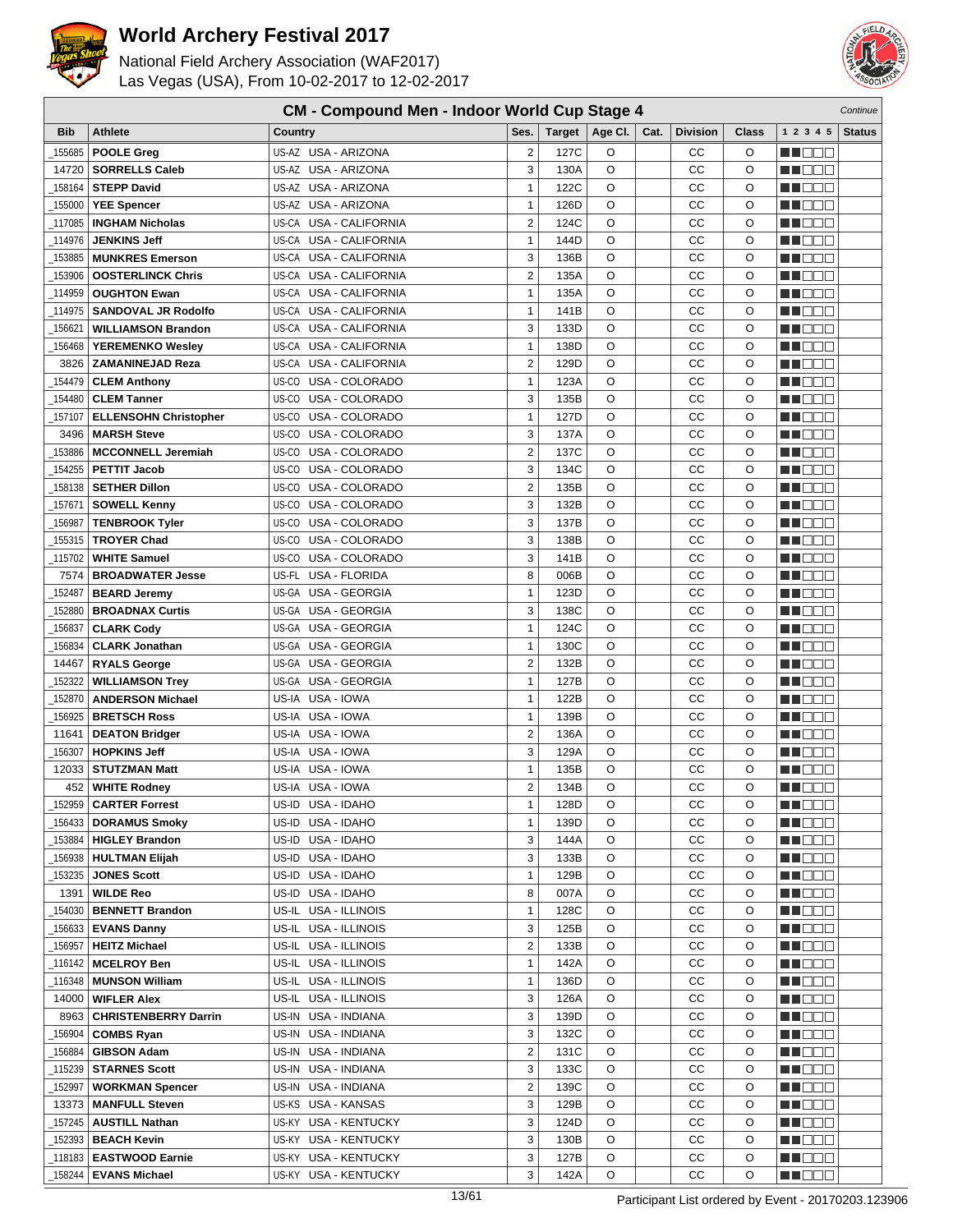



| <b>CM - Compound Men - Indoor World Cup Stage 4</b><br>Continue |                                          |                                                         |                         |               |         |      |                 |              |                             |               |
|-----------------------------------------------------------------|------------------------------------------|---------------------------------------------------------|-------------------------|---------------|---------|------|-----------------|--------------|-----------------------------|---------------|
| <b>Bib</b>                                                      | <b>Athlete</b>                           | Country                                                 | Ses.                    | <b>Target</b> | Age Cl. | Cat. | <b>Division</b> | Class        | 1 2 3 4 5                   | <b>Status</b> |
| 153009                                                          | <b>SCHMIDT Kelly</b>                     | US-KY USA - KENTUCKY                                    | 3                       | 126C          | O       |      | CС              | O            | n i De E                    |               |
| 19272                                                           | <b>THACKER Donnie</b>                    | US-KY<br><b>USA - KENTUCKY</b>                          | $\overline{2}$          | 129C          | O       |      | CC              | O            | n i De E                    |               |
| 158709                                                          | <b>BUTTS James</b>                       | US-LA USA - LOUISIANA                                   | 3                       | 121C          | O       |      | CC              | O            | n i Ooc                     |               |
| 156974                                                          | <b>MATTHEWS Daniel</b>                   | <b>USA - LOUISIANA</b><br>US-LA                         | 3                       | 142B          | O       |      | CC              | O            | NN OO E                     |               |
| 3048                                                            | <b>GELLENTHIEN Braden</b>                | USA - MASSACHUSETTS<br>US-MA                            | $\overline{2}$          | 130B          | O       |      | CC              | O            | ME DE S                     |               |
| 116909                                                          | <b>WILKIN Joe</b>                        | USA - MASSACHUSETTS<br>US-MA                            | $\mathbf{1}$            | 123C          | O       |      | CC              | O            | M DEE                       |               |
| 153091                                                          | <b>GESELL Travis</b>                     | US-MD USA - MARYLAND                                    | 3                       | 135C          | O       |      | CC              | O            | MA OO B                     |               |
| 156641                                                          | <b>WILLS Shane</b>                       | <b>USA - MARYLAND</b><br>US-MD                          | $\overline{2}$          | 134C          | O       |      | CC              | O            | n i BBC                     |               |
| 563                                                             | <b>COUSINS Dave</b>                      | <b>USA - MAINE</b><br>US-ME                             | 8                       | 006A          | O       |      | CC              | $\circ$      | M DOO                       |               |
| 12363                                                           | <b>BEE Chris</b>                         | USA - MICHIGAN<br>US-MI                                 | 8                       | 005A          | O       |      | CC              | O            | MA MAT                      |               |
| 14468                                                           | <b>CHECKEROSKI Timothy</b>               | US-MI<br><b>USA - MICHIGAN</b>                          | 3                       | 130C          | O       |      | CC              | O            | M DE O                      |               |
| 158171                                                          | <b>CUMMINS Rocky</b>                     | <b>USA - MICHIGAN</b><br>US-MI                          | 3                       | 124A          | O       |      | CC              | O            | MN 888                      |               |
| 156960                                                          | <b>FULLER Justin</b>                     | USA - MICHIGAN<br>US-MI                                 | 3                       | 123C          | O       |      | CC              | O            | n i Bele                    |               |
| 158707                                                          | <b>LOCKE Ryan</b>                        | USA - MICHIGAN<br>US-MI                                 | $\overline{2}$          | 126B          | O       |      | CC              | O            | M D D D                     |               |
| 156929                                                          | <b>SCHERER Gregory</b>                   | USA - MICHIGAN<br>US-MI                                 | $\mathbf{1}$            | 125C          | O       |      | CC              | O            | W DOO                       |               |
| 156949                                                          | <b>SCHNUR Christopher</b>                | USA - MICHIGAN<br>US-MI                                 | 3                       | 122D          | O       |      | CC              | O            | MU DOO                      |               |
| _155937                                                         | <b>GRINAGER Wade</b>                     | USA - MINNESOTA<br>US-MN                                | $\mathbf{1}$            | 142B          | O       |      | CC              | O            | n i Bele                    |               |
| 154039                                                          | <b>HILLESHEIM Jake</b>                   | US-MN<br>USA - MINNESOTA                                | $\overline{2}$          | 127B          | O       |      | CC              | O            | n i De E                    |               |
| 152891                                                          | <b>JOHNSON Adam</b>                      | US-MN<br><b>USA - MINNESOTA</b>                         | 3                       | 140D          | O       |      | CC              | O            | MA DE E                     |               |
| 154309                                                          | <b>KLEEBERGER Trent</b>                  | US-MN<br>USA - MINNESOTA                                | 3                       | 135D          | O       |      | CC              | O            | M DE O                      |               |
| 156944                                                          | <b>MEIER Justin</b>                      | US-MN<br>USA - MINNESOTA                                | $\mathbf{1}$            | 126A          | O       |      | CC              | O            | MA DO O                     |               |
| 153114                                                          | <b>NATHE Eric</b>                        | <b>USA - MINNESOTA</b><br>US-MN                         | $\mathbf{1}$            | 121B          | O       |      | CC              | O            | ME DE S                     |               |
| 19406                                                           | <b>SCHLANGEN Jake</b>                    | USA - MINNESOTA<br>US-MN                                | $\mathbf{1}$            | 140B          | O       |      | CC              | O            | MU OO O                     |               |
| 156864                                                          | <b>COOPER Sebastian</b>                  | USA - MISSOURI<br>US-MO                                 | $\mathbf{1}$            | 123B          | O       |      | CC              | O            | MA OO B                     |               |
| 115217                                                          | <b>JASA Dan</b>                          | USA - MISSOURI<br>US-MO                                 | 3                       | 139C          | O       |      | CC              | O            | MN 888                      |               |
| 154768                                                          | <b>THOMPSON Nshan</b>                    | USA - MISSOURI<br>US-MO                                 | $\overline{2}$          | 125D          | O       |      | CC              | O            | ▕▕▕█▐▊█▏                    |               |
| 14202                                                           | <b>THORNTON Lance</b>                    | USA - MISSOURI<br>US-MO                                 | 3                       | 144C          | O       |      | CC              | $\circ$      | n i De E                    |               |
| 156996                                                          | <b>WILSON Chase</b>                      | US-MO<br>USA - MISSOURI                                 | 3                       | 137D          | O       |      | CC              | O            | M DE O                      |               |
| 156808                                                          | <b>WOLTHUIS Sam</b>                      | USA - MISSOURI<br>US-MO                                 | $\overline{2}$          | 125C          | O       |      | CC              | O            | M DE O                      |               |
| 157360                                                          | <b>SMITH Houston</b>                     | USA - MISSISSIPPI<br>US-MS                              | $\overline{2}$          | 139B          | O       |      | CC              | O            | MA DE E                     |               |
| 158391                                                          | <b>BODNAR Happy</b>                      | <b>USA - MONTANA</b><br>US-MT                           | $\mathbf{1}$            | 142D          | O       |      | CC              | O            | MA DE C                     |               |
| 156215                                                          | <b>LARSEN Norman</b>                     | <b>USA - MONTANA</b><br>US-MT                           | $\overline{2}$          | 138C          | O       |      | CC              | O            | MU OO O                     |               |
| _157110                                                         | <b>MCINTOSH Drew</b>                     | US-MT<br><b>USA - MONTANA</b>                           | $\mathbf{1}$            | 136A          | O       |      | CC              | O            | n nooc                      |               |
| 152093                                                          | <b>MORGAN Rob</b>                        | US-MT<br>USA - MONTANA                                  | 3                       | 122B          | O       |      | CC              | O            | N NO DE                     |               |
| 17219<br>7571                                                   | <b>MORGAN Tate</b><br><b>SCHAFF Kris</b> | USA - MONTANA<br>US-MT<br><b>USA - MONTANA</b><br>US-MT | 8<br>8                  | 002B<br>003B  | O<br>O  |      | CC<br>CC        | O<br>$\circ$ | e de e                      |               |
| 18855                                                           | <b>TEDFORD Aaron</b>                     | US-MT USA - MONTANA                                     | 3                       | 123A          | O       |      | СC              | O            | M DO D<br>MN 888            |               |
| 5514                                                            | <b>TEDFORD Paul</b>                      | US-MT USA - MONTANA                                     | 8                       | 003A          | O       |      | CС              | O            |                             |               |
| 154907                                                          | <b>CALLAWAY Andy</b>                     | US-NC USA - NORTH CAROLINA                              | 3                       | 137C          | O       |      | CC              | O            | <u> Literatu</u><br>MU DO 2 |               |
| _156625                                                         | <b>HANNAH Justin</b>                     | US-NC USA - NORTH CAROLINA                              | 8                       | 002A          | O       |      | СC              | O            | WU O O O                    |               |
| _157140                                                         | <b>TRAIL Keith</b>                       | US-NC USA - NORTH CAROLINA                              | 2                       | 131B          | O       |      | CC              | O            | NN O O O                    |               |
| _153699                                                         | <b>CARLISE Adam</b>                      | US-NH USA - NEW HAMPSHIRE                               | 3                       | 127A          | O       |      | СC              | O            | <u>in ja sis</u>            |               |
| 155455_                                                         | <b>BAILEY Timothy</b>                    | US-NM USA - NEW MEXICO                                  | $\mathbf{1}$            | 131D          | O       |      | CC              | O            | <u> Literatu</u>            |               |
| 155456_                                                         | <b>BRISTOW Aaron</b>                     | US-NM USA - NEW MEXICO                                  | 3                       | 140A          | O       |      | CC              | O            | WU O O O                    |               |
| _153130                                                         | <b>GROGAN Troy</b>                       | US-NM USA - NEW MEXICO                                  | 3                       | 125C          | O       |      | CC              | O            | MU DE S                     |               |
| _116812                                                         | <b>RIGGS Shane</b>                       | US-NM USA - NEW MEXICO                                  | $\mathbf{1}$            | 121A          | O       |      | CС              | O            | M DE S                      |               |
| _154104                                                         | <b>WRIGHT Stephen</b>                    | US-NM<br>USA - NEW MEXICO                               | $\mathbf{1}$            | 143B          | O       |      | CC              | O            | <u>Li de d</u>              |               |
| _152040                                                         | <b>BURCA Alex</b>                        | USA - NEVADA<br>US-NV                                   | $\mathbf{1}$            | 139C          | O       |      | CC              | O            | <u>LI OOO</u>               |               |
| _115000                                                         | <b>DOXEY Justin</b>                      | US-NV USA - NEVADA                                      | $\mathbf{1}$            | 130B          | O       |      | СC              | O            | MU BER                      |               |
| 156443_                                                         | <b>MACIAS Paul</b>                       | US-NV USA - NEVADA                                      | 1                       | 140A          | O       |      | CС              | O            | NN O O O                    |               |
| _156415                                                         | <b>ROOF Charles</b>                      | US-NV USA - NEVADA                                      | 3                       | 124B          | O       |      | CС              | O            | <u> El Ser</u>              |               |
| 13399                                                           | <b>SULLIVAN Matt</b>                     | US-NV USA - NEVADA                                      | $\overline{\mathbf{c}}$ | 132C          | O       |      | CC              | O            | <u>LI OOD</u>               |               |
| _115356                                                         | <b>ZAUGG Lauden</b>                      | US-NV USA - NEVADA                                      | 3                       | 143C          | O       |      | CС              | O            | WU 88                       |               |
| _156777                                                         | <b>BORDWELL Glen</b>                     | US-NY USA - NEW YORK                                    | 8                       | 004B          | O       |      | СC              | O            | M DE S                      |               |
| _157696                                                         | <b>COOLEY Chuck</b>                      | US-NY USA - NEW YORK                                    | $\mathbf{1}$            | 137C          | O       |      | CC              | O            | MU DO D                     |               |
| 116349_                                                         | <b>PRICE Louis</b>                       | <b>USA - NEW YORK</b><br>US-NY                          | 3                       | 128A          | O       |      | СC              | O            | e de e                      |               |
| _153353                                                         | <b>SCOTT Jonathan</b>                    | US-NY USA - NEW YORK                                    | $\mathbf{1}$            | 130A          | O       |      | CC              | O            | MU O O O                    |               |
| _156352                                                         | <b>SMITH Ricky</b>                       | US-NY USA - NEW YORK                                    | $\mathbf{1}$            | 131A          | O       |      | CC              | O            | NN O O O                    |               |
| 156495                                                          | <b>ZUREK Jonathan</b>                    | US-NY USA - NEW YORK                                    | $\mathbf{1}$            | 133D          | O       |      | CC              | O            | <b>MARGO</b>                |               |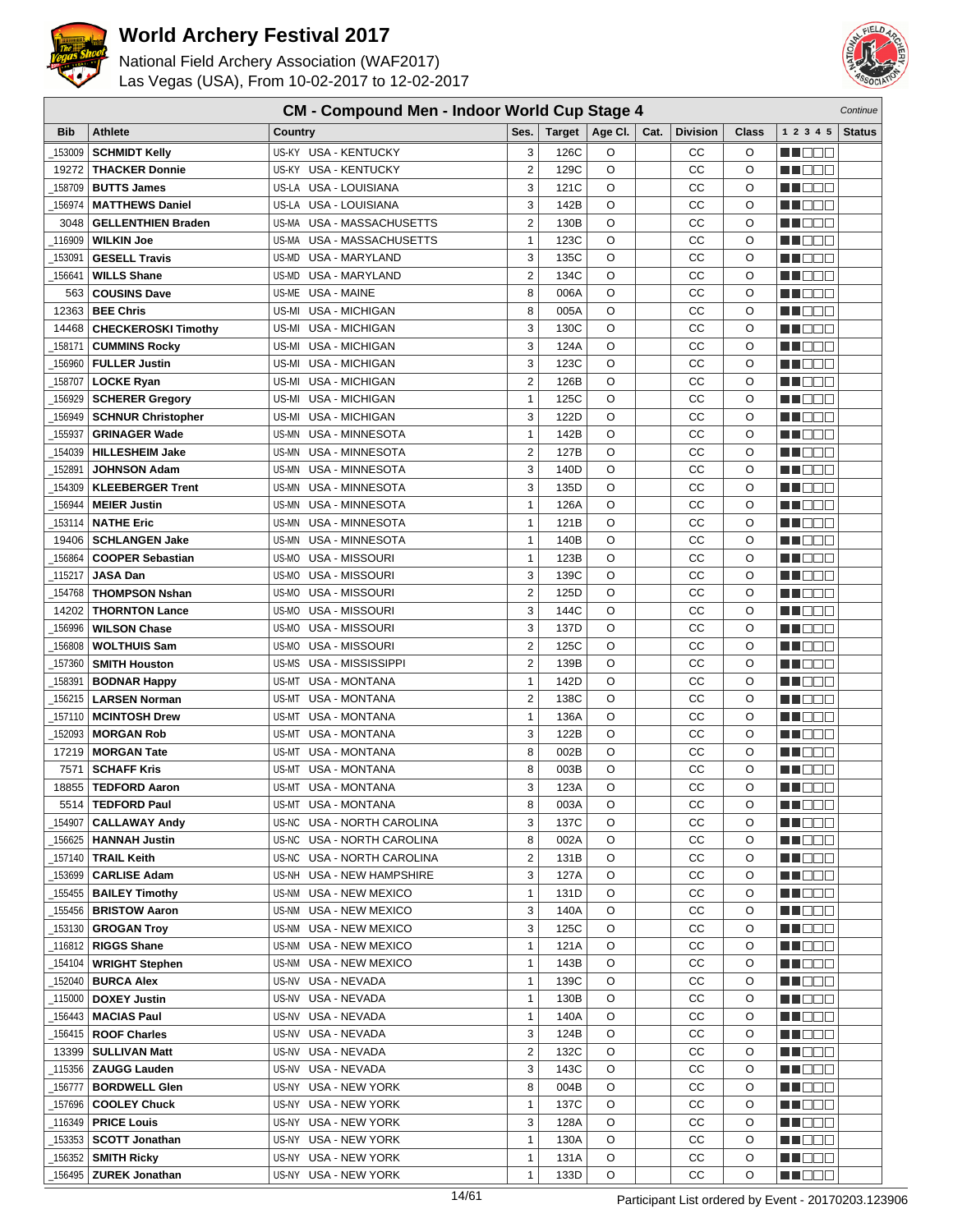

#### National Field Archery Association (WAF2017) Las Vegas (USA), From 10-02-2017 to 12-02-2017



| <b>Bib</b> | <b>Athlete</b>            | <b>Country</b>                     | Ses.                    | Target | Age Cl. | Cat. | <b>Division</b> | Class    | 1 2 3 4 5                                                                                                                                                                                                                      | <b>Status</b> |
|------------|---------------------------|------------------------------------|-------------------------|--------|---------|------|-----------------|----------|--------------------------------------------------------------------------------------------------------------------------------------------------------------------------------------------------------------------------------|---------------|
| 154245     | <b>BOUNCE Dustin</b>      | US-OH USA - OHIO                   | $\overline{2}$          | 127A   | O       |      | CC              | O        | M DE E                                                                                                                                                                                                                         |               |
| 152666     | <b>MOROCCO Randall</b>    | US-OH USA - OHIO                   | 3                       | 123D   | O       |      | CC              | O        | ME DE S                                                                                                                                                                                                                        |               |
| 116291     | <b>WORKMAN Elliott</b>    | US-OH USA - OHIO                   | 3                       | 139A   | O       |      | CС              | O        | n i DDE                                                                                                                                                                                                                        |               |
| 156863     | <b>ZMUGINSKY Skip</b>     | US-OH USA - OHIO                   | 3                       | 126D   | $\circ$ |      | CC              | O        | MOOO                                                                                                                                                                                                                           |               |
| 154118     | <b>MOSS Travis</b>        | US-OK USA - OKLAHOMA               | 3                       | 131B   | O       |      | cc              | O        | n de e                                                                                                                                                                                                                         |               |
| 11152      | <b>BASS Henry</b>         | US-OR USA - OREGON                 | 3                       | 121B   | O       |      | CC              | O        | en de la p                                                                                                                                                                                                                     |               |
| 153575     | <b>ENGLISH Ben</b>        | US-OR USA - OREGON                 | 3                       | 141D   | O       |      | CC              | O        | MOOD                                                                                                                                                                                                                           |               |
| 115310     | <b>TOMLINSON Steve</b>    | US-OR<br>USA - OREGON              | $\mathbf{1}$            | 140D   | O       |      | CC              | O        | n i BBC                                                                                                                                                                                                                        |               |
| 156687     | <b>BENNETT II Jason</b>   | US-PA<br><b>USA - PENNSYLVANIA</b> | $\overline{2}$          | 136D   | O       |      | CC              | O        | n i Biblio                                                                                                                                                                                                                     |               |
| 157701     | <b>CARTIA Joe</b>         | US-PA USA - PENNSYLVANIA           | $\mathbf{1}$            | 129D   | O       |      | CC              | O        | e de e                                                                                                                                                                                                                         |               |
| 114755     | <b>GROSS Luke</b>         | US-PA USA - PENNSYLVANIA           | 1                       | 131B   | O       |      | CC              | O        | n in Biblio                                                                                                                                                                                                                    |               |
| 15322      | <b>HOUSER David</b>       | US-PA USA - PENNSYLVANIA           | 8                       | 001A   | O       |      | CC              | O        | NN DE S                                                                                                                                                                                                                        |               |
| 153879     | <b>JACKSON Richard</b>    | US-PA USA - PENNSYLVANIA           | 3                       | 131A   | O       |      | CC              | $\circ$  | n de de                                                                                                                                                                                                                        |               |
| 156118     | <b>LAMBRIGHT Todd</b>     | US-PA USA - PENNSYLVANIA           | $\mathbf{1}$            | 138B   | O       |      | CC              | O        | <u> a se es</u>                                                                                                                                                                                                                |               |
| 158695     | <b>MORGAN Levi</b>        | US-PA USA - PENNSYLVANIA           | $\overline{2}$          | 128C   | O       |      | CC              | O        | <u> Hand</u>                                                                                                                                                                                                                   |               |
| 117177     | <b>PARDUE Jared</b>       | US-PA USA - PENNSYLVANIA           | 1                       | 124D   | O       |      | СC              | O        | n i De E                                                                                                                                                                                                                       |               |
| 4242       | <b>POLISH Kevin</b>       | US-PA<br>USA - PENNSYLVANIA        | $\overline{2}$          | 124B   | O       |      | СC              | O        | n i BBC                                                                                                                                                                                                                        |               |
| 153640     | <b>STRYCHALSKI Ted</b>    | USA - PENNSYLVANIA<br>US-PA        | 1                       | 125A   | O       |      | СC              | O        | M HOO E                                                                                                                                                                                                                        |               |
| 153778     | <b>YOUNG Matthew</b>      | US-PA USA - PENNSYLVANIA           | $\overline{\mathbf{c}}$ | 124A   | O       |      | СC              | O        | M D D D                                                                                                                                                                                                                        |               |
| 156893     | <b>HADDOCK Ryan</b>       | US-SC USA - SOUTH CAROLINA         | 3                       | 138D   | O       |      | СC              | O        | MN DO B                                                                                                                                                                                                                        |               |
| 153737     | <b>MCCLANAHAN Wade</b>    | US-SD USA - SOUTH DAKOTA           | $\overline{2}$          | 134A   | O       |      | СC              | O        | MA DE E                                                                                                                                                                                                                        |               |
| 7577       | <b>BEAUBOUEF Chance</b>   | US-TN USA - TENNESSEE              | 8                       | 005B   | O       |      | CC              | O        | MU DO D                                                                                                                                                                                                                        |               |
| 154502     | <b>WINTERS Nathan</b>     | US-TN USA - TENNESSEE              | $\mathbf{1}$            | 137D   | O       |      | cc              | O        | MA O O O                                                                                                                                                                                                                       |               |
| 152966     | <b>HEISKELL Barry</b>     | US-TX USA - TEXAS                  | $\mathbf{1}$            | 125B   | O       |      | CC              | O        | wa katifu katifu katifu n                                                                                                                                                                                                      |               |
| 115299     | <b>MERCER Lance</b>       | US-TX USA - TEXAS                  | 1                       | 138A   | O       |      | СC              | O        | n i BBC                                                                                                                                                                                                                        |               |
| 116072     | <b>PETERMAN Michael</b>   | US-TX USA - TEXAS                  | 0                       |        | O       |      | СC              | O        | n in Eise                                                                                                                                                                                                                      |               |
| 7572       | <b>ABERNETHY Garrett</b>  | US-UT<br>USA - UTAH                | 3                       | 142D   | O       |      | СC              | O        | n i Biblio                                                                                                                                                                                                                     |               |
| 13320      | <b>ANDERSON Steve</b>     | US-UT USA - UTAH                   | 8                       | 004A   | O       |      | CC              | O        | MO OO                                                                                                                                                                                                                          |               |
| 157031     | <b>BAIRD Kort</b>         | US-UT USA - UTAH                   | 1                       | 136B   | O       |      | СC              | O        | NN DE S                                                                                                                                                                                                                        |               |
| 6688       | <b>CARTER Justin</b>      | US-UT USA - UTAH                   | 3                       | 128B   | O       |      | СC              | O        | N N D D D                                                                                                                                                                                                                      |               |
| 155402     | <b>CHRISTENSEN Dewey</b>  | US-UT USA - UTAH                   | $\mathbf 0$             |        | O       |      | СC              | O        | e de la p                                                                                                                                                                                                                      |               |
| 154606     | <b>COVERT Tyler</b>       | US-UT USA - UTAH                   | $\mathbf{1}$            | 128B   | O       |      | СC              | O        | MA O O O                                                                                                                                                                                                                       |               |
| 156700     | <b>DOUGLAS Kyle</b>       | US-UT USA - UTAH                   | $\overline{2}$          | 128B   | O       |      | CC              | O        | __ _ _ _                                                                                                                                                                                                                       |               |
| 14471      | <b>GILLINGHAM Tim</b>     | US-UT USA - UTAH                   | 3                       | 128D   | O       |      | СC              | O        | n de e                                                                                                                                                                                                                         |               |
| 154690     | <b>GOLD Brian</b>         | US-UT<br>USA - UTAH                | 3                       | 134A   | O       |      | CС              | O        | <u> a se es</u>                                                                                                                                                                                                                |               |
| 116930     | <b>HAMILTON Colton</b>    | USA - UTAH<br>US-UT                | $\overline{2}$          | 135D   | O       |      | CC              | O        | MA DE E                                                                                                                                                                                                                        |               |
| 156711     | <b>HORTMAN Drew</b>       | US-UT USA - UTAH                   | 3                       | 139B   | O       |      | СC              | O        | e de la construcción de la construcción de la construcción de la construcción de la construcción de la construcción de la construcción de la construcción de la construcción de la construcción de la construcción de la const |               |
| 155923     | <b>KURTZHALS Zak</b>      | US-UT USA - UTAH                   | $\mathbf{1}$            | 134A   | $\circ$ |      | CC              | $\Omega$ | ma na n                                                                                                                                                                                                                        |               |
| 152789     | <b>MCSPADDEN Quinn</b>    | US-UT USA - UTAH                   | 2                       | 130C   | O       |      | CС              | O        | <u>ka kata</u>                                                                                                                                                                                                                 |               |
| 153559     | <b>RIDENOUR Marc</b>      | US-UT USA - UTAH                   | 3                       | 136D   | O       |      | CС              | O        | MU O O O                                                                                                                                                                                                                       |               |
| 1350       | <b>WILDE Logan</b>        | US-UT USA - UTAH                   | 2                       | 125B   | O       |      | CC              | O        | MA DO D                                                                                                                                                                                                                        |               |
| 6507       | <b>WILKEY Kevin</b>       | US-UT USA - UTAH                   | 2                       | 136C   | O       |      | СC              | O        | _______                                                                                                                                                                                                                        |               |
| 153693     | <b>WINTERTON Bart</b>     | US-UT USA - UTAH                   | 2                       | 132D   | O       |      | СC              | O        | n de c                                                                                                                                                                                                                         |               |
| 153554     | <b>GRESHOCK Jedd</b>      | US-VA USA - VIRGINIA               | 3                       | 133A   | O       |      | CС              | O        | e de e                                                                                                                                                                                                                         |               |
| 157337     | <b>PHELPS Jacob</b>       | US-VA USA - VIRGINIA               | $\overline{2}$          | 130D   | O       |      | CC              | O        | MU O O O                                                                                                                                                                                                                       |               |
| 14446      | <b>REYES Brandon</b>      | US-VA USA - VIRGINIA               | 3                       | 129D   | O       |      | CС              | O        | <u> Here a</u>                                                                                                                                                                                                                 |               |
| 156310     | <b>HANLEY Kolby</b>       | US-VT USA - VERMONT                | 3                       | 122A   | O       |      | СC              | O        | <u>sa sa sa</u>                                                                                                                                                                                                                |               |
| 155693     | <b>DEGARIMORE Michael</b> | US-WA USA - WASHINGTON             | $\mathbf{1}$            | 142C   | O       |      | СC              | O        | <u>in ja sis</u>                                                                                                                                                                                                               |               |
| 153450     | <b>NATTERSTAD Collin</b>  | US-WA USA - WASHINGTON             | 2                       | 138A   | O       |      | СC              | O        | <u>Li Biblio</u>                                                                                                                                                                                                               |               |
| 158145     | <b>SMITH IV Wade</b>      | US-WA USA - WASHINGTON             | $\mathbf{1}$            | 143D   | O       |      | CC              | O        | MU DO D                                                                                                                                                                                                                        |               |
| 15400      | <b>VINCENT Shawnn</b>     | US-WA USA - WASHINGTON             | 3                       | 134D   | O       |      | СC              | O        | لا الا الا الا ال                                                                                                                                                                                                              |               |
| 154382     | <b>GIBBS Lee</b>          | US-WI USA - WISCONSIN              | 3                       | 128C   | O       |      | СC              | O        | e de la construcción de la construcción de la construcción de la construcción de la construcción de la construcción de la construcción de la construcción de la construcción de la construcción de la construcción de la const |               |
| 156084     | <b>GREEN III Roy</b>      | US-WI<br>USA - WISCONSIN           | 1                       | 132D   | O       |      | CC              | O        | MU O O O                                                                                                                                                                                                                       |               |
| 157120     | <b>GRUBER Marc</b>        | US-WI<br>USA - WISCONSIN           | $\overline{2}$          | 133D   | O       |      | CC              | O        | <u> Here a</u>                                                                                                                                                                                                                 |               |
| 153021     | <b>HOLMES III Lewis</b>   | US-WI USA - WISCONSIN              | 8                       | 001B   | O       |      | CC              | O        | <u> Here a</u>                                                                                                                                                                                                                 |               |
| 152828     | <b>MCCARTHY Daniel</b>    | US-WI USA - WISCONSIN              | 2                       | 128A   | O       |      | СC              | O        | MU DE B                                                                                                                                                                                                                        |               |
| 156150     | <b>MOORE Nick</b>         | US-WI USA - WISCONSIN              | 3                       | 127D   | O       |      | CC              | O        | MU O O O                                                                                                                                                                                                                       |               |
| _115190    | <b>NELLESSEN Isaac</b>    | USA - WISCONSIN<br>US-WI           | $\mathbf{1}$            | 127A   | O       |      | СC              | O        | ME E E                                                                                                                                                                                                                         |               |
| 156865     | <b>NIBBE Brett</b>        | US-WI USA - WISCONSIN              | 1                       | 130D   | O       |      | СC              | O        | MU DO D                                                                                                                                                                                                                        |               |

**CM - Compound Men - Indoor World Cup Stage 4** Continue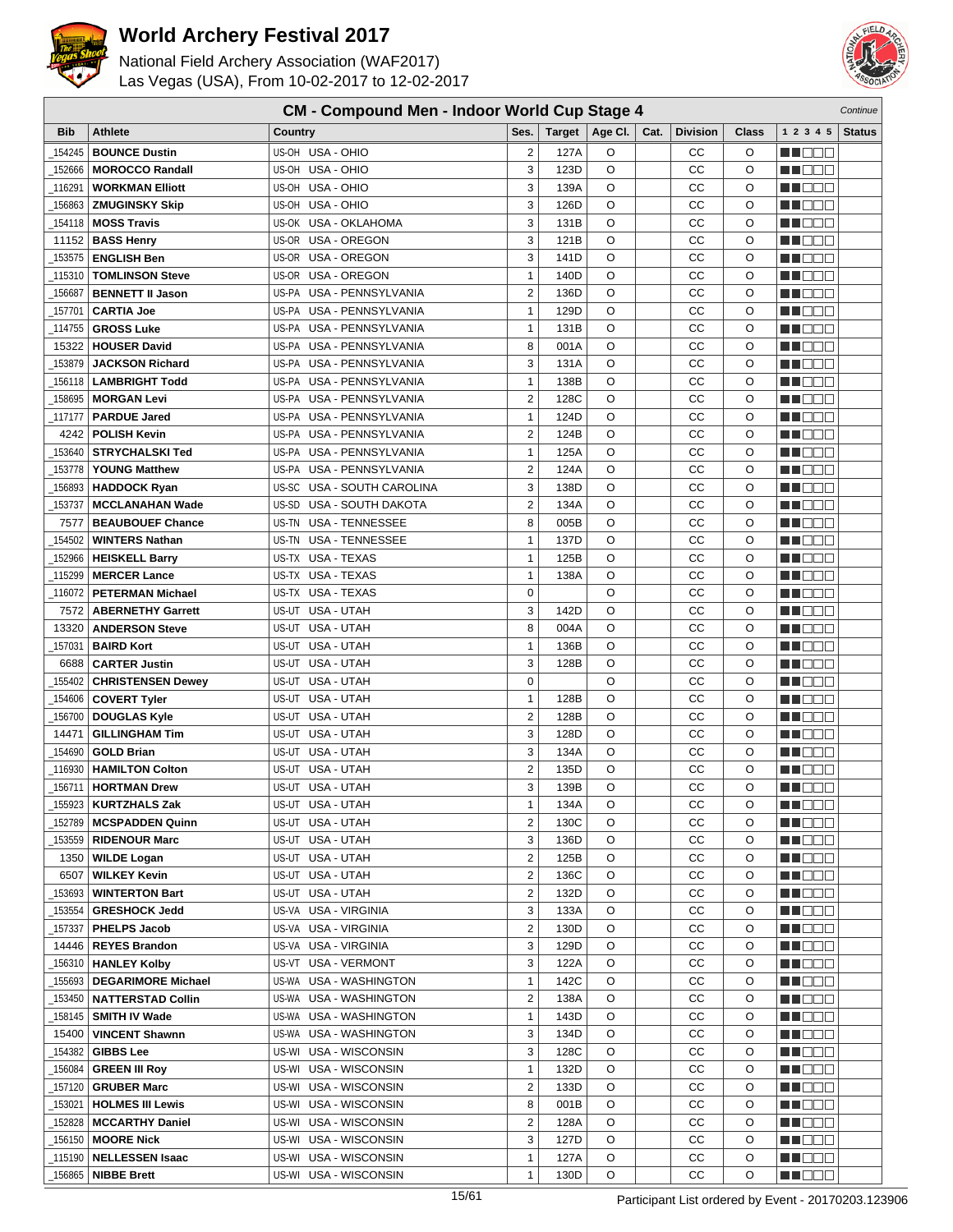



|            | <b>CM - Compound Men - Indoor World Cup Stage 4</b> |                        |      |        |         |      |                 |              |           |               |
|------------|-----------------------------------------------------|------------------------|------|--------|---------|------|-----------------|--------------|-----------|---------------|
| <b>Bib</b> | Athlete                                             | Country                | Ses. | Target | Age Cl. | Cat. | <b>Division</b> | <b>Class</b> | 1 2 3 4 5 | <b>Status</b> |
|            | 117619   POPPY Lance                                | US-WI USA - WISCONSIN  |      | 126B   | O       |      | СC              |              |           |               |
|            | 118321 SCHLEUSNER Grant                             | US-WI USA - WISCONSIN  |      | 132A   | O       |      | CC              |              |           |               |
|            | 156592   WILKE Alan                                 | US-WI USA - WISCONSIN  | 0    |        |         |      | CС              |              |           |               |
| 156395     | <b>TERHUNE Jeremy</b>                               | USA - WYOMING<br>US-WY |      | 125D   | O       |      | CС              |              |           |               |

|            | <b>COCF - Compound Cub Female</b> |                                    |             |               |           |      |                 |           |                 |               |  |
|------------|-----------------------------------|------------------------------------|-------------|---------------|-----------|------|-----------------|-----------|-----------------|---------------|--|
| <b>Bib</b> | Athlete                           | Country                            | Ses.        | <b>Target</b> | Age CI.   | Cat. | <b>Division</b> | Class     | 1 2 3 4 5       | <b>Status</b> |  |
| 117671     | <b>THUROW Joelle</b>              | CAN CANADA                         | 5           |               | <b>CF</b> |      | CO              | СF        | N I OO E        |               |  |
| 157265     | <b>CASTILLO Adriana</b>           | <b>MEXICO</b><br>MEX               | $\mathbf 0$ |               | <b>CF</b> |      | CO              | <b>CF</b> | n i Belg        |               |  |
| 158581     | <b>GRONADOS Valeria</b>           | MEX<br><b>MEXICO</b>               | 5           |               | <b>CF</b> |      | CO              | <b>CF</b> | n i Bele        |               |  |
| 154253     | <b>GUTIERREZ Sofia</b>            | MEX MEXICO                         | 5           |               | <b>CF</b> |      | CO              | <b>CF</b> | HI DE E         |               |  |
| 155826     | <b>CARLSON Chloe</b>              | US-AZ USA - ARIZONA                | 5           |               | CF        |      | CO              | <b>CF</b> | MU O O O        |               |  |
| 155827     | <b>CARLSON Ella</b>               | US-AZ USA - ARIZONA                | $\sqrt{5}$  |               | <b>CF</b> |      | CO              | <b>CF</b> | n i BBC         |               |  |
| 156145     | <b>FELIX Kaylee</b>               | US-AZ USA - ARIZONA                | 5           |               | <b>CF</b> |      | CO              | <b>CF</b> | n i Biblio      |               |  |
| 158504     | <b>FRANZONE Hailey</b>            | US-AZ USA - ARIZONA                | 5           |               | CF        |      | CO              | CF        | n i Biblio      |               |  |
| _155577    | <b>KREIDLER Kaitlin</b>           | US-AZ USA - ARIZONA                | 5           |               | CF        |      | CO              | <b>CF</b> | MU DO B         |               |  |
| _114826    | <b>MILLER Maya</b>                | US-AZ<br>USA - ARIZONA             | 5           |               | <b>CF</b> |      | CO              | <b>CF</b> | n i DDD         |               |  |
| 152261     | <b>SMITH Shaylee</b>              | US-AZ<br>USA - ARIZONA             | 5           |               | <b>CF</b> |      | CO              | <b>CF</b> | MA DE L         |               |  |
| 114903     | <b>COOPER Kailee</b>              | US-CA<br><b>USA - CALIFORNIA</b>   | 5           |               | <b>CF</b> |      | CO              | CF        | n i De E        |               |  |
| 156908     | <b>KUBLAY Ilayda</b>              | US-CA<br>USA - CALIFORNIA          | 5           |               | <b>CF</b> |      | CO              | CF        | <u>sa sa sa</u> |               |  |
| 114758     | <b>LEE Kyra</b>                   | <b>USA - CALIFORNIA</b><br>US-CA   | 5           |               | СF        |      | CO              | CF        | n i De E        |               |  |
| 156219     | <b>SHUMWAY Kailee</b>             | USA - COLORADO<br>US-CO            | $\sqrt{5}$  |               | <b>CF</b> |      | CO              | CF        | n i Bele        |               |  |
| 156334     | <b>SHELLEY Sarah</b>              | US-FL USA - FLORIDA                | 5           |               | <b>CF</b> |      | CO              | CF        | ▕▕▕█▐▊█▏        |               |  |
| 156244     | <b>MOORE Briana</b>               | <b>USA - GEORGIA</b><br>US-GA      | 5           |               | <b>CF</b> |      | CO              | CF        | <u> Hood</u>    |               |  |
| 155248     | <b>ARREOLA Liko</b>               | USA - HAWAII<br>US-HI              | 5           |               | CF        |      | CO              | CF        | n i De E        |               |  |
| 153937     | <b>TRPKOVSKI Mya</b>              | USA - HAWAII<br>US-HI              | 5           |               | <b>CF</b> |      | CO              | CF        | n i Belg        |               |  |
| 155517     | <b>REMUND Jetta</b>               | US-ID<br>USA - IDAHO               | 5           |               | <b>CF</b> |      | CO              | CF        | MU DE L         |               |  |
| 153354     | <b>TABB Madison</b>               | US-ID<br>USA - IDAHO               | 5           |               | <b>CF</b> |      | CO              | CF        | n in Biblio     |               |  |
| 154973     | <b>BRODIE Kaylee</b>              | USA - ILLINOIS<br>US-IL            | 5           |               | <b>CF</b> |      | CO              | CF        | MU O O O        |               |  |
| 152439     | <b>KAIN Leighanna</b>             | USA - LOUISIANA<br>US-LA           | 5           |               | CF        |      | CO              | CF        | MU OO U         |               |  |
| 118268     | <b>KNUTSON Valarie</b>            | US-MN<br>USA - MINNESOTA           | $\sqrt{5}$  |               | CF        |      | CO              | CF        | n i Biblio      |               |  |
| 152874     | <b>RIVES Morgan</b>               | US-MS<br>USA - MISSISSIPPI         | 5           |               | CF        |      | CO              | CF        | <u> Hose</u>    |               |  |
| 151961     | <b>CHAMBERS Rubie</b>             | US-NC<br>USA - NORTH CAROLINA      | 5           |               | CF        |      | CO              | <b>CF</b> | MA DE E         |               |  |
| 152084     | <b>HETLETVED Hatley</b>           | <b>USA - NORTH DAKOTA</b><br>US-ND | 5           |               | CF        |      | CO              | CF        | n i De E        |               |  |
| _115585    | <b>BUTLER Makenzie</b>            | <b>USA - NEW MEXICO</b><br>US-NM   | 5           |               | <b>CF</b> |      | CO              | <b>CF</b> | n i Biblio      |               |  |
| _115586    | <b>BUTLER Payten</b>              | US-NM<br>USA - NEW MEXICO          | 5           |               | <b>CF</b> |      | CO              | CF        | n de d          |               |  |
| 156359     | <b>BEDARD Elizabeth</b>           | USA - NEVADA<br>US-NV              | 5           |               | <b>CF</b> |      | CO              | CF        | n i De E        |               |  |
| _118106    | <b>FORD Caitlyn</b>               | USA - NEVADA<br>US-NV              | 5           |               | <b>CF</b> |      | CO              | CF        | n i De E        |               |  |
| 114878     | <b>WEST Haley</b>                 | USA - NEVADA<br>US-NV              | 5           |               | СF        |      | CO              | <b>CF</b> | n de e          |               |  |
| 117484     | <b>KNOX Haley</b>                 | <b>USA - TEXAS</b><br>US-TX        | 5           |               | CF        |      | CO              | CF        | n i Biblio      |               |  |
| 155954     | <b>ROARK Brittany</b>             | US-TX USA - TEXAS                  | 5           |               | <b>CF</b> |      | CO              | <b>CF</b> | M DE E          |               |  |
| 154951_    | <b>STATON Abigale</b>             | US-TX USA - TEXAS                  | 5           |               | <b>CF</b> |      | CO              | CF        | HI DE E         |               |  |
| 154553     | <b>BAILEY Jade</b>                | USA - UTAH<br>US-UT                | 5           |               | CF        |      | CO              | <b>CF</b> | n de e          |               |  |
| 158224     | <b>GURNEY Kaylee</b>              | US-UT USA - UTAH                   | 5           |               | <b>CF</b> |      | CO              | <b>CF</b> | man ma          |               |  |
| _153927    | <b>KINROSS Kloie</b>              | US-UT USA - UTAH                   | 5           |               | CF        |      | CO              | СF        | MU O O O        |               |  |
| _156706    | <b>TOPHAM Taylie</b>              | US-UT USA - UTAH                   | 5           |               | CF        |      | CO              | CF        | MU OO O         |               |  |
| 154556     | <b>VELASQUEZ Lexi</b>             | US-UT USA - UTAH                   | 5           |               | CF        |      | CO              | СF        | MU DO D         |               |  |
| 152235     | <b>WINTERTON Abby</b>             | US-UT USA - UTAH                   | 5           |               | СF        |      | CO              | СF        | ME DE L'        |               |  |
| 115144     | <b>NEVILLE Chelsea</b>            | US-VA USA - VIRGINIA               | $\mathbf 5$ |               | СF        |      | CO              | СF        | M DE S          |               |  |
| _154993    | <b>HAAS Sabrina</b>               | US-WA USA - WASHINGTON             | 5           |               | CF        |      | CO              | СF        | WO OO U         |               |  |
| _114974    | <b>HASSLER Olivia</b>             | US-WA USA - WASHINGTON             | 5           |               | CF        |      | CO              | CF        | ME SE           |               |  |
| 152758     | <b>PULS Sarah</b>                 | US-WA USA - WASHINGTON             | 5           |               | CF        |      | CO              | СF        | <u> HEE</u>     |               |  |
| _158441    | <b>GHIDORZI Carmen</b>            | US-WI USA - WISCONSIN              | 5           |               | CF        |      | CO              | СF        | <b>MA</b> OOO   |               |  |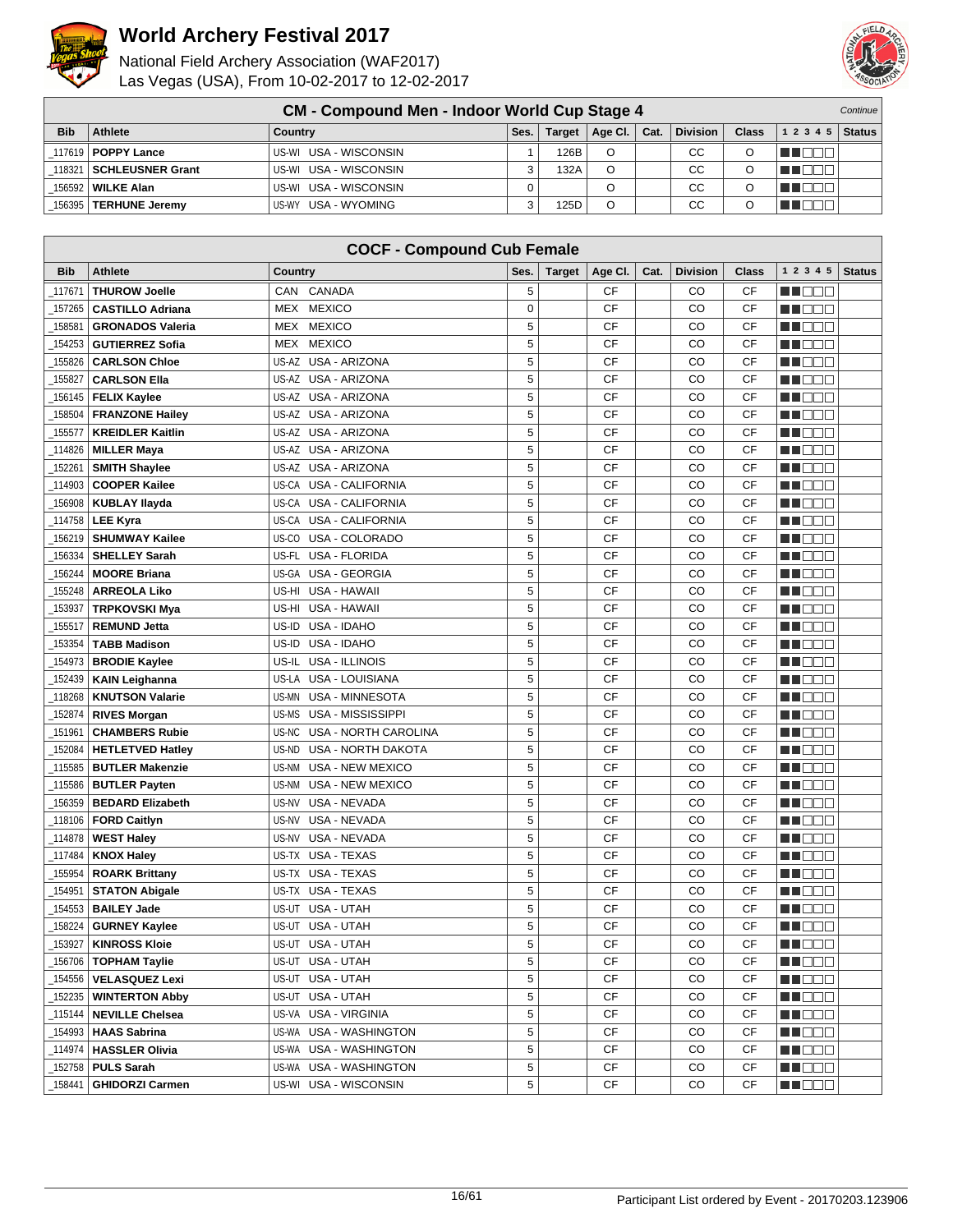



|            | <b>COCM - Compound Cub Male</b> |                                      |      |               |           |      |                 |           |            |               |  |
|------------|---------------------------------|--------------------------------------|------|---------------|-----------|------|-----------------|-----------|------------|---------------|--|
| <b>Bib</b> | <b>Athlete</b>                  | Country                              | Ses. | <b>Target</b> | Age CI.   | Cat. | <b>Division</b> | Class     | 1 2 3 4 5  | <b>Status</b> |  |
| 156351     | <b>LICKFELDT Cole</b>           | US-AZ USA - ARIZONA                  | 5    |               | <b>CM</b> |      | CO              | <b>CM</b> | n na m     |               |  |
| 154555     | <b>NIELSEN Patrick</b>          | US-AZ USA - ARIZONA                  | 5    |               | <b>CM</b> |      | CO              | <b>CM</b> | n i De E   |               |  |
| 156663     | <b>STANFIELD Hunter</b>         | US-AZ USA - ARIZONA                  | 5    |               | <b>CM</b> |      | CO              | <b>CM</b> | MN OO B    |               |  |
| 152588     | <b>STANFIELD Tyler</b>          | US-AZ USA - ARIZONA                  | 5    |               | <b>CM</b> |      | CO              | <b>CM</b> | MA DO O    |               |  |
| 156848     | <b>YANEZ Eric</b>               | <b>USA - ARIZONA</b><br>US-AZ        | 5    |               | <b>CM</b> |      | CO              | <b>CM</b> | M DE B     |               |  |
| 155258     | <b>FLOYD Isaiah</b>             | US-CA<br><b>USA - CALIFORNIA</b>     | 5    |               | <b>CM</b> |      | CO              | <b>CM</b> | n i De E   |               |  |
| 153861     | <b>HUDSON Joseph</b>            | <b>USA - CALIFORNIA</b><br>US-CA     | 5    |               | <b>CM</b> |      | CO              | <b>CM</b> | n nooc     |               |  |
| 152634     | <b>KINNEY Miles</b>             | <b>USA - CALIFORNIA</b><br>US-CA     | 5    |               | <b>CM</b> |      | CO              | <b>CM</b> | MA DO O    |               |  |
| 116223     | QUIOCHO Caleb                   | <b>USA - CALIFORNIA</b><br>US-CA     | 5    |               | <b>CM</b> |      | CO              | <b>CM</b> | n de e     |               |  |
| 155173     | <b>DOUGLAS Gage</b>             | USA - COLORADO<br>US-CO              | 5    |               | <b>CM</b> |      | CO              | <b>CM</b> | n i De E   |               |  |
| 156493     | <b>HAGER Masyn</b>              | USA - COLORADO<br>US-CO              | 5    |               | <b>CM</b> |      | CO              | <b>CM</b> | M BEE      |               |  |
| 155689     | <b>LOVERN Leo</b>               | US-CO<br>USA - COLORADO              | 5    |               | <b>CM</b> |      | CO              | <b>CM</b> | n de s     |               |  |
| 153855     | <b>RIDGEWAY Wyatt</b>           | USA - COLORADO<br>US-CO              | 5    |               | СM        |      | CO              | <b>CM</b> | n i Biblio |               |  |
| 156072     | <b>ANDREASEN Jayden</b>         | USA - IDAHO<br>US-ID                 | 5    |               | <b>CM</b> |      | CO              | <b>CM</b> | man ma     |               |  |
| 156631     | <b>ZIMMERMAN Nathan</b>         | US-IL<br><b>USA - ILLINOIS</b>       | 5    |               | <b>CM</b> |      | CO              | <b>CM</b> | H EET      |               |  |
| 115146     | <b>PECK Carter</b>              | US-MO<br><b>USA - MISSOURI</b>       | 5    |               | <b>CM</b> |      | CO              | <b>CM</b> | n nooc     |               |  |
| 116912     | <b>CAIN Culli</b>               | US-NC<br><b>USA - NORTH CAROLINA</b> | 5    |               | <b>CM</b> |      | CO              | <b>CM</b> | n na na    |               |  |
| 116289     | <b>THOMAS Tyler</b>             | <b>USA - NORTH DAKOTA</b><br>US-ND   | 5    |               | <b>CM</b> |      | CO              | <b>CM</b> | M DE B     |               |  |
| 156347     | <b>ALEXANDER Carson</b>         | US-NM<br>USA - NEW MEXICO            | 5    |               | <b>CM</b> |      | CO              | <b>CM</b> | n i De E   |               |  |
| 158097     | <b>ANDUS Jace</b>               | US-NV<br>USA - NEVADA                | 5    |               | <b>CM</b> |      | CO              | <b>CM</b> | n nooc     |               |  |
| 154198     | <b>HOAGLUND Erik</b>            | <b>USA - NEVADA</b><br>US-NV         | 5    |               | <b>CM</b> |      | CO              | <b>CM</b> | MA DEL     |               |  |
| 116055     | <b>KRUMKOP Etai</b>             | <b>USA - NEVADA</b><br>US-NV         | 5    |               | <b>CM</b> |      | CO              | <b>CM</b> | n din Film |               |  |
| 116218     | <b>MORGAN Lucas</b>             | <b>USA - NEVADA</b><br>US-NV         | 5    |               | <b>CM</b> |      | CO              | <b>CM</b> | n i De E   |               |  |
| 154109     | <b>STAMANIS Costa</b>           | <b>USA - NEVADA</b><br>US-NV         | 5    |               | <b>CM</b> |      | CO              | <b>CM</b> | n nooc     |               |  |
| 154110     | <b>STAMANIS Robert</b>          | USA - NEVADA<br>US-NV                | 5    |               | <b>CM</b> |      | CO              | <b>CM</b> | n noo      |               |  |
| 154545     | <b>HAERS Riley</b>              | <b>USA - NEW YORK</b><br>US-NY       | 5    |               | <b>CM</b> |      | CO              | <b>CM</b> | MA NA MA   |               |  |
| 153767     | <b>LONG Wiley</b>               | <b>USA - OREGON</b><br>US-OR         | 5    |               | <b>CM</b> |      | CO              | <b>CM</b> | man man    |               |  |
| 154316     | <b>VERHEYDEN Eric</b>           | <b>USA - OREGON</b><br>US-OR         | 5    |               | <b>CM</b> |      | CO              | <b>CM</b> | n nooc     |               |  |
| 155852     | <b>LASH Carter</b>              | US-PA<br>USA - PENNSYLVANIA          | 5    |               | <b>CM</b> |      | CO              | <b>CM</b> | MN DOB     |               |  |
| 155851     | <b>LASH Colton</b>              | USA - PENNSYLVANIA<br>US-PA          | 5    |               | <b>CM</b> |      | CO              | <b>CM</b> | MA NA MA   |               |  |
| 118264     | <b>KLATT Easton</b>             | <b>USA - SOUTH DAKOTA</b><br>US-SD   | 5    |               | <b>CM</b> |      | CO              | <b>CM</b> | MA DE E    |               |  |
| 152951     | <b>MORRIS Caleb</b>             | US-SD<br>USA - SOUTH DAKOTA          | 5    |               | <b>CM</b> |      | CO              | <b>CM</b> | n nooc     |               |  |
| 154270     | <b>MOULTON Adam</b>             | USA - SOUTH DAKOTA<br>US-SD          | 5    |               | <b>CM</b> |      | CO              | <b>CM</b> | MN 888     |               |  |
| 117555     | <b>FISHER Aidan</b>             | US-TX USA - TEXAS                    | 5    |               | <b>CM</b> |      | CO              | <b>CM</b> | n de e     |               |  |
| 153526     | <b>BUCHANAN Myles</b>           | US-UT USA - UTAH                     | 5    |               | <b>CM</b> |      | CO              | <b>CM</b> | n i De E   |               |  |

|            | <b>COFX - Compound Flights</b> |                                |                |               |           |      |                 |              |               |               |  |  |
|------------|--------------------------------|--------------------------------|----------------|---------------|-----------|------|-----------------|--------------|---------------|---------------|--|--|
| <b>Bib</b> | <b>Athlete</b>                 | <b>Country</b>                 | Ses.           | <b>Target</b> | Age CI.   | Cat. | <b>Division</b> | <b>Class</b> | 1 2 3 4 5     | <b>Status</b> |  |  |
| 5448       | <b>ANEAR Marcus</b>            | AUS AUSTRALIA                  | 3              | 204B          | <b>FX</b> | 12   | CO              | <b>FX</b>    | MA NA T       |               |  |  |
| 5406       | <b>CHEAH Ricci</b>             | <b>AUSTRALIA</b><br><b>AUS</b> | 2              | 104C          | <b>FX</b> | 04   | CO              | <b>FX</b>    | man man       |               |  |  |
| 114993     | <b>DIAMANTOPOULOS George</b>   | <b>AUSTRALIA</b><br><b>AUS</b> | 3              | 197C          | <b>FX</b> | 11   | CO              | <b>FX</b>    | MA E E E      |               |  |  |
| 116354     | <b>KOK Justin</b>              | AUSTRALIA<br><b>AUS</b>        |                | 210B          | <b>FX</b> | 28   | CO              | <b>FX</b>    | ME E E E      |               |  |  |
| 116353     | <b>KOK Shaun</b>               | <b>AUSTRALIA</b><br><b>AUS</b> |                | 199D          | <b>FX</b> | 27   | CO              | <b>FX</b>    | M DE E        |               |  |  |
| 17540      | <b>MILNE Jonathon</b>          | <b>AUSTRALIA</b><br><b>AUS</b> | $\overline{2}$ | 207B          | <b>FX</b> | 05   | CO              | <b>FX</b>    | man man       |               |  |  |
| 116361     | <b>NGUYEN Viet Thai</b>        | <b>AUSTRALIA</b><br><b>AUS</b> |                | 198C          | <b>FX</b> | 27   | CO              | <b>FX</b>    | MA BEL        |               |  |  |
| 12174      | <b>SEKHON Gurvinder</b>        | <b>AUSTRALIA</b><br><b>AUS</b> | 1              | 041A          | <b>FX</b> | 15   | CO              | <b>FX</b>    | MT DE E       |               |  |  |
| 14328      | <b>TAGUDIN Eric</b>            | <b>AUSTRALIA</b><br><b>AUS</b> | 4              | 027C          | <b>FX</b> | 31   | CO              | <b>FX</b>    | ma de e       |               |  |  |
| 116186     | <b>TONOWICZ Mateusz</b>        | <b>AUSTRALIA</b><br><b>AUS</b> | 2              | 216B          | <b>FX</b> | 05   | CO              | <b>FX</b>    | MN DE O       |               |  |  |
| 13014      | <b>ZIEGLER Friedrich</b>       | <b>AUSTRIA</b><br><b>AUT</b>   |                | 056B          | <b>FX</b> | 16   | CO              | <b>FX</b>    | man ma        |               |  |  |
| 4168       | <b>ETIENNE David</b>           | <b>BELGIUM</b><br><b>BEL</b>   | $\overline{2}$ | 099B          | <b>FX</b> | 03   | CO              | <b>FX</b>    | NN DE E       |               |  |  |
| 15544      | <b>JORIS Gianni</b>            | <b>BELGIUM</b><br>BEL          | 2              | 104B          | <b>FX</b> | 04   | CO              | <b>FX</b>    | MA DE E       |               |  |  |
| 115218     | <b>REYNTIENS Kristof</b>       | <b>BELGIUM</b><br><b>BEL</b>   |                | 048D          | <b>FX</b> | 16   | CO              | <b>FX</b>    | <b>REFERE</b> |               |  |  |
| 10125      | <b>VAN OEVEREN Stany</b>       | <b>BELGIUM</b><br><b>BEL</b>   | 3              | 087A          | <b>FX</b> | 07   | CO              | <b>FX</b>    | man man       |               |  |  |
| 6647       | <b>VANDERVELDEN Vincent</b>    | <b>BELGIUM</b><br><b>BEL</b>   | 3              | 085B          | <b>FX</b> | 07   | CO              | <b>FX</b>    | MA E E E      |               |  |  |
| 153506     | <b>LEMOS Marina</b>            | <b>BRAZIL</b><br><b>BRA</b>    | 1              | 074B          | <b>FX</b> | 18   | CO              | <b>FX</b>    | MA DEL        |               |  |  |
| 116357     | <b>ADACHI Jordan</b>           | CANADA<br>CAN                  | 2              | 103B          | <b>FX</b> | 03   | CO              | <b>FX</b>    | MA DE L       |               |  |  |
| 116358     | <b>ADACHI Kyra</b>             | CANADA<br>CAN                  |                | 115A          | <b>FX</b> | 23   | CO              | <b>FX</b>    | man man       |               |  |  |
| 114763     | <b>ADKINS Shaun</b>            | CANADA<br>CAN                  | 1              | 059C          | <b>FX</b> | 17   | CO              | <b>FX</b>    | MU OOO        |               |  |  |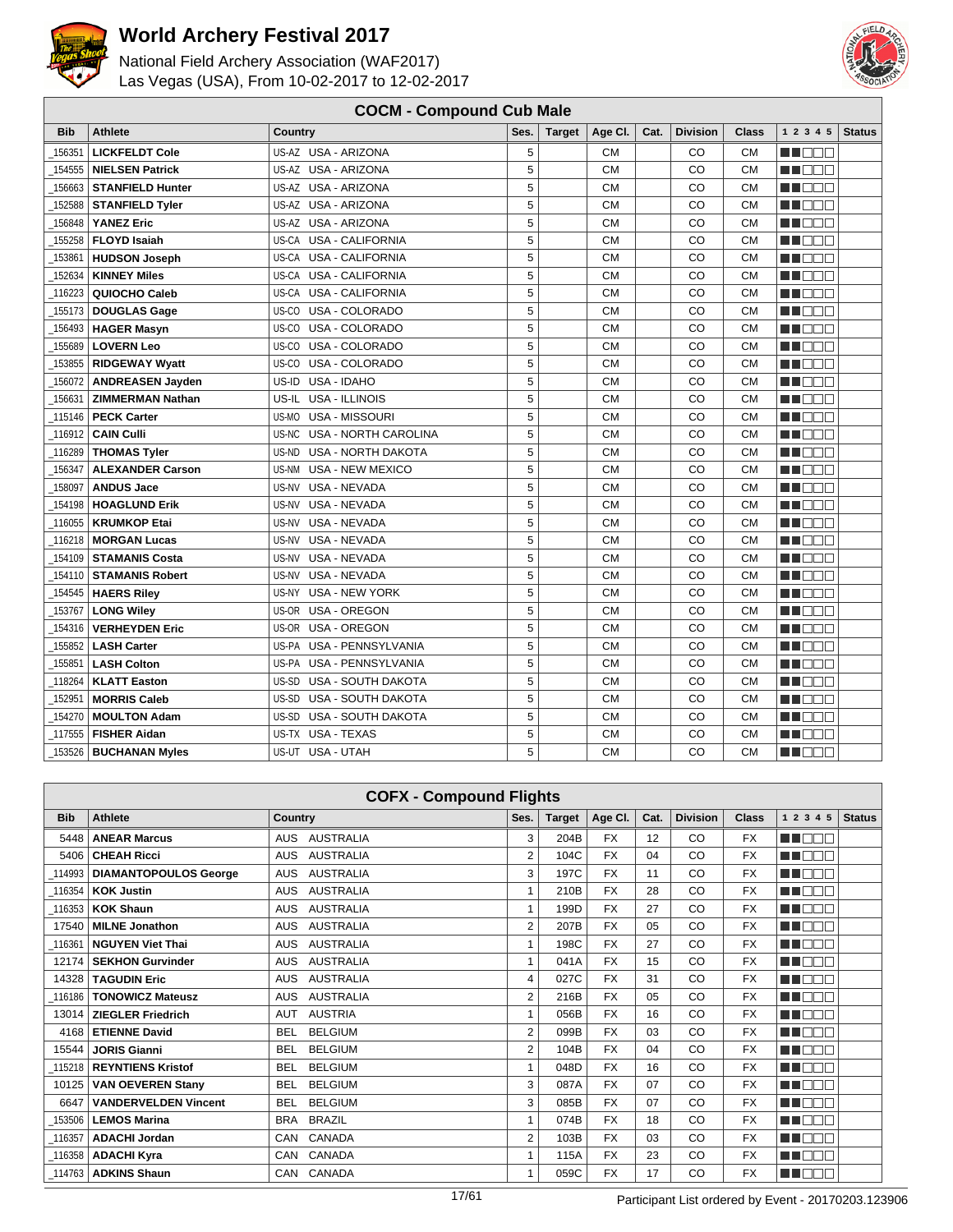



|            | <b>COFX - Compound Flights</b><br>Continue |                      |                         |               |           |      |                 |           |                  |               |
|------------|--------------------------------------------|----------------------|-------------------------|---------------|-----------|------|-----------------|-----------|------------------|---------------|
| <b>Bib</b> | Athlete                                    | Country              | Ses.                    | <b>Target</b> | Age CI.   | Cat. | <b>Division</b> | Class     | 1 2 3 4 5        | <b>Status</b> |
| 6804       | <b>ALLARD Guillaume</b>                    | CAN CANADA           | 2                       | 207C          | <b>FX</b> | 05   | CO              | <b>FX</b> | HEER             |               |
| 118532     | <b>BATES Mike</b>                          | CANADA<br><b>CAN</b> | 3                       | 097A          | <b>FX</b> | 09   | CO              | <b>FX</b> | M DO B           |               |
| 116991     | <b>BREHAUT Jamie</b>                       | CANADA<br>CAN        | 3                       | 112D          | <b>FX</b> | 22   | CO              | <b>FX</b> | MN 888           |               |
| 117756     |                                            | CANADA<br>CAN        | $\mathbf{1}$            | 118D          | <b>FX</b> | 23   | CO              | <b>FX</b> |                  |               |
|            | <b>BRIGGS Clarence</b>                     |                      |                         |               |           | 05   |                 |           | MT DE E          |               |
| 7060       | <b>BROWN Keenan</b>                        | CANADA<br>CAN        | $\overline{\mathbf{c}}$ | 212C          | <b>FX</b> |      | CO              | <b>FX</b> | M DE B           |               |
| 11373      | <b>CAMPSALL AI</b>                         | CANADA<br>CAN        | 3                       | 099D          | <b>FX</b> | 09   | CO              | <b>FX</b> | M DO B           |               |
| 118566     | <b>CHERNIAK Kyle</b>                       | CANADA<br>CAN        | 3                       | 210B          | <b>FX</b> | 13   | CO              | <b>FX</b> | M OO U           |               |
| 154404     | <b>CORBETT Joanne</b>                      | CANADA<br>CAN        | $\mathbf{1}$            | 203A          | <b>FX</b> | 27   | CO              | <b>FX</b> | ME E E E         |               |
| 154403     | <b>CORBETT Mel</b>                         | CANADA<br>CAN        | 3                       | 106B          | <b>FX</b> | 10   | CO              | <b>FX</b> | MO DO O          |               |
| 115700     | <b>DAVID Daniel</b>                        | <b>CANADA</b><br>CAN | 1                       | 108B          | <b>FX</b> | 22   | CO              | <b>FX</b> | MA DE S          |               |
| 153841     | <b>DRAPER Cody</b>                         | CANADA<br>CAN        | $\overline{\mathbf{c}}$ | 215A          | <b>FX</b> | 05   | CO              | <b>FX</b> | M O O O          |               |
| 153840     | <b>DRAPER Raquel</b>                       | CANADA<br>CAN        | $\mathbf{1}$            | 208B          | <b>FX</b> | 28   | CO              | <b>FX</b> | MN 888           |               |
| 153051     | <b>DREWES Chris</b>                        | CANADA<br>CAN        | $\mathbf{1}$            | 081D          | <b>FX</b> | 19   | CO              | <b>FX</b> | n i Biblio       |               |
| 116177     | <b>FALK Darcy</b>                          | CANADA<br>CAN        | 4                       | 004D          | <b>FX</b> | 29   | CO              | <b>FX</b> | MA DE C          |               |
| 7507       | <b>GAGNON Rony</b>                         | CANADA<br>CAN        | 3                       | 214D          | <b>FX</b> | 13   | CO              | <b>FX</b> | MU DO B          |               |
| 157552     | <b>GRANT Landyn</b>                        | CANADA<br>CAN        | 3                       | 078A          | <b>FX</b> | 06   | CO              | <b>FX</b> | M DE O           |               |
| 13975      | <b>GUSTAFSON Colton</b>                    | CANADA<br>CAN        | $\overline{\mathbf{c}}$ | 094C          | <b>FX</b> | 02   | CO              | <b>FX</b> | MA DE L          |               |
| 13197      | <b>HARPER Bryan</b>                        | CANADA<br>CAN        | $\overline{\mathbf{c}}$ | 211A          | <b>FX</b> | 05   | CO              | <b>FX</b> | ME DE S          |               |
| 16963      | <b>HIGGINS Monica</b>                      | CANADA<br>CAN        | 1                       | 029B          | <b>FX</b> | 14   | CO              | <b>FX</b> | MU OO O          |               |
| 156844     | <b>HUNTER Dianne</b>                       | CANADA<br>CAN        | $\mathbf{1}$            | 208D          | <b>FX</b> | 28   | CO              | <b>FX</b> | MOOO             |               |
| 117224     | <b>JACQUES Mathieu</b>                     | CANADA<br>CAN        | $\mathbf{1}$            | 172C          | <b>FX</b> | 24   | CO              | <b>FX</b> | MU DO O          |               |
| 116814     | <b>JANG Matteo</b>                         | CANADA<br>CAN        | 3                       | 194D          | <b>FX</b> | 11   | CO              | <b>FX</b> | N NO DE          |               |
| 115421     | <b>KIEFER Herwig</b>                       | CANADA<br>CAN        | 1                       | 184D          | <b>FX</b> | 25   | CO              | <b>FX</b> | M DO B           |               |
| 152580     | <b>LAMEG Bryanne</b>                       | CANADA<br>CAN        | 3                       | 099A          | <b>FX</b> | 09   | CO              | <b>FX</b> | M OO U           |               |
| 157940     | <b>MARSHALL Adam</b>                       | CANADA<br>CAN        | 3                       | 096C          | <b>FX</b> | 08   | CO              | <b>FX</b> | MA BEL           |               |
| 114820     | <b>MARTIN James</b>                        | CANADA<br>CAN        | 3                       | 195A          | <b>FX</b> | 11   | CO              | <b>FX</b> | M DOO            |               |
| 117729     | <b>MEISTER Jesse</b>                       | CANADA<br>CAN        | 3                       | 103C          | <b>FX</b> | 09   | CO              | <b>FX</b> | MA DE S          |               |
| 116923     | <b>MERRELLS Nevin</b>                      | CANADA<br>CAN        | 4                       | 031C          | <b>FX</b> | 32   | CO              | <b>FX</b> | MU OO O          |               |
| 152435     | <b>MICHEL Sévigny</b>                      | CANADA<br>CAN        | $\mathbf{1}$            | 210A          | <b>FX</b> | 28   | CO              | <b>FX</b> | n i BBC          |               |
| 156594     | <b>NAZIROV Igor</b>                        | CANADA<br>CAN        | $\mathbf{1}$            | 033B          | <b>FX</b> | 14   | CO              | <b>FX</b> | MA DE E          |               |
| 155840     | <b>NOTT Robert</b>                         | CANADA<br>CAN        | $\mathbf{1}$            | 074C          | <b>FX</b> | 18   | CO              | <b>FX</b> | MA DE C          |               |
| 118370     | O'NEILL Sean                               | CANADA<br>CAN        | $\mathbf 0$             |               | <b>FX</b> |      | CO              | <b>FX</b> | MU DO B          |               |
| _115675    | <b>PAWLUKANDERSON Chayten</b>              | CANADA<br>CAN        | 3                       | 089D          | <b>FX</b> | 08   | CO              | <b>FX</b> | MA OO B          |               |
| 115231     | <b>PLANTE Tommy</b>                        | CANADA<br>CAN        | $\overline{2}$          | 105C          | <b>FX</b> | 04   | CO              | <b>FX</b> | MA DO O          |               |
| 17119      | <b>PREGENT Patrick</b>                     | CANADA<br>CAN        | 2                       | 209A          | <b>FX</b> | 05   | CO              | <b>FX</b> | n i De E         |               |
| 11547      | <b>ROTH Katie</b>                          | CANADA<br>CAN        | 3                       | 088C          | <b>FX</b> | 08   | CO              | <b>FX</b> | M D D D          |               |
| 115500     | <b>RUDY Darrin</b>                         | CAN CANADA           | 4                       | 008D          | <b>FX</b> | 29   | CO              | <b>FX</b> | MN 888           |               |
|            |                                            | CAN CANADA           | 1                       | 053D          | FX        | 16   | CO              | FX        | MOOD I           |               |
| _151915    | <b>SAULNIER Ken</b>                        | CAN CANADA           | $\mathbf{1}$            | 199C          | FX        | 27   | CO              | FX        | M DE S           |               |
|            | 6784   SCAMMELL Richard                    | CANADA<br>CAN        | 3                       | 208C          | FX        | 13   | CO              | FX        | W OOO            |               |
|            | 6789   SCHINA Sonia                        | CAN CANADA           | $\mathbf{1}$            | 103B          | FX        | 22   | CO              | FX        | MUOOO            |               |
| 155917_    | <b>SCRIVEN Ashlyn</b>                      | CANADA<br>CAN        | 3                       | 103D          | FX        | 09   | CO              | FX        | NN O O O         |               |
| _117753    | <b>SEKURA Tom</b>                          | CANADA<br>CAN        | $\mathbf{1}$            | 051A          | FX        | 16   | CO              | FX        | <u> Literatu</u> |               |
| _114887    | <b>SINCLAIR Philip</b>                     | CAN CANADA           | $\mathbf{1}$            | 174A          | FX        | 24   | CO              | FX        | MU DO DI         |               |
| 117025     | <b>SKELLY Kristofer</b>                    | CAN CANADA           | $\mathbf{1}$            | 067C          | FX        | 18   | CO              | FX        | N DO O           |               |
| _153452    | <b>SKRECEK Milan</b>                       | CAN CANADA           | 3                       | 200B          | FX        | 12   | CO              | FX        | NN OO D          |               |
| _156144    | <b>TAYLOR Kelly</b>                        | CAN CANADA           | $\mathbf{1}$            | 184A          | FX        | 25   | CO              | FX        | <u>Li de la</u>  |               |
| _118560    | <b>TITLEY Stephane</b>                     | CAN CANADA           | $\mathbf{1}$            | 082A          | FX        | 19   | CO              | FX        | <u>Li de l</u>   |               |
|            | 118850   TUSON Ron                         | CAN CANADA           | $\mathbf{1}$            | 059A          | FX        | 17   | CO              | FX        | M OOO            |               |
|            | <b>VOLARD Luc</b>                          | CAN CANADA           | $\overline{2}$          | 085D          | FX        | 01   | CO              | FX        | M DE S           |               |
| 154214     | <b>VOORN Craig</b>                         | CANADA<br>CAN        | $\overline{2}$          | 087B          | FX        | 02   | CO              | FX        | N NO DEI         |               |
| 16383      | <b>WILLS AI</b>                            | CAN CANADA           | 4                       | 019C          | FX        | 31   | CO              | FX        | <u>LI OOD</u>    |               |
| _114777    | PEROUTKA Ond?ej                            | CZE CZECH REPUBLIC   | 3                       | 105D          | FX        | 10   | CO              | FX        | MU O O O         |               |
| 7593       | <b>REITMEIER Filip</b>                     | CZE CZECH REPUBLIC   | 3                       | 089B          | FX        | 08   | CO              | FX        | MA KATA          |               |
| 8142       | <b>LAURSEN Martin</b>                      | DEN DENMARK          | 3                       | 075C          | FX        | 06   | CO              | FX        | ME DE L'         |               |
|            | 16315   OLESEN Maria                       | DEN DENMARK          | 3                       | 106D          | FX        | 10   | CO              | FX        |                  |               |
|            |                                            | DEN DENMARK          | $\boldsymbol{2}$        |               | FX        | 05   | CO              | FX        | <u>Li dec</u>    |               |
| 14787      | <b>RASMUSSEN Sasha</b>                     |                      | 3                       | 211B          | FX        |      |                 |           | WO OO U          |               |
| 14776      | <b>CASILLAS DEL MONTE Daniel</b>           | <b>SPAIN</b><br>ESP  |                         | 098C          |           | 09   | CO              | FX        | MOO D            |               |
| 116829     | <b>FERNANDEZ Pablo</b>                     | ESP<br><b>SPAIN</b>  | $\overline{2}$          | 107C          | FX        | 04   | CO              | FX        | <u>in ja sis</u> |               |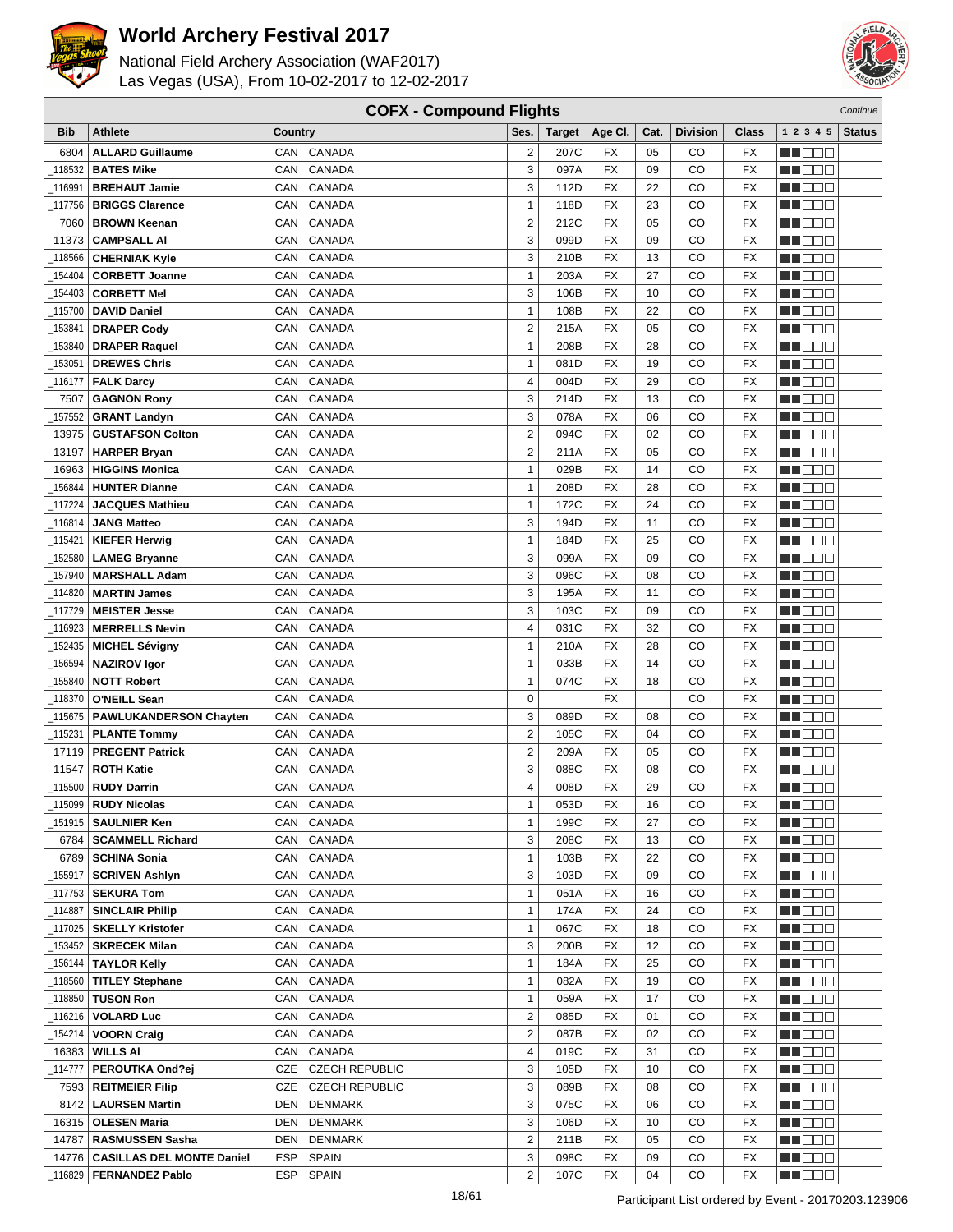



|            | <b>COFX - Compound Flights</b><br>Continue |            |                      |                  |               |           |          |                 |              |                   |               |
|------------|--------------------------------------------|------------|----------------------|------------------|---------------|-----------|----------|-----------------|--------------|-------------------|---------------|
| <b>Bib</b> | <b>Athlete</b>                             | Country    |                      | Ses.             | <b>Target</b> | Age CI.   | Cat.     | <b>Division</b> | <b>Class</b> | 1 2 3 4 5         | <b>Status</b> |
| 10692      | <b>HERRAIZ OSUNA Jordi</b>                 | <b>ESP</b> | <b>SPAIN</b>         | 1                | 180A          | FX        | 25       | <b>CO</b>       | <b>FX</b>    | n na m            |               |
| 14778      | <b>MARTINEZ ORTIZ Borja</b>                | <b>ESP</b> | <b>SPAIN</b>         | $\overline{2}$   | 109C          | <b>FX</b> | 04       | CO              | <b>FX</b>    | M DO B            |               |
| 10690      | <b>TRIGUERO DE LA JARA Cintia</b>          | <b>ESP</b> | <b>SPAIN</b>         | $\mathbf{1}$     | 193A          | <b>FX</b> | 26       | CO              | <b>FX</b>    | MU DOO            |               |
| 10988      | <b>BUTHIAUX Eric</b>                       | <b>FRA</b> | <b>FRANCE</b>        | 3                | 195B          | <b>FX</b> | 11       | CO              | <b>FX</b>    | MOOO              |               |
| 10987      | <b>BUTHIAUX Isabelle</b>                   | <b>FRA</b> | <b>FRANCE</b>        | 1                | 207C          | <b>FX</b> | 28       | CO              | <b>FX</b>    | HI EEE            |               |
| 114880     | <b>GILBERT Jacques</b>                     | <b>FRA</b> | <b>FRANCE</b>        | 4                | 022B          | <b>FX</b> | 31       | CO              | <b>FX</b>    | n i De E          |               |
| 5154       | <b>HUMETZ Guillaume</b>                    | <b>FRA</b> | <b>FRANCE</b>        | $\overline{2}$   | 209B          | <b>FX</b> | 05       | CO              | <b>FX</b>    | MN 888            |               |
| 14484      | <b>LALLEMANT Julien</b>                    | <b>FRA</b> | <b>FRANCE</b>        | 3                | 076D          | <b>FX</b> | 06       | CO              | <b>FX</b>    | M DOO             |               |
| 18897      | <b>LECOINTE Erik</b>                       | <b>FRA</b> | <b>FRANCE</b>        | $\mathbf{1}$     | 191C          | <b>FX</b> | 26       | CO              | <b>FX</b>    | n i Bele          |               |
| 7935       | <b>ROUGIER Mathieu</b>                     | <b>FRA</b> | <b>FRANCE</b>        | $\overline{2}$   | 105D          | FX        | 04       | CO              | FX           | ME BEL            |               |
| 10990      | <b>VILARD Frédéric</b>                     | <b>FRA</b> | <b>FRANCE</b>        | 3                | 082A          | <b>FX</b> | 07       | CO              | <b>FX</b>    | MU DO B           |               |
| 5040       | <b>CONVERY Alan</b>                        | <b>GBR</b> | <b>GREAT BRITAIN</b> | 3                | 088A          | <b>FX</b> | 08       | CO              | <b>FX</b>    | MN D D D          |               |
| 17678      | <b>HORAN Chris</b>                         | <b>GBR</b> | <b>GREAT BRITAIN</b> | 3                | 199B          | <b>FX</b> | 12       | CO              | <b>FX</b>    | MA DE S           |               |
| 4269       | <b>HOTCHKISS Patricia</b>                  | <b>GBR</b> | <b>GREAT BRITAIN</b> | $\mathbf{1}$     | 208A          | <b>FX</b> | 28       | CO              | <b>FX</b>    | <u> a se es</u>   |               |
| 10530      | <b>JAMIESON Karen</b>                      | <b>GBR</b> | <b>GREAT BRITAIN</b> | $\mathbf{1}$     | 187A          | <b>FX</b> | 26       | CO              | <b>FX</b>    | MU DO B           |               |
| 14997      | <b>JOYCE Adam</b>                          | <b>GBR</b> | <b>GREAT BRITAIN</b> | 4                | 006C          | <b>FX</b> | 29       | CO              | <b>FX</b>    | n de s            |               |
| 15809      | <b>MEERING Sophie</b>                      | <b>GBR</b> | <b>GREAT BRITAIN</b> | $\mathbf{1}$     | 101A          | <b>FX</b> | 21       | CO              | <b>FX</b>    | M DOO             |               |
| 114902     | <b>MIDROUILLET Cecile</b>                  | <b>GBR</b> | <b>GREAT BRITAIN</b> | $\mathbf{1}$     | 180D          | <b>FX</b> | 25       | CO              | <b>FX</b>    | man man           |               |
| 19276      | <b>ROBB Kirsty</b>                         | <b>GBR</b> | <b>GREAT BRITAIN</b> | $\mathbf{1}$     | 073C          | FX        | 18       | CO              | FX           | M DO B            |               |
| 11638      | <b>SCOTT Simon</b>                         | <b>GBR</b> | <b>GREAT BRITAIN</b> | $\overline{2}$   | 108B          | <b>FX</b> | 04       | CO              | <b>FX</b>    | MN 888            |               |
| 5395       | <b>WHITTINGHAM Allistair</b>               | <b>GBR</b> | <b>GREAT BRITAIN</b> | 4                | 035C          | <b>FX</b> | 32       | CO              | <b>FX</b>    | MN D D D          |               |
| 13199      | <b>WISEMAN Luke</b>                        | <b>GBR</b> | <b>GREAT BRITAIN</b> | $\mathbf{1}$     | 103D          | <b>FX</b> | 22       | CO              | <b>FX</b>    | n i Bele          |               |
| 114842     | <b>BUEHLER Arnd</b>                        | <b>GER</b> | <b>GERMANY</b>       | 4                | 037C          | <b>FX</b> | 32       | CO              | <b>FX</b>    | M D D D           |               |
| 115656     | <b>FRANZEN Kati</b>                        | <b>GER</b> | <b>GERMANY</b>       | $\mathbf{1}$     | 174B          | <b>FX</b> | 24       | CO              | <b>FX</b>    | MA E E E          |               |
| 6836       | <b>HOETTECKE Silke</b>                     | <b>GER</b> | <b>GERMANY</b>       | 3                | 074A          | <b>FX</b> | 06       | CO              | <b>FX</b>    | MN 888            |               |
| 116660     | <b>IMHOFF Joerg</b>                        | <b>GER</b> | <b>GERMANY</b>       | $\mathbf{1}$     | 052D          | <b>FX</b> | 16       | CO              | <b>FX</b>    | n i Bele          |               |
| 115561     | <b>JANKE Kai</b>                           | GER        | <b>GERMANY</b>       | 3                | 208B          | <b>FX</b> | 13       | CO              | <b>FX</b>    | n i De E          |               |
| 115279     | <b>JESSE Herbert</b>                       | <b>GER</b> | <b>GERMANY</b>       | 3                | 072C          | <b>FX</b> | 06       | CO              | <b>FX</b>    | MU DO B           |               |
| 114818     | <b>KRUMM Hubertus</b>                      | <b>GER</b> | <b>GERMANY</b>       | $\mathbf{1}$     | 066C          | <b>FX</b> | 18       | CO              | <b>FX</b>    | MN OO B           |               |
| 116551     | <b>TAPAN Erdal</b>                         | <b>GER</b> | <b>GERMANY</b>       | 3                | 205B          | <b>FX</b> | 12       | CO              | <b>FX</b>    | MO DO O           |               |
| 153492     | <b>BARILLAS ARAGON Julio Alfredo</b>       | <b>GUA</b> | <b>GUATEMALA</b>     | $\overline{2}$   | 093B          | <b>FX</b> | 02       | CO              | <b>FX</b>    | MU DO O           |               |
| 153489     | <b>CASTRO ROJAS Diego Andrés</b>           | <b>GUA</b> | <b>GUATEMALA</b>     | $\overline{c}$   | 108D          | <b>FX</b> | 04       | CO              | <b>FX</b>    | MA OO B           |               |
| 153488     | <b>CORDERO HAESE Arturo Luis</b>           | <b>GUA</b> | <b>GUATEMALA</b>     | $\overline{c}$   | 109A          | <b>FX</b> | 04       | CO              | <b>FX</b>    | MA OO B           |               |
| 15137      | <b>ZEBADUA Maria Jose</b>                  | <b>GUA</b> | <b>GUATEMALA</b>     | 3                | 202C          | <b>FX</b> | 12       | CO              | <b>FX</b>    | n na na           |               |
| 15871      | <b>KIANZAD Majid</b>                       | IRI        | <b>IR IRAN</b>       | $\overline{2}$   | 083D          | FX        | 01       | CO              | <b>FX</b>    | n i De E          |               |
| 9577       | <b>SMITH John</b>                          | <b>IRL</b> | <b>IRELAND</b>       | $\mathbf{1}$     | 116D          | <b>FX</b> | 23       | CO              | FX           | M DO D            |               |
| 155203     | <b>MOLTENI Sadi Mario</b>                  | <b>ITA</b> | <b>ITALY</b>         | $\mathbf{1}$     | 206D          | <b>FX</b> | 28       | CO              | <b>FX</b>    | MN 888            |               |
|            | 155198   POLIDORI Vittorio                 | ITA.       | ITALY                | 1                | 068A          | FX        | 18       | CO              | FX           | <u> Literatu</u>  |               |
| 155204     | <b>ROTTIGNI Laura Marina</b>               | ITA        | <b>ITALY</b>         | 4                | 023C          | FX        | 31       | CO              | FX           | MA DE E           |               |
| _156639    | <b>CHEN Miki</b>                           | JPN        | <b>JAPAN</b>         | 4                | 038D          | FX        | 33       | CO              | FX           | M DOO             |               |
|            | <sub>_</sub> 156640   FURUHASHI Atsuko     | JPN        | <b>JAPAN</b>         | 3                | 211B          | FX        | 13       | CO              | FX           | ME E E            |               |
| _156945    | <b>KAZUI Mickie</b>                        | JPN        | <b>JAPAN</b>         | 1                | 031C          | FX        | 14       | CO              | FX           | MUOOO             |               |
| 12744      | <b>KNALL Philipp</b>                       | JPN        | <b>JAPAN</b>         | $\mathbf{1}$     | 047D          | FX        | 16       | CO              | FX           | n i Biblio        |               |
| 115387     | <b>SUIZU Taro</b>                          | JPN        | <b>JAPAN</b>         | $\mathbf{1}$     | 051D          | FX        | 16       | CO              | FX           | MU DO D           |               |
| 156529     | <b>TAMON Mito</b>                          | JPN        | <b>JAPAN</b>         | 4                | 032C          | FX        | 32       | CO              | FX           | WU 88             |               |
| 156649     | YOSHII Hirofumi                            | JPN        | <b>JAPAN</b>         | $\mathbf{1}$     | 188C          | FX        | 26       | CO              | FX           | <u>in ja sis</u>  |               |
| 5946       | <b>ALRODHAN Abdulaziz</b>                  |            | KSA SAUDI ARABIA     | $\boldsymbol{2}$ | 111D          | FX        | 04       | CO              | FX           | <b>MARGE</b>      |               |
| 158597     | <b>BALCAZAR Alberto</b>                    |            | MEX MEXICO           | 1                | 202D          | FX        | 27       | CO              | FX           | <u>LI OOD</u>     |               |
| _156899    | <b>CARDENAS GARCIA Gerardo</b>             |            | MEX MEXICO           | 1                | 118A          | FX        | 23       | CO              | FX           | MU O O O          |               |
|            | 157010   CARDOSO Montserrat                |            | MEX MEXICO           | 3                | 216C          | FX        | 13       | CO              | FX           | NN O O O          |               |
| 156867     | DEL CAMPO C. Romeo Eduardo                 |            | MEX MEXICO           | 1                | 079C          | FX        | 19       | CO              | FX           | MU DE B           |               |
| 156866     | DEL CAMPO G. Romeo                         |            | MEX MEXICO           | 1                | 043D          | FX        | 15       | CO              | FX           | <u>LI OOD</u>     |               |
| 158606     | DOMINGUEZ ESCUDERO Rosalia                 |            | MEX MEXICO           | 3                | 075D          | FX        | 06       | CO              | FX           | WU 88             |               |
| 157969_    | <b>GARCIA Rivera</b>                       |            | MEX MEXICO           | 4                | 011A          | FX        | 30       | CO              | FX           | MUOOO             |               |
| 155461     | <b>MALDONADO Alejandro</b>                 |            | MEX MEXICO           | 1                | 097C          | FX        | 21       | CO              | FX           | <u> Literatur</u> |               |
| 4186       | <b>MARIN David</b>                         |            | MEX MEXICO           | 3                | 192C          | FX        | 11       | CO              | FX           | <b>MA</b> OOO     |               |
| 156694     | <b>MARTINEZ GUERRA Jose Alberto</b>        |            | MEX MEXICO           | 3<br>3           | 069D          | FX        | 31       | CO              | FX           | WU O O O          |               |
| 156693     | <b>MARTINEZ Jose Alberto</b>               |            | MEX MEXICO           | $\mathbf{1}$     | 077B          | FX        | 06<br>22 | CO              | FX           | NN O O O          |               |
|            | _153479 <b>  PADILLA Alan</b>              |            | MEX MEXICO           |                  | 101D          | FX        |          | CO              | FX           | <u> Hara</u>      |               |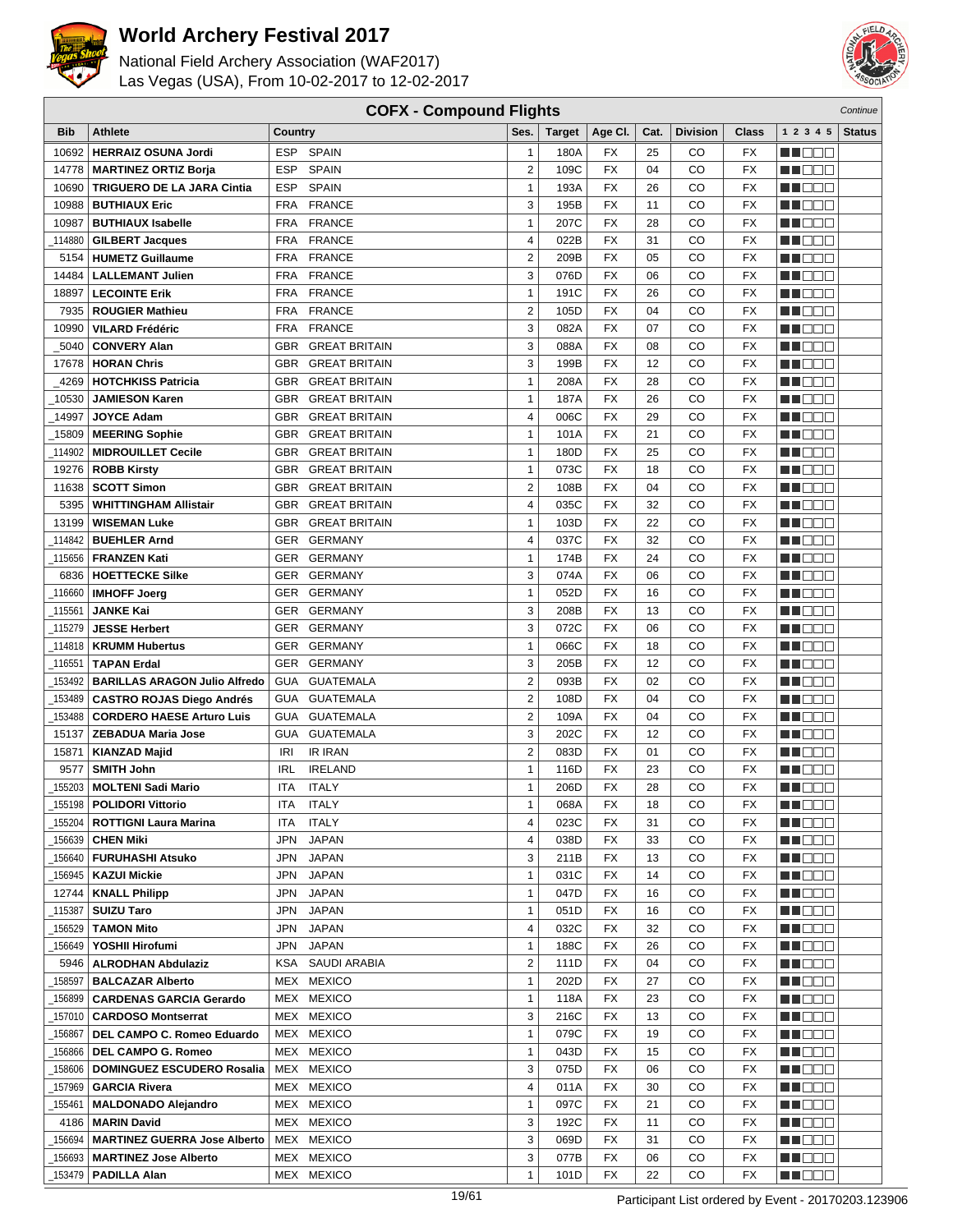



|               | <b>COFX - Compound Flights</b><br>Continue |                          |                      |                |               |           |      |          |           |                    |               |
|---------------|--------------------------------------------|--------------------------|----------------------|----------------|---------------|-----------|------|----------|-----------|--------------------|---------------|
| <b>Bib</b>    | Athlete                                    | Country                  |                      | Ses.           | <b>Target</b> | Age CI.   | Cat. | Division | Class     | 1 2 3 4 5          | <b>Status</b> |
| 153478        | <b>PADILLA Arnoldo</b>                     |                          | MEX MEXICO           | $\mathbf{1}$   | 075A          | <b>FX</b> | 19   | CO       | <b>FX</b> | n na m             |               |
| 5729          | <b>RAMIREZ Angel</b>                       |                          | MEX MEXICO           | $\overline{2}$ | 084A          | <b>FX</b> | 01   | CO       | <b>FX</b> | M DO B             |               |
| 115708        | RUIZ COLMENERO Alejandra                   |                          | MEX MEXICO           | $\mathbf{1}$   | 208C          | <b>FX</b> | 28   | CO       | <b>FX</b> | MN 888             |               |
| 114907_       | <b>VALDEZ Marco</b>                        |                          | MEX MEXICO           | 4              | 007B          | <b>FX</b> | 29   | CO       | <b>FX</b> | MA DE E            |               |
| 154776        | <b>VALENCIA Margarita</b>                  | MEX                      | <b>MEXICO</b>        | 3              | 099C          | <b>FX</b> | 09   | CO       | <b>FX</b> | HI EEE             |               |
| 115707        | VILLAVICENCIO CHAIDEZ Fernanda             | <b>MEX</b>               | <b>MEXICO</b>        | $\mathbf{1}$   | 189A          | <b>FX</b> | 26   | CO       | <b>FX</b> | M DO B             |               |
| 115665        | <b>DORST Perry</b>                         | <b>NED</b>               | NETHERLANDS          | $\mathbf{1}$   | 110D          | <b>FX</b> | 23   | CO       | <b>FX</b> | MN 888             |               |
| 18422         | <b>SANDERS Rik</b>                         | <b>NED</b>               | NETHERLANDS          | 3              | 101B          | <b>FX</b> | 09   | CO       | <b>FX</b> | MN 888             |               |
| 115114        | <b>VAN CASPEL Peter</b>                    | <b>NED</b>               | NETHERLANDS          | $\mathbf{1}$   | 116C          | <b>FX</b> | 23   | CO       | <b>FX</b> | M DOO              |               |
|               | <b>VAN CASPEL Tineke</b>                   | <b>NED</b>               | NETHERLANDS          | $\mathbf{1}$   | 204B          | <b>FX</b> | 28   | CO       | FX        | ME BEL             |               |
| 115115        |                                            |                          | NETHERLANDS          | 3              | 111D          | <b>FX</b> | 10   | CO       | <b>FX</b> |                    |               |
| 554<br>155606 | VAN DEN BOSCH-SCHWANEN Guido               | <b>NED</b><br><b>NED</b> | NETHERLANDS          | 3              | 110A          | <b>FX</b> | 10   | CO       | <b>FX</b> | MU DO B            |               |
|               | <b>VAN DRUNEN Johan</b>                    |                          |                      |                |               | <b>FX</b> |      |          |           | MU DO B            |               |
| 115172        | <b>MIKALSEN Bjorn</b>                      | <b>NOR</b>               | <b>NORWAY</b>        | 3              | 213A          |           | 13   | CO       | <b>FX</b> | n i Bele           |               |
| 15254         | <b>ALVARADO FERNANDEZ Bryan</b>            | <b>PUR</b>               | PUERTO RICO          | $\overline{2}$ | 095A          | <b>FX</b> | 03   | CO       | <b>FX</b> | M DEE              |               |
| 4996          | <b>LATORRE Maria</b>                       | <b>PUR</b>               | PUERTO RICO          | $\mathbf{1}$   | 067D          | <b>FX</b> | 18   | CO       | <b>FX</b> | MU OO O            |               |
| 151927        | <b>ANDERSSON Annelie</b>                   | <b>SWE</b>               | <b>SWEDEN</b>        | $\mathbf{1}$   | 087D          | <b>FX</b> | 20   | CO       | <b>FX</b> | ME E E E           |               |
| 151936        | <b>ANDERSSON Lennart</b>                   |                          | SWE SWEDEN           | 3              | 089A          | <b>FX</b> | 08   | CO       | <b>FX</b> | MA DE E            |               |
| 18347         | <b>DÄLDBORG Christian</b>                  |                          | SWE SWEDEN           | $\overline{2}$ | 083A          | <b>FX</b> | 01   | CO       | FX        | n i De E           |               |
| 11140         | <b>EDSTROM Magnus</b>                      |                          | SWE SWEDEN           | 3              | 081D          | <b>FX</b> | 07   | CO       | FX        | M DO B             |               |
| 157052        | <b>HELLSTROM Tobias</b>                    |                          | SWE SWEDEN           | $\overline{2}$ | 091A          | <b>FX</b> | 02   | CO       | <b>FX</b> | n i DDE            |               |
| 115383        | <b>LERBERG Micael</b>                      |                          | SWE SWEDEN           | 3              | 200C          | <b>FX</b> | 12   | CO       | <b>FX</b> | NN OO E            |               |
| 114860        | <b>LINDBLOM Thomas</b>                     |                          | SWE SWEDEN           | $\mathbf{1}$   | 171A          | <b>FX</b> | 24   | CO       | <b>FX</b> | M DE B             |               |
| 18345         | <b>PERSSON Andreas</b>                     |                          | SWE SWEDEN           | $\mathbf{1}$   | 114B          | <b>FX</b> | 23   | CO       | <b>FX</b> | M DO B             |               |
| 115386        | <b>STENEGÄRD Lars</b>                      |                          | SWE SWEDEN           | 3              | 104A          | <b>FX</b> | 09   | CO       | <b>FX</b> | MA E E E           |               |
| 115266        | <b>WIDEGREN Peter</b>                      | <b>SWE</b>               | SWEDEN               | $\mathbf{1}$   | 052B          | <b>FX</b> | 16   | CO       | <b>FX</b> | MN 888             |               |
| 153531        | <b>DEGER Hakki Ugur</b>                    | <b>TUR</b>               | <b>TURKEY</b>        | 4              | 002B          | <b>FX</b> | 29   | CO       | FX        | n i Bele           |               |
| 593           | <b>KUCUKKAYALAR Tunc</b>                   | <b>TUR</b>               | <b>TURKEY</b>        | 3              | 106A          | <b>FX</b> | 10   | CO       | <b>FX</b> | n i De E           |               |
| 156897        | <b>CARDENAS Gerardo</b>                    | US-                      | US-                  | $\mathbf{1}$   | 085B          | <b>FX</b> | 20   | CO       | <b>FX</b> | MU DO B            |               |
| 153016        | <b>MARTIN Felix</b>                        | US-                      | US-                  | 4              | 028A          | <b>FX</b> | 31   | CO       | <b>FX</b> | MN 888             |               |
| 158079        | <b>MUELLER Kurt</b>                        | US-                      | US-                  | $\mathbf{1}$   | 108A          | <b>FX</b> | 22   | CO       | <b>FX</b> | MO DO O            |               |
| 152630        | <b>BEFORT Justin</b>                       |                          | US-AK USA - ALASKA   | $\overline{2}$ | 088B          | <b>FX</b> | 02   | CO       | <b>FX</b> | n i De E           |               |
| 156283        | <b>COTTEN Evan</b>                         |                          | US-AK USA - ALASKA   | $\overline{c}$ | 092C          | <b>FX</b> | 02   | CO       | <b>FX</b> | MU DO B            |               |
| 153621        | <b>OTTESEN Christopher</b>                 | US-AK                    | USA - ALASKA         | $\mathbf{1}$   | 119B          | <b>FX</b> | 23   | CO       | <b>FX</b> | MA OO B            |               |
| _118376       | <b>PERRY David</b>                         | US-AK                    | USA - ALASKA         | $\mathbf{1}$   | 029C          | <b>FX</b> | 14   | CO       | <b>FX</b> | n na na            |               |
| 152166        | <b>PETREY Dallas</b>                       |                          | US-AK USA - ALASKA   | 3              | 193A          | FX        | 11   | CO       | <b>FX</b> | n i De E           |               |
| 154272        | <b>RUDE Paul</b>                           |                          | US-AK USA - ALASKA   | 3              | 086C          | <b>FX</b> | 07   | CO       | FX        | M DO D             |               |
| 153513        | <b>WALKER David</b>                        |                          | US-AK USA - ALASKA   | $\overline{4}$ | 007A          | <b>FX</b> | 29   | CO       | <b>FX</b> | MN 888             |               |
| _156151       | <b>LANGSTON Barry</b>                      |                          | US-AL USA - ALABAMA  | 3              | 190C          | FX        | 11   | CO       | FX        | <u> Literatu</u>   |               |
| _115332       | <b>BROOKS Jennifer</b>                     |                          | US-AR USA - ARKANSAS | 3              | 215D          | FX        | 13   | CO       | FX        | MA DE E            |               |
| _153053       | <b>MURRY Holly</b>                         |                          | US-AR USA - ARKANSAS | $\mathbf{1}$   | 032C          | FX        | 14   | CO       | FX        | W OOO              |               |
| _153054       | <b>MURRY Lane</b>                          |                          | US-AR USA - ARKANSAS | 3              | 097D          | FX        | 09   | CO       | FX        | ME E E             |               |
| _152420       | <b>ASAY Robert</b>                         |                          | US-AZ USA - ARIZONA  | 1              | 112A          | FX        | 23   | CO       | FX        | MUOOO              |               |
| 158596        | <b>AUGSBURGER Amy</b>                      |                          | US-AZ USA - ARIZONA  | 4              | 002A          | FX        | 29   | CO       | FX        | <u> Literatu</u>   |               |
| _117413       | <b>BECWAR Alea</b>                         |                          | US-AZ USA - ARIZONA  | 4              | 030C          | FX        | 32   | CO       | FX        | WU O O O           |               |
| _153517       | <b>BELZNER Catherine</b>                   |                          | US-AZ USA - ARIZONA  | $\mathbf{1}$   | 199B          | FX        | 27   | CO       | FX        | WU 88              |               |
| _153516       | <b>BELZNER Steven</b>                      |                          | US-AZ USA - ARIZONA  | 3              | 201B          | FX        | 12   | CO       | FX        | MA DE E            |               |
| _118659       | <b>BRANCH Orson</b>                        |                          | US-AZ USA - ARIZONA  | $\mathbf{1}$   | 050D          | FX        | 16   | CO       | FX        | <b>MARGE</b>       |               |
| _156609       | <b>BRANDERHORST Bradley</b>                |                          | US-AZ USA - ARIZONA  | 4              | 040C          | FX        | 33   | CO       | FX        | <u> Here de la</u> |               |
| 116688        | <b>BROWN Roland</b>                        |                          | US-AZ USA - ARIZONA  | 4              | 013D          | FX        | 30   | CO       | FX        | M OOO              |               |
| 152548        | <b>BUONACCORSI Jon</b>                     |                          | US-AZ USA - ARIZONA  | 4              | 016B          | FX        | 30   | CO       | FX        | ME E E             |               |
| _116468丨      | <b>BURKHART Christopher</b>                |                          | US-AZ USA - ARIZONA  | 1              | 182A          | FX        | 25   | CO       | FX        | MU DE B            |               |
| 152472_       | <b>CLELAND Eric</b>                        |                          | US-AZ USA - ARIZONA  | $\mathbf{1}$   | 183A          | FX        | 25   | CO       | FX        | <u> Hose</u>       |               |
| 155428_       | <b>COONS Scott</b>                         |                          | US-AZ USA - ARIZONA  | $\mathbf{1}$   | 209C          | FX        | 28   | CO       | FX        | WU 88              |               |
| _153562       | <b>CRONIN Brian</b>                        |                          | US-AZ USA - ARIZONA  | $\mathbf{1}$   | 034C          | FX        | 14   | CO       | FX        | MUOOO              |               |
| _153561       | <b>CRONIN Deanna</b>                       |                          | US-AZ USA - ARIZONA  | $\mathbf{1}$   | 036D          | FX        | 14   | CO       | FX        | <u> Literatur</u>  |               |
| _153008       | <b>CYR Troy</b>                            |                          | US-AZ USA - ARIZONA  | 4              | 005A          | FX        | 29   | CO       | FX        | <b>MA</b> OOO      |               |
| _156941       | <b>DAVIS Morgan</b>                        |                          | US-AZ USA - ARIZONA  | 4              | 003A          | FX        | 29   | CO       | FX        | <u> HELEL</u>      |               |
| _116710       | <b>DEJANE Zachary</b>                      |                          | US-AZ USA - ARIZONA  | 0              |               | FX        |      | CO       | FX        | NN O O O           |               |
| 154033        | <b>DESCH Jon</b>                           |                          | US-AZ USA - ARIZONA  | 4              | 001B          | FX        | 29   | CO       | FX        | MA DE E            |               |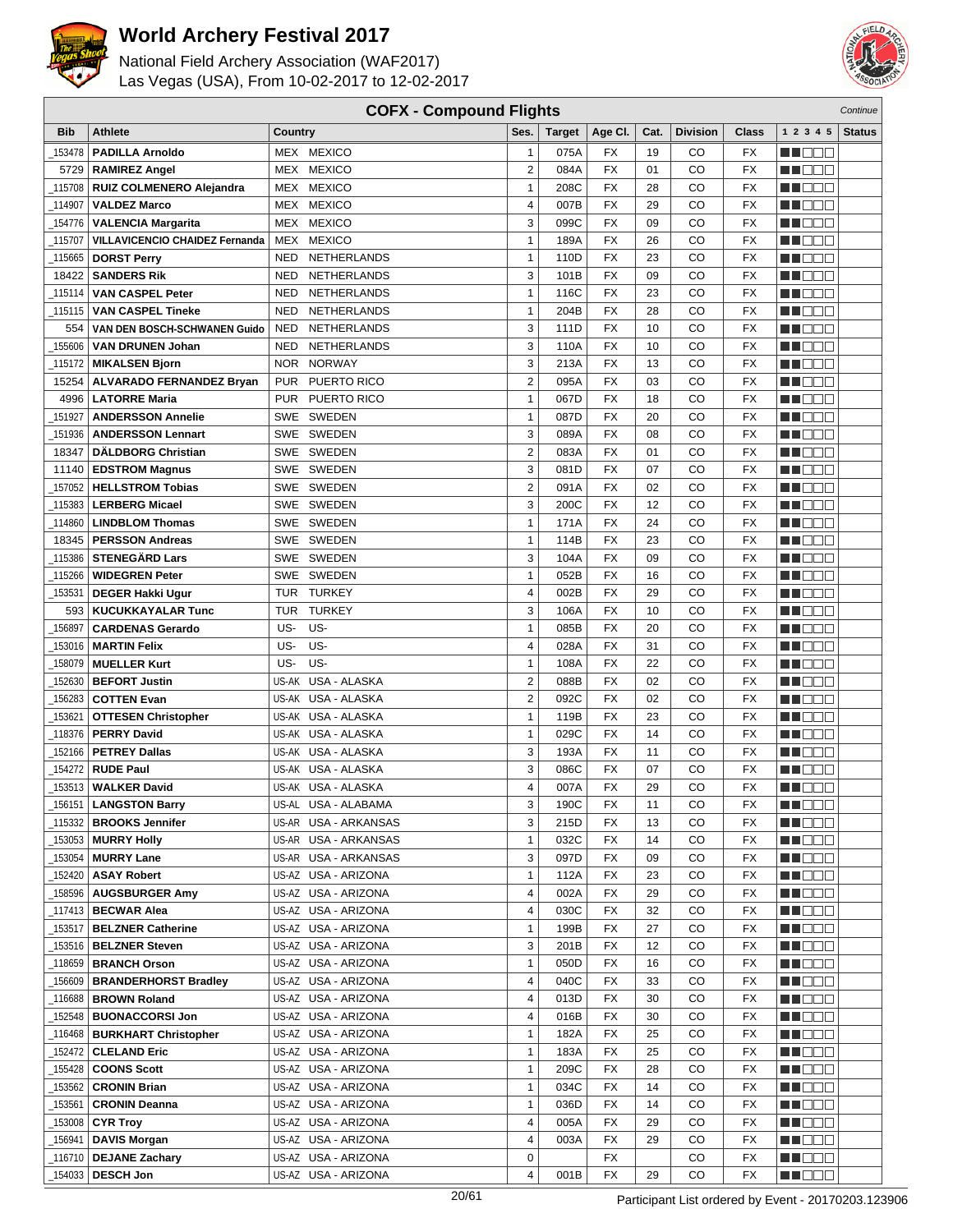



| <b>COFX - Compound Flights</b> |                           |                     |                |        |                 |                 |                 | Continue        |                    |               |
|--------------------------------|---------------------------|---------------------|----------------|--------|-----------------|-----------------|-----------------|-----------------|--------------------|---------------|
| <b>Bib</b>                     | <b>Athlete</b>            | Country             | Ses.           | Target | Age CI.         | Cat.            | <b>Division</b> | Class           | 1 2 3 4 5          | <b>Status</b> |
| 152664                         | <b>DONAHUE John</b>       | US-AZ USA - ARIZONA | 4              | 011B   | FX              | 30              | CО              | FX              | HI EE              |               |
| 115593                         | <b>DUFEK Pete</b>         | US-AZ USA - ARIZONA | $\mathbf{1}$   | 106C   | <b>FX</b>       | 22              | CO              | <b>FX</b>       | MU O O O           |               |
| 157227                         | <b>DUPKE Brady</b>        | US-AZ USA - ARIZONA | $\mathbf{1}$   | 181D   | <b>FX</b>       | 25              | CO              | FX              | n i DDE            |               |
| 157897                         | <b>EVERETT Justin</b>     | US-AZ USA - ARIZONA | 3              | 092D   | <b>FX</b>       | 08              | CO              | FX              | MA DE E            |               |
| 116662                         | <b>FAWCETT David</b>      | US-AZ USA - ARIZONA | 4              | 015D   | <b>FX</b>       | 30              | CO              | FX              | n de e             |               |
| 152660                         | <b>FISHER Nick</b>        | US-AZ USA - ARIZONA | $\mathbf{1}$   | 044A   | FX              | 15              | CO              | <b>FX</b>       | MU DE E            |               |
| 115471                         | <b>FREESE Walt</b>        | US-AZ USA - ARIZONA | $\mathbf{1}$   | 172D   | <b>FX</b>       | 24              | CO              | FX              | ME E E E           |               |
| 153135                         |                           | US-AZ USA - ARIZONA | 4              | 009B   | <b>FX</b>       | 29              | CO              | FX              |                    |               |
|                                | <b>FRENCHMAN Tom</b>      |                     |                |        |                 |                 |                 |                 | MN D D O           |               |
| 153979                         | <b>FYFFE Matthew</b>      | US-AZ USA - ARIZONA | 2              | 106B   | <b>FX</b>       | 04              | CO              | FX              | MO DO O            |               |
| 155375                         | <b>GARCIA Erica</b>       | US-AZ USA - ARIZONA | 1              | 110C   | <b>FX</b>       | 22              | CO              | FX              | n i De E           |               |
| 157547                         | <b>GRIFFIN William</b>    | US-AZ USA - ARIZONA | 3              | 192A   | <b>FX</b>       | 11              | CO              | <b>FX</b>       | W OOO              |               |
| 156983                         | <b>GUNN Danii</b>         | US-AZ USA - ARIZONA | $\mathbf{1}$   | 076B   | <b>FX</b>       | 19              | CO              | FX              | M 1000             |               |
| 152623                         | <b>HANSON Larry</b>       | US-AZ USA - ARIZONA | 4              | 026A   | FX              | 31              | CO              | FX              | n i Bele           |               |
| 153105                         | <b>HENSBERRY Kevin</b>    | US-AZ USA - ARIZONA | 3              | 109A   | <b>FX</b>       | 10              | CO              | FX              | MA DE L            |               |
| 155702                         | <b>HINDMAN Kim</b>        | US-AZ USA - ARIZONA | 4              | 002C   | FX              | 29              | CO              | <b>FX</b>       | M DE O             |               |
| 154346                         | <b>HOOD Brandon</b>       | US-AZ USA - ARIZONA | $\overline{2}$ | 212D   | FX              | 05              | CO              | FX              | MU DO O            |               |
| 154082                         | <b>HUBER Nathan</b>       | US-AZ USA - ARIZONA | 3              | 095B   | <b>FX</b>       | 08              | CO              | FX              | MO DO O            |               |
| 152661                         | <b>HUDSON James</b>       | US-AZ USA - ARIZONA | 1              | 177A   | <b>FX</b>       | 25              | CO              | FX              | ME DE S            |               |
| 115203                         | <b>HUNT Waylon</b>        | US-AZ USA - ARIZONA | 4              | 029D   | <b>FX</b>       | 32              | CO              | FX              | n i De E           |               |
| 154112                         | <b>JOHNSON Jeremiah</b>   | US-AZ USA - ARIZONA | 3              | 100A   | <b>FX</b>       | 09              | CO              | FX              | MN DO B            |               |
| 153025                         | <b>JONES Mike</b>         | US-AZ USA - ARIZONA | 3              | 080A   | <b>FX</b>       | 07              | CO              | FX              | MT DE E            |               |
| 156924                         | <b>KELLER Paeton</b>      | US-AZ USA - ARIZONA | $\overline{2}$ | 094B   | FX              | 02              | CO              | FX              | M DE B             |               |
| _157011                        | <b>KELLER West</b>        | US-AZ USA - ARIZONA | 1              | 209D   | <b>FX</b>       | 28              | CO              | <b>FX</b>       | MA DE E            |               |
| 115308                         | <b>KESTER Charlie</b>     | US-AZ USA - ARIZONA | $\mathbf{1}$   | 041D   | <b>FX</b>       | 15              | CO              | <b>FX</b>       | MU DEL             |               |
| 153066                         | <b>KOHNKE John</b>        | US-AZ USA - ARIZONA | $\mathbf{1}$   | 114C   | <b>FX</b>       | 23              | CO              | FX              | <b>HE</b> OOO      |               |
| 115689                         | <b>KOLB Dan</b>           | US-AZ USA - ARIZONA | 3              | 190B   | <b>FX</b>       | 11              | CO              | FX              | MO DO O            |               |
| 118226                         | <b>KOVACH Kevin</b>       | US-AZ USA - ARIZONA | 3              | 189A   | <b>FX</b>       | 11              | CO              | FX              | MA DE S            |               |
| 153801                         | <b>LINNE Dean</b>         | US-AZ USA - ARIZONA | $\mathbf{1}$   | 070C   | <b>FX</b>       | 18              | CO              | FX              | MU DO B            |               |
| 155860                         | <b>LOHAN Christopher</b>  | US-AZ USA - ARIZONA | $\mathbf{1}$   | 035D   | <b>FX</b>       | 14              | CO              | FX              | n i De E           |               |
| 118010                         | <b>LORD Bud</b>           | US-AZ USA - ARIZONA | 4              | 006D   | <b>FX</b>       | 29              | CO              | FX              | ▕▕▕█▐▊█▏           |               |
| 118011                         | <b>LORD Stephanie</b>     | US-AZ USA - ARIZONA | 4              | 003C   | FX              | 29              | CO              | FX              | MA DE C            |               |
| 154609                         | <b>MACDONALD Matt</b>     | US-AZ USA - ARIZONA | 3              | 076B   | <b>FX</b>       | 06              | CO              | <b>FX</b>       | M DE O             |               |
| _115022                        | <b>MCCRAW Nikki</b>       | US-AZ USA - ARIZONA | $\mathbf{1}$   | 205A   | FX              | 28              | CO              | <b>FX</b>       | N I O O O          |               |
| 155512                         | <b>MCNEALY David</b>      | US-AZ USA - ARIZONA | 3              | 071D   | <b>FX</b>       | 06              | CO              | FX              | <b>NH</b> OOO      |               |
| 157084                         | <b>MCROY Steve</b>        | US-AZ USA - ARIZONA | $\mathbf{1}$   | 043B   | FX              | 15              | CO              | FX              | M D D D            |               |
| 152665                         | <b>MEYER Adam</b>         | US-AZ USA - ARIZONA | 1              | 092A   | <b>FX</b>       | 20              | CO              | FX              | M DO D             |               |
| _115682                        | <b>MILYARD Jeff</b>       | US-AZ USA - ARIZONA | $\mathbf{1}$   | 189D   | <b>FX</b>       | 26              | CO              | <b>FX</b>       | MU O O O           |               |
|                                | $-152569$ MONTEZ Patrick  | US-AZ USA - ARIZONA | 4              | 026C   | $\overline{FX}$ | $\overline{31}$ | CO              | $\overline{FX}$ | <b>BECOO</b>       |               |
| _154131                        | <b>MUGAVERO Don</b>       | US-AZ USA - ARIZONA | $\mathbf{1}$   | 109A   | FX              | 22              | CO              | FX              | <u>Li Bec</u>      |               |
| _154129                        | <b>MUGAVERO Lori</b>      | US-AZ USA - ARIZONA | 1              | 170D   | FX              | 24              | CO              | FX              | MU O O U           |               |
| _155110                        | <b>NAY Deborah</b>        | US-AZ USA - ARIZONA | 4              | 044B   | FX              | 33              | CO              | FX              | M DE S             |               |
| _153763                        | <b>NORTHROP Logan</b>     | US-AZ USA - ARIZONA | 4              | 021C   | FX              | 31              | CO              | FX              | MUOOO              |               |
| _114864                        | <b>ORTH Richard</b>       | US-AZ USA - ARIZONA | $\mathbf{1}$   | 036A   | FX              | 14              | CO              | FX              | <b>MARGE 1</b>     |               |
| _153647                        | <b>PEARSON Becky</b>      | US-AZ USA - ARIZONA | 1              | 103C   | FX              | 22              | CO              | FX              | <u>La Belgi</u>    |               |
| _153646                        | <b>PEARSON Frank</b>      | US-AZ USA - ARIZONA | 1              | 188A   | FX              | 26              | CO              | FX              | MU DO D            |               |
| _153351                        | <b>PEDERSEN Erik</b>      | US-AZ USA - ARIZONA | 3              | 193D   | FX              | 11              | CO              | FX              | <u> Literatu</u>   |               |
| 152972                         | <b>PHILLIPS Carrie</b>    | US-AZ USA - ARIZONA | 4              | 012C   | FX              | 30              | CO              | FX              | <u> Literatu</u>   |               |
| _153721                        | <b>PILZ Michael</b>       | US-AZ USA - ARIZONA | 1              | 057A   | FX              | 17              | CO              | FX              | <u>La Bibliott</u> |               |
| 114865_                        | <b>POLLEI Jordan</b>      | US-AZ USA - ARIZONA | 3              | 202A   | FX              | 12              | CO              | FX              | <u>LL DOO</u>      |               |
| _118689                        | <b>QUINTANA Daniel</b>    | US-AZ USA - ARIZONA | 1              | 054B   | FX              | 16              | CO              | FX              | MUOOO              |               |
| 156880                         | <b>RICHARDSON Duane</b>   | US-AZ USA - ARIZONA | 1              | 172A   | FX              | 24              | CO              | FX              | <u> Lind a Bi</u>  |               |
| _156954                        | <b>RICHARDSON Lauren</b>  | US-AZ USA - ARIZONA | 4              | 017D   | FX              | 30              | CO              | FX              | <b>MA</b> DOO      |               |
| _155468                        | <b>RICHARDSON Russ</b>    | US-AZ USA - ARIZONA | 3              | 102B   | FX              | 09              | CO              | FX              | MU DO D            |               |
| _156593                        | <b>ROSAS Veronica</b>     | US-AZ USA - ARIZONA | 4              | 004A   | FX              | 29              | CO              | FX              | M OO D             |               |
| _118365                        | <b>ROWDEN Bradley</b>     | US-AZ USA - ARIZONA | 3              | 090A   | FX              | 08              | CO              | FX              | <u> Literatu</u>   |               |
| _118366                        | <b>ROWDEN Corbyn</b>      | US-AZ USA - ARIZONA | 1              | 181B   | FX              | 25              | CO              | FX              | <u> Literatur</u>  |               |
| _153578                        | <b>SANDERS Brad</b>       | US-AZ USA - ARIZONA | $\mathbf{1}$   | 063D   | FX              | 17              | CO              | FX              | <u>Li Seci</u>     |               |
| _155948                        | <b>SATRAN Steven</b>      | US-AZ USA - ARIZONA | 4              | 030A   | FX              | 32              | CO              | FX              | MU BER             |               |
| _155140                        | <b>SCHEUNEMANN Travis</b> | US-AZ USA - ARIZONA | 3              | 109C   | FX              | 10              | CO              | FX              | MU DO D            |               |
|                                |                           |                     |                |        |                 |                 |                 |                 |                    |               |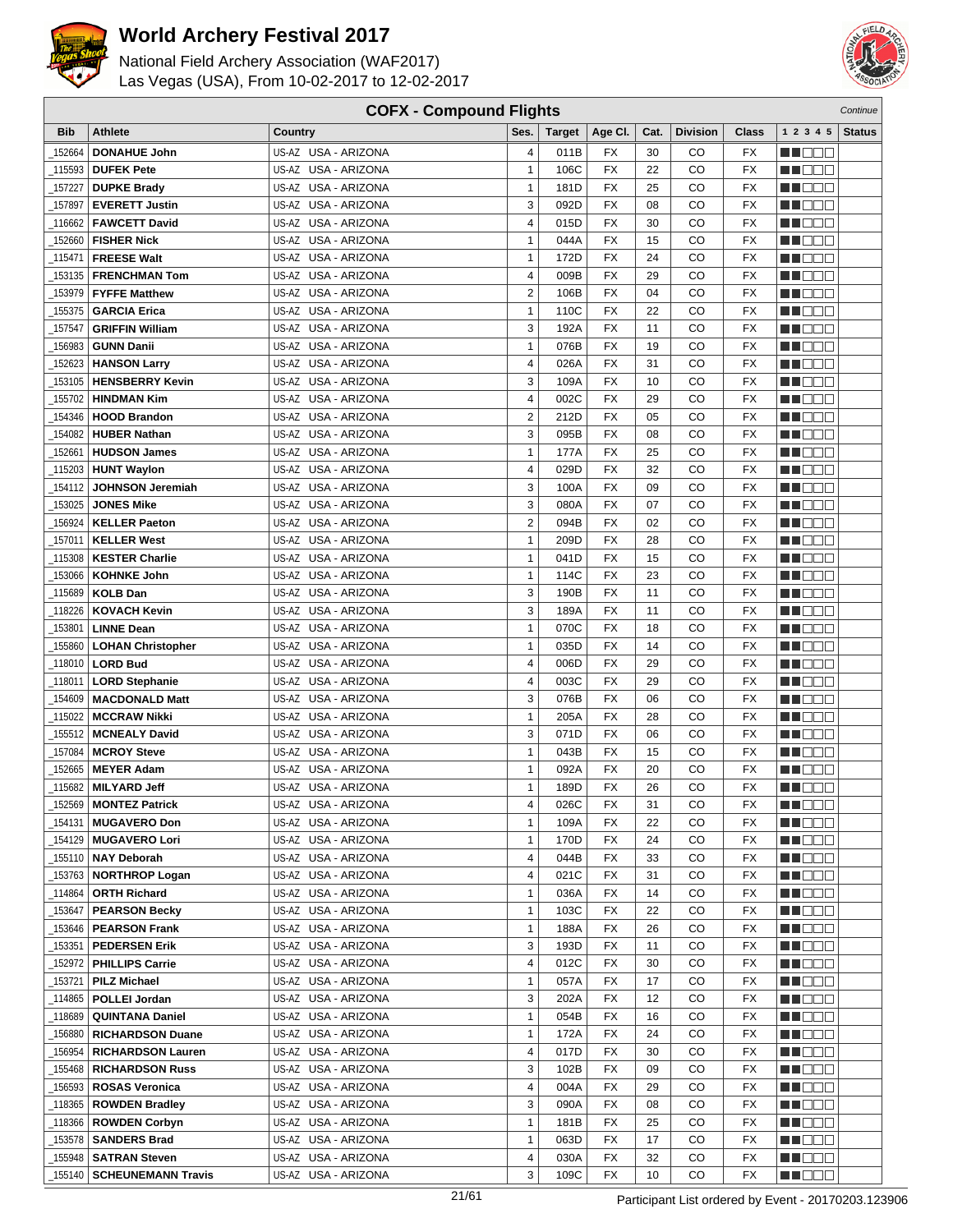



|            | <b>COFX - Compound Flights</b><br>Continue |                                  |                         |               |                 |      |                 |                          |                  |               |
|------------|--------------------------------------------|----------------------------------|-------------------------|---------------|-----------------|------|-----------------|--------------------------|------------------|---------------|
| <b>Bib</b> | <b>Athlete</b>                             | Country                          | Ses.                    | <b>Target</b> | Age CI.         | Cat. | <b>Division</b> | <b>Class</b>             | 1 2 3 4 5        | <b>Status</b> |
| 117531     | <b>SCHRAND Mark</b>                        | US-AZ USA - ARIZONA              | 4                       | 050B          | FX              | 33   | CO              | FX                       | e de e           |               |
| 156798     | <b>SENSABOUGH George</b>                   | US-AZ USA - ARIZONA              | $\mathbf{1}$            | 061C          | <b>FX</b>       | 17   | CO              | <b>FX</b>                | n i De B         |               |
| 155573     | <b>SEYMOUR Steven</b>                      | US-AZ USA - ARIZONA              | 3                       | 206B          | <b>FX</b>       | 12   | CO              | <b>FX</b>                | MOOO             |               |
| 156418     | <b>SHEPLEY Pete</b>                        | US-AZ USA - ARIZONA              | 1                       | 191A          | <b>FX</b>       | 26   | CO              | FX                       | MN 888           |               |
| 116906     | <b>SILVASI Joe</b>                         | US-AZ USA - ARIZONA              | 4                       | 024A          | <b>FX</b>       | 31   | CO              | <b>FX</b>                | M DE B           |               |
| 156994     | <b>SMITH Craig</b>                         | US-AZ USA - ARIZONA              | $\mathbf{1}$            | 113C          | FX              | 23   | CO              | <b>FX</b>                | MU OO O          |               |
| 155504     | <b>SMITH Walter</b>                        | US-AZ USA - ARIZONA              | $\mathbf{1}$            | 075B          | <b>FX</b>       | 19   | CO              | <b>FX</b>                | MA OO B          |               |
| 153046     | <b>SPECK Michael</b>                       | US-AZ USA - ARIZONA              | $\mathbf{1}$            | 072A          | <b>FX</b>       | 18   | CO              | <b>FX</b>                | MN 888           |               |
| 114811     | <b>STANFORD Richard</b>                    | US-AZ USA - ARIZONA              | $\mathbf{1}$            | 170B          | <b>FX</b>       | 24   | CO              | <b>FX</b>                |                  |               |
|            | <b>STEPP Tristan</b>                       | US-AZ USA - ARIZONA              | $\overline{2}$          | 095D          | <b>FX</b>       | 03   | CO              | <b>FX</b>                | MO DO O          |               |
| 158166     |                                            | US-AZ USA - ARIZONA              | $\mathbf{1}$            | 211A          | <b>FX</b>       | 28   | CO              | <b>FX</b>                | M DEE            |               |
| 118663     | <b>ULMER Jeremy</b>                        | US-AZ USA - ARIZONA              | $\mathbf{1}$            | 032D          | <b>FX</b>       | 14   | CO              | <b>FX</b>                | MU DO B          |               |
| 118662     | <b>ULMER Zacharie</b>                      |                                  |                         |               |                 |      |                 |                          | n i De E         |               |
| 158559     | <b>URQUIDI Theresa</b>                     | US-AZ USA - ARIZONA              | $\mathbf{1}$            | 191B          | FX              | 26   | CO              | <b>FX</b>                | MA DE E          |               |
| 152879     | <b>VARGAS Bobby</b>                        | US-AZ USA - ARIZONA              | $\overline{2}$          | 103A          | <b>FX</b>       | 03   | CO              | <b>FX</b>                | M D D D          |               |
| _115506    | <b>VELASQUEZ Johnny</b>                    | US-AZ USA - ARIZONA              | 3                       | 193B          | <b>FX</b>       | 11   | CO              | <b>FX</b>                | MU DO B          |               |
| _114850    | <b>WAGNER Bradley</b>                      | US-AZ USA - ARIZONA              | 3                       | 189C          | <b>FX</b>       | 11   | CO              | <b>FX</b>                | MN 888           |               |
| 156207     | <b>WALLER Kent</b>                         | US-AZ USA - ARIZONA              | 3                       | 210A          | FX              | 13   | CO              | <b>FX</b>                | MA DE E          |               |
| 154908     | <b>WEED Chad</b>                           | US-AZ USA - ARIZONA              | 3                       | 075B          | <b>FX</b>       | 06   | CO              | <b>FX</b>                | MU DO O          |               |
| 157012     | <b>WHALEY Lesley</b>                       | US-AZ USA - ARIZONA              | $\mathbf{1}$            | 078C          | <b>FX</b>       | 19   | CO              | <b>FX</b>                | M DO B           |               |
| 156287     | <b>WHALEY Ryan</b>                         | US-AZ USA - ARIZONA              | 3                       | 198D          | <b>FX</b>       | 11   | CO              | <b>FX</b>                | MN DO B          |               |
| 115333     | <b>WHITE Billie</b>                        | US-AZ USA - ARIZONA              | 4                       | 048A          | <b>FX</b>       | 33   | CO              | <b>FX</b>                | MT DE E          |               |
| 156410     | <b>WONG Patricia</b>                       | US-AZ USA - ARIZONA              | 4                       | 034C          | FX              | 32   | CO              | <b>FX</b>                | <b>HELLO</b>     |               |
| 156409     | <b>WONG Wray</b>                           | US-AZ USA - ARIZONA              | $\mathbf{1}$            | 186A          | <b>FX</b>       | 26   | CO              | <b>FX</b>                | ME E E E         |               |
| _115430    | <b>ADRA Bob</b>                            | US-CA<br><b>USA - CALIFORNIA</b> | $\mathbf{1}$            | 056C          | <b>FX</b>       | 17   | CO              | <b>FX</b>                | MA OO B          |               |
| 153618     | <b>ALDAPE Jess</b>                         | US-CA USA - CALIFORNIA           | $\mathbf{1}$            | 061A          | <b>FX</b>       | 17   | CO              | <b>FX</b>                | MN 888           |               |
| 117674     | <b>ALLAIN David</b>                        | USA - CALIFORNIA<br>US-CA        | $\mathbf{1}$            | 178A          | <b>FX</b>       | 25   | CO              | <b>FX</b>                | MN OO O          |               |
| 156715     | <b>ALMARAZ Nancy</b>                       | US-CA USA - CALIFORNIA           | $\mathbf{1}$            | 198A          | <b>FX</b>       | 27   | CO              | <b>FX</b>                | MU DO O          |               |
| 118664     | <b>ALONZO Benjamin</b>                     | US-CA USA - CALIFORNIA           | $\mathbf{1}$            | 111C          | <b>FX</b>       | 23   | CO              | <b>FX</b>                | MU DO B          |               |
| 152330     | <b>AMNUAYPAYOAT Peter</b>                  | US-CA USA - CALIFORNIA           | $\overline{\mathbf{4}}$ | 004B          | <b>FX</b>       | 29   | CO              | <b>FX</b>                | MN OO B          |               |
| 152329     | <b>ATCHLEY Robert</b>                      | US-CA USA - CALIFORNIA           | $\mathbf{1}$            | 170A          | <b>FX</b>       | 24   | CO              | <b>FX</b>                | n de de          |               |
| 114814     | <b>AVAKIAN Gapriel</b>                     | US-CA USA - CALIFORNIA           | 4                       | 002D          | FX              | 29   | CO              | <b>FX</b>                | MA DE C          |               |
| _154011    | <b>BAGGETT Keith</b>                       | <b>USA - CALIFORNIA</b><br>US-CA | 3                       | 197A          | <b>FX</b>       | 11   | CO              | FX                       | MU DO B          |               |
| 158730     | <b>BARAJAS Patrick</b>                     | US-CA<br><b>USA - CALIFORNIA</b> | 3                       | 204C          | FX              | 12   | CO              | <b>FX</b>                | MN 888           |               |
| 115215     | <b>BEANS Payton</b>                        | US-CA USA - CALIFORNIA           | 0                       |               | <b>FX</b>       |      | CO              | <b>FX</b>                | MA DE LA         |               |
| 153665     | <b>BEATTY Tyler</b>                        | US-CA USA - CALIFORNIA           | $\mathbf{1}$            | 032A          | FX              | 14   | CO              | <b>FX</b>                | MA DE C          |               |
| 154796     | <b>BECK Jason</b>                          | US-CA USA - CALIFORNIA           | $\mathbf{1}$            | 173C          | <b>FX</b>       | 24   | CO              | <b>FX</b>                | MU DE S          |               |
| 152099     | <b>BECKER James</b>                        | US-CA USA - CALIFORNIA           | 3                       | 102D          | <b>FX</b>       | 09   | CO              | <b>FX</b>                | MN DO B          |               |
|            | $_1$ 116890   BETTIS Danny                 | US-CA USA - CALIFORNIA           | 4                       | 009A          | $\overline{FX}$ | 29   | $_{\rm CO}$     | $\overline{\mathsf{FX}}$ | <b>HOOD</b>      |               |
| _114945    | <b>BISBEE Laney</b>                        | US-CA USA - CALIFORNIA           | $\mathbf{1}$            | 169B          | FX              | 24   | CO              | FX                       | M DE S           |               |
| _156256    | <b>BOWLES Billy</b>                        | US-CA USA - CALIFORNIA           | 3                       | 209B          | FX              | 13   | CO              | FX                       | WU O O O         |               |
| _116506    | <b>BROWN Brent</b>                         | US-CA USA - CALIFORNIA           | 3                       | 110C          | FX              | 10   | CO              | FX                       | MUOOO            |               |
| _153775    | <b>BRUNETTA Allen</b>                      | US-CA USA - CALIFORNIA           | $\overline{2}$          | 094D          | FX              | 03   | CO              | FX                       | <u>in ja sis</u> |               |
| _156271    | <b>BYRD Bill</b>                           | US-CA USA - CALIFORNIA           | 4                       | 044A          | FX              | 33   | CO              | FX                       | <u>Li Bee</u>    |               |
| _156961    | <b>CAHOON Aaron</b>                        | US-CA USA - CALIFORNIA           | 3                       | 086A          | FX              | 07   | CO              | FX                       | W OOO            |               |
| _118185    | <b>CARLSON Anthony</b>                     | US-CA USA - CALIFORNIA           | $\mathbf{1}$            | 194D          | FX              | 27   | CO              | FX                       | MU O O O         |               |
| _156274    | <b>CARLSON Kyle</b>                        | US-CA USA - CALIFORNIA           | 4                       | 009C          | FX              | 29   | CO              | FX                       | <u> Literatu</u> |               |
| 156709     | <b>CASEY Alexandra</b>                     | US-CA USA - CALIFORNIA           | $\mathbf{1}$            | 102A          | FX              | 22   | CO              | FX                       | M DE S           |               |
| _158377    | <b>CHRETIEN SR James J</b>                 | US-CA USA - CALIFORNIA           | $\mathbf{1}$            | 206C          | FX              | 28   | CO              | FX                       | <u>LI OOD</u>    |               |
| _157109    | <b>CISNEROS Louie</b>                      | US-CA USA - CALIFORNIA           | $\mathbf{1}$            | 205B          | FX              | 28   | CO              | FX                       | WU 88            |               |
| _155853    | <b>CLAAR Mark</b>                          | US-CA USA - CALIFORNIA           | $\mathbf{1}$            | 190A          | FX              | 26   | CO              | FX                       | MUOOO            |               |
| _156267    | <b>COLEMAN Mickey</b>                      | US-CA USA - CALIFORNIA           | 4                       | 023B          | FX              | 31   | CO              | FX                       | <u> El Ser</u>   |               |
| _115005    | <b>CONNERTY Danielle</b>                   | US-CA USA - CALIFORNIA           | $\mathbf{1}$            | 097B          | FX              | 21   | CO              | FX                       | <u>Li Sec</u>    |               |
| _115155    | <b>COPP Steve</b>                          | US-CA USA - CALIFORNIA           | 3                       | 214C          | FX              | 13   | CO              | FX                       | W OO D           |               |
| 156263     | <b>COWAN Arthur</b>                        | US-CA USA - CALIFORNIA           | 4                       | 042B          | FX              | 33   | CO              | FX                       | NN O O O         |               |
| _114918    | <b>COX Diane</b>                           | US-CA USA - CALIFORNIA           | 4                       | 020B          | <b>FX</b>       | 31   | CO              | FX                       | <u> Literatu</u> |               |
| 158515_    | D'AMBROSIO Daren                           | US-CA USA - CALIFORNIA           | 3                       | 078D          | <b>FX</b>       | 07   | CO              | FX                       | <u>Li Bee</u>    |               |
| _154920    | <b>DALEY Tommy</b>                         | US-CA USA - CALIFORNIA           | 3                       | 087C          | <b>FX</b>       | 07   | CO              | FX                       | WU O O O         |               |
| _155001    | <b>DAVIS Aaron</b>                         | US-CA USA - CALIFORNIA           | 2                       | 214D          | FX              | 05   | CO              | FX                       | M DE S           |               |
| _156249    | <b>DUARTE Ray</b>                          | US-CA USA - CALIFORNIA           | 4                       | 029C          | FX              | 32   | CO              | <b>FX</b>                | <b>MA</b> OOO    |               |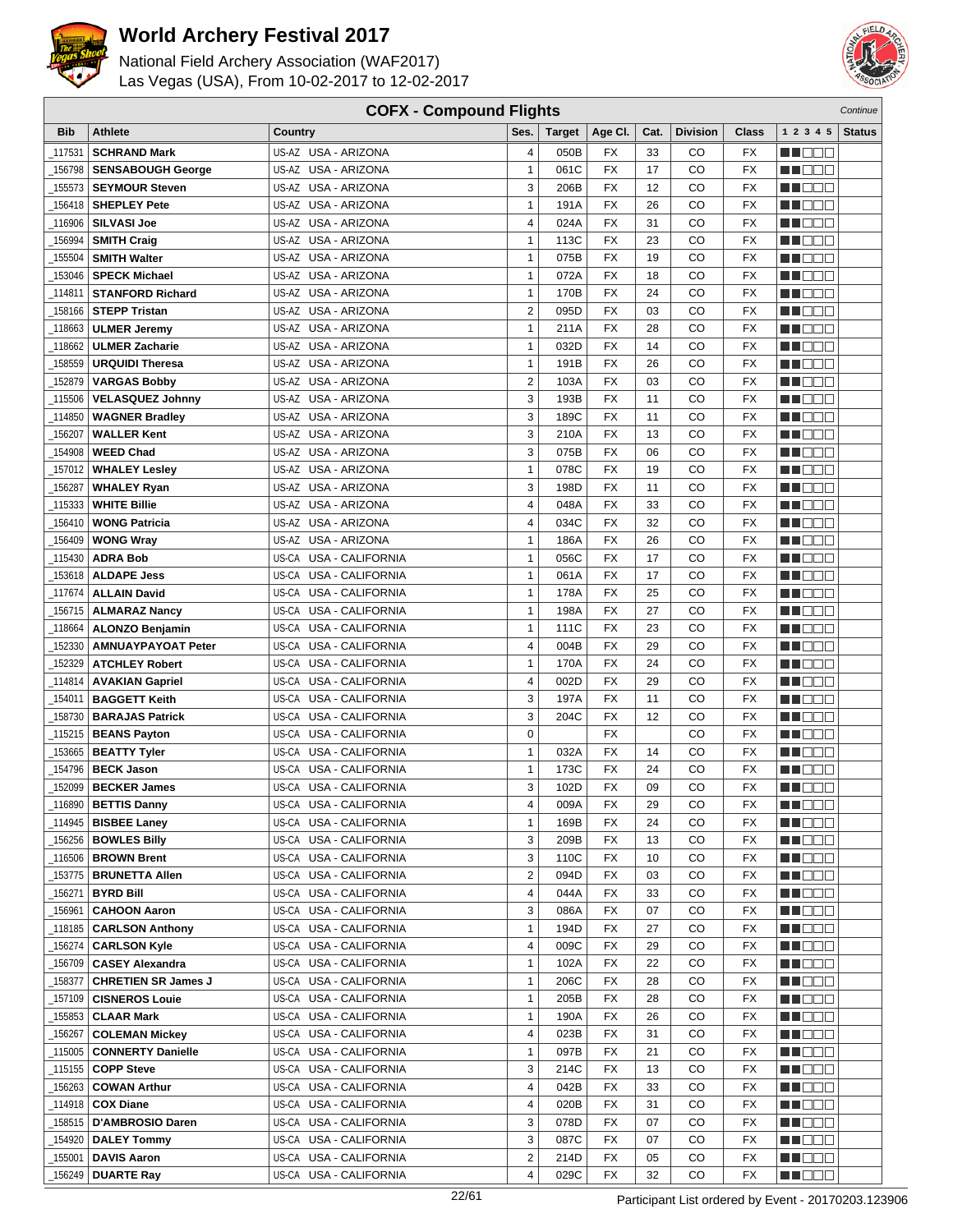



|            | <b>COFX - Compound Flights</b><br>Continue |                                  |                         |               |                 |      |                 |                 |                    |               |
|------------|--------------------------------------------|----------------------------------|-------------------------|---------------|-----------------|------|-----------------|-----------------|--------------------|---------------|
| <b>Bib</b> | <b>Athlete</b>                             | Country                          | Ses.                    | <b>Target</b> | Age CI.         | Cat. | <b>Division</b> | Class           | 1 2 3 4 5          | <b>Status</b> |
| 117825     | <b>DUDLEY Myra</b>                         | US-CA USA - CALIFORNIA           | 4                       | 010A          | FX              | 30   | CO              | FX              | e de e             |               |
| 152309     | <b>DUNAWAY Alanna</b>                      | US-CA USA - CALIFORNIA           | 3                       | 112A          | <b>FX</b>       | 10   | CO              | <b>FX</b>       | ME E E E           |               |
| 157127     | <b>EVOLA Michael</b>                       | US-CA USA - CALIFORNIA           | $\mathbf{1}$            | 187C          | <b>FX</b>       | 26   | CO              | <b>FX</b>       | MOOO               |               |
| 156243     | <b>FAULCONER Richard</b>                   | US-CA USA - CALIFORNIA           | 4                       | 047B          | FX              | 33   | CO              | <b>FX</b>       | MN 888             |               |
| 115150     | <b>FERBERT Carissa</b>                     | USA - CALIFORNIA<br>US-CA        | 4                       | 005B          | <b>FX</b>       | 29   | CO              | <b>FX</b>       | M DE B             |               |
| 156503     | <b>FITE Austin</b>                         | US-CA<br>USA - CALIFORNIA        | 3                       | 106C          | FX              | 10   | CO              | <b>FX</b>       | M DO B             |               |
| 116925     | <b>FORD Brandi</b>                         | US-CA USA - CALIFORNIA           | $\mathbf 0$             |               | <b>FX</b>       |      | CO              | <b>FX</b>       | ME E E E           |               |
| 114910     | <b>FUKUHARA Tony</b>                       | US-CA USA - CALIFORNIA           | $\mathbf{1}$            | 044D          | <b>FX</b>       | 15   | CO              | <b>FX</b>       | MN 888             |               |
| 118375     | <b>GARCES Luz</b>                          | US-CA USA - CALIFORNIA           | 4                       | 028D          | FX              | 32   | CO              | <b>FX</b>       | MO DO O            |               |
| 116777_    | <b>GARCIA Christopher</b>                  | <b>USA - CALIFORNIA</b><br>US-CA | 3                       | 105B          | <b>FX</b>       | 09   | CO              | <b>FX</b>       | n i De E           |               |
| 116460     | <b>GARCIA Rex</b>                          | US-CA USA - CALIFORNIA           | $\mathbf 0$             |               | <b>FX</b>       |      | CO              | <b>FX</b>       | MU DO B            |               |
| _116877    | <b>GEE Michael</b>                         | US-CA USA - CALIFORNIA           | 4                       | 039A          | <b>FX</b>       | 33   | CO              | <b>FX</b>       | n i De E           |               |
| 116878     | <b>GEE Renee</b>                           | US-CA USA - CALIFORNIA           | 4                       | 045A          | FX              | 33   | CO              | <b>FX</b>       | MA DE E            |               |
| 115207     | <b>GILBERT Chuck</b>                       | USA - CALIFORNIA<br>US-CA        | $\mathbf{1}$            | 178B          | <b>FX</b>       | 25   | CO              | <b>FX</b>       | MA DE C            |               |
| 114877_    | <b>GODDEN David</b>                        | US-CA<br>USA - CALIFORNIA        | 4                       | 034A          | FX              | 32   | CO              | <b>FX</b>       | MU DO B            |               |
| _155481    | <b>GORE Dave</b>                           | US-CA USA - CALIFORNIA           | $\overline{2}$          | 092A          | <b>FX</b>       | 02   | CO              | <b>FX</b>       | MN 888             |               |
| 114862     | <b>GRANADOS Juan</b>                       | US-CA USA - CALIFORNIA           | 3                       | 102A          | <b>FX</b>       | 09   | CO              | <b>FX</b>       | MN OO O            |               |
| 156250     | <b>GREEN Larry</b>                         | US-CA USA - CALIFORNIA           | 4                       | 041B          | <b>FX</b>       | 33   | CO              | <b>FX</b>       | MU DO 2            |               |
| 152965     | <b>GREGORY Brian</b>                       | US-CA USA - CALIFORNIA           | 3                       | 212B          | <b>FX</b>       | 13   | CO              | <b>FX</b>       | M DO B             |               |
| 156262     | <b>GUPTON Ronald</b>                       | US-CA USA - CALIFORNIA           | 4                       | 045B          | <b>FX</b>       | 33   | CO              | <b>FX</b>       | MN 888             |               |
| 156888     | <b>HAIR John</b>                           | US-CA USA - CALIFORNIA           | $\mathbf{1}$            | 072D          | <b>FX</b>       | 18   | CO              | <b>FX</b>       | MT DE E            |               |
| 154940     | <b>HALL Aaron</b>                          | US-CA USA - CALIFORNIA           | $\overline{2}$          | 107D          | FX              | 04   | CO              | <b>FX</b>       | M DE B             |               |
| 116458     | <b>HARRIS Jeff</b>                         | <b>USA - CALIFORNIA</b><br>US-CA | $\mathbf{1}$            | 081A          | <b>FX</b>       | 19   | CO              | <b>FX</b>       | M DO B             |               |
| 114782_    | <b>HAYES Joey</b>                          | US-CA<br>USA - CALIFORNIA        | $\mathbf 0$             |               | <b>FX</b>       |      | CO              | <b>FX</b>       | MA OO B            |               |
| 156277     | <b>HERNANDEZ Mike</b>                      | US-CA USA - CALIFORNIA           | 3                       | 213C          | <b>FX</b>       | 13   | CO              | <b>FX</b>       | MN 888             |               |
| 156258     | <b>HERNANDEZ Oscar</b>                     | <b>USA - CALIFORNIA</b><br>US-CA | 4                       | 035B          | FX              | 32   | CO              | <b>FX</b>       | MA DOO             |               |
| 158701     | <b>HEYREND Leith</b>                       | US-CA USA - CALIFORNIA           | 3                       | 090B          | <b>FX</b>       | 08   | CO              | <b>FX</b>       | MA DE S            |               |
| 116261     | <b>HICKS David</b>                         | USA - CALIFORNIA<br>US-CA        | 4                       | 017A          | <b>FX</b>       | 30   | CO              | <b>FX</b>       | MU DO B            |               |
| 156707     | <b>HIX Carl</b>                            | US-CA USA - CALIFORNIA           | 4                       | 011D          | <b>FX</b>       | 30   | CO              | <b>FX</b>       | MN OO B            |               |
| 156461     | <b>HOGERTON David</b>                      | US-CA USA - CALIFORNIA           | $\mathbf{1}$            | 047C          | <b>FX</b>       | 16   | CO              | <b>FX</b>       | n i Biblio         |               |
| 156462     | <b>HOGERTON Katrina</b>                    | US-CA USA - CALIFORNIA           | $\mathbf{1}$            | 197A          | FX              | 27   | CO              | <b>FX</b>       | MA DE C            |               |
| 116956     | <b>HOPPER Kenneth</b>                      | US-CA USA - CALIFORNIA           | $\mathbf{1}$            | 060B          | <b>FX</b>       | 17   | CO              | <b>FX</b>       | MU DO B            |               |
| _115012    | <b>HULSEY Mark</b>                         | US-CA<br><b>USA - CALIFORNIA</b> | $\mathbf{1}$            | 031B          | FX              | 14   | CO              | <b>FX</b>       | MN 888             |               |
| 152725     | <b>JAIME Carmen</b>                        | US-CA USA - CALIFORNIA           | $\mathbf{1}$            | 174C          | <b>FX</b>       | 24   | CO              | <b>FX</b>       | MA DE E            |               |
| 152726     | <b>JAIME Hafid</b>                         | US-CA<br>USA - CALIFORNIA        | 1                       | 047A          | <b>FX</b>       | 15   | CO              | FX              | M D D D            |               |
| 156719     | <b>JAIME Natividad</b>                     | US-CA USA - CALIFORNIA           | $\mathbf{1}$            | 192A          | <b>FX</b>       | 26   | CO              | <b>FX</b>       | MU OO O            |               |
| 117422_    | <b>JAY Jason</b>                           | US-CA USA - CALIFORNIA           | 4                       | 043B          | <b>FX</b>       | 33   | CO              | <b>FX</b>       | MN DO B            |               |
|            | 154408 JOHNSON Chadrick                    | US-CA USA - CALIFORNIA           | 2                       | 091D          | $\overline{FX}$ | 02   | CO              | $\overline{FX}$ | <b>NH</b> OOO      |               |
| _118363    | <b>JONES Lewis</b>                         | US-CA USA - CALIFORNIA           | $\mathbf{1}$            | 188D          | FX              | 26   | CO              | FX              | <u> Literatu</u>   |               |
| 153261     | <b>JONES Shane</b>                         | US-CA USA - CALIFORNIA           | 3                       | 072B          | FX              | 06   | CO              | FX              | M DEE              |               |
| 156273     | <b>KEELER Sandra</b>                       | US-CA USA - CALIFORNIA           | 4                       | 040B          | FX              | 33   | CO              | FX              | MUOOO              |               |
| 155951     | <b>KEITH Robert</b>                        | US-CA USA - CALIFORNIA           | $\mathbf{1}$            | 168A          | FX              | 24   | CO              | FX              | M DE S             |               |
| _118820    | <b>KERBER Dan</b>                          | US-CA USA - CALIFORNIA           | $\overline{\mathbf{c}}$ | 101A          | FX              | 03   | CO              | FX              | <u>Li de d</u>     |               |
| 156217_    | <b>KERBER Stephanie</b>                    | US-CA USA - CALIFORNIA           | 1                       | 089C          | FX              | 20   | CO              | FX              | WU O O O           |               |
| 153098     | <b>KHATCHADOURIAN Richard</b>              | US-CA USA - CALIFORNIA           | 1                       | 180C          | FX              | 25   | CO              | FX              | MU O O O           |               |
| _115003    | <b>KILLPACK Randall</b>                    | US-CA USA - CALIFORNIA           | $\mathbf 2$             | 209C          | FX              | 05   | CO              | FX              | M DE S             |               |
| 152755     | <b>KIMBELL Nichole</b>                     | US-CA USA - CALIFORNIA           | $\mathbf{1}$            | 183C          | FX              | 25   | CO              | FX              | <u> Here</u>       |               |
| 156696     | <b>KLERKS Eric</b>                         | US-CA USA - CALIFORNIA           | 4                       | 049A          | FX              | 33   | CO              | <b>FX</b>       | <u>LI OOD</u>      |               |
| 153644     | <b>KOUNS Don</b>                           | US-CA USA - CALIFORNIA           | 4                       | 010C          | FX              | 30   | CO              | FX              | M DE E             |               |
| 158384     | <b>KOVACS Brandon</b>                      | US-CA USA - CALIFORNIA           | $\mathbf{1}$            | 066A          | FX              | 18   | CO              | FX              | MU DO O            |               |
| 117381     | <b>KREZMAN Jake</b>                        | US-CA USA - CALIFORNIA           | 3                       | 195D          | FX              | 11   | CO              | FX              | e de la p          |               |
| 157038     | <b>KUBOKAWA Kaley</b>                      | US-CA USA - CALIFORNIA           | 1                       | 197C          | FX              | 27   | CO              | FX              | N DO D             |               |
| _155692    | <b>LANEY Dennis</b>                        | US-CA USA - CALIFORNIA           | 1                       | 186B          | FX              | 26   | CO              | FX              | WU 88              |               |
| 156969     | <b>LEHR Robert</b>                         | US-CA USA - CALIFORNIA           | 1                       | 074A          | FX              | 18   | CO              | FX              | NN O O O           |               |
|            | 156703   LEVAI Christopher                 | US-CA USA - CALIFORNIA           | $\mathbf{1}$            | 061B          | FX              | 17   | CO              | FX              | <u> Literatur</u>  |               |
|            | 156259   LEWIS Jennifer                    | US-CA USA - CALIFORNIA           | 4                       | 038C          | FX              | 32   | CO              | FX              | <u> Hees</u>       |               |
|            | 155059   LINDE Gary                        | US-CA USA - CALIFORNIA           | $\mathbf{1}$            | 112D          | FX              | 23   | CO              | <b>FX</b>       | <u> Liberal Se</u> |               |
|            | 156248   LUCZENOZYN Jerry                  | US-CA USA - CALIFORNIA           | 4                       | 040A          | FX              | 33   | CO              | FX              | ME E E             |               |
|            | _117178   LYFORD Larry                     | US-CA USA - CALIFORNIA           | $\mathbf{1}$            | 202B          | FX              | 27   | CO              | <b>FX</b>       | <b>MA</b> OOO      |               |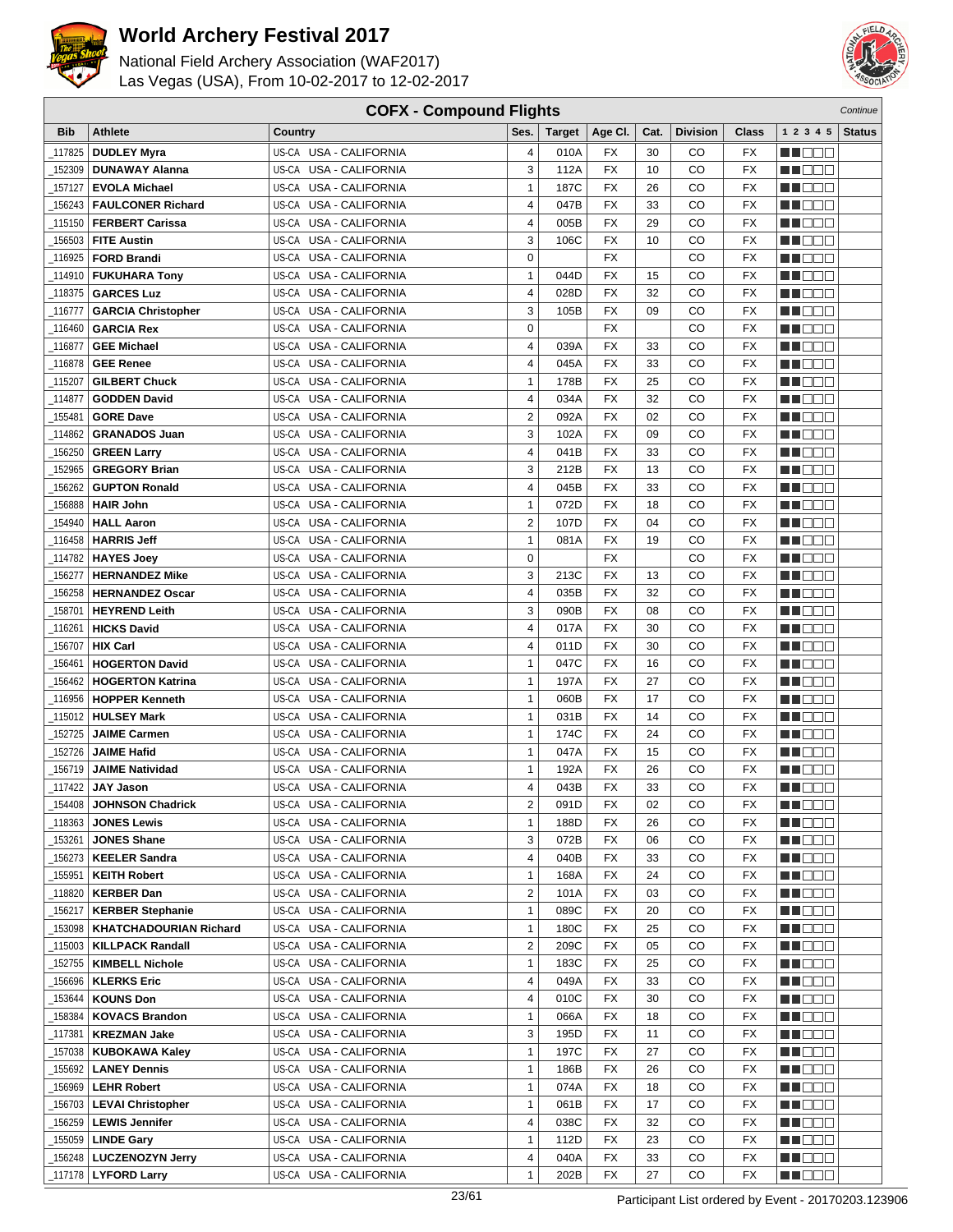



| <b>COFX - Compound Flights</b><br>Continue |                              |                                  |                         |               |                 |      |                 |                 |                    |               |
|--------------------------------------------|------------------------------|----------------------------------|-------------------------|---------------|-----------------|------|-----------------|-----------------|--------------------|---------------|
| Bib                                        | <b>Athlete</b>               | Country                          | Ses.                    | <b>Target</b> | Age CI.         | Cat. | <b>Division</b> | Class           | 1 2 3 4 5          | <b>Status</b> |
| 156077                                     | <b>MADDOX Willie</b>         | US-CA USA - CALIFORNIA           | 4                       | 018B          | FX              | 30   | CO              | FX              | e de e             |               |
| 156240                                     | <b>MARTINEZ John</b>         | US-CA USA - CALIFORNIA           | 4                       | 043C          | <b>FX</b>       | 33   | CO              | <b>FX</b>       | n i De E           |               |
| 115315                                     | <b>MATEVOSYAN Boris</b>      | US-CA USA - CALIFORNIA           | 3                       | 204A          | <b>FX</b>       | 12   | CO              | <b>FX</b>       | n i DDE            |               |
| 153064                                     | <b>MATRANGA Vincent</b>      | US-CA USA - CALIFORNIA           | $\mathbf{1}$            | 203D          | FX              | 28   | CO              | <b>FX</b>       | MA DE E            |               |
| 156269                                     | <b>MCLAURIN Arthur</b>       | <b>USA - CALIFORNIA</b><br>US-CA | 4                       | 037A          | <b>FX</b>       | 32   | CO              | <b>FX</b>       | n i Bele           |               |
| 116134                                     | <b>MCMAHAN Thomas</b>        | US-CA<br><b>USA - CALIFORNIA</b> | $\mathbf{1}$            | 036C          | FX              | 14   | CO              | <b>FX</b>       | M DO B             |               |
| 115633                                     | <b>MCMULLIN Elisabeth</b>    | US-CA USA - CALIFORNIA           | $\mathbf 0$             |               | <b>FX</b>       |      | CO              | <b>FX</b>       | ME E E E           |               |
| 156233                                     | <b>MINYARD James</b>         | US-CA USA - CALIFORNIA           | $\mathbf{1}$            | 118B          | <b>FX</b>       | 23   | CO              | <b>FX</b>       | MN 888             |               |
|                                            | <b>MOLINA Dan</b>            | USA - CALIFORNIA                 | $\overline{\mathbf{4}}$ |               | <b>FX</b>       | 29   | CO              | <b>FX</b>       |                    |               |
| 156236                                     |                              | US-CA<br>USA - CALIFORNIA        | 4                       | 008A          | <b>FX</b>       | 31   | CO              | <b>FX</b>       | MO DO O            |               |
| 156251                                     | <b>MONKARSH Bryan</b>        | US-CA<br>US-CA USA - CALIFORNIA  | 4                       | 023A<br>036C  | <b>FX</b>       | 32   | CO              | <b>FX</b>       | M DEE              |               |
| 156253                                     | <b>MONKARSH Tina</b>         | US-CA USA - CALIFORNIA           | $\mathbf{1}$            | 104B          | <b>FX</b>       | 22   | CO              | <b>FX</b>       | MU DO B            |               |
| 115006                                     | <b>MORRIS Arthur</b>         | US-CA USA - CALIFORNIA           |                         |               |                 |      |                 |                 | n i De E           |               |
| 157139                                     | <b>MORRIS Travis</b>         |                                  | $\mathbf{1}$            | 204D          | FX              | 28   | CO              | <b>FX</b>       | MA DE E            |               |
| 154919                                     | <b>MURRAY Ryan</b>           | <b>USA - CALIFORNIA</b><br>US-CA | 3                       | 086B          | <b>FX</b>       | 07   | CO              | <b>FX</b>       | MA DE C            |               |
| 155854                                     | <b>NEGRETE-CLAAR Garrett</b> | US-CA<br><b>USA - CALIFORNIA</b> | $\mathbf{1}$            | 071C          | FX              | 18   | CO              | <b>FX</b>       | MU DO B            |               |
| 118108                                     | <b>NGUYEN Brian</b>          | US-CA USA - CALIFORNIA           | $\mathbf{1}$            | 201D          | <b>FX</b>       | 27   | CO              | <b>FX</b>       | n nooc             |               |
| 116921                                     | <b>NICHOLLS Paul</b>         | US-CA USA - CALIFORNIA           | $\mathbf{1}$            | 048A          | <b>FX</b>       | 16   | CO              | <b>FX</b>       | MO DO O            |               |
| 154905                                     | <b>NORBURY Audie</b>         | US-CA USA - CALIFORNIA           | $\mathbf{1}$            | 100A          | <b>FX</b>       | 21   | CO              | <b>FX</b>       | M DE B             |               |
| 154148                                     | <b>NOVOTNY Kathryn</b>       | USA - CALIFORNIA<br>US-CA        | $\mathbf{1}$            | 097A          | <b>FX</b>       | 21   | CO              | <b>FX</b>       | M DO B             |               |
| _153706                                    | <b>NUNES Cory</b>            | US-CA USA - CALIFORNIA           | $\overline{2}$          | 105A          | <b>FX</b>       | 04   | CO              | <b>FX</b>       | MN 888             |               |
| _116926                                    | <b>NYDICK Gabe</b>           | US-CA USA - CALIFORNIA           | $\mathbf 0$             |               | <b>FX</b>       |      | CO              | <b>FX</b>       | MT DE E            |               |
| 157129                                     | <b>OLIVER Noel</b>           | US-CA USA - CALIFORNIA           | $\mathbf{1}$            | 038B          | FX              | 14   | CO              | <b>FX</b>       | M DE B             |               |
| 157130                                     | <b>OLIVER Zachary</b>        | <b>USA - CALIFORNIA</b><br>US-CA | 4                       | 024B          | <b>FX</b>       | 31   | CO              | <b>FX</b>       | M DO B             |               |
| 156668                                     | <b>OMEL Mark</b>             | US-CA<br><b>USA - CALIFORNIA</b> | 3                       | 078C          | FX              | 06   | CO              | <b>FX</b>       | MA OO B            |               |
| 156825                                     | <b>PAGNELLA Pat</b>          | US-CA USA - CALIFORNIA           | $\mathbf{1}$            | 053B          | <b>FX</b>       | 16   | CO              | <b>FX</b>       | MN 888             |               |
| 153311                                     | <b>PEARCE Stacy</b>          | USA - CALIFORNIA<br>US-CA        | 1                       | 095A          | <b>FX</b>       | 21   | CO              | <b>FX</b>       | MO DO O            |               |
| 118374                                     | <b>PENGAL Keyth</b>          | USA - CALIFORNIA<br>US-CA        | 1                       | 110B          | <b>FX</b>       | 22   | CO              | <b>FX</b>       | MA DE S            |               |
| 158362                                     | <b>PETRUN David</b>          | USA - CALIFORNIA<br>US-CA        | 3                       | 203C          | <b>FX</b>       | 12   | CO              | <b>FX</b>       | W OOO              |               |
| 118743_                                    | <b>PINE Glen</b>             | US-CA USA - CALIFORNIA           | $\mathbf{1}$            | 034A          | <b>FX</b>       | 14   | CO              | <b>FX</b>       | MN 888             |               |
| 152633                                     | <b>PIRTZ Ellen</b>           | US-CA USA - CALIFORNIA           | 4                       | 039B          | <b>FX</b>       | 33   | CO              | <b>FX</b>       | n i Biblio         |               |
| 158607                                     | <b>POINDEXTER Mike</b>       | US-CA USA - CALIFORNIA           | $\mathbf{1}$            | 175B          | FX              | 24   | CO              | <b>FX</b>       | MA DE C            |               |
| 156877                                     | <b>POLSGROVE Jim</b>         | USA - CALIFORNIA<br>US-CA        | $\mathbf{1}$            | 196B          | <b>FX</b>       | 27   | CO              | <b>FX</b>       | MU DO B            |               |
| 156374                                     | <b>POOL Darren</b>           | US-CA<br><b>USA - CALIFORNIA</b> | 4                       | 021B          | FX              | 31   | CO              | <b>FX</b>       | n nooc             |               |
| 118025                                     | <b>POOL Ethan</b>            | US-CA USA - CALIFORNIA           | $\mathbf{1}$            | 116B          | <b>FX</b>       | 23   | CO              | <b>FX</b>       | MA DE E            |               |
| _116215                                    | <b>POTTS William</b>         | USA - CALIFORNIA<br>US-CA        | 1                       | 177D          | FX              | 25   | CO              | FX              | M D D D            |               |
| 114992                                     | <b>POZNIAK Richard</b>       | USA - CALIFORNIA<br>US-CA        | 1                       | 197D          | <b>FX</b>       | 27   | CO              | <b>FX</b>       | ME E E E           |               |
| 156997                                     | <b>RAGLIN Randy</b>          | US-CA USA - CALIFORNIA           | $\overline{2}$          | 083C          | <b>FX</b>       | 01   | CO              | <b>FX</b>       | ME DE E            |               |
| 156237                                     | <b>RAMIREZ James</b>         | US-CA USA - CALIFORNIA           | 4                       | 044C          | $\overline{FX}$ | 33   | $_{\rm CO}$     | $\overline{FX}$ | <b>NH</b> OOO      |               |
|                                            | 156266   RAYA John           | US-CA USA - CALIFORNIA           | 4                       | 043A          | FX              | 33   | CO              | FX              | <u> Literatu</u>   |               |
|                                            | 114775   REALICA Rusty       | US-CA USA - CALIFORNIA           | 1                       | 210C          | FX              | 28   | CO              | FX              | M DE E             |               |
|                                            |                              | US-CA USA - CALIFORNIA           | 4                       | 003B          | FX              | 29   | CO              | FX              | M DE S             |               |
|                                            | 114936   ROBBINS Dennis      | US-CA USA - CALIFORNIA           | 4                       | 019D          | FX              | 31   | CO              | FX              | M DE S             |               |
| _114938                                    | <b>ROBBINS Mary</b>          | US-CA USA - CALIFORNIA           | 4                       | 016A          | FX              | 30   | CO              | FX              | <u>Li de d</u>     |               |
| _115023                                    | <b>ROBINSON Kaitlin</b>      | US-CA USA - CALIFORNIA           | 0                       |               | FX              |      | CO              | FX              | WU O O O           |               |
| 155092                                     | <b>ROCKEL Chuck</b>          | US-CA USA - CALIFORNIA           | $\mathbf{1}$            | 185C          | FX              | 26   | CO              | FX              | MU O O O           |               |
|                                            | 156272   ROMERO Isaac        | US-CA USA - CALIFORNIA           | 4                       | 045C          | FX              | 33   | CO              | FX              | <u>in ja sis</u>   |               |
| 152887                                     | <b>ROSS Adam</b>             | US-CA USA - CALIFORNIA           | $\overline{2}$          | 093A          | FX              | 02   | CO              | FX              | <u> Here</u>       |               |
|                                            | 154668   ROSSETTI Eric       | US-CA USA - CALIFORNIA           | $\mathbf{1}$            | 186D          | FX              | 26   | CO              | FX              | <u>LI OOD</u>      |               |
|                                            | 153515   SANDERS Michael     | US-CA USA - CALIFORNIA           | 3                       | 111A          | FX              | 10   | CO              | FX              | WU 88              |               |
|                                            | 153155   SANDERS William     | US-CA USA - CALIFORNIA           | 4                       | 027D          | FX              | 31   | CO              | FX              | MU DO O            |               |
| 118740_                                    | <b>SEVERTSON Matt</b>        | US-CA USA - CALIFORNIA           | 0                       |               | FX              |      | CO              | FX              | e de la p          |               |
| _118741                                    | <b>SEVERTSON Pam</b>         | US-CA USA - CALIFORNIA           | 3                       | 196D          | FX              | 11   | CO              | FX              | N DO D             |               |
| _155698                                    | <b>SHREVES Phil</b>          | US-CA USA - CALIFORNIA           | 1                       | 110A          | FX              | 22   | CO              | FX              | WU 88              |               |
| 156230                                     | <b>SIEPERDA James</b>        | US-CA USA - CALIFORNIA           | 4                       | 046A          | FX              | 33   | CO              | FX              | NN O O O           |               |
| 156234_                                    | <b>SIEPERDA Pete</b>         | US-CA USA - CALIFORNIA           | 4                       | 024C          | FX              | 31   | CO              | FX              | <u> Literatur</u>  |               |
| 117503                                     | <b>SINGH Matthew</b>         | US-CA USA - CALIFORNIA           | 3                       | 194C          | FX              | 11   | CO              | FX              | <u> Here de la</u> |               |
|                                            | 154262   SOUZA Wendell       | US-CA USA - CALIFORNIA           | $\overline{2}$          | 087C          | FX              | 02   | CO              | FX              | <u> HELEL</u>      |               |
|                                            | 153863 SPOOLSTRA Taylor_     | US-CA USA - CALIFORNIA           | $\overline{2}$          | 080A          | FX              | 01   | CO              | FX              | <u>sa sa sa</u>    |               |
| _114917                                    | <b>STACY Michele</b>         | US-CA USA - CALIFORNIA           | $\mathbf{1}$            | 049B          | FX              | 16   | CO              | FX              | <b>MA</b> OOO      |               |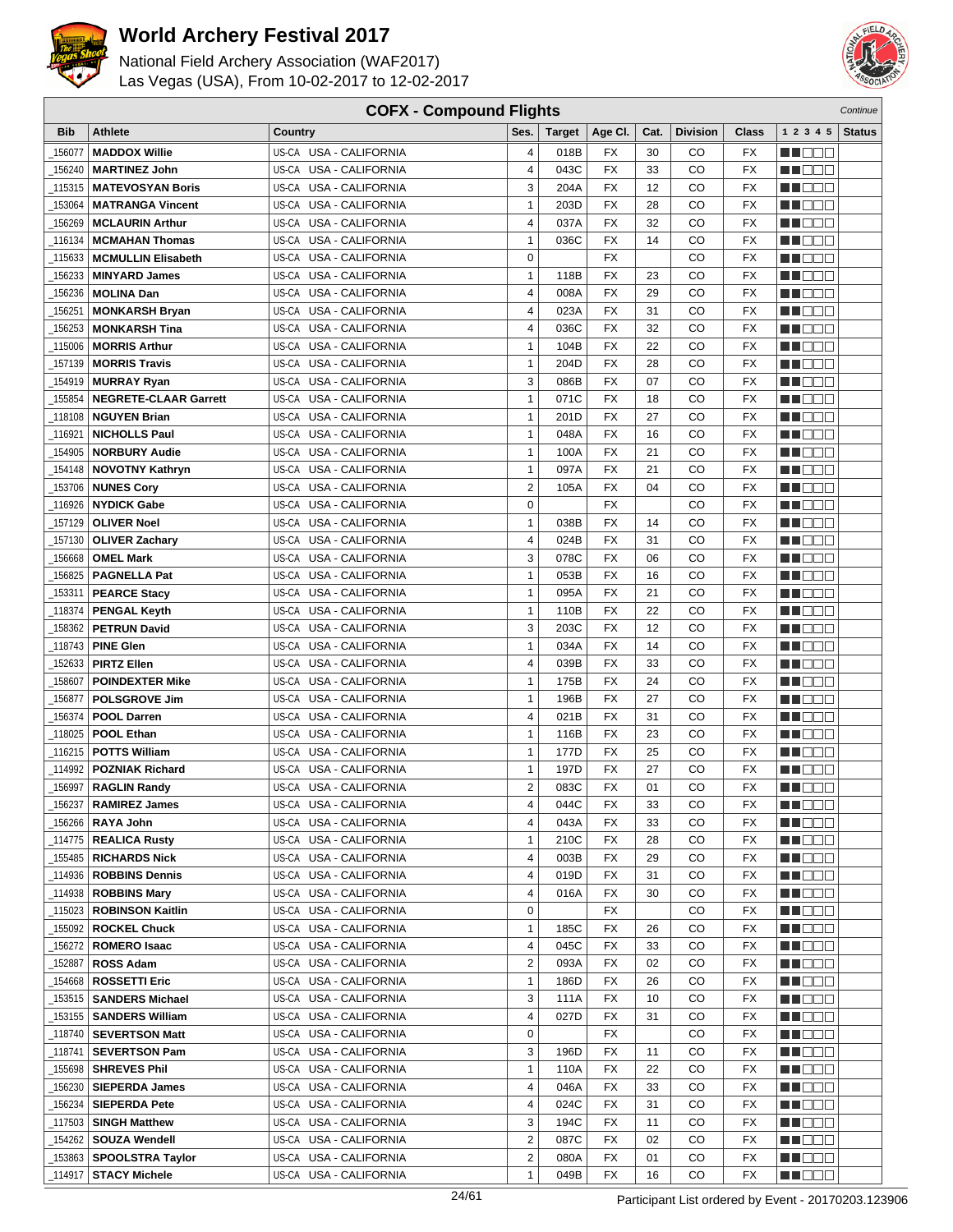



| <b>COFX - Compound Flights</b><br>Continue |                                                  |                                                     |                  |               |                 |                 |                 |                 |                    |               |
|--------------------------------------------|--------------------------------------------------|-----------------------------------------------------|------------------|---------------|-----------------|-----------------|-----------------|-----------------|--------------------|---------------|
| Bib                                        | <b>Athlete</b>                                   | Country                                             | Ses.             | <b>Target</b> | Age CI.         | Cat.            | <b>Division</b> | Class           | 1 2 3 4 5          | <b>Status</b> |
| 115530                                     | <b>STEDMAN Rick</b>                              | US-CA USA - CALIFORNIA                              | $\mathbf{1}$     | 197B          | FX              | 27              | CO              | FX              | e de e             |               |
| 152970                                     | <b>STEPANEK Bill</b>                             | US-CA USA - CALIFORNIA                              | $\mathbf{1}$     | 211D          | <b>FX</b>       | 28              | CO              | <b>FX</b>       | n i De E           |               |
| 115009                                     | <b>STEWART Karen</b>                             | US-CA USA - CALIFORNIA                              | $\mathbf{1}$     | 086A          | <b>FX</b>       | 20              | CO              | <b>FX</b>       | MOOO               |               |
| 117792                                     | <b>STEWART Matthew</b>                           | US-CA USA - CALIFORNIA                              | $\mathbf{1}$     | 181A          | FX              | 25              | CO              | FX              | MA DE E            |               |
| 152429                                     | <b>STIVERS James</b>                             | USA - CALIFORNIA<br>US-CA                           | 4                | 046B          | <b>FX</b>       | 33              | CO              | <b>FX</b>       | n i Bele           |               |
| 153583                                     | <b>STRATMAN Mike</b>                             | US-CA<br><b>USA - CALIFORNIA</b>                    | $\mathbf{1}$     | 210D          | FX              | 28              | CO              | <b>FX</b>       | M DO B             |               |
| 154084                                     | <b>SUH David</b>                                 | US-CA USA - CALIFORNIA                              | $\mathbf{1}$     | 191D          | <b>FX</b>       | 26              | CO              | <b>FX</b>       | ME E E E           |               |
| 153263                                     | <b>TAM Derek</b>                                 | US-CA USA - CALIFORNIA                              | $\mathbf{1}$     | 052A          | <b>FX</b>       | 16              | CO              | <b>FX</b>       | MN OO B            |               |
|                                            |                                                  | <b>USA - CALIFORNIA</b>                             | $\mathbf{1}$     |               | <b>FX</b>       |                 |                 | <b>FX</b>       |                    |               |
| 154428                                     | <b>TAYLOR Michael</b>                            | US-CA                                               | 3                | 200A          | <b>FX</b>       | 27<br>06        | CO              | <b>FX</b>       | MO DO O            |               |
| 153663                                     | <b>THURMAN Bob</b>                               | USA - CALIFORNIA<br>US-CA<br>US-CA USA - CALIFORNIA | 3                | 073C          | <b>FX</b>       |                 | CO<br>CO        | <b>FX</b>       | n i De E           |               |
| 152834                                     | <b>TRENTHAM Alex</b>                             | US-CA USA - CALIFORNIA                              | $\mathbf{1}$     | 104C<br>072C  | <b>FX</b>       | 09<br>18        | CO              | <b>FX</b>       | MU DO B            |               |
| 115365                                     | <b>TRUITT Kevin</b>                              |                                                     |                  |               |                 |                 |                 |                 | n i De E           |               |
| 156232                                     | <b>TUBBS Jesse</b>                               | US-CA USA - CALIFORNIA                              | 4                | 049B          | FX              | 33              | CO              | <b>FX</b>       | MA DE E            |               |
| 114951                                     | <b>UIRAGHAILE Saoirse</b>                        | USA - CALIFORNIA<br>US-CA                           | $\mathbf{1}$     | 059D          | <b>FX</b>       | 17              | CO              | <b>FX</b>       | MA DE C            |               |
| 156247                                     | <b>VELEZ Fernando</b>                            | US-CA<br>USA - CALIFORNIA                           | 4                | 021D          | FX              | 31              | CO              | <b>FX</b>       | MU DO B            |               |
| 152728                                     | <b>VILLEGAS Luz</b>                              | US-CA USA - CALIFORNIA                              | 4                | 027A          | <b>FX</b>       | 31              | CO              | FX              | n i DDE            |               |
| 118104                                     | <b>VOUTHA Vannak</b>                             | US-CA USA - CALIFORNIA                              | 3                | 198C          | <b>FX</b>       | 11              | CO              | <b>FX</b>       | MN OO O            |               |
| 151899                                     | <b>VUONG Alvin</b>                               | US-CA USA - CALIFORNIA                              | 4                | 005D          | <b>FX</b>       | 29              | CO              | <b>FX</b>       | MA DE E            |               |
| 153689                                     | <b>WAGNER Steve</b>                              | USA - CALIFORNIA<br>US-CA                           | $\mathbf 2$      | 086B          | <b>FX</b>       | 02              | CO              | <b>FX</b>       | M DO B             |               |
| 115001                                     | <b>WALKER Zachery</b>                            | US-CA USA - CALIFORNIA                              | $\overline{2}$   | 216C          | <b>FX</b>       | 05              | CO              | <b>FX</b>       | MN 888             |               |
| 156278                                     | <b>WALTERS Steve</b>                             | US-CA USA - CALIFORNIA                              | 3                | 070D          | <b>FX</b>       | 06              | CO              | <b>FX</b>       | MT DE E            |               |
| 117533                                     | <b>WALTH Janice</b>                              | US-CA USA - CALIFORNIA                              | 4                | 048B          | FX              | 33              | CO              | FX              | M DE B             |               |
| 156235                                     | <b>WARE Kathy</b>                                | <b>USA - CALIFORNIA</b><br>US-CA                    | 4                | 041C          | <b>FX</b>       | 33              | CO              | <b>FX</b>       | M DO B             |               |
| 153103                                     | <b>WARMBY Cameron</b>                            | US-CA<br><b>USA - CALIFORNIA</b>                    | $\overline{2}$   | 088D          | FX              | 02              | CO              | <b>FX</b>       | MA OO B            |               |
| 116514                                     | <b>WATSON Thomas</b>                             | US-CA USA - CALIFORNIA                              | $\mathbf{1}$     | 102C          | <b>FX</b>       | 22              | CO              | <b>FX</b>       | MN 888             |               |
| 156836                                     | <b>WATTS Austin</b>                              | <b>USA - CALIFORNIA</b><br>US-CA                    | 3                | 087D          | <b>FX</b>       | 07              | CO              | <b>FX</b>       | MO DO O            |               |
| 157032                                     | <b>WATTS Jeff</b>                                | USA - CALIFORNIA<br>US-CA                           | 3                | 110B          | <b>FX</b>       | 10              | CO              | <b>FX</b>       | MA DE S            |               |
| 153705                                     | <b>WEAVER Jon</b>                                | US-CA<br>USA - CALIFORNIA                           | $\overline{2}$   | 096B          | <b>FX</b>       | 03              | CO              | <b>FX</b>       | W OOO              |               |
| 118657                                     | <b>WEBB Alexis</b>                               | US-CA USA - CALIFORNIA                              | 1                | 093D          | <b>FX</b>       | 21              | CO              | <b>FX</b>       | <b>NNODO</b>       |               |
| 154671                                     | <b>WENGER James</b>                              | US-CA USA - CALIFORNIA                              | $\mathbf{1}$     | 207B          | <b>FX</b>       | 28              | CO              | <b>FX</b>       | n i Biblio         |               |
| 115265                                     | <b>WHALEY Russell</b>                            | US-CA USA - CALIFORNIA                              | $\mathbf{1}$     | 169A          | FX              | 24              | CO              | <b>FX</b>       | MA DE C            |               |
| 153412                                     | <b>WILLIAMSON Charles</b>                        | USA - CALIFORNIA<br>US-CA                           | 4                | 016D          | <b>FX</b>       | 30              | CO              | FX              | MU DO B            |               |
| 155695                                     | <b>WILSON Kaitlynd</b>                           | US-CA<br><b>USA - CALIFORNIA</b>                    | $\mathbf{1}$     | 200D          | FX              | 27              | CO              | <b>FX</b>       | n i DDE            |               |
| 158177                                     | <b>WILSON Scott</b>                              | US-CA USA - CALIFORNIA                              | 3                | 201A          | <b>FX</b>       | 12              | CO              | <b>FX</b>       | MA DE E            |               |
| 156238                                     | <b>WRIGHT Michael</b>                            | <b>USA - CALIFORNIA</b><br>US-CA                    | 4                | 025C          | FX              | 31              | CO              | FX              | M D D D            |               |
| 152814                                     | <b>WYMAN Grace</b>                               | USA - CALIFORNIA<br>US-CA                           | 4                | 013A          | <b>FX</b>       | 30              | CO              | <b>FX</b>       | MU OO O            |               |
| 153295                                     | <b>BATY Jolie</b>                                | US-CO USA - COLORADO                                | 3                | 209D          | <b>FX</b>       | 13              | CO              | <b>FX</b>       | MN DO B            |               |
|                                            | $\overline{\phantom{0}}$ 155942   BAUER Tierreny | US-CO USA - COLORADO                                | 4                | 028B          | $\overline{FX}$ | $\overline{31}$ | CO              | $\overline{FX}$ | <b>HE</b> OOO      |               |
|                                            | 158678   BEASLEY Zachary                         | US-CO USA - COLORADO                                | $\mathbf{1}$     | 090A          | FX              | 20              | CO              | FX              | MA DE E            |               |
|                                            | 152570   <b>BLAZEK Allie</b>                     | US-CO USA - COLORADO                                | 3                | 092C          | FX              | 08              | CO              | FX              | M DE E             |               |
|                                            | 152603   BONEBRAKE Michael                       | US-CO USA - COLORADO                                | 3                | 113C          | FX              | 10              | CO              | FX              | M DE S             |               |
| 155908                                     | <b>BOYER John</b>                                | US-CO USA - COLORADO                                | $\mathbf{1}$     | 086D          | FX              | 20              | CO              | FX              | M DE S             |               |
|                                            | 156345   BROWN Cameron                           | US-CO USA - COLORADO                                | $\mathbf{1}$     | 181C          | FX              | 25              | CO              | FX              | <u>Li de d</u>     |               |
|                                            | _154689   BROWN Pat                              | US-CO USA - COLORADO                                | 1                | 101C          | FX              | 21              | CO              | FX              | WU O O O           |               |
| _153152                                    | <b>BROWN Terri</b>                               | US-CO USA - COLORADO                                | 4                | 006B          | FX              | 29              | CO              | FX              | MU OO O            |               |
| _151954                                    | <b>BRUNTSCH Chris</b>                            | US-CO USA - COLORADO                                | $\boldsymbol{2}$ | 208A          | FX              | 05              | CO              | FX              | <u>in ja sis</u>   |               |
| 155864                                     | <b>BURKUS Bryan</b>                              | US-CO USA - COLORADO                                | $\mathbf{1}$     | 094B          | FX              | 21              | CO              | FX              | <u> Here</u>       |               |
|                                            | 153509   BURNELL Jason                           | US-CO USA - COLORADO                                | $\overline{2}$   | 208B          | FX              | 05              | CO              | FX              | <u>LI OOD</u>      |               |
|                                            | 153510   BURNELL Terry                           | US-CO USA - COLORADO                                | 0                |               | FX              |                 | CO              | FX              | WU 88              |               |
|                                            | 116212   BUTLER Todd                             | US-CO USA - COLORADO                                | 3                | 108D          | FX              | 10              | CO              | FX              | MU DO O            |               |
| 118026                                     | <b>CABALLERO Joel</b>                            | US-CO USA - COLORADO                                | $\mathbf{1}$     | 083B          | FX              | 19              | CO              | FX              | e de la p          |               |
| _115098                                    | <b>CEMBALISTY Chris</b>                          | US-CO USA - COLORADO                                | $\mathbf{1}$     | 107D          | FX              | 22              | CO              | FX              | N DO D             |               |
| 152996                                     | <b>CHILDRESS Daniel</b>                          | US-CO USA - COLORADO                                | 1                | 172B          | FX              | 24              | CO              | FX              | WU 88              |               |
| 156348                                     | <b>COMBS Todd</b>                                | US-CO USA - COLORADO                                | 1                | 107A          | FX              | 22              | CO              | FX              | NN O O O           |               |
| 158694_                                    | <b>COTONUTS Kursh</b>                            | US-CO USA - COLORADO                                | $\mathbf{1}$     | 096B          | FX              | 21              | CO              | FX              | <u> Literatur</u>  |               |
| 158095                                     | <b>DAVENPORT Brooklynn</b>                       | US-CO USA - COLORADO                                | $\mathbf{1}$     | 078B          | FX              | 19              | CO              | FX              | <u> Here de la</u> |               |
|                                            | 158094   DAVENPORT Chris                         | US-CO USA - COLORADO                                | 4                | 004C          | FX              | 29              | CO              | FX              | <u> HELEL</u>      |               |
| 153690                                     | <b>ELY Sierra</b>                                | US-CO USA - COLORADO                                | 4                | 035A          | FX              | 32              | CO              | FX              | M DE S             |               |
| _152892                                    | <b>FEDIRKO Daniel</b>                            | US-CO USA - COLORADO                                | $\mathbf{1}$     | 115D          | FX              | 23              | CO              | FX              | <b>MA</b> OOO      |               |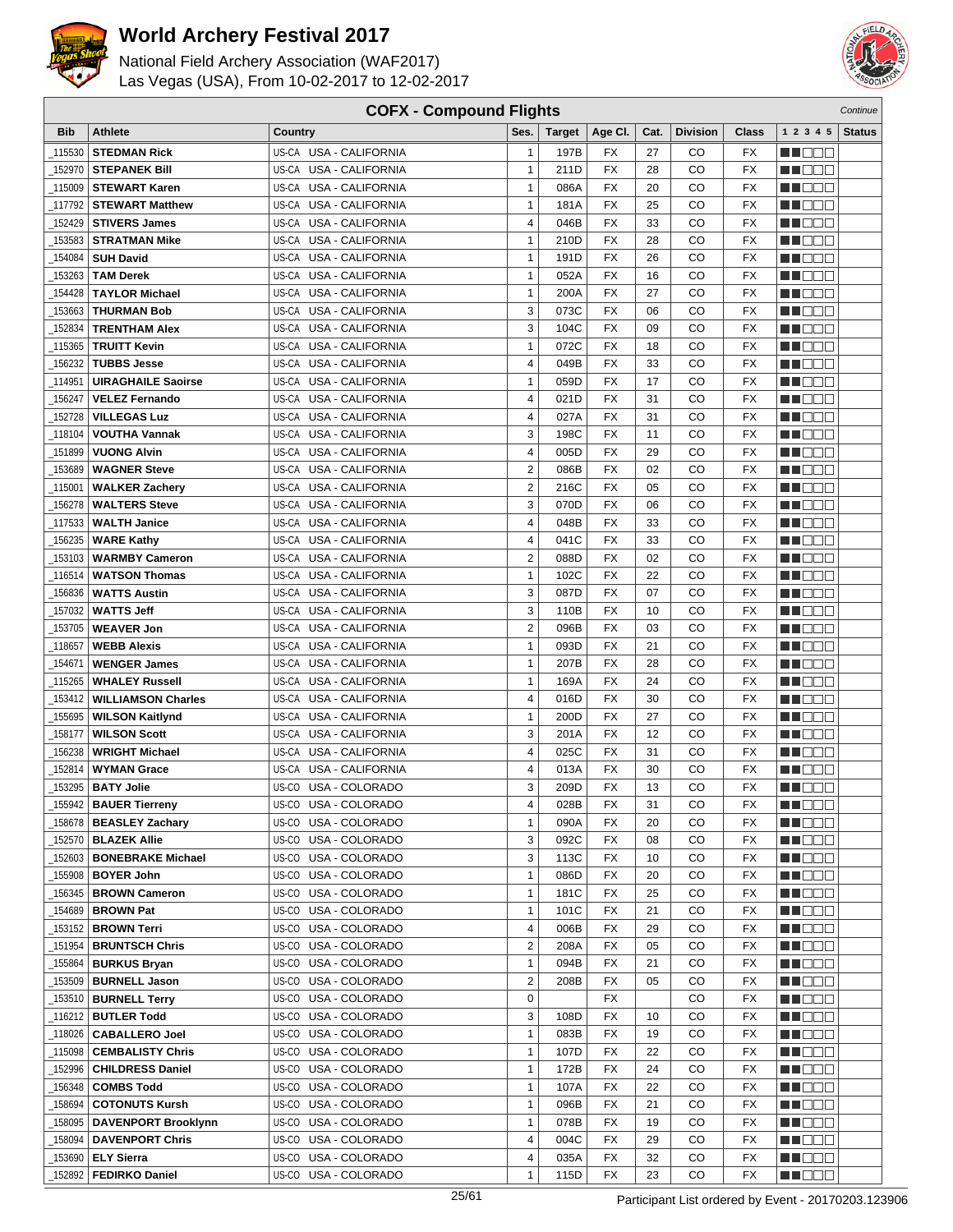



| <b>COFX - Compound Flights</b><br>Continue |                           |                                           |                  |               |                 |      |                 |                          |                      |               |
|--------------------------------------------|---------------------------|-------------------------------------------|------------------|---------------|-----------------|------|-----------------|--------------------------|----------------------|---------------|
| <b>Bib</b>                                 | <b>Athlete</b>            | Country                                   | Ses.             | <b>Target</b> | Age CI.         | Cat. | <b>Division</b> | Class                    | 1 2 3 4 5            | <b>Status</b> |
| 117425                                     | <b>GOFF Tyler</b>         | US-CO USA - COLORADO                      | 4                | 025D          | FX              | 31   | CO              | FX                       | <u> Here i Ser</u>   |               |
| 156778                                     | <b>GREATHOUSE Shawn</b>   | US-CO USA - COLORADO                      | 3                | 098B          | <b>FX</b>       | 09   | CO              | <b>FX</b>                | n i De B             |               |
| 157937                                     | <b>GRIFFITHS Ashlee</b>   | US-CO USA - COLORADO                      | $\mathbf{1}$     | 114A          | <b>FX</b>       | 23   | CO              | <b>FX</b>                | n i DDE              |               |
| 114948                                     | <b>GROVER Michael</b>     | USA - COLORADO<br>US-CO                   | 3                | 201D          | <b>FX</b>       | 12   | CO              | <b>FX</b>                | MT DE E              |               |
| 114949_                                    | <b>GROVER Stacy</b>       | USA - COLORADO<br>US-CO                   | 3                | 207C          | FX              | 12   | CO              | <b>FX</b>                | n in Eise            |               |
|                                            | <b>HALL Devin</b>         | US-CO<br>USA - COLORADO                   |                  |               | FX              | 17   | CO              |                          |                      |               |
| 117282                                     |                           |                                           | 1<br>3           | 062B          | <b>FX</b>       |      | CO              | FX                       | M DE L               |               |
| 153572                                     | <b>HARPER Allison</b>     | USA - COLORADO<br>US-CO<br>USA - COLORADO |                  | 091D          |                 | 08   |                 | <b>FX</b>                | n i DDE              |               |
| 156685                                     | <b>HELSLEY Jeff</b>       | US-CO                                     | 3                | 093B          | FX              | 08   | CO              | <b>FX</b>                | n i BBC              |               |
| 158137                                     | <b>HERRERA Tim</b>        | US-CO<br>USA - COLORADO                   | 3                | 083D          | <b>FX</b>       | 07   | CO              | <b>FX</b>                | n de de              |               |
| 156678                                     | <b>HIRSCH Chris</b>       | US-CO<br>USA - COLORADO                   | 3                | 071A          | <b>FX</b>       | 06   | CO              | <b>FX</b>                | MA DE S              |               |
| 155114                                     | <b>HOUSEWEART Ira</b>     | US-CO USA - COLORADO                      | $\boldsymbol{2}$ | 089A          | <b>FX</b>       | 02   | CO              | <b>FX</b>                | M O O O              |               |
| 155252                                     | <b>HUFFMAN Paige</b>      | US-CO USA - COLORADO                      | 4                | 001C          | <b>FX</b>       | 29   | CO              | <b>FX</b>                | n i De E             |               |
| 156794                                     | <b>JOHNSON Ryan</b>       | US-CO<br>USA - COLORADO                   | $\overline{2}$   | 089B          | FX              | 02   | CO              | <b>FX</b>                | n i Bele             |               |
| 154546                                     | <b>KERR Lisa</b>          | USA - COLORADO<br>US-CO                   | $\mathbf{1}$     | 105C          | <b>FX</b>       | 22   | CO              | <b>FX</b>                | MA DE L              |               |
| 152268                                     | <b>KLINGER Jan</b>        | US-CO<br>USA - COLORADO                   | 1                | 083A          | FX              | 19   | CO              | <b>FX</b>                | MU OO U              |               |
| 116667                                     | <b>LANE Kevin</b>         | US-CO USA - COLORADO                      | 3                | 195C          | <b>FX</b>       | 11   | CO              | <b>FX</b>                | MA DE E              |               |
| 155687                                     | <b>LOVERN Judd</b>        | USA - COLORADO<br>US-CO                   | $\mathbf{1}$     | 074D          | FX              | 19   | CO              | <b>FX</b>                | N NO DE              |               |
| 155581                                     | <b>MAJOR Steve</b>        | USA - COLORADO<br>US-CO                   | 3                | 078B          | <b>FX</b>       | 06   | CO              | <b>FX</b>                | N NO D O             |               |
| 155576                                     | <b>MANSFIELD Tony</b>     | USA - COLORADO<br>US-CO                   | 3                | 107D          | <b>FX</b>       | 10   | CO              | <b>FX</b>                | <u>sa sa sa</u>      |               |
| 152456                                     | <b>MARIENAU Michael</b>   | US-CO USA - COLORADO                      | $\mathbf{1}$     | 084D          | <b>FX</b>       | 20   | CO              | <b>FX</b>                | MU DO B              |               |
| 153637                                     | <b>MARSHALL Karren</b>    | US-CO USA - COLORADO                      | 4                | 020C          | <b>FX</b>       | 31   | CO              | <b>FX</b>                | MT DE E              |               |
| 153632                                     | <b>MARSHALL Steve</b>     | US-CO USA - COLORADO                      | 1                | 071B          | FX              | 18   | CO              | <b>FX</b>                | MA DE C              |               |
| 115536                                     | <b>MAWHORTER Paul</b>     | USA - COLORADO<br>US-CO                   | $\mathbf{1}$     | 091D          | <b>FX</b>       | 20   | CO              | <b>FX</b>                | MA KABU              |               |
| 153887                                     | <b>MCCONNELL Bethany</b>  | US-CO<br>USA - COLORADO                   | $\mathbf{1}$     | 049C          | <b>FX</b>       | 16   | CO              | <b>FX</b>                | N NOOC               |               |
| 155522                                     | <b>MCGUIRE Jeff</b>       | USA - COLORADO<br>US-CO                   | $\mathbf{1}$     | 049D          | <b>FX</b>       | 16   | CO              | <b>FX</b>                | n i DDE              |               |
| 153408                                     | <b>MEINEKE Scott</b>      | USA - COLORADO<br>US-CO                   | $\mathbf{1}$     | 091A          | FX              | 20   | CO              | <b>FX</b>                | n de e               |               |
| 153409                                     | <b>MEINEKE Tammy</b>      | US-CO<br>USA - COLORADO                   | $\mathbf{1}$     | 113D          | <b>FX</b>       | 23   | CO              | <b>FX</b>                | M D D D              |               |
| 157782                                     | <b>MESKO David</b>        | USA - COLORADO<br>US-CO                   | $\overline{2}$   | 088C          | <b>FX</b>       | 02   | CO              | <b>FX</b>                | MA OO Z              |               |
| 114901_                                    | <b>MESTAS Benny</b>       | USA - COLORADO<br>US-CO                   | 4                | 018C          | <b>FX</b>       | 30   | CO              | <b>FX</b>                | n i BBC              |               |
| 114990                                     | <b>MESTAS Erik</b>        | US-CO USA - COLORADO                      | 1                | 171B          | <b>FX</b>       | 24   | CO              | <b>FX</b>                | e de la co           |               |
| 118672                                     | <b>MITCHELL Ron</b>       | US-CO USA - COLORADO                      | $\mathbf 0$      |               | FX              |      | CO              | <b>FX</b>                | MU DO O              |               |
| 158347                                     | <b>NELSON Joshua</b>      | USA - COLORADO<br>US-CO                   | $\mathbf{1}$     | 112B          | FX              | 23   | CO              | <b>FX</b>                | MU DO G              |               |
| 157538                                     | <b>NUNN Daniel</b>        | US-CO<br>USA - COLORADO                   | $\overline{2}$   | 091C          | FX              | 02   | CO              | <b>FX</b>                | N I DE E             |               |
| 155572                                     | <b>OTT Charles</b>        | USA - COLORADO<br>US-CO                   | 3                | 094A          | <b>FX</b>       | 08   | CO              | <b>FX</b>                | N NO DE              |               |
| 116256                                     | <b>PERREGO Jonathan</b>   | USA - COLORADO<br>US-CO                   | $\mathbf{1}$     | 101B          | <b>FX</b>       | 21   | CO              | <b>FX</b>                | M D D D              |               |
| 154032                                     | <b>PETTIT Mike</b>        | US-CO<br>USA - COLORADO                   | $\mathbf{1}$     | 086C          | <b>FX</b>       | 20   | CO              | <b>FX</b>                | M D D D              |               |
| 154335                                     | <b>PHILLIPS Larry</b>     | US-CO USA - COLORADO                      | $\mathbf{1}$     | 062D          | <b>FX</b>       | 17   | CO              | <b>FX</b>                | NN O O O             |               |
|                                            | $\_117682$ POORMAN Cindy  | US-CO USA - COLORADO                      | 1                | 200C          | $\overline{FX}$ | 27   | $_{\rm CO}$     | $\overline{\mathsf{FX}}$ | <b>NH</b> OOO        |               |
|                                            | 153925   RAY Todd         | US-CO USA - COLORADO                      | $\mathbf{1}$     | 068B          | FX              | 18   | CO              | FX                       | <u>sa sa sa</u>      |               |
| 114767                                     | <b>SCHAUBROECK Tim</b>    | US-CO USA - COLORADO                      | 4                | 039D          | FX              | 33   | CO              | FX                       | <u> Hood</u>         |               |
| _156986                                    | <b>SHELL Katie</b>        | US-CO USA - COLORADO                      | $\mathbf{1}$     | 182B          | FX              | 25   | CO              | FX                       | NN OOO               |               |
| _153482                                    | <b>SPEAKMAN Justin</b>    | US-CO USA - COLORADO                      | 3                | 092B          | FX              | 08   | CO              | FX                       | MA DE E              |               |
| 154522                                     | <b>STANK Justin</b>       | US-CO USA - COLORADO                      | 3                | 200D          | FX              | 12   | CO              | FX                       | <b>HEDDE</b>         |               |
|                                            | <b>STEVENS Solomon</b>    | US-CO USA - COLORADO                      | 3                | 095D          | FX              | 08   | CO              | FX                       |                      |               |
| 156014                                     | <b>STRICKLAND Timothy</b> |                                           | $\overline{2}$   |               |                 | 04   |                 |                          | <u>in ja sis</u>     |               |
| _153146                                    |                           | US-CO USA - COLORADO                      |                  | 110B          | FX              |      | CO              | FX                       | MU O O O             |               |
| _116163                                    | <b>TAYLOR Gale</b>        | US-CO USA - COLORADO                      | 4                | 033C          | FX              | 32   | CO              | FX                       | <u> Here a</u>       |               |
| _116164                                    | <b>TAYLOR Rose</b>        | US-CO USA - COLORADO                      | 4                | 020A          | FX              | 31   | CO              | FX                       | <u>Ma Bibi</u>       |               |
| 155389                                     | <b>TEAL Ashley</b>        | US-CO USA - COLORADO                      | 3                | 212D          | FX              | 13   | CO              | FX                       | <u>Liel Liel Lie</u> |               |
| 155388                                     | <b>TEAL Kyle</b>          | US-CO USA - COLORADO                      | 3                | 096A          | FX              | 08   | CO              | FX                       | MA DE E              |               |
| 152701_                                    | <b>TYLER Russel</b>       | US-CO USA - COLORADO                      | $\mathbf{1}$     | 080C          | FX              | 19   | CO              | FX                       | NN O O O             |               |
| 152510                                     | <b>VANDEPOLL Robert</b>   | US-CO<br>USA - COLORADO                   | 3                | 094C          | FX              | 08   | CO              | FX                       | e de la co           |               |
| _158498                                    | <b>ZIMMERMAN Glenn</b>    | US-CO USA - COLORADO                      | 4                | 014D          | FX              | 30   | CO              | FX                       | <b>MNDDD</b>         |               |
| _156422                                    | <b>BRUSH Tyler</b>        | US-CT USA - CONNECTICUT                   | 3                | 077A          | FX              | 06   | CO              | FX                       | MU O O O             |               |
| 154334                                     | <b>DESTON Christopher</b> | US-CT USA - CONNECTICUT                   | 3                | 100D          | FX              | 09   | CO              | FX                       | NN O O O             |               |
| _153151                                    | <b>DIAS Joseph</b>        | US-CT USA - CONNECTICUT                   | 0                |               | FX              |      | CO              | FX                       | <u> Hood</u>         |               |
| _114846                                    | <b>ELLIS Robert</b>       | US-CT USA - CONNECTICUT                   | 4                | 045D          | FX              | 28   | CO              | FX                       | MU O O O             |               |
| _152272                                    | <b>HALEY Sara</b>         | US-CT USA - CONNECTICUT                   | $\mathbf{1}$     | 183D          | FX              | 25   | CO              | FX                       | MU O O O             |               |
| _156970                                    | <b>SWEENEY Peter</b>      | US-CT USA - CONNECTICUT                   | $\mathbf{1}$     | 030D          | FX              | 14   | CO              | FX                       | NN O O O             |               |
| _156781                                    | <b>BROWN Jim</b>          | US-FL USA - FLORIDA                       | 3                | 103A          | FX              | 09   | CO              | FX                       | NN O O O             |               |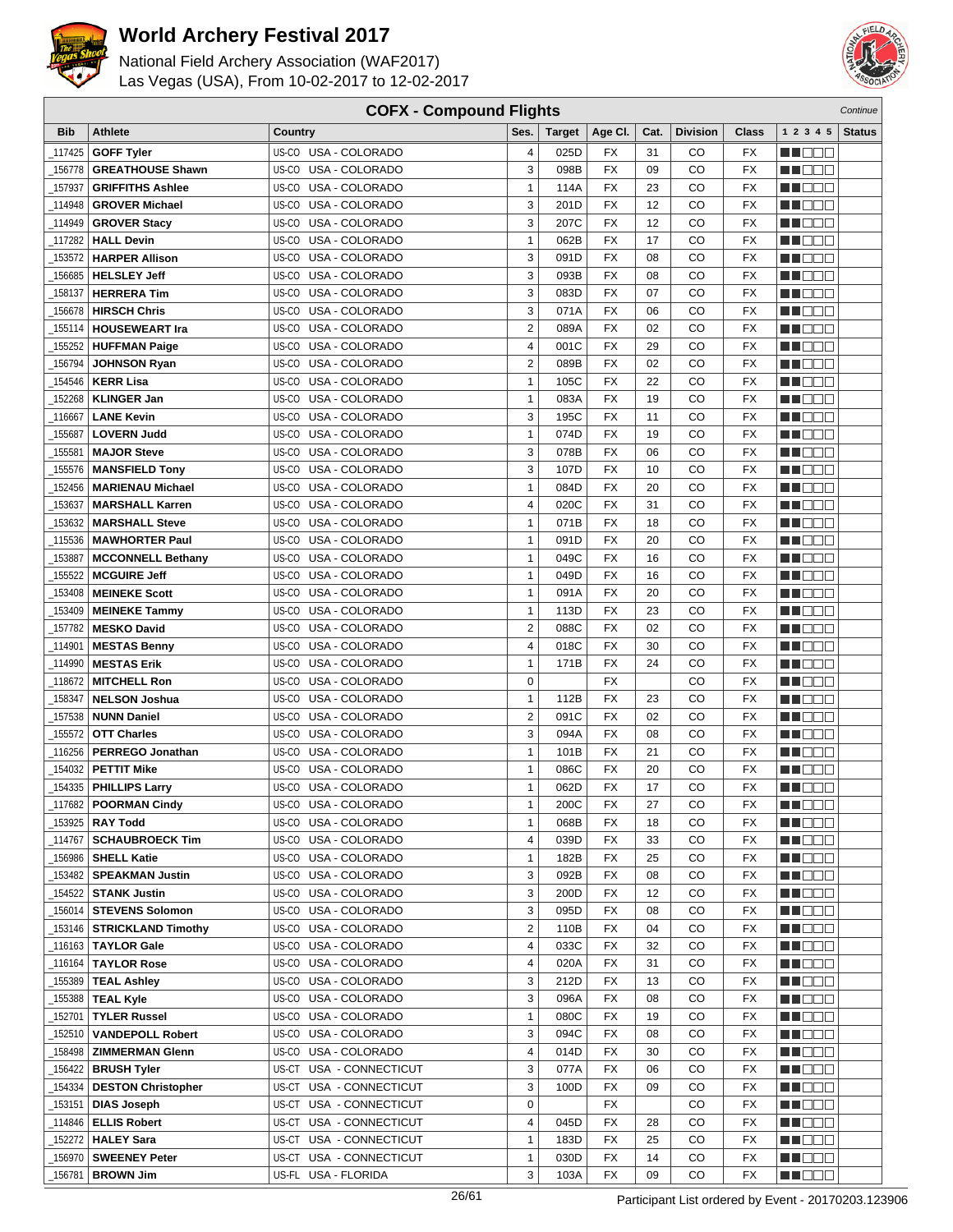



| <b>COFX - Compound Flights</b><br>Continue |                            |                               |                |               |                          |      |                 |                 |                   |               |
|--------------------------------------------|----------------------------|-------------------------------|----------------|---------------|--------------------------|------|-----------------|-----------------|-------------------|---------------|
| <b>Bib</b>                                 | <b>Athlete</b>             | Country                       | Ses.           | <b>Target</b> | Age CI.                  | Cat. | <b>Division</b> | <b>Class</b>    | 1 2 3 4 5         | <b>Status</b> |
| 152894                                     | <b>HALL Mathew</b>         | US-FL USA - FLORIDA           | $\mathbf{1}$   | 076C          | FX                       | 19   | CO              | FX              | HI EE E           |               |
| 156177                                     | <b>JOHNSON Heather</b>     | US-FL USA - FLORIDA           | $\mathbf{1}$   | 080A          | <b>FX</b>                | 19   | CO              | <b>FX</b>       | MU O O O          |               |
| 156533                                     | <b>MCNICHOLAS Edward</b>   | US-FL USA - FLORIDA           | $\mathbf{1}$   | 062A          | <b>FX</b>                | 17   | CO              | FX              | n i DDE           |               |
| 152550                                     | <b>OGDEN Frank</b>         | US-FL USA - FLORIDA           | $\mathbf{1}$   | 058A          | <b>FX</b>                | 17   | CO              | FX              | MN 888            |               |
|                                            |                            |                               |                |               |                          |      |                 |                 |                   |               |
| 156534                                     | <b>SANFORD Elizabeth</b>   | US-FL<br><b>USA - FLORIDA</b> | $\mathbf{1}$   | 211C          | <b>FX</b>                | 28   | CO              | FX              | MA BEL            |               |
| 153697                                     | <b>WHITE Melanie</b>       | USA - FLORIDA<br>US-FL        | $\mathbf{1}$   | 042D          | <b>FX</b>                | 15   | CO              | FX              | M OO O            |               |
| 157093                                     | <b>CLARK Justin</b>        | US-GA USA - GEORGIA           | 3              | 191D          | <b>FX</b>                | 11   | CO              | FX              | MA OO B           |               |
| 154336                                     | <b>KUNTZ Alexander</b>     | US-GA USA - GEORGIA           | $\mathbf{1}$   | 037A          | <b>FX</b>                | 14   | CO              | FX              | MN D D O          |               |
| 116566                                     | <b>MARTIN Brian</b>        | US-GA USA - GEORGIA           | $\overline{2}$ | 208D          | <b>FX</b>                | 05   | CО              | <b>FX</b>       | MO DO O           |               |
| 156768                                     | <b>SHANER Rhonda</b>       | US-GA USA - GEORGIA           | 3              | 203D          | <b>FX</b>                | 12   | CO              | <b>FX</b>       | MU DO B           |               |
| 152938                                     | <b>SINAL Patrick</b>       | US-GA USA - GEORGIA           | $\mathbf{1}$   | 054C          | <b>FX</b>                | 16   | CO              | <b>FX</b>       | WU 88             |               |
| 154994                                     | <b>SMITH Kevin</b>         | US-GA USA - GEORGIA           | $\overline{2}$ | 213B          | <b>FX</b>                | 05   | CO              | FX              | en de la p        |               |
| 153165                                     | <b>ALIPIO Gino</b>         | US-HI USA - HAWAII            | 4              | 035D          | FX                       | 32   | CO              | FX              | n i Bele          |               |
| 115391                                     | <b>ALLOSADA SR. Fausto</b> | USA - HAWAII<br>US-HI         | 4              | 026B          | <b>FX</b>                | 31   | CO              | FX              | MA DE L           |               |
| 115267                                     | <b>CABRINHA II Arlen</b>   | USA - HAWAII<br>US-HI         | 4              | 050C          | <b>FX</b>                | 33   | CO              | FX              | M DE O            |               |
| 155107                                     | <b>KONG George</b>         | USA - HAWAII<br>US-HI         | $\overline{4}$ | 027B          | <b>FX</b>                | 31   | CO              | FX              | n i DDE           |               |
| 153735                                     | <b>LEONG Jordan</b>        | US-HI USA - HAWAII            | $\mathbf{1}$   | 038A          | <b>FX</b>                | 14   | CO              | FX              | MO DO O           |               |
| 155116                                     | <b>STENSTROM Craig</b>     | US-HI USA - HAWAII            | 4              | 033D          | <b>FX</b>                | 32   | CO              | <b>FX</b>       | MU DO O           |               |
| 118169                                     | <b>TACHIBANA Brian</b>     | USA - HAWAII<br>US-HI         | $\mathbf{1}$   | 182D          | <b>FX</b>                | 25   | CO              | FX              | MU DO B           |               |
| 156511                                     | <b>TAJIRI Bruce</b>        | US-HI USA - HAWAII            | $\mathbf{1}$   | 118C          | <b>FX</b>                | 23   | CO              | <b>FX</b>       | MU DE B           |               |
| 155139                                     | <b>TANIMOTO Roi</b>        | US-HI USA - HAWAII            | 3              | 081A          | <b>FX</b>                | 07   | CO              | FX              | N N D D D         |               |
| 154932                                     | <b>URADOMO Jason</b>       | US-HI USA - HAWAII            | $\mathbf{1}$   | 100B          | <b>FX</b>                | 21   | CO              | FX              | ME DE S           |               |
|                                            | <b>URADOMO Kelson</b>      | USA - HAWAII<br>US-HI         | 3              | 073A          | <b>FX</b>                | 06   | CO              | FX              | MA DE E           |               |
| 154931                                     |                            |                               |                |               |                          |      |                 |                 |                   |               |
| 115620                                     | <b>CARLSON John</b>        | US-IA<br>USA - IOWA           | 4              | 009D          | <b>FX</b>                | 30   | CO              | FX              | n i Bele          |               |
| 153627                                     | <b>COON William</b>        | US-IA USA - IOWA              | $\overline{2}$ | 098D          | <b>FX</b>                | 03   | CO              | FX              | MN 888            |               |
| 153477                                     | <b>HORN Tj</b>             | US-IA USA - IOWA              | $\mathbf{1}$   | 182C          | <b>FX</b>                | 25   | CO              | FX              | MO DO O           |               |
| 156826                                     | <b>IRWIN Linn</b>          | US-IA USA - IOWA              | $\mathbf{1}$   | 192D          | <b>FX</b>                | 26   | CO              | <b>FX</b>       | MU DO O           |               |
| 152821                                     | <b>MOORMAN Austin</b>      | US-IA USA - IOWA              | $\overline{2}$ | 077B          | <b>FX</b>                | 01   | CO              | <b>FX</b>       | MU DO B           |               |
| 155208                                     | <b>OSBORN SR. Britt</b>    | US-IA USA - IOWA              | $\mathbf{1}$   | 030C          | <b>FX</b>                | 14   | CO              | <b>FX</b>       | MN D D D          |               |
| 116604                                     | <b>PIAGENTINI Dean</b>     | US-IA USA - IOWA              | 3              | 199D          | <b>FX</b>                | 12   | CO              | FX              | e de la co        |               |
| 117318                                     | <b>SYKORA Ron</b>          | US-IA USA - IOWA              | $\mathbf{1}$   | 056A          | FX                       | 16   | CO              | FX              | MA DE C           |               |
| 153445                                     | <b>TOMPKINS Mackenzie</b>  | US-IA USA - IOWA              | 3              | 085A          | <b>FX</b>                | 07   | CO              | FX              | M DE E            |               |
| 154016                                     | <b>ADEN Danny</b>          | US-ID<br>USA - IDAHO          | $\overline{4}$ | 050A          | FX                       | 33   | CO              | <b>FX</b>       | M DO O            |               |
| 154015                                     | <b>ADEN Mikelynn</b>       | USA - IDAHO<br>US-ID          | $\mathbf{1}$   | 104D          | <b>FX</b>                | 22   | CO              | FX              | MU DO O           |               |
| 153972                                     | <b>BAILEY Ronda</b>        | USA - IDAHO<br>US-ID          | $\mathbf{1}$   | 206B          | <b>FX</b>                | 28   | CO              | FX              | M DE B            |               |
| 153987                                     | <b>BAIRD Kerry</b>         | USA - IDAHO<br>US-ID          | 3              | 201C          | <b>FX</b>                | 12   | CO              | <b>FX</b>       | M DO D            |               |
| 115068                                     | <b>BRUNSON Casey</b>       | US-ID USA - IDAHO             | 3              | 105C          | <b>FX</b>                | 10   | CO              | <b>FX</b>       | <b>NN</b> OOO     |               |
| $-153667$                                  | <b>CAMERON Colby</b>       | US-ID USA - IDAHO             | 1              | 090C          | $\overline{\mathsf{FX}}$ | 20   | CO              | $\overline{FX}$ | <b>BECOO</b>      |               |
| 154029                                     | <b>CAMERON Ty</b>          | US-ID USA - IDAHO             | $\mathbf{1}$   | 048B          | <b>FX</b>                | 16   | CO              | FX              | N NO D            |               |
|                                            | <b>CARLSON Nate</b>        | US-ID USA - IDAHO             | $\mathbf{1}$   | 065D          | FX                       | 18   | CO              | FX              | WU O O O          |               |
| 151959                                     | <b>CARLSON Ted</b>         | US-ID USA - IDAHO             | 3              | 211D          | <b>FX</b>                | 13   | CO              | FX              | MUOOO             |               |
| _152877                                    | <b>CLARK David</b>         | US-ID USA - IDAHO             | 3              | 107A          | FX                       | 10   | CO              | FX              | <u>in dia ka</u>  |               |
| 156223                                     | <b>DUNN Rickey</b>         | US-ID USA - IDAHO             | 4              | 014A          | FX                       | 30   | CO              | FX              | <b>MA</b> DOO     |               |
| _118103                                    | <b>GRAVES Brandon</b>      | US-ID USA - IDAHO             | $\mathbf{1}$   | 107B          | FX                       | 22   | CO              | FX              |                   |               |
|                                            |                            |                               |                |               |                          |      |                 |                 | MU DECI           |               |
| 115237                                     | <b>HAYES Susan</b>         | US-ID USA - IDAHO             | $\mathbf{1}$   | 194C          | FX                       | 27   | CO              | FX              | MU DO D           |               |
| _114913                                    | <b>JOHNSON Jp</b>          | US-ID USA - IDAHO             | 3              | 216B          | FX                       | 13   | CO              | FX              | MN OO O           |               |
| 157022                                     | <b>KITE Layton</b>         | US-ID USA - IDAHO             | $\mathbf{1}$   | 106B          | FX                       | 22   | CO              | FX              | ME DE L'          |               |
| 153971                                     | <b>LEE Richard</b>         | US-ID USA - IDAHO             | $\mathbf{1}$   | 045C          | FX                       | 15   | CO              | FX              | MU DECI           |               |
| 152172                                     | <b>LIND Taylor</b>         | US-ID USA - IDAHO             | $\overline{2}$ | 080D          | FX                       | 01   | CO              | FX              | WU 88             |               |
| 153865                                     | <b>NAY Tim</b>             | US-ID USA - IDAHO             | $\mathbf{1}$   | 054A          | FX                       | 16   | CO              | FX              | MU DO O           |               |
| 158575_                                    | <b>NICHOLSON Julian</b>    | US-ID USA - IDAHO             | 4              | 031A          | FX                       | 32   | CO              | FX              | <u> Lind a Bi</u> |               |
| 156828                                     | <b>PETERSON Brad</b>       | US-ID USA - IDAHO             | $\mathbf{1}$   | 066B          | FX                       | 18   | CO              | FX              | <b>MA</b> DOO     |               |
| 153002                                     | <b>PETERSON Danny</b>      | US-ID USA - IDAHO             | $\mathbf{1}$   | 173A          | FX                       | 24   | CO              | FX              | MU DO D           |               |
| 156353                                     | <b>PIMENTEL Ryan</b>       | US-ID USA - IDAHO             | $\overline{2}$ | 088A          | FX                       | 02   | CO              | FX              | N DO O            |               |
| 155516                                     | <b>REMUND Danny</b>        | US-ID USA - IDAHO             | 3              | 209A          | <b>FX</b>                | 13   | CO              | FX              | <u> Literatu</u>  |               |
| 152838                                     | <b>SCHARMAN Russell</b>    | US-ID USA - IDAHO             | $\mathbf{1}$   | 099D          | FX                       | 21   | CO              | FX              | <u>Li Bec</u>     |               |
| 153983                                     | SHOCKEY Brad Jr.           | US-ID USA - IDAHO             | $\mathbf{1}$   | 064D          | FX                       | 17   | CO              | FX              | MU DO O           |               |
| 153538                                     | <b>SHOCKEY Bradley</b>     | US-ID USA - IDAHO             | $\mathbf{1}$   | 055B          | FX                       | 16   | CO              | FX              | M DE S            |               |
| 153982                                     | <b>SHOCKEY Jasmine</b>     | US-ID USA - IDAHO             | $\mathbf{1}$   | 095C          | FX                       | 21   | CO              | FX              | <b>MA</b> OOO     |               |
|                                            |                            |                               |                |               |                          |      |                 |                 |                   |               |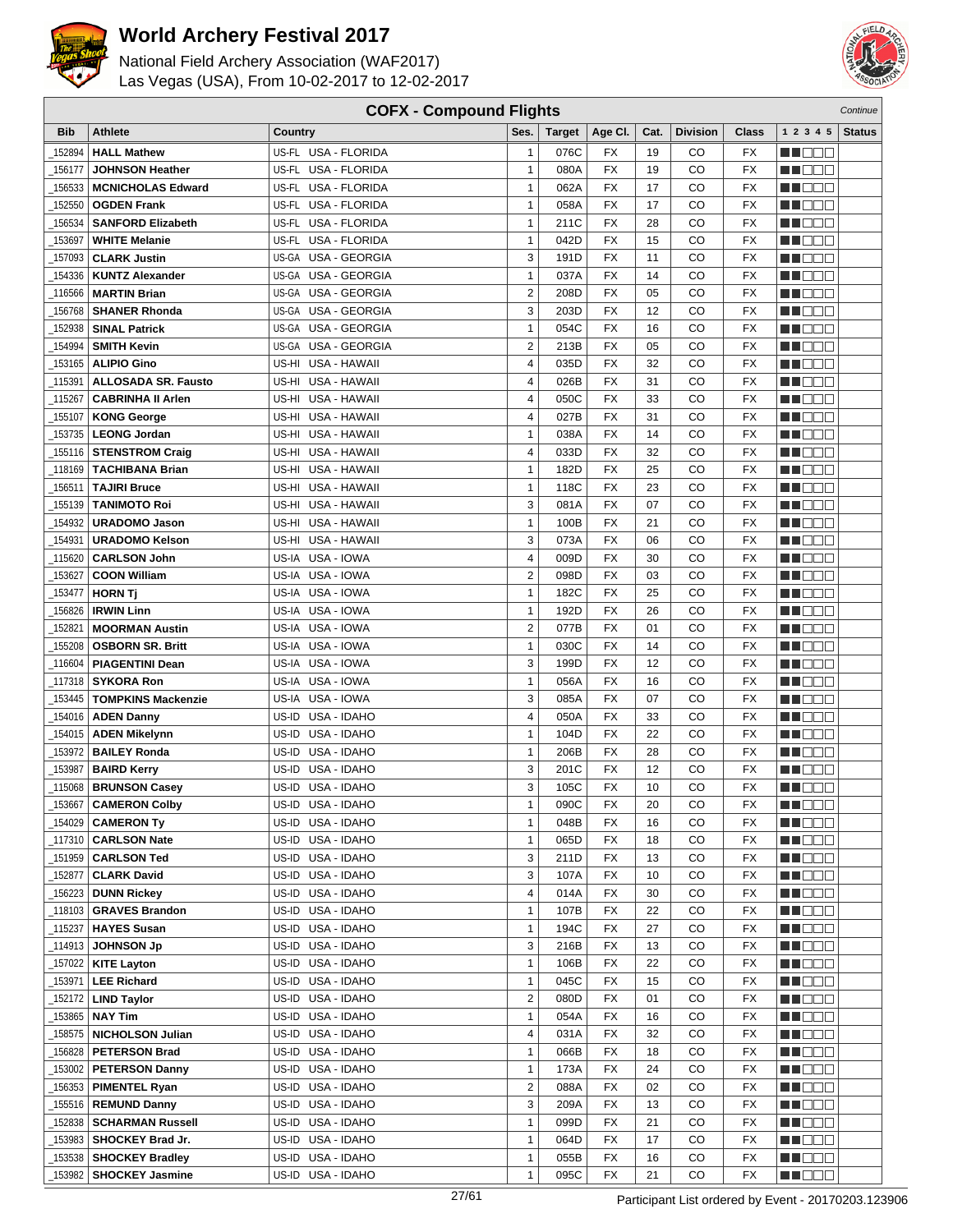



|            |                              | <b>COFX - Compound Flights</b> |                         |               |           |      |                 |              |                  | Continue      |
|------------|------------------------------|--------------------------------|-------------------------|---------------|-----------|------|-----------------|--------------|------------------|---------------|
| <b>Bib</b> | <b>Athlete</b>               | Country                        | Ses.                    | <b>Target</b> | Age CI.   | Cat. | <b>Division</b> | <b>Class</b> | 1 2 3 4 5        | <b>Status</b> |
| 152504     | <b>STEWART Andrew</b>        | US-ID USA - IDAHO              | $\mathbf{1}$            | 115C          | FX        | 23   | CO              | <b>FX</b>    | n na m           |               |
| 156305     | <b>STIFFLER Rome</b>         | USA - IDAHO<br>US-ID           | 3                       | 199C          | <b>FX</b> | 12   | CO              | <b>FX</b>    | M DO B           |               |
| 156690     | <b>STREET Scott</b>          | US-ID USA - IDAHO              | 3                       | 109D          | <b>FX</b> | 10   | CO              | <b>FX</b>    | MN 888           |               |
| 153335     | <b>STYHL Nick</b>            | US-ID USA - IDAHO              | $\overline{c}$          | 109D          | <b>FX</b> | 04   | CO              | <b>FX</b>    | MN 888           |               |
| 157018     | <b>SULLIVAN Shayne</b>       | USA - IDAHO<br>US-ID           | 3                       | 108B          | <b>FX</b> | 10   | CO              | <b>FX</b>    | N DE S           |               |
| 118674     | <b>THOMPSON Peter</b>        | USA - IDAHO<br>US-ID           | $\overline{2}$          | 081D          | <b>FX</b> | 01   | CO              | <b>FX</b>    | MU OO O          |               |
| 115236     | <b>WALKER Brandy</b>         | USA - IDAHO<br>US-ID           | $\mathbf{1}$            | 034B          | <b>FX</b> | 14   | CO              | <b>FX</b>    | ME E E E         |               |
| 154960     | <b>WATSON George</b>         | US-ID<br>USA - IDAHO           | $\mathbf{1}$            | 059B          | <b>FX</b> | 17   | CO              | <b>FX</b>    | MN 888           |               |
| 153229     | <b>WINTERBOTTOM Jared</b>    | USA - IDAHO<br>US-ID           | 3                       | 072D          | <b>FX</b> | 06   | CO              | FX           | n i Bele         |               |
| 118736     | <b>ANDERSON Tyler</b>        | USA - ILLINOIS<br>US-IL        | $\overline{2}$          | 214C          | FX        | 05   | CO              | <b>FX</b>    | MA DE S          |               |
| 114929     | <b>CALDERON Cliffton</b>     | <b>USA - ILLINOIS</b><br>US-IL | $\mathbf{1}$            | 039D          | <b>FX</b> | 15   | CO              | <b>FX</b>    | MU DO B          |               |
| 153761     | <b>DEPALMA Alessandro</b>    | US-IL USA - ILLINOIS           | $\mathbf{1}$            | 088C          | <b>FX</b> | 20   | CO              | <b>FX</b>    | MN D D D         |               |
| 153474     | <b>HAGSTROM Matt</b>         | US-IL USA - ILLINOIS           | $\mathbf{1}$            | 040C          | <b>FX</b> | 15   | CO              | <b>FX</b>    | n i Bele         |               |
| 115397     | <b>HOFFMAN Jim</b>           | US-IL USA - ILLINOIS           | $\mathbf{1}$            | 051C          | <b>FX</b> | 16   | CO              | <b>FX</b>    | N N D D D        |               |
| 117908     | <b>KOLKER Melinda</b>        | US-IL<br>USA - ILLINOIS        | 4                       | 013B          | <b>FX</b> | 30   | CO              | <b>FX</b>    | MU OO O          |               |
| 154607     | <b>KOSSLER Darlene</b>       | US-IL<br>USA - ILLINOIS        | $\mathbf{1}$            | 193B          | <b>FX</b> | 26   | CO              | <b>FX</b>    | MN 888           |               |
| 157992     | <b>MAKA Jozef</b>            | USA - ILLINOIS<br>US-IL        | $\mathbf{1}$            | 035A          | <b>FX</b> | 14   | CO              | <b>FX</b>    | MA DE E          |               |
| 153167     | <b>MASCARENAS Demetrio B</b> | US-IL USA - ILLINOIS           | $\mathbf{1}$            | 096D          | <b>FX</b> | 21   | CO              | FX           | n i De E         |               |
| 153170     | <b>MASCARENAS Zachary</b>    | US-IL USA - ILLINOIS           | 4                       | 016C          | FX        | 30   | CO              | <b>FX</b>    | MU OO O          |               |
| 117076     | <b>RICHARDSON Nicholas</b>   | US-IL USA - ILLINOIS           | $\mathbf{1}$            | 178C          | <b>FX</b> | 25   | CO              | <b>FX</b>    | MN 888           |               |
| 156599     | <b>RUTLEDGE Randy</b>        | US-IL USA - ILLINOIS           | 3                       | 079C          | <b>FX</b> | 07   | CO              | <b>FX</b>    | MN D D D         |               |
| 156537     | <b>THOMPSON Tracy</b>        | US-IL USA - ILLINOIS           | 4                       | 019A          | <b>FX</b> | 31   | CO              | <b>FX</b>    | n i Bele         |               |
| 156536     | <b>THOMPSON Travis</b>       | US-IL USA - ILLINOIS           | $\overline{2}$          | 079D          | <b>FX</b> | 01   | CO              | <b>FX</b>    | M D D D          |               |
| 153812     | <b>WEISS Bryan</b>           | US-IL USA - ILLINOIS           | 1                       | 071D          | <b>FX</b> | 18   | CO              | <b>FX</b>    | MA E E E         |               |
| 153020     | <b>WHITE Greg</b>            | USA - ILLINOIS<br>US-IL        | $\mathbf{1}$            | 046A          | <b>FX</b> | 15   | CO              | <b>FX</b>    | MN 888           |               |
| 156600     | <b>ZORN Nancy</b>            | USA - ILLINOIS<br>US-IL        | $\mathbf{1}$            | 113A          | <b>FX</b> | 23   | CO              | FX           | M DOO            |               |
| 153934     | <b>CASTNER Bryan</b>         | USA - INDIANA<br>US-IN         | 3                       | 085C          | <b>FX</b> | 07   | CO              | <b>FX</b>    | n i De E         |               |
| 152724     | <b>DEGOTT Frank</b>          | USA - INDIANA<br>US-IN         | 1                       | 046B          | <b>FX</b> | 15   | CO              | <b>FX</b>    | MU DO B          |               |
| 155974     | <b>ELLIS JR Ronald</b>       | US-IN<br>USA - INDIANA         | 3                       | 197D          | <b>FX</b> | 11   | CO              | <b>FX</b>    | MN 888           |               |
| 153490     | <b>FINNEY Steve</b>          | USA - INDIANA<br>US-IN         | $\mathbf{1}$            | 112C          | <b>FX</b> | 23   | CO              | <b>FX</b>    | MO DO O          |               |
| 153491     | <b>FINNEY Tammy</b>          | USA - INDIANA<br>US-IN         | $\mathbf{1}$            | 109C          | <b>FX</b> | 22   | CO              | <b>FX</b>    | n i De E         |               |
| 153400     | <b>HALE Jason</b>            | US-IN<br>USA - INDIANA         | 3                       | 091B          | <b>FX</b> | 08   | CO              | <b>FX</b>    | MU DO B          |               |
| 156476     | <b>LUDWIG Jim</b>            | US-IN<br>USA - INDIANA         | 3                       | 092A          | <b>FX</b> | 08   | CO              | FX           | MA OO B          |               |
| 156892     | <b>MARBEITER Tim</b>         | US-IN<br>USA - INDIANA         | $\mathbf{1}$            | 064B          | <b>FX</b> | 17   | CO              | <b>FX</b>    | MA DO O          |               |
| 153962     | <b>MCCORMICK Ernest</b>      | USA - INDIANA<br>US-IN         | $\mathbf{1}$            | 116A          | FX        | 23   | CO              | FX           | M D D D          |               |
| 153963     | <b>MCCORMICK Sterlin</b>     | USA - INDIANA<br>US-IN         | $\overline{2}$          | 209D          | <b>FX</b> | 05   | CO              | FX           | M DO D           |               |
| 118333     | <b>SCHUSTER Daniel</b>       | US-IN USA - INDIANA            | 3                       | 108A          | <b>FX</b> | 10   | CO              | <b>FX</b>    | MN 888           |               |
| 156886     | <b>STONE Vanessa</b>         | US-IN USA - INDIANA            | 1                       | 035B          | FX        | 14   | CO              | FX           | N DO O           |               |
| _155963    | <b>WILLIAMS Terry</b>        | US-IN USA - INDIANA            | 4                       | 032D          | FX        | 32   | CO              | FX           | MA DE E          |               |
| _118746    | <b>WILLIAMSON Robert</b>     | US-IN USA - INDIANA            | 3                       | 081B          | FX        | 07   | CO              | FX           | <u>Li de d</u>   |               |
| _114759    | <b>DESPOMMIER Bruce</b>      | US-KS USA - KANSAS             | 4                       | 015B          | FX        | 30   | CO              | FX           | M DE S           |               |
| _154604    | <b>GOODWIN Robert</b>        | US-KS USA - KANSAS             | 3                       | 216A          | FX        | 13   | CO              | FX           | MUOOO            |               |
| 152188     | <b>GREEN Annalesha</b>       | US-KS USA - KANSAS             | 3                       | 101A          | FX        | 09   | CO              | FX           | <u> Literatu</u> |               |
| _152187    | <b>GREEN Keith</b>           | US-KS USA - KANSAS             | $\overline{\mathbf{c}}$ | 082C          | FX        | 01   | CO              | FX           | WU O O O         |               |
| _116825    | <b>HANDLEY Melissa</b>       | US-KS USA - KANSAS             | $\mathbf{1}$            | 195A          | FX        | 27   | CO              | FX           | WO OO U          |               |
| _116826    | <b>HANDLEY Scottie</b>       | US-KS USA - KANSAS             | 1                       | 050B          | FX        | 16   | CO              | FX           | MU D D D         |               |
| 156608     | <b>HAUGSNESS Greg</b>        | US-KS USA - KANSAS             | 3                       | 096B          | FX        | 08   | CO              | FX           | MU DO D          |               |
| 156314     | <b>MANFULL Ray</b>           | US-KS USA - KANSAS             | 3                       | 084C          | FX        | 07   | CO              | FX           | <u> HELLI</u>    |               |
| _152437    | <b>REYNOLDS Michael</b>      | US-KS USA - KANSAS             | $\mathbf{1}$            | 098D          | FX        | 21   | CO              | FX           | <u>Li doo</u>    |               |
| _157540    | <b>TOSH Noah</b>             | US-KS USA - KANSAS             | 3                       | 109B          | FX        | 10   | CO              | FX           | <u>in ja sis</u> |               |
| _155147    | <b>VAUGHN Jason</b>          | US-KS USA - KANSAS             | 1                       | 119C          | FX        | 23   | CO              | FX           | N NO DEI         |               |
| _115496    | <b>WARD Christopher</b>      | US-KS USA - KANSAS             | 1                       | 173D          | FX        | 24   | CO              | FX           | <u>LI OOD</u>    |               |
| 156635     | <b>WILLIAMS Tara</b>         | US-KS USA - KANSAS             | $\mathbf{1}$            | 049A          | FX        | 16   | CO              | FX           | MA BIBLIO        |               |
| _117892    | <b>ADAMS Chris</b>           | US-KY USA - KENTUCKY           | $\mathbf{1}$            | 078A          | FX        | 19   | CO              | FX           | MA KATA          |               |
| 153688     | <b>APPLEBY Kody</b>          | US-KY USA - KENTUCKY           | 2                       | 077D          | FX        | 01   | CO              | FX           | MA E E E         |               |
| _157625    | <b>BALLENGEE Jillian</b>     | US-KY USA - KENTUCKY           | 2                       | 107A          | FX        | 04   | CO              | FX           | N DE E           |               |
| _157655    | <b>BROWN Madeline</b>        | US-KY USA - KENTUCKY           | 3                       | 194A          | FX        | 11   | CO              | FX           | MU BI BI         |               |
| _157606    | <b>CARLTON Hunter</b>        | US-KY USA - KENTUCKY           | 0                       |               | FX        |      | CO              | FX           | N DO D           |               |
| 118094     | <b>CARLTON Hunter</b>        | US-KY USA - KENTUCKY           | $\overline{\mathbf{c}}$ | 111A          | FX        | 04   | CO              | FX           | MU DE S          |               |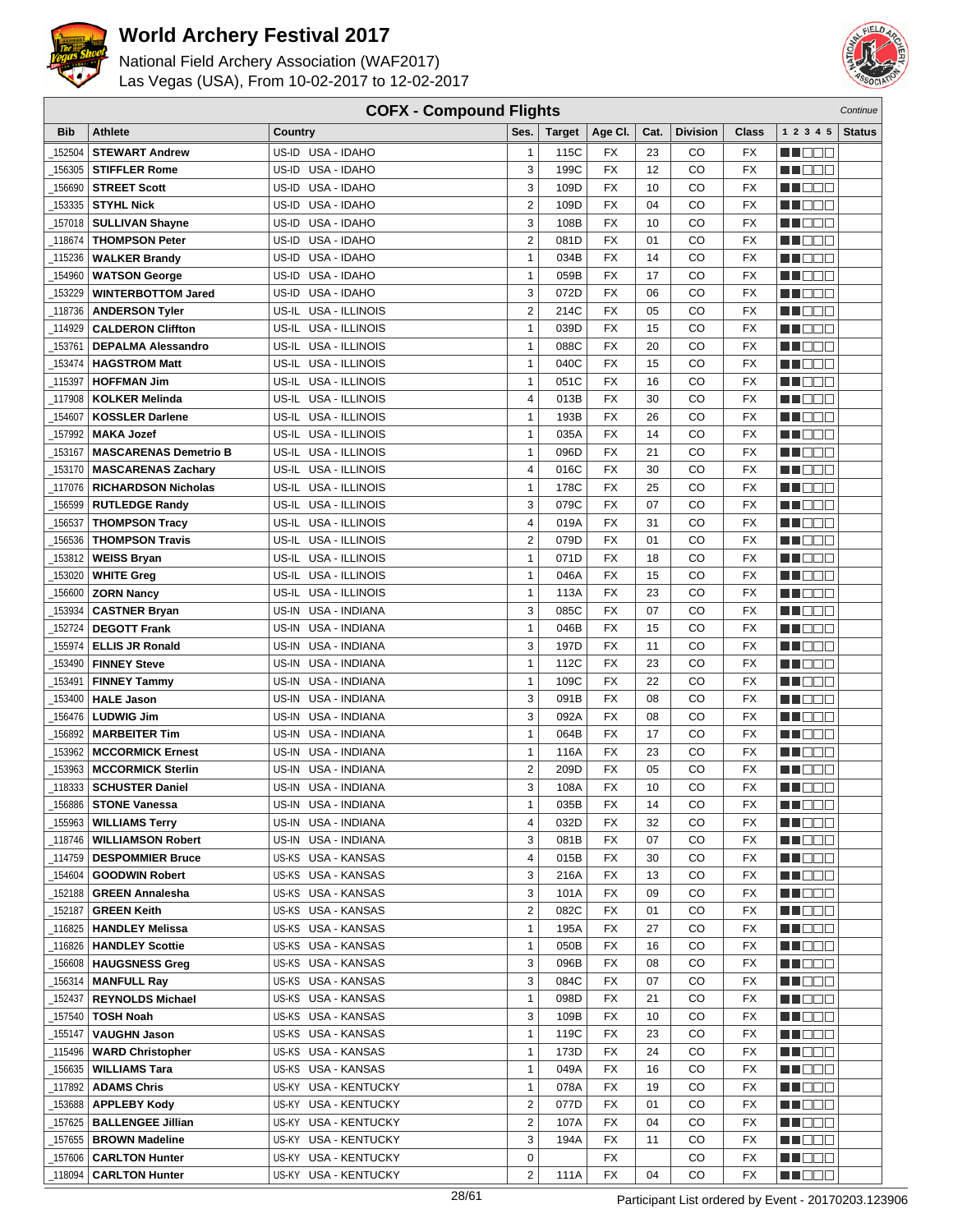



|            | <b>COFX - Compound Flights</b><br>Continue |                                |                         |               |                 |        |                 |                          |                  |               |
|------------|--------------------------------------------|--------------------------------|-------------------------|---------------|-----------------|--------|-----------------|--------------------------|------------------|---------------|
| <b>Bib</b> | Athlete                                    | Country                        | Ses.                    | <b>Target</b> | Age CI.         | Cat.   | <b>Division</b> | <b>Class</b>             | 1 2 3 4 5        | <b>Status</b> |
| 157629     | <b>CURRIE Tara</b>                         | US-KY USA - KENTUCKY           | $\mathbf{1}$            | 038D          | FX              | 15     | CO              | FX                       | e de e           |               |
| 157651     | <b>DOWELL Kayla</b>                        | US-KY USA - KENTUCKY           | 3                       | 079A          | <b>FX</b>       | 07     | CO              | <b>FX</b>                | MU O O O         |               |
| 158088     | <b>HENLEY Kameron</b>                      | US-KY USA - KENTUCKY           | $\overline{2}$          | 091B          | <b>FX</b>       | 02     | CO              | <b>FX</b>                | MOOO             |               |
| 157648     | <b>HICKS Jodi</b>                          | US-KY USA - KENTUCKY           | 3                       | 198A          | <b>FX</b>       | 11     | CO              | FX                       | MA DE E          |               |
| 157605     | <b>ISENHOFF Josh</b>                       | <b>USA - KENTUCKY</b><br>US-KY | $\overline{2}$          | 086A          | <b>FX</b>       | 02     | CO              | <b>FX</b>                | MU DO O          |               |
| 118002     | <b>JETT Timmy</b>                          | US-KY<br><b>USA - KENTUCKY</b> | 4                       | 006A          | <b>FX</b>       | 29     | CO              | FX                       | <b>NH</b> OOO    |               |
| 156423     | <b>KIRBY Cody</b>                          | <b>USA - KENTUCKY</b><br>US-KY | 3                       | 072A          | <b>FX</b>       | 06     | CO              | <b>FX</b>                | ME E E E         |               |
| 157627     | <b>LANE Hannah</b>                         | <b>USA - KENTUCKY</b><br>US-KY | 3                       | 070B          | FX              | 06     | CO              | <b>FX</b>                | ME E E E         |               |
| 115578     | <b>LEWIS Trish</b>                         | <b>USA - KENTUCKY</b><br>US-KY | 4                       | 015C          | <b>FX</b>       | 30     | CO              | <b>FX</b>                | MN 888           |               |
| 156337     | <b>MCCANN Casey</b>                        | <b>USA - KENTUCKY</b><br>US-KY | 3                       | 113B          | <b>FX</b>       | 10     | CO              | <b>FX</b>                | MA DE S          |               |
| 156339     | <b>MCCANN Samantha</b>                     | US-KY USA - KENTUCKY           | 3                       | 088D          | <b>FX</b>       | 08     | CO              | <b>FX</b>                | MU DO B          |               |
| 157610     | <b>MEHS Justin</b>                         | US-KY USA - KENTUCKY           | $\overline{\mathbf{c}}$ | 097A          | <b>FX</b>       | 03     | CO              | <b>FX</b>                | n i De E         |               |
| 115579     | <b>REED Ryan</b>                           | US-KY<br>USA - KENTUCKY        | $\overline{2}$          | 079A          | FX              | 01     | CO              | <b>FX</b>                | MN OO O          |               |
|            | <b>SWORDS Kristen</b>                      | <b>USA - KENTUCKY</b><br>US-KY | $\mathbf{1}$            | 060A          | <b>FX</b>       | 17     | CO              | <b>FX</b>                | MA DE C          |               |
| 157657     |                                            | US-KY<br><b>USA - KENTUCKY</b> | $\overline{2}$          |               | <b>FX</b>       | 05     | CO              | <b>FX</b>                |                  |               |
| 154964     | <b>TANNER Bobby</b><br><b>BARMORE Rick</b> | US-LA USA - LOUISIANA          |                         | 210B          | <b>FX</b>       |        |                 |                          | MU DO B          |               |
| 116505     |                                            |                                | $\mathbf{1}$            | 192C          |                 | 26     | CO              | FX                       | MN 888           |               |
| 152699     | <b>COOPER Sylvester</b>                    | US-LA USA - LOUISIANA          | $\overline{2}$          | 082D          | <b>FX</b>       | 01     | CO              | <b>FX</b>                | MN OO O          |               |
| 154008     | <b>GERARD Joshua</b>                       | US-LA USA - LOUISIANA          | 3                       | 082B          | <b>FX</b>       | 07     | CO              | <b>FX</b>                | MU DO O          |               |
| 155965     | <b>GIBSON Richard</b>                      | US-LA USA - LOUISIANA          | $\mathbf{1}$            | 044C          | <b>FX</b>       | 15     | CO              | <b>FX</b>                | M DO B           |               |
| 156097     | <b>HEMPHILL Kathleen</b>                   | US-LA USA - LOUISIANA          | $\mathbf{1}$            | 175A          | <b>FX</b>       | 24     | CO              | <b>FX</b>                | MN 888           |               |
| 156100     | <b>HEMPHILL Kenneth</b>                    | US-LA USA - LOUISIANA          | $\mathbf{1}$            | 043A          | <b>FX</b>       | 15     | CO              | <b>FX</b>                | MOOO             |               |
| 154446     | <b>KESINGER Jim</b>                        | US-LA USA - LOUISIANA          | 3                       | 202B          | <b>FX</b>       | 12     | CO              | FX                       | <b>HELLO</b>     |               |
| 158147     | <b>KESINGER Lisa</b>                       | US-LA USA - LOUISIANA          | 4                       | 034D          | <b>FX</b>       | 32     | CO              | <b>FX</b>                | MU OO O          |               |
| 156810     | <b>MILLER Whitney</b>                      | US-LA<br>USA - LOUISIANA       | 3                       | 101C          | <b>FX</b>       | 09     | CO              | <b>FX</b>                | MA OO B          |               |
| 116504     | <b>O'CONNOR Cadyn</b>                      | US-LA USA - LOUISIANA          | $\mathbf{1}$            | 077D          | <b>FX</b>       | 19     | CO              | <b>FX</b>                | MN 888           |               |
| 156329     | <b>COUTURE Shawn</b>                       | USA - MASSACHUSETTS<br>US-MA   | $\overline{2}$          | 111B          | <b>FX</b>       | 04     | CO              | <b>FX</b>                | MO DO O          |               |
| 156330     | <b>COUTURE Wendy</b>                       | US-MA USA - MASSACHUSETTS      | 1                       | 055A          | <b>FX</b>       | 16     | CO              | <b>FX</b>                | MU DO O          |               |
| 118265     | <b>GALL Trent</b>                          | USA - MASSACHUSETTS<br>US-MA   | 4                       | 047C          | <b>FX</b>       | 33     | CO              | <b>FX</b>                | MU DO B          |               |
| 156887     | <b>KENNEDY Jason</b>                       | US-MA USA - MASSACHUSETTS      | $\mathbf{1}$            | 062C          | <b>FX</b>       | 17     | CO              | <b>FX</b>                | MN OO B          |               |
| 156488     | <b>MITCHELL Dan</b>                        | US-MA USA - MASSACHUSETTS      | 4                       | 049C          | <b>FX</b>       | 33     | CO              | <b>FX</b>                | n de de          |               |
| 114882     | <b>THEILIG Rick</b>                        | USA - MASSACHUSETTS<br>US-MA   | 1                       | 066D          | FX              | 18     | CO              | <b>FX</b>                | MA DE C          |               |
| 154114     | <b>VANHILLO Jason</b>                      | US-MA<br>USA - MASSACHUSETTS   | $\overline{2}$          | 079C          | <b>FX</b>       | 01     | CO              | <b>FX</b>                | MU DO B          |               |
| 156650     | <b>CROWL Terry</b>                         | <b>USA - MARYLAND</b><br>US-MD | 3                       | 070A          | <b>FX</b>       | 06     | CO              | <b>FX</b>                | MA OO B          |               |
| 156048     | <b>LEONARD Fredrick</b>                    | <b>USA - MARYLAND</b><br>US-MD | 4                       | 005C          | <b>FX</b>       | 29     | CO              | <b>FX</b>                | MA DE E          |               |
| 155165     | <b>LOFTEN Bill</b>                         | <b>USA - MARYLAND</b><br>US-MD | 3                       | 213D          | <b>FX</b>       | 13     | CO              | FX                       | M D D D          |               |
| 152895     | <b>MILLER Paul</b>                         | US-MD<br><b>USA - MARYLAND</b> | 2                       | 078C          | <b>FX</b>       | 01     | CO              | <b>FX</b>                | MU DE S          |               |
| 156647     | <b>SANDERS Steven</b>                      | US-MD USA - MARYLAND           | 3                       | 094B          | <b>FX</b>       | 08     | CO              | <b>FX</b>                | MN DO B          |               |
|            | $\_156980$ SETTLE Trey                     | US-MD USA - MARYLAND           | 3                       | 083A          | $\overline{FX}$ | $07\,$ | $_{\rm CO}$     | $\overline{\mathsf{FX}}$ | <b>NH</b> OOO    |               |
|            | 117746   SHARP David                       | US-MD USA - MARYLAND           | $\overline{2}$          | 108C          | FX              | 04     | CO              | FX                       | M DE S           |               |
| _155909    | <b>WEST Ronald</b>                         | US-MD USA - MARYLAND           | $\mathbf{1}$            | 099A          | FX              | 21     | CO              | FX                       | WU O O O         |               |
| 156435     | <b>BAILEY Joseph</b>                       | US-MI USA - MICHIGAN           | 3                       | 090C          | FX              | 08     | CO              | FX                       | MUOOO            |               |
| _156736    | <b>BEAUDRY Eric</b>                        | US-MI USA - MICHIGAN           | 3                       | 084B          | <b>FX</b>       | 07     | CO              | FX                       | <u>in ja sis</u> |               |
| _114978    | <b>BECKER Dave</b>                         | US-MI USA - MICHIGAN           | $\overline{\mathbf{c}}$ | 206A          | FX              | 05     | CO              | FX                       | <u>Li Bee</u>    |               |
| _154067    | <b>BIRCHMEIER Jason</b>                    | US-MI USA - MICHIGAN           | 2                       | 095B          | FX              | 03     | CO              | FX                       | W OOO            |               |
| _117337    | <b>BUDDE Jacob</b>                         | US-MI USA - MICHIGAN           | 3                       | 112C          | FX              | 10     | CO              | FX                       | MU O O O         |               |
| _117336    | <b>BUDDE James</b>                         | US-MI USA - MICHIGAN           | 3                       | 110D          | FX              | 10     | CO              | FX                       | NN O O O         |               |
| 115063     | <b>BURK AI</b>                             | US-MI USA - MICHIGAN           | $\mathbf{1}$            | 041C          | FX              | 15     | CO              | FX                       | <u>Li Bee</u>    |               |
| 157193     | <b>COLLINS Mike</b>                        | US-MI USA - MICHIGAN           | 3                       | 098D          | FX              | 09     | CO              | FX                       | <u>LI OOD</u>    |               |
| 156968     | <b>COOLEY Brittany</b>                     | US-MI USA - MICHIGAN           | 4                       | 042C          | FX              | 33     | CO              | FX                       | WU 88            |               |
| _152482    | <b>DROUILLARD James</b>                    | US-MI USA - MICHIGAN           | 0                       |               | FX              |        | CO              | FX                       | MUOOO            |               |
| 156923     | <b>GRAPENTIEN Tim</b>                      | USA - MICHIGAN<br>US-MI        | 3                       | 081C          | FX              | 07     | CO              | FX                       | MU DE B          |               |
| 154575     | <b>HOOK Danielle</b>                       | US-MI USA - MICHIGAN           | $\mathbf{1}$            | 184B          | FX              | 25     | CO              | FX                       | N DE E           |               |
| 154574     | <b>HOOK Mark</b>                           | US-MI USA - MICHIGAN           | $\mathbf{1}$            | 108C          | FX              | 22     | CO              | FX                       | WO OO U          |               |
| 153089     | <b>HUNTZINGER David</b>                    | US-MI USA - MICHIGAN           | 2                       | 084D          | FX              | 01     | CO              | FX                       | N DO O           |               |
| _155642    | <b>KLEIN Janice</b>                        | US-MI USA - MICHIGAN           | 4                       | 017B          | FX              | 30     | CO              | FX                       | <u> Literatu</u> |               |
| 155643     | <b>KLEIN John</b>                          | US-MI USA - MICHIGAN           | 1                       | 034D          | FX              | 14     | CO              | FX                       | <u>Li Bee</u>    |               |
| 116939     | <b>LANCE Sherry</b>                        | US-MI USA - MICHIGAN           | 4                       | 031B          | FX              | 32     | CO              | FX                       | <u> HELEL</u>    |               |
| _158708    | <b>LOCKE Jared</b>                         | US-MI USA - MICHIGAN           | 3                       | 205D          | FX              | 12     | CO              | FX                       | M DE S           |               |
| 156454     | <b>MAJDECKI Joseph</b>                     | US-MI USA - MICHIGAN           | $\overline{2}$          | 094A          | <b>FX</b>       | 02     | CO              | FX                       | <b>MA</b> OOO    |               |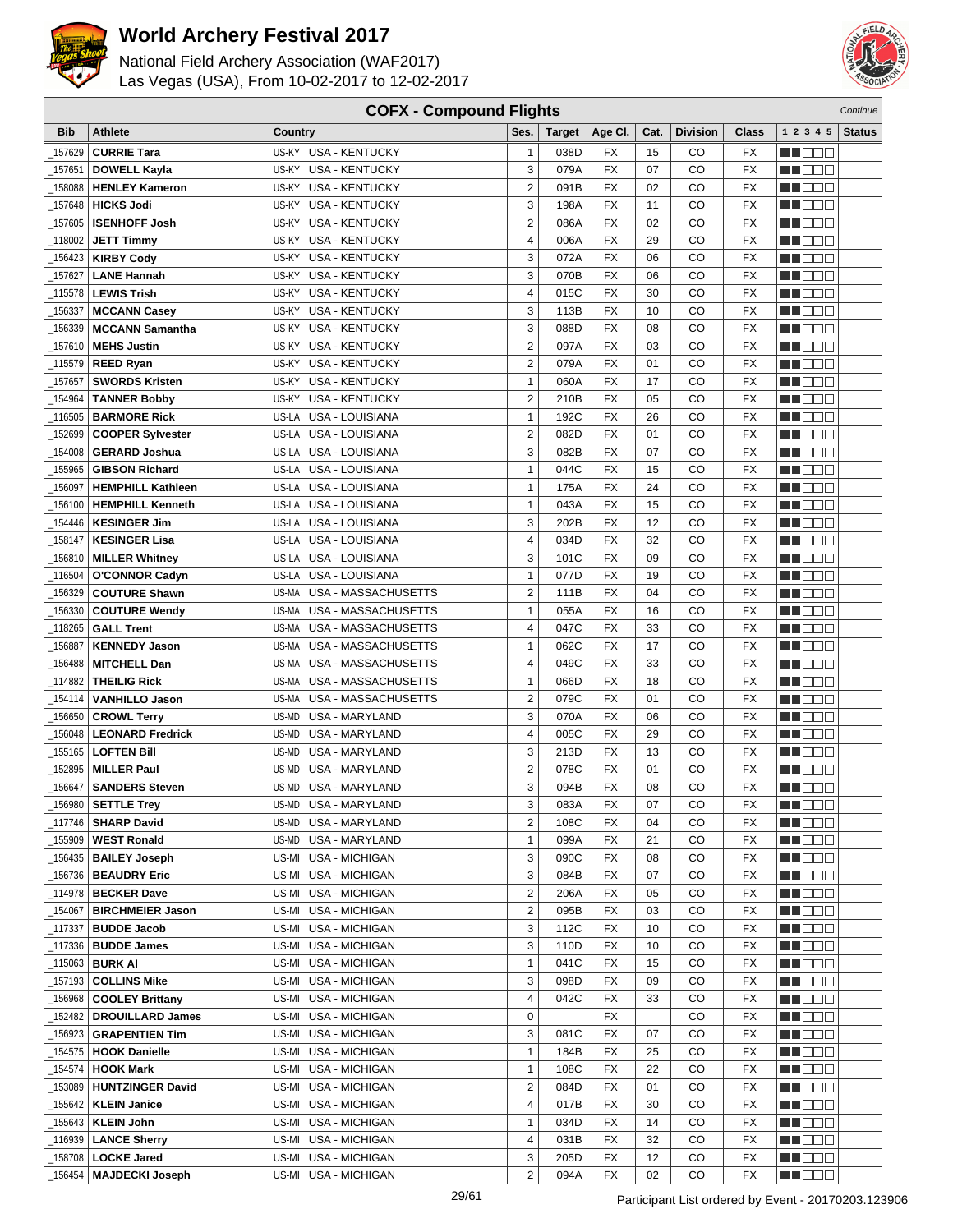



| <b>COFX - Compound Flights</b><br>Continue |                                                 |                                 |                         |               |                 |      |                 |                          |                      |               |
|--------------------------------------------|-------------------------------------------------|---------------------------------|-------------------------|---------------|-----------------|------|-----------------|--------------------------|----------------------|---------------|
| <b>Bib</b>                                 | <b>Athlete</b>                                  | Country                         | Ses.                    | <b>Target</b> | Age CI.         | Cat. | <b>Division</b> | <b>Class</b>             | 1 2 3 4 5            | <b>Status</b> |
| 152264                                     | <b>PARENT Troy</b>                              | US-MI USA - MICHIGAN            | 3                       | 095C          | FX              | 08   | CO              | FX                       | e de e               |               |
| 116253                                     | <b>PARENTI Mark</b>                             | USA - MICHIGAN<br>US-MI         | $\mathbf{1}$            | 100C          | <b>FX</b>       | 21   | CO              | <b>FX</b>                | n i De B             |               |
| 114971                                     | <b>PRATER Don</b>                               | US-MI USA - MICHIGAN            | $\mathbf{1}$            | 063C          | <b>FX</b>       | 17   | CO              | <b>FX</b>                | MOOO                 |               |
| _114970                                    | <b>PRATER Scott</b>                             | <b>USA - MICHIGAN</b><br>US-MI  | $\mathbf{1}$            | 090D          | <b>FX</b>       | 20   | CO              | <b>FX</b>                | ME DE L              |               |
| 153764                                     | <b>RICHARDS Brittany</b>                        | USA - MICHIGAN<br>US-MI         | $\mathbf{1}$            | 106D          | <b>FX</b>       | 22   | CO              | <b>FX</b>                | MU DO O              |               |
|                                            | <b>SCHULTES Joan</b>                            | US-MI<br><b>USA - MICHIGAN</b>  | 3                       |               | <b>FX</b>       | 13   | CO              | <b>FX</b>                | MU OO O              |               |
| 153303                                     |                                                 |                                 |                         | 215A          |                 |      |                 |                          |                      |               |
| 153302                                     | <b>SCHULTES Vince</b>                           | USA - MICHIGAN<br>US-MI         | $\mathbf{1}$            | 029D          | <b>FX</b>       | 14   | CO              | <b>FX</b>                | MN 888               |               |
| 154613                                     | <b>STOWE Lyle</b>                               | <b>USA - MICHIGAN</b><br>US-MI  | $\mathbf{1}$            | 048C          | <b>FX</b>       | 16   | CO              | <b>FX</b>                | MN OO B              |               |
| 155595                                     | <b>STREET Jason</b>                             | <b>USA - MICHIGAN</b><br>US-MI  | $\mathbf 2$             | 078B          | <b>FX</b>       | 01   | CO              | <b>FX</b>                | MO DO O              |               |
| 154684                                     | <b>STRICKLAND Sarah</b>                         | USA - MICHIGAN<br>US-MI         | $\mathbf{1}$            | 040B          | <b>FX</b>       | 15   | CO              | <b>FX</b>                | M DEE                |               |
| 152780                                     | <b>TAIT Alex</b>                                | <b>USA - MICHIGAN</b><br>US-MI  | 3                       | 083B          | <b>FX</b>       | 07   | CO              | <b>FX</b>                | MU DO B              |               |
| 152881                                     | <b>WILKINSON Donald</b>                         | USA - MICHIGAN<br>US-MI         | $\mathbf{1}$            | 039C          | <b>FX</b>       | 15   | CO              | <b>FX</b>                | MN D D D             |               |
| 116847                                     | <b>BARNES Brandon</b>                           | US-MN<br>USA - MINNESOTA        | $\overline{2}$          | 096A          | <b>FX</b>       | 03   | CO              | <b>FX</b>                | MN OO O              |               |
| 153115                                     | <b>BARNES Kim</b>                               | US-MN<br>USA - MINNESOTA        | $\mathbf{1}$            | 199A          | <b>FX</b>       | 27   | CO              | <b>FX</b>                | MA DE C              |               |
| 157126                                     | <b>FAY Paul</b>                                 | US-MN<br>USA - MINNESOTA        | $\mathbf{1}$            | 033A          | <b>FX</b>       | 14   | CO              | FX                       | MU DO B              |               |
| _153436                                    | <b>FIERKE Tim</b>                               | US-MN<br><b>USA - MINNESOTA</b> | $\mathbf{1}$            | 207D          | <b>FX</b>       | 28   | CO              | <b>FX</b>                | MN 888               |               |
| 156471                                     | <b>FRANKLIN Morgan</b>                          | <b>USA - MINNESOTA</b><br>US-MN | $\mathbf{1}$            | 052C          | <b>FX</b>       | 16   | CO              | <b>FX</b>                | MN OO O              |               |
| 152160                                     | <b>FROMM Donald</b>                             | <b>USA - MINNESOTA</b><br>US-MN | $\mathbf{1}$            | 070B          | <b>FX</b>       | 18   | CO              | <b>FX</b>                | MU DO O              |               |
| 155953                                     | <b>GLEITZ Jake</b>                              | USA - MINNESOTA<br>US-MN        | $\overline{2}$          | 078D          | <b>FX</b>       | 01   | CO              | <b>FX</b>                | M DO B               |               |
| 152164                                     | <b>GRIFFIN Caitlin</b>                          | US-MN USA - MINNESOTA           | $\mathbf{1}$            | 065B          | <b>FX</b>       | 17   | CO              | <b>FX</b>                | MN DO B              |               |
| 157142                                     | <b>HAAS Matt</b>                                | US-MN USA - MINNESOTA           | $\overline{c}$          | 090D          | <b>FX</b>       | 02   | CO              | <b>FX</b>                | N NO D O             |               |
| 153969                                     | <b>HELLAND Bryan</b>                            | USA - MINNESOTA<br>US-MN        | 3                       | 085D          | <b>FX</b>       | 07   | CO              | <b>FX</b>                | <b>HELLO</b>         |               |
| _118739                                    | <b>HELLAND Stephen</b>                          | USA - MINNESOTA<br>US-MN        | $\mathbf{1}$            | 183B          | <b>FX</b>       | 25   | CO              | <b>FX</b>                | M DO B               |               |
| 116219                                     | <b>KERNER Rick</b>                              | USA - MINNESOTA<br>US-MN        | $\mathbf{1}$            | 045B          | <b>FX</b>       | 15   | CO              | <b>FX</b>                | MA OO B              |               |
| 118267                                     | <b>KNUTSON Rob</b>                              | USA - MINNESOTA<br>US-MN        | 3                       | 093D          | <b>FX</b>       | 08   | CO              | <b>FX</b>                | MN 888               |               |
| 156643                                     | <b>KOSTRZEWSKI Dewey</b>                        | US-MN<br>USA - MINNESOTA        | 3                       | 073B          | <b>FX</b>       | 06   | CO              | <b>FX</b>                | MN OO O              |               |
| 116052                                     | <b>KUHN Nathan</b>                              | USA - MINNESOTA<br>US-MN        | 4                       | 020D          | <b>FX</b>       | 31   | CO              | <b>FX</b>                | MU DO O              |               |
| 115597                                     | <b>LUBBEN Joshua</b>                            | USA - MINNESOTA<br>US-MN        | $\overline{2}$          | 109B          | <b>FX</b>       | 04   | CO              | <b>FX</b>                | MU DO B              |               |
| 157024                                     | <b>MAYER Kirbie</b>                             | US-MN<br>USA - MINNESOTA        | 4                       | 031D          | <b>FX</b>       | 32   | CO              | <b>FX</b>                | MN OO B              |               |
| 155935                                     | <b>MOSBEK Jake</b>                              | USA - MINNESOTA<br>US-MN        | $\overline{2}$          | 212B          | <b>FX</b>       | 05   | CO              | <b>FX</b>                | n de de              |               |
| 115258                                     | <b>NEPPER Todd</b>                              | US-MN<br>USA - MINNESOTA        | $\mathbf{1}$            | 193D          | FX              | 26   | CO              | <b>FX</b>                | MA DE C              |               |
| _116528                                    | <b>RUGRODEN Rick</b>                            | US-MN<br>USA - MINNESOTA        | 3                       | 205A          | <b>FX</b>       | 12   | CO              | FX                       | MU DO B              |               |
| 153434                                     | <b>THRUN Jeff</b>                               | US-MN<br><b>USA - MINNESOTA</b> | $\mathbf{1}$            | 209A          | FX              | 28   | CO              | <b>FX</b>                | MN DO B              |               |
| 155596                                     | <b>URTEL Blaine</b>                             | <b>USA - MINNESOTA</b><br>US-MN | 3                       | 205C          | <b>FX</b>       | 12   | CO              | <b>FX</b>                | MA DE E              |               |
| 154433                                     | <b>BROOKS John</b>                              | US-MO<br><b>USA - MISSOURI</b>  | 2                       | 102C          | <b>FX</b>       | 03   | CO              | <b>FX</b>                | M D D D              |               |
| 155783                                     | <b>BROOKSHIER Bill</b>                          | USA - MISSOURI<br>US-MO         | 4                       | 007D          | <b>FX</b>       | 29   | CO              | <b>FX</b>                | MU DE S              |               |
| 152730                                     | <b>CIAK Tom Big Bird</b>                        | <b>US-MO USA - MISSOURI</b>     | 4                       | 011C          | <b>FX</b>       | 30   | CO              | <b>FX</b>                | MN DO B              |               |
|                                            | $\overline{\phantom{0}}$ 116717   CLOSSER Sammy | US-MO USA - MISSOURI            | 2                       | 208C          | $\overline{FX}$ | 05   | $_{\rm CO}$     | $\overline{\mathsf{FX}}$ | <b>HE</b> OOO        |               |
| _156914                                    | <b>FLY Levi</b>                                 | US-MO USA - MISSOURI            | $\mathbf{1}$            | 107C          | FX              | 22   | CO              | FX                       | MA DE E              |               |
| _155661                                    | <b>GRIGGS Julie</b>                             | US-MO USA - MISSOURI            | 3                       | 208A          | FX              | 13   | CO              | FX                       | WU O O O             |               |
| _153093                                    | <b>HORN Rick</b>                                | US-MO USA - MISSOURI            | $\mathbf{1}$            | 090B          | FX              | 20   | CO              | FX                       | MUOOO                |               |
| _153166                                    | <b>HOUK Henry</b>                               | US-MO USA - MISSOURI            | $\mathbf{1}$            | 084C          | FX              | 20   | CO              | FX                       | <u>in dia ka</u>     |               |
| _116562                                    | <b>JOHNSON Steven</b>                           | US-MO USA - MISSOURI            | 4                       | 032B          | FX              | 32   | CO              | FX                       | <u>Li de d</u>       |               |
| _156627                                    | <b>MARKT Kyle</b>                               | US-MO USA - MISSOURI            | 2                       | 101B          | FX              | 03   | CO              | FX                       | <u> Here e</u>       |               |
| 156453                                     | <b>MARTIN Jeff</b>                              | US-MO USA - MISSOURI            | $\overline{\mathbf{c}}$ | 097D          | FX              | 03   | CO              | FX                       | WO OO U              |               |
| _115681                                    | <b>MILYARD Ken</b>                              | US-MO USA - MISSOURI            | 4                       | 033A          | FX              | 32   | CO              | FX                       | <u>in ja sis</u>     |               |
| 152402                                     | <b>RAWSON Richard</b>                           | US-MO USA - MISSOURI            | $\mathbf{1}$            | 053C          | FX              | 16   | CO              | FX                       | <u>Li de d</u>       |               |
| 156788                                     | <b>RODGERS Darron</b>                           | US-MO USA - MISSOURI            | 3                       | 082D          | FX              | 07   | CO              | FX                       | <u>LI OOD</u>        |               |
| _156841                                    | <b>RYAN Race</b>                                | US-MO USA - MISSOURI            | $\mathbf{1}$            | 092D          | FX              | 20   | CO              | FX                       | WU 88                |               |
| _156999                                    |                                                 | US-MO USA - MISSOURI            | 4                       | 033B          | FX              | 32   | CO              | FX                       | MU DO O              |               |
| 152405                                     | <b>SCOTT Amanda</b>                             | US-MO<br>USA - MISSOURI         | 3                       | 191C          | FX              | 11   | CO              | FX                       |                      |               |
|                                            | <b>SHANKS Drew</b>                              |                                 |                         |               |                 |      |                 |                          | <u> Lind a Bi</u>    |               |
| _156350                                    | <b>SMILEY Charlie</b>                           | US-MO USA - MISSOURI            | $\overline{\mathbf{c}}$ | 101D          | FX              | 03   | CO              | FX                       | <u>LI OOD</u>        |               |
| _156769                                    | <b>SMITH Bailey</b>                             | US-MO USA - MISSOURI            | 2                       | 211C          | FX              | 05   | CO              | FX                       | WU 88                |               |
| 152998                                     | <b>TAYLOR David</b>                             | US-MO USA - MISSOURI            | 2                       | 090A          | FX              | 02   | CO              | FX                       | MUOOO                |               |
| 158452                                     | <b>VAUGHN Jaime</b>                             | US-MO USA - MISSOURI            | $\mathbf{1}$            | 092B          | FX              | 20   | CO              | FX                       | <u>in din Biblio</u> |               |
| _116963                                    | <b>WAGNER Jackson</b>                           | US-MO USA - MISSOURI            | $\mathbf{1}$            | 054D          | FX              | 16   | CO              | FX                       | <u>LI DEB</u>        |               |
| _153719                                    | <b>YOUNGER Dan</b>                              | US-MO USA - MISSOURI            | $\mathbf{1}$            | 187D          | FX              | 26   | CO              | FX                       | WU O O O             |               |
| _158102                                    | <b>PAULINO Justin</b>                           | US-MS USA - MISSISSIPPI         | 2                       | 077C          | FX              | 01   | CO              | FX                       | MUOOO                |               |
| _157623                                    | <b>PULLEN Arianna</b>                           | US-MS USA - MISSISSIPPI         | 4                       | 041A          | FX              | 33   | CO              | FX                       | <b>MA</b> OOO        |               |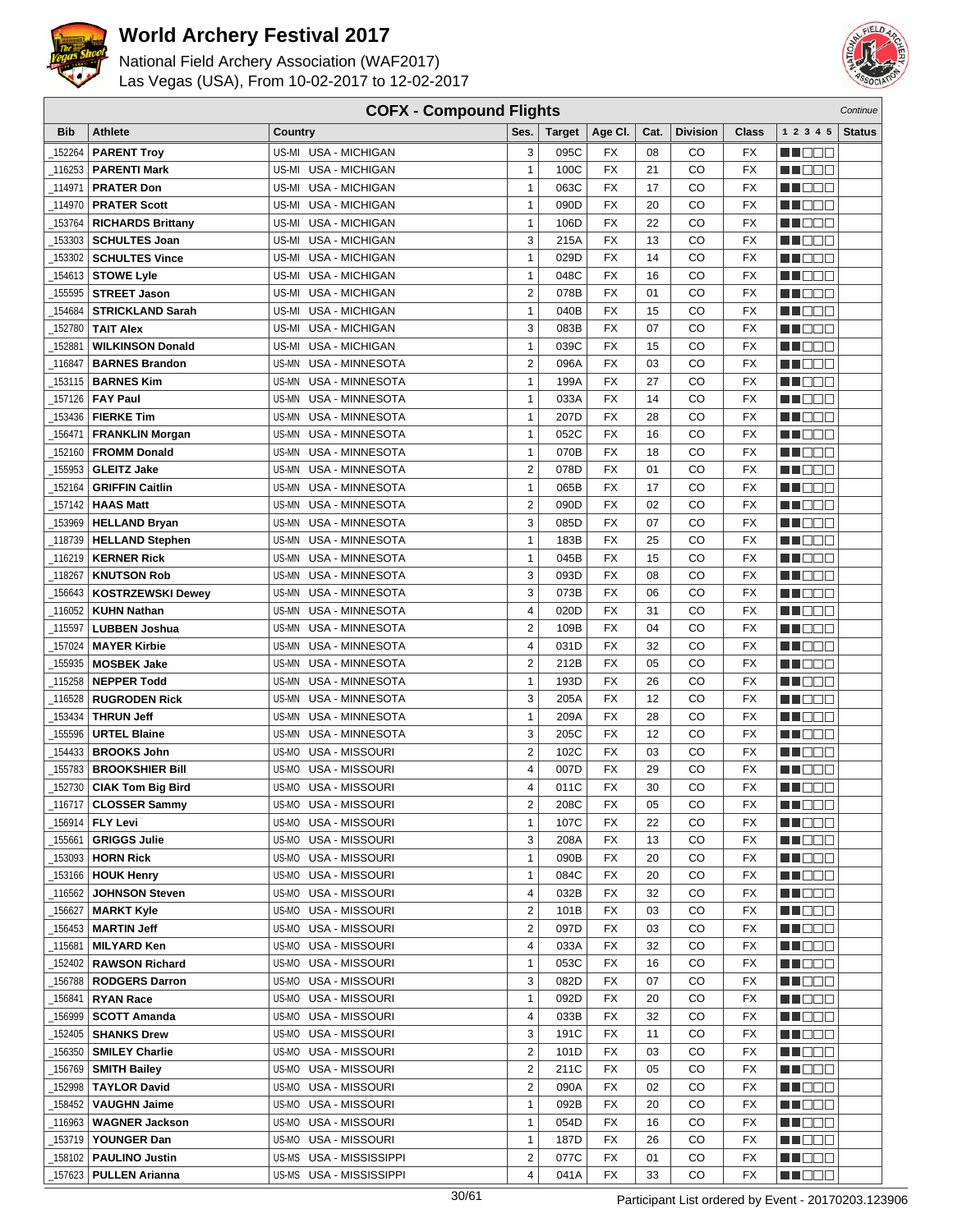



| <b>COFX - Compound Flights</b><br>Continue |                                               |                                                   |                              |               |                 |          |                 |                          |                    |               |
|--------------------------------------------|-----------------------------------------------|---------------------------------------------------|------------------------------|---------------|-----------------|----------|-----------------|--------------------------|--------------------|---------------|
| <b>Bib</b>                                 | Athlete                                       | Country                                           | Ses.                         | <b>Target</b> | Age CI.         | Cat.     | <b>Division</b> | <b>Class</b>             | 1 2 3 4 5          | <b>Status</b> |
| 157359                                     | <b>SMITH Cole</b>                             | US-MS USA - MISSISSIPPI                           | $\mathbf{1}$                 | 040A          | FX              | 15       | CO              | FX                       | e de e             |               |
| 156973                                     | <b>BODLE Bob</b>                              | US-MT USA - MONTANA                               | $\mathbf{1}$                 | 030B          | <b>FX</b>       | 14       | CO              | <b>FX</b>                | MU O O O           |               |
| 156852                                     | <b>BODLE Brad</b>                             | US-MT USA - MONTANA                               | $\overline{2}$               | 084C          | <b>FX</b>       | 01       | CO              | <b>FX</b>                | MOOO               |               |
| 155257                                     |                                               | US-MT<br><b>USA - MONTANA</b>                     | 1                            | 104C          | <b>FX</b>       | 22       | CO              | FX                       | MA DE E            |               |
|                                            | <b>BOMGARDNER Bailey</b>                      |                                                   |                              |               |                 |          |                 |                          |                    |               |
| 157791                                     | <b>BOMGARDNER Jacquelynn</b>                  | <b>USA - MONTANA</b><br>US-MT                     | 4                            | 018A          | <b>FX</b>       | 30       | CO              | <b>FX</b>                | MU DO O            |               |
| 153001                                     | <b>DAVIS James</b>                            | US-MT<br><b>USA - MONTANA</b>                     | 4                            | 001A          | <b>FX</b>       | 29       | CO              | FX                       | MU OO O            |               |
| 157025                                     | <b>DEAL Jay</b>                               | <b>USA - MONTANA</b><br>US-MT                     | 3                            | 102C          | <b>FX</b>       | 09       | CO              | <b>FX</b>                | ME E E E           |               |
| 156216                                     | <b>FISHER Brittney</b>                        | <b>USA - MONTANA</b><br>US-MT                     | 1                            | 114D          | <b>FX</b>       | 23       | CO              | <b>FX</b>                | ME E E E           |               |
| 116362                                     | <b>GUENTHNER Christian</b>                    | US-MT<br><b>USA - MONTANA</b>                     | 1                            | 033C          | <b>FX</b>       | 14       | CO              | <b>FX</b>                | MN 888             |               |
| 156673                                     | <b>HEGG Jason</b>                             | US-MT<br><b>USA - MONTANA</b>                     | $\overline{2}$               | 100D          | <b>FX</b>       | 03       | CO              | <b>FX</b>                | MA DE S            |               |
| 156809                                     | <b>KAUFMAN Kyle</b>                           | <b>USA - MONTANA</b><br>US-MT                     | $\overline{c}$               | 099C          | <b>FX</b>       | 03       | CO              | <b>FX</b>                | MU DO B            |               |
| 156942                                     | <b>KAUFMAN Shane</b>                          | US-MT<br><b>USA - MONTANA</b>                     | $\overline{\mathbf{c}}$      | 215B          | <b>FX</b>       | 05       | CO              | <b>FX</b>                | n i De E           |               |
| 156542                                     | <b>LLOYD Michael</b>                          | US-MT<br><b>USA - MONTANA</b>                     | 1                            | 195B          | FX              | 27       | CO              | FX                       | MN OO O            |               |
| 151865                                     | <b>MCNEESE Connor</b>                         | <b>USA - MONTANA</b><br>US-MT                     | 3                            | 190D          | <b>FX</b>       | 11       | CO              | <b>FX</b>                | MA DE C            |               |
| 116886                                     | <b>MOODY Samuel</b>                           | US-MT<br><b>USA - MONTANA</b>                     | $\mathbf{1}$                 | 088D          | <b>FX</b>       | 20       | CO              | <b>FX</b>                | MU DO B            |               |
| 156543                                     | <b>PERES Pierre (Tony)</b>                    | <b>USA - MONTANA</b><br>US-MT                     | 3                            | 099B          | <b>FX</b>       | 09       | CO              | FX                       | MN 888             |               |
| 153903                                     | <b>SABOL Justin</b>                           | US-MT<br><b>USA - MONTANA</b>                     | 3                            | 200A          | <b>FX</b>       | 12       | CO              | <b>FX</b>                | MN OO O            |               |
| 152817                                     | <b>SCHAFF Mike</b>                            | US-MT<br><b>USA - MONTANA</b>                     | 1                            | 168C          | FX              | 24       | CO              | <b>FX</b>                | MU DO O            |               |
| 157901                                     | <b>SEELEY Josh</b>                            | <b>USA - MONTANA</b><br>US-MT                     | 2                            | 112C          | <b>FX</b>       | 04       | CO              | <b>FX</b>                | M DO B             |               |
| 115326                                     | <b>SMITH Travis</b>                           | US-MT USA - MONTANA                               | $\overline{c}$               | 092B          | <b>FX</b>       | 02       | CO              | <b>FX</b>                | MN 888             |               |
| 158349                                     | <b>VINCENT Joe</b>                            | US-MT USA - MONTANA                               | $\overline{2}$               | 087A          | <b>FX</b>       | 02       | CO              | <b>FX</b>                | MA DE E            |               |
| 117920                                     | <b>WOOD Kathy</b>                             | US-MT<br><b>USA - MONTANA</b>                     | 4                            | 003D          | <b>FX</b>       | 29       | CO              | FX                       | <b>HELLO</b>       |               |
| 117507                                     | YOUNGGREN Josh                                | <b>USA - MONTANA</b><br>US-MT                     | 1                            | 067A          | <b>FX</b>       | 18       | CO              | <b>FX</b>                | MU OO O            |               |
| 116817                                     | <b>BISSON Jim</b>                             | US-ND<br><b>USA - NORTH DAKOTA</b>                | $\mathbf{1}$                 | 190C          | <b>FX</b>       | 26       | CO              | <b>FX</b>                | MA OO B            |               |
| 116815                                     | <b>CORBETT Nicholas</b>                       | <b>USA - NORTH DAKOTA</b><br>US-ND                | $\mathbf{1}$                 | 058B          | <b>FX</b>       | 17       | CO              | <b>FX</b>                | MN 888             |               |
| 152083                                     | <b>HETLETVED Lee</b>                          | USA - NORTH DAKOTA<br>US-ND                       | $\mathbf 0$                  |               | <b>FX</b>       |          | CO              | <b>FX</b>                | MO DO O            |               |
| 116803                                     | <b>HOEFS Max</b>                              | US-ND<br><b>USA - NORTH DAKOTA</b>                | 1                            | 075C          | <b>FX</b>       | 19       | CO              | <b>FX</b>                | MU DO O            |               |
| 116820                                     | <b>JONES Michel</b>                           | USA - NORTH DAKOTA<br>US-ND                       | 3                            | 204D          | <b>FX</b>       | 12       | CO              | <b>FX</b>                | MU DO B            |               |
| 153080                                     | <b>MORSTAD Erin</b>                           | US-ND USA - NORTH DAKOTA                          | $\mathbf{1}$                 | 047B          | <b>FX</b>       | 15       | CO              | <b>FX</b>                | MN OO B            |               |
| 156085                                     | <b>TEBELIUS Marc</b>                          | US-ND USA - NORTH DAKOTA                          | 4                            | 014B          | <b>FX</b>       | 30       | CO              | <b>FX</b>                | n de de            |               |
| 116808                                     | <b>TEETS Ben</b>                              | USA - NORTH DAKOTA<br>US-ND                       | 2                            | 081C          | FX              | 01       | CO              | <b>FX</b>                | MA DE C            |               |
| 116806                                     | <b>TEETS Trent</b>                            | USA - NORTH DAKOTA<br>US-ND                       | $\overline{2}$               | 206B          | <b>FX</b>       | 05       | CO              | <b>FX</b>                | MU DO B            |               |
| 116718_                                    | <b>WHITESOCK Jason</b>                        | USA - NORTH DAKOTA<br>US-ND                       | $\mathbf{1}$                 | 038C          | FX              | 14       | CO              | <b>FX</b>                | MA OO B            |               |
| 155390                                     | <b>CHRISTMAN Edward</b>                       | US-NE USA - NEBRASKA                              | $\mathbf{1}$                 | 068D          | <b>FX</b>       | 18       | CO              | <b>FX</b>                | MA DE E            |               |
| 154603                                     | <b>JIROVSKY Adam</b>                          | US-NE USA - NEBRASKA                              | $\overline{c}$               | 086C          | <b>FX</b>       | 02       | CO              | <b>FX</b>                | M D D D            |               |
| 157809                                     | <b>KNIGGE Kylie</b>                           | US-NE USA - NEBRASKA                              | 1                            | 071A          | <b>FX</b>       | 18       | CO              | <b>FX</b>                | MU DE S            |               |
| 116936                                     | <b>LEMKE Daren</b>                            | US-NE USA - NEBRASKA                              | $\mathbf{1}$                 | 186C          | <b>FX</b>       | 26       | CO              | <b>FX</b>                | MN DO B            |               |
| $\_114871$                                 | <b>METSCHKE Gene</b>                          | US-NE USA - NEBRASKA                              | 1                            | 195C          | $\overline{FX}$ | 27       | $_{\rm CO}$     | $\overline{\mathsf{FX}}$ | <b>NH</b> OOO      |               |
|                                            |                                               |                                                   | $\mathbf{1}$                 |               | FX              | 28       | CO              | FX                       |                    |               |
| 118007<br>_114904                          | <b>NAUMAN Tom</b><br><b>SCHNEIDER Michael</b> | US-NE USA - NEBRASKA<br>US-NE USA - NEBRASKA      | 1                            | 204A<br>117B  | FX              | 23       | CO              | FX                       | M DE S             |               |
|                                            |                                               |                                                   |                              |               |                 |          |                 |                          | WU O O O           |               |
| _157622                                    | <b>VANDERHEIDEN Sam</b>                       | US-NE USA - NEBRASKA<br>US-NH USA - NEW HAMPSHIRE | $\overline{\mathbf{c}}$<br>3 | 210C          | FX<br>FX        | 05<br>06 | CO<br>CO        | FX                       | MUOOO              |               |
| _153696                                    | <b>SZATELA Anna</b>                           |                                                   | 3                            | 077C          |                 | 09       |                 | FX                       | <u>in ja sis</u>   |               |
| _154992                                    | <b>BRADWAY Jc</b>                             | US-NJ USA - NEW JERSEY<br>US-NJ USA - NEW JERSEY  | 2                            | 104D          | FX              | 01       | CO              | FX                       | <u>Li Bee</u>      |               |
| _157895                                    | <b>GATTO Steven</b>                           |                                                   |                              | 081B          | FX              |          | CO              | FX                       | <u> Here e</u>     |               |
| _116988                                    | <b>GUERRIERO Neil</b>                         | US-NJ USA - NEW JERSEY                            | 4                            | 022C          | FX              | 31       | CO              | FX                       | <u>LL DOO</u>      |               |
| _152876                                    | <b>JOYCE Doug</b>                             | US-NJ USA - NEW JERSEY                            | 0                            |               | FX              |          | CO              | FX                       | <u>in ja sis</u>   |               |
| _115102                                    | <b>MILLER Harry</b>                           | US-NJ USA - NEW JERSEY                            | 0                            |               | FX              |          | CO              | FX                       | <u> Literatu</u>   |               |
| 153707                                     | <b>ADAM Adam</b>                              | US-NM USA - NEW MEXICO                            | 3                            | 114B          | FX              | 10       | CO              | FX                       | <u>LI OOD</u>      |               |
| 153258                                     | <b>AHLGRIM Brad</b>                           | US-NM USA - NEW MEXICO                            | 1                            | 096C          | FX              | 21       | CO              | FX                       | WU 88              |               |
| _117489                                    | <b>BLAINE Chris</b>                           | US-NM USA - NEW MEXICO                            | 3                            | 103B          | FX              | 09       | CO              | FX                       | MUOOO              |               |
| _153811                                    | <b>CANION Bradley</b>                         | US-NM USA - NEW MEXICO                            | 2                            | 101C          | FX              | 03       | CO              | FX                       | MU DE B            |               |
| _155477                                    | <b>CARLSON Lee</b>                            | US-NM USA - NEW MEXICO                            | $\mathbf{1}$                 | 174D          | FX              | 24       | CO              | FX                       | N DO D             |               |
| _157106                                    | <b>GONZALES Ben</b>                           | US-NM USA - NEW MEXICO                            | 4                            | 046C          | FX              | 33       | CO              | FX                       | WU 88              |               |
| _154946                                    | <b>GRAVES Gary</b>                            | US-NM USA - NEW MEXICO                            | 1                            | 196C          | FX              | 27       | CO              | FX                       | NN O O O           |               |
| _157002                                    | <b>GULLEDGE Travis</b>                        | US-NM USA - NEW MEXICO                            | 2                            | 090C          | FX              | 02       | CO              | FX                       | <u> Literatu</u>   |               |
| _151902                                    | <b>HARTSOCK Zarah</b>                         | US-NM USA - NEW MEXICO                            | $\mathbf{1}$                 | 196A          | FX              | 27       | CO              | FX                       | <u> Here de la</u> |               |
| 152425                                     | <b>HOOVER Robert</b>                          | US-NM USA - NEW MEXICO                            | $\mathbf{1}$                 | 095B          | FX              | 21       | CO              | FX                       | <u> HELEL</u>      |               |
| 155262                                     | <b>HUNTER John</b>                            | US-NM USA - NEW MEXICO                            | 1                            | 211B          | FX              | 28       | CO              | FX                       | M DE S             |               |
| _157134                                    | <b>MILES Paige</b>                            | US-NM USA - NEW MEXICO                            | $\mathbf{1}$                 | 082B          | FX              | 19       | CO              | FX                       | <b>MA</b> OOO      |               |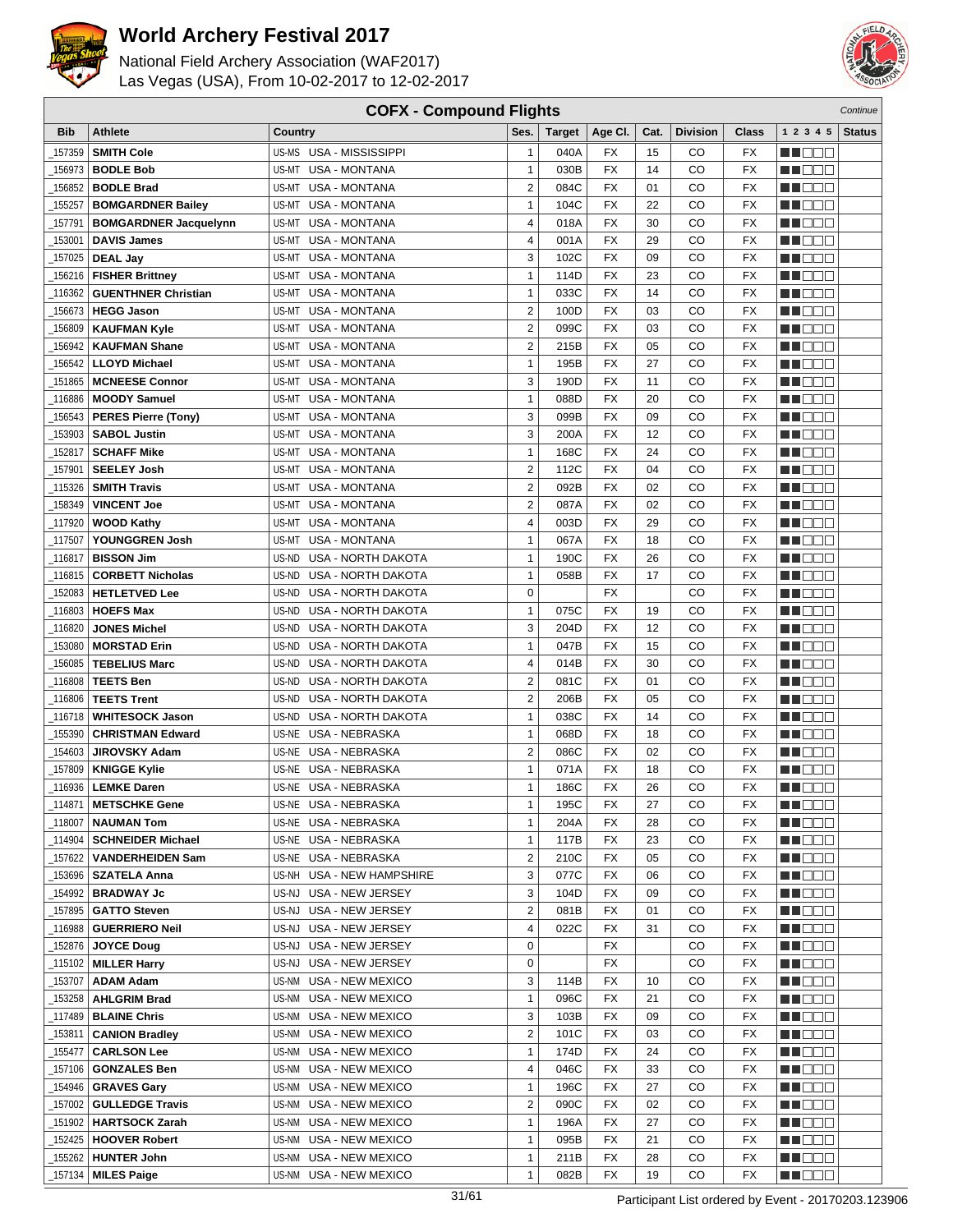



| <b>COFX - Compound Flights</b> |                           |                                  |                         |        |                 |      |                 |                 | Continue          |               |
|--------------------------------|---------------------------|----------------------------------|-------------------------|--------|-----------------|------|-----------------|-----------------|-------------------|---------------|
| <b>Bib</b>                     | <b>Athlete</b>            | Country                          | Ses.                    | Target | Age CI.         | Cat. | <b>Division</b> | Class           | 1 2 3 4 5         | <b>Status</b> |
| 154806                         | <b>MUFFLEY Jordan</b>     | US-NM<br>USA - NEW MEXICO        | 3                       | 206A   | FX              | 12   | CO              | FX              | HI EE E           |               |
| 157131                         | <b>OLGUIN Matthew</b>     | <b>USA - NEW MEXICO</b><br>US-NM | $\overline{\mathbf{c}}$ | 206D   | <b>FX</b>       | 05   | CO              | <b>FX</b>       | M DO B            |               |
| 157132                         | <b>OLGUIN Stacy Jo</b>    | US-NM<br><b>USA - NEW MEXICO</b> | $\mathbf{1}$            | 060C   | <b>FX</b>       | 17   | CO              | FX              | n i DDE           |               |
| _118945                        | <b>OLIVAS Jonathan</b>    | USA - NEW MEXICO<br>US-NM        | 3                       | 112B   | <b>FX</b>       | 10   | CO              | FX              | MA DE E           |               |
| 155976                         | <b>PHLIEGER Michael</b>   | USA - NEW MEXICO<br>US-NM        | 3                       | 207D   | <b>FX</b>       | 12   | CO              | FX              | n de e            |               |
|                                | <b>RIGGS Bill</b>         | US-NM<br>USA - NEW MEXICO        | 4                       | 012A   | <b>FX</b>       | 30   | CO              | <b>FX</b>       |                   |               |
| 154034                         | <b>STEPHENSON Zt</b>      |                                  | 3                       |        | <b>FX</b>       |      |                 |                 | MA DE E           |               |
| 155132                         |                           | USA - NEW MEXICO<br>US-NM        |                         | 091A   | <b>FX</b>       | 08   | CO              | FX              | MN 888            |               |
| 115412                         | <b>STOLLEIS Karl</b>      | <b>USA - NEW MEXICO</b><br>US-NM | 1                       | 030A   |                 | 14   | CO              | FX              | MN D D O          |               |
| 155763                         | <b>TAFOYA Miguel</b>      | USA - NEW MEXICO<br>US-NM        | 1                       | 072B   | <b>FX</b>       | 18   | CO              | FX              | MO DO O           |               |
| 118501                         | <b>TURNER Charles</b>     | USA - NEW MEXICO<br>US-NM        | $\mathbf{1}$            | 176B   | <b>FX</b>       | 24   | CO              | FX              | n i De E          |               |
| 156332                         | <b>WINTERS Walter</b>     | USA - NEW MEXICO<br>US-NM        | $\mathbf{1}$            | 098A   | <b>FX</b>       | 21   | CO              | <b>FX</b>       | W OOO             |               |
| 158358                         | <b>BARWICK Kara</b>       | US-NV<br>USA - NEVADA            | 4                       | 025A   | <b>FX</b>       | 31   | CO              | FX              | 11   8   8   8    |               |
| 156356                         | <b>BEDARD Pamela</b>      | US-NV<br>USA - NEVADA            | 4                       | 038A   | <b>FX</b>       | 32   | CO              | FX              | n i Bele          |               |
| 116263                         | <b>CATALANO David</b>     | USA - NEVADA<br>US-NV            | 1                       | 032B   | <b>FX</b>       | 14   | CO              | FX              | MA DE L           |               |
| 155458                         | <b>COLIN Tracy</b>        | US-NV<br>USA - NEVADA            | $\mathbf{1}$            | 079A   | <b>FX</b>       | 19   | CO              | <b>FX</b>       | M DE O            |               |
| 153585                         | <b>COOLEY Marcus</b>      | USA - NEVADA<br>US-NV            | $\mathbf{1}$            | 097D   | <b>FX</b>       | 21   | CO              | FX              | MU DO O           |               |
| 152923                         | <b>CRINKLAW Jill</b>      | USA - NEVADA<br>US-NV            | 1                       | 187B   | <b>FX</b>       | 26   | CO              | FX              | MO DO O           |               |
| 152922                         | <b>CRINKLAW Scott</b>     | <b>USA - NEVADA</b><br>US-NV     | 1                       | 079B   | <b>FX</b>       | 19   | CO              | FX              | ME DE S           |               |
| 155242                         | <b>DAVIS David</b>        | USA - NEVADA<br>US-NV            | $\mathbf{1}$            | 082C   | <b>FX</b>       | 19   | CO              | FX              | M DEE             |               |
| 152933                         | <b>DOUGHERTY Duane</b>    | USA - NEVADA<br>US-NV            | 4                       | 028C   | <b>FX</b>       | 32   | CO              | FX              | ME OOO            |               |
| 152932                         | <b>DOUGHERTY Lauri</b>    | US-NV<br><b>USA - NEVADA</b>     | 4                       | 008B   | <b>FX</b>       | 29   | CO              | FX              | MT DE E           |               |
| 154265                         | <b>EVANS Richard</b>      | US-NV<br>USA - NEVADA            | 1                       | 111A   | <b>FX</b>       | 23   | CO              | FX              | n i Bele          |               |
| 154303                         | <b>FORDICE Dean</b>       | USA - NEVADA<br>US-NV            | 1                       | 037C   | <b>FX</b>       | 14   | CO              | FX              | MA DE E           |               |
| 154196_                        | <b>HOAGLUND Toby</b>      | US-NV<br>USA - NEVADA            | $\mathbf{1}$            | 209B   | <b>FX</b>       | 28   | CO              | <b>FX</b>       | MU DEL            |               |
| 115335                         | <b>JENG Matt</b>          | USA - NEVADA<br>US-NV            | $\mathbf{1}$            | 179C   | <b>FX</b>       | 25   | CO              | FX              | n i DDE           |               |
| 157423                         | <b>KLEKAR Timothy</b>     | USA - NEVADA<br>US-NV            | 3                       | 080C   | <b>FX</b>       | 07   | CO              | FX              | MO DO O           |               |
| 152733                         | <b>LATTIMER Patrick</b>   | US-NV<br>USA - NEVADA            | 1                       | 098C   | <b>FX</b>       | 21   | CO              | FX              | MA DE S           |               |
| 154027                         | <b>LYDAY Stephanie</b>    | USA - NEVADA<br>US-NV            | 4                       | 037B   | <b>FX</b>       | 32   | CO              | FX              | W OOO             |               |
| 154513                         | <b>MARSHALL Jim</b>       | USA - NEVADA<br>US-NV            | 3                       | 080B   | <b>FX</b>       | 07   | CO              | FX              | n i De E          |               |
| 151859                         | <b>MCNEIL Roweina</b>     | USA - NEVADA<br>US-NV            | 4                       | 019B   | <b>FX</b>       | 31   | CO              | FX              | ▕▕▕█▐▊█▏          |               |
| 116217                         | <b>MORGAN John</b>        | USA - NEVADA<br>US-NV            | 1                       | 093A   | FX              | 21   | CO              | FX              | MA DE C           |               |
| _118072                        | <b>PANOU Blake</b>        | USA - NEVADA<br>US-NV            | $\mathbf{1}$            | 169D   | <b>FX</b>       | 24   | CO              | FX              | M DE E            |               |
| 156073                         | <b>PITTS Lystra</b>       | USA - NEVADA<br>US-NV            | 3                       | 100B   | FX              | 09   | CO              | <b>FX</b>       | N I O O O         |               |
| 156616                         | <b>RILEY Joseph</b>       | USA - NEVADA<br>US-NV            | 4                       | 013C   | <b>FX</b>       | 30   | CO              | FX              | MO DO O           |               |
| 156951                         | <b>SALGADO Raul</b>       | USA - NEVADA<br>US-NV            | 4                       | 001D   | <b>FX</b>       | 29   | CO              | FX              | MA DE C           |               |
| 154191                         | <b>SANTOS Felix</b>       | USA - NEVADA<br>US-NV            | 1                       | 063A   | <b>FX</b>       | 17   | CO              | FX              | M DO D            |               |
| 152712                         | <b>SAXWOLD Tim</b>        | US-NV USA - NEVADA               | $\mathbf{1}$            | 060D   | <b>FX</b>       | 17   | CO              | <b>FX</b>       | M DO O            |               |
| $-154437$                      | <b>SMITH Johnny</b>       | US-NV USA - NEVADA               | 1                       | 084A   | $\overline{FX}$ | 20   | $_{\rm CO}$     | $\overline{FX}$ | <b>BECOO</b>      |               |
| 158278                         | <b>SPONSLER Adam</b>      | US-NV USA - NEVADA               | $\mathbf{1}$            | 091B   | FX              | 20   | CO              | FX              | <u>Li Bec</u>     |               |
| _156322                        | <b>SPRINGER Mike</b>      | US-NV USA - NEVADA               | 3                       | 196B   | FX              | 11   | CO              | FX              | WU O O O          |               |
| _152967                        | <b>SWISHER Jerry</b>      | US-NV USA - NEVADA               | 1                       | 173B   | FX              | 24   | CO              | FX              | MUOOO             |               |
| 154655                         | <b>TAYLOR Bradley</b>     | USA - NEVADA<br>US-NV            | 3                       | 074C   | FX              | 06   | CO              | FX              | MA DE E           |               |
| _116047                        | <b>THOMAS Timmy</b>       | US-NV USA - NEVADA               | 3                       | 216D   | FX              | 13   | CO              | FX              | NN DOO            |               |
| _114876                        | <b>WEST Dennis</b>        | US-NV USA - NEVADA               | $\mathbf{1}$            | 089B   | FX              | 20   | CO              | FX              | MU DO O I         |               |
| _152616                        | <b>WILSON Djon</b>        | US-NV USA - NEVADA               | $\mathbf{1}$            | 094A   | FX              | 21   | CO              | FX              | MA BELI           |               |
| _154825                        | <b>WILSON John</b>        | US-NV USA - NEVADA               | 4                       | 038B   | FX              | 32   | CO              | FX              | <u> Literatu</u>  |               |
| 154829                         | <b>WILSON Kathryn</b>     | US-NV USA - NEVADA               | 4                       | 047A   | FX              | 33   | CO              | FX              | <u> Literatu</u>  |               |
| 152617                         | <b>WILSON Tina</b>        | US-NV USA - NEVADA               | $\mathbf{1}$            | 201A   | FX              | 27   | CO              | FX              | MU DO O I         |               |
| $-158713$                      | <b>WILSON Tony</b>        | US-NV USA - NEVADA               | 4                       | 039C   | FX              | 33   | CO              | FX              | <u>LL DOO</u>     |               |
| _114958                        | <b>AGNESE Anthony</b>     | US-NY<br>USA - NEW YORK          | 3                       | 202D   | FX              | 12   | CO              | FX              | MUOOO             |               |
| 156918                         | <b>ASHLEY Tom</b>         | USA - NEW YORK<br>US-NY          | $\overline{2}$          | 112A   | FX              | 04   | CO              | FX              | <u> Lind a Bi</u> |               |
| 114980                         | <b>BASTIANI Isabella</b>  | USA - NEW YORK<br>US-NY          | $\mathbf{1}$            | 094D   | FX              | 21   | CO              | FX              | <b>MA</b> DOO     |               |
| _155166                        | <b>BRENZEL Kyle</b>       | US-NY USA - NEW YORK             | 3                       | 097B   | FX              | 09   | CO              | FX              | MU DO D           |               |
| 152820                         | <b>CLARK Jason</b>        | US-NY USA - NEW YORK             | 3                       | 111B   | FX              | 10   | CO              | FX              | MU DO D           |               |
| _152860                        | <b>COLEMAN Jacquelyne</b> | US-NY USA - NEW YORK             | $\mathbf{1}$            | 190B   | FX              | 26   | CO              | FX              |                   |               |
|                                |                           |                                  | $\mathbf{1}$            |        | FX              | 22   | CO              |                 | <u> Literatu</u>  |               |
| _156308                        | <b>COOLEY Kiera</b>       | US-NY USA - NEW YORK             | $\mathbf{1}$            | 179D   | <b>FX</b>       | 28   |                 | FX              | <u> Literatur</u> |               |
| _155772                        | <b>DENLEY Jack</b>        | US-NY USA - NEW YORK             |                         | 204C   |                 |      | CO              | FX              | <u>Li de la</u>   |               |
| 115033                         | <b>FRANKLIN Brent</b>     | US-NY USA - NEW YORK             | $\mathbf{1}$            | 046D   | FX              | 15   | CO              | FX              | ME SE             |               |
| _114839                        | <b>MCNEELY Bryan</b>      | US-NY USA - NEW YORK             | 3                       | 190A   | <b>FX</b>       | 11   | CO              | FX              | <b>MA</b> OOO     |               |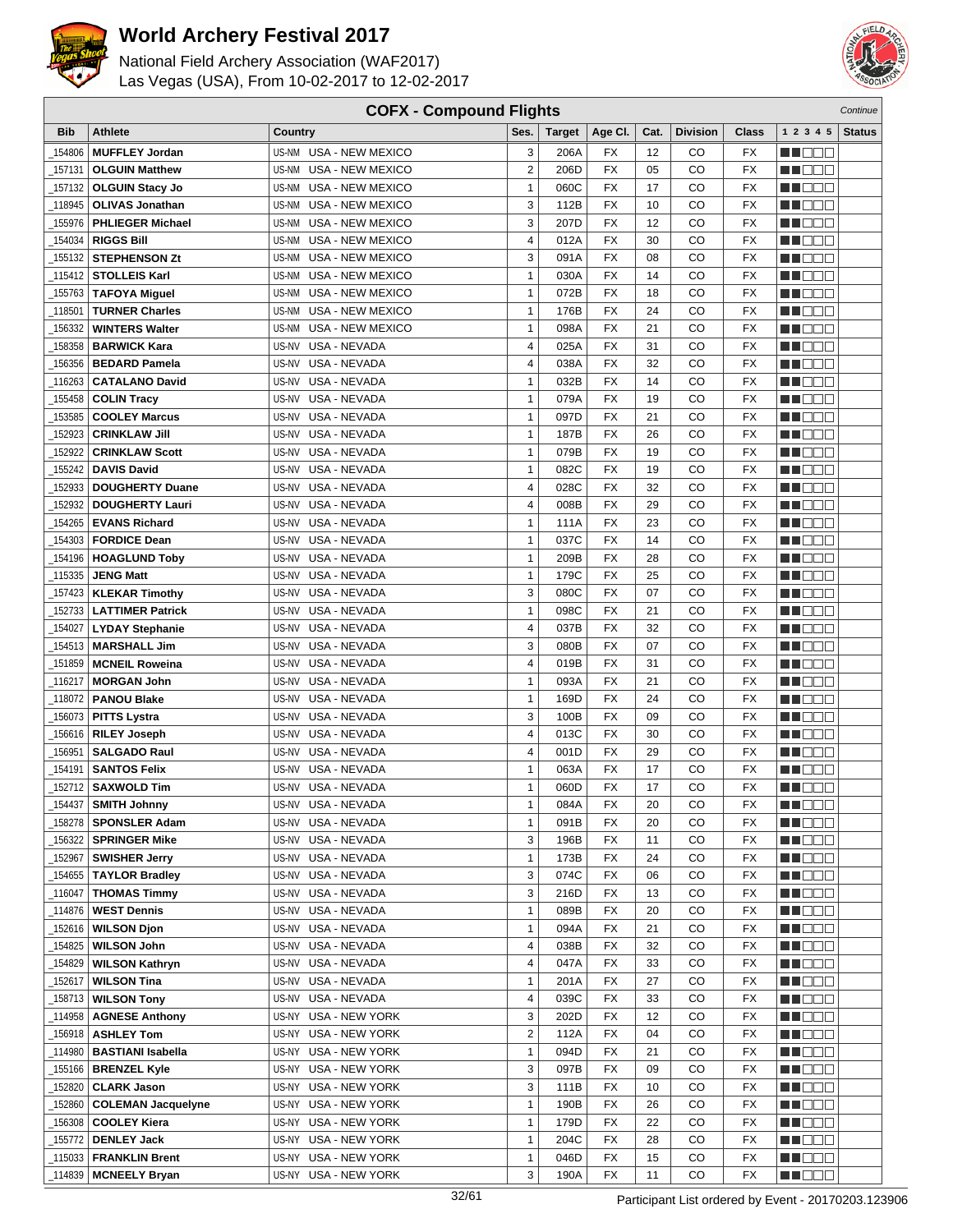



| <b>COFX - Compound Flights</b><br>Continue |                              |                                |                         |               |                 |      |                 |                                    |                      |               |
|--------------------------------------------|------------------------------|--------------------------------|-------------------------|---------------|-----------------|------|-----------------|------------------------------------|----------------------|---------------|
| <b>Bib</b>                                 | <b>Athlete</b>               | Country                        | Ses.                    | <b>Target</b> | Age CI.         | Cat. | <b>Division</b> | Class                              | 1 2 3 4 5            | <b>Status</b> |
| 117103                                     | <b>NIEVES Luis</b>           | US-NY USA - NEW YORK           | $\mathbf{1}$            | 206A          | FX              | 28   | CO              | FX                                 | e de e               |               |
| _115364                                    | <b>OLES Jeffrey</b>          | US-NY USA - NEW YORK           | $\mathbf{1}$            | 040D          | <b>FX</b>       | 15   | CO              | <b>FX</b>                          | n in Biblio          |               |
| 115411_                                    | <b>PENNINGTON Ray</b>        | US-NY USA - NEW YORK           | 4                       | 015A          | <b>FX</b>       | 30   | CO              | FX                                 | MOOO                 |               |
| 153082                                     | <b>RAYMOND Darren</b>        | US-NY USA - NEW YORK           | 3                       | 214B          | FX              | 13   | CO              | FX                                 | ME DE L              |               |
|                                            |                              |                                | $\overline{2}$          |               | <b>FX</b>       |      |                 |                                    | <b>HELL</b>          |               |
| 118555                                     | <b>RAYOW Devin</b>           | <b>USA - NEW YORK</b><br>US-NY |                         | 086D          |                 | 02   | CO              | <b>FX</b>                          |                      |               |
| 114809                                     | <b>RUSSO Louie</b>           | US-NY<br><b>USA - NEW YORK</b> | $\overline{2}$          | 214B          | FX              | 05   | CO              | <b>FX</b>                          | <b>NH</b> OOO        |               |
| 152685                                     | <b>SCOTT Mitchell</b>        | US-NY USA - NEW YORK           | $\overline{2}$          | 103C          | <b>FX</b>       | 03   | CO              | <b>FX</b>                          | ME E E E             |               |
| 152683                                     | <b>SCOTT Steven</b>          | US-NY USA - NEW YORK           | 3                       | 101D          | <b>FX</b>       | 09   | CO              | <b>FX</b>                          | MN OO B              |               |
| 154490                                     | <b>SIDEBOTTOM Josh</b>       | US-NY USA - NEW YORK           | $\overline{2}$          | 103D          | <b>FX</b>       | 03   | CO              | <b>FX</b>                          | MO DO O              |               |
| 116406                                     | <b>TOWNSEND David</b>        | <b>USA - NEW YORK</b><br>US-NY | 3                       | 196C          | <b>FX</b>       | 11   | CO              | <b>FX</b>                          | M DEE                |               |
| _115097                                    | <b>WEGNER Christopher</b>    | US-NY USA - NEW YORK           | $\overline{2}$          | 102B          | <b>FX</b>       | 03   | CO              | <b>FX</b>                          | MU DO B              |               |
| $-155472$                                  | <b>BERNING-MATELL Audrey</b> | US-OH USA - OHIO               | 4                       | 042A          | <b>FX</b>       | 33   | CO              | <b>FX</b>                          | MN D D D             |               |
| 118676                                     | <b>BILLINGSLEY James</b>     | US-OH USA - OHIO               | 2                       | 206C          | FX              | 05   | CO              | <b>FX</b>                          | M DE B               |               |
| 158680                                     | <b>BURPEE Noah</b>           | US-OH USA - OHIO               | $\mathbf{1}$            | 080B          | <b>FX</b>       | 19   | CO              | <b>FX</b>                          | M D D D              |               |
| 156683                                     | <b>ELLIOTT Robert</b>        | US-OH<br>USA - OHIO            | $\mathbf{1}$            | 081C          | <b>FX</b>       | 19   | CO              | FX                                 | MU DO B              |               |
| 118903                                     | <b>EVOY Jason</b>            | US-OH USA - OHIO               | $\mathbf{1}$            | 176A          | FX              | 24   | CO              | <b>FX</b>                          | ME E E E             |               |
| 154956                                     | <b>GAMBY Mark</b>            | US-OH USA - OHIO               | $\overline{2}$          | 210D          | FX              | 05   | CO              | <b>FX</b>                          | MA DE E              |               |
| 114982                                     | <b>HARR Dustin</b>           | US-OH USA - OHIO               | 0                       |               | <b>FX</b>       |      | CO              | <b>FX</b>                          | MU DO O              |               |
| 154405                                     | <b>HERRING Mark</b>          | US-OH USA - OHIO               | $\overline{2}$          | 110C          | <b>FX</b>       | 04   | CO              | <b>FX</b>                          | M DO B               |               |
| 156343                                     | <b>HOOVER Meredith</b>       | US-OH USA - OHIO               | $\mathbf{1}$            | 088A          | <b>FX</b>       | 20   | CO              | <b>FX</b>                          | MN DO B              |               |
| 153280                                     | <b>KINCHEN Brent</b>         | US-OH USA - OHIO               | $\overline{2}$          | 207A          | <b>FX</b>       | 05   | CO              | <b>FX</b>                          | NN OO E              |               |
| 155748                                     | <b>LANE Dan</b>              | US-OH USA - OHIO               | 2                       | 100B          | FX              | 03   | CO              | <b>FX</b>                          | <b>HELLO</b>         |               |
|                                            | <b>LANE Jodie</b>            | US-OH USA - OHIO               | $\mathbf{1}$            | 031D          | <b>FX</b>       | 14   | CO              | <b>FX</b>                          | M DO B               |               |
| 155749                                     |                              |                                |                         |               |                 |      |                 |                                    |                      |               |
| _116277                                    | <b>LORENCE Frank</b>         | USA - OHIO<br>US-OH            | $\mathbf{1}$            | 093C          | <b>FX</b>       | 21   | CO              | <b>FX</b>                          | MA OO B              |               |
| _116276                                    | <b>LORENCE Martha</b>        | US-OH USA - OHIO               | $\mathbf{1}$            | 073A          | <b>FX</b>       | 18   | CO              | FX                                 | MN 888               |               |
| 157653                                     | <b>MATTHEWS Rebekah</b>      | USA - OHIO<br>US-OH            | 3                       | 214A          | <b>FX</b>       | 13   | CO              | <b>FX</b>                          | MA DOO               |               |
| 155322                                     | <b>NEWMAN Norman</b>         | US-OH USA - OHIO               | $\mathbf{1}$            | 180B          | <b>FX</b>       | 25   | CO              | <b>FX</b>                          | MU DO O              |               |
| 153856                                     | <b>NOTESTINE Bob</b>         | US-OH USA - OHIO               | $\mathbf{1}$            | 177B          | <b>FX</b>       | 25   | CO              | <b>FX</b>                          | MU DO B              |               |
| _157612                                    | <b>ROY Lucas</b>             | US-OH USA - OHIO               | $\overline{\mathbf{c}}$ | 106C          | <b>FX</b>       | 04   | CO              | <b>FX</b>                          | MN OO B              |               |
| 157617                                     | <b>SAYLORS Hunter</b>        | US-OH USA - OHIO               | 3                       | 086D          | <b>FX</b>       | 07   | CO              | <b>FX</b>                          | n de de              |               |
| 153712                                     | <b>SMITH Cheryl</b>          | US-OH USA - OHIO               | $\mathbf{1}$            | 065C          | FX              | 17   | CO              | <b>FX</b>                          | MA DE C              |               |
| _153113                                    | <b>SMITH Gary</b>            | US-OH USA - OHIO               | 3                       | 089C          | <b>FX</b>       | 08   | CO              | FX                                 | MU DO B              |               |
| 114847                                     | <b>SMRDEL Adam</b>           | USA - OHIO<br>US-OH            | $\overline{2}$          | 213D          | FX              | 05   | CO              | <b>FX</b>                          | MA OO B              |               |
| 115232                                     | <b>STEBNER Dean</b>          | US-OH USA - OHIO               | 0                       |               | <b>FX</b>       |      | CO              | FX                                 | MA DE E              |               |
| 154883                                     | <b>BULLER Travis</b>         | US-OK USA - OKLAHOMA           | 3                       | 208D          | FX              | 13   | CO              | FX                                 | M D D D              |               |
| 153310                                     | <b>CROOKS Jeff</b>           | US-OK USA - OKLAHOMA           | 3                       | 107C          | <b>FX</b>       | 10   | CO              | <b>FX</b>                          | MU DE S              |               |
| _115126                                    | <b>FRANZ Heath</b>           | US-OK USA - OKLAHOMA           | 3                       | 076C          | <b>FX</b>       | 06   | CO              | <b>FX</b>                          | MN DO B              |               |
| $-154136$                                  | <b>GILLEY Rick</b>           | US-OK USA - OKLAHOMA           | 3                       | 090D          | $\overline{FX}$ | 08   | $_{\rm CO}$     | $\overline{\mathsf{F} \mathsf{X}}$ | <b>NH</b> OOO        |               |
| _153401                                    | <b>GOODWIN Joseph</b>        | US-OK USA - OKLAHOMA           | $\mathbf{1}$            | 171D          | FX              | 24   | CO              | FX                                 | M DE S               |               |
| _153402                                    | <b>GOODWIN Stacey</b>        | US-OK USA - OKLAHOMA           | $\mathbf{1}$            | 205C          | FX              | 28   | CO              | FX                                 | M DE E               |               |
| 116938                                     | <b>HOCKETT Freddy</b>        | US-OK USA - OKLAHOMA           | 4                       | 007C          | FX              | 29   | CO              | FX                                 | MUOOO                |               |
| 154596                                     | <b>MONROE Lewis</b>          | US-OK USA - OKLAHOMA           | $\mathbf{1}$            | 069A          | FX              | 18   | CO              | FX                                 | <u>in ja sis</u>     |               |
| _155049                                    | <b>RECKNAGEL Karl</b>        | US-OK USA - OKLAHOMA           | 3                       | 098A          | FX              | 09   | CO              | FX                                 | <u>Li Bee</u>        |               |
| _156487                                    | <b>WILLIAMS Gray</b>         | US-OK USA - OKLAHOMA           | $\mathbf{1}$            | 119D          | FX              | 23   | CO              | FX                                 |                      |               |
|                                            |                              |                                |                         |               |                 |      |                 |                                    | W OOO                |               |
| _153414                                    | <b>AUDEH Maurice</b>         | US-OR USA - OREGON             | 3                       | 211A          | FX              | 13   | CO              | FX                                 | MU O O O             |               |
| 154740                                     | <b>BRUDI Susan</b>           | US-OR USA - OREGON             | $\mathbf{1}$            | 198B          | FX              | 27   | CO              | FX                                 | <u>in ja sis</u>     |               |
| 152533                                     | <b>DEDRICK Tammy</b>         | US-OR USA - OREGON             | $\mathbf{1}$            | 185B          | FX              | 25   | CO              | FX                                 | MA E E E             |               |
| _152810                                    | <b>DIXSON James</b>          | US-OR USA - OREGON             | $\mathbf{1}$            | 105A          | FX              | 22   | CO              | FX                                 | <u>LI OOD</u>        |               |
| _118152                                    | <b>GOTTLIEB Brian</b>        | US-OR USA - OREGON             | $\mathbf{1}$            | 058C          | FX              | 17   | CO              | FX                                 | WU 88                |               |
| _155399                                    | <b>HARRIS Chris</b>          | US-OR USA - OREGON             | $\mathbf{1}$            | 045A          | FX              | 15   | CO              | FX                                 | MUOOO                |               |
| 155855                                     | <b>HENDRICKS John</b>        | US-OR USA - OREGON             | $\mathbf{1}$            | 108D          | FX              | 22   | CO              | FX                                 | <u> DEE</u>          |               |
| 156325                                     | <b>HERNANDEZ John</b>        | US-OR USA - OREGON             | $\mathbf{1}$            | 087B          | FX              | 20   | CO              | FX                                 | <u>Li Sec</u>        |               |
| _153514                                    | <b>NEILSON Shawna</b>        | US-OR USA - OREGON             | $\mathbf{1}$            | 033D          | FX              | 14   | CO              | FX                                 | WU 88                |               |
| 152513                                     | <b>OKITA Karl</b>            | US-OR USA - OREGON             | 4                       | 029B          | FX              | 32   | CO              | FX                                 | NN O O O             |               |
| 152830                                     | <b>PETERSON Craig</b>        | US-OR USA - OREGON             | $\mathbf{1}$            | 170C          | FX              | 24   | CO              | FX                                 | <u>in din Biblio</u> |               |
| 156907                                     | <b>PICK Bryce</b>            | US-OR USA - OREGON             | $\overline{\mathbf{c}}$ | 100C          | FX              | 03   | CO              | FX                                 | <u>LI DEB</u>        |               |
| _153256                                    | <b>RAMIREZ Paola</b>         | US-OR USA - OREGON             | $\mathbf 0$             |               | FX              |      | CO              | FX                                 | WU O O O             |               |
| _155567                                    | <b>ROBERTS-OLSEN Chris</b>   | US-OR USA - OREGON             | $\overline{2}$          | 096C          | FX              | 03   | CO              | FX                                 | MUOOO                |               |
| _117111                                    | <b>ROSS Casey</b>            | US-OR USA - OREGON             | 3                       | 084D          | FX              | 07   | CO              | FX                                 | MUOOO                |               |
|                                            |                              |                                |                         |               |                 |      |                 |                                    |                      |               |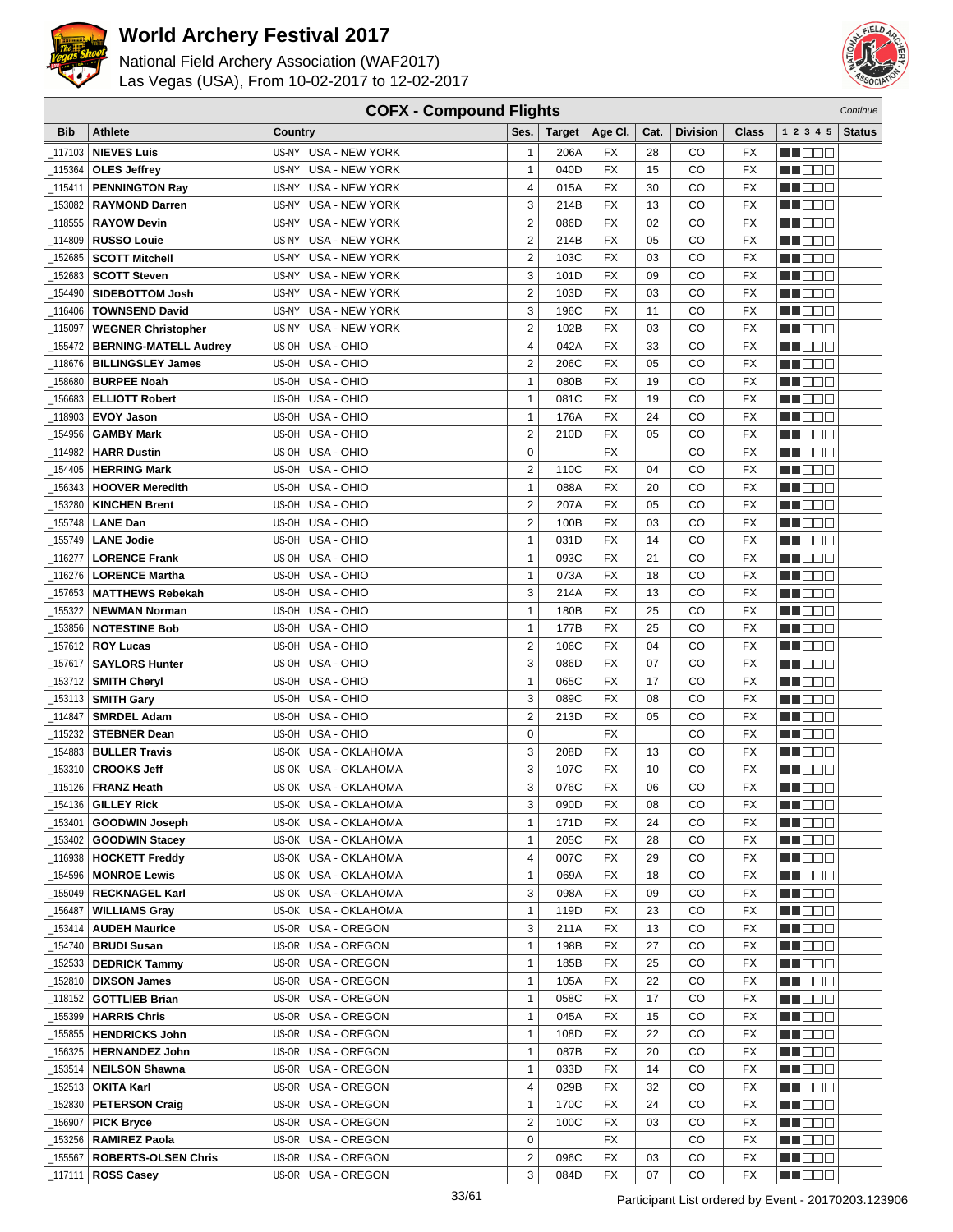



| <b>COFX - Compound Flights</b><br>Continue |                             |                                    |                |               |           |          |                 |           |                  |               |
|--------------------------------------------|-----------------------------|------------------------------------|----------------|---------------|-----------|----------|-----------------|-----------|------------------|---------------|
| <b>Bib</b>                                 | <b>Athlete</b>              | <b>Country</b>                     | Ses.           | <b>Target</b> | Age CI.   | Cat.     | <b>Division</b> | Class     | 1 2 3 4 5        | <b>Status</b> |
| 157040                                     | <b>SENA Jeff</b>            | US-OR USA - OREGON                 | 3              | 075A          | FX        | 06       | CO              | FX        | HI EE E          |               |
| 156323                                     | <b>SMITH Jack</b>           | US-OR USA - OREGON                 | 3              | 207B          | FX        | 12       | CO              | <b>FX</b> | M DEE            |               |
| 157023                                     | <b>SPANFELLNER Randy</b>    | US-OR USA - OREGON                 | $\mathbf{1}$   | 065A          | <b>FX</b> | 17       | CO              | <b>FX</b> | n i DDE          |               |
| 154669                                     |                             | US-OR USA - OREGON                 | 4              | 021A          | <b>FX</b> | 31       | CO              | <b>FX</b> |                  |               |
|                                            | <b>STANSBERRY John</b>      |                                    |                |               |           |          |                 |           | n i BBC          |               |
| 155371                                     | <b>VANDERMEER Jacob</b>     | US-OR<br>USA - OREGON              | 3              | 215C          | <b>FX</b> | 13       | CO              | <b>FX</b> | M DE L           |               |
| 157408                                     | <b>WILTSE Rebecca</b>       | US-OR<br>USA - OREGON              | 1              | 081B          | <b>FX</b> | 19       | CO              | <b>FX</b> | M DO B           |               |
| 155700                                     | <b>BECHTOLD Greg</b>        | US-PA<br><b>USA - PENNSYLVANIA</b> | $\overline{2}$ | 087D          | <b>FX</b> | 02       | CO              | <b>FX</b> | ME E E E         |               |
| 155293                                     | <b>BENNER Greg</b>          | US-PA USA - PENNSYLVANIA           | 1              | 050C          | <b>FX</b> | 16       | CO              | <b>FX</b> | n i Belg         |               |
| 155227                                     | <b>BLEILER Bruce</b>        | US-PA USA - PENNSYLVANIA           | 1              | 069B          | FX        | 18       | CO              | <b>FX</b> | n i Bele         |               |
| 116038                                     | <b>COLIN Terry</b>          | US-PA USA - PENNSYLVANIA           | $\mathbf{1}$   | 085C          | <b>FX</b> | 20       | CO              | <b>FX</b> | MA DE C          |               |
| 154680                                     | <b>CUSTER David</b>         | US-PA USA - PENNSYLVANIA           | 3              | 083C          | <b>FX</b> | 07       | CO              | <b>FX</b> | MU DE E          |               |
| 153150                                     | <b>GARMAN Kevin</b>         | US-PA USA - PENNSYLVANIA           | $\mathbf{1}$   | 194B          | <b>FX</b> | 27       | CO              | <b>FX</b> | NN DE S          |               |
| 118270                                     | <b>GETTLE Corey</b>         | US-PA USA - PENNSYLVANIA           | 3              | 211C          | <b>FX</b> | 13       | CO              | <b>FX</b> | <u> HEEE</u>     |               |
| 156482                                     | <b>GILLESPIE Arthur</b>     | US-PA USA - PENNSYLVANIA           | 3              | 196A          | <b>FX</b> | 11       | CO              | <b>FX</b> | MA DE L          |               |
| 152719                                     | <b>HILBERT Del</b>          | US-PA<br>USA - PENNSYLVANIA        | $\mathbf{1}$   | 082D          | <b>FX</b> | 19       | CO              | <b>FX</b> | MU DE E          |               |
| 153086                                     | <b>HOLDER Joseph</b>        | USA - PENNSYLVANIA<br>US-PA        | $\overline{2}$ | 104A          | <b>FX</b> | 04       | CO              | <b>FX</b> | N I O O O        |               |
| 153085                                     | <b>HOLDER Thomas</b>        | US-PA USA - PENNSYLVANIA           | $\overline{2}$ | 079B          | <b>FX</b> | 01       | CO              | FX        | N NO DE          |               |
| 152964                                     | <b>HOLMES Abe</b>           | US-PA USA - PENNSYLVANIA           | 3              | 095A          | FX        | 08       | CO              | FX        | n i De E         |               |
| 154688                                     | <b>HOMAN Joseph</b>         | US-PA USA - PENNSYLVANIA           | $\overline{2}$ | 214A          | <b>FX</b> | 05       | CO              | <b>FX</b> | MA DE E          |               |
| 153102                                     | <b>HUNNELL Andy</b>         | US-PA USA - PENNSYLVANIA           | $\overline{2}$ | 098B          | <b>FX</b> | 03       | CO              | <b>FX</b> | M O O O          |               |
| 118367                                     | <b>KARSTETTER Chad</b>      | US-PA USA - PENNSYLVANIA           | $\overline{2}$ | 084B          | <b>FX</b> | 01       | CO              | <b>FX</b> | n i BBC          |               |
| 156833                                     | <b>KULP Greg</b>            | US-PA USA - PENNSYLVANIA           | $\mathbf{1}$   | 077C          | <b>FX</b> | 19       | CO              | <b>FX</b> | <u>s de la p</u> |               |
| 116711                                     | <b>MARCOZZI Gabriel</b>     | US-PA USA - PENNSYLVANIA           | 3              | 105A          | <b>FX</b> | 09       | CO              | <b>FX</b> | M DO B           |               |
| 154676                                     | <b>MCCRICKERD Bryan</b>     | US-PA<br>USA - PENNSYLVANIA        | 4              | 030B          | <b>FX</b> | 32       | CO              | <b>FX</b> | n i Bele         |               |
| 154677                                     | <b>MCCRICKERD Ryan</b>      | US-PA USA - PENNSYLVANIA           | 4              | 022D          | <b>FX</b> | 31       | CO              | <b>FX</b> | n di Titolo      |               |
| 156124                                     | <b>MCCULLOUGH Mike</b>      | USA - PENNSYLVANIA<br>US-PA        | $\mathbf{1}$   | 085A          | <b>FX</b> | 20       | CO              | FX        | n de e           |               |
| 153148                                     | <b>MILLER Rodney</b>        | US-PA USA - PENNSYLVANIA           | 1              | 104A          | FX        | 22       | CO              | FX        | MA DE S          |               |
| 153771                                     | <b>MITCHELL Robert</b>      | US-PA USA - PENNSYLVANIA           | 3              | 212C          | <b>FX</b> | 13       | CO              | <b>FX</b> | MA OO Z          |               |
| 152745                                     | <b>MORNINGSTAR Glenn</b>    | US-PA USA - PENNSYLVANIA           | $\mathbf{1}$   | 099C          | <b>FX</b> | 21       | CO              | <b>FX</b> | N N D D D        |               |
|                                            |                             |                                    | 3              |               | <b>FX</b> |          |                 | <b>FX</b> |                  |               |
| 114984                                     | PRICE H. Donald             | US-PA USA - PENNSYLVANIA           | $\overline{2}$ | 198B          | <b>FX</b> | 11<br>02 | CO<br>CO        | <b>FX</b> | n i Biblio       |               |
| 156669                                     | <b>REGA Brad</b>            | US-PA USA - PENNSYLVANIA           |                | 092D          |           |          |                 |           | MA DE C          |               |
| 156137                                     | <b>REICHERT Ed</b>          | US-PA USA - PENNSYLVANIA           | $\mathbf{1}$   | 095D          | <b>FX</b> | 21       | CO              | <b>FX</b> | MU DO B          |               |
| 152944                                     | <b>SIMPSON John</b>         | US-PA<br>USA - PENNSYLVANIA        | $\overline{2}$ | 097B          | <b>FX</b> | 03       | CO              | <b>FX</b> | n i BBE          |               |
| 116919                                     | <b>SNOW Garret</b>          | US-PA<br>USA - PENNSYLVANIA        | 2              | 106D          | <b>FX</b> | 04       | CO              | <b>FX</b> | N NO BIB         |               |
| _116582                                    | <b>SNOW Megan</b>           | US-PA<br>USA - PENNSYLVANIA        | $\mathbf{1}$   | 171C          | FX        | 24       | CO              | FX        | n i De E         |               |
| 154117                                     | <b>STAMBUL Beverly</b>      | USA - PENNSYLVANIA<br>US-PA        | 1              | 073D          | FX        | 18       | CO              | FX        | MA DE E          |               |
| 155966                                     | <b>STAMBUL JR Larry</b>     | US-PA USA - PENNSYLVANIA           | $\overline{2}$ | 215C          | <b>FX</b> | 05       | CO              | FX        | MOOO             |               |
|                                            | $\_156138$ STAUB Michelle   | US-PA USA - PENNSYLVANIA           | 1              | 098B          | <b>FX</b> | 21       | CO              | FX        | <b>HE</b> OOO    |               |
| 156632                                     | <b>STRALEY Frank</b>        | US-PA USA - PENNSYLVANIA           | $\overline{2}$ | 085A          | FX        | 01       | CO              | FX        | MU DO 2          |               |
|                                            | 156823   SWEITZER Craig     | US-PA USA - PENNSYLVANIA           | $\mathbf{1}$   | 089A          | FX        | 20       | CO              | FX        | <u> HELEL</u>    |               |
| _156791丨                                   | <b>SWEITZER Marc</b>        | US-PA USA - PENNSYLVANIA           | 2              | 102A          | FX        | 03       | CO              | FX        | MUOOO            |               |
| _115088丨                                   | <b>WALKER Larry</b>         | US-PA USA - PENNSYLVANIA           | $\mathbf{1}$   | 091C          | FX        | 20       | CO              | FX        | MA DE E          |               |
| 155237_                                    | <b>WALKER Ron</b>           | US-PA USA - PENNSYLVANIA           | $\mathbf{1}$   | 096A          | FX        | 21       | CO              | FX        | <b>HEEEU</b>     |               |
| _155970                                    | <b>WARFEL Cindy</b>         | US-PA USA - PENNSYLVANIA           | 4              | 014C          | FX        | 30       | CO              | FX        | W OOO            |               |
| _155159                                    | <b>WELTY Eli</b>            | US-PA USA - PENNSYLVANIA           | 2              | 213C          | FX        | 05       | CO              | FX        | M D B B          |               |
| _152750                                    | <b>ALLARD David</b>         | US-RI USA - RHODE ISLAND           | 3              | 212A          | FX        | 13       | CO              | FX        | M DE S           |               |
|                                            | 117403   HESS D'arce        | US-RI USA - RHODE ISLAND           | $\mathbf{1}$   | 035C          | FX        | 14       | CO              | FX        | <u>Ma Bibi</u>   |               |
| _154599                                    | <b>ANCTIL Elizabeth</b>     | US-SC USA - SOUTH CAROLINA         | $\mathbf{1}$   | 193C          | FX        | 26       | CO              | FX        | MU O O O         |               |
|                                            | _158503 <b>  BLACK John</b> | US-SC USA - SOUTH CAROLINA         | 3              | 206C          | FX        | 12       | CO              | FX        | MA DE E          |               |
|                                            | 118368   CHAMPAIGN Chris    | US-SC USA - SOUTH CAROLINA         | 1              | 067B          | FX        | 18       | CO              | FX        | MUOOO            |               |
| _158502                                    | <b>QUALLS Brent</b>         | US-SC USA - SOUTH CAROLINA         | 2              | 081A          | FX        | 01       | CO              | FX        | e de la p        |               |
| 153806                                     | <b>ELLIS Doug</b>           | US-SD USA - SOUTH DAKOTA           | 2              | 097C          | FX        | 03       | CO              | FX        | <u>LI OOD</u>    |               |
| 152385                                     | <b>HERRLEIN Sandy</b>       | US-SD USA - SOUTH DAKOTA           | $\mathbf{1}$   | 177C          | FX        | 25       | CO              | FX        | WU 88            |               |
| 153065                                     | <b>HOSTUTLER Brian</b>      | US-SD USA - SOUTH DAKOTA           | 2              | 080B          | FX        | 01       | CO              | FX        | ME E E           |               |
| 153651                                     | <b>KOCHERSBERGER AI</b>     | US-SD USA - SOUTH DAKOTA           | $\mathbf{1}$   | 205D          | FX        | 28       | CO              | FX        | MA DE E          |               |
| 156070                                     | <b>MONRAD Robbie</b>        | US-SD USA - SOUTH DAKOTA           | $\mathbf{1}$   | 075D          | FX        | 19       | CO              | FX        | <u> Heleti</u>   |               |
| 154269                                     | <b>MOULTON Jack</b>         | US-SD USA - SOUTH DAKOTA           | 3              | 104B          | FX        | 09       | CO              | FX        | MU O O O         |               |
|                                            | _153805   RADDATZ Jennnifer | US-SD USA - SOUTH DAKOTA           | $\mathbf{1}$   | 175C          | FX        | 24       | CO              | FX        | <u>Li de C</u>   |               |
| _157958                                    | <b>DANIELS James</b>        | US-TN USA - TENNESSEE              | 1              | 085D          | FX        | 20       | CO              | FX        | MUOOO            |               |
|                                            |                             |                                    |                |               |           |          |                 |           |                  |               |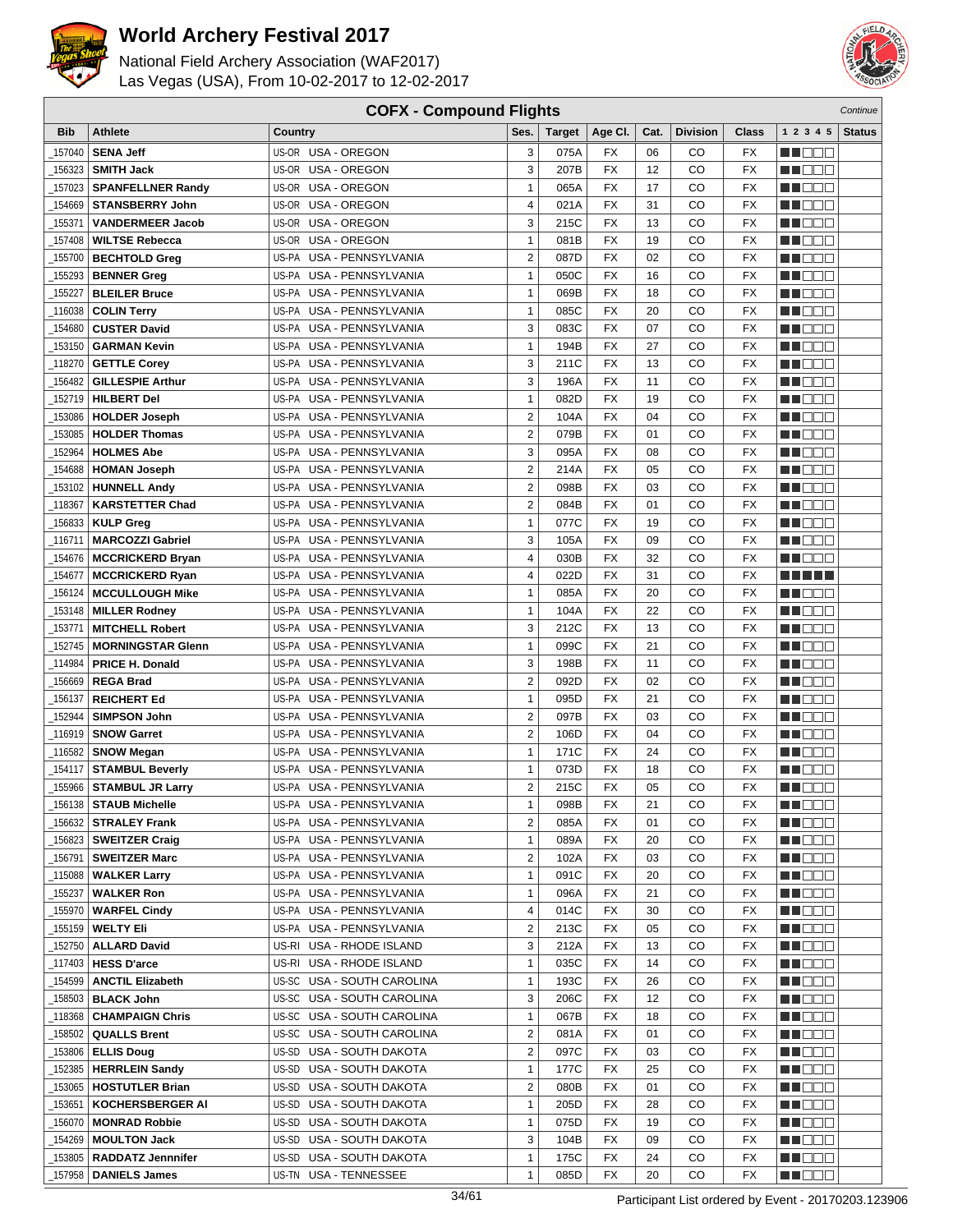



| <b>COFX - Compound Flights</b><br>Continue |                                                |                                        |                              |               |                 |          |                 |                        |                   |               |
|--------------------------------------------|------------------------------------------------|----------------------------------------|------------------------------|---------------|-----------------|----------|-----------------|------------------------|-------------------|---------------|
| <b>Bib</b>                                 | <b>Athlete</b>                                 | Country                                | Ses.                         | <b>Target</b> | Age CI.         | Cat.     | <b>Division</b> | Class                  | 1 2 3 4 5         | <b>Status</b> |
| 156705                                     | <b>ODOM Edward</b>                             | US-TN USA - TENNESSEE                  | 3                            | 191A          | FX              | 11       | CO              | FX                     | e de e            |               |
| 116587                                     | <b>BARBER Nolen</b>                            | US-TX USA - TEXAS                      | 4                            | 032A          | <b>FX</b>       | 32       | CO              | <b>FX</b>              | n in Biblio       |               |
| 156937                                     | <b>BONHAM Torrey</b>                           | US-TX USA - TEXAS                      | $\overline{2}$               | 090B          | <b>FX</b>       | 02       | CO              | FX                     | n i DDE           |               |
| 156779                                     | <b>BRAWLEY Ken</b>                             | US-TX USA - TEXAS                      | $\mathbf{1}$                 | 179B          | FX              | 25       | CO              | FX                     | MN 888            |               |
| 116978                                     | <b>CARLINE Nathan</b>                          | US-TX USA - TEXAS                      | $\mathbf{1}$                 | 078D          | <b>FX</b>       | 19       | CO              | <b>FX</b>              | ME DE S           |               |
|                                            |                                                | US-TX USA - TEXAS                      | $\mathbf 0$                  |               | FX              |          | CO              | <b>FX</b>              | M DO B            |               |
| 114859                                     | <b>CAVAZOS Felipe</b><br><b>CHAPOY Jose</b>    | US-TX USA - TEXAS                      | $\mathbf{1}$                 | 076A          | <b>FX</b>       | 19       | CO              | FX                     | MA OO B           |               |
| 158687<br>153687                           | <b>CHRISTMAS Aaron</b>                         | US-TX USA - TEXAS                      | $\mathbf{1}$                 | 042A          | <b>FX</b>       | 15       | CO              | <b>FX</b>              |                   |               |
|                                            |                                                | US-TX USA - TEXAS                      | 4                            | 017C          | FX              | 30       |                 | <b>FX</b>              | MN D D O          |               |
| 153403                                     | <b>CIVELLO Michael</b>                         |                                        |                              |               | <b>FX</b>       |          | CO              |                        | MO DO O           |               |
| 114962                                     | <b>COOPER Amanda</b>                           | US-TX USA - TEXAS                      | $\mathbf{1}$                 | 086B          | <b>FX</b>       | 20       | CO<br>CO        | <b>FX</b><br><b>FX</b> | M DEE             |               |
| 156335                                     | <b>COSTIGAN Tracy</b>                          | US-TX USA - TEXAS<br>US-TX USA - TEXAS | $\mathbf{1}$<br>$\mathbf{1}$ | 089D<br>185A  | <b>FX</b>       | 20<br>25 | CO              | <b>FX</b>              | MU DO B           |               |
| 154065                                     | <b>ELLEDGE Lance</b>                           |                                        |                              |               |                 |          |                 |                        | n i De E          |               |
| 153898                                     | <b>GONZALES Santos</b>                         | US-TX USA - TEXAS                      | 4                            | 012D          | FX              | 30       | CO              | <b>FX</b>              | n i Bele          |               |
| 156905                                     | <b>GRANT Michael</b>                           | US-TX USA - TEXAS                      | 3                            | 111C          | FX              | 10       | CO              | FX                     | MA DE C           |               |
| 156450                                     | <b>GRANT William</b>                           | US-TX USA - TEXAS                      | $\mathbf{1}$                 | 189B          | FX              | 26       | CO              | <b>FX</b>              | MU DO B           |               |
| 152457                                     | <b>HARRIS Rusty</b>                            | US-TX USA - TEXAS                      | $\mathbf{1}$                 | 084B          | <b>FX</b>       | 20       | CO              | FX                     | n i DDE           |               |
| 116429                                     | <b>HERNANDEZ Roman</b>                         | US-TX USA - TEXAS                      | $\mathbf{1}$                 | 042B          | <b>FX</b>       | 15       | CO              | <b>FX</b>              | MA DE E           |               |
| 154909                                     | <b>IBUS Rodel</b>                              | US-TX USA - TEXAS                      | $\mathbf{1}$                 | 207A          | FX              | 28       | CO              | <b>FX</b>              | MU DO 2           |               |
| _115368                                    | <b>KAMILAR Victoria</b>                        | US-TX USA - TEXAS                      | $\mathbf{1}$                 | 115B          | <b>FX</b>       | 23       | CO              | <b>FX</b>              | M DEE             |               |
| 114841                                     | <b>KNUTSON Kirsten</b>                         | US-TX USA - TEXAS                      | $\mathbf{1}$                 | 184C          | <b>FX</b>       | 25       | CO              | <b>FX</b>              | MN 888            |               |
| _117896                                    | <b>KUHL Rodger</b>                             | US-TX USA - TEXAS                      | 3                            | 192B          | <b>FX</b>       | 11       | CO              | <b>FX</b>              | MT DE E           |               |
| 153447                                     | <b>LEVINSOHN Leon</b>                          | US-TX USA - TEXAS                      | 3                            | 113A          | FX              | 10       | CO              | FX                     | MU DE B           |               |
|                                            | 114770   LOPEZ Sergio                          | US-TX USA - TEXAS                      | $\mathbf{1}$                 | 175D          | <b>FX</b>       | 24       | CO              | <b>FX</b>              | M DO B            |               |
| 115157_                                    | <b>PEREZ Carlos</b>                            | US-TX USA - TEXAS                      | $\mathbf{1}$                 | 050A          | FX              | 16       | CO              | <b>FX</b>              | MA OO B           |               |
| 116175                                     | <b>PERKINS Derrick</b>                         | US-TX USA - TEXAS                      | 4                            | 036B          | <b>FX</b>       | 32       | CO              | <b>FX</b>              | n i DDE           |               |
| 118328                                     | <b>PHETTEPLACE Enoch</b>                       | US-TX USA - TEXAS                      | 1                            | 102B          | FX              | 22       | CO              | <b>FX</b>              | MO DO O           |               |
| 158041                                     | <b>PRUETT Dorothy</b>                          | US-TX USA - TEXAS                      | 4                            | 025B          | <b>FX</b>       | 31       | CO              | <b>FX</b>              | MA DE S           |               |
| 158040                                     | <b>PRUETT Shawn</b>                            | US-TX USA - TEXAS                      | 3                            | 189B          | <b>FX</b>       | 11       | CO              | <b>FX</b>              | W OOO             |               |
| 114863                                     | <b>QUINTERO Ricardo</b>                        | US-TX USA - TEXAS                      | 3                            | 114C          | <b>FX</b>       | 10       | CO              | <b>FX</b>              | <b>NNODO</b>      |               |
| 153411                                     | <b>ROUSSEAU Simon</b>                          | US-TX USA - TEXAS                      | $\overline{2}$               | 112B          | <b>FX</b>       | 04       | CO              | <b>FX</b>              | e de la co        |               |
| 114977                                     | <b>SANDERSON Judd</b>                          | US-TX USA - TEXAS                      | $\mathbf 0$                  |               | FX              |          | CO              | <b>FX</b>              | MA DE C           |               |
| 118240                                     | <b>SINGLETON Joshua</b>                        | US-TX USA - TEXAS                      | 3                            | 079B          | FX              | 07       | CO              | <b>FX</b>              | MU DO B           |               |
| 155848                                     | <b>SMITH Michael</b>                           | US-TX USA - TEXAS                      | $\mathbf{1}$                 | 117C          | FX              | 23       | CO              | <b>FX</b>              | MU DO O           |               |
| 157117                                     | <b>VAROS Leo</b>                               | US-TX USA - TEXAS                      | $\mathbf{1}$                 | 061D          | <b>FX</b>       | 17       | CO              | <b>FX</b>              | N NO DE           |               |
| 155264                                     | <b>VENECIA Ted</b>                             | US-TX USA - TEXAS                      | $\overline{\mathbf{c}}$      | 111C          | FX              | 04       | CO              | FX                     | MA DE C           |               |
| 151946                                     | <b>WALDEN Jesse</b>                            | US-TX USA - TEXAS                      | $\overline{\mathbf{c}}$      | 099A          | <b>FX</b>       | 03       | CO              | <b>FX</b>              | MU O O O          |               |
| _153497                                    | <b>WARD Larry</b>                              | US-TX USA - TEXAS                      | $\mathbf{1}$                 | 198D          | <b>FX</b>       | 27       | CO              | <b>FX</b>              | ME DE E           |               |
|                                            | $\overline{\phantom{1}}$ 153709   WYRICK Larry | US-TX USA - TEXAS                      | 1                            | 103A          | $\overline{FX}$ | 22       | CO              | $\overline{FX}$        | <b>HE</b> OOO     |               |
|                                            | 154494   <b>ADAMS Ryan</b>                     | US-UT USA - UTAH                       | $\mathbf{1}$                 | 099B          | FX              | 21       | CO              | FX                     | <u> Literatu</u>  |               |
|                                            | 155212   ADAMSON Kevin                         | US-UT USA - UTAH                       | $\mathbf{1}$                 | 055D          | FX              | 16       | CO              | FX                     | M DE E            |               |
|                                            | _117910 <b>  ARGYLE Jon</b>                    | US-UT USA - UTAH                       | 3                            | 094D          | FX              | 08       | CO              | FX                     | MUOOO             |               |
| 155781                                     | <b>AVILA Carol</b>                             | US-UT USA - UTAH                       | $\mathbf{1}$                 | 055C          | FX              | 16       | CO              | FX                     | MA DE S           |               |
|                                            | 154108   BAIRD Darrin                          | US-UT USA - UTAH                       | $\overline{\mathbf{c}}$      | 211D          | FX              | 05       | CO              | FX                     | <b>MA</b> DOO     |               |
| _157030                                    | <b>BAIRD Travis</b>                            | US-UT USA - UTAH                       | 3                            | 074D          | FX              | 06       | CO              | FX                     | WU O O O          |               |
| 156948                                     | <b>BAKER Jayson</b>                            | US-UT USA - UTAH                       | 1                            | 044B          | FX              | 15       | CO              | FX                     | MU O O O          |               |
| _153426                                    | <b>BARTON Chris</b>                            | US-UT USA - UTAH                       | $\mathbf{1}$                 | 068C          | FX              | 18       | CO              | FX                     | <u>in ja sis</u>  |               |
| _153425                                    | <b>BARTON Corey</b>                            | US-UT USA - UTAH                       | $\mathbf{1}$                 | 168B          | FX              | 24       | CO              | FX                     | <u> Here</u>      |               |
|                                            | 153791   <b>BENTLEY Brad</b>                   | US-UT USA - UTAH                       | $\mathbf{1}$                 | 093B          | FX              | 21       | CO              | FX                     | <u>LI OOD</u>     |               |
| 154268                                     | <b>BOOK Kenny</b>                              | US-UT USA - UTAH                       | 3                            | 108C          | FX              | 10       | CO              | FX                     | WU 88             |               |
| 155694                                     | <b>BOWYER Mike</b>                             | US-UT USA - UTAH                       | 3                            | 071C          | FX              | 06       | CO              | FX                     | MUOOO             |               |
| 155547                                     | <b>BREWER Kolby</b>                            | US-UT USA - UTAH                       | 3                            | 203A          | FX              | 12       | CO              | FX                     | e de la p         |               |
| 153525                                     | <b>BUCHANAN Mike</b>                           | US-UT USA - UTAH                       | 3                            | 114A          | FX              | 10       | CO              | FX                     | N NO DEI          |               |
|                                            | _158669   <b>BURNETT Tara</b>                  | US-UT USA - UTAH                       | 4                            | 008C          | FX              | 29       | CO              | FX                     | WU 88             |               |
| _115143                                    | <b>BURNS Sherri</b>                            | US-UT USA - UTAH                       | 1                            | 119A          | FX              | 23       | CO              | FX                     | NN O O O          |               |
| _153862                                    | <b>BUTCHER Brandon</b>                         | US-UT USA - UTAH                       | 3                            | 087B          | FX              | 07       | CO              | FX                     | <u> Literatur</u> |               |
| 118617_                                    | <b>CLARK Monte</b>                             | US-UT USA - UTAH                       | $\overline{2}$               | 100A          | FX              | 03       | CO              | FX                     | <u> Hees</u>      |               |
|                                            | _152723 <b>CLAWSON Cory</b>                    | US-UT USA - UTAH                       | 3                            | 210C          | FX              | 13       | CO              | FX                     | WU O O O          |               |
| _156713                                    | <b>CLYDE Micah</b>                             | US-UT USA - UTAH                       | $\overline{2}$               | 093C          | FX              | 02       | CO              | FX                     | M DE S            |               |
| 154503                                     | <b>COTTLE Daren</b>                            | US-UT USA - UTAH                       | $\mathbf{1}$                 | 195D          | FX              | 27       | CO              | FX                     | MU DO D           |               |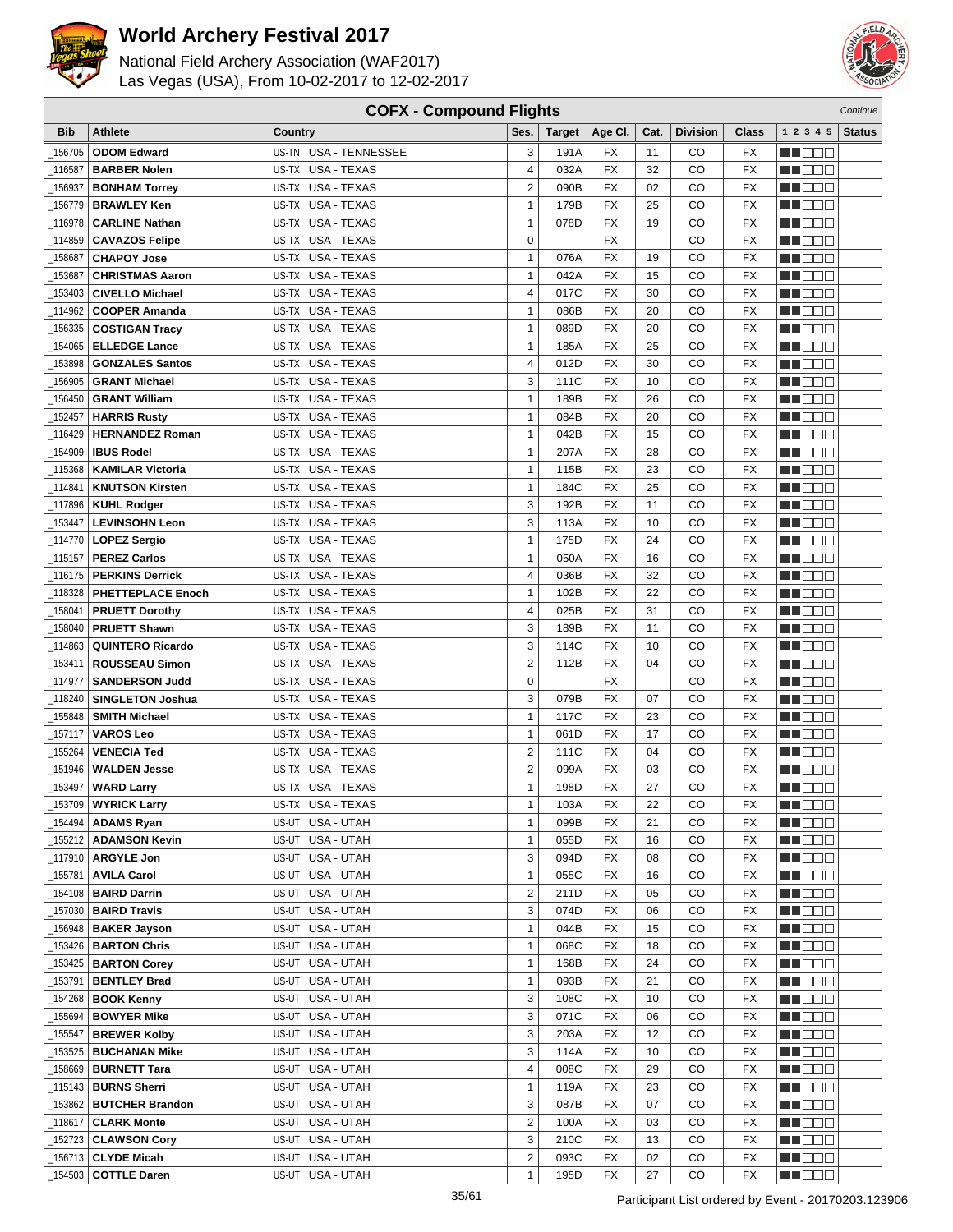



| <b>COFX - Compound Flights</b><br>Continue |                                            |                                      |                |               |                 |      |                 |                 |                      |               |
|--------------------------------------------|--------------------------------------------|--------------------------------------|----------------|---------------|-----------------|------|-----------------|-----------------|----------------------|---------------|
| <b>Bib</b>                                 | <b>Athlete</b>                             | Country                              | Ses.           | <b>Target</b> | Age CI.         | Cat. | <b>Division</b> | Class           | 1 2 3 4 5            | <b>Status</b> |
| 156704                                     | <b>COX Casey</b>                           | US-UT USA - UTAH                     | 3              | 100C          | FX              | 09   | CO              | <b>FX</b>       | e de e               |               |
| 156699                                     | <b>DOUGLAS Kolt</b>                        | US-UT USA - UTAH                     | 3              | 207A          | <b>FX</b>       | 12   | CO              | <b>FX</b>       | n i De E             |               |
| 156270                                     | <b>GILBERT Eric</b>                        | US-UT USA - UTAH                     | 3              | 077D          | <b>FX</b>       | 06   | CO              | <b>FX</b>       | MOOO                 |               |
| 157430                                     | <b>GREGORY Daniel</b>                      | US-UT USA - UTAH                     | $\overline{2}$ | 083B          | FX              | 01   | CO              | FX              | MN 888               |               |
| 153439                                     | <b>HAMILTON Claude</b>                     | USA - UTAH<br>US-UT                  | $\mathbf{1}$   | 100D          | <b>FX</b>       | 21   | CO              | <b>FX</b>       | n i Bele             |               |
| 153438                                     | <b>HAMILTON Lesa</b>                       | USA - UTAH<br>US-UT                  | $\mathbf{1}$   | 188B          | <b>FX</b>       | 26   | CO              | <b>FX</b>       | M DO B               |               |
| 118754                                     | <b>HANSEN Buckey</b>                       | US-UT USA - UTAH                     | $\mathbf{1}$   | 039B          | <b>FX</b>       | 15   | CO              | FX              | ME E E E             |               |
| 156898                                     |                                            | US-UT USA - UTAH                     | $\mathbf{1}$   | 087A          | <b>FX</b>       | 20   | CO              | <b>FX</b>       | MN OO B              |               |
|                                            | <b>HOWARD Jeff</b>                         |                                      | 3              |               | <b>FX</b>       |      |                 | <b>FX</b>       | M DOO                |               |
| 156512                                     | <b>HOWELLS Jason</b>                       | US-UT USA - UTAH<br>US-UT USA - UTAH |                | 076A          |                 | 06   | CO              |                 |                      |               |
| 156502                                     | <b>JACOBSEN Bob</b>                        |                                      | $\mathbf{1}$   | 080D          | <b>FX</b>       | 19   | CO              | <b>FX</b>       | M DEE                |               |
| 151870                                     | <b>JOHNSON Daniel</b>                      | US-UT USA - UTAH                     | $\mathbf{1}$   | 111D          | <b>FX</b>       | 23   | CO              | <b>FX</b>       | MU DO B              |               |
| 157984                                     | <b>JOLLEY Lucas</b>                        | US-UT USA - UTAH                     | $\overline{2}$ | 098C          | <b>FX</b>       | 03   | CO              | <b>FX</b>       | n i De E             |               |
| 154518                                     | <b>LAKE Shawn</b>                          | US-UT USA - UTAH                     | $\mathbf{1}$   | 094C          | FX              | 21   | CO              | <b>FX</b>       | MA DE E              |               |
| 154174                                     | <b>LAMPSHIRE Jonathan</b>                  | US-UT<br>USA - UTAH                  | $\mathbf{1}$   | 057C          | <b>FX</b>       | 17   | CO              | <b>FX</b>       | M D D D              |               |
| 152325                                     | <b>MAIR Mindy</b>                          | US-UT<br>USA - UTAH                  | $\mathbf{1}$   | 105B          | FX              | 22   | CO              | <b>FX</b>       | MU DO B              |               |
| 117047                                     | <b>MARTIN John</b>                         | US-UT USA - UTAH                     | $\mathbf{1}$   | 117A          | <b>FX</b>       | 23   | CO              | FX              | MN 888               |               |
| 153451                                     | <b>MARTINEZ Domonic</b>                    | US-UT USA - UTAH                     | 3              | 210D          | <b>FX</b>       | 13   | CO              | <b>FX</b>       | MN OO O              |               |
| 156362                                     | <b>MASON Austin</b>                        | US-UT USA - UTAH                     | 3              | 193C          | <b>FX</b>       | 11   | CO              | <b>FX</b>       | MU DO O              |               |
| 156642                                     | <b>MASON Daniel</b>                        | US-UT USA - UTAH                     | $\mathbf{1}$   | 189C          | <b>FX</b>       | 26   | CO              | <b>FX</b>       | M DO B               |               |
| 157083                                     | <b>MOORE Joshua</b>                        | US-UT USA - UTAH                     | $\overline{2}$ | 102D          | <b>FX</b>       | 03   | CO              | <b>FX</b>       | MN 888               |               |
| 152749                                     | <b>MORENO Joel</b>                         | US-UT USA - UTAH                     | 3              | 096D          | <b>FX</b>       | 09   | CO              | <b>FX</b>       | MT DE E              |               |
| 155419                                     | <b>NECAISE Russ</b>                        | US-UT USA - UTAH                     | $\mathbf{1}$   | 113B          | FX              | 23   | CO              | FX              | M DE B               |               |
| 158140                                     | <b>OLSEN Judd</b>                          | US-UT<br>USA - UTAH                  | $\mathbf{1}$   | 176C          | <b>FX</b>       | 24   | CO              | <b>FX</b>       | M DO B               |               |
| 156964                                     | <b>PALMER Doug</b>                         | US-UT<br>USA - UTAH                  | $\overline{2}$ | 095C          | <b>FX</b>       | 03   | CO              | <b>FX</b>       | MA OO B              |               |
| 156282                                     | <b>PARK Tim</b>                            | US-UT USA - UTAH                     | $\mathbf{1}$   | 083D          | <b>FX</b>       | 19   | CO              | <b>FX</b>       | MN 888               |               |
| 156812                                     | <b>PILLOW Mark</b>                         | USA - UTAH<br>US-UT                  | 1              | 063B          | FX              | 17   | CO              | <b>FX</b>       | MN OO O              |               |
| 156106                                     | <b>RAFFENSPERGER Kagen</b>                 | US-UT USA - UTAH                     | 3              | 097C          | <b>FX</b>       | 09   | CO              | <b>FX</b>       | MA DE S              |               |
| 157014                                     | <b>RENDON David</b>                        | US-UT USA - UTAH                     | $\mathbf{1}$   | 201C          | <b>FX</b>       | 27   | CO              | <b>FX</b>       | W OOO                |               |
| 153560                                     | <b>RIDENOUR Monica</b>                     | US-UT USA - UTAH                     | $\mathbf 0$    |               | <b>FX</b>       |      | CO              | <b>FX</b>       | MN 888               |               |
| 156992                                     | <b>RILEY Cody</b>                          | US-UT USA - UTAH                     | $\mathbf{1}$   | 058D          | <b>FX</b>       | 17   | CO              | <b>FX</b>       | n i Biblio           |               |
| 153164                                     | <b>SMITH Ches</b>                          | US-UT USA - UTAH                     | $\mathbf{1}$   | 057B          | FX              | 17   | CO              | <b>FX</b>       | MA DE C              |               |
| 156354                                     | <b>STRINGHAM Adam</b>                      | USA - UTAH<br>US-UT                  | $\overline{2}$ | 216A          | <b>FX</b>       | 05   | CO              | FX              | MU DO B              |               |
| 156991                                     | <b>TROGSTAD Oaklee</b>                     | US-UT<br>USA - UTAH                  | $\mathbf{1}$   | 070D          | FX              | 18   | CO              | <b>FX</b>       | MA OO B              |               |
| 156239                                     | <b>VANDESANDE Tyler</b>                    | US-UT USA - UTAH                     | $\mathbf{1}$   | 070A          | <b>FX</b>       | 18   | CO              | <b>FX</b>       | MA DE E              |               |
| 117535                                     | <b>WAGNER David</b>                        | US-UT USA - UTAH                     | 1              | 178D          | <b>FX</b>       | 25   | CO              | <b>FX</b>       | M D D D              |               |
| 115467                                     | <b>WARD Andrew</b>                         | US-UT USA - UTAH                     | $\mathbf{1}$   | 073B          | <b>FX</b>       | 18   | CO              | <b>FX</b>       | MU OO O              |               |
| 115459_                                    | <b>WARD Arlo</b>                           | US-UT USA - UTAH                     | $\mathbf{1}$   | 185D          | <b>FX</b>       | 26   | CO              | <b>FX</b>       | MN 888               |               |
|                                            | $\_$ 152065 WARD Seth                      | US-UT USA - UTAH                     | 1              | 179A          | $\overline{FX}$ | 25   | CO              | $\overline{FX}$ | <b>HOOD</b>          |               |
| 153486                                     | <b>WATHEN Judd</b>                         | US-UT USA - UTAH                     | $\overline{2}$ | 110A          | FX              | 04   | CO              | FX              | MA DE E              |               |
| 153319                                     | <b>WILLEY Wayne</b>                        | US-UT USA - UTAH                     | 3              | 213B          | FX              | 13   | CO              | FX              | M DE E               |               |
| _155255                                    | <b>WILLIAMS Robert</b>                     | US-UT USA - UTAH                     | 3              | 206D          | FX              | 12   | CO              | FX              | M DE S               |               |
| 153800                                     | <b>WILSON Scott</b>                        | US-UT USA - UTAH                     | $\overline{2}$ | 213A          | FX              | 05   | CO              | FX              | M DE S               |               |
| 152897                                     | <b>BORNEMAN Chad</b>                       | US-VA USA - VIRGINIA                 | 3              | 091C          | FX              | 08   | CO              | FX              | MU DE B              |               |
| _152673                                    | <b>COMBS Resa</b>                          | US-VA USA - VIRGINIA                 | 3              | 107B          | FX              | 10   | CO              | FX              | <u> Here e</u>       |               |
| 156402_                                    | <b>FAULKNER Erica</b>                      | US-VA USA - VIRGINIA                 | 1              | 088B          | FX              | 20   | CO              | FX              | WO OO U              |               |
| _158673                                    | <b>JONES Frank</b>                         | US-VA USA - VIRGINIA                 | 3              | 203B          | FX              | 12   | CO              | FX              | <u>in ja sis</u>     |               |
|                                            | 118562   LINDSTROM Joshua                  | US-VA USA - VIRGINIA                 | $\mathbf{1}$   | 053A          | FX              | 16   | CO              | FX              | <u> Here</u>         |               |
|                                            | 152369   MCGOVERN Bob                      | US-VA USA - VIRGINIA                 | $\mathbf{1}$   | 202C          | FX              | 27   | CO              | FX              | <u>LI OOD</u>        |               |
|                                            | 117541   PAULUS Sarah                      | US-VA USA - VIRGINIA                 | 4              | 023D          | FX              | 31   | CO              | FX              | M DE E               |               |
|                                            | [117540   ROBBETT Billy                    | US-VA USA - VIRGINIA                 | 3              | 192D          | FX              | 11   | CO              | FX              | MU DO O              |               |
|                                            |                                            | US-VA USA - VIRGINIA                 | $\overline{2}$ | 082B          | FX              | 01   | CO              | FX              | e de la p            |               |
| _116129丨                                   | <b>WARF Jeffrey</b>                        | US-VA USA - VIRGINIA                 | 3              | 080D          | FX              | 07   | CO              | FX              | M DE S               |               |
| _115212                                    | <b>AKIN Adam</b>                           | US-WA USA - WASHINGTON               | 1              | 202A          | FX              | 27   | CO              | FX              | WU 88                |               |
| 152836                                     | <b>ANDERSON Matt</b>                       | US-WA USA - WASHINGTON               | 1              | 077B          | FX              | 19   | CO              | FX              | NN O O O             |               |
|                                            | <sub>-</sub> 153935   <b>BARKEY Brenda</b> | US-WA USA - WASHINGTON               | 4              | 037D          | FX              | 32   | CO              | FX              | <u>in din Biblio</u> |               |
| <sub>-</sub> 154678                        | <b>CLINAGE SR Daniel</b>                   | US-WA USA - WASHINGTON               | $\mathbf{1}$   | 192B          | FX              | 26   | CO              | FX              | <u> Here de la</u>   |               |
|                                            | _116140   CRAGHEAD Carissa                 | US-WA USA - WASHINGTON               | $\mathbf{1}$   | 190D          | FX              | 26   | CO              | FX              | <u> HELEL</u>        |               |
|                                            | <sub>_152195</sub>   DAVIS Christina       | US-WA USA - WASHINGTON               | 3              | 191B          | FX              | 11   | CO              | FX              | <u>sa sa sa</u>      |               |
| _156792                                    | <b>DREYER Thomas</b>                       | US-WA USA - WASHINGTON               | $\overline{2}$ | 082A          | FX              | 01   | CO              | FX              | <u>in ja sis</u>     |               |
|                                            |                                            |                                      |                |               |                 |      |                 |                 |                      |               |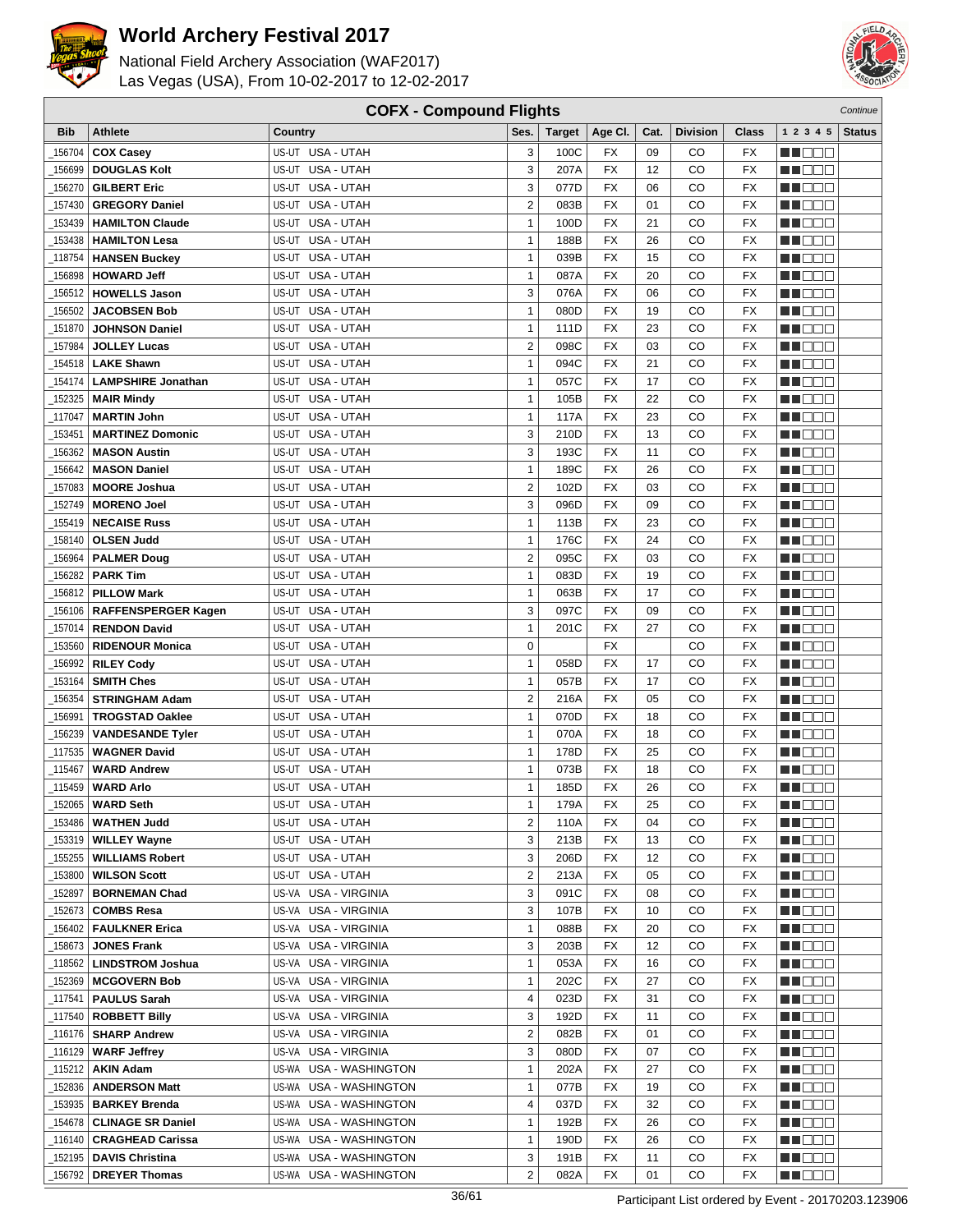



|            | <b>COFX - Compound Flights</b><br>Continue |                                  |                         |               |                 |      |                 |                 |                    |               |
|------------|--------------------------------------------|----------------------------------|-------------------------|---------------|-----------------|------|-----------------|-----------------|--------------------|---------------|
| <b>Bib</b> | <b>Athlete</b>                             | Country                          | Ses.                    | <b>Target</b> | Age CI.         | Cat. | <b>Division</b> | Class           | 1 2 3 4 5          | <b>Status</b> |
| 154248     | <b>DUKES LeRoy</b>                         | US-WA USA - WASHINGTON           | $\mathbf{1}$            | 169C          | FX              | 24   | CO              | FX              | <u> Here i Ser</u> |               |
| 114756     | <b>EILER Travis</b>                        | US-WA USA - WASHINGTON           | $\mathbf{1}$            | 046C          | <b>FX</b>       | 15   | CO              | <b>FX</b>       | n in Biblio        |               |
| 157358     | <b>ELDRIDGE Jeff</b>                       | US-WA USA - WASHINGTON           | $\mathbf{1}$            | 109B          | <b>FX</b>       | 22   | CO              | <b>FX</b>       | n i DDE            |               |
| 157017     | <b>ELZA Sean</b>                           | US-WA USA - WASHINGTON           | $\overline{2}$          | 078A          | FX              | 01   | CO              | <b>FX</b>       | MT DE E            |               |
|            |                                            |                                  |                         |               |                 |      |                 |                 |                    |               |
| 153895     | <b>HENDERSON Braydin</b>                   | US-WA<br>USA - WASHINGTON        | 1                       | 176D          | FX              | 25   | CO              | <b>FX</b>       | n in Eise          |               |
| 154693     | <b>HEUVEL John</b>                         | USA - WASHINGTON<br>US-WA        | $\mathbf{1}$            | 029A          | FX              | 14   | CO              | FX              | M DOC              |               |
| 152579     | <b>HEWSON Jeremy</b>                       | USA - WASHINGTON<br>US-WA        | $\mathbf{1}$            | 031A          | <b>FX</b>       | 14   | CO              | <b>FX</b>       | n i De E           |               |
| 151919     | <b>JEROME Blake</b>                        | <b>USA - WASHINGTON</b><br>US-WA | $\overline{2}$          | 096D          | FX              | 03   | CO              | <b>FX</b>       | n i BBC            |               |
| 157469     | <b>KNOPP Trevor</b>                        | <b>USA - WASHINGTON</b><br>US-WA | $\overline{2}$          | 110D          | <b>FX</b>       | 04   | CO              | <b>FX</b>       | n de de            |               |
| 117023     | <b>KRAUSE Kevin</b>                        | USA - WASHINGTON<br>US-WA        | $\mathbf{1}$            | 076D          | <b>FX</b>       | 19   | CO              | <b>FX</b>       | e de e             |               |
| 155064     | <b>LEE Chak Kiu</b>                        | US-WA USA - WASHINGTON           | $\mathbf{1}$            | 042C          | <b>FX</b>       | 15   | CO              | <b>FX</b>       | M O O O            |               |
| 155081     | <b>MORGAN Rick</b>                         | US-WA USA - WASHINGTON           | $\mathbf{1}$            | 036B          | <b>FX</b>       | 14   | CO              | <b>FX</b>       | THE EE             |               |
| 115296     | <b>NIERMAN Gregory</b>                     | US-WA<br>USA - WASHINGTON        | 1                       | 196D          | FX              | 27   | CO              | <b>FX</b>       | n i Biblio         |               |
| 152796     | <b>NORMAN Kelsey</b>                       | <b>USA - WASHINGTON</b><br>US-WA | 4                       | 029A          | FX              | 32   | CO              | <b>FX</b>       | MA DE L            |               |
| 116202     | <b>PALMER Karen</b>                        | <b>USA - WASHINGTON</b><br>US-WA | $\mathbf{1}$            | 064C          | FX              | 17   | CO              | <b>FX</b>       | M DOC              |               |
| 153416     | <b>PHILLIPS Teko</b>                       | USA - WASHINGTON<br>US-WA        | 4                       | 022A          | FX              | 31   | CO              | <b>FX</b>       | n i DDE            |               |
| 152756     | <b>PULS Charles</b>                        | <b>USA - WASHINGTON</b><br>US-WA | $\mathbf{1}$            | 041B          | FX              | 15   | CO              | <b>FX</b>       | n i Bele           |               |
| 114892     | <b>SCHWENDEMAN Patrick</b>                 | <b>USA - WASHINGTON</b><br>US-WA | 3                       | 082C          | <b>FX</b>       | 07   | CO              | <b>FX</b>       | N NO D O           |               |
| 114973     | <b>SEKORA Keith</b>                        | USA - WASHINGTON<br>US-WA        | $\mathbf{1}$            | 037B          | <b>FX</b>       | 14   | CO              | <b>FX</b>       | <u>sa sa sa</u>    |               |
| 116286     | <b>STEILING Jeannie</b>                    | US-WA USA - WASHINGTON           | 3                       | 079D          | <b>FX</b>       | 07   | CO              | <b>FX</b>       | MU DO B            |               |
| 116287     | <b>STEILING Kyle</b>                       | US-WA USA - WASHINGTON           | $\mathbf{1}$            | 051B          | <b>FX</b>       | 16   | CO              | <b>FX</b>       | MT DE E            |               |
| 154771     | <b>STONE Dana</b>                          | US-WA USA - WASHINGTON           | 4                       | 034B          | FX              | 32   | CO              | <b>FX</b>       | MA DE C            |               |
| 154772     | <b>TATGE Troy</b>                          | <b>USA - WASHINGTON</b><br>US-WA | $\mathbf{1}$            | 117D          | <b>FX</b>       | 23   | CO              | <b>FX</b>       | MA DE L            |               |
| _115139    | <b>THURMAN Larry</b>                       | <b>USA - WASHINGTON</b><br>US-WA | 3                       | 209C          | FX              | 13   | CO              | <b>FX</b>       | N I OO E           |               |
| 155858     | <b>TRUITT Wendy</b>                        | <b>USA - WASHINGTON</b><br>US-WA | $\mathbf{1}$            | 194A          | <b>FX</b>       | 26   | CO              | <b>FX</b>       | n i DDE            |               |
| 114924     | <b>BONACK Michael</b>                      | USA - WISCONSIN<br>US-WI         | 3                       | 197B          | FX              | 11   | CO              | <b>FX</b>       | e de la co         |               |
| 152741     | <b>BRAY Matt</b>                           | USA - WISCONSIN<br>US-WI         | $\boldsymbol{2}$        | 080C          | <b>FX</b>       | 01   | CO              | <b>FX</b>       | M D D D            |               |
|            |                                            |                                  |                         |               |                 |      |                 |                 |                    |               |
| 153731     | <b>BUTTON Danny</b>                        | US-WI<br>USA - WISCONSIN         | $\overline{2}$          | 089C          | <b>FX</b>       | 02   | CO              | <b>FX</b>       | MA OO Z            |               |
| 153732     | <b>BUTTON Jessica</b>                      | US-WI<br>USA - WISCONSIN         | 1                       | 064A          | <b>FX</b>       | 17   | CO              | <b>FX</b>       | MU DO B            |               |
| 154577     | <b>CHMILL Ron</b>                          | US-WI USA - WISCONSIN            | 4                       | 012B          | <b>FX</b>       | 30   | CO              | <b>FX</b>       | e de la co         |               |
| 117000     | <b>CLARSON Brady</b>                       | US-WI<br>USA - WISCONSIN         | $\overline{2}$          | 107B          | FX              | 04   | CO              | <b>FX</b>       | e de la p          |               |
| 117654     | <b>CLAUSEN Jonathan</b>                    | US-WI<br>USA - WISCONSIN         | $\overline{2}$          | 106A          | FX              | 04   | CO              | <b>FX</b>       | MU DO G            |               |
| 154955     | <b>CORYELL Lia</b>                         | US-WI<br><b>USA - WISCONSIN</b>  | 4                       | 010B          | FX              | 30   | CO              | <b>FX</b>       | N I DE E           |               |
| 156478     | <b>CRAN Meletta</b>                        | US-WI<br>USA - WISCONSIN         | $\mathbf{1}$            | 200B          | <b>FX</b>       | 27   | CO              | <b>FX</b>       | ma man             |               |
| 156479     | <b>CRAN Scott</b>                          | <b>USA - WISCONSIN</b><br>US-WI  | $\overline{2}$          | 093D          | FX              | 02   | CO              | <b>FX</b>       | MA DE C            |               |
| 154533     | <b>HAMILTON John</b>                       | <b>USA - WISCONSIN</b><br>US-WI  | $\overline{\mathbf{c}}$ | 104D          | <b>FX</b>       | 04   | CO              | <b>FX</b>       | M D D D            |               |
| _157315    | <b>HAYES Mark</b>                          | US-WI USA - WISCONSIN            | $\overline{2}$          | 212A          | <b>FX</b>       | 05   | CO              | <b>FX</b>       | NN O O O           |               |
|            | $-154313$ HOOKSTEAD Payton                 | US-WI USA - WISCONSIN            | 2                       | 085C          | $\overline{FX}$ | 01   | $_{\rm CO}$     | $\overline{FX}$ | <b>NH</b> OOO      |               |
| 158693     | <b>JENSON Justin</b>                       | US-WI USA - WISCONSIN            | 3                       | 088B          | FX              | 08   | CO              | FX              | <u> Hose</u>       |               |
| 154686     | <b>JOHNSON Brady</b>                       | US-WI USA - WISCONSIN            | 3                       | 070C          | FX              | 06   | CO              | FX              | <u> Hood</u>       |               |
| _114891    | <b>JOHNSON Tracy</b>                       | US-WI USA - WISCONSIN            | 3                       | 093C          | FX              | 08   | CO              | FX              | ME E E             |               |
| _156701    | <b>KRISCHAN Kyle</b>                       | US-WI<br>USA - WISCONSIN         | 3                       | 074B          | FX              | 06   | CO              | FX              | MA DE E            |               |
| 152253     | <b>NETZLER Brad</b>                        | USA - WISCONSIN<br>US-WI         | $\overline{2}$          | 099D          | FX              | 03   | CO              | FX              | <u>Li de d</u>     |               |
| 153537     | <b>NOEL Doug</b>                           | US-WI USA - WISCONSIN            | $\mathbf{1}$            | 045D          | FX              | 15   | CO              | FX              | <u>Liel de la</u>  |               |
| _153125    | <b>OSTROWSKI III Lenny</b>                 | US-WI USA - WISCONSIN            | $\overline{2}$          | 089D          | FX              | 02   | CO              | FX              | MU O O O           |               |
| _153124    | <b>OSTROWSKI JR Len</b>                    | US-WI USA - WISCONSIN            | $\overline{2}$          | 210A          | FX              | 05   | CO              | FX              | <u> Here a</u>     |               |
| 154592     | <b>VOGT Wayne</b>                          | US-WI USA - WISCONSIN            | 3                       | 084A          | FX              | 07   | CO              | FX              | MA O O O           |               |
| 155232     | <b>WORMER Matthew</b>                      | US-WI USA - WISCONSIN            | 3                       | 071B          | FX              | 06   | CO              | FX              | <u> Helet</u>      |               |
| 152509     | <b>BURNSIDE Scott</b>                      | US-WV USA - WEST VIRGINIA        | 3                       | 073D          | FX              | 06   | CO              | FX              | MA DE E            |               |
| 156614     | <b>COFFMAN Rick</b>                        | US-WV<br>USA - WEST VIRGINIA     | 1                       | 043C          | FX              | 15   | CO              | FX              | ME E E             |               |
| _116846    | <b>COGAR Harold</b>                        | US-WV<br>USA - WEST VIRGINIA     | $\mathbf{1}$            | 079D          | FX              | 19   | CO              | FX              | e de la co         |               |
| _116845    | <b>COGAR Jennifer</b>                      | USA - WEST VIRGINIA<br>US-WV     | $\mathbf{1}$            | 069C          | FX              | 18   | CO              | FX              | <u>LI OOD</u>      |               |
| _116844    | <b>COGAR Mike</b>                          | US-WV<br>USA - WEST VIRGINIA     | 2                       | 085B          | FX              | 01   | CO              | FX              |                    |               |
|            |                                            | US-WV                            | 3                       |               |                 | 08   | CO              |                 | MU O O O           |               |
| _157101    | <b>HINKLE Jacob</b>                        | USA - WEST VIRGINIA              | $\mathbf{1}$            | 093A          | FX              |      |                 | FX<br>FX        | MU DE S            |               |
| _154476    | <b>MUNSON Gary</b>                         | US-WV<br>USA - WEST VIRGINIA     |                         | 203C          | FX              | 28   | CO              |                 | <u> Hood</u>       |               |
| _118073    | <b>PARSONS Jeremiah</b>                    | USA - WEST VIRGINIA<br>US-WV     | $\overline{\mathbf{c}}$ | 108A          | FX              | 04   | CO              | FX              | MU DE B            |               |
| 157520     | <b>SITES Coty</b>                          | US-WV USA - WEST VIRGINIA        | $\boldsymbol{2}$        | 077A          | FX              | 01   | CO              | FX              | <u> Liberal Se</u> |               |
| _154519    | <b>STALNAKER Adrienne</b>                  | US-WV USA - WEST VIRGINIA        | 1                       | 168D          | FX              | 24   | CO              | FX              | <u>Li de C</u>     |               |
| _154521    | <b>STALNAKER Charles</b>                   | US-WV USA - WEST VIRGINIA        | 4                       | 048C          | FX              | 33   | CO              | FX              | MU DO D            |               |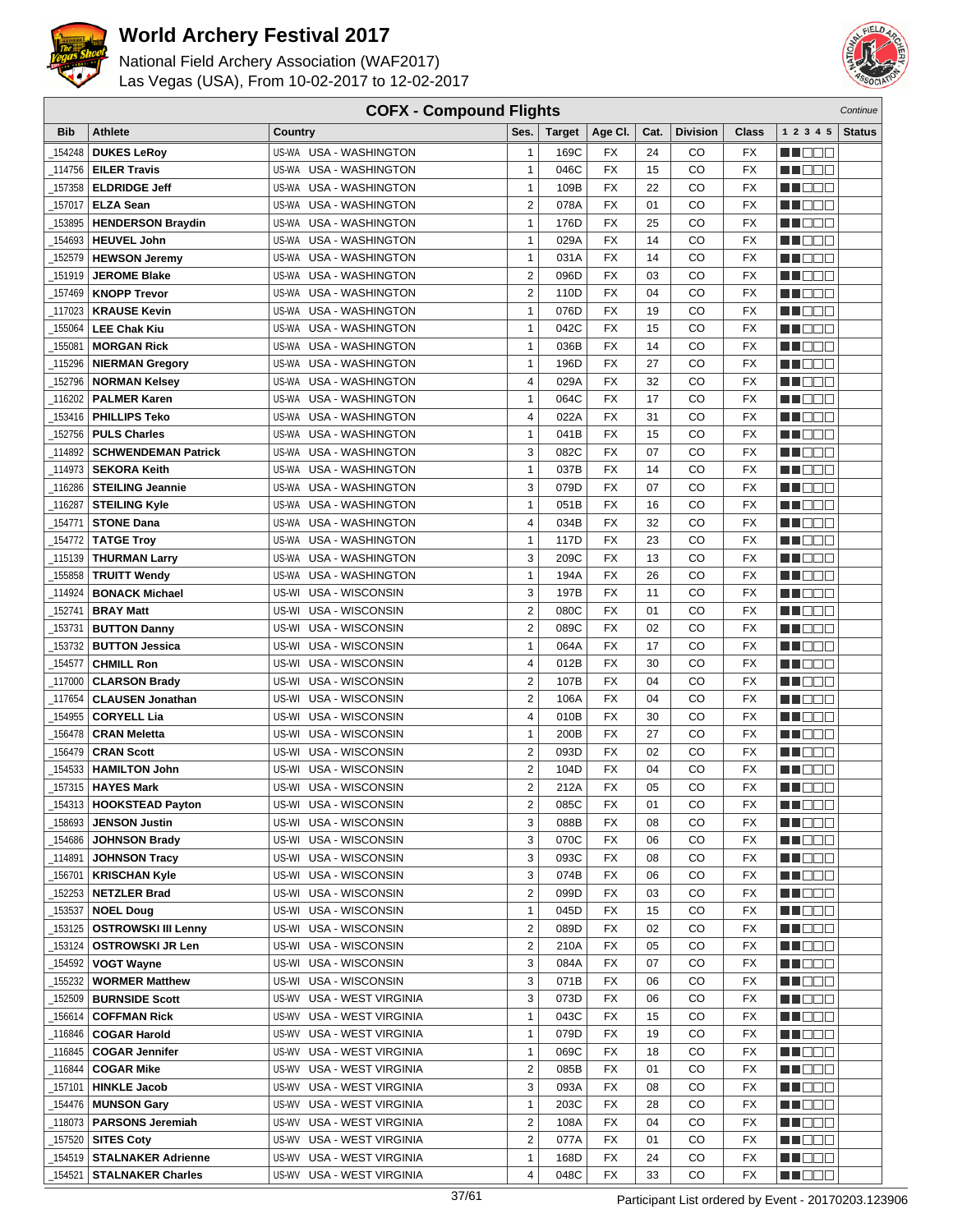



|            | <b>COFX - Compound Flights</b><br>Continue |                           |      |               |           |      |                 |              |           |               |  |
|------------|--------------------------------------------|---------------------------|------|---------------|-----------|------|-----------------|--------------|-----------|---------------|--|
| <b>Bib</b> | Athlete                                    | <b>Country</b>            | Ses. | <b>Target</b> | Age Cl.   | Cat. | <b>Division</b> | <b>Class</b> | 1 2 3 4 5 | <b>Status</b> |  |
| 152114     | <b>VINCENT Steve</b>                       | US-WV USA - WEST VIRGINIA | 0    |               | <b>FX</b> |      | CO              | <b>FX</b>    | MT DE E   |               |  |
| 115583     | <b>BENNET Tommy</b>                        | US-WY USA - WYOMING       | 3    | 189D          | <b>FX</b> | 11   | CO              | <b>FX</b>    | M OOO     |               |  |
| 153788     | <b>BIFFLE Alyssa</b>                       | US-WY USA - WYOMING       | 4    | 036A          | <b>FX</b> | 32   | CO              | <b>FX</b>    | MN O BIB  |               |  |
| 154035     | <b>BOHLANDER Eric</b>                      | US-WY USA - WYOMING       | 2    | 098A          | <b>FX</b> | 03   | CO              | <b>FX</b>    | MN 888    |               |  |
|            | 152695   BOYLES Sam                        | US-WY USA - WYOMING       | 3    | 199A          | <b>FX</b> | 12   | <b>CO</b>       | <b>FX</b>    | MN DE O   |               |  |
| 154359     | <b>CONRAD Danny</b>                        | US-WY USA - WYOMING       |      | 092C          | <b>FX</b> | 20   | CO              | <b>FX</b>    | MA BER    |               |  |
| 155120     | <b>FLORES Beto</b>                         | US-WY USA - WYOMING       |      | 039A          | <b>FX</b> | 15   | CO              | <b>FX</b>    | MN O BIS  |               |  |
| 157362     | <b>HEROLD Hannah</b>                       | US-WY USA - WYOMING       |      | 083C          | <b>FX</b> | 19   | CO              | <b>FX</b>    | M E E E   |               |  |
| 157034     | KINSEL Shane                               | US-WY USA - WYOMING       | 1    | 077A          | <b>FX</b> | 19   | CO              | <b>FX</b>    | MN DE O   |               |  |
| 156875     | <b>MARTIN Dan</b>                          | US-WY USA - WYOMING       | 4    | 024D          | <b>FX</b> | 31   | CO              | <b>FX</b>    | MT E E E  |               |  |
| 152120     | <b>MEYER Jeff</b>                          | US-WY USA - WYOMING       | 3    | 194B          | <b>FX</b> | 11   | CO              | <b>FX</b>    | MA O O O  |               |  |
| 152591     | <b>NASH Darryl</b>                         | US-WY USA - WYOMING       |      | 106A          | <b>FX</b> | 22   | CO              | <b>FX</b>    | MN 888    |               |  |
| 155676     | <b>OWENS Tyler</b>                         | US-WY USA - WYOMING       | 1    | 109D          | <b>FX</b> | 22   | CO              | <b>FX</b>    | n an Den  |               |  |
| 156946     | <b>PARKINS Reece</b>                       | US-WY USA - WYOMING       | 2    | 105B          | <b>FX</b> | 04   | CO              | <b>FX</b>    | MT E E E  |               |  |
| 155383     | <b>SHEELY John</b>                         | US-WY USA - WYOMING       | 1    | 111B          | <b>FX</b> | 23   | CO              | <b>FX</b>    | MA E E E  |               |  |
| 153244     | <b>SIMONSON Daniel</b>                     | US-WY USA - WYOMING       |      | 069D          | <b>FX</b> | 18   | CO              | <b>FX</b>    | MN O O O  |               |  |
| 116776     | <b>WHALEY Chad</b>                         | US-WY USA - WYOMING       | 1    | 087C          | <b>FX</b> | 20   | CO              | <b>FX</b>    | MN OO O   |               |  |
| 154207     | <b>WILSON Mac</b>                          | US-WY USA - WYOMING       | 1    | 057D          | <b>FX</b> | 17   | CO              | <b>FX</b>    | MT DE E   |               |  |
| 156667     | <b>WILSON Michelle</b>                     | US-WY USA - WYOMING       | 1    | 201B          | <b>FX</b> | 27   | CO              | <b>FX</b>    | MA O O O  |               |  |

|            | <b>COJF - Compound Young Adult Female</b> |                                  |      |               |           |      |                 |       |                                   |               |  |
|------------|-------------------------------------------|----------------------------------|------|---------------|-----------|------|-----------------|-------|-----------------------------------|---------------|--|
| <b>Bib</b> | Athlete                                   | Country                          | Ses. | <b>Target</b> | Age Cl.   | Cat. | <b>Division</b> | Class | 1 2 3 4 5                         | <b>Status</b> |  |
| 117726     | <b>CHYLINSKI Emma</b>                     | CANADA<br>CAN                    | 5    |               | JF        |      | CO              | JF    | man man                           |               |  |
| 118372     | <b>PROCTER Allaina</b>                    | <b>CAN</b><br>CANADA             | 5    |               | JF        |      | CO              | JF    | n de e                            |               |  |
| 9983       | <b>BYBORDY Geesa</b>                      | <b>IR IRAN</b><br>IRI            | 5    |               | JF        |      | CO              | JF    | TT OO O                           |               |  |
| 116961     | <b>BUENROSTRO Sarah</b>                   | <b>MEX</b><br><b>MEXICO</b>      | 5    |               | JF        |      | CO              | JF    | NA NA BI                          |               |  |
| 114908     | <b>VALDEZ Ana Paula</b>                   | <b>MEXICO</b><br>MEX             | 5    |               | JF        |      | CO              | JF    | an di Biblio                      |               |  |
| 114822     | <b>EBERHARD Elaila</b>                    | SWITZERLAND<br>SUI               | 5    |               | JF        |      | CO              | JF    | n noon                            |               |  |
| 152546     | <b>BUONACCORSI Elizabeth</b>              | US-AZ<br>USA - ARIZONA           | 5    |               | JF        |      | CO              | JF    | n de e                            |               |  |
| 115535     | <b>HEIDT Natali</b>                       | US-AZ<br>USA - ARIZONA           | 5    |               | JF        |      | CO              | JF    | n de e                            |               |  |
| 116441     | <b>HEINRICH Ariana</b>                    | US-AZ USA - ARIZONA              | 5    |               | JF        |      | CO              | JF    | n na m                            |               |  |
| 154569     | <b>HICKS Kimberly</b>                     | US-AZ USA - ARIZONA              | 5    |               | JF        |      | CO              | JF    | n i De E                          |               |  |
| 155181     | <b>KELLER Elisa</b>                       | US-AZ USA - ARIZONA              | 5    |               | JF        |      | CO              | JF    | n nooc                            |               |  |
| 118012     | <b>LORD Nicole</b>                        | US-AZ USA - ARIZONA              | 5    |               | <b>JF</b> |      | CO              | JF    | ME E E E                          |               |  |
| 154429     | <b>MCLEAN Autumn</b>                      | US-AZ USA - ARIZONA              | 5    |               | JF        |      | CO              | JF    | TI NOT                            |               |  |
| 153285     | <b>RUIZ Alexis</b>                        | US-AZ USA - ARIZONA              | 5    |               | JF        |      | CO              | JF    | an di kacamatan Ing Bandar        |               |  |
| 115163     | <b>SCHLIEF Madison</b>                    | US-AZ USA - ARIZONA              | 5    |               | JF        |      | CO              | JF    | n in Biblio                       |               |  |
| 116473     | <b>WACKER Miranda</b>                     | US-AZ USA - ARIZONA              | 5    |               | JF        |      | CO              | JF    | THE EL                            |               |  |
| _153140    | <b>WALKER Noel</b>                        | US-AZ USA - ARIZONA              | 5    |               | JF        |      | CO              | JF    | a di kacamatan ing Kabupatén Kabu |               |  |
| 118269     | <b>CAIOPOULOS Athena</b>                  | US-CA<br><b>USA - CALIFORNIA</b> | 5    |               | JF        |      | CO              | JF    | ma mata                           |               |  |
| 117728     | <b>CASTRO CASTAÑEDA Emely Joselin</b>     | <b>USA - CALIFORNIA</b><br>US-CA | 5    |               | JF        |      | CO              | JF    | n de e                            |               |  |
| 114911     | <b>FUKUHARA Paige</b>                     | US-CA<br><b>USA - CALIFORNIA</b> | 5    |               | JF        |      | CO              | JF    | ma mar                            |               |  |
| 152274     | <b>GROSS Alyssa</b>                       | USA - CALIFORNIA<br>US-CA        | 5    |               | JF        |      | CO              | JF    | n na na                           |               |  |
| 153442     | <b>HANSEN Hunter</b>                      | USA - CALIFORNIA<br>US-CA        | 5    |               | JF        |      | CO              | JF    | THE EIL                           |               |  |
| 118024     | <b>POOL Kierstyn</b>                      | <b>USA - CALIFORNIA</b><br>US-CA | 5    |               | JF        |      | CO              | JF    | n noon                            |               |  |
| 152835     | <b>TRENTHAM Zoe</b>                       | US-CA<br><b>USA - CALIFORNIA</b> | 5    |               | JF        |      | CO              | JF    | n nooc                            |               |  |
| 152676     | <b>WILLIAMSON Talia</b>                   | <b>USA - CALIFORNIA</b><br>US-CA | 5    |               | JF        |      | CO              | JF    | THE EE                            |               |  |
| 118498     | YOST Jenna                                | <b>USA - CALIFORNIA</b><br>US-CA | 5    |               | JF        |      | CO              | JF    | n de s                            |               |  |
| 153715     | <b>ASHURST Lia</b>                        | US-CO<br>USA - COLORADO          | 5    |               | JF        |      | CO              | JF    | THE EN                            |               |  |
| _155808    | <b>HINMAN Julia</b>                       | US-CO<br>USA - COLORADO          | 5    |               | JF        |      | CO              | JF    | W OOO                             |               |  |
| 154682     | <b>REYNOLDS Adeline</b>                   | US-CO<br>USA - COLORADO          | 5    |               | JF        |      | CO              | JF    | ME E E E                          |               |  |
| 115119     | <b>SKELTON Hala</b>                       | US-FL<br>USA - FLORIDA           | 5    |               | JF        |      | CO              | JF    | N NOTE                            |               |  |
| 153590     | <b>CUNNINGHAM Katherine</b>               | US-GA<br><b>USA - GEORGIA</b>    | 5    |               | JF        |      | CO              | JF    | n de d                            |               |  |
| 117902     | <b>MARTIN Lexie</b>                       | <b>USA - GEORGIA</b><br>US-GA    | 5    |               | JF        |      | CO              | JF    | ma man                            |               |  |
| 117498     | <b>SCARBROUGH Anna</b>                    | <b>USA - GEORGIA</b><br>US-GA    | 5    |               | JF        |      | CO              | JF    | MN 888                            |               |  |
| 154995     | <b>SMITH Mary Beth</b>                    | <b>USA - GEORGIA</b><br>US-GA    | 5    |               | JF        |      | CO              | JF    | n na n                            |               |  |
| 117679     | <b>WHITTLE Anna</b>                       | <b>USA - GEORGIA</b><br>US-GA    | 5    |               | JF        |      | CO              | JF    | TI BER                            |               |  |
| 156252     | <b>KAMMERER Emmily</b>                    | US-IA USA - IOWA                 | 5    |               | JF        |      | CO              | JF    | a a basa                          |               |  |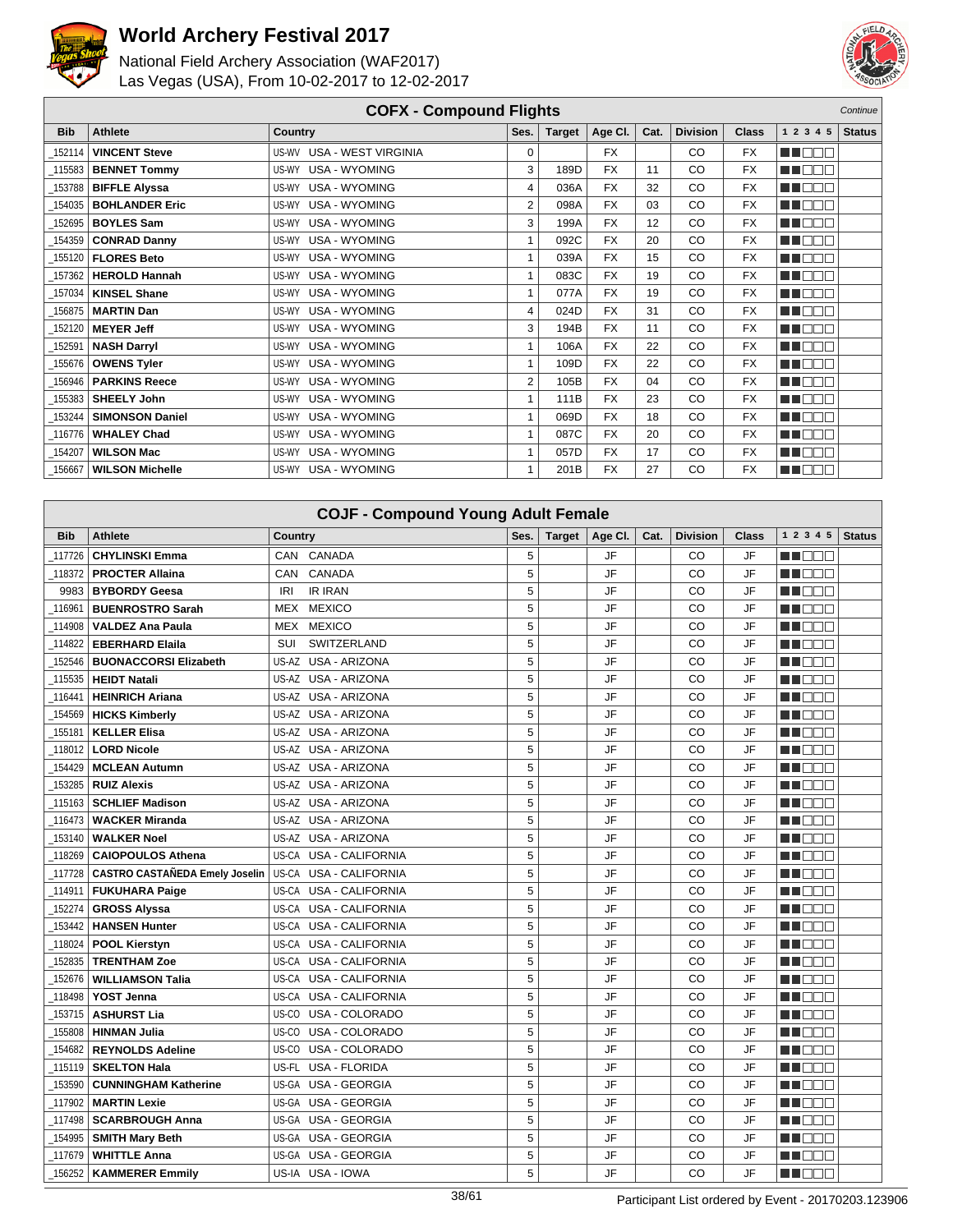



|                    | <b>COJF - Compound Young Adult Female</b><br>Continue |                                                |        |               |          |      |                 |              |                                   |               |
|--------------------|-------------------------------------------------------|------------------------------------------------|--------|---------------|----------|------|-----------------|--------------|-----------------------------------|---------------|
| <b>Bib</b>         | <b>Athlete</b>                                        | Country                                        | Ses.   | <b>Target</b> | Age CI.  | Cat. | <b>Division</b> | <b>Class</b> | 1 2 3 4 5                         | <b>Status</b> |
| 151958             | <b>DOERING Kim</b>                                    | US-ID USA - IDAHO                              | 5      |               | JF       |      | CO              | JF           | n i De E                          |               |
| 114930             | <b>HARNISH Korrie</b>                                 | US-IL<br>USA - ILLINOIS                        | 5      |               | JF       |      | CO              | JF           | n i De E                          |               |
| 154448             | <b>KRISTOFER Ashley</b>                               | USA - ILLINOIS<br>US-IL                        | 5      |               | JF       |      | CO              | JF           | MN 888                            |               |
| 118342             | <b>SCULLY Emily</b>                                   | US-IL USA - ILLINOIS                           | 5      |               | JF       |      | CO              | JF           | MA DE E                           |               |
| 155549             | <b>SIRACUSANO Danielle</b>                            | US-IL<br>USA - ILLINOIS                        | 5      |               | JF       |      | CO              | JF           | n i Bele                          |               |
| 155972             | <b>ANDERSON Tayler</b>                                | US-LA USA - LOUISIANA                          | 5      |               | JF       |      | CO              | JF           | M DO B                            |               |
| 156901             | <b>SHELBY Cassidy</b>                                 | US-LA USA - LOUISIANA                          | 5      |               | JF       |      | CO              | JF           | MN 888                            |               |
| 114800             | <b>DAVIS Kelly</b>                                    | USA - MASSACHUSETTS<br>US-MA                   | 5      |               | JF       |      | CO              | JF           | n i BBC                           |               |
| 116770             | <b>CHU Caylie</b>                                     | US-MD<br><b>USA - MARYLAND</b>                 | 5      |               | JF       |      | CO              | JF           | man ma                            |               |
| 115474             | <b>STOCKMAN Alison</b>                                | US-MD<br><b>USA - MARYLAND</b>                 | 5      |               | JF       |      | CO              | JF           | MA DE L                           |               |
| 154507             | <b>WOODIE Danielle</b>                                | US-MD<br><b>USA - MARYLAND</b>                 | 5      |               | JF       |      | CO              | JF           | n nooc                            |               |
| 157544             | <b>ATEN Valerie</b>                                   | <b>USA - MICHIGAN</b><br>US-MI                 | 5      |               | JF       |      | CO              | JF           | n i De E                          |               |
| 118023             | <b>ENGSTROM Carley</b>                                | <b>USA - MICHIGAN</b><br>US-MI                 | 5      |               | JF       |      | CO              | JF           | n i Bele                          |               |
| 156301             | <b>MARTIN Amber</b>                                   | US-MI<br>USA - MICHIGAN                        | 5      |               | JF       |      | CO              | JF           | M DEE                             |               |
| 116152_            | <b>MIKA Morgan</b>                                    | USA - MICHIGAN<br>US-MI                        | 5      |               | JF       |      | CO              | JF           | M DE E                            |               |
| 116254             | <b>PARENTI Sophie</b>                                 | US-MI<br><b>USA - MICHIGAN</b>                 | 5      |               | JF       |      | CO              | JF           | N I O O O                         |               |
| 156440             | <b>HANSEMANN Isabel</b>                               | US-MT<br><b>USA - MONTANA</b>                  | 5      |               | JF       |      | CO              | JF           | n i Bele                          |               |
| 156501             | <b>TEETS Bethany</b>                                  | US-ND<br><b>USA - NORTH DAKOTA</b>             | 5      |               | JF       |      | CO              | JF           | man man                           |               |
| 116288             | <b>THOMAS Kinzie</b>                                  | US-ND<br>USA - NORTH DAKOTA                    | 5      |               | JF       |      | CO              | JF           | M DO B                            |               |
| 134326             | <b>JOHNSON Kailey</b>                                 | <b>USA - NEBRASKA</b><br>US-NE                 | 5      |               | JF       |      | CO              | JF           | n nooc                            |               |
| 116337             | <b>TUBBS Jaci</b>                                     | USA - NEBRASKA<br>US-NE                        | 5      |               | JF       |      | CO              | JF           | NN OO E                           |               |
| 154649             | <b>HOCKSTRA-JOHNSON Gabrielle</b>                     | <b>USA - NEW MEXICO</b><br>US-NM               | 5      |               | JF       |      | CO              | JF           | M DE B                            |               |
| 154139             | <b>IVERSON Raven</b>                                  | US-NM<br>USA - NEW MEXICO                      | 5      |               | JF       |      | CO              | JF           | M DO B                            |               |
| _154101            | <b>WRIGHT Sydney</b>                                  | US-NM<br>USA - NEW MEXICO                      | 5      |               | JF       |      | CO              | JF           | MA OO B                           |               |
| 153864             | <b>VICTOR Katelin</b>                                 | US-NV<br>USA - NEVADA                          | 5      |               | JF       |      | CO              | JF           | MOOO                              |               |
| 154977             | <b>GERHART Sandra</b>                                 | US-NY<br><b>USA - NEW YORK</b>                 | 5      |               | JF       |      | CO              | JF           | n de e                            |               |
| 156605             | <b>MANTZ Abigail</b>                                  | US-NY<br><b>USA - NEW YORK</b>                 | 5      |               | JF       |      | CO              | JF           | ME BEL                            |               |
| 154675             | <b>NOTEBAERT Brianna</b>                              | US-NY<br><b>USA - NEW YORK</b>                 | 5      |               | JF       |      | CO              | JF           | MU DO B                           |               |
| 116880             | <b>GRIMM Maddy</b>                                    | USA - OHIO<br>US-OH                            | 5      |               | JF       |      | CO              | JF           | MN 888                            |               |
| 153904             | <b>MATHISON Hannah</b>                                | <b>USA - OREGON</b><br>US-OR                   | 5      |               | JF       |      | CO              | JF           | n i Bele                          |               |
| 114919             | <b>CIPOLLO Amanda</b>                                 | USA - PENNSYLVANIA<br>US-PA                    | 5      |               | JF       |      | CO              | JF           | n i De E                          |               |
| 152428             | <b>MOOSE Hannah</b>                                   | US-PA<br>USA - PENNSYLVANIA                    | 5      |               | JF       |      | CO              | JF           | W DOO                             |               |
| 153922             | <b>NEWLAND Amanda</b>                                 | US-PA<br>USA - PENNSYLVANIA                    | 5<br>5 |               | JF       |      | CO              | JF           | MU DO O                           |               |
| 152386             | <b>HERRLEIN Danielle</b>                              | US-SD<br>USA - SOUTH DAKOTA                    |        |               | JF       |      | CO              | JF           | N NO DE                           |               |
| 158717<br>116653   | <b>KEISER Gabrielle</b>                               | US-SD<br>USA - SOUTH DAKOTA                    | 5<br>5 |               | JF<br>JF |      | CO              | JF<br>JF     | <u> a se es</u>                   |               |
|                    | <b>BROWN Jace</b>                                     | <b>USA - TENNESSEE</b><br>US-TN                | 5      |               | JF       |      | CO<br>CO        | JF           | M DO D                            |               |
| 153643             | <b>VANDERWIER Savannah</b>                            | US-TX USA - TEXAS                              |        |               |          |      |                 |              | MA OO B                           |               |
| _153842            | <b>WEATHERSPOON Lindsay</b>                           | US-UT USA - UTAH                               | 5      |               | JF       |      | CO              | JF           | <u> Literatu</u>                  |               |
| 154456_<br>114966  | <b>MCCRACKEN Caroline</b><br><b>GORDON Hailey</b>     | US-VA USA - VIRGINIA<br>US-WA USA - WASHINGTON | 5<br>5 |               | JF<br>JF |      | CO<br>CO        | JF<br>JF     | <u>Li Bee</u>                     |               |
| _114905            | <b>HEKKER Kaden</b>                                   | US-WA USA - WASHINGTON                         | 5      |               | JF       |      | CO              | JF           | <u>Li dec</u>                     |               |
|                    |                                                       | US-WA USA - WASHINGTON                         | 5      |               | JF       |      | CO              | JF           | M D D D                           |               |
| _155529            | <b>OAKS Emily</b><br><b>WOLF Daisy</b>                | US-WA USA - WASHINGTON                         | 5      |               | JF       |      | CO              | JF           | <u>in ja sis</u><br><b>HELLER</b> |               |
| _118241<br>_155551 | YOUNG Mia                                             | US-WA USA - WASHINGTON                         | 5      |               | JF       |      | CO              | JF           | W OOO                             |               |
| _114979            | <b>GUNDERSON Anna</b>                                 | US-WI USA - WISCONSIN                          | 5      |               | JF       |      | CO              | JF           | MU O O O                          |               |
| 154520             | <b>STALNAKER Lily</b>                                 | US-WV USA - WEST VIRGINIA                      | 5      |               | JF       |      | CO              | JF           | MN O O O                          |               |
|                    |                                                       |                                                |        |               |          |      |                 |              |                                   |               |

|            | <b>COJM - Compound Young Adult Male</b>   |                                  |      |               |           |      |                 |              |              |               |  |  |
|------------|-------------------------------------------|----------------------------------|------|---------------|-----------|------|-----------------|--------------|--------------|---------------|--|--|
| <b>Bib</b> | Athlete                                   | Country                          | Ses. | <b>Target</b> | Age CI.   | Cat. | <b>Division</b> | <b>Class</b> | 1 2 3 4 5    | <b>Status</b> |  |  |
|            | 154573   <b>BEATTY Lucas</b>              | CANADA<br>CAN                    | 5    |               | <b>JM</b> |      | CO              | <b>JM</b>    | n de a       |               |  |  |
| 152117     | <b>SMOLLETT Andrew</b>                    | CAN CANADA                       | 5    |               | <b>JM</b> |      | CO              | <b>JM</b>    | THEED        |               |  |  |
| 18814      | HEIDARZADEHDEHKORDI Danial                | <b>IR IRAN</b><br>IRI            | 5    |               | <b>JM</b> |      | CO              | <b>JM</b>    | NN BEIB      |               |  |  |
| 154251     | <b>ALEXANDER Victor</b>                   | MEX MEXICO                       | 5    |               | <b>JM</b> |      | CO              | <b>JM</b>    | u mana       |               |  |  |
|            | 152313   BARROSO BESSERER Carlos Santiago | MEX MEXICO                       | 5    |               | <b>JM</b> |      | CO              | <b>JM</b>    | n de el      |               |  |  |
|            | 156695   MARTINEZ Diego Raul              | <b>MEXICO</b><br>MEX             | 5    |               | <b>JM</b> |      | CO              | <b>JM</b>    | <b>HALL</b>  |               |  |  |
| 115449     | <b>VAN DEN HURK Marco</b>                 | <b>NETHERLANDS</b><br><b>NED</b> | 5    |               | <b>JM</b> |      | CO              | <b>JM</b>    | NA NA TITO M |               |  |  |
| 115666     | <b>VAN DORST Tim</b>                      | <b>NETHERLANDS</b><br>NED        | 5    |               | <b>JM</b> |      | CO              | <b>JM</b>    | THEEL        |               |  |  |
|            | 115683   <b>BACHMAN Rvan</b>              | US-AZ USA - ARIZONA              | 5    |               | <b>JM</b> |      | CO              | <b>JM</b>    | n n n n n    |               |  |  |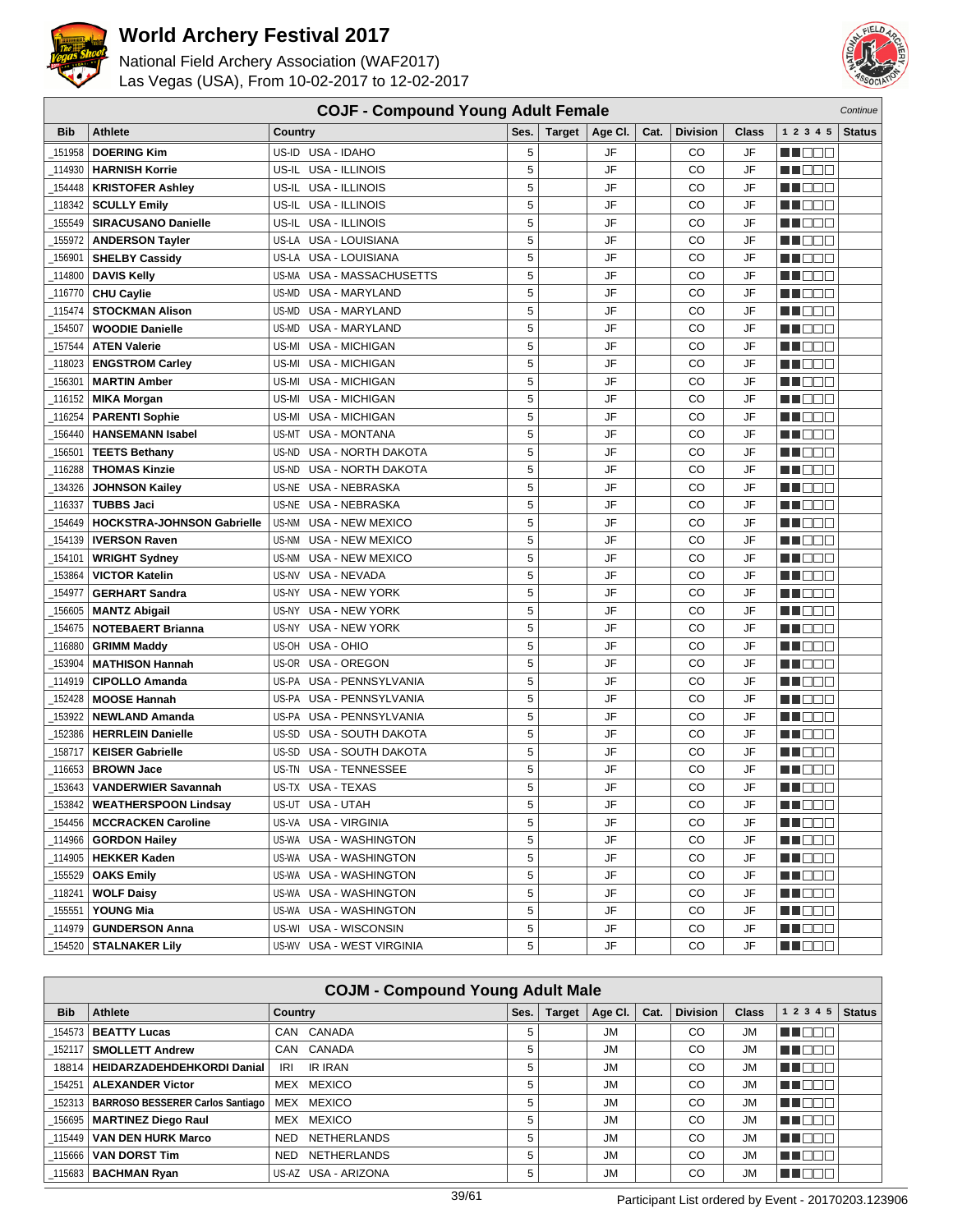

National Field Archery Association (WAF2017) Las Vegas (USA), From 10-02-2017 to 12-02-2017



| <b>Bib</b> | <b>Athlete</b>                                | Country                                      | Ses.   | <b>Target</b> | Age CI.                | Cat. | <b>Division</b> | Class                  | 1 2 3 4 5       | <b>Status</b> |
|------------|-----------------------------------------------|----------------------------------------------|--------|---------------|------------------------|------|-----------------|------------------------|-----------------|---------------|
| 152473     | <b>CLELAND Johnmichael</b>                    | US-AZ USA - ARIZONA                          | 5      |               | JМ                     |      | CO              | <b>JM</b>              | HEER            |               |
| 117163     | <b>CORRIDORI Jeremy</b>                       | US-AZ USA - ARIZONA                          | 5      |               | <b>JM</b>              |      | CO              | <b>JM</b>              | <u>sa sa sa</u> |               |
| 153653     | <b>JOHNSON Cody</b>                           | US-AZ USA - ARIZONA                          | 5      |               | <b>JM</b>              |      | CO              | <b>JM</b>              | M DE O          |               |
| 156595     | <b>KERNS Kyle</b>                             | US-AZ USA - ARIZONA                          | 5      |               | <b>JM</b>              |      | CO              | <b>JM</b>              | MA DELE         |               |
| 117065     | <b>LEWIS Tate</b>                             | US-AZ USA - ARIZONA                          | 5      |               | <b>JM</b>              |      | CO              | <b>JM</b>              | MA DO O         |               |
| 115018     | <b>LOPEZ Samuel</b>                           | US-AZ USA - ARIZONA                          | 5      |               | <b>JM</b>              |      | CO              | <b>JM</b>              | MA DE C         |               |
| 117911     | <b>MONEY Nicholas</b>                         | US-AZ USA - ARIZONA                          | 5      |               | <b>JM</b>              |      | CO              | <b>JM</b>              | n i De E        |               |
| 115637     | <b>NOLTE Jacob</b>                            | US-AZ USA - ARIZONA                          | 5      |               | <b>JM</b>              |      | CO              | <b>JM</b>              | n i BBC         |               |
| 154914     | <b>NORTH Luke</b>                             | US-AZ USA - ARIZONA                          | 5      |               | <b>JM</b>              |      | CO              | <b>JM</b>              | e de la co      |               |
| 118678     | <b>SAMPSEL Logan</b>                          | US-AZ USA - ARIZONA                          | 5      |               | <b>JM</b>              |      | CO              | <b>JM</b>              | MA O O O        |               |
| 156546     | <b>SORNOZA Zachary</b>                        | US-AZ USA - ARIZONA                          | 5      |               | <b>JM</b>              |      | CO              | <b>JM</b>              | MU DE E         |               |
| 118489     | <b>STRADER Shawn</b>                          | US-AZ USA - ARIZONA                          | 5      |               | <b>JM</b>              |      | CO              | <b>JM</b>              | n i Belg        |               |
| 114994     | <b>TERSEY Kolin</b>                           | US-AZ USA - ARIZONA                          | 5      |               | <b>JM</b>              |      | CO              | <b>JM</b>              | HI DEC          |               |
| 114849     | <b>WAGNER Thompson</b>                        | US-AZ USA - ARIZONA                          | 5      |               | <b>JM</b>              |      | CO              | <b>JM</b>              | MA DE L         |               |
| 153141     | <b>WALKER Alexander</b>                       | US-AZ USA - ARIZONA                          | 5      |               | <b>JM</b>              |      | CO              | <b>JM</b>              | MU DO B         |               |
| 115263     | <b>WALLIN Joshua</b>                          | US-AZ USA - ARIZONA                          | 5      |               | <b>JM</b>              |      | CO              | <b>JM</b>              | n i De E        |               |
| 156806     | <b>BARTZ Jared</b>                            | US-CA USA - CALIFORNIA                       | 5      |               | <b>JM</b>              |      | CO              | <b>JM</b>              | n i Bele        |               |
| 158378     | <b>BROOKS Dominic A</b>                       | US-CA USA - CALIFORNIA                       | 5      |               | <b>JM</b>              |      | CO              | <b>JM</b>              | <u> a se es</u> |               |
| 117684     | <b>CHEN Baxton</b>                            | US-CA USA - CALIFORNIA                       | 5      |               | <b>JM</b>              |      | CO              | <b>JM</b>              | MA O O O        |               |
| 117714     | <b>CONYERS Jaden</b>                          | US-CA USA - CALIFORNIA                       | 5      |               | <b>JM</b>              |      | CO              | <b>JM</b>              | THE EL          |               |
| 154492     | <b>DAVIS Austin</b>                           | US-CA USA - CALIFORNIA                       | 5      |               | <b>JM</b>              |      | CO              | <b>JM</b>              | n i BBC         |               |
| 116891     | <b>FERRY Jacob</b>                            | USA - CALIFORNIA<br>US-CA                    | 5      |               | <b>JM</b>              |      | CO              | <b>JM</b>              | M DOC           |               |
| 153587     | <b>GRAY Wyatt</b>                             | US-CA<br>USA - CALIFORNIA                    | 5      |               | <b>JM</b>              |      | CO              | <b>JM</b>              | MA DE E         |               |
| 156497     | <b>JOHNSON Thomas</b>                         | USA - CALIFORNIA<br>US-CA                    | 5      |               | <b>JM</b>              |      | CO              | <b>JM</b>              | n i BBC         |               |
| 118266     | <b>LOGSDON Matt</b>                           | US-CA USA - CALIFORNIA                       | 5      |               | <b>JM</b>              |      | CO              | <b>JM</b>              | n i BBC         |               |
| 154497     |                                               | US-CA USA - CALIFORNIA                       | 5      |               | <b>JM</b>              |      | CO              | <b>JM</b>              | n de de         |               |
| 154179_    | <b>MOLARO Benjamin</b><br><b>NAGANO Tyler</b> | USA - CALIFORNIA<br>US-CA                    | 5      |               | <b>JM</b>              |      | CO              | <b>JM</b>              | e de e          |               |
|            | <b>NIEBLA Pablo</b>                           | US-CA USA - CALIFORNIA                       | 5      |               | <b>JM</b>              |      | CO              | <b>JM</b>              |                 |               |
| 115271_    |                                               |                                              | 5      |               | <b>JM</b>              |      | CO              | <b>JM</b>              | MA OO Z         |               |
| 154019     | <b>REYES Connor</b>                           | US-CA USA - CALIFORNIA                       |        |               |                        |      |                 |                        | an di Biblio    |               |
| 115085     | <b>SALAZAR John</b>                           | US-CA USA - CALIFORNIA                       | 5<br>5 |               | <b>JM</b><br><b>JM</b> |      | CO<br>CO        | <b>JM</b><br><b>JM</b> | N NOTE          |               |
| 116838     | <b>SMITH Tyler</b>                            | US-CA<br>USA - CALIFORNIA                    | 5      |               | <b>JM</b>              |      | CO              |                        | M J D D D       |               |
| 152680     | <b>THORNHILL Chase</b>                        | USA - CALIFORNIA<br>US-CA                    | 5      |               | <b>JM</b>              |      | CO              | <b>JM</b>              | M DE E          |               |
| 153607     | <b>BLACK Bridger</b>                          | US-CO USA - COLORADO<br>US-CO USA - COLORADO | 5      |               | <b>JM</b>              |      | CO              | <b>JM</b><br><b>JM</b> | n i BBE         |               |
| 155859     | <b>KING Colton</b>                            |                                              |        |               |                        |      |                 |                        | n i Bele        |               |
| 153633     | <b>MARSHALL Austin</b>                        | US-CO USA - COLORADO                         | 5      |               | <b>JM</b>              |      | CO              | <b>JM</b>              | N NO D O        |               |
| 118271     | <b>CANEVARI Joshua</b>                        | USA - FLORIDA<br>US-FL                       | 5      |               | <b>JM</b>              |      | CO              | <b>JM</b>              | MA DE E         |               |
| _118371    | <b>BUSSEY Wesley "Tad"</b>                    | US-GA USA - GEORGIA                          | 5      |               | <b>JM</b>              |      | CO              | <b>JM</b>              | nn de a         |               |
| 116571_    | <b>LUCAS B</b>                                | US-GA USA - GEORGIA                          | 5      |               | <b>JM</b>              |      | CO              | <b>JM</b>              | n de e          |               |
|            | _158501   WEINSTEIN Matthew                   | US-GA USA - GEORGIA                          | 5      |               | <b>JM</b>              |      | $_{\rm CO}$     | <b>JM</b>              | <b>NH</b> DEE   |               |
| _115394    | <b>HANES Jace</b>                             | US-HI USA - HAWAII                           | 5      |               | JM                     |      | CO              | JM                     | MU DE E         |               |
| _156147    | <b>CARTER Scott</b>                           | US-ID USA - IDAHO                            | 5      |               | JM                     |      | CO              | JM                     | M DE S          |               |
| _116719    | <b>HUNTINGTON Cody</b>                        | US-ID USA - IDAHO                            | 5      |               | <b>JM</b>              |      | CO              | JM                     | N DO D          |               |
| 153634     | <b>NELSON Jack</b>                            | US-ID USA - IDAHO                            | 5      |               | JМ                     |      | CO              | JM                     | n de d          |               |
| _153108    | <b>BERKSHIRE Matthew</b>                      | US-IL USA - ILLINOIS                         | 5      |               | <b>JM</b>              |      | CO              | JM                     | MU DO O         |               |
| _114840    | <b>ECKERT Nicholas</b>                        | US-IL USA - ILLINOIS                         | 5      |               | <b>JM</b>              |      | CO              | JM                     | MU O O O        |               |
| _153976    | <b>RENAUD Christopher</b>                     | US-IL USA - ILLINOIS                         | 5      |               | <b>JM</b>              |      | CO              | JM                     | NN DE E         |               |
| 152438     | <b>REYNOLDS Dylan</b>                         | US-KS USA - KANSAS                           | 5      |               | JM                     |      | CO              | JM                     | THE EIL         |               |
| 115131     | <b>ADAMIK Michael</b>                         | US-MA USA - MASSACHUSETTS                    | 5      |               | JМ                     |      | CO              | JM                     | MA O O O        |               |
| 154657     | <b>HAMMOND Coleson</b>                        | US-MA USA - MASSACHUSETTS                    | 5      |               | <b>JM</b>              |      | CO              | JM                     | MU DO B         |               |
| _153385    | <b>MARSHALL Eli</b>                           | US-MD USA - MARYLAND                         | 5      |               | JМ                     |      | CO              | JM                     | n i De E        |               |
| _153991    | <b>FALK Evan</b>                              | US-MI USA - MICHIGAN                         | 5      |               | <b>JM</b>              |      | CO              | JM                     | N DE B          |               |
| 153992     | <b>FALK Glen</b>                              | US-MI USA - MICHIGAN                         | 5      |               | JМ                     |      | CO              | JМ                     | <u> HIDDO</u>   |               |
| 156320     | <b>CARLTON Daniel</b>                         | US-MO USA - MISSOURI                         | 5      |               | JМ                     |      | CO              | JM                     | MU DO O         |               |
| 151955_    | <b>LABILLE Parker</b>                         | US-MO USA - MISSOURI                         | 5      |               | <b>JM</b>              |      | CO              | JM                     | ME E E          |               |
| _118503    | <b>LONG Kolten</b>                            | US-MO USA - MISSOURI                         | 5      |               | JM                     |      | CO              | JM                     |                 |               |
| 154605     | <b>OLSON Braedyn</b>                          | US-MT USA - MONTANA                          | 5      |               | JМ                     |      | CO              | <b>JM</b>              | e de la co      |               |
| _153081    | <b>MORSTAD Chris</b>                          | US-ND USA - NORTH DAKOTA                     | 5      |               | JМ                     |      | CO              | JM                     | M DE E          |               |
| 154078     | <b>HERITAGE Tyler</b>                         | US-NJ<br>USA - NEW JERSEY                    | 5      |               | JM                     |      | CO              | JM                     | M DE S          |               |
| _156539    | <b>BRITTON Adam</b>                           | US-NM USA - NEW MEXICO                       | 5      |               | JM                     |      | CO              | JM                     | MI DE S         |               |

**COJM - Compound Young Adult Male** Continue Continue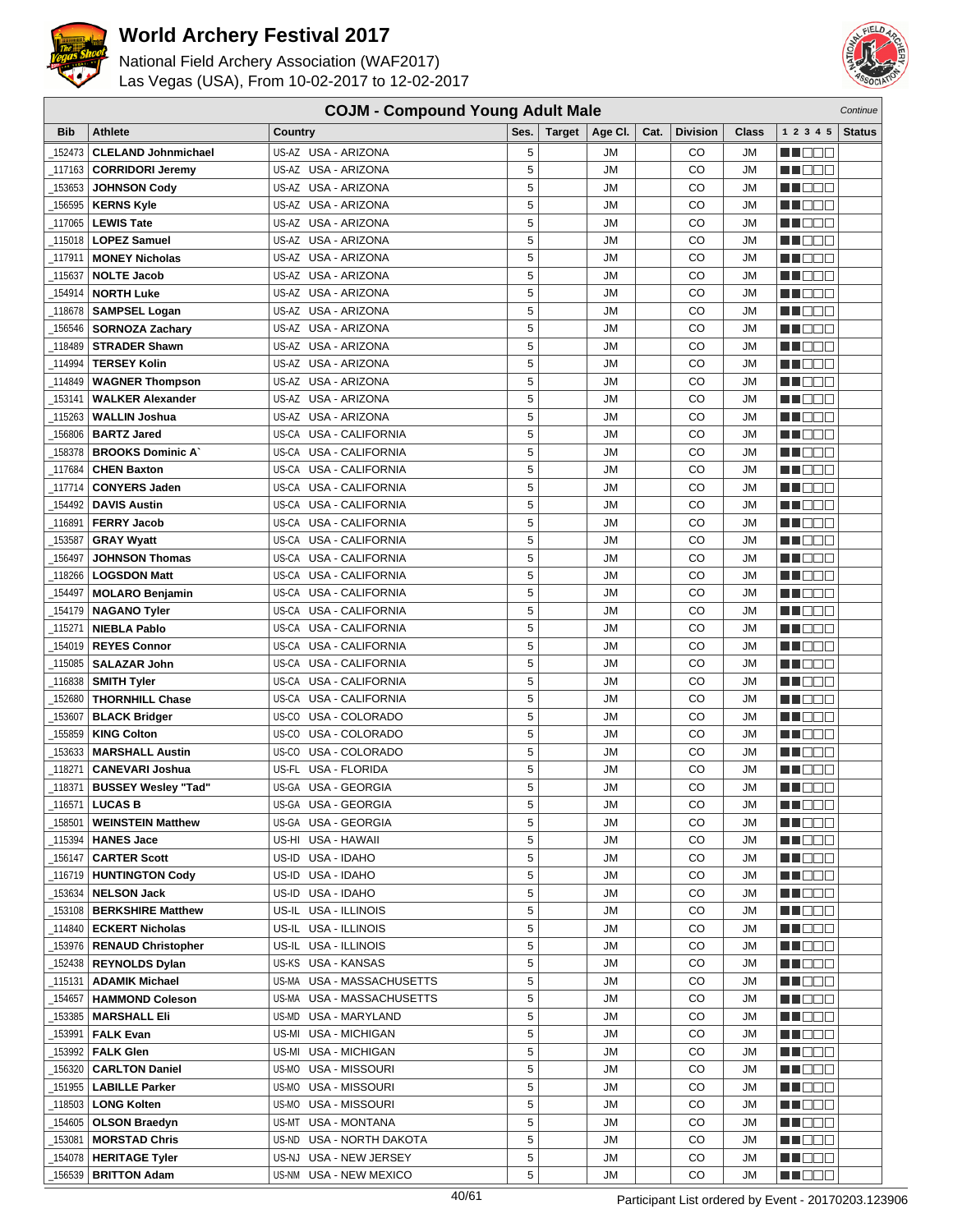



|            | <b>COJM - Compound Young Adult Male</b><br>Continue |                                    |      |               |           |      |                 |              |                |               |
|------------|-----------------------------------------------------|------------------------------------|------|---------------|-----------|------|-----------------|--------------|----------------|---------------|
| <b>Bib</b> | <b>Athlete</b>                                      | Country                            | Ses. | <b>Target</b> | Age CI.   | Cat. | <b>Division</b> | <b>Class</b> | 1 2 3 4 5      | <b>Status</b> |
| 152573     | <b>FISCHER Sam</b>                                  | US-NM<br><b>USA - NEW MEXICO</b>   | 5    |               | <b>JM</b> |      | CO              | <b>JM</b>    | MU DE C        |               |
| 156569     | <b>WESTPHAL Brayden</b>                             | US-NM<br><b>USA - NEW MEXICO</b>   | 5    |               | <b>JM</b> |      | CO              | <b>JM</b>    | man man        |               |
| 157102     | <b>BREEN Noah</b>                                   | <b>USA - NEVADA</b><br>US-NV       | 5    |               | <b>JM</b> |      | CO              | <b>JM</b>    | ME E E E       |               |
| 117912     | <b>KIRKWOOD Hunter</b>                              | <b>USA - NEVADA</b><br>US-NV       | 5    |               | <b>JM</b> |      | CO              | <b>JM</b>    | <b>RENAR</b>   |               |
| 153095     | <b>MASTALKA Travis</b>                              | <b>USA - NEVADA</b><br>US-NV       | 5    |               | <b>JM</b> |      | CO              | JM           | <b>RENAISE</b> |               |
| 155270     | <b>MEDINA Michael</b>                               | <b>USA - NEVADA</b><br>US-NV       | 5    |               | <b>JM</b> |      | CO              | JM           | MA EL B        |               |
| 155985     | <b>ORNER Justin</b>                                 | <b>USA - NEVADA</b><br>US-NV       | 5    |               | <b>JM</b> |      | CO              | <b>JM</b>    | ME E E E       |               |
| 156074     | <b>PITTS Weldon</b>                                 | <b>USA - NEVADA</b><br>US-NV       | 5    |               | <b>JM</b> |      | CO              | <b>JM</b>    | ma an a        |               |
| 154387     | <b>SEIDEMANN Joshua</b>                             | <b>USA - NEVADA</b><br>US-NV       | 5    |               | <b>JM</b> |      | CO              | <b>JM</b>    | man ma         |               |
| 156637     | <b>SPONSLER Cody</b>                                | USA - NEVADA<br>US-NV              | 5    |               | <b>JM</b> |      | CO              | <b>JM</b>    | MA MAT         |               |
| 153711     | <b>BRITT William</b>                                | <b>USA - NEW YORK</b><br>US-NY     | 5    |               | <b>JM</b> |      | CO              | <b>JM</b>    | M DOO          |               |
| 154670     | <b>HARRINGTON Wyatt</b>                             | <b>USA - NEW YORK</b><br>US-NY     | 5    |               | JM        |      | CO              | JM           | ME E E E       |               |
| 155435     | <b>PACHECO Miguel</b>                               | <b>USA - NEW YORK</b><br>US-NY     | 5    |               | <b>JM</b> |      | CO              | <b>JM</b>    | MA DELE        |               |
| 153833     | <b>ROSSIGNOL Jack</b>                               | <b>USA - NEW YORK</b><br>US-NY     | 5    |               | <b>JM</b> |      | CO              | <b>JM</b>    | M DEC          |               |
| 153136     | <b>SEELEY-ION Carter</b>                            | <b>USA - NEW YORK</b><br>US-NY     | 5    |               | <b>JM</b> |      | CO              | <b>JM</b>    | <b>HELL</b>    |               |
| 114851     | <b>WEINMAN Tyler</b>                                | US-NY<br><b>USA - NEW YORK</b>     | 5    |               | <b>JM</b> |      | CO              | <b>JM</b>    | n na Bibli     |               |
| 156665     | <b>HORTON Dakota</b>                                | <b>USA - OKLAHOMA</b><br>US-OK     | 5    |               | <b>JM</b> |      | CO              | <b>JM</b>    | MA DELL'       |               |
| 118759     | <b>INGRAM Jake</b>                                  | US-OR USA - OREGON                 | 5    |               | <b>JM</b> |      | CO              | JM           | MA DE LA P     |               |
| 156661     | <b>LURCH Christian</b>                              | <b>USA - PENNSYLVANIA</b><br>US-PA | 5    |               | <b>JM</b> |      | CO              | <b>JM</b>    | ME E E E       |               |
| 153163     | <b>SAPP Hunter</b>                                  | US-PA USA - PENNSYLVANIA           | 5    |               | <b>JM</b> |      | CO              | JM           | M BER          |               |
| 117905     | PIETRZAK-SCHROEDER Thomas                           | <b>USA - SOUTH DAKOTA</b><br>US-SD | 5    |               | <b>JM</b> |      | CO              | <b>JM</b>    | ME DE L        |               |
| 158245     | <b>BASS Ramsey</b>                                  | US-TX USA - TEXAS                  | 5    |               | <b>JM</b> |      | CO              | <b>JM</b>    | MATI DELL'     |               |
| 116283     | <b>SEARS Connor</b>                                 | US-TX USA - TEXAS                  | 5    |               | <b>JM</b> |      | CO              | <b>JM</b>    | ME BEL         |               |
| 153933     | <b>MOGENSEN Hunter</b>                              | USA - UTAH<br>US-UT                | 5    |               | <b>JM</b> |      | CO              | <b>JM</b>    | ME E E         |               |
| 152088     | <b>ALLEN Scott</b>                                  | US-WA USA - WASHINGTON             | 5    |               | <b>JM</b> |      | CO              | <b>JM</b>    | ME E E E       |               |
| 154679     | <b>CLINAGE JR Daniel</b>                            | <b>USA - WASHINGTON</b><br>US-WA   | 5    |               | JM        |      | CO              | JM           | MA BEL         |               |
| 156140     | <b>GRINDLAND Dakota</b>                             | <b>USA - WASHINGTON</b><br>US-WA   | 5    |               | JM        |      | CO              | JM           | n n n n        |               |
| 153981     | <b>HOBBS WIII</b>                                   | <b>USA - WASHINGTON</b><br>US-WA   | 5    |               | <b>JM</b> |      | CO              | <b>JM</b>    | M BEE          |               |
| 114967     | <b>YOUNG Hunter</b>                                 | <b>USA - WASHINGTON</b><br>US-WA   | 5    |               | <b>JM</b> |      | CO              | <b>JM</b>    | M BER          |               |
| 116211     | <b>BRADSHAW Hunter</b>                              | US-WY USA - WYOMING                | 5    |               | <b>JM</b> |      | CO              | <b>JM</b>    | n din bir      |               |

|            | <b>COYF - Compound Youth Female</b> |                                  |      |               |         |      |                 |              |                |               |  |
|------------|-------------------------------------|----------------------------------|------|---------------|---------|------|-----------------|--------------|----------------|---------------|--|
| <b>Bib</b> | <b>Athlete</b>                      | Country                          | Ses. | <b>Target</b> | Age CI. | Cat. | <b>Division</b> | <b>Class</b> | 1 2 3 4 5      | <b>Status</b> |  |
| 153700     | <b>ARSENAULT Kristen</b>            | CAN CANADA                       | 5    |               | YF      |      | CO              | YF           | man man        |               |  |
| 117722     | <b>KAKUNO Sierra</b>                | CANADA<br><b>CAN</b>             | 5    |               | YF      |      | CO              | YF           | ma mar         |               |  |
| 152092     | <b>PRIEST Haley</b>                 | CANADA<br><b>CAN</b>             | 5    |               | YF      |      | CO              | YF           | MA DO D        |               |  |
| 153897     | <b>GARCIA-JIMENEZ Mariana</b>       | <b>MEXICO</b><br>MEX             | 5    |               | YF      |      | CO              | YF           | man man        |               |  |
| 153360     | <b>MARTINEAU Monique</b>            | <b>MEXICO</b><br>MEX             | 5    |               | YF      |      | CO              | YF           | M BE S         |               |  |
| 152316     | PERDOMO GALLARDO Valentina          | MEX<br><b>MEXICO</b>             | 5    |               | YF      |      | CO              | YF           | MA DOC         |               |  |
| 156419     | <b>QUINTERO Dafne</b>               | MEX MEXICO                       | 5    |               | YF      |      | CO              | YF           | <b>REDUCTS</b> |               |  |
| 115341     | <b>COOK Kira</b>                    | US-AK USA - ALASKA               | 5    |               | YF      |      | CO              | YF           | MU DELTI       |               |  |
| 156289     | <b>COTTEN Kearstyn</b>              | US-AK USA - ALASKA               | 5    |               | YF      |      | CO              | YF           | M E E E        |               |  |
| 153717     | <b>CHILDERS Delaynie</b>            | US-AL USA - ALABAMA              | 5    |               | YF      |      | CO              | YF           | <b>RENDE</b>   |               |  |
| 118660     | <b>BRANCH Amanda</b>                | US-AZ USA - ARIZONA              | 5    |               | YF      |      | CO              | YF           | man ma         |               |  |
| 115455     | <b>HARRIS Haley</b>                 | US-AZ USA - ARIZONA              | 5    |               | YF      |      | CO              | YF           | man man        |               |  |
| 155437     | <b>NEWMAN Brynn</b>                 | US-AZ USA - ARIZONA              | 5    |               | YF      |      | CO              | YF           | <b>RENDE</b>   |               |  |
| 155933     | <b>PEARL Eva</b>                    | US-AZ USA - ARIZONA              | 5    |               | YF      |      | CO              | YF           | ME E E E       |               |  |
| 156995     | <b>SMITH Aleksandria</b>            | US-AZ USA - ARIZONA              | 5    |               | YF      |      | CO              | YF           | man man        |               |  |
| 116816     | <b>SMITH Annabella</b>              | US-AZ USA - ARIZONA              | 5    |               | YF      |      | CO              | YF           | MA NO M        |               |  |
| 115094     | <b>CREVOLIN Rylee</b>               | <b>USA - CALIFORNIA</b><br>US-CA | 5    |               | YF      |      | CO              | YF           | n i Bel        |               |  |
| 115269     | D'AREZZO Gianna                     | US-CA<br><b>USA - CALIFORNIA</b> | 5    |               | YF      |      | CO              | YF           | M E E E        |               |  |
| 117727     | <b>ESTRADA SNOWDEN Chantal</b>      | <b>USA - CALIFORNIA</b><br>US-CA | 5    |               | YF      |      | CO              | YF           | <b>RENDE</b>   |               |  |
| 155580     | <b>HAMNER Elizabeth</b>             | <b>USA - CALIFORNIA</b><br>US-CA | 5    |               | YF      |      | CO              | YF           | M DEC          |               |  |
| 118186     | <b>HERNANDEZ Aubree</b>             | <b>USA - CALIFORNIA</b><br>US-CA | 5    |               | YF      |      | CO              | YF           | ma mar         |               |  |
| 115002     | <b>IBAY Makena</b>                  | <b>USA - CALIFORNIA</b><br>US-CA | 5    |               | YF      |      | CO              | YF           | <b>RENDE</b>   |               |  |
| 154674     | <b>MILLER Faith</b>                 | <b>USA - CALIFORNIA</b><br>US-CA | 5    |               | YF      |      | CO              | YF           | MA DEL         |               |  |
| 153162     | <b>TRIPLETT Gianna</b>              | <b>USA - CALIFORNIA</b><br>US-CA | 5    |               | YF      |      | CO              | YF           | n mar          |               |  |
| 152978     | <b>ADAMS Cassidv</b>                | USA - COLORADO<br>US-CO          | 5    |               | YF      |      | CO              | YF           | MA BEL         |               |  |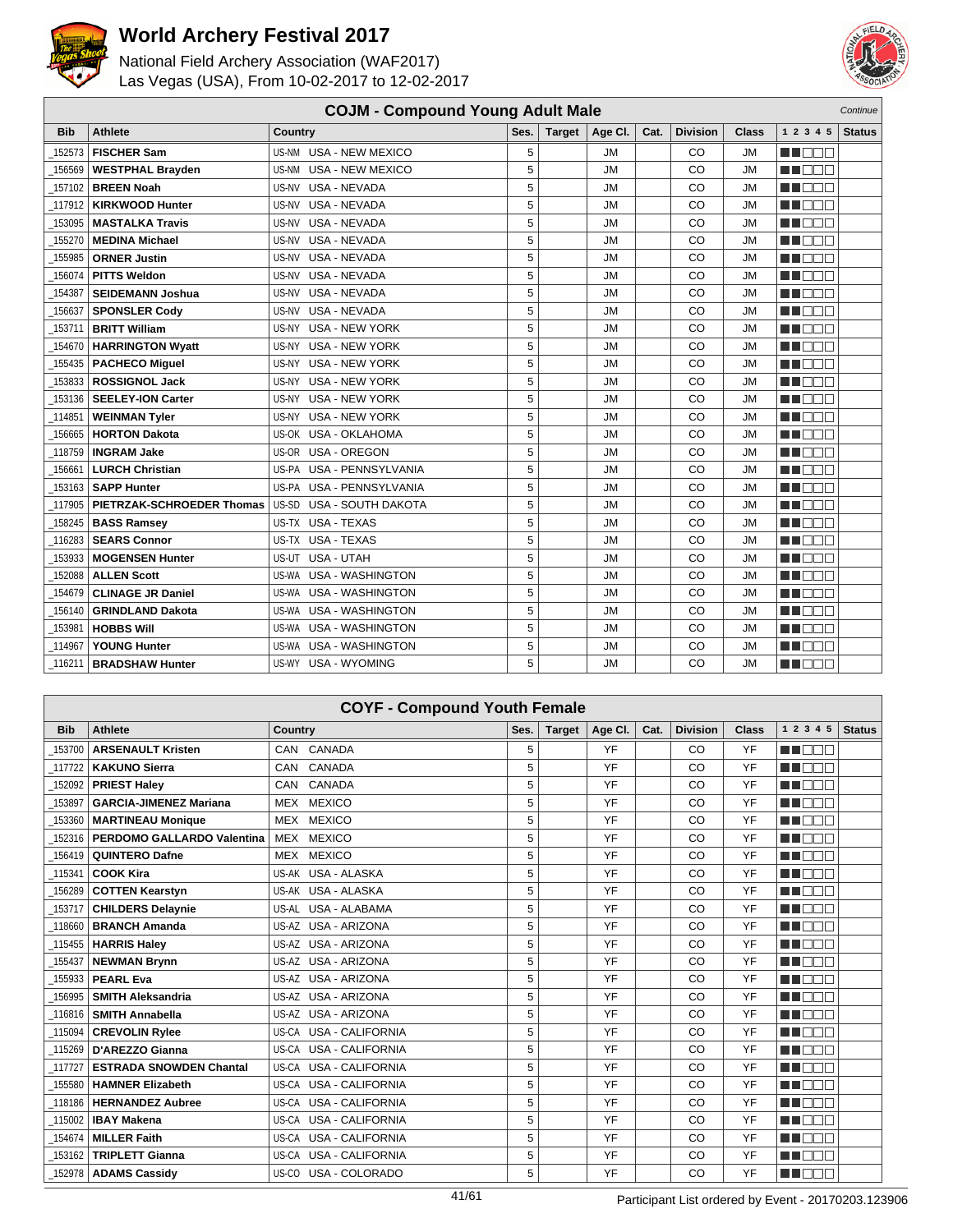

National Field Archery Association (WAF2017) Las Vegas (USA), From 10-02-2017 to 12-02-2017



| <b>COYF - Compound Youth Female</b><br>Continue |                              |                                    |      |               |         |      |                 |       |                 |               |
|-------------------------------------------------|------------------------------|------------------------------------|------|---------------|---------|------|-----------------|-------|-----------------|---------------|
| <b>Bib</b>                                      | <b>Athlete</b>               | Country                            | Ses. | <b>Target</b> | Age CI. | Cat. | <b>Division</b> | Class | 1 2 3 4 5       | <b>Status</b> |
| 152069                                          | <b>BARNES Sara</b>           | US-CO USA - COLORADO               | 5    |               | YF      |      | CO              | YF    | an di Biblio    |               |
| 118756                                          | <b>BAUM Amber</b>            | US-CO USA - COLORADO               | 5    |               | YF      |      | CO              | YF    | MA DE S         |               |
| 156494                                          | <b>HAGER McKenzie</b>        | US-CO USA - COLORADO               | 5    |               | YF      |      | CO              | YF    | n i Biblio      |               |
| 115522                                          | <b>HAMLIN Ashtyn</b>         | US-CO USA - COLORADO               | 5    |               | YF      |      | CO              | YF    | N I DE E        |               |
| 153573                                          | <b>HARPER Alina</b>          | USA - COLORADO<br>US-CO            | 5    |               | YF      |      | CO              | YF    | M DE L          |               |
|                                                 |                              | US-CO<br>USA - COLORADO            | 5    |               | YF      |      | CO              | YF    |                 |               |
| 158584                                          | <b>MERRITT Alison</b>        |                                    |      |               |         |      |                 |       | MA DE E         |               |
| 118561                                          | <b>SULLENBERGER Sydney</b>   | US-FL USA - FLORIDA                | 5    |               | YF      |      | CO              | YF    | n i Bele        |               |
| 152408                                          | <b>CLENDENIN Grace Ann</b>   | US-GA USA - GEORGIA                | 5    |               | YF      |      | CO              | YF    | N NOOC          |               |
| 118814                                          | <b>THERRIEN Kaci</b>         | US-GA USA - GEORGIA                | 5    |               | YF      |      | CO              | YF    | en de la        |               |
| 117680                                          | <b>WHITTLE Abby</b>          | US-GA USA - GEORGIA                | 5    |               | YF      |      | CO              | YF    |                 |               |
| 152228                                          | <b>ADAMS Klaire</b>          | US-IA USA - IOWA                   | 5    |               | YF      |      | CO              | YF    | MU O O O        |               |
| 115539                                          | <b>CROWLEY Savanna</b>       | US-IL USA - ILLINOIS               | 5    |               | YF      |      | CO              | YF    | M E E E         |               |
| 153112                                          | <b>JANIEC Dana</b>           | US-IL USA - ILLINOIS               | 5    |               | YF      |      | CO              | YF    | n i Biblio      |               |
| 116827                                          | <b>LANGLEY Courtney</b>      | US-IL USA - ILLINOIS               | 5    |               | YF      |      | CO              | YF    | M DO B          |               |
| 155478                                          | <b>FEYES Emma</b>            | US-KS USA - KANSAS                 | 5    |               | YF      |      | CO              | YF    | MU DO 2         |               |
| 155967                                          | <b>GIBSON Kaylei</b>         | US-LA USA - LOUISIANA              | 5    |               | YF      |      | CO              | YF    | n i De E        |               |
| 155163                                          | <b>LIZIK Julia</b>           | US-MD USA - MARYLAND               | 5    |               | YF      |      | CO              | YF    | n na m          |               |
| 116575                                          | <b>COLOSIMO Ciara</b>        | US-MI USA - MICHIGAN               | 5    |               | YF      |      | CO              | YF    | N DE B          |               |
| 153993                                          | <b>FALK Anne</b>             | <b>USA - MICHIGAN</b><br>US-MI     | 5    |               | YF      |      | CO              | YF    | M D D D         |               |
| 155277                                          | <b>WITHERS Rachel</b>        | US-MN USA - MINNESOTA              | 5    |               | YF      |      | CO              | YF    | MU DO B         |               |
| 156442                                          | <b>HANSEMANN Eloise</b>      | US-MT USA - MONTANA                | 5    |               | YF      |      | CO              | YF    | M DE E          |               |
| 115180                                          | <b>CHAMBERS Gracelyn</b>     | US-NC USA - NORTH CAROLINA         | 5    |               | YF      |      | CO              | YF    | n i Biblio      |               |
| 116666                                          | <b>HITE Mary Hunter</b>      | US-NC USA - NORTH CAROLINA         | 5    |               | YF      |      | CO              | YF    | M DE L          |               |
| 152085                                          | <b>HETLETVED Kinley</b>      | <b>USA - NORTH DAKOTA</b><br>US-ND | 5    |               | YF      |      | CO              | YF    | n i Bele        |               |
| 154201                                          | <b>COLLIER Katherine</b>     | US-NJ USA - NEW JERSEY             | 5    |               | YF      |      | CO              | YF    | N I DE E        |               |
| 152426                                          | <b>HOOVER Elesse</b>         | USA - NEW MEXICO<br>US-NM          | 5    |               | YF      |      | CO              | YF    | MU DE B         |               |
| 158045                                          | <b>LENTE Daisy</b>           | USA - NEW MEXICO<br>US-NM          | 5    |               | YF      |      | CO              | YF    | N NO DEI        |               |
| 158698                                          | <b>CAYABA Darcie</b>         | USA - NEVADA<br>US-NV              | 5    |               | YF      |      | CO              | YF    | WU 88           |               |
| 118556                                          | <b>FLORES Lauren</b>         | US-NV USA - NEVADA                 | 5    |               | YF      |      | CO              | YF    | MO O O          |               |
| 117343                                          | <b>HUMES Ryane</b>           | US-NV USA - NEVADA                 | 5    |               | YF      |      | CO              | YF    | MU DE B         |               |
| 155984                                          | <b>ORNER Sarah</b>           | USA - NEVADA<br>US-NV              | 5    |               | YF      |      | CO              | YF    | n in Die Ei     |               |
| 153588                                          | <b>SEILER Ana</b>            | US-NV<br>USA - NEVADA              | 5    |               | YF      |      | CO              | YF    | M DE E          |               |
| 153555                                          | <b>TEACHENOR Lillian</b>     | USA - NEVADA<br>US-NV              | 5    |               | YF      |      | CO              | YF    | N I O O O       |               |
| 155562                                          | <b>HARDING Marissa</b>       | US-NY USA - NEW YORK               | 5    |               | YF      |      | CO              | YF    | n i Biblio      |               |
| 118671                                          | <b>RUTKOWSKI Breanna</b>     | US-OH USA - OHIO                   | 5    |               | YF      |      | CO              | YF    | MU DO 2         |               |
| 116573                                          | <b>LEE Anna</b>              | US-OK USA - OKLAHOMA               | 5    |               | YF      |      | CO              | YF    | M DE E          |               |
| 156840                                          | <b>BEAUVAIS Avery</b>        | US-OR USA - OREGON                 | 5    |               | YF      |      | CO              | YF    | n i Biblio      |               |
| $-152811$                                       | <b>DIXSON Alli</b>           | US-OR USA - OREGON                 | 5    |               | YF      |      | CO              | YF    | <b>NH</b> OOO   |               |
| 115399                                          | <b>REDDY Maya</b>            | US-OR USA - OREGON                 | 5    |               | YF      |      | CO              | YF    | M DE S          |               |
| _153845                                         | <b>LUNGER Bethany</b>        | US-PA USA - PENNSYLVANIA           | 5    |               | YF      |      | CO              | YF    |                 |               |
| 152262                                          | <b>MCCONAHY Lauren</b>       | US-PA USA - PENNSYLVANIA           | 5    |               | YF      |      | CO              | YF    | <u> - 1000 </u> |               |
| _153161                                         | <b>WALTER Ena</b>            | US-PA USA - PENNSYLVANIA           | 5    |               | YF      |      | CO              | YF    | MA KATA         |               |
| _116709                                         | <b>JOHNSON Hailey</b>        | US-SD USA - SOUTH DAKOTA           | 5    |               | YF      |      | CO              | YF    | <u>Li dec</u>   |               |
| _118263                                         | <b>KLATT Jessarae</b>        | US-SD USA - SOUTH DAKOTA           | 5    |               | YF      |      | CO              | YF    | <u>Li dec</u>   |               |
| _155327                                         | <b>TESCH Sadie</b>           | US-SD USA - SOUTH DAKOTA           | 5    |               | YF      |      | CO              | YF    | MU DO O         |               |
| _115257                                         | <b>DAVIS Erin</b>            | US-TX USA - TEXAS                  | 5    |               | YF      |      | CO              | YF    | ________        |               |
| 117554                                          | <b>FISHER Ella</b>           | US-TX USA - TEXAS                  | 5    |               | YF      |      | CO              | YF    | كالحاط كالحاب   |               |
| 115250                                          | <b>HONEYCUTT Bayli</b>       | US-TX USA - TEXAS                  | 5    |               | YF      |      | CO              | YF    | <u> U S S S</u> |               |
| 114844                                          | <b>JIANG Leia</b>            | US-TX USA - TEXAS                  | 5    |               | YF      |      | CO              | YF    | UU 88           |               |
| _114845                                         | <b>JIANG Melody</b>          | US-TX USA - TEXAS                  | 5    |               | YF      |      | CO              | YF    | N I DE E        |               |
| _117128                                         | <b>MATTESON Alexis</b>       | US-TX USA - TEXAS                  | 5    |               | YF      |      | CO              | YF    |                 |               |
| 152987                                          | <b>ROARK Sara</b>            | US-TX USA - TEXAS                  | 5    |               | YF      |      | CO              | YF    | N DE B          |               |
| 158372                                          | <b>CHRISTENSEN Makenna</b>   | US-UT USA - UTAH                   | 5    |               | YF      |      | CO              | YF    |                 |               |
|                                                 |                              |                                    | 5    |               | YF      |      | CO              |       | <u>LL OOC</u>   |               |
| _155126                                         | <b>KEMP Annalyn</b>          | US-UT USA - UTAH                   | 5    |               | YF      |      |                 | YF    | N DO O          |               |
| _153926                                         | <b>KINROSS Kenzie</b>        | US-UT USA - UTAH                   |      |               |         |      | CO              | YF    |                 |               |
| 153662                                          | <b>ROBINSON Kameron</b>      | US-UT USA - UTAH                   | 5    |               | YF      |      | CO              | YF    |                 |               |
| _155483                                         | <b>THOMPSON Madison</b>      | US-UT USA - UTAH                   | 5    |               | YF      |      | CO              | YF    | <u>shee a</u>   |               |
| _158182                                         | <b>THORLAKSEN Stacyn</b>     | US-UT USA - UTAH                   | 5    |               | YF      |      | CO              | YF    | NN O O O        |               |
| 153843                                          | <b>WEATHERSPOON Makenzie</b> | US-UT USA - UTAH                   | 5    |               | YF      |      | CO              | YF    | N NO DEI        |               |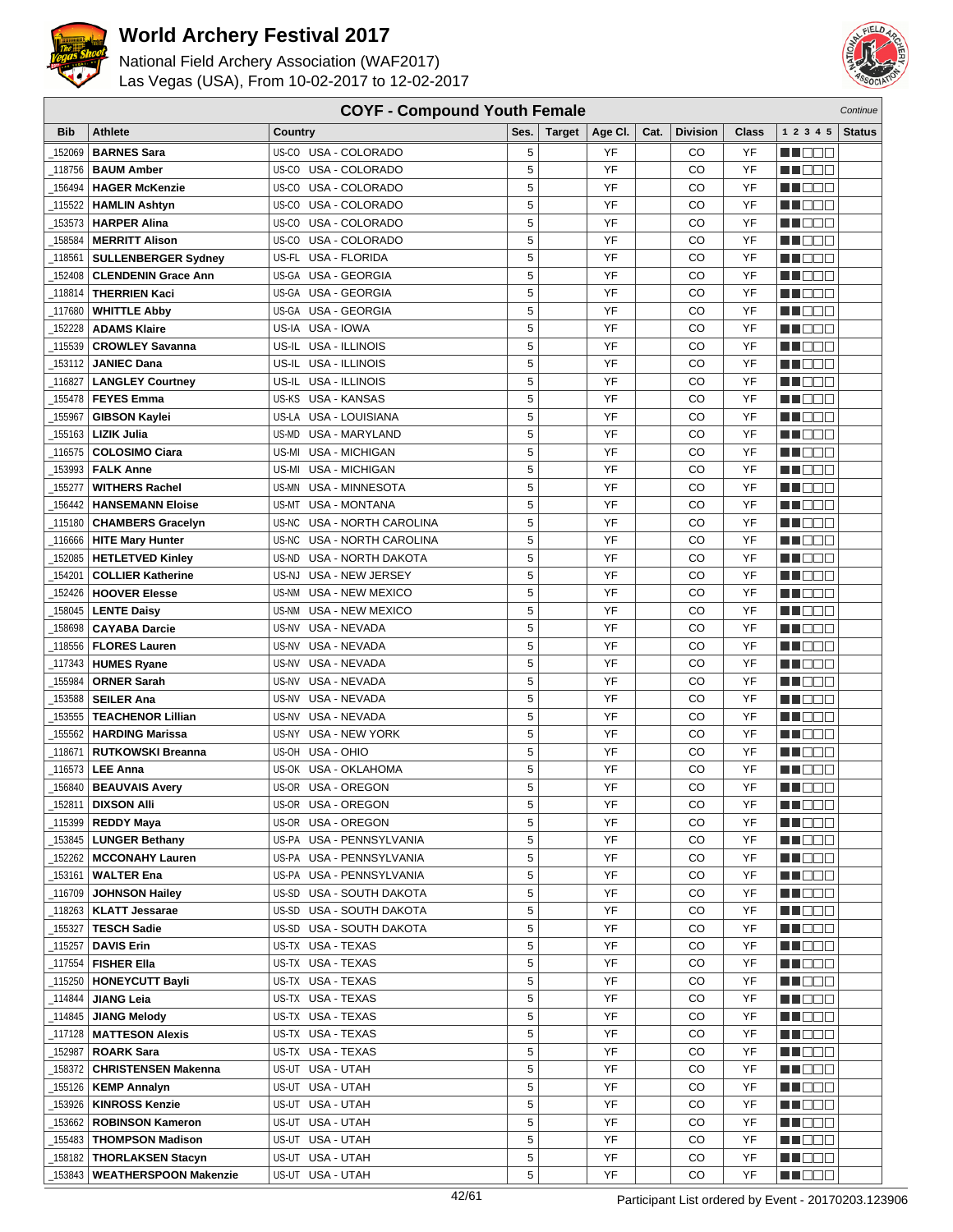



|            | <b>COYF - Compound Youth Female</b> |                        |      |               |         |      |                 |              |             | Continue      |
|------------|-------------------------------------|------------------------|------|---------------|---------|------|-----------------|--------------|-------------|---------------|
| <b>Bib</b> | Athlete                             | Country                | Ses. | <b>Target</b> | Age CI. | Cat. | <b>Division</b> | <b>Class</b> | 1 2 3 4 5   | <b>Status</b> |
| 155861     | <b>WOOLDRIDGE Emalee</b>            | US-UT USA - UTAH       | 5    |               | YF      |      | CO              | YF           | n i de la   |               |
| 156958     | <b>DETAMORE Gracie</b>              | US-VA USA - VIRGINIA   | 5    |               | YF      |      | CO              | YF           | n noon      |               |
| 115300     | <b>CARLI Lucia</b>                  | US-WA USA - WASHINGTON | 5    |               | YF      |      | CO              | YF           | MN DE EI    |               |
| 114757     | <b>EILER Alena</b>                  | US-WA USA - WASHINGTON | 5    |               | YF      |      | CO              | YF           | NN DE E     |               |
| 117560     | <b>ENRIQUEZ Ariana</b>              | US-WA USA - WASHINGTON | 5    |               | YF      |      | CO              | YF           | n in Biblio |               |
| 155235     | <b>GEISSBUHLER Isabelle</b>         | US-WA USA - WASHINGTON | 5    |               | YF      |      | CO              | YF           | MT EE E     |               |
| 155238     | <b>GEISSBUHLER Kaylee</b>           | US-WA USA - WASHINGTON | 5    |               | YF      |      | CO              | YF           | M E E E     |               |
| 154007     | <b>MOYER Ella</b>                   | US-WA USA - WASHINGTON | 5    |               | YF      |      | CO              | YF           | M DE O      |               |
| 154453     | <b>NACHTRIEB Addison</b>            | US-WA USA - WASHINGTON | 5    |               | YF      |      | CO              | YF           | THEEL       |               |
| 153392     | <b>WORGUM Emma</b>                  | US-WA USA - WASHINGTON | 5    |               | YF      |      | CO              | YF           | THE EN      |               |
| 152815     | <b>SEBERT Aliyah</b>                | US-WI USA - WISCONSIN  | 5    |               | YF      |      | CO              | YF           | n in Biblio |               |
|            | 115191   STUCKER Halie              | US-WI USA - WISCONSIN  | 5    |               | YF      |      | CО              | YF           | TOOO        |               |

| <b>COYM - Compound Youth Male</b> |                                |                                  |      |               |           |      |                 |              |            |               |
|-----------------------------------|--------------------------------|----------------------------------|------|---------------|-----------|------|-----------------|--------------|------------|---------------|
| <b>Bib</b>                        | <b>Athlete</b>                 | <b>Country</b>                   | Ses. | <b>Target</b> | Age CI.   | Cat. | <b>Division</b> | <b>Class</b> | 1 2 3 4 5  | <b>Status</b> |
| 118567                            | <b>CHERNIAK Ryan</b>           | CAN CANADA                       | 5    |               | YM        |      | CO              | <b>YM</b>    | n na m     |               |
| 152443                            | <b>COLLINS Warren</b>          | CAN<br>CANADA                    | 5    |               | <b>YM</b> |      | CO              | <b>YM</b>    | M DOC      |               |
| 116467                            | <b>COMBERBACH Robert</b>       | CAN<br>CANADA                    | 5    |               | YM        |      | CO              | <b>YM</b>    | n nooc     |               |
| 115685                            | <b>KLASSEN Brady</b>           | <b>CAN</b><br>CANADA             | 5    |               | YM        |      | CO              | YM           | HI EE E    |               |
| 116922                            | <b>MERRELLS-DEVEREUX Zach</b>  | CAN<br>CANADA                    | 5    |               | <b>YM</b> |      | CO              | <b>YM</b>    | M DO V     |               |
| 152118                            | <b>SMOLLETT Luke</b>           | CAN<br>CANADA                    | 5    |               | <b>YM</b> |      | CO              | YM           | n i BBC    |               |
| 117670                            | <b>THUROW Ty</b>               | <b>CAN</b><br>CANADA             | 5    |               | <b>YM</b> |      | CO              | <b>YM</b>    | MA DEL     |               |
| 114816                            | <b>DIENER Helge</b>            | <b>GER</b><br><b>GERMANY</b>     | 5    |               | YM        |      | CO              | YM           | N DE S     |               |
| 19222                             | <b>PAKZAD Armin</b>            | <b>IRI</b><br><b>IR IRAN</b>     | 5    |               | YM        |      | CO              | YM           | MU O O O   |               |
| 155364                            | <b>ARRIOLA Maximiliano</b>     | <b>MEXICO</b><br>MEX             | 5    |               | YM        |      | CO              | <b>YM</b>    | n no sin   |               |
| 153430                            | <b>BORBOLLA Diego</b>          | <b>MEX</b><br><b>MEXICO</b>      | 5    |               | YM        |      | CO              | <b>YM</b>    | MO O O     |               |
| 158689                            | <b>GARCIA FLORES Sebastian</b> | <b>MEX</b><br><b>MEXICO</b>      | 5    |               | YM        |      | CO              | <b>YM</b>    | n n n n    |               |
| 158580                            | <b>GRONADOS Sebastian</b>      | <b>MEXICO</b><br><b>MEX</b>      | 5    |               | <b>YM</b> |      | CO              | <b>YM</b>    | M NO W     |               |
| 154250                            | <b>GUTIERREZ Rogelio</b>       | <b>MEXICO</b><br>MEX             | 5    |               | YM        |      | CO              | YM           | MU O O O   |               |
| 118615                            | <b>MALDONADO Maximiliano</b>   | <b>MEXICO</b><br>MEX             | 5    |               | YM        |      | CO              | YM           | n i Belg   |               |
| 156697                            | <b>MARTINEZ Raul Alejandro</b> | <b>MEXICO</b><br><b>MEX</b>      | 5    |               | <b>YM</b> |      | CO              | <b>YM</b>    | n de E     |               |
| 153825                            | <b>WEEMS Scott</b>             | US-AR USA - ARKANSAS             | 5    |               | YM        |      | CO              | <b>YM</b>    | M DO O     |               |
| 152984                            | <b>ADKINS Preston</b>          | US-AZ USA - ARIZONA              | 5    |               | YM        |      | CO              | <b>YM</b>    | HI NOT     |               |
| 115111                            | <b>AMUNDSEN Kiel</b>           | US-AZ USA - ARIZONA              | 5    |               | YM        |      | CO              | YM           | MN 888     |               |
| 117116                            | <b>CLARK Gus</b>               | US-AZ USA - ARIZONA              | 5    |               | YM        |      | CO              | YM           | MA DO O    |               |
| 152178                            | <b>HENDRICKSON Stone</b>       | US-AZ USA - ARIZONA              | 5    |               | <b>YM</b> |      | CO              | <b>YM</b>    | M DO O     |               |
| 155701                            | <b>HINDMAN Jacob</b>           | US-AZ<br>USA - ARIZONA           | 5    |               | <b>YM</b> |      | CO              | <b>YM</b>    | n in Eise  |               |
| 153654                            | <b>JOHNSON Troy</b>            | US-AZ USA - ARIZONA              | 5    |               | YM        |      | CO              | <b>YM</b>    | n na Bibli |               |
| 114848                            | <b>LEVARIO Travis</b>          | US-AZ<br><b>USA - ARIZONA</b>    | 5    |               | YM        |      | CO              | <b>YM</b>    | M DOO      |               |
| 155557                            | <b>MOZILO Christopher</b>      | US-AZ USA - ARIZONA              | 5    |               | YM        |      | CO              | YM           | M DE B     |               |
| 155754                            | <b>NEILSON Zachary</b>         | US-AZ<br>USA - ARIZONA           | 5    |               | <b>YM</b> |      | CO              | <b>YM</b>    | HI DE E    |               |
| 119006                            | <b>BLACKWELL Connor</b>        | US-CA<br><b>USA - CALIFORNIA</b> | 5    |               | <b>YM</b> |      | CO              | <b>YM</b>    | M DE O     |               |
| 115473                            | <b>CAMPBELL Jason</b>          | <b>USA - CALIFORNIA</b><br>US-CA | 5    |               | <b>YM</b> |      | CO              | <b>YM</b>    | MA DEL     |               |
| 115107                            | <b>GOULD Miles</b>             | US-CA<br>USA - CALIFORNIA        | 5    |               | YM        |      | CO              | YM           | M DE S     |               |
| 116689                            | <b>HANINA Ethan</b>            | US-CA<br>USA - CALIFORNIA        | 5    |               | YM        |      | CO              | <b>YM</b>    | n in Eise  |               |
| 153487                            | <b>STROJEK Trevor</b>          | US-CA USA - CALIFORNIA           | 5    |               | YM        |      | CO              | YM           | M OO O     |               |
| 156285                            | <b>JOHNSON Daniel "Jack"</b>   | US-CO<br>USA - COLORADO          | 5    |               | <b>YM</b> |      | CO              | <b>YM</b>    | n de e     |               |
| 155688                            | <b>LOVERN Cooper</b>           | US-CO<br>USA - COLORADO          | 5    |               | <b>YM</b> |      | CO              | <b>YM</b>    | N DE S     |               |
| 115537                            | <b>MAWHORTER Colby</b>         | US-CO<br>USA - COLORADO          | 5    |               | YM        |      | CO              | <b>YM</b>    | n n n n    |               |
| 156571                            | <b>RIDGEWAY Landon</b>         | US-CO<br>USA - COLORADO          | 5    |               | YM        |      | CO              | YM           | n de a     |               |
| 117340                            | SIRAVO Leonardo                | US-CO<br>USA - COLORADO          | 5    |               | YM        |      | CO              | <b>YM</b>    | n i BBE    |               |
| 154586                            | <b>WILKEN Joshua</b>           | US-CO<br>USA - COLORADO          | 5    |               | <b>YM</b> |      | CO              | <b>YM</b>    | M B B B    |               |
| 114920                            | <b>WILKEN Nathan</b>           | US-CO<br>USA - COLORADO          | 5    |               | <b>YM</b> |      | CO              | <b>YM</b>    | N DE S     |               |
| 152697                            | <b>WOODS Ross</b>              | US-CO USA - COLORADO             | 5    |               | YM        |      | CO              | <b>YM</b>    | man man    |               |
| 116850                            | <b>ZHENG Elton</b>             | US-CT<br>USA - CONNECTICUT       | 5    |               | YM        |      | CO              | YM           | NN OOC     |               |
| 154261                            | <b>FURIOSI Cody</b>            | US-FL<br>USA - FLORIDA           | 5    |               | YM        |      | CO              | YM           | M OO O     |               |
| 152896                            | <b>HALL Austin</b>             | US-FL<br><b>USA - FLORIDA</b>    | 5    |               | YM        |      | CO              | <b>YM</b>    | HI NOTE    |               |
| 152748                            | <b>ALLEN Austin</b>            | US-GA USA - GEORGIA              | 5    |               | YM        |      | CO              | <b>YM</b>    | M DE E     |               |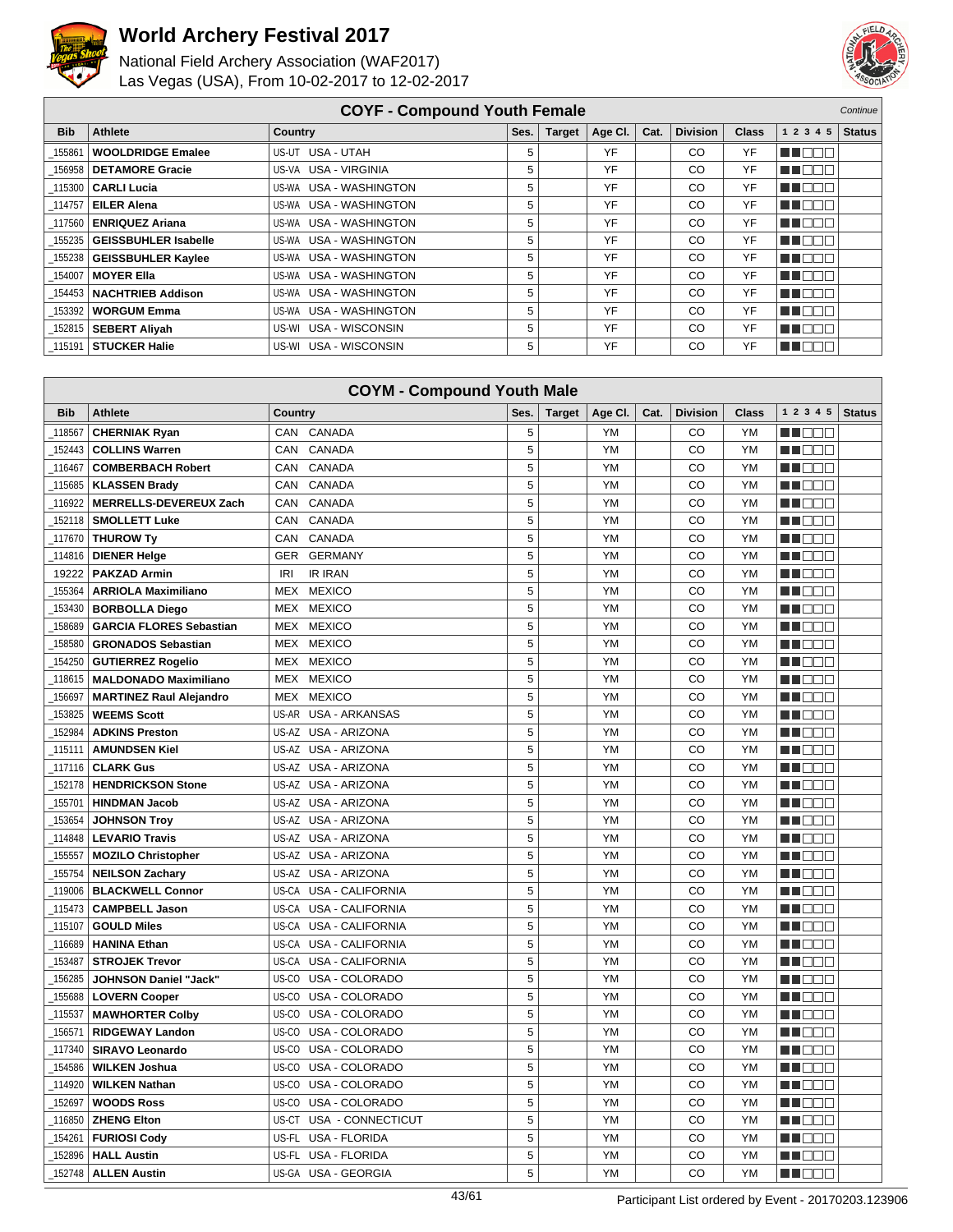



| <b>COYM - Compound Youth Male</b><br>Continue |                           |                                  |      |               |         |      |                 |           |                 |               |
|-----------------------------------------------|---------------------------|----------------------------------|------|---------------|---------|------|-----------------|-----------|-----------------|---------------|
| <b>Bib</b>                                    | <b>Athlete</b>            | Country                          | Ses. | <b>Target</b> | Age CI. | Cat. | <b>Division</b> | Class     | 1 2 3 4 5       | <b>Status</b> |
| 117985                                        | <b>RUSSELL Matthew</b>    | US-GA USA - GEORGIA              | 5    |               | YM      |      | CO              | YM        | ME DE S         |               |
| 152470                                        | <b>HEPPERLE Keaton</b>    | US-IA USA - IOWA                 | 5    |               | YM      |      | CO              | YM        | M DEE           |               |
| 152231                                        | <b>LACINA Adam</b>        | US-IA USA - IOWA                 | 5    |               | YM      |      | CO              | YM        | n i DDE         |               |
| 152528                                        | <b>TIMP Wyatt</b>         | US-IA USA - IOWA                 | 5    |               | YM      |      | CO              | <b>YM</b> |                 |               |
|                                               |                           |                                  | 5    |               |         |      |                 |           | N NO D O        |               |
| 156560                                        | <b>KILE Zachariah</b>     | US-ID<br>USA - IDAHO             |      |               | YM      |      | CO              | YM        | ME DE S         |               |
| 153635                                        | <b>NELSON Samuel</b>      | US-ID<br>USA - IDAHO             | 5    |               | YM      |      | CO              | YM        | MA DE E         |               |
| 155393                                        | <b>TOLLE Tyler</b>        | USA - IDAHO<br>US-ID-            | 5    |               | YM      |      | CO              | YM        | ME E E E        |               |
| 116509                                        | <b>CHADA Jaden</b>        | USA - ILLINOIS<br>US-IL          | 5    |               | YM      |      | CO              | <b>YM</b> | n i BBC         |               |
| 154452                                        | <b>KRISTOFER Timothy</b>  | US-IL USA - ILLINOIS             | 5    |               | YM      |      | CO              | <b>YM</b> | n i Bele        |               |
| 152809                                        | <b>CASTEN Michael</b>     | US-IN<br>USA - INDIANA           | 5    |               | YM      |      | CO              | YM        | MA DE S         |               |
| 115214                                        | <b>MILNE Harrison</b>     | USA - INDIANA<br>US-IN           | 5    |               | YM      |      | CO              | YM        | W OOO           |               |
| 155971                                        | <b>ANDERSON Coleton</b>   | US-LA USA - LOUISIANA            | 5    |               | YM      |      | CO              | YM        | n i De E        |               |
| 117338                                        | <b>BUDDE Jarrett</b>      | US-MI USA - MICHIGAN             | 5    |               | YM      |      | CO              | YM        | n de de         |               |
| 158172                                        | <b>CUMMINS JR Rocky</b>   | US-MI<br><b>USA - MICHIGAN</b>   | 5    |               | YM      |      | CO              | YM        | MA DE C         |               |
| 152678                                        | <b>EISENMANN Ethan</b>    | US-MI<br><b>USA - MICHIGAN</b>   | 5    |               | YM      |      | CO              | YM        | MU DO B         |               |
| 156403                                        | <b>IBBOTSON lan</b>       | USA - MICHIGAN<br>US-MI          | 5    |               | YM      |      | CO              | YM        | MN 888          |               |
| 152025                                        | <b>JAMERINO Jack</b>      | USA - MICHIGAN<br>US-MI          | 5    |               | YM      |      | CO              | <b>YM</b> | n na na         |               |
| 118551                                        | <b>KNEE Caleb</b>         | USA - MICHIGAN<br>US-MI          | 5    |               | YM      |      | CO              | YM        | ME DE S         |               |
| 152266                                        | <b>PARENT Easton</b>      | US-MI<br><b>USA - MICHIGAN</b>   | 5    |               | YM      |      | CO              | YM        | <u>sa sa sa</u> |               |
| 156644                                        | <b>KOSTRZEWSKI Blaine</b> | USA - MINNESOTA<br>US-MN         | 5    |               | YM      |      | CO              | YM        | MU O O O        |               |
| 153769                                        | <b>SULLIVAN Sawyer</b>    | US-MN USA - MINNESOTA            | 5    |               | YM      |      | CO              | <b>YM</b> | MT DE E         |               |
| 152982                                        | <b>ZEUG Cole</b>          | US-MN USA - MINNESOTA            | 5    |               | YM      |      | CO              | YM        | N NO DE         |               |
| 156321                                        | <b>CARLTON Michael</b>    | US-MO<br>USA - MISSOURI          | 5    |               | YM      |      | CO              | YM        | M DO B          |               |
| _115145                                       | <b>PECK Garrett</b>       | US-MO<br>USA - MISSOURI          | 5    |               | YM      |      | CO              | YM        | MA OO B         |               |
| 116307                                        | <b>YOUNGER Nick</b>       | USA - MISSOURI<br>US-MO          | 5    |               | YM      |      | CO              | YM        | MN 888          |               |
| 156121                                        | <b>CROFT Ben</b>          | <b>USA - MONTANA</b><br>US-MT    | 5    |               | YM      |      | CO              | <b>YM</b> | n i Bele        |               |
| 156698                                        | <b>GREEN Michael</b>      | <b>USA - MONTANA</b><br>US-MT    | 5    |               | YM      |      | CO              | <b>YM</b> | MA DE S         |               |
| 156441                                        | <b>HANSEMANN Aidan</b>    | US-MT<br>USA - MONTANA           | 5    |               | YM      |      | CO              | <b>YM</b> | W OOO           |               |
| 114981                                        | <b>PONSNESS Brody</b>     | US-MT<br>USA - MONTANA           | 5    |               | YM      |      | CO              | YM        | MN D D D        |               |
| 118963                                        | <b>ALVAREZ Elijah</b>     | US-NM USA - NEW MEXICO           | 5    |               | YM      |      | CO              | YM        | n de de         |               |
| 158608                                        | <b>CANION Bryon</b>       | US-NM USA - NEW MEXICO           | 5    |               | YM      |      | CO              | YM        | <u> a se es</u> |               |
| 154576                                        | <b>MARTINEZ Derrick</b>   | <b>USA - NEW MEXICO</b><br>US-NM | 5    |               | YM      |      | CO              | YM        | MU DO B         |               |
| _118456                                       | <b>PERRY Douglas</b>      | US-NM<br>USA - NEW MEXICO        | 5    |               | YM      |      | CO              | YM        | N I O O O       |               |
| _116818                                       | <b>RIGGS Ethan</b>        | USA - NEW MEXICO<br>US-NM        | 5    |               | YM      |      | CO              | YM        | MO DO O         |               |
| 156264                                        | <b>TAYLER Thompson</b>    | US-NM USA - NEW MEXICO           | 5    |               | YM      |      | CO              | YM        | M D D D         |               |
| 154842                                        | <b>VIGIL Joey</b>         | <b>USA - NEW MEXICO</b><br>US-NM | 5    |               | YM      |      | CO              | YM        | M D D D         |               |
| 154031                                        | <b>BORING Ryan</b>        | US-NV USA - NEVADA               | 5    |               | YM      |      | CO              | <b>YM</b> | MA OO B         |               |
| $-155267$                                     | <b>CAWLEY Sawyer</b>      | US-NV USA - NEVADA               | 5    |               | ΥM      |      | CO              | YM        | <b>NH</b> OOO   |               |
| _156086                                       | <b>COOLEY lan</b>         | US-NV USA - NEVADA               | 5    |               | YM      |      | CO              | YM        | N DE E          |               |
|                                               | _117719   DAVIES Cooper   | US-NV USA - NEVADA               | 5    |               | YM      |      | CO              | YM        | MA O O O        |               |
| _158711                                       | <b>RZENDZIAN Erek</b>     | US-NV USA - NEVADA               | 5    |               | YM      |      | CO              | YM        | MN O O O        |               |
| _152067                                       | <b>SHIPMAN Spencer</b>    | US-NV USA - NEVADA               | 5    |               | YM      |      | CO              | YM        | N I DE E        |               |
| _158394                                       | <b>TOY Garrison</b>       | US-NV USA - NEVADA               | 5    |               | YM      |      | CO              | YM        | n i Biblio      |               |
| 154673                                        | <b>HARRINGTON Mason</b>   | US-NY USA - NEW YORK             | 5    |               | YM      |      | CO              | YM        | W OOO           |               |
| 155398                                        | <b>MACE Curtis</b>        | US-NY USA - NEW YORK             | 5    |               | YM      |      | CO              | YM        | WO OO U         |               |
| _151851                                       | <b>MCDONALD Trey</b>      | US-OH USA - OHIO                 | 5    |               | YM      |      | CO              | YM        | N DO O          |               |
| _153312                                       | <b>CROOKS Kolby</b>       | US-OK USA - OKLAHOMA             | 5    |               | YM      |      | CO              | YM        | <u>Li Bee</u>   |               |
| _115127                                       | <b>FRANZ Parker</b>       | US-OK USA - OKLAHOMA             | 5    |               | YM      |      | CO              | YM        | <u>Li de l</u>  |               |
| _151904                                       | <b>SIMMONS Jack</b>       | US-OK USA - OKLAHOMA             | 5    |               | YM      |      | CO              | YM        | NE OOC          |               |
| _115130丨                                      | <b>ALBERTSON K. Holt</b>  | US-PA USA - PENNSYLVANIA         | 5    |               | YM      |      | CO              | YM        | NN O O O        |               |
| _115307                                       | <b>ALMARAZ Joseph</b>     | US-TX USA - TEXAS                | 5    |               | YM      |      | CO              | YM        | MU DE B         |               |
| 115699                                        | <b>BOOTH Ryan</b>         | US-TX USA - TEXAS                | 5    |               | YM      |      | CO              | YM        | <b>MN</b> OOO   |               |
| _117557                                       | <b>CAVAZOS Hugo</b>       | US-TX USA - TEXAS                | 5    |               | YM      |      | CO              | YM        | WO OO U         |               |
| _156456                                       | <b>GONZALES Jacob</b>     | US-TX USA - TEXAS                | 5    |               | YM      |      | CO              | YM        | NN O O O        |               |
| _114928                                       | <b>HARRIS Austin</b>      | US-TX USA - TEXAS                | 5    |               | YM      |      | CO              | YM        | N DO O          |               |
| _115286                                       | LIU Joshua                | US-TX USA - TEXAS                | 5    |               | YM      |      | CO              | YM        | M DE S          |               |
| $-117285$                                     | <b>PETERS Chet</b>        | US-TX USA - TEXAS                | 5    |               | YM      |      | CO              | YM        | <u>Macao</u>    |               |
| _114921                                       | <b>PHILLIPS Aidan</b>     | US-TX USA - TEXAS                | 5    |               | YM      |      | CO              | YM        | NN O O O        |               |
| _155798                                       | <b>SCOTT Nathan</b>       | US-TX USA - TEXAS                | 5    |               | YM      |      | CO              | YM        | MOOO            |               |
|                                               |                           |                                  |      |               |         |      |                 |           |                 |               |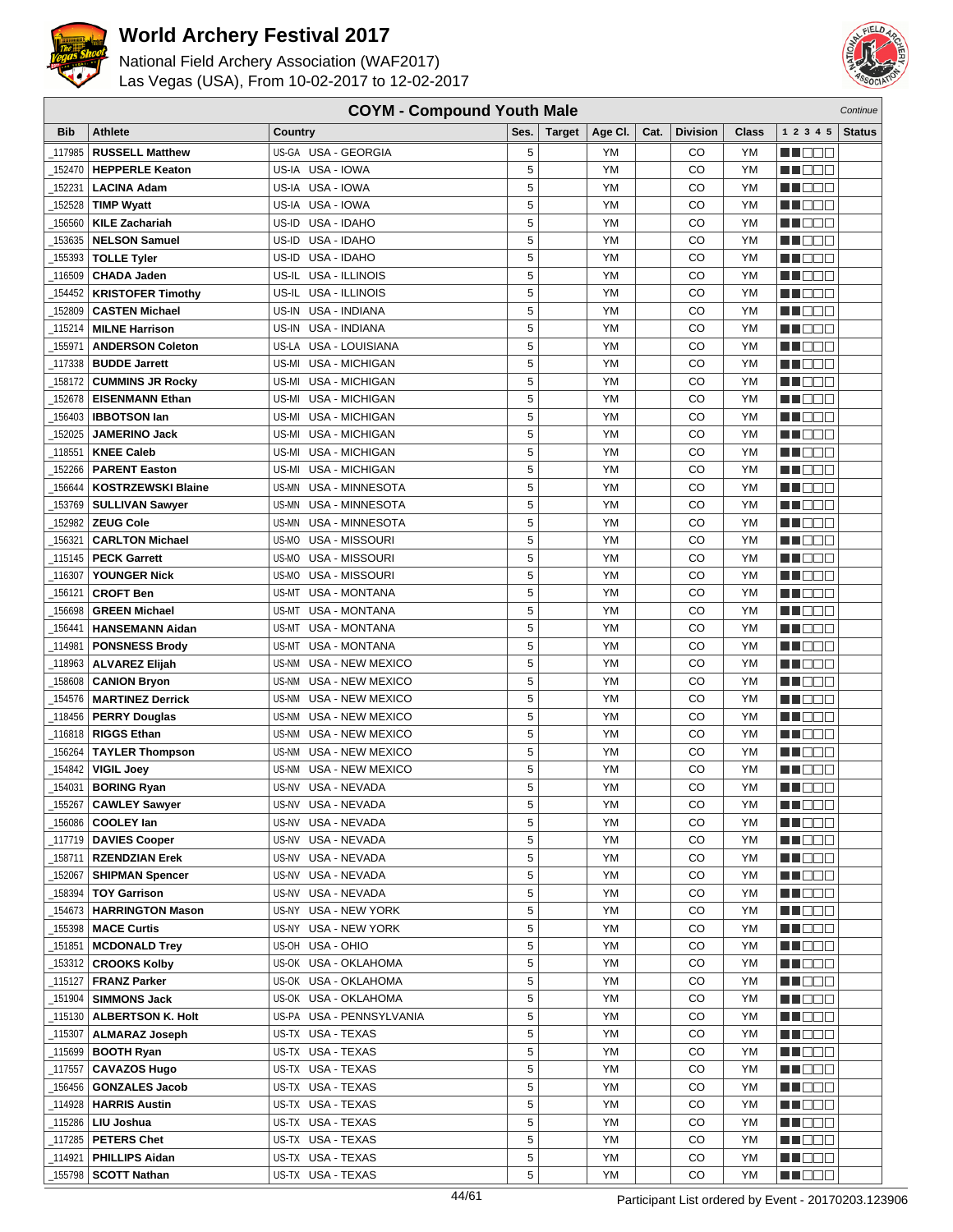



|            | <b>COYM - Compound Youth Male</b><br>Continue                                   |                        |      |               |         |      |                 |           |           |               |
|------------|---------------------------------------------------------------------------------|------------------------|------|---------------|---------|------|-----------------|-----------|-----------|---------------|
| <b>Bib</b> | <b>Athlete</b>                                                                  | <b>Country</b>         | Ses. | <b>Target</b> | Age CI. | Cat. | <b>Division</b> | Class     | 1 2 3 4 5 | <b>Status</b> |
| 117283     | <b>WRINKLE Logan</b>                                                            | US-TX USA - TEXAS      | 5    |               | YM      |      | <sub>CO</sub>   | <b>YM</b> | MA BEL    |               |
| 156856     | <b>BASSETT Easton</b>                                                           | US-UT USA - UTAH       | 5    |               | YM      |      | CO              | <b>YM</b> | man man   |               |
| 157996     | <b>BUCHANAN William</b>                                                         | US-UT USA - UTAH       | 5    |               | YM      |      | CO              | <b>YM</b> | N NO DE   |               |
| 158280     | <b>HALLADAY Rennen</b>                                                          | US-UT USA - UTAH       | 5    |               | YM      |      | CO              | <b>YM</b> | MA NG D   |               |
| 152692     | <b>HANSEN Carter</b>                                                            | US-UT USA - UTAH       | 5    |               | YM      |      | CO              | <b>YM</b> | man man   |               |
| 153415     | <b>HAZELBUSH Dalan</b>                                                          | US-UT USA - UTAH       | 5    |               | YM      |      | CO              | <b>YM</b> | M OO B    |               |
| 152324     | <b>MORGAN Kristopher</b>                                                        | US-UT USA - UTAH       | 5    |               | YM      |      | CO.             | <b>YM</b> | MU O O O  |               |
| 158104     | <b>TOONE Jackson</b>                                                            | US-UT USA - UTAH       | 5    |               | YM      |      | CO              | <b>YM</b> | ME DE E   |               |
| 154543     | <b>WILSON Bradley</b>                                                           | US-UT USA - UTAH       | 5    |               | YM      |      | CO.             | <b>YM</b> | man ma    |               |
| 115147     | <b>NEVILLE Camden</b>                                                           | US-VA USA - VIRGINIA   | 5    |               | YM      |      | CO.             | <b>YM</b> | MA DE E   |               |
| 118827     | <b>DONNELLY Logan</b>                                                           | US-WA USA - WASHINGTON | 5    |               | YM      |      | CO              | <b>YM</b> | MU O O O  |               |
| 114760     | <b>EILER Payne</b>                                                              | US-WA USA - WASHINGTON | 5    |               | YM      |      | CO              | <b>YM</b> | MN 888    |               |
| 152759     | <b>PULS Timothy</b>                                                             | US-WA USA - WASHINGTON | 5    |               | YM      |      | CO              | <b>YM</b> | MA OO B   |               |
| 117778     | <b>SPIDEL Cai</b>                                                               | US-WA USA - WASHINGTON | 5    |               | YM      |      | CO              | <b>YM</b> | MA DE E   |               |
| 114946     | <b>RUFFING Blaze</b>                                                            | US-WI USA - WISCONSIN  | 5    |               | YM      |      | CO              | <b>YM</b> | ME E E E  |               |
| 156978     | <b>COLLVER Colter</b>                                                           | US-WY USA - WYOMING    | 5    |               | YM      |      | <sub>CO</sub>   | <b>YM</b> | ME E E E  |               |
| $-152121$  | US-WY USA - WYOMING<br>5<br>YM<br><b>YM</b><br>MA OOO<br>CO<br><b>MEYER Gus</b> |                        |      |               |         |      |                 |           |           |               |

|            | <b>CW - Compound Women - Indoor World Cup Stage 4</b> |            |                      |                |               |         |      |                 |       |            |               |
|------------|-------------------------------------------------------|------------|----------------------|----------------|---------------|---------|------|-----------------|-------|------------|---------------|
| <b>Bib</b> | Athlete                                               | Country    |                      | Ses.           | <b>Target</b> | Age CI. | Cat. | <b>Division</b> | Class | 1 2 3 4 5  | <b>Status</b> |
| 4157       | <b>FEENEY Alexandra</b>                               |            | AUS AUSTRALIA        | $\mathbf{1}$   | 150C          | F       |      | CC              | F     | n de s     |               |
| 1206       | <b>GROSZKO Dawn</b>                                   | CAN        | <b>CANADA</b>        | 3              | 152D          | F       |      | CC              | F     | MA NO U    |               |
| 17469      | <b>HART Madison</b>                                   | CAN        | CANADA               | 3              | 150D          | F       |      | CC              | F     | MA BEL     |               |
| 17474      | <b>MAUDE Fiona</b>                                    | CAN        | CANADA               | 3              | 148A          | F       |      | CC              | F     | MA KABU    |               |
| 13991      | <b>MCCLEAN Fiona</b>                                  | CAN        | CANADA               | 3              | 154D          | F       |      | CC              | F     | M OO O     |               |
| 155707     | <b>MCGLADDERY Erin</b>                                | CAN        | CANADA               | 3              | 147D          | F       |      | CC              | F     | n i BBC    |               |
| 13380      | <b>OSHIRO Tricia</b>                                  | CAN        | CANADA               | $\mathbf{1}$   | 151C          | F       |      | CC              | F     | MA BEL     |               |
| 19023      | <b>ZHANG Lin</b>                                      | <b>CHN</b> | PR CHINA             | $\mathbf{1}$   | 156B          | F       |      | CC              | F     | MA MAT     |               |
| 2146       | <b>BUDEN Ivana</b>                                    | <b>CRO</b> | <b>CROATIA</b>       | 3              | 151C          | F       |      | CC              | F     | n in Eise  |               |
| 3392       | <b>ANEAR Erika</b>                                    | DEN        | <b>DENMARK</b>       | 3              | 146C          | F       |      | CC              | F     | M DE O     |               |
| 116781     | <b>BANG Margaret</b>                                  | <b>DEN</b> | <b>DENMARK</b>       | $\mathbf{1}$   | 150A          | F       |      | CC              | F     | MA DO O    |               |
| 11518      | <b>JENSEN Tanja</b>                                   | DEN        | <b>DENMARK</b>       | $\overline{2}$ | 140A          | F       |      | CC              | F     | HI EE E    |               |
| 5467       | <b>LAURSEN Louise</b>                                 | <b>DEN</b> | <b>DENMARK</b>       | 3              | 152A          | F       |      | CC              | F     | n de e     |               |
| 8253       | <b>SONNICHSEN Sarah</b>                               | <b>DEN</b> | <b>DENMARK</b>       | $\overline{2}$ | 140C          | F       |      | CC              | F     | n de s     |               |
| 13856      | <b>MARCOS GARCIA Andrea</b>                           | <b>ESP</b> | <b>SPAIN</b>         | $\overline{2}$ | 143D          | F       |      | CC              | F     | n i Biblio |               |
| 10693      | <b>MARTINEZ CALVO Raquel</b>                          | <b>ESP</b> | <b>SPAIN</b>         | $\mathbf{1}$   | 150D          | F       |      | CC              | F     | n de d     |               |
| 564        | <b>LANTEE Anne</b>                                    | <b>FIN</b> | <b>FINLAND</b>       | 3              | 150B          | F       |      | CC              | F     | n de e     |               |
| 17682      | <b>CHUPIN Julie</b>                                   | <b>FRA</b> | <b>FRANCE</b>        | $\mathbf{1}$   | 154B          | F       |      | CC              | F     | n i BBE    |               |
| 2964       | <b>BROWN Hannah</b>                                   | <b>GBR</b> | <b>GREAT BRITAIN</b> | 3              | 149B          | F       |      | CC              | F     | MA BEL     |               |
| 7045       | <b>CLARK Daisy</b>                                    | <b>GBR</b> | <b>GREAT BRITAIN</b> | $\mathbf{1}$   | 148B          | F       |      | CC              | F     | MA BEL     |               |
| 17730      | <b>CLASON Stephanie</b>                               | <b>GBR</b> | <b>GREAT BRITAIN</b> | $\mathbf{1}$   | 147A          | F       |      | CC              | F     | M DO O     |               |
| 11554      | <b>GREENWOOD Hope</b>                                 | <b>GBR</b> | <b>GREAT BRITAIN</b> | $\mathbf{1}$   | 156C          | F       |      | CC              | F     | M DE O     |               |
| 6646       | <b>PRIEELS Sarah</b>                                  | <b>GBR</b> | <b>GREAT BRITAIN</b> | $\overline{2}$ | 146B          | F       |      | CC              | F     | MN 888     |               |
| 11092      | <b>TONIOLI Marcella</b>                               | <b>ITA</b> | <b>ITALY</b>         | 3              | 146B          | F       |      | CC              | F     | HI EEE     |               |
| 565        | <b>TENJIN Satoko</b>                                  | <b>JPN</b> | <b>JAPAN</b>         | $\mathbf{1}$   | 152A          | F       |      | CC              | F     | n i Biblio |               |
| 14635      | SO Chae Won                                           | <b>KOR</b> | <b>KOREA</b>         | $\overline{2}$ | 143B          | F       |      | CC              | F     | ME E E     |               |
| 17349      | <b>SONG Yun Soo</b>                                   | KOR        | <b>KOREA</b>         | 3              | 146A          | F       |      | CC              | F     | n i DDD    |               |
| 152597     | <b>SANJ Bolorsaikhan</b>                              | MGL        | <b>MONGOLIA</b>      | $\mathbf{1}$   | 155D          | F       |      | CC              | F     | MA BEL     |               |
| 13812      | <b>COUWENBERG Martine</b>                             | NED.       | <b>NETHERLANDS</b>   | 3              | 153B          | F       |      | CC              | F     | n n n n    |               |
| 4023       | <b>DE LAAT Sanne</b>                                  | <b>NED</b> | <b>NETHERLANDS</b>   | $\overline{2}$ | 146A          | F       |      | CC              | F     | H EET      |               |
| 12030      | <b>JONES Naomi</b>                                    | <b>NED</b> | NETHERLANDS          | $\mathbf{1}$   | 147C          | F       |      | CC              | F     | n de s     |               |
| 7940       | <b>VAN CASPEL Inge</b>                                | <b>NED</b> | <b>NETHERLANDS</b>   | 3              | 148B          | F       |      | CC              | F     | n na n     |               |
| 11418      | VAN DER LOOY Sandra                                   | <b>NED</b> | <b>NETHERLANDS</b>   | 3              | 151D          | F       |      | CC              | F     | n de d     |               |
| 6999       | <b>VERMEULEN Jody</b>                                 | <b>NED</b> | NETHERLANDS          | 3              | 145C          | F       |      | CC              | F     | n de e     |               |
| 11626      | <b>WENTZEL Danelle</b>                                | <b>RSA</b> | <b>SOUTH AFRICA</b>  | $\overline{2}$ | 141D          | F       |      | CC              | F     | n i Bele   |               |
| 8321       | <b>AVDEEVA Natalia</b>                                | <b>RUS</b> | <b>RUSSIA</b>        | 3              | 149C          | F       |      | CC              | F     | MN 880     |               |
| 4249       | <b>LOGINOVA Albina</b>                                | RUS        | <b>RUSSIA</b>        | 3              | 149A          | F       |      | CC              | F.    | HI EE      |               |
| 11647      | <b>VINOGRADOVA Marija</b>                             |            | RUS RUSSIA           | $\overline{2}$ | 145C          | F       |      | CC              | F     | n de e     |               |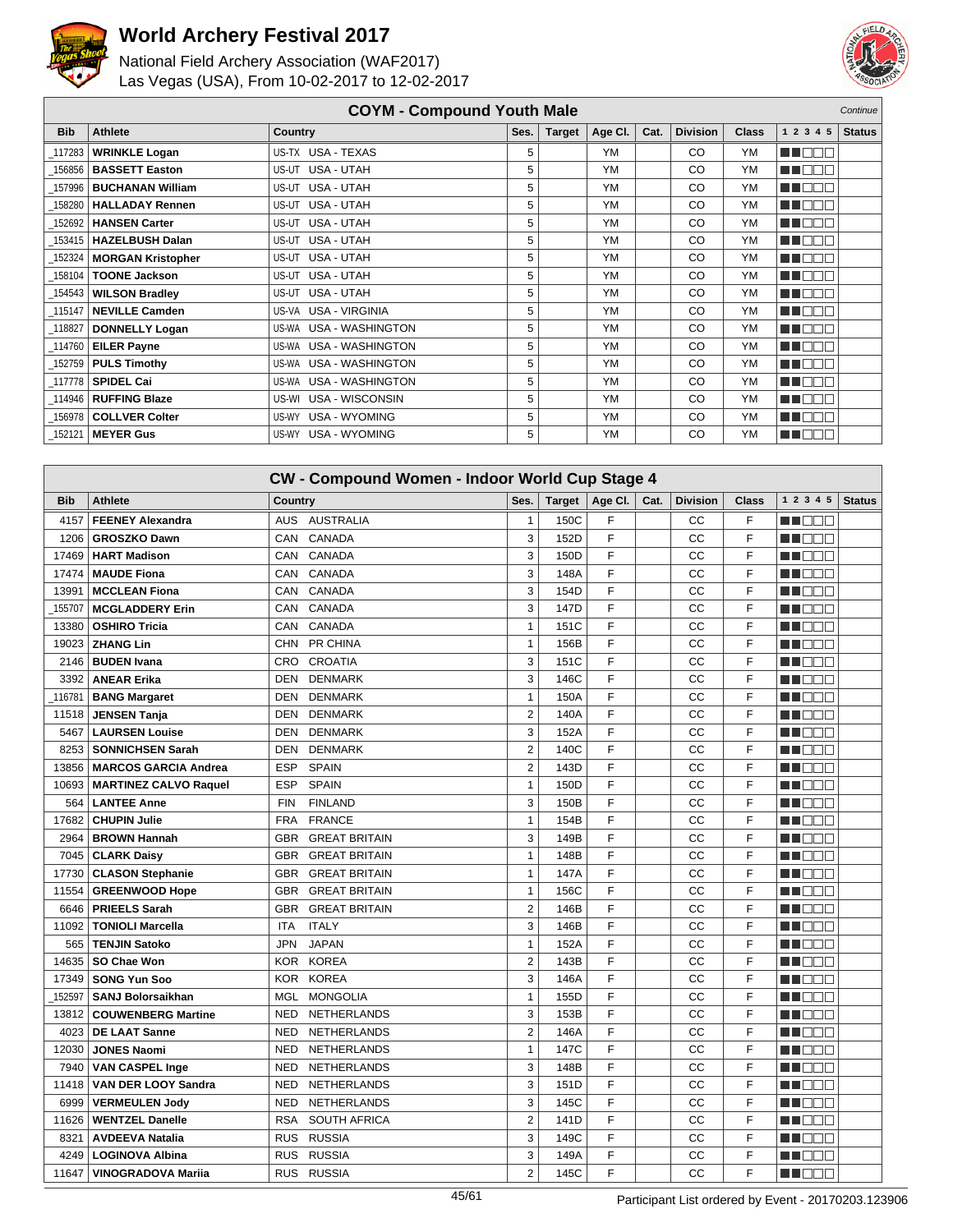



|         | CW - Compound Women - Indoor World Cup Stage 4<br>Continue |                                      |                         |        |         |      |                 |              |                      |               |
|---------|------------------------------------------------------------|--------------------------------------|-------------------------|--------|---------|------|-----------------|--------------|----------------------|---------------|
| Bib     | <b>Athlete</b>                                             | Country                              | Ses.                    | Target | Age Cl. | Cat. | <b>Division</b> | <b>Class</b> | 1 2 3 4 5            | <b>Status</b> |
| 4656    | <b>OLEKSEJENKO Jelena</b>                                  | SWITZERLAND<br>SUI                   | 1                       | 147D   | F       |      | CC              | F            | n i Biblio           |               |
| 7376    | <b>DIAKOVA Viktorija</b>                                   | UKR UKRAINE                          | 3                       | 147A   | F       |      | CC              | F            | HI DEE               |               |
| 15883   | <b>POZNIAKOVA Tetiana</b>                                  | <b>UKRAINE</b><br><b>UKR</b>         | 3                       | 148C   | F       |      | СC              | F            | n i BBC              |               |
| 156078  | <b>HENDRIX Blakelee</b>                                    | US-AL<br>USA - ALABAMA               | $\mathbf{1}$            | 155C   | F       |      | СC              | F            | N NO BIB             |               |
| 157013  | <b>CALDWELL Heather</b>                                    | US-AZ<br>USA - ARIZONA               | 1                       | 156A   | F       |      | СC              | F            | HI EE                |               |
| 7117    | <b>ELLISON Toja</b>                                        | US-AZ USA - ARIZONA                  | $\overline{c}$          | 142C   | F       |      | CC              | F            | n i De E             |               |
| 13997   | <b>REYNOLDS Danielle</b>                                   | US-AZ USA - ARIZONA                  | 3                       | 145A   | F       |      | cc              | F            | MA DE E              |               |
| 18773   | <b>GORE Heather</b>                                        | US-CA USA - CALIFORNIA               | 3                       | 151B   | F       |      | CC              | F            | MN 888               |               |
| 155480  | <b>GORE Paige</b>                                          | US-CA<br>USA - CALIFORNIA            | $\overline{2}$          | 144B   | F       |      | СC              | F            | n i Biblio           |               |
| 6919    | <b>SALINAS Stephanie</b>                                   | US-CA USA - CALIFORNIA               | 3                       | 150C   | F       |      | CC              | F            | MA DE S              |               |
| 3457    | <b>GEIST Kaylee</b>                                        | US-CO USA - COLORADO                 | $\mathbf{1}$            | 152B   | F       |      | CC              | F            | MA OO Z              |               |
| 3485    | <b>TAYLOR Samantha</b>                                     | US-CO USA - COLORADO                 | 1                       | 154A   | F       |      | CC              | F            | n i Belg             |               |
| 155768  | <b>CLIETT Jessica</b>                                      | US-GA<br><b>USA - GEORGIA</b>        | $\mathbf{1}$            | 151A   | F       |      | cc              | F            | N NOTE               |               |
| 8599    | <b>PARSAMEHR Mahtab</b>                                    | US-GA<br><b>USA - GEORGIA</b>        | 1                       | 155B   | F       |      | CC              | F            | n de d               |               |
| 6496    | <b>CHRISTENSEN Lindsay</b>                                 | US-ID<br>USA - IDAHO                 | $\mathbf{1}$            | 154C   | F       |      | cc              | F            | n nooc               |               |
| 153859  | <b>DORAMUS Jennifer</b>                                    | USA - IDAHO<br>US-ID                 | 3                       | 153C   | F       |      | CC              | F            | n i De E             |               |
| 156559  | <b>KILE Sierrah</b>                                        | US-ID USA - IDAHO                    | 1                       | 149B   | F       |      | CC              | F            | MA DE E              |               |
| 154638  | <b>BATSCH Dusti</b>                                        | USA - ILLINOIS<br>US-IL              | $\overline{2}$          | 142A   | F       |      | СC              | F            | n i Biblio           |               |
| 157028  | <b>FLOOD Cassie</b>                                        | US-IL USA - ILLINOIS                 | 3                       | 152C   | F       |      | CC              | F            | M DO B               |               |
| 155807  | <b>RIGNEY Kim</b>                                          | US-IL USA - ILLINOIS                 | $\mathbf{1}$            | 153C   | F       |      | СC              | F            | n i DDE              |               |
| 115240  | <b>STARNES Dee</b>                                         | US-IN USA - INDIANA                  | 3                       | 149D   | F       |      | CC              | F            | n i BBC              |               |
| 17207   | <b>CROOK Dahlia</b>                                        | US-KS<br><b>USA - KANSAS</b>         | 3                       | 151A   | F       |      | cc              | F            | ma mar               |               |
| 12376   | <b>BEE Emily</b>                                           | US-MI<br><b>USA - MICHIGAN</b>       | 3                       | 145D   | F       |      | CC              | F            | M DE E               |               |
| 153088  | <b>HUNTZINGER Tina</b>                                     | USA - MICHIGAN<br>US-MI              | 3                       | 153D   | F       |      | CC              | F            | M OOO                |               |
| 116125  | <b>MCGHEE Mikey</b>                                        | <b>USA - MICHIGAN</b><br>US-MI       | 1                       | 148C   | F       |      | CC              | F            | n i BBC              |               |
| 156950  | <b>SCHNUR Ashley</b>                                       | USA - MICHIGAN<br>US-MI              | 1                       | 149C   | F       |      | СC              | F            | M DOO                |               |
| 116493  | <b>ZUMBACH Lindsay</b>                                     | US-MI<br>USA - MICHIGAN              | 1                       | 153B   | F       |      | СC              | F            | MA DE S              |               |
| 7573    | <b>LARSON Holly</b>                                        | US-MN USA - MINNESOTA                | $\overline{7}$          | 005A   | F       |      | CC              | F            | MU DO B              |               |
| 17215   | <b>THEODORE Breanna</b>                                    | US-MN USA - MINNESOTA                | $\overline{2}$          | 141B   | F       |      | CC              | F            | n i BBC              |               |
| 17643   | <b>MILLER Brooke</b>                                       | US-MO USA - MISSOURI                 | 3                       | 148D   | F       |      | CC              | F            | n i Biblio           |               |
| 1492    | <b>JURENKA Jahna</b>                                       | <b>USA - MONTANA</b><br>US-MT        | 1                       | 149D   | F       |      | cc              | F            | n i De E             |               |
| 156612  | <b>MORGAN Shauna</b>                                       | US-MT<br><b>USA - MONTANA</b>        | 3                       | 154C   | F       |      | CC              | F            | MU DO B              |               |
| 152582  | <b>SWENSON Jalyssa</b>                                     | <b>USA - MONTANA</b><br>US-MT        | $\mathbf{1}$            | 151D   | F       |      | cc              | F            | M DOO                |               |
| 158322  | <b>ENSLEY Ashley</b>                                       | <b>USA - NORTH CAROLINA</b><br>US-NC | 3                       | 154A   | F       |      | CC              | F            | n i Bele             |               |
| 156067  | <b>HARRELSON Christine</b>                                 | <b>USA - NORTH CAROLINA</b><br>US-NC | 2                       | 145B   | F       |      | CC              | F            | n i De E             |               |
| 156662  | <b>WARD Kelly</b>                                          | USA - NORTH CAROLINA<br>US-NC        | 3                       | 154B   | F       |      | СC              | F            | M DE E               |               |
|         | 17646   PAVLIK Kali                                        | US-NE USA - NEBRASKA                 | 3                       | 145B   | F       |      | CC              | F            | NN OOO               |               |
| 15408   | <b>DIAB Bernadette</b>                                     | US-NJ USA - NEW JERSEY               | 3                       | 152B   | F       |      | CС              | F            | MA DE S              |               |
| 17223   | <b>COX Cassidy</b>                                         | US-NM USA - NEW MEXICO               | $\overline{c}$          | 140D   | F       |      | СC              | F            | <u>Li Libid</u>      |               |
| 152713  | <b>RIGGI Anna</b>                                          | US-NV USA - NEVADA                   | 1                       | 149A   | F       |      | CC              | F            | MU O O O             |               |
| 156800  | <b>BORDWELL Katelyn</b>                                    | US-NY USA - NEW YORK                 | 3                       | 150A   | F       |      | CC              | F            | M DE S               |               |
| 154171  | <b>BRENZEL Samantha</b>                                    | US-NY USA - NEW YORK                 | 2                       | 146C   | F       |      | CC              | F            | MUOOO                |               |
| 117845  | <b>TRACEY Valerie</b>                                      | US-OH USA - OHIO                     | 3                       | 153A   | F       |      | CС              | F            | <u>Li de d</u>       |               |
| 1944    | <b>VAN NATTA Jamie</b>                                     | US-OH USA - OHIO                     | 2                       | 144A   | F       |      | CС              | F            | WU O O O             |               |
| 3619    | <b>JONES Erika</b>                                         | US-OK USA - OKLAHOMA                 | 2                       | 144D   | F       |      | CС              | F            | WO OO U              |               |
| 15032   | <b>WILLIAMS Brogan</b>                                     | US-OK USA - OKLAHOMA                 | $\overline{c}$          | 143A   | F       |      | CC              | F            | <u>in ja sis</u>     |               |
|         | 1942   COLIN Christie                                      | US-PA USA - PENNSYLVANIA             | $\overline{\mathbf{c}}$ | 142D   | F       |      | CC              | F            | <u>Li de d</u>       |               |
|         | 117685   HOCKMAN Pamela                                    | US-PA USA - PENNSYLVANIA             | 1                       | 150B   | F       |      | СC              | F            | MA DE E              |               |
| 158696  | <b>MORGAN Samantha</b>                                     | US-PA USA - PENNSYLVANIA             | 2                       | 146D   | F       |      | CC              | F            | WU 88                |               |
| 153584  | <b>RUTKOWSKI Madison</b>                                   | US-PA USA - PENNSYLVANIA             | 2                       | 144C   | F       |      | CC              | F            | M DE S               |               |
| 156653  | <b>SHERMAN Sara</b>                                        | US-PA USA - PENNSYLVANIA             | 1                       | 152C   | F       |      | CC              | F            | <u> El Ser</u>       |               |
| 156318  | <b>CARPENTER Sharon</b>                                    | US-SC USA - SOUTH CAROLINA           | $\overline{7}$          | 004B   | F       |      | CС              | F            | <u>Li Sec</u>        |               |
| 9591    | <b>COCHRAN Carli</b>                                       | US-SC USA - SOUTH CAROLINA           | 2                       | 145A   | F       |      | CС              | F            | MU BER               |               |
| 157021  | <b>CALLOWAY Connie</b>                                     | US-TN USA - TENNESSEE                | 2                       | 142B   | F       |      | CС              | F            | MA KATA              |               |
| 154551  | <b>LEBOEUF Melanie</b>                                     | US-TX USA - TEXAS                    | 1                       | 148D   | F       |      | CC              | F            | <u>in din Biblio</u> |               |
|         | 156611   LEROY Laurie                                      | US-TX USA - TEXAS                    | $\mathbf{1}$            | 155A   | F       |      | CC              | F            | M DE S               |               |
| _118327 | <b>PHETTEPLACE Stacey</b>                                  | US-TX USA - TEXAS                    | 1                       | 148A   | F       |      | СC              | F            | <u> Liberal Se</u>   |               |
|         | 155476   CHRISTENSEN Sherri                                | US-UT USA - UTAH                     | 1                       | 153D   | F       |      | CC              | F            | MUOOO                |               |
|         | 7180   FRANCIS Seneca                                      | US-UT USA - UTAH                     | 3                       | 146D   | F       |      | cc              | F            | NN BOO               |               |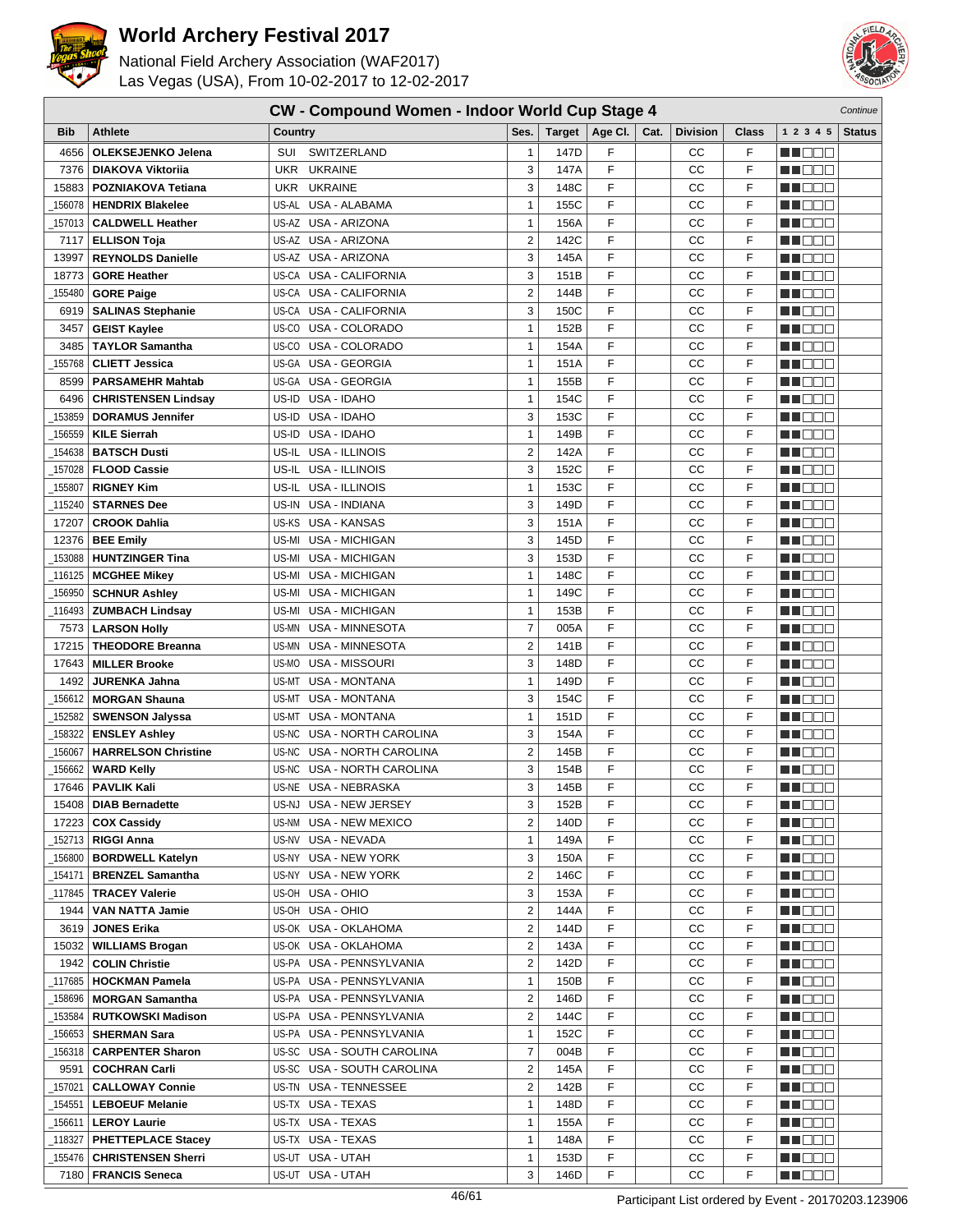



|            | <b>CW - Compound Women - Indoor World Cup Stage 4</b> |                        |      |               |         |      |                 |              |           | <b>Continue</b> |
|------------|-------------------------------------------------------|------------------------|------|---------------|---------|------|-----------------|--------------|-----------|-----------------|
| <b>Bib</b> | Athlete                                               | Country                | Ses. | <b>Target</b> | Age Cl. | Cat. | <b>Division</b> | <b>Class</b> | 1 2 3 4 5 | <b>Status</b>   |
|            | 2246   OCHOA-ANDERSON Linda                           | US-UT USA - UTAH       |      | 143C          |         |      | CС              |              | THE EN    |                 |
|            | 115692   SPENCER Kari                                 | US-UT USA - UTAH       |      | 147B          |         |      | CC.             |              | T E E E   |                 |
|            | 158139   ENGLISH Mindi                                | US-WA USA - WASHINGTON |      | 152D          |         |      | <b>CC</b>       |              | n El Ele  |                 |
| 12161      | KELLER Lexi                                           | US-WI USA - WISCONSIN  |      | 147B          |         |      | CС              |              | MOOO      |                 |
|            | 7568   LANCE Sarah                                    | US-WI USA - WISCONSIN  |      | 141A          |         |      | CC              |              | THEED     |                 |
|            | 152823   MCCARTHY Emily                               | US-WI USA - WISCONSIN  |      | 147C          |         |      | CC.             |              | T FE E E  |                 |
|            | 118322   SCHLEUSNER Serena                            | US-WI USA - WISCONSIN  |      | 153A          |         |      | CC              |              | 000       |                 |

|            | <b>RCJ - Championship Recurve Young Adult</b> |                                  |                |               |         |      |                 |       |              |               |  |
|------------|-----------------------------------------------|----------------------------------|----------------|---------------|---------|------|-----------------|-------|--------------|---------------|--|
| <b>Bib</b> | <b>Athlete</b>                                | <b>Country</b>                   | Ses.           | <b>Target</b> | Age Cl. | Cat. | <b>Division</b> | Class | 1 2 3 4 5    | <b>Status</b> |  |
| 154138     | <b>WANG Shaun</b>                             | AUSTRALIA<br><b>AUS</b>          | $\overline{2}$ | 187A          | J       |      | <b>RC</b>       | J     | man man      |               |  |
| 16160      | <b>GUZMAN MARTINEZ Israel</b>                 | <b>MEXICO</b><br><b>MEX</b>      | $\overline{2}$ | 186B          | J       |      | <b>RC</b>       | J     | man ma       |               |  |
| 2630       | <b>WILTHAGEN Jonah</b>                        | <b>NETHERLANDS</b><br><b>NED</b> | $\overline{2}$ | 184C          | J       |      | <b>RC</b>       | J     | UN DELA      |               |  |
| 155335     | <b>BULLIS Brian</b>                           | US-AZ USA - ARIZONA              | $\overline{2}$ | 189D          | J       |      | <b>RC</b>       | J     | UN DELL'     |               |  |
| 154267     | <b>WAPNIARSKI Zoey</b>                        | <b>USA - ARIZONA</b><br>US-AZ    | $\overline{2}$ | 188C          | J       |      | <b>RC</b>       | J     | n mana       |               |  |
| 116518     | <b>KIM Geun</b>                               | US-CA USA - CALIFORNIA           | 2              | 186C          | J       |      | <b>RC</b>       | J     | UU NOO       |               |  |
| 152587     | <b>KIM Min Soo</b>                            | US-CA USA - CALIFORNIA           | $\overline{2}$ | 185C          | J       |      | <b>RC</b>       | J     | man man      |               |  |
| 152276     | <b>KLEIN Maxwell</b>                          | <b>USA - CALIFORNIA</b><br>US-CA | $\overline{2}$ | 188D          | J       |      | <b>RC</b>       | J     | UN DELL'     |               |  |
| 117174     | <b>SILOS Rilev</b>                            | US-CA USA - CALIFORNIA           | $\overline{2}$ | 187B          | J       |      | <b>RC</b>       | J     | MA NA MA     |               |  |
| 156615     | <b>SONG Jorrin</b>                            | US-CA USA - CALIFORNIA           | 2              | 186A          | J       |      | <b>RC</b>       | J     | TI DE L      |               |  |
| 115336     | <b>TOWELL Brendan</b>                         | US-CA USA - CALIFORNIA           | $\overline{2}$ | 188A          | J       |      | <b>RC</b>       | J     | UN DEL S     |               |  |
| 153036     | <b>WILLIAMS Jack</b>                          | US-CA USA - CALIFORNIA           | $\overline{2}$ | 184A          | J       |      | <b>RC</b>       | J     | <b>RENAR</b> |               |  |
| 155265     | <b>COCHRAN Ben</b>                            | USA - COLORADO<br>US-CO          | $\overline{2}$ | 188B          | J       |      | <b>RC</b>       | J     | n n n n      |               |  |
| 115007     | <b>RUZBASAN Tyler</b>                         | USA - CONNECTICUT<br>US-CT       | 2              | 184B          | J       |      | <b>RC</b>       | J     | man man      |               |  |
| 115532     | <b>CANFIELD Michael</b>                       | <b>USA - FLORIDA</b><br>US-FL    | $\overline{2}$ | 187C          | J       |      | <b>RC</b>       | J     | n n n n n    |               |  |
| 115149     | <b>FATONE Briahna</b>                         | US-FL USA - FLORIDA              | $\overline{2}$ | 189C          | J       |      | <b>RC</b>       | J     | NA NA NA     |               |  |
| 155699     | <b>WILLIAMS Scott</b>                         | <b>USA - FLORIDA</b><br>US-FL    | $\overline{2}$ | 189A          | J       |      | <b>RC</b>       | J     | manan s      |               |  |
| 118851     | <b>GILLIAM Alex</b>                           | US-GA USA - GEORGIA              | $\overline{2}$ | 185A          | J       |      | <b>RC</b>       | J     | UU DOO       |               |  |
| 156129     | <b>HEIDT Adam</b>                             | US-GA USA - GEORGIA              | 2              | 184D          | J       |      | <b>RC</b>       | J     | man man      |               |  |
| 153117     | <b>KIM Joonv</b>                              | USA - IDAHO<br>US-ID             | $\overline{2}$ | 185D          | J       |      | <b>RC</b>       | J     | UN DEL S     |               |  |
| 152831     | <b>VALERA Adam</b>                            | US-IL<br>USA - ILLINOIS          | $\overline{2}$ | 186D          | J       |      | <b>RC</b>       | J     | TO OO        |               |  |
| 117173     | <b>ROE Dylan</b>                              | <b>USA - MICHIGAN</b><br>US-MI   | $\overline{2}$ | 187D          | J       |      | <b>RC</b>       | J     | n n n n n    |               |  |
| 116472     | <b>GOODRICH Lauren</b>                        | <b>USA - NEW YORK</b><br>US-NY   | $\overline{2}$ | 189B          | J       |      | <b>RC</b>       | J     | UU NOO       |               |  |
| 153520     | <b>OBLANDER Devin</b>                         | US-OK USA - OKLAHOMA             | $\overline{2}$ | 185B          | J       |      | <b>RC</b>       | J     | N N N N N    |               |  |

| <b>RECF - Recurve Cub Female</b> |                                     |                           |      |               |         |      |                 |              |                                  |               |
|----------------------------------|-------------------------------------|---------------------------|------|---------------|---------|------|-----------------|--------------|----------------------------------|---------------|
| <b>Bib</b>                       | <b>Athlete</b>                      | <b>Country</b>            | Ses. | <b>Target</b> | Age CI. | Cat. | <b>Division</b> | <b>Class</b> | 1 2 3 4 5                        | <b>Status</b> |
| 156368                           | <b>CUETO AVALOS Nydia Alejandra</b> | MEX<br><b>MEXICO</b>      | 5    |               | CF      |      | <b>RE</b>       | CF           | n in m<br>┐Г                     |               |
| 116069                           | <b>ONGKING Juliana Isabelle</b>     | PHI<br><b>PHILIPPINES</b> | 5    |               | CF      |      | <b>RE</b>       | CF           | m m<br>$\mathbb{C} \mathbb{T}$ : |               |
| 115342                           | <b>COOK Elena</b>                   | US-AK USA - ALASKA        | 5    |               | CF      |      | <b>RE</b>       | <b>CF</b>    | T E FIT<br>╖┎                    |               |
| 155180                           | <b>BURDEN Ava</b>                   | US-AZ USA - ARIZONA       | 5    |               | CF      |      | <b>RE</b>       | CF           | ma mata                          |               |
| 157551                           | <b>PARKER Rachel</b>                | US-AZ USA - ARIZONA       | 5    |               | CF      |      | <b>RE</b>       | CF           | n di M<br>┱╓                     |               |
| 157993                           | <b>GERSTEL Keila</b>                | US-CA USA - CALIFORNIA    | 5    |               | CF      |      | <b>RE</b>       | <b>CF</b>    | ma mar                           |               |
| 154401                           | <b>JOSHI Rhea</b>                   | US-CA USA - CALIFORNIA    | 5    |               | CF      |      | <b>RE</b>       | CF           | <b>RENAT</b>                     |               |
| 115090                           | <b>LANGDALE Avery</b>               | US-CA USA - CALIFORNIA    | 5    |               | CF      |      | <b>RE</b>       | <b>CF</b>    | n na mats                        |               |
| 154247                           | <b>MARTIN Julia</b>                 | US-CA USA - CALIFORNIA    | 5    |               | CF      |      | <b>RE</b>       | CF           | ma m<br>┱╓                       |               |
| 155846                           | <b>MOHAMMED Sarah</b>               | US-CA USA - CALIFORNIA    | 5    |               | CF      |      | <b>RE</b>       | CF           | HE NOT                           |               |
| 118745                           | <b>PIERCE Lilith</b>                | US-CA USA - CALIFORNIA    | 5    |               | CF      |      | <b>RE</b>       | CF           | UN DELL'                         |               |
| 155486                           | <b>RICHARDS Sydney</b>              | US-CA USA - CALIFORNIA    | 5    |               | CF      |      | <b>RE</b>       | CF           | ma mmm                           |               |
| 118757                           | <b>BAUM Sarah</b>                   | US-CO USA - COLORADO      | 5    |               | CF      |      | <b>RE</b>       | CF           | n n<br>╖┌                        |               |
| 153657                           | <b>GAREW Jinny</b>                  | USA - COLORADO<br>US-CO   | 5    |               | CF      |      | <b>RE</b>       | <b>CF</b>    | n na m                           |               |
| 155266                           | <b>GARN Zoev</b>                    | US-CO USA - COLORADO      | 5    |               | CF      |      | <b>RE</b>       | CF           | UN DELL'                         |               |
| 156935                           | <b>SCARBORO Angelina</b>            | US-GA USA - GEORGIA       | 5    |               | CF      |      | <b>RE</b>       | CF           | ma mata                          |               |
| 115164                           | <b>JOINES Chauney</b>               | US-HI USA - HAWAII        | 5    |               | CF      |      | <b>RE</b>       | <b>CF</b>    | ┱<br>70 O O                      |               |
| 116440                           | <b>RUBIO Madison</b>                | US-HI USA - HAWAII        | 5    |               | CF      |      | <b>RE</b>       | CF           | HI NOT                           |               |
|                                  | 116442   TATEYAMA Riley             | US-HI USA - HAWAII        | 5    |               | CF      |      | <b>RE</b>       | CF           | E DOC                            |               |
|                                  | 116138   GLEWAN Lilv                | USA - IDAHO<br>US-ID      | 5    |               | CF      |      | <b>RE</b>       | <b>CF</b>    | MA DOC                           |               |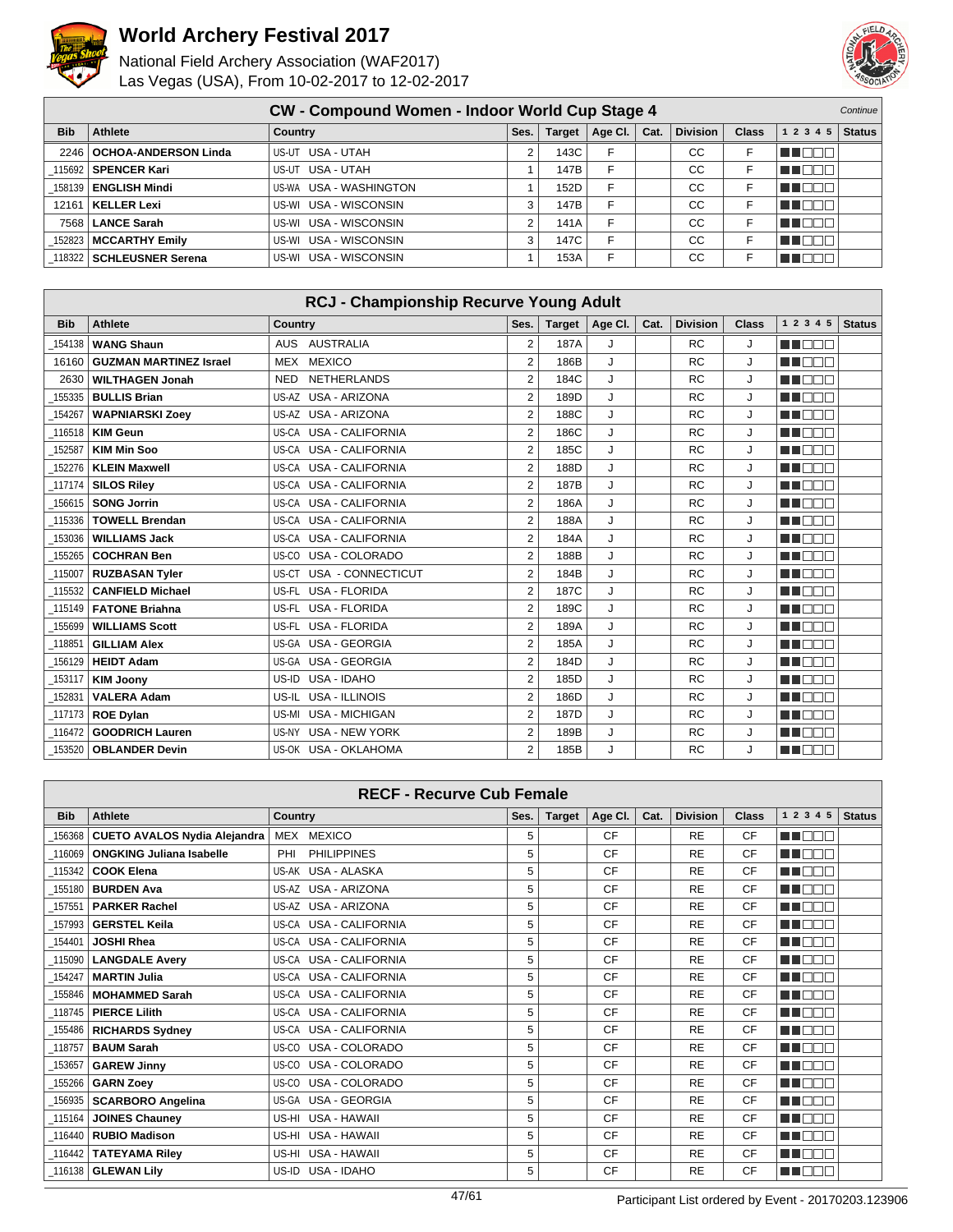



|            | <b>RECF - Recurve Cub Female</b> |                           |      |               |         |      |                 |              |             | Continue      |
|------------|----------------------------------|---------------------------|------|---------------|---------|------|-----------------|--------------|-------------|---------------|
| <b>Bib</b> | <b>Athlete</b>                   | <b>Country</b>            | Ses. | <b>Target</b> | Age CI. | Cat. | <b>Division</b> | <b>Class</b> | 1 2 3 4 5   | <b>Status</b> |
|            | 155674   PAZOS Valentina         | US-IL USA - ILLINOIS      | 5    |               | CF      |      | <b>RE</b>       | CF           | u n         |               |
|            | 153013   MILLER Maya Anne        | US-MN USA - MINNESOTA     | 5    |               | CF      |      | <b>RE</b>       | <b>CF</b>    | TI DOT      |               |
| 116964     | <b>WAGNER Annie</b>              | US-MO USA - MISSOURI      | 5    |               | CF      |      | <b>RE</b>       | <b>CF</b>    | n n n n     |               |
| 156357     | <b>LAURIA Brookann</b>           | US-MT USA - MONTANA       | 5    |               | CF      |      | <b>RE</b>       | <b>CF</b>    | <b>TENT</b> |               |
|            | 118946   OLIVAS Alyssa           | US-NM USA - NEW MEXICO    | 5    |               | CF      |      | <b>RE</b>       | CF           | u a mata    |               |
|            | 155555   HONG Hannah             | USA - NEVADA<br>US-NV     | 5    |               | CF      |      | <b>RE</b>       | CF           | T E E E     |               |
|            | 152392   PASHA Alena             | USA - NEVADA<br>US-NV     | 5    |               | CF      |      | <b>RE</b>       | <b>CF</b>    | TE ELE      |               |
|            | 156919   ENGLISH Lucy            | US-UT USA - UTAH          | 5    |               | CF      |      | <b>RE</b>       | CF           | U NOC       |               |
|            | 154770 HILL Dru                  | US-UT USA - UTAH          | 5    |               | CF      |      | <b>RE</b>       | <b>CF</b>    | TE ELECT    |               |
| 155467     | <b>LOEWEN Diana</b>              | US-WA USA - WASHINGTON    | 5    |               | CF      |      | <b>RE</b>       | <b>CF</b>    | N N B B B   |               |
|            | 114900   SASAI Gabrielle         | USA - WASHINGTON<br>US-WA | 5    |               | CF      |      | <b>RE</b>       | CF           | N D O C     |               |

|            | <b>RECM - Recurve Cub Male</b>  |                            |      |               |           |      |                 |              |             |               |
|------------|---------------------------------|----------------------------|------|---------------|-----------|------|-----------------|--------------|-------------|---------------|
| <b>Bib</b> | <b>Athlete</b>                  | <b>Country</b>             | Ses. | <b>Target</b> | Age Cl.   | Cat. | <b>Division</b> | <b>Class</b> | 1 2 3 4 5   | <b>Status</b> |
| 153603     | <b>BALL Jacob</b>               | CAN CANADA                 | 5    |               | <b>CM</b> |      | <b>RE</b>       | <b>CM</b>    | n n n n     |               |
| 156523     | <b>NAKAZAWA Towah</b>           | <b>JAPAN</b><br><b>JPN</b> | 5    |               | <b>CM</b> |      | <b>RE</b>       | <b>CM</b>    | MA MAR      |               |
| 156367     | <b>CUETO AVALOS Hugo Leonel</b> | MEX MEXICO                 | 5    |               | <b>CM</b> |      | <b>RE</b>       | <b>CM</b>    | <b>HELL</b> |               |
| 152626     | <b>ASHBY Jordon</b>             | US-AZ USA - ARIZONA        | 5    |               | <b>CM</b> |      | <b>RE</b>       | <b>CM</b>    | un mm       |               |
| 114933     | <b>BURKHARDT Reed</b>           | US-CA USA - CALIFORNIA     | 5    |               | <b>CM</b> |      | <b>RE</b>       | <b>CM</b>    | n n n n     |               |
| 152826     | <b>GUTIERREZ-TOPETE David</b>   | US-CA USA - CALIFORNIA     | 5    |               | <b>CM</b> |      | <b>RE</b>       | <b>CM</b>    | n in Biblio |               |
| 115636     | <b>MAN Vincent</b>              | US-CA USA - CALIFORNIA     | 5    |               | <b>CM</b> |      | <b>RE</b>       | <b>CM</b>    | un mm       |               |
| 151862     | <b>MORGAN Joseph</b>            | US-CA USA - CALIFORNIA     | 5    |               | <b>CM</b> |      | <b>RE</b>       | <b>CM</b>    | UN FIELD    |               |
| 117132     | <b>PANG Calvin</b>              | US-CA USA - CALIFORNIA     | 5    |               | <b>CM</b> |      | <b>RE</b>       | <b>CM</b>    | nn nn n     |               |
| 115264     | <b>SARNER Dawson</b>            | US-CA USA - CALIFORNIA     | 5    |               | <b>CM</b> |      | <b>RE</b>       | <b>CM</b>    | UU NAM      |               |
| 154563     | <b>YOON Antonio</b>             | US-CA USA - CALIFORNIA     | 5    |               | <b>CM</b> |      | <b>RE</b>       | <b>CM</b>    | TE E E E    |               |
| 156149     | <b>SEYMOUR Ryan</b>             | US-CO USA - COLORADO       | 5    |               | <b>CM</b> |      | <b>RE</b>       | <b>CM</b>    | un an a     |               |
| 117181     | <b>HOLMBERG Micah</b>           | US-HI USA - HAWAII         | 5    |               | <b>CM</b> |      | <b>RE</b>       | <b>CM</b>    | UN DELL'    |               |
| 116074     | <b>KUO lan</b>                  | US-HI USA - HAWAII         | 5    |               | <b>CM</b> |      | <b>RE</b>       | <b>CM</b>    | ma mar      |               |
| 117822     | <b>MACALANDONG Nazhruddin</b>   | US-IL USA - ILLINOIS       | 5    |               | <b>CM</b> |      | <b>RE</b>       | <b>CM</b>    | T FEE       |               |
| 155969     | <b>PALADINO Ben</b>             | US-IL USA - ILLINOIS       | 5    |               | <b>CM</b> |      | <b>RE</b>       | <b>CM</b>    | NN E EIG    |               |
| 155531     | <b>MARTIRES Cayden</b>          | US-NV USA - NEVADA         | 5    |               | <b>CM</b> |      | <b>RE</b>       | <b>CM</b>    | MA NA TIL   |               |
| 154985     | <b>QAZI Furgaan</b>             | US-NV USA - NEVADA         | 5    |               | <b>CM</b> |      | <b>RE</b>       | <b>CM</b>    | un noo      |               |
| 118213     | <b>HUYNH Sebastien</b>          | US-UT USA - UTAH           | 5    |               | <b>CM</b> |      | <b>RE</b>       | <b>CM</b>    | UN DEL T    |               |
|            | 117660   DORNAN Sam             | US-WY USA - WYOMING        | 5    |               | <b>CM</b> |      | <b>RE</b>       | <b>CM</b>    | M OO B      |               |

| <b>REFX - Recurve Flights</b> |                             |                                |                |               |           |      |                 |              |             |               |  |
|-------------------------------|-----------------------------|--------------------------------|----------------|---------------|-----------|------|-----------------|--------------|-------------|---------------|--|
| <b>Bib</b>                    | <b>Athlete</b>              | Country                        | Ses.           | <b>Target</b> | Age CI.   | Cat. | <b>Division</b> | <b>Class</b> | 1 2 3 4 5   | <b>Status</b> |  |
| 15071                         | <b>FUENTES Maximiliano</b>  | ARGENTINA<br>ARG               | 2              | 060C          | <b>FX</b> | 03   | <b>RE</b>       | <b>FX</b>    | n na m      |               |  |
| 155002                        | <b>HUANG Wenda</b>          | <b>AUSTRALIA</b><br><b>AUS</b> | 2              | 058C          | <b>FX</b> | 03   | <b>RE</b>       | <b>FX</b>    | ma mar      |               |  |
| 15167                         | <b>KING Tayla</b>           | <b>AUSTRALIA</b><br><b>AUS</b> | 2              | 050A          | <b>FX</b> | 02   | <b>RE</b>       | <b>FX</b>    | man ma      |               |  |
| 14300                         | <b>MURRAY Jaymie</b>        | <b>AUSTRALIA</b><br><b>AUS</b> | 2              | 067C          | <b>FX</b> | 04   | <b>RE</b>       | <b>FX</b>    | 300<br>a pr |               |  |
| 117512                        | <b>NGUYEN Gregory</b>       | <b>AUSTRALIA</b><br><b>AUS</b> | 3              | 041C          | <b>FX</b> | 05   | <b>RE</b>       | <b>FX</b>    | UU DOO      |               |  |
| 19004                         | <b>SPINOCCHIA Melissa</b>   | <b>AUSTRALIA</b><br><b>AUS</b> | 3              | 060A          | <b>FX</b> | 07   | <b>RE</b>       | <b>FX</b>    | ma man      |               |  |
| 11453                         | <b>GYS Lenthy</b>           | <b>BELGIUM</b><br><b>BEL</b>   | 2              | 046D          | <b>FX</b> | 02   | <b>RE</b>       | <b>FX</b>    | MN 888      |               |  |
| 154641                        | <b>GOBBI Marina Canetta</b> | <b>BRAZIL</b><br><b>BRA</b>    | 2              | 052C          | <b>FX</b> | 02   | <b>RE</b>       | <b>FX</b>    | n n n n     |               |  |
| 637                           | <b>PASSETO Fabio</b>        | <b>BRAZIL</b><br><b>BRA</b>    | 2              | 042A          | <b>FX</b> | 01   | <b>RE</b>       | <b>FX</b>    | ME BEL      |               |  |
| 153605                        | <b>BALL Jarrod</b>          | CANADA<br>CAN                  | 2              | 056D          | <b>FX</b> | 03   | <b>RE</b>       | <b>FX</b>    | M BEE       |               |  |
| 117342                        | <b>DUNWOODY David</b>       | CANADA<br>CAN                  | $\overline{2}$ | 045C          | <b>FX</b> | 02   | <b>RE</b>       | <b>FX</b>    | UN DELL'    |               |  |
| 115241                        | <b>HERNANDEZ Gerard</b>     | CANADA<br>CAN                  | 3              | 066C          | <b>FX</b> | 08   | <b>RE</b>       | <b>FX</b>    | MA NA MA    |               |  |
| 117176                        | <b>MORIN Jacques-Andre</b>  | CANADA<br>CAN                  | 2              | 067B          | <b>FX</b> | 04   | <b>RE</b>       | <b>FX</b>    | MA MAT      |               |  |
| 153005                        | <b>WONG Charles</b>         | CANADA<br>CAN                  | 3              | 055C          | <b>FX</b> | 07   | <b>RE</b>       | <b>FX</b>    | n de e      |               |  |
| 116073                        | <b>DONG Danfeng</b>         | CHN PR CHINA                   | $\overline{2}$ | 070C          | <b>FX</b> | 04   | <b>RE</b>       | <b>FX</b>    | TI E E E    |               |  |
| 6579                          | <b>CONTRERAS Valentina</b>  | <b>COLOMBIA</b><br><b>COL</b>  | 2              | 037C          | <b>FX</b> | 01   | <b>RE</b>       | <b>FX</b>    | man man     |               |  |
| 11834                         | <b>ANDERSEN Mads</b>        | <b>DENMARK</b><br><b>DEN</b>   | 2              | 039B          | <b>FX</b> | 01   | <b>RE</b>       | <b>FX</b>    | n na m      |               |  |
| 116695                        | <b>BÆK Eli</b>              | <b>DENMARK</b><br><b>DEN</b>   | 2              | 040D          | <b>FX</b> | 01   | <b>RE</b>       | <b>FX</b>    | THE EN      |               |  |
|                               | 155333   FAGE Benoit        | <b>FRANCE</b><br>FRA           | 3              | 065B          | <b>FX</b> | 08   | <b>RE</b>       | <b>FX</b>    | ME E E E    |               |  |
|                               | 17913   RIPAUX Valentin     | <b>FRANCE</b><br><b>FRA</b>    | $\overline{2}$ | 039C          | <b>FX</b> | 01   | <b>RE</b>       | <b>FX</b>    | UN DELL'    |               |  |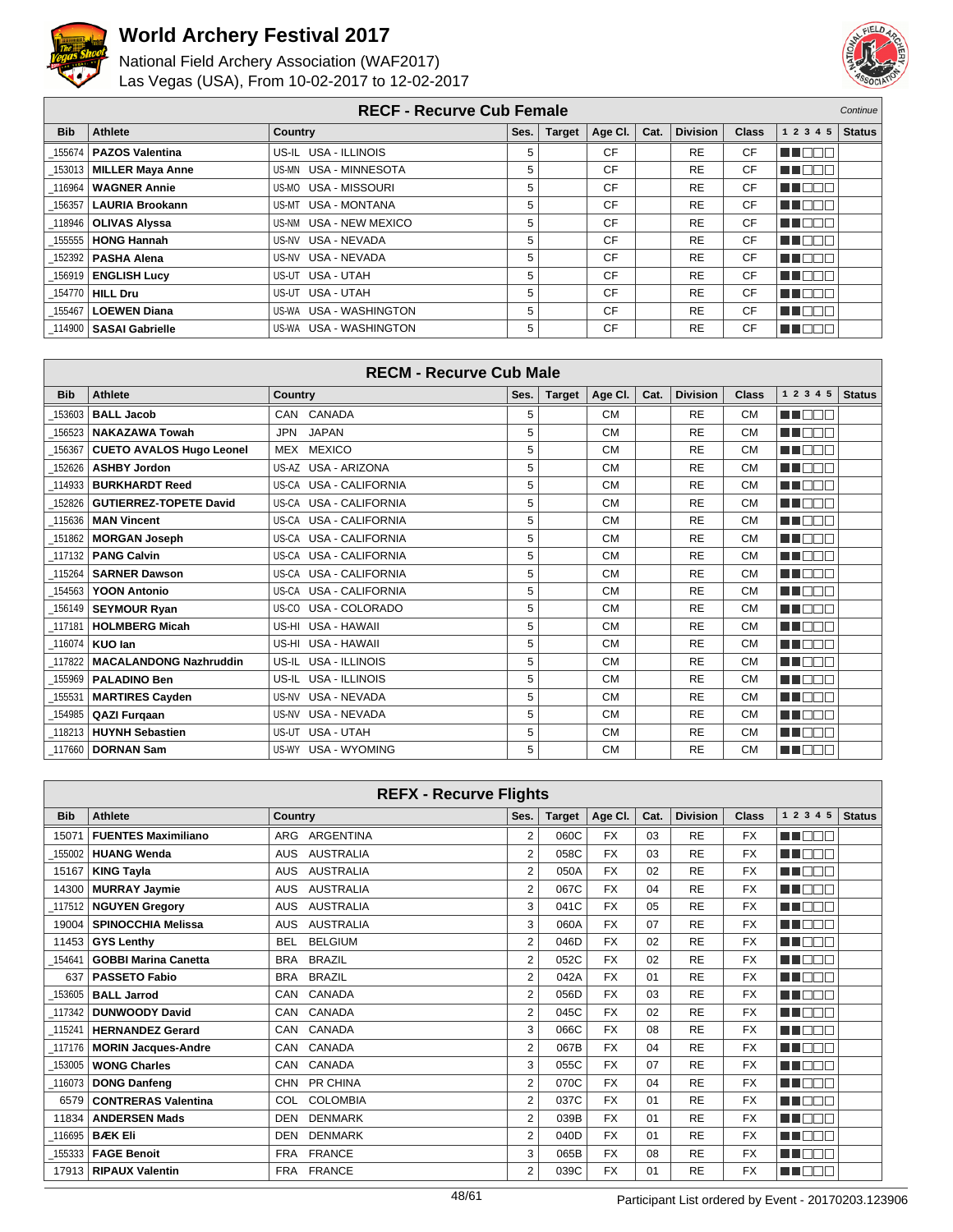



| <b>REFX - Recurve Flights</b> |                                                 |                          |                                     |                         |               |                        |      |                 |                          | Continue           |               |
|-------------------------------|-------------------------------------------------|--------------------------|-------------------------------------|-------------------------|---------------|------------------------|------|-----------------|--------------------------|--------------------|---------------|
| <b>Bib</b>                    | <b>Athlete</b>                                  | Country                  |                                     | Ses.                    | <b>Target</b> | Age CI.                | Cat. | <b>Division</b> | <b>Class</b>             | 1 2 3 4 5          | <b>Status</b> |
| 9050                          | <b>EVANS Sean</b>                               |                          | GBR GREAT BRITAIN                   | $\mathbf 2$             | 036B          | FX                     | 01   | RE              | <b>FX</b>                | e de e             |               |
| 4951                          | <b>FAY Klara</b>                                |                          | <b>GBR GREAT BRITAIN</b>            | $\overline{2}$          | 065C          | <b>FX</b>              | 04   | <b>RE</b>       | <b>FX</b>                | n i De E           |               |
| 117367                        | <b>HAGLEY Dwight</b>                            |                          | <b>GBR GREAT BRITAIN</b>            | $\mathbf 0$             |               | <b>FX</b>              |      | <b>RE</b>       | <b>FX</b>                | MOOO               |               |
| _111                          | <b>JAMIESON Gilbert</b>                         |                          | <b>GBR GREAT BRITAIN</b>            | $\overline{2}$          | 047D          | <b>FX</b>              | 02   | RE              | <b>FX</b>                | MA DE E            |               |
| 15636                         | <b>MESLE Margaux</b>                            | <b>GBR</b>               | <b>GREAT BRITAIN</b>                | $\overline{2}$          | 063A          | <b>FX</b>              | 04   | RE              | <b>FX</b>                | M DE B             |               |
| 7954                          | <b>MORGAN Ashe</b>                              | <b>GBR</b>               | <b>GREAT BRITAIN</b>                | $\overline{2}$          | 035A          | FX                     | 01   | RE              | <b>FX</b>                | M DO B             |               |
| 7001                          |                                                 |                          | <b>GREAT BRITAIN</b>                | $\overline{2}$          | 037D          | <b>FX</b>              | 01   | RE              | FX                       | ME E E E           |               |
| 11221                         | <b>NESBITT Mark</b>                             | <b>GBR</b><br><b>GBR</b> | <b>GREAT BRITAIN</b>                | $\overline{2}$          | 039A          | <b>FX</b>              | 01   | <b>RE</b>       | <b>FX</b>                | MN 888             |               |
|                               | <b>ROWBOTHAM Erik</b>                           |                          |                                     |                         |               |                        |      |                 |                          |                    |               |
| 117884                        | <b>SEDDON Neil</b>                              | <b>GBR</b>               | <b>GREAT BRITAIN</b>                | $\overline{2}$          | 068A          | <b>FX</b>              | 04   | RE              | <b>FX</b>                | MO DO O            |               |
| 16647                         | <b>SMITH Alex</b>                               | <b>GBR</b>               | <b>GREAT BRITAIN</b><br>GER GERMANY | $\mathbf 2$             | 039D          | <b>FX</b><br><b>FX</b> | 01   | <b>RE</b>       | <b>FX</b>                | M DEE              |               |
| 13192                         | <b>GOELZ Dominic</b>                            |                          |                                     | $\overline{2}$<br>3     | 036C          | <b>FX</b>              | 01   | <b>RE</b>       | <b>FX</b><br><b>FX</b>   | MU DO B            |               |
| 152209                        | <b>KOCH Walter</b>                              |                          | GER GERMANY                         |                         | 041D          |                        | 05   | RE              |                          | n i De E           |               |
| 5880                          | <b>ZADOK Ido</b>                                | <b>ISR</b>               | <b>ISRAEL</b>                       | $\mathbf{1}$            | 022C          | FX                     | 10   | RE              | FX                       | MA DE E            |               |
| 15225                         | <b>WAREHIME Amanda</b>                          | <b>ISV</b>               | VIRGIN ISLANDS, US                  | $\overline{2}$          | 058B          | <b>FX</b>              | 03   | RE              | <b>FX</b>                | MA DE C            |               |
| 116673                        | <b>CAGNAZZI Alberto</b>                         | ITA                      | <b>ITALY</b>                        | $\overline{2}$          | 053D          | FX                     | 03   | RE              | <b>FX</b>                | MU DO B            |               |
| 116670                        | <b>CICERI Marinella</b>                         | <b>ITA</b>               | <b>ITALY</b>                        | 3                       | 053C          | <b>FX</b>              | 07   | <b>RE</b>       | FX                       | MN 888             |               |
| 116669                        | <b>FOGLI Francesco</b>                          | ITA                      | <b>ITALY</b>                        | $\overline{2}$          | 036D          | <b>FX</b>              | 01   | <b>RE</b>       | <b>FX</b>                | MN OO O            |               |
| 155199                        | <b>GRANATA Giuliana</b>                         | ITA                      | <b>ITALY</b>                        | $\overline{2}$          | 065D          | <b>FX</b>              | 04   | RE              | <b>FX</b>                | MU DO 2            |               |
| 116674                        | <b>POLASTRI Annunciata</b>                      | ITA                      | <b>ITALY</b>                        | $\mathbf 2$             | 051D          | <b>FX</b>              | 02   | RE              | <b>FX</b>                | M DO B             |               |
| 14758                         | <b>SINAPI Valter</b>                            | ITA                      | <b>ITALY</b>                        | 3                       | 056B          | <b>FX</b>              | 07   | <b>RE</b>       | <b>FX</b>                | MN 888             |               |
| 14757                         | <b>VIGANO Luciano</b>                           | ITA                      | <b>ITALY</b>                        | 3                       | 061C          | <b>FX</b>              | 08   | RE              | <b>FX</b>                | MT DE E            |               |
| 156527                        | <b>HIRANO Mio</b>                               | <b>JPN</b>               | <b>JAPAN</b>                        | $\mathbf{1}$            | 028C          | FX                     | 10   | RE              | FX                       | M DE B             |               |
| 156654                        | <b>INAGAKI Nobuhiro</b>                         | <b>JPN</b>               | <b>JAPAN</b>                        | 3                       | 049C          | <b>FX</b>              | 06   | RE              | <b>FX</b>                | M DO B             |               |
| 156659                        | <b>NAGAAMI Miki</b>                             | <b>JPN</b>               | <b>JAPAN</b>                        | $\overline{2}$          | 048C          | <b>FX</b>              | 02   | RE              | <b>FX</b>                | MA OO B            |               |
| 13674                         | <b>ARELLANO Humberto</b>                        | MEX                      | <b>MEXICO</b>                       | $\overline{2}$          | 035B          | <b>FX</b>              | 01   | RE              | <b>FX</b>                | MN 888             |               |
| 118859                        | <b>RUIZ LIMON Jhaan</b>                         | MEX                      | <b>MEXICO</b>                       | 3                       | 065D          | <b>FX</b>              | 08   | <b>RE</b>       | <b>FX</b>                | MN OO O            |               |
| 18865                         | <b>BECKERS Eefje</b>                            | NED                      | NETHERLANDS                         | 3                       | 066D          | <b>FX</b>              | 08   | <b>RE</b>       | <b>FX</b>                | MA DE S            |               |
| 114870                        | <b>KORTHOUT Maikel</b>                          | <b>NED</b>               | NETHERLANDS                         | 3                       | 061B          | <b>FX</b>              | 08   | <b>RE</b>       | <b>FX</b>                | MU DO B            |               |
| 13688                         | <b>RIDDERSTROM Line</b>                         |                          | NOR NORWAY                          | $\overline{2}$          | 038A          | <b>FX</b>              | 01   | <b>RE</b>       | <b>FX</b>                | MN 888             |               |
| 8999                          | <b>DIELEN Tom</b>                               | SUI                      | SWITZERLAND                         | 3                       | 056C          | <b>FX</b>              | 07   | RE              | <b>FX</b>                | n i Biblio         |               |
| 152523                        | <b>HOLGADO Juan-Carlos</b>                      | SUI                      | SWITZERLAND                         | $\overline{2}$          | 064D          | FX                     | 04   | RE              | <b>FX</b>                | MA DE C            |               |
| 116268                        | <b>KJELLSTROM Pia</b>                           |                          | SWE SWEDEN                          | 3                       | 052D          | <b>FX</b>              | 07   | RE              | FX                       | MU DO B            |               |
| 118239                        | <b>MIRIC-SMOJVER Sara</b>                       | SWE                      | <b>SWEDEN</b>                       | $\overline{2}$          | 056A          | FX                     | 03   | RE              | <b>FX</b>                | MN 888             |               |
| 115684                        | <b>BACHMAN Tyler</b>                            |                          | US-AZ USA - ARIZONA                 | 3                       | 065C          | <b>FX</b>              | 08   | RE              | <b>FX</b>                | MA DE E            |               |
| 116553                        | <b>BEAUCHAMP Allison</b>                        |                          | US-AZ USA - ARIZONA                 | 1                       | 017B          | <b>FX</b>              | 09   | RE              | <b>FX</b>                | M DE B             |               |
| 153849                        | <b>BRIGGS Natalie</b>                           |                          | US-AZ USA - ARIZONA                 | $\mathbf{1}$            | 022A          | <b>FX</b>              | 10   | RE              | <b>FX</b>                | M DO D             |               |
| 153390                        | <b>BROWN David</b>                              |                          | US-AZ USA - ARIZONA                 | 3                       | 059A          | <b>FX</b>              | 07   | RE              | <b>FX</b>                | MN DO B            |               |
|                               | $\overline{\phantom{0}}$ 155586 FARKAS Courtney |                          | US-AZ USA - ARIZONA                 | 3                       | 061A          | $\overline{FX}$        | 08   | RE              | $\overline{\mathsf{FX}}$ | <b>NH</b> OOO      |               |
|                               | _117133   FURMAN Robert                         |                          | US-AZ USA - ARIZONA                 | 3                       | 055B          | FX                     | 07   | RE              | FX                       | <u> Literatu</u>   |               |
|                               | 154782   GORMAN Brandon                         |                          | US-AZ USA - ARIZONA                 | 3                       | 068A          | FX                     | 08   | RE              | FX                       | MU O O O           |               |
|                               | <sub>_154765</sub>   GORMAN Foster              |                          | US-AZ USA - ARIZONA                 | $\overline{2}$          | 051C          | FX                     | 02   | RE              | FX                       | M DE S             |               |
| _116851                       | <b>GREYEYES Garin</b>                           |                          | US-AZ USA - ARIZONA                 | $\overline{2}$          | 070A          | FX                     | 04   | RE              | FX                       | MA DE E            |               |
|                               | _118763   HEFFELFINGER John                     |                          | US-AZ USA - ARIZONA                 | 3                       | 054B          | FX                     | 07   | RE              | FX                       | <u>Li Bee</u>      |               |
|                               | _118762   HEFFELFINGER John "Chip"              |                          | US-AZ USA - ARIZONA                 | $\overline{\mathbf{c}}$ | 043D          | FX                     | 01   | RE              | FX                       | W OOO              |               |
|                               | _152700   <b>HUBBARD Kevin</b>                  |                          | US-AZ USA - ARIZONA                 | $\overline{\mathbf{c}}$ | 038B          | FX                     | 01   | RE              | FX                       | WO OO U            |               |
| 152236                        | <b>JARPE Kyle</b>                               |                          | US-AZ USA - ARIZONA                 | $\mathbf{1}$            | 024A          | FX                     | 10   | RE              | FX                       | <u>in ja sis</u>   |               |
|                               | 154485   KEE Reuben                             |                          | US-AZ USA - ARIZONA                 | 3                       | 049A          | FX                     | 06   | RE              | FX                       | <u> Here</u>       |               |
|                               | 117081   KIBBEE Linda                           |                          | US-AZ USA - ARIZONA                 | 3                       | 056D          | FX                     | 07   | RE              | FX                       | <u>LI OOD</u>      |               |
|                               | 154132   LARD Kelsey                            |                          | US-AZ USA - ARIZONA                 | $\overline{2}$          | 042B          | FX                     | 01   | RE              | FX                       | WU 88              |               |
|                               | 157478   LLAMES Leonardo                        |                          | US-AZ USA - ARIZONA                 | $\overline{2}$          | 067D          | FX                     | 04   | RE              | FX                       | MUOOO              |               |
|                               | 116949   MORGAN Raley                           |                          | US-AZ USA - ARIZONA                 | 3                       | 050D          | FX                     | 06   | RE              | FX                       | <u> DEE</u>        |               |
|                               | _157003 <b>  NED Andrew</b>                     |                          | US-AZ USA - ARIZONA                 | $\mathbf{1}$            | 011D          | FX                     | 09   | RE              | FX                       | M DE S             |               |
|                               | 118189   PHLIPOT Stephanie                      |                          | US-AZ USA - ARIZONA                 | $\overline{\mathbf{c}}$ | 055D          | FX                     | 03   | RE              | FX                       | WU 88              |               |
| _152611                       | <b>ROBB Christina</b>                           |                          | US-AZ USA - ARIZONA                 | $\overline{\mathbf{c}}$ | 050C          | FX                     | 02   | RE              | FX                       | NN O O O           |               |
| _118224                       | <b>SMITH David</b>                              |                          | US-AZ USA - ARIZONA                 | 3                       | 038A          | FX                     | 05   | RE              | FX                       | <u> Literatu</u>   |               |
|                               | 157826   STEPHENS Bryan                         |                          | US-AZ USA - ARIZONA                 | $\mathbf{1}$            | 012C          | FX                     | 09   | RE              | FX                       | <u> Here de la</u> |               |
|                               | 152176   SULLIVAN Thomas                        |                          | US-AZ USA - ARIZONA                 | $\mathbf{1}$            | 013A          | FX                     | 09   | RE              | FX                       | <u> HELEL</u>      |               |
| _154610丨                      | <b>TSOSIE Emmett O.</b>                         |                          | US-AZ USA - ARIZONA                 | $\overline{2}$          | 066D          | FX                     | 04   | RE              | FX                       | M DE S             |               |
| 154501                        | <b>VAINAUSKAS Adam</b>                          |                          | US-AZ USA - ARIZONA                 | $\overline{2}$          | 067A          | FX                     | 04   | RE              | FX                       | <b>MARGO</b>       |               |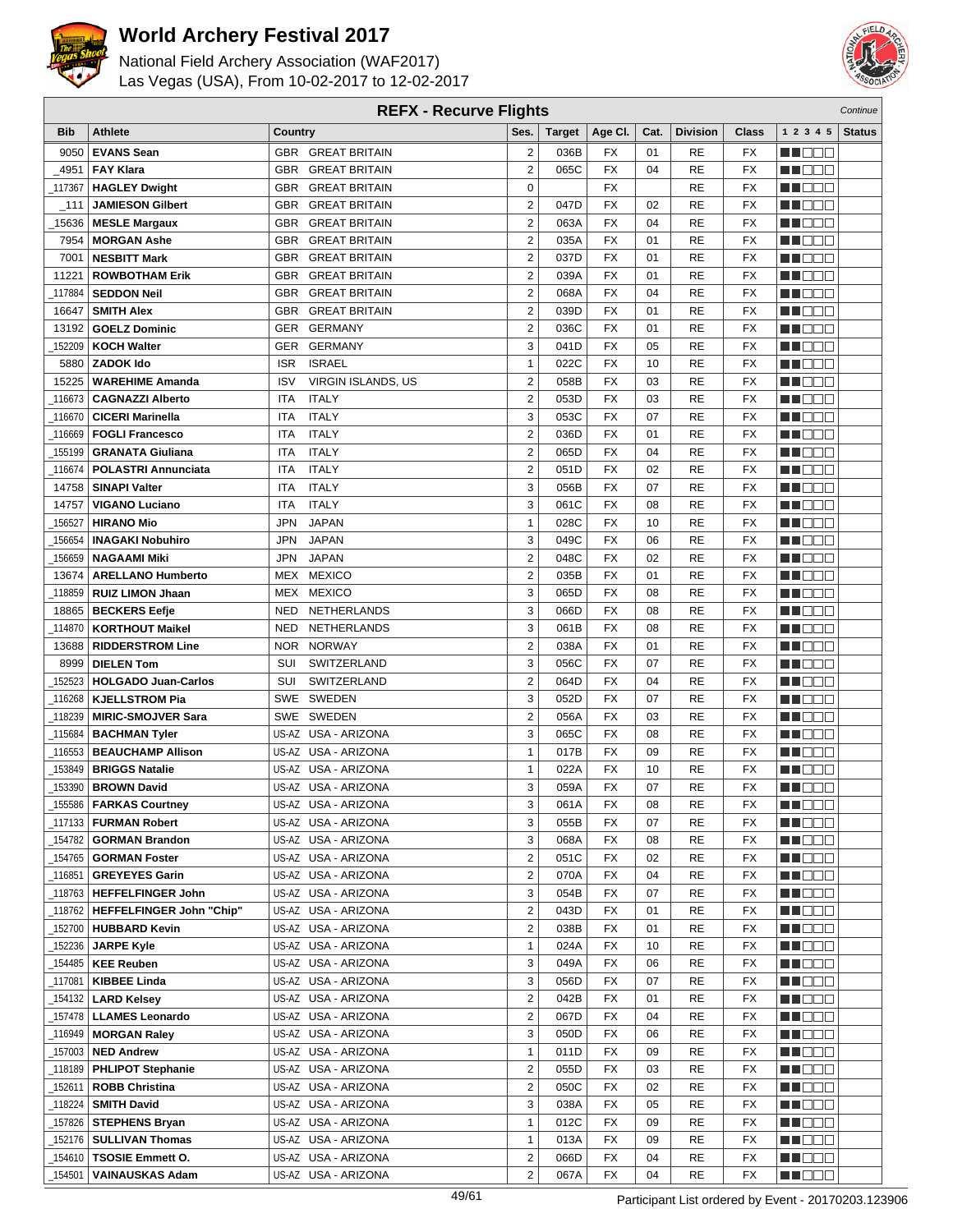



| <b>REFX - Recurve Flights</b> |                                              |                                  |                         |               |                 |      |                 |                 | Continue          |               |
|-------------------------------|----------------------------------------------|----------------------------------|-------------------------|---------------|-----------------|------|-----------------|-----------------|-------------------|---------------|
| <b>Bib</b>                    | <b>Athlete</b>                               | Country                          | Ses.                    | <b>Target</b> | Age CI.         | Cat. | <b>Division</b> | Class           | 1 2 3 4 5         | <b>Status</b> |
| 116751                        | <b>VEDELER Sarah</b>                         | US-AZ USA - ARIZONA              | 3                       | 040B          | FX              | 05   | RE              | FX              | e de e            |               |
| 117534                        | <b>WALTH Courtney</b>                        | US-AZ USA - ARIZONA              | 3                       | 039B          | <b>FX</b>       | 05   | <b>RE</b>       | <b>FX</b>       | n i De E          |               |
| 154036                        | YAMAGUCHI Gary                               | US-AZ USA - ARIZONA              | $\overline{2}$          | 049A          | <b>FX</b>       | 02   | RE              | <b>FX</b>       | MOOO              |               |
| 154037                        | YAMAGUCHI Karissa                            | US-AZ USA - ARIZONA              | $\overline{2}$          | 058D          | FX              | 03   | RE              | FX              | MN 888            |               |
| 158543                        | <b>YAZZIE Matthew</b>                        | US-AZ USA - ARIZONA              | $\mathbf{1}$            | 010D          | <b>FX</b>       | 09   | RE              | <b>FX</b>       | n i Bele          |               |
| 152955                        | <b>YINGLING David</b>                        | US-AZ USA - ARIZONA              | 3                       | 064B          | FX              | 08   | RE              | <b>FX</b>       | M DO B            |               |
| 157624                        | <b>ABELS-SULLIVAN Dayo</b>                   | US-CA USA - CALIFORNIA           | 3                       | 067D          | <b>FX</b>       | 08   | RE              | <b>FX</b>       | ME E E E          |               |
| 116255                        |                                              | US-CA USA - CALIFORNIA           | $\overline{2}$          | 060B          | <b>FX</b>       | 03   | <b>RE</b>       | <b>FX</b>       | MN 888            |               |
|                               | <b>ALLEM Cameron</b>                         |                                  |                         |               |                 |      |                 |                 |                   |               |
| 116924                        | <b>ALLEN Brent</b>                           | US-CA USA - CALIFORNIA           | $\overline{2}$          | 043C          | <b>FX</b>       | 01   | RE              | <b>FX</b>       | MO DO O           |               |
| 118952_                       | <b>AMEN Nicholas</b>                         | <b>USA - CALIFORNIA</b><br>US-CA | 3                       | 038D          | <b>FX</b>       | 05   | RE              | <b>FX</b>       | M DEE             |               |
| 116477_                       | <b>ARCEO Arsi</b>                            | US-CA USA - CALIFORNIA           | $\overline{2}$          | 038C          | <b>FX</b>       | 01   | RE              | <b>FX</b>       | MU DO B           |               |
| _114776                       | <b>ARMENTROUT Benjamin</b>                   | US-CA USA - CALIFORNIA           | $\mathbf 0$             |               | <b>FX</b>       |      | RE              | <b>FX</b>       | n i De E          |               |
| 117922                        | <b>ARNALDO Joseph</b>                        | US-CA USA - CALIFORNIA           | 3                       | 069C          | FX              | 08   | RE              | <b>FX</b>       | MA DE E           |               |
| 116734                        | <b>BATINICH Thomas</b>                       | USA - CALIFORNIA<br>US-CA        | $\overline{2}$          | 044C          | <b>FX</b>       | 02   | RE              | <b>FX</b>       | MA DE C           |               |
| 155144                        | <b>BENEDETTO Edwin</b>                       | US-CA<br>USA - CALIFORNIA        | 3                       | 036A          | FX              | 05   | RE              | <b>FX</b>       | MU DO B           |               |
| 115224                        | <b>BERLING Matt</b>                          | US-CA USA - CALIFORNIA           | 3                       | 064C          | <b>FX</b>       | 08   | RE              | <b>FX</b>       | n nooc            |               |
| 116415                        | <b>BERRY Curtis</b>                          | US-CA USA - CALIFORNIA           | $\overline{2}$          | 043A          | <b>FX</b>       | 01   | <b>RE</b>       | <b>FX</b>       | MO DO O           |               |
| 117829                        | <b>BETTS Rick</b>                            | US-CA USA - CALIFORNIA           | $\mathbf{1}$            | 025D          | <b>FX</b>       | 10   | RE              | FX              | M DE B            |               |
| 114985_                       | <b>BILLINGTON Holly</b>                      | US-CA USA - CALIFORNIA           | $\mathbf 0$             |               | <b>FX</b>       |      | RE              | <b>FX</b>       | M DO B            |               |
| 157616                        | <b>BUI Peter</b>                             | US-CA USA - CALIFORNIA           | 3                       | 043A          | <b>FX</b>       | 06   | RE              | <b>FX</b>       | MN 888            |               |
|                               | 114932   BURKHARDT Byron                     | US-CA USA - CALIFORNIA           | 3                       | 062C          | <b>FX</b>       | 08   | RE              | <b>FX</b>       | MT DE E           |               |
| 158289                        | <b>BURNS Mina</b>                            | US-CA USA - CALIFORNIA           | $\overline{2}$          | 061A          | FX              | 03   | RE              | <b>FX</b>       | M DE B            |               |
| 156814                        | <b>CAMERON Theodore</b>                      | <b>USA - CALIFORNIA</b><br>US-CA | $\overline{2}$          | 040A          | <b>FX</b>       | 01   | RE              | <b>FX</b>       | M DO B            |               |
| 156424                        | <b>CASSIDY Kirsten</b>                       | US-CA<br>USA - CALIFORNIA        | 3                       | 037B          | FX              | 05   | RE              | <b>FX</b>       | MA OO B           |               |
| 157621                        | <b>CHENG Chris</b>                           | US-CA USA - CALIFORNIA           | $\mathbf{1}$            | 026A          | <b>FX</b>       | 10   | RE              | <b>FX</b>       | MN 888            |               |
| 154906                        | <b>CHENG Stanley</b>                         | USA - CALIFORNIA<br>US-CA        | 1                       | 012B          | <b>FX</b>       | 09   | RE              | <b>FX</b>       | MO DO O           |               |
| 116828                        | <b>CHOW Peter</b>                            | USA - CALIFORNIA<br>US-CA        | 3                       | 041A          | <b>FX</b>       | 05   | <b>RE</b>       | <b>FX</b>       | MA DE S           |               |
| 156358                        | <b>CLINE Brandon</b>                         | USA - CALIFORNIA<br>US-CA        | 3                       | 040C          | <b>FX</b>       | 05   | RE              | <b>FX</b>       | W OOO             |               |
| 118620                        | <b>CONLEY Hunter</b>                         | US-CA USA - CALIFORNIA           | 3                       | 035B          | <b>FX</b>       | 05   | RE              | <b>FX</b>       | MN 888            |               |
| 157628                        | <b>CRUZ Yvonne</b>                           | US-CA USA - CALIFORNIA           | $\mathbf{1}$            | 019D          | <b>FX</b>       | 10   | RE              | <b>FX</b>       | n i Biblio        |               |
| 117504                        | <b>DEETER Andrew</b>                         | US-CA USA - CALIFORNIA           | 3                       | 058C          | FX              | 07   | RE              | <b>FX</b>       | MA DE C           |               |
| 114897                        | <b>DWYER Bill</b>                            | USA - CALIFORNIA<br>US-CA        | $\mathbf{1}$            | 018D          | <b>FX</b>       | 09   | RE              | FX              | MU DO B           |               |
| 155097                        | <b>EMMEL Pete</b>                            | US-CA<br><b>USA - CALIFORNIA</b> | $\mathbf{1}$            | 016A          | FX              | 09   | RE              | <b>FX</b>       | MA OO B           |               |
| 118845                        | <b>ET Sarah</b>                              | US-CA USA - CALIFORNIA           | 3                       | 035A          | <b>FX</b>       | 05   | RE              | <b>FX</b>       | MA DE E           |               |
| _114772                       | <b>FALCON Jade</b>                           | <b>USA - CALIFORNIA</b><br>US-CA | 3                       | 062D          | FX              | 08   | RE              | FX              | M D D D           |               |
| 117182                        | <b>FANG Yanbin</b>                           | USA - CALIFORNIA<br>US-CA        | $\overline{2}$          | 046C          | <b>FX</b>       | 02   | RE              | <b>FX</b>       | M DO D            |               |
| 116959_                       | <b>FEI Brian</b>                             | US-CA USA - CALIFORNIA           | 3                       | 052A          | <b>FX</b>       | 07   | <b>RE</b>       | <b>FX</b>       | MN DO B           |               |
|                               | $\overline{\phantom{0}}$ 116123   FERKO Kate | US-CA USA - CALIFORNIA           | 3                       | 046C          | $\overline{FX}$ | 06   | <b>RE</b>       | $\overline{FX}$ | <b>HE</b> OOO     |               |
|                               | _114868 <b>  FRASER Jill</b>                 | US-CA USA - CALIFORNIA           | 3                       | 044B          | FX              | 06   | RE              | FX              | MA DE E           |               |
|                               | 158731   GARIBAY Juan                        | US-CA USA - CALIFORNIA           | 3                       | 060D          | FX              | 08   | RE              | FX              | M DEE             |               |
| 154407_                       | <b>GIANG Terrence</b>                        | US-CA USA - CALIFORNIA           | 3                       | 047B          | FX              | 06   | RE              | FX              | MU O O O          |               |
|                               | 156279   HERNANDEZ Logan                     | US-CA USA - CALIFORNIA           | $\mathbf{1}$            | 021B          | FX              | 10   | RE              | FX              | NN OO E           |               |
| _157603                       | <b>HIRANO Sen</b>                            | US-CA USA - CALIFORNIA           | 3                       | 063D          | FX              | 08   | RE              | FX              | <b>MA</b> DOO     |               |
| _116344                       | <b>HO Hangan</b>                             | US-CA USA - CALIFORNIA           | $\mathbf 2$             | 069C          | FX              | 04   | RE              | FX              | WU O O O          |               |
| _115420丨                      | <b>HUANG Zhengguo</b>                        | US-CA USA - CALIFORNIA           | $\mathbf 2$             | 063B          | FX              | 04   | RE              | FX              | MU O O O          |               |
|                               | 114773   HUNG Victor                         | US-CA USA - CALIFORNIA           | 3                       | 036B          | FX              | 05   | RE              | FX              | <u>in ja sis</u>  |               |
| 117135                        | <b>JIN Allen</b>                             | US-CA USA - CALIFORNIA           | 3                       | 043C          | FX              | 06   | RE              | FX              | n i Biblio        |               |
| 154800                        | <b>JOHNSON Amy</b>                           | US-CA USA - CALIFORNIA           | $\mathbf{1}$            | 020B          | FX              | 10   | RE              | FX              | <u>LI OOD</u>     |               |
| 116960                        | <b>JUN Justin</b>                            | US-CA USA - CALIFORNIA           | $\overline{2}$          | 064A          | FX              | 04   | RE              | FX              | W OOO             |               |
| 152474                        | <b>KALAL Matthew</b>                         | US-CA USA - CALIFORNIA           | 3                       | 065A          | FX              | 08   | RE              | FX              | MU DO O           |               |
| 115004                        | <b>KILLPACK Olinda</b>                       | US-CA USA - CALIFORNIA           | $\mathbf{1}$            | 014D          | FX              | 09   | RE              | FX              | e de la p         |               |
| 154246                        | <b>KIM Diana</b>                             | US-CA USA - CALIFORNIA           | $\overline{\mathbf{c}}$ | 069B          | FX              | 04   | RE              | FX              | MU DO D           |               |
| _114890                       | <b>KIM Edward</b>                            | US-CA USA - CALIFORNIA           | $\mathbf 2$             | 038D          | FX              | 01   | RE              | FX              | WU 88             |               |
| 116067                        | <b>KIM Katherine</b>                         | US-CA USA - CALIFORNIA           | $\mathbf 2$             | 063C          | FX              | 04   | RE              | FX              | MUOOO             |               |
| _117011                       | <b>KIM Noah</b>                              | US-CA USA - CALIFORNIA           | $\mathbf 2$             | 037A          | FX              | 01   | RE              | FX              | <u> Literatur</u> |               |
| _118101                       | <b>KIM Patrick</b>                           | US-CA USA - CALIFORNIA           | $\overline{2}$          | 054D          | FX              | 03   | RE              | FX              | <u> Hees</u>      |               |
| _116365丨                      | <b>KIM Toby</b>                              | US-CA USA - CALIFORNIA           | $\overline{2}$          | 041A          | FX              | 01   | RE              | FX              | WU O O O          |               |
| 114997_                       | <b>KOTOW Todd</b>                            | US-CA USA - CALIFORNIA           | 3                       | 042D          | FX              | 06   | RE              | FX              | <u>sa sa sa</u>   |               |
| _152543                       | <b>KOUTZ Patricia</b>                        | US-CA USA - CALIFORNIA           | $\mathbf{1}$            | 027C          | FX              | 10   | RE              | FX              | MU DO D           |               |
|                               |                                              |                                  |                         |               |                 |      |                 |                 |                   |               |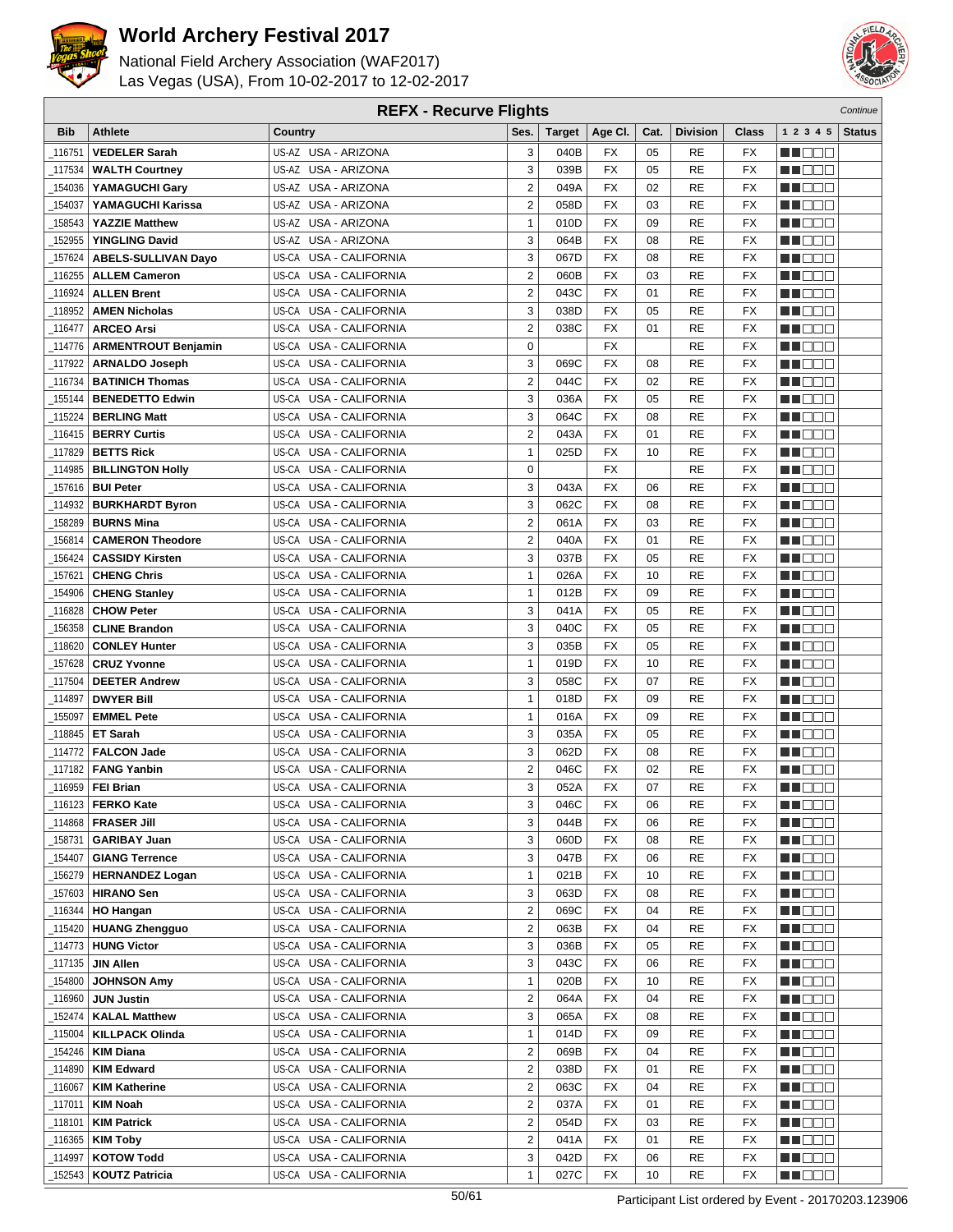



| <b>REFX - Recurve Flights</b> |                               |                                  |                         |               |                 |      |                 |                          |                  | Continue      |
|-------------------------------|-------------------------------|----------------------------------|-------------------------|---------------|-----------------|------|-----------------|--------------------------|------------------|---------------|
| <b>Bib</b>                    | <b>Athlete</b>                | Country                          | Ses.                    | <b>Target</b> | Age CI.         | Cat. | <b>Division</b> | Class                    | 1 2 3 4 5        | <b>Status</b> |
| 153980                        | <b>KROLL Karen</b>            | US-CA USA - CALIFORNIA           | 3                       | 062B          | FX              | 08   | RE              | FX                       | e de e           |               |
| 116784                        | <b>KUBOTA Lauren</b>          | US-CA USA - CALIFORNIA           | 3                       | 067B          | <b>FX</b>       | 08   | <b>RE</b>       | <b>FX</b>                | n i De E         |               |
| 157630                        | <b>KWEN Chan Young</b>        | US-CA USA - CALIFORNIA           | 3                       | 050B          | <b>FX</b>       | 06   | RE              | <b>FX</b>                | MOOO             |               |
| 152113                        | LEE Alex                      | US-CA USA - CALIFORNIA           | 3                       | 057A          | FX              | 07   | RE              | FX                       | MA DE E          |               |
| 115424                        | <b>LEE Elliott</b>            | US-CA USA - CALIFORNIA           | $\overline{2}$          | 065A          | <b>FX</b>       | 04   | RE              | <b>FX</b>                | n i Bele         |               |
| 154846                        | <b>LEE Iris</b>               | US-CA<br>USA - CALIFORNIA        | 3                       | 066B          | FX              | 08   | RE              | <b>FX</b>                | M DO B           |               |
|                               | 115019   LEE Jacob            | US-CA USA - CALIFORNIA           | 3                       | 038C          | <b>FX</b>       | 05   | RE              | FX                       | ME E E E         |               |
|                               |                               | US-CA USA - CALIFORNIA           | $\mathbf{1}$            | 017A          | <b>FX</b>       | 09   | RE              | <b>FX</b>                |                  |               |
| 152491                        | <b>LEE Yunjoo</b>             |                                  |                         |               |                 |      |                 |                          | MN 888           |               |
| 153145                        | <b>LEWIS Kelly</b>            | US-CA USA - CALIFORNIA           | 3                       | 034C          | FX              | 05   | RE              | <b>FX</b>                | MO DO O          |               |
| 115035_                       | <b>LIAO Peizheng</b>          | USA - CALIFORNIA<br>US-CA        | 3                       | 046D          | <b>FX</b>       | 06   | RE              | <b>FX</b>                | n i De E         |               |
| 156276                        | <b>LIEBERMAN Meric</b>        | US-CA USA - CALIFORNIA           | $\overline{2}$          | 062B          | <b>FX</b>       | 04   | <b>RE</b>       | <b>FX</b>                | MU DO B          |               |
| 115395                        | <b>LIU Lauren</b>             | US-CA USA - CALIFORNIA           | 3                       | 051D          | <b>FX</b>       | 07   | RE              | <b>FX</b>                | n i De E         |               |
| 152622                        | <b>LOPEZ Alonso</b>           | US-CA USA - CALIFORNIA           | $\mathbf{1}$            | 024D          | FX              | 10   | RE              | <b>FX</b>                | MA DE E          |               |
| 118677                        | <b>LUCERO Lily</b>            | US-CA USA - CALIFORNIA           | $\overline{2}$          | 056C          | <b>FX</b>       | 03   | RE              | <b>FX</b>                | MA DE C          |               |
| 115328                        | <b>MEAD Robert</b>            | US-CA<br>USA - CALIFORNIA        | 3                       | 048C          | FX              | 06   | <b>RE</b>       | <b>FX</b>                | MU DO B          |               |
| 153839                        | <b>MISCIONE Anna</b>          | US-CA USA - CALIFORNIA           | $\overline{2}$          | 054C          | <b>FX</b>       | 03   | <b>RE</b>       | FX                       | n i DDE          |               |
| 153047                        | <b>MITCHELL Kaylee</b>        | US-CA USA - CALIFORNIA           | $\mathbf{1}$            | 011A          | <b>FX</b>       | 09   | <b>RE</b>       | <b>FX</b>                | MO DO O          |               |
| 156930                        | <b>MOLARO Donald</b>          | US-CA USA - CALIFORNIA           | 3                       | 061D          | <b>FX</b>       | 08   | RE              | <b>FX</b>                | MA DE E          |               |
| 157644                        | <b>MOROZKO Eva</b>            | US-CA USA - CALIFORNIA           | 3                       | 055A          | <b>FX</b>       | 07   | RE              | <b>FX</b>                | M DO B           |               |
| 152963                        | <b>MORRIS Jeremiah</b>        | US-CA USA - CALIFORNIA           | $\overline{2}$          | 047B          | <b>FX</b>       | 02   | <b>RE</b>       | <b>FX</b>                | MN 888           |               |
| 117923                        | <b>NG Zena</b>                | US-CA USA - CALIFORNIA           | 3                       | 034B          | <b>FX</b>       | 05   | RE              | <b>FX</b>                | MT DE E          |               |
| 152541                        | <b>NGUYEN Chanh</b>           | US-CA USA - CALIFORNIA           | 3                       | 044A          | FX              | 06   | RE              | FX                       | M DE B           |               |
| 115165                        | <b>NISHIMURA Everett</b>      | US-CA USA - CALIFORNIA           | $\overline{2}$          | 053A          | <b>FX</b>       | 03   | RE              | FX                       | M DO B           |               |
| 116853                        | <b>NITTA Kent</b>             | US-CA<br>USA - CALIFORNIA        | $\overline{2}$          | 048A          | <b>FX</b>       | 02   | RE              | <b>FX</b>                | MA OO B          |               |
| 158392                        | <b>NIU Kay</b>                | US-CA USA - CALIFORNIA           | 3                       | 058A          | <b>FX</b>       | 07   | RE              | <b>FX</b>                | MN 888           |               |
| 152807                        | <b>OHLENDORF Jake</b>         | <b>USA - CALIFORNIA</b><br>US-CA | $\overline{\mathbf{c}}$ | 048D          | FX              | 02   | RE              | <b>FX</b>                | MO DO O          |               |
| 116366                        | <b>OKINAKA Lawrence</b>       | US-CA USA - CALIFORNIA           | 3                       | 044C          | <b>FX</b>       | 06   | <b>RE</b>       | <b>FX</b>                | MA DE S          |               |
| 114815                        | <b>OSTRANDER Craig</b>        | US-CA<br>USA - CALIFORNIA        | $\mathbf{1}$            | 010C          | <b>FX</b>       | 09   | RE              | <b>FX</b>                | W OOO            |               |
| 156260                        | <b>OVALLE Mariano</b>         | US-CA USA - CALIFORNIA           | 3                       | 064D          | <b>FX</b>       | 08   | RE              | <b>FX</b>                | MN 888           |               |
| 152934                        | <b>PAGUIA Raymond</b>         | US-CA USA - CALIFORNIA           | $\overline{2}$          | 049C          | <b>FX</b>       | 02   | RE              | <b>FX</b>                | n i Biblio       |               |
| 115225                        | <b>PARK Danielle</b>          | US-CA USA - CALIFORNIA           | $\mathbf 0$             |               | FX              |      | RE              | <b>FX</b>                | MA DE C          |               |
| 115060                        | <b>PETERSON Chris</b>         | US-CA USA - CALIFORNIA           | 3                       | 058B          | <b>FX</b>       | 07   | RE              | FX                       | MU DO B          |               |
| 153866                        | <b>PHAM Thomas</b>            | US-CA<br><b>USA - CALIFORNIA</b> | $\overline{2}$          | 047A          | FX              | 02   | RE              | <b>FX</b>                | n i DDE          |               |
| 152306                        | <b>PRITCHARD LaNola</b>       | US-CA USA - CALIFORNIA           | $\overline{2}$          | 037B          | <b>FX</b>       | 01   | RE              | <b>FX</b>                | MA DE E          |               |
| _117129                       | <b>RABSKA Don</b>             | US-CA USA - CALIFORNIA           | $\overline{2}$          | 049D          | FX              | 02   | RE              | FX                       | MA DE C          |               |
| 116417                        | <b>RITCHESON Nicolas</b>      | US-CA USA - CALIFORNIA           | 0                       |               | <b>FX</b>       |      | RE              | <b>FX</b>                | MU DE S          |               |
| 152744                        | <b>RUIZ Mike</b>              | US-CA USA - CALIFORNIA           | 3                       | 049D          | <b>FX</b>       | 06   | RE              | <b>FX</b>                | MN DO B          |               |
|                               | $-153419$ SALETTA Eva         | US-CA USA - CALIFORNIA           | 1                       | 015D          | $\overline{FX}$ | 09   | RE              | $\overline{\mathsf{FX}}$ | <b>NH</b> OOO    |               |
|                               | 153418   SALETTA Steven       | US-CA USA - CALIFORNIA           | 3                       | 046A          | FX              | 06   | RE              | FX                       | M DE S           |               |
|                               | _115162   SAMM Stefaniya      | US-CA USA - CALIFORNIA           | $\overline{2}$          | 050D          | FX              | 02   | RE              | FX                       | M DE E           |               |
|                               | _153338   SAWYER Caren        | US-CA USA - CALIFORNIA           | $\mathbf{1}$            | 019C          | FX              | 10   | RE              | FX                       | M DE S           |               |
| _116221                       | <b>SCHETTLER-JEHL Barbara</b> | US-CA USA - CALIFORNIA           | 3                       | 064A          | FX              | 08   | RE              | FX                       | <u>in ja sis</u> |               |
| _157609                       | <b>SELLIER Hawkins</b>        | US-CA USA - CALIFORNIA           | $\mathbf{1}$            | 023B          | FX              | 10   | RE              | FX                       | N DE B           |               |
|                               | _156117 <b>  SPITZ Brice</b>  | US-CA USA - CALIFORNIA           | 1                       | 021C          | FX              | 10   | RE              | FX                       | W OOO            |               |
| _158101                       | <b>STROUD Branduin</b>        | US-CA USA - CALIFORNIA           | $\overline{\mathbf{c}}$ | 062C          | FX              | 04   | RE              | FX                       | N DO O           |               |
| _115481                       | <b>TAM Luann</b>              | US-CA USA - CALIFORNIA           | 3                       | 062A          | FX              | 08   | RE              | FX                       | <u> Literatu</u> |               |
| 117625                        | <b>THOMPSON Kaela</b>         | US-CA USA - CALIFORNIA           | 3                       | 063B          | FX              | 08   | RE              | FX                       | M DE S           |               |
| _114991                       | <b>THOMSON Randal</b>         | US-CA USA - CALIFORNIA           | $\mathbf{1}$            | 018C          | FX              | 09   | RE              | FX                       | <u> HELLI</u>    |               |
|                               | 115238   TODARO Tiffany       | US-CA USA - CALIFORNIA           | 3                       | 051B          | FX              | 06   | RE              | FX                       | WU 88            |               |
| _153118                       | <b>TOMPKINS Jennifer</b>      | US-CA USA - CALIFORNIA           | $\mathbf{1}$            | 024B          | FX              | 10   | RE              | FX                       | MUOOO            |               |
| _152752                       | <b>TRAN Y-Minh</b>            | US-CA USA - CALIFORNIA           | $\mathbf{1}$            | 015A          | FX              | 09   | RE              | FX                       | <u> DEE</u>      |               |
| _117620                       | <b>TURNER Nicolas</b>         | US-CA USA - CALIFORNIA           | 3                       | 045D          | FX              | 06   | RE              | FX                       | M DE S           |               |
| _116870丨                      | <b>TUTTLE Debra</b>           | US-CA USA - CALIFORNIA           | 3                       | 060C          | FX              | 08   | RE              | FX                       | W OO D           |               |
| _153507                       | <b>VACCARELLO Jason</b>       | US-CA USA - CALIFORNIA           | $\overline{\mathbf{c}}$ | 068D          | FX              | 04   | RE              | FX                       | NN O O O         |               |
| _118573                       | <b>VILLASOR Roy</b>           | US-CA USA - CALIFORNIA           | 3                       | 057D          | FX              | 07   | RE              | FX                       | <u> Literatu</u> |               |
| 152827                        | <b>VINA Fabian</b>            | US-CA USA - CALIFORNIA           | $\mathbf{1}$            | 019A          | FX              | 09   | RE              | FX                       | <u> HELLI</u>    |               |
| _115398                       | <b>VOLAIN Naomi</b>           | US-CA USA - CALIFORNIA           | $\mathbf 0$             |               | FX              |      | RE              | FX                       | <u> HELEL</u>    |               |
| 153527                        | WALZ Jayana                   | US-CA USA - CALIFORNIA           | 3                       | 037C          | FX              | 05   | RE              | FX                       | M DE S           |               |
| 156845                        | <b>WATTS Vicky</b>            | US-CA USA - CALIFORNIA           | $\mathbf{1}$            | 020C          | FX              | 10   | RE              | FX                       | <b>MARGO</b>     |               |
|                               |                               |                                  |                         |               |                 |      |                 |                          |                  |               |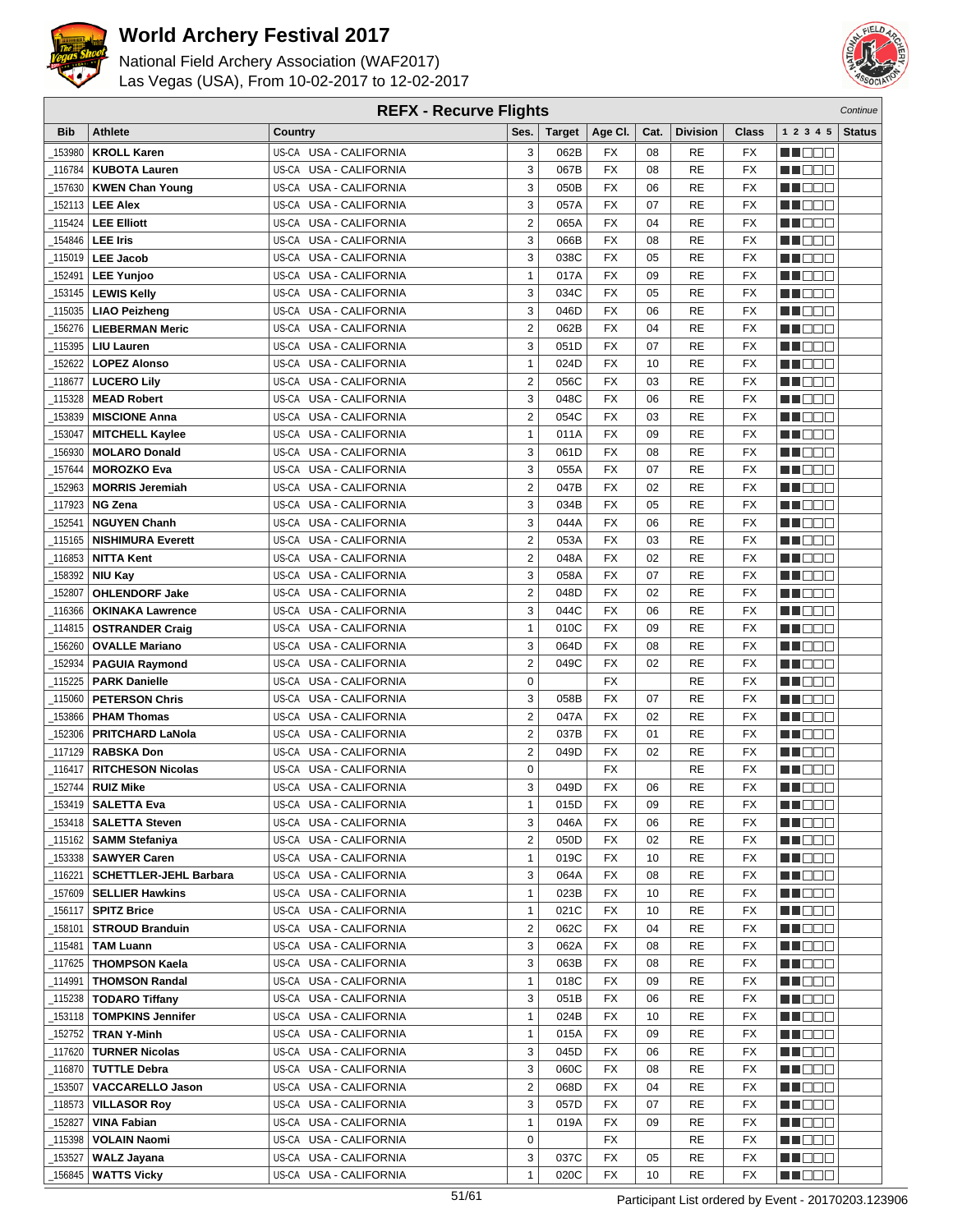



| <b>REFX - Recurve Flights</b> |                               |                                  |                         |               |                          |      |                 |                 | Continue          |               |
|-------------------------------|-------------------------------|----------------------------------|-------------------------|---------------|--------------------------|------|-----------------|-----------------|-------------------|---------------|
| <b>Bib</b>                    | <b>Athlete</b>                | Country                          | Ses.                    | <b>Target</b> | Age CI.                  | Cat. | <b>Division</b> | <b>Class</b>    | 1 2 3 4 5         | <b>Status</b> |
| 115160                        | <b>WILLIAMS Karen</b>         | US-CA USA - CALIFORNIA           | $\mathbf{1}$            | 011B          | FX                       | 09   | RE              | FX              | HI EE             |               |
| 155696                        | <b>WILSON Joel</b>            | US-CA USA - CALIFORNIA           | $\overline{2}$          | 042D          | ${\sf FX}$               | 01   | <b>RE</b>       | <b>FX</b>       | MU O O O          |               |
| 118491                        | <b>WON Nathan</b>             | US-CA USA - CALIFORNIA           | $\mathbf 2$             | 059D          | <b>FX</b>                | 03   | RE              | FX              | n i Ooc           |               |
| 118492                        | <b>WON Noah</b>               | US-CA USA - CALIFORNIA           | $\overline{2}$          | 054B          | <b>FX</b>                | 03   | <b>RE</b>       | FX              | MN 888            |               |
| 157662                        | YAMANISHI Liann               | US-CA USA - CALIFORNIA           | 3                       | 053A          | <b>FX</b>                | 07   | <b>RE</b>       | <b>FX</b>       | MU DE B           |               |
| 156846                        | <b>YATES Tom</b>              | US-CA<br><b>USA - CALIFORNIA</b> | $\mathbf{1}$            | 028B          | <b>FX</b>                | 10   | <b>RE</b>       | <b>FX</b>       | M OO O            |               |
| 115515                        | <b>YOON Eric</b>              | US-CA USA - CALIFORNIA           | 3                       | 042C          | <b>FX</b>                | 05   | RE              | FX              | MN DO B           |               |
| 154843                        | <b>YOON Samuel</b>            | US-CA USA - CALIFORNIA           | $\overline{2}$          | 059A          | FX                       | 03   | <b>RE</b>       | FX              | MN OO B           |               |
| 117134                        | <b>ZHANG Jerry</b>            | US-CA USA - CALIFORNIA           | 3                       | 042A          | <b>FX</b>                | 05   | <b>RE</b>       | FX              | M DOO             |               |
| 117073                        | <b>ZOLIDIS John</b>           | US-CA USA - CALIFORNIA           | 3                       | 047D          | <b>FX</b>                | 06   | <b>RE</b>       | FX              | MU DO B           |               |
| 157602                        | <b>ZUMBO Matthew</b>          | US-CA USA - CALIFORNIA           | $\overline{2}$          | 035C          | <b>FX</b>                | 01   | <b>RE</b>       | FX              | MU DO B           |               |
| 153929                        | <b>BOWSER Jessica</b>         | US-CO USA - COLORADO             | 3                       | 050C          | <b>FX</b>                | 06   | RE              | FX              | M DE S            |               |
| 116213                        | <b>BUTLER Tanner</b>          | US-CO USA - COLORADO             | $\overline{2}$          | 059C          | FX                       | 03   | <b>RE</b>       | FX              | n i Bele          |               |
|                               | <b>CHICOINE Leslie</b>        | US-CO USA - COLORADO             | 3                       | 053D          | FX                       | 07   | RE              | FX              | MA DE L           |               |
| 157703                        | <b>GERRELLS Blain</b>         | US-CO<br>USA - COLORADO          | $\overline{2}$          | 057C          |                          | 03   |                 |                 |                   |               |
| 118849                        |                               | US-CO USA - COLORADO             | $\overline{2}$          |               | FX<br>FX                 | 03   | <b>RE</b>       | FX<br>FX        | M DE O            |               |
| 153347                        | <b>GROVER Matt</b>            |                                  |                         | 061B          |                          |      | RE              |                 | n i DDE           |               |
| 154835                        | <b>HARRIS Lexi</b>            | US-CO USA - COLORADO             | $\mathbf{1}$            | 014A          | FX                       | 09   | <b>RE</b>       | FX              | MN OO O           |               |
| 153225                        | <b>LOPEZ Tom</b>              | US-CO USA - COLORADO             | 3                       | 034A          | <b>FX</b>                | 05   | <b>RE</b>       | FX              | MU DO O           |               |
| 156817                        | <b>LOR Lucky</b>              | US-CO USA - COLORADO             | $\mathbf{1}$            | 012A          | <b>FX</b>                | 09   | <b>RE</b>       | FX              | MU DO B           |               |
| 158505                        | <b>MAITLAND Pamela</b>        | US-CO USA - COLORADO             | 3                       | 039D          | <b>FX</b>                | 05   | <b>RE</b>       | FX              | MU DE B           |               |
| 114761                        | <b>MATUSZAK Jeff</b>          | US-CO USA - COLORADO             | $\mathbf 2$             | 059B          | <b>FX</b>                | 03   | RE              | FX              | MN D D D          |               |
| 114802                        | <b>MCDONOUGH Timothy</b>      | US-CO USA - COLORADO             | 3                       | 068C          | FX                       | 08   | RE              | FX              | <b>HELLO</b>      |               |
| 152263                        | <b>MURPHY Leah</b>            | USA - COLORADO<br>US-CO          | $\mathbf{1}$            | 024C          | <b>FX</b>                | 10   | RE              | FX              | MA EL B           |               |
| 156426                        | <b>NELSON Brenna</b>          | US-CO<br>USA - COLORADO          | $\overline{2}$          | 063D          | <b>FX</b>                | 04   | <b>RE</b>       | FX              | M O O O           |               |
| 156425                        | <b>NELSON Brian</b>           | US-CO USA - COLORADO             | 3                       | 046B          | FX                       | 06   | RE              | FX              | MN 888            |               |
| 115695                        | <b>PERREGO Mike</b>           | USA - COLORADO<br>US-CO          | $\mathbf{1}$            | 015B          | <b>FX</b>                | 09   | RE              | FX              | MA DOO            |               |
| 115696                        | <b>PERREGO Teresa</b>         | US-CO USA - COLORADO             | $\mathbf{1}$            | 017D          | <b>FX</b>                | 09   | <b>RE</b>       | FX              | MU DO O           |               |
| 154834                        | <b>PINCKNEY Lauren</b>        | USA - COLORADO<br>US-CO          | $\mathbf{1}$            | 018A          | <b>FX</b>                | 09   | <b>RE</b>       | FX              | MU DO B           |               |
| 153523                        | <b>WALTER Lynn</b>            | US-CO USA - COLORADO             | 3                       | 068D          | ${\sf FX}$               | 08   | <b>RE</b>       | FX              | MUOOO             |               |
| 117466                        | <b>WOLSKI Theo</b>            | US-CO USA - COLORADO             | $\overline{2}$          | 061D          | <b>FX</b>                | 04   | <b>RE</b>       | FX              | e de e            |               |
| 117648                        | <b>GAUVIN Crystal</b>         | US-CT USA - CONNECTICUT          | $\overline{2}$          | 045A          | <b>FX</b>                | 02   | <b>RE</b>       | FX              | MA DE C           |               |
| 156679                        | <b>GAUVIN Rich</b>            | USA - CONNECTICUT<br>US-CT       | $\overline{2}$          | 044D          | <b>FX</b>                | 02   | <b>RE</b>       | FX              | M DE O            |               |
| 156656                        | <b>HALL William</b>           | US-CT<br>USA - CONNECTICUT       | $\overline{2}$          | 041D          | <b>FX</b>                | 01   | <b>RE</b>       | <b>FX</b>       | M DO O            |               |
| 116431                        | <b>BATES Barbara</b>          | US-FL USA - FLORIDA              | 3                       | 043D          | <b>FX</b>                | 06   | <b>RE</b>       | FX              | MU DO O           |               |
| 116359                        | <b>FUNG Vitor</b>             | US-FL USA - FLORIDA              | 3                       | 034D          | <b>FX</b>                | 05   | RE              | FX              | MA DE C           |               |
| 156281                        | <b>KATES Lauren</b>           | US-FL USA - FLORIDA              | 3                       | 035D          | <b>FX</b>                | 05   | <b>RE</b>       | FX              | MU DEL            |               |
| 156340                        | <b>SIMONE Joe</b>             | US-FL USA - FLORIDA              | $\mathbf{1}$            | 014C          | <b>FX</b>                | 09   | <b>RE</b>       | <b>FX</b>       | MN DO B           |               |
| $\_117597$                    | <b>GARRISON Chloe</b>         | US-GA USA - GEORGIA              | 3                       | 047C          | $\overline{\mathsf{FX}}$ | 06   | RE              | $\overline{FX}$ | <b>BECOO</b>      |               |
| 154493                        | <b>GOODMAN Joshua</b>         | US-GA USA - GEORGIA              | 3                       | 040A          | <b>FX</b>                | 05   | RE              | FX              | <u>Li Bec</u>     |               |
| _154259                       | <b>HOLLAR Darla</b>           | US-GA USA - GEORGIA              | $\mathbf{1}$            | 016B          | FX                       | 09   | RE              | FX              | WU O O O          |               |
| 152430                        | <b>PELTON Cassandra</b>       | US-GA USA - GEORGIA              | $\overline{2}$          | 053B          | <b>FX</b>                | 03   | RE              | FX              | MUOOO             |               |
| _118369                       | <b>WIETSTRUK Theresa</b>      | US-GA USA - GEORGIA              | 3                       | 059D          | FX                       | 07   | RE              | FX              | M DE LU           |               |
| _116832                       | <b>SHIPMAN Phyllis</b>        | US-HI USA - HAWAII               | $\overline{\mathbf{c}}$ | 052A          | FX                       | 02   | RE              | FX              | <b>MA</b> DOO     |               |
| _115091                       | <b>TURINA Nicole</b>          | US-HI USA - HAWAII               | $\overline{2}$          | 051B          | FX                       | 02   | RE              | FX              | <u>Li de la</u>   |               |
| 152327                        | <b>BROOKS Randy</b>           | US-IA USA - IOWA                 | $\overline{\mathbf{c}}$ | 041B          | FX                       | 01   | RE              | FX              | MOOO I            |               |
| _117821                       | <b>WEISSINGER Robby</b>       | US-IA USA - IOWA                 | 3                       | 038B          | FX                       | 05   | RE              | FX              | <u> Here e</u>    |               |
| _116137                       | <b>LOGSDON George</b>         | US-ID USA - IDAHO                | 3                       | 049B          | FX                       | 06   | <b>RE</b>       | FX              | <u>Li Ber</u>     |               |
|                               | 154125   SHOEMAKER Gerald     | US-ID USA - IDAHO                | $\mathbf{1}$            | 021D          | FX                       | 10   | RE              | FX              | MU DO O I         |               |
| _115181                       | <b>HODGE Heather</b>          | US-IL USA - ILLINOIS             | 3                       | 057B          | FX                       | 07   | RE              | FX              | WU 88             |               |
| _114824                       | <b>LARKE Daniel</b>           | US-IL USA - ILLINOIS             | 3                       | 051C          | FX                       | 06   | RE              | FX              | MUOOO             |               |
| _156955                       | <b>LUMAYAG Jonas</b>          | US-IL USA - ILLINOIS             | $\overline{2}$          | 046B          | FX                       | 02   | RE              | FX              | M DE LU           |               |
| 156963                        | <b>LUMAYAG Steve</b>          | US-IL USA - ILLINOIS             | 3                       | 048A          | FX                       | 06   | RE              | FX              | MU DE EL          |               |
| _153169                       | <b>MASCARENAS Demetrio JR</b> | US-IL USA - ILLINOIS             | 3                       | 056A          | FX                       | 07   | RE              | FX              | ME SE S           |               |
| _153168                       | <b>MASCARENAS Maria N</b>     | US-IL USA - ILLINOIS             | $\mathbf{1}$            | 013B          | FX                       | 09   | RE              | FX              | MU DO D           |               |
| _115248                       | <b>MCINTYRE-GILLEY Karen</b>  | US-IL USA - ILLINOIS             | 3                       | 050A          | FX                       | 06   | RE              | FX              | <u>Li de la</u>   |               |
| _152779                       | <b>QUEROL Gabriel</b>         | US-IL USA - ILLINOIS             | $\overline{\mathbf{c}}$ | 052B          | FX                       | 02   | <b>RE</b>       | FX              | <u> Literatur</u> |               |
|                               | 115136   RAIZEN Zachary       | US-IL USA - ILLINOIS             | 3                       | 037D          | FX                       | 05   | RE              | FX              | MU DELI           |               |
| _117831                       | <b>RINEHEART Rachel</b>       | US-IL USA - ILLINOIS             | 3                       | 052B          | FX                       | 07   | RE              | FX              | ME SE             |               |
| _115330                       | <b>SEO James</b>              | US-IL USA - ILLINOIS             | $\overline{2}$          | 055B          | FX                       | 03   | RE              | FX              | <b>MA</b> OOO     |               |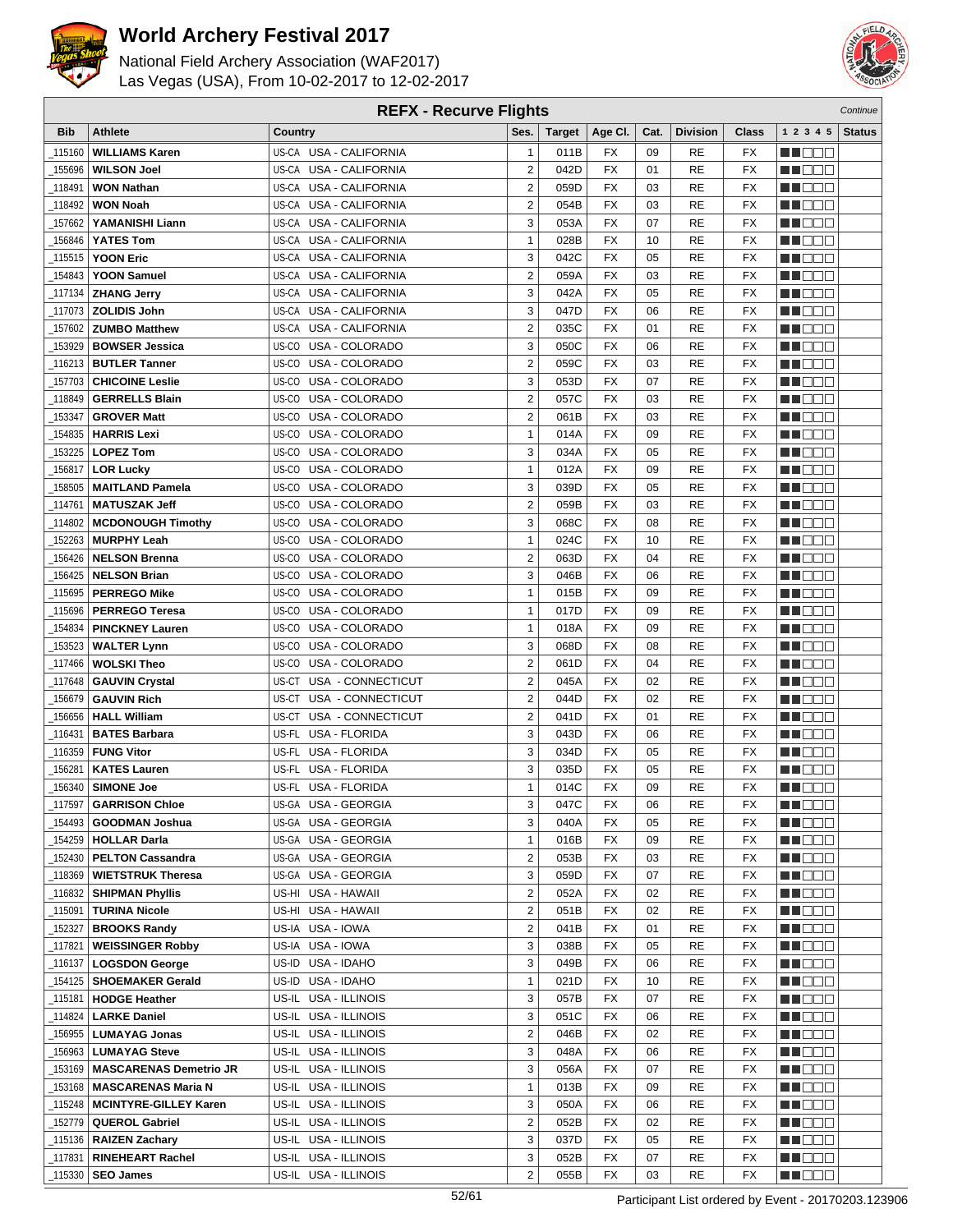



| <b>REFX - Recurve Flights</b> |                                                 |                                          |                                         |               |                 |      |                 |                          |                      | Continue      |
|-------------------------------|-------------------------------------------------|------------------------------------------|-----------------------------------------|---------------|-----------------|------|-----------------|--------------------------|----------------------|---------------|
| <b>Bib</b>                    | <b>Athlete</b>                                  | Country                                  | Ses.                                    | <b>Target</b> | Age CI.         | Cat. | <b>Division</b> | <b>Class</b>             | 1 2 3 4 5            | <b>Status</b> |
| 156822                        | <b>STOCKTON Nicole</b>                          | US-IL USA - ILLINOIS                     | $\boldsymbol{2}$                        | 055C          | FX              | 03   | RE              | FX                       | e de e               |               |
| 153923                        | <b>WARD Ryann</b>                               | US-IL USA - ILLINOIS                     | 3                                       | 048B          | <b>FX</b>       | 06   | <b>RE</b>       | <b>FX</b>                | n in Biblio          |               |
| 118761                        | <b>HARDIN Tom</b>                               | US-IN USA - INDIANA                      | 3                                       | 040D          | <b>FX</b>       | 05   | RE              | <b>FX</b>                | MOOO                 |               |
| 115138                        | <b>WEBBER Robert</b>                            | US-IN USA - INDIANA                      | 2                                       | 054A          | <b>FX</b>       | 03   | RE              | FX                       | MN 888               |               |
| 157667                        | <b>BONK Ryleigh</b>                             | <b>USA - KENTUCKY</b><br>US-KY           | $\mathbf{1}$                            | 018B          | <b>FX</b>       | 09   | RE              | <b>FX</b>                | <b>HELL</b>          |               |
| 157635                        | <b>FRENCH Christina</b>                         | US-KY<br><b>USA - KENTUCKY</b>           | $\mathbf{1}$                            | 022D          | <b>FX</b>       | 10   | RE              | <b>FX</b>                | MU OO O              |               |
| _157626                       | <b>HEARRIN Briley</b>                           | US-KY USA - KENTUCKY                     | 3                                       | 067A          | <b>FX</b>       | 08   | RE              | <b>FX</b>                | MA OO B              |               |
|                               |                                                 | <b>USA - KENTUCKY</b><br>US-KY           | 3                                       | 054C          | <b>FX</b>       | 07   | RE              | <b>FX</b>                |                      |               |
| 157141                        | <b>KIEBORZ Mackenzie</b>                        |                                          |                                         |               | <b>FX</b>       |      |                 |                          | MN 888               |               |
| 157619                        | <b>PEYTON Cameron</b>                           | <b>USA - KENTUCKY</b><br>US-KY           | $\overline{2}$                          | 070B          |                 | 04   | RE              | <b>FX</b>                | MO DO O              |               |
| 157608                        | <b>TRDINA Nicholas</b>                          | <b>USA - KENTUCKY</b><br>US-KY           | 3                                       | 037A          | <b>FX</b>       | 05   | <b>RE</b>       | <b>FX</b>                | M DEE                |               |
| 116515                        | <b>VESTAL-LABORDE Allison</b>                   | US-LA USA - LOUISIANA                    | 3                                       | 048D          | <b>FX</b>       | 06   | <b>RE</b>       | <b>FX</b>                | MU DO B              |               |
| 152631                        | <b>GILBERT Michelle</b>                         | US-MD USA - MARYLAND                     | $\overline{2}$                          | 041C          | <b>FX</b>       | 01   | RE              | <b>FX</b>                | MN D D D             |               |
| 116874                        | <b>BEKKER Elliot</b>                            | US-MI<br><b>USA - MICHIGAN</b>           | $\mathbf 0$                             |               | FX              |      | RE              | <b>FX</b>                | MA DE E              |               |
| 156265                        | <b>DAUBY Lindsey</b>                            | US-MI<br>USA - MICHIGAN                  | $\mathbf{1}$                            | 022B          | <b>FX</b>       | 10   | RE              | <b>FX</b>                | M D D D              |               |
| 115525                        | <b>GEIGER Urs</b>                               | US-MI<br><b>USA - MICHIGAN</b>           | 3                                       | 036C          | <b>FX</b>       | 05   | RE              | <b>FX</b>                | MU DO B              |               |
| _152311                       | <b>MOSCOWITZ Coby</b>                           | <b>USA - MICHIGAN</b><br>US-MI           | $\overline{2}$                          | 040C          | <b>FX</b>       | 01   | RE              | <b>FX</b>                | MN 888               |               |
| 118065                        | <b>BOURDAGE Alexander</b>                       | <b>USA - MINNESOTA</b><br>US-MN          | $\overline{2}$                          | 035D          | FX              | 01   | RE              | FX                       | MA DE E              |               |
| 152269                        | <b>CRUZ Ernesto</b>                             | <b>USA - MINNESOTA</b><br>US-MN          | 3                                       | 043B          | <b>FX</b>       | 06   | RE              | <b>FX</b>                | MU DO O              |               |
| 118855                        | <b>TIONGSON Steven</b>                          | USA - MINNESOTA<br>US-MN                 | $\overline{2}$                          | 043B          | <b>FX</b>       | 01   | <b>RE</b>       | <b>FX</b>                | M DO B               |               |
| 115277                        | <b>WOODFORD Jeremey</b>                         | US-MN USA - MINNESOTA                    | 3                                       | 060B          | <b>FX</b>       | 07   | <b>RE</b>       | <b>FX</b>                | MN DO B              |               |
| 154140                        | <b>GILL Bryan</b>                               | US-MO USA - MISSOURI                     | 3                                       | 035C          | <b>FX</b>       | 05   | RE              | <b>FX</b>                | MT DE E              |               |
| 116965                        | <b>WAGNER Steve</b>                             | USA - MISSOURI<br>US-MO                  | 3                                       | 059B          | <b>FX</b>       | 07   | RE              | <b>FX</b>                | <b>HELLO</b>         |               |
| 157620                        | <b>LAM Hayden</b>                               | US-MS<br>USA - MISSISSIPPI               | 4                                       | 026D          | <b>FX</b>       | 10   | RE              | <b>FX</b>                | ME E E E             |               |
| 157613                        | <b>SMITH Steven</b>                             | US-MS<br>USA - MISSISSIPPI               | $\mathbf{1}$                            | 026D          | <b>FX</b>       | 10   | RE              | <b>FX</b>                | MA OO B              |               |
| 115508                        | <b>HOLST John</b>                               | <b>USA - MONTANA</b><br>US-MT            | $\overline{2}$                          | 044B          | <b>FX</b>       | 02   | RE              | <b>FX</b>                | MN 888               |               |
| 156355                        | <b>LAURIA Miranda</b>                           | <b>USA - MONTANA</b><br>US-MT            | $\overline{2}$                          | 066C          | <b>FX</b>       | 04   | RE              | <b>FX</b>                | MN OO O              |               |
| 156349                        | <b>SMITH Tristan</b>                            | <b>USA - MONTANA</b><br>US-MT            | 3                                       | 045C          | <b>FX</b>       | 06   | <b>RE</b>       | <b>FX</b>                | MU DO O              |               |
| 155395                        | <b>STEVENS Callie</b>                           | <b>USA - MONTANA</b><br>US-MT            | $\mathbf{1}$                            | 010A          | <b>FX</b>       | 09   | <b>RE</b>       | <b>FX</b>                | MU DO B              |               |
| _115339                       | <b>SUTTON Victoria</b>                          | US-NC USA - NORTH CAROLINA               | 0                                       |               | <b>FX</b>       |      | <b>RE</b>       | <b>FX</b>                | MN OO B              |               |
| 157637                        | <b>MCFARLAND Nicole</b>                         | US-NE USA - NEBRASKA                     | $\mathbf{1}$                            | 026C          | <b>FX</b>       | 10   | RE              | <b>FX</b>                | n de de              |               |
| 138800                        | <b>MCGLEINNAISS Chris</b>                       | US-NE USA - NEBRASKA                     | $\mathbf{1}$                            | 028A          | FX              | 10   | RE              | <b>FX</b>                | MA DE C              |               |
| 157633                        | <b>DISSINGER Meredith</b>                       | US-NH<br>USA - NEW HAMPSHIRE             | $\overline{2}$                          | 068B          | <b>FX</b>       | 04   | <b>RE</b>       | FX                       | MU DO B              |               |
| 153745                        | <b>KIAI Peter</b>                               | US-NJ<br>USA - NEW JERSEY                | 3                                       | 047A          | FX              | 06   | RE              | <b>FX</b>                | MN 888               |               |
| 114956                        | <b>MARINO Anthony</b>                           | USA - NEW JERSEY<br>US-NJ                | $\overline{2}$                          | 057B          | <b>FX</b>       | 03   | RE              | <b>FX</b>                | MA DE E              |               |
| 116061                        | <b>THOMPSON Dennis</b>                          | USA - NEW JERSEY<br>US-NJ                | 3                                       | 055D          | <b>FX</b>       | 07   | RE              | FX                       | M D D D              |               |
| 157615                        | <b>BITAH Steven</b>                             | <b>USA - NEW MEXICO</b><br>US-NM         | $\mathbf{1}$                            | 027A          | <b>FX</b>       | 10   | RE              | <b>FX</b>                | MU DE S              |               |
| 118095                        | <b>BREWER Elijah</b>                            | US-NM USA - NEW MEXICO                   | $\mathbf{1}$                            | 011C          | <b>FX</b>       | 09   | <b>RE</b>       | <b>FX</b>                | MN DO B              |               |
|                               | $\_$ 157832 ALLEN Lea                           | US-NV USA - NEVADA                       | 1                                       | 017C          | $\overline{FX}$ | 09   | <b>RE</b>       | $\overline{\mathsf{FX}}$ | <b>HOOD</b>          |               |
| 156717_                       | <b>ANGEL JUAN Alejandro</b>                     | US-NV USA - NEVADA                       | 3                                       | 063C          | FX              | 08   | RE              | FX                       | M DE S               |               |
|                               |                                                 |                                          | $\mathbf{1}$                            |               | FX              | 09   | RE              | FX                       |                      |               |
| 152326<br>_158223             | <b>EVANS Robert</b><br><b>FLENNER James</b>     | US-NV USA - NEVADA<br>US-NV USA - NEVADA | $\mathbf{1}$                            | 013C<br>015C  | FX              | 09   | <b>RE</b>       | FX                       | WU O O O<br>MUOOO    |               |
| _158222                       |                                                 | US-NV USA - NEVADA                       | 3                                       | 057C          | FX              | 07   | RE              | FX                       |                      |               |
|                               | <b>FLENNER Janet</b><br><b>FRANCIS Shawndel</b> | US-NV USA - NEVADA                       | $\mathbf{1}$                            | 025C          | FX              | 10   | <b>RE</b>       | FX                       | <u>in ja sis</u>     |               |
| _158729                       |                                                 |                                          | $\mathbf{1}$                            |               |                 | 09   |                 |                          | <u>Li Bee</u>        |               |
| _114944                       | <b>HILL Gretchen</b>                            | US-NV USA - NEVADA                       |                                         | 016C          | FX              |      | RE              | FX                       | W OOO                |               |
| 156722                        | <b>HILL Stephanie</b>                           | US-NV USA - NEVADA                       | $\overline{\mathbf{c}}$<br>$\mathbf{1}$ | 068C          | FX              | 04   | <b>RE</b>       | FX                       | MU O O O             |               |
| _152893                       | <b>KUZMA Jenni</b>                              | US-NV USA - NEVADA                       |                                         | 012D          | FX              | 09   | <b>RE</b>       | FX                       | <u>in ja sis</u>     |               |
| _155003                       | <b>PAVLOV Vadim</b>                             | US-NV USA - NEVADA                       | $\overline{\mathbf{c}}$                 | 056B          | FX              | 03   | RE              | FX                       | MA E E E             |               |
|                               | 153018   POOLE Stephen                          | US-NV USA - NEVADA                       | $\mathbf{1}$                            | 023D          | FX              | 10   | <b>RE</b>       | FX                       | <u>LI OOD</u>        |               |
| 153262                        | <b>SEO Sherry</b>                               | US-NV USA - NEVADA                       | $\overline{2}$                          | 066B          | FX              | 04   | RE              | FX                       | WU 88                |               |
| _117225                       | <b>FAYLAYEV Vyacheslav</b>                      | US-NY USA - NEW YORK                     | 3                                       | 066A          | FX              | 08   | RE              | FX                       | MUOOO                |               |
| _116516                       | <b>GERIG Guy</b>                                | <b>USA - NEW YORK</b><br>US-NY           | $\overline{2}$                          | 045B          | FX              | 02   | RE              | FX                       | <u> El Ser</u>       |               |
| _116517                       | <b>GERIG Guy A.</b>                             | US-NY USA - NEW YORK                     | 0                                       |               | FX              |      | <b>RE</b>       | FX                       | <u>Li Sec</u>        |               |
| _116519                       | <b>GERIG Valerie L.</b>                         | US-NY USA - NEW YORK                     | 0                                       |               | FX              |      | RE              | FX                       | WU 88                |               |
| _117782                       | <b>HARPER lan</b>                               | US-NY USA - NEW YORK                     | 3                                       | 039A          | FX              | 05   | RE              | FX                       | NN O O O             |               |
| _115438                       | <b>KEPPEL JR Anthony</b>                        | US-NY USA - NEW YORK                     | 0                                       |               | FX              |      | RE              | FX                       | <u>in din Biblio</u> |               |
| _117783                       | <b>KHENG Linda</b>                              | US-NY USA - NEW YORK                     | 3                                       | 068B          | FX              | 08   | RE              | FX                       | <u>LI DEB</u>        |               |
| _114769                       | <b>PACIFICADOR Rey Patrick</b>                  | US-NY USA - NEW YORK                     | $\overline{\mathbf{c}}$                 | 062D          | FX              | 04   | RE              | FX                       | WU O O O             |               |
| _117117                       | <b>PINERO Cando</b>                             | US-NY USA - NEW YORK                     | 3                                       | 041B          | FX              | 05   | RE              | FX                       | MUOOO                |               |
| _152867                       | <b>SINGH Vikram</b>                             | US-NY USA - NEW YORK                     | $\overline{2}$                          | 051A          | FX              | 02   | RE              | FX                       | MU DO D              |               |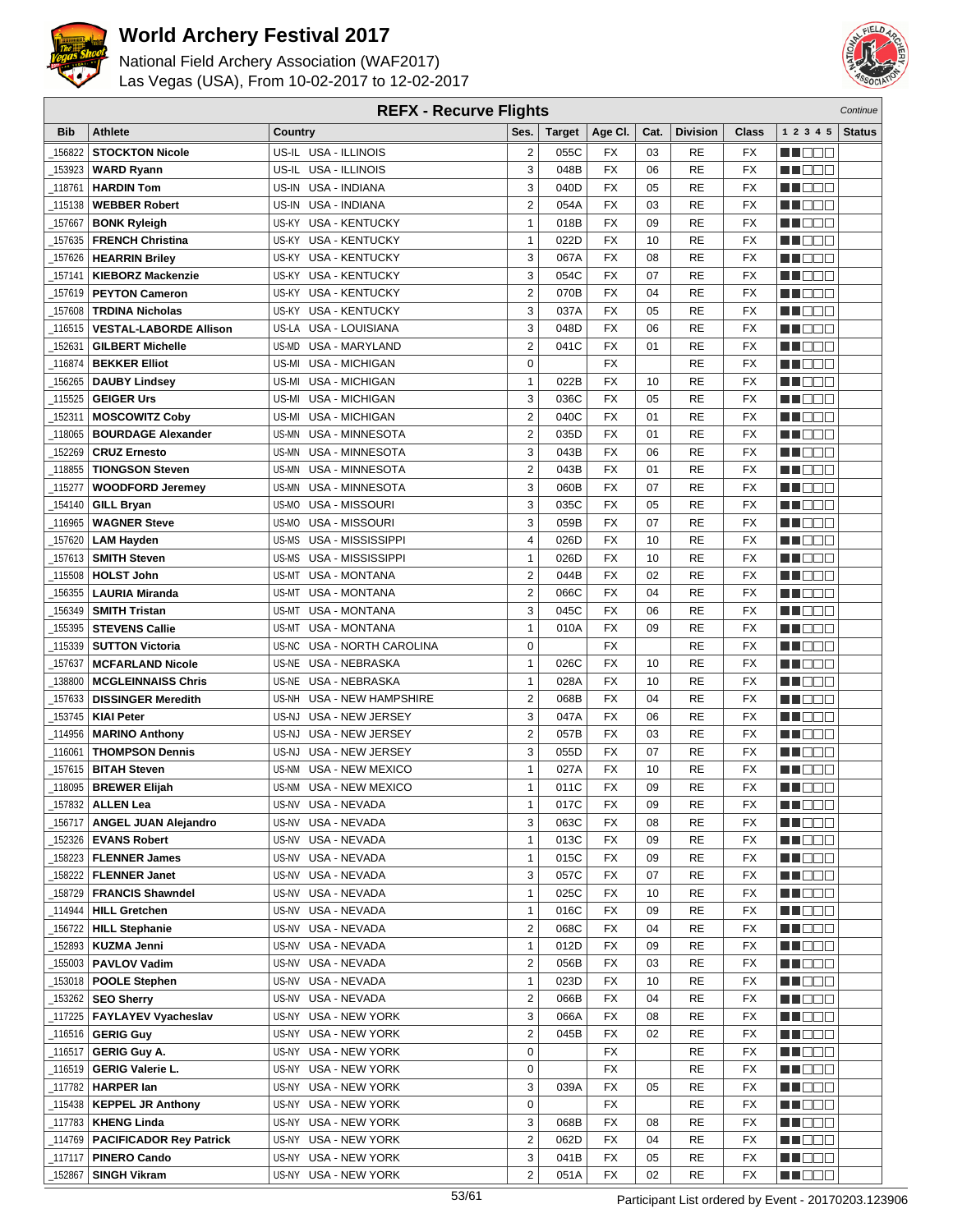



| <b>REFX - Recurve Flights</b> |                                              |                                |                         |        |                          |      |                 |                 | Continue       |               |
|-------------------------------|----------------------------------------------|--------------------------------|-------------------------|--------|--------------------------|------|-----------------|-----------------|----------------|---------------|
| <b>Bib</b>                    | <b>Athlete</b>                               | Country                        | Ses.                    | Target | Age CI.                  | Cat. | <b>Division</b> | <b>Class</b>    | 1 2 3 4 5      | <b>Status</b> |
| 117556                        | <b>TURNER Randel</b>                         | US-NY USA - NEW YORK           | 3                       | 059C   | FX                       | 07   | RE              | FX              | HI EE E        |               |
| 154305                        | <b>VAJDAK Adam</b>                           | US-NY USA - NEW YORK           | 3                       | 069B   | <b>FX</b>                | 08   | <b>RE</b>       | <b>FX</b>       | MU DE S        |               |
| 158538                        | <b>WEST Adrienne</b>                         | US-NY USA - NEW YORK           | $\mathbf{1}$            | 019B   | <b>FX</b>                | 09   | <b>RE</b>       | FX              | n i de e       |               |
| 115495                        | <b>WONG Andrew</b>                           | US-NY USA - NEW YORK           | $\overline{\mathbf{c}}$ | 055A   | <b>FX</b>                | 03   | <b>RE</b>       | FX              | MU O O O       |               |
| 114858                        | YU Kai                                       | <b>USA - NEW YORK</b><br>US-NY | $\mathbf{1}$            | 016D   | <b>FX</b>                | 09   | <b>RE</b>       | FX              | ME DE L        |               |
| 152507                        | <b>CARTER Corey</b>                          | US-OH<br>USA - OHIO            | $\overline{2}$          | 066A   | <b>FX</b>                | 04   | <b>RE</b>       | <b>FX</b>       | MA DE E        |               |
| 114953                        | <b>COOMBE lan</b>                            | US-OH USA - OHIO               | $\overline{2}$          | 057A   | <b>FX</b>                | 03   | <b>RE</b>       | FX              | M O O O        |               |
| 157632                        | <b>HARTMAN Caitlin</b>                       | US-OH USA - OHIO               | $\mathbf{1}$            | 027D   | <b>FX</b>                | 10   | <b>RE</b>       | FX              | MU DEL         |               |
| 115413                        | <b>GRIMALDI Jack</b>                         | US-OK USA - OKLAHOMA           | 3                       | 045A   | <b>FX</b>                | 06   | <b>RE</b>       | FX              | MN OO O        |               |
| 118485                        | <b>STEVENSON, JR Thomas</b>                  | US-OK USA - OKLAHOMA           | $\overline{2}$          | 045D   | <b>FX</b>                | 02   | <b>RE</b>       | FX              | MA DE E        |               |
| 156326                        | <b>DELEGANES Dan</b>                         | US-OR USA - OREGON             | 3                       | 054D   | <b>FX</b>                | 07   | <b>RE</b>       | <b>FX</b>       | M OOO          |               |
| 157639                        | FINN Kym                                     | US-OR USA - OREGON             | $\mathbf{1}$            | 027B   | <b>FX</b>                | 10   | <b>RE</b>       | FX              | NN O O O       |               |
| 118238                        | <b>LEBARON III Verlan</b>                    | US-OR USA - OREGON             | $\boldsymbol{2}$        | 060A   | <b>FX</b>                | 03   | <b>RE</b>       | FX              | MU DE B        |               |
| 114771                        | <b>NAKANISHI Michael</b>                     | US-OR USA - OREGON             | $\overline{2}$          | 064C   | <b>FX</b>                | 04   | <b>RE</b>       | FX              | M DE S         |               |
| 152989                        | <b>QUEEN Gene</b>                            | US-OR<br>USA - OREGON          | 3                       | 051A   | <b>FX</b>                | 06   | <b>RE</b>       | FX              | MU O O U       |               |
| 153472                        | <b>TENNER Brandon</b>                        | US-OR USA - OREGON             | $\overline{2}$          | 040B   | <b>FX</b>                | 01   | <b>RE</b>       | FX              | N I O O O      |               |
| 115133                        | <b>MCDONALD Randy</b>                        | US-PA USA - PENNSYLVANIA       | $\overline{2}$          | 049B   | <b>FX</b>                | 02   | <b>RE</b>       | FX              | NN DE E        |               |
| 152988                        | <b>INENAGA Hironobu</b>                      | US-SC USA - SOUTH CAROLINA     | 3                       | 054A   | <b>FX</b>                | 07   | <b>RE</b>       | FX              | MU DO O        |               |
| 157607                        | <b>LIN Allen</b>                             | US-TN USA - TENNESSEE          | $\overline{\mathbf{4}}$ | 044D   | <b>FX</b>                | 10   | <b>RE</b>       | <b>FX</b>       | MU O O O       |               |
| 118854                        | <b>BREWER Frank</b>                          | US-TX USA - TEXAS              | $\overline{2}$          | 061C   | <b>FX</b>                | 03   | <b>RE</b>       | FX              | MU DO U        |               |
| 152159                        | <b>GIBILARO Ariel</b>                        | US-TX USA - TEXAS              | $\overline{2}$          | 048B   | <b>FX</b>                | 02   | <b>RE</b>       | FX              | NN O O O       |               |
| 152265                        | <b>GROVER Matthew</b>                        | US-TX USA - TEXAS              | $\overline{\mathbf{c}}$ | 058A   | <b>FX</b>                | 03   | <b>RE</b>       | <b>FX</b>       | MA DE E        |               |
| 152486                        | <b>HANSON Matthew</b>                        | US-TX USA - TEXAS              | $\overline{2}$          | 046A   | <b>FX</b>                | 02   | <b>RE</b>       | FX              | MA DE E        |               |
| 117618                        | <b>HAYNES Elizabeth</b>                      | US-TX USA - TEXAS              | $\overline{2}$          | 060D   | <b>FX</b>                | 03   | <b>RE</b>       | <b>FX</b>       | MU DEL         |               |
| 115502                        | <b>KOCUREK Zachary</b>                       | US-TX USA - TEXAS              | $\overline{2}$          | 062A   | <b>FX</b>                | 04   | <b>RE</b>       | FX              | MUOOO          |               |
| 117495                        | <b>KOEHL Heather</b>                         | US-TX USA - TEXAS              | $\boldsymbol{2}$        | 052D   | <b>FX</b>                | 02   | <b>RE</b>       | FX              | M DE L         |               |
| 156122                        | <b>LEE Daniel</b>                            | US-TX USA - TEXAS              | $\overline{2}$          | 064B   | <b>FX</b>                | 04   | <b>RE</b>       | FX              | MU DO D        |               |
| 115253                        | <b>POPE Amy</b>                              | US-TX USA - TEXAS              | 3                       | 045B   | <b>FX</b>                | 06   | <b>RE</b>       | FX              | MU DE E        |               |
| 154687                        | <b>ROGERS Angela</b>                         | US-TX USA - TEXAS              | 3                       | 063A   | <b>FX</b>                | 08   | <b>RE</b>       | FX              | M DO D         |               |
| 154904                        | <b>SATO James</b>                            | US-TX USA - TEXAS              | 3                       | 052C   | <b>FX</b>                | 07   | <b>RE</b>       | FX              | HI E E E       |               |
| 114899                        | <b>SCHNEIDER Jennifer</b>                    | US-TX USA - TEXAS              | $\overline{2}$          | 053C   | <b>FX</b>                | 03   | <b>RE</b>       | FX              | MU DO D        |               |
| 115327                        | <b>SCOTT lan</b>                             | US-TX USA - TEXAS              | $\overline{2}$          | 042C   | <b>FX</b>                | 01   | <b>RE</b>       | <b>FX</b>       | M DE O         |               |
| 115490                        | <b>SNYDER Rachel</b>                         | US-TX USA - TEXAS              | 3                       | 058D   | <b>FX</b>                | 07   | <b>RE</b>       | FX              | M DO B         |               |
| 115614                        | <b>TANK lan</b>                              | US-TX USA - TEXAS              | $\overline{2}$          | 065B   | <b>FX</b>                | 04   | <b>RE</b>       | FX              | MU DO D        |               |
| 116251                        | <b>BARRS Janet</b>                           | US-UT USA - UTAH               | 3                       | 039C   | <b>FX</b>                | 05   | <b>RE</b>       | FX              | MA DE L        |               |
| 116252                        | <b>BARRS Jay</b>                             | US-UT USA - UTAH               | $\mathbf 2$             | 044A   | <b>FX</b>                | 02   | <b>RE</b>       | FX              | MA O O O       |               |
| _154119                       | <b>DENTON Douglas</b>                        | US-UT USA - UTAH               | $\mathbf 2$             | 047C   | <b>FX</b>                | 02   | <b>RE</b>       | FX              | M O O O        |               |
|                               | $\overline{154665}$ ELIASON Edwin            | US-UT USA - UTAH               | 3                       | 036D   | $\overline{\mathsf{FX}}$ | 05   | <b>RE</b>       | $\overline{FX}$ | <b>NOOD</b>    |               |
|                               | <sub>-</sub> 157636   <b>HAEFFELE Jessie</b> | US-UT USA - UTAH               | $\mathbf{1}$            | 020A   | FX                       | 10   | RE              | FX              | <u> HEES</u>   |               |
| _157611                       | <b>BLANTHORN Evan</b>                        | US-VA USA - VIRGINIA           | $\mathbf{1}$            | 026B   | FX                       | 10   | RE              | FX              | MU BI BI       |               |
|                               | 157631   MARTIN Susannah                     | US-VA USA - VIRGINIA           | $\mathbf{1}$            | 023A   | FX                       | 10   | <b>RE</b>       | FX              | NN O O O       |               |
| _115213                       | <b>AKIN Julia</b>                            | US-WA USA - WASHINGTON         | $\overline{2}$          | 069A   | FX                       | 04   | RE              | FX              | MUOOO          |               |
| _118107                       | <b>ANDERSON Martha</b>                       | US-WA USA - WASHINGTON         | $\mathbf{1}$            | 021A   | FX                       | 10   | RE              | FX              | <b>MNOOO</b>   |               |
|                               | 117136   DAVIDSON Clayton                    | US-WA USA - WASHINGTON         | 3                       | 042B   | FX                       | 05   | RE              | FX              | M DE E         |               |
| _116066                       | <b>GEBHARDT Jennifer</b>                     | US-WA USA - WASHINGTON         | $\overline{\mathbf{c}}$ | 050B   | FX                       | 02   | RE              | FX              | MUO OO         |               |
|                               | _116546   GRIDLEY Maury                      | US-WA USA - WASHINGTON         | 0                       |        | FX                       |      | RE              | FX              | <u> Hara</u>   |               |
|                               |                                              | US-WA USA - WASHINGTON         | 3                       | 053B   | FX                       | 07   | RE              | FX              | <u>Li Bee</u>  |               |
|                               | 156146   LIN Carrie                          | US-WA USA - WASHINGTON         | $\mathbf{1}$            | 013D   | FX                       | 09   | <b>RE</b>       | FX              | MU O D O       |               |
|                               | 152795   NORMAN Brian                        | US-WA USA - WASHINGTON         | $\mathbf{1}$            | 014B   | FX                       | 09   | RE              | FX              | MU BER         |               |
|                               | _152757   PULS Caleb                         | US-WA USA - WASHINGTON         | $\mathbf{1}$            | 020D   | FX                       | 10   | <b>RE</b>       | FX              | NN O O O       |               |
| 152760                        | <b>PULS DeAnna</b>                           | US-WA USA - WASHINGTON         | $\overline{\mathbf{c}}$ | 057D   | FX                       | 03   | <b>RE</b>       | FX              | <u> DEE</u>    |               |
| 153692                        | <b>RABY Josh</b>                             | US-WA USA - WASHINGTON         | $\overline{2}$          | 036A   | FX                       | 01   | RE              | FX              | MUOOO          |               |
|                               | 153092   REIFSCHNEIDER Candice               | US-WA USA - WASHINGTON         | 3                       | 069A   | FX                       | 08   | RE              | FX              | <u>LL OOC</u>  |               |
| _154399                       | <b>SANTO Katherine</b>                       | US-WA USA - WASHINGTON         | $\mathbf{1}$            | 025A   | FX                       | 10   | RE              | FX              | MA DE EL       |               |
|                               | 117776   SPIDEL David                        | US-WA USA - WASHINGTON         | 3                       | 067C   | FX                       | 08   | RE              | FX              | <u> Hara</u>   |               |
| <sub>-</sub> 115255           | <b>SHEPPARD Gwen</b>                         | US-WI USA - WISCONSIN          | $\mathbf{1}$            | 010B   | FX                       | 09   | RE              | FX              | <u>ka kata</u> |               |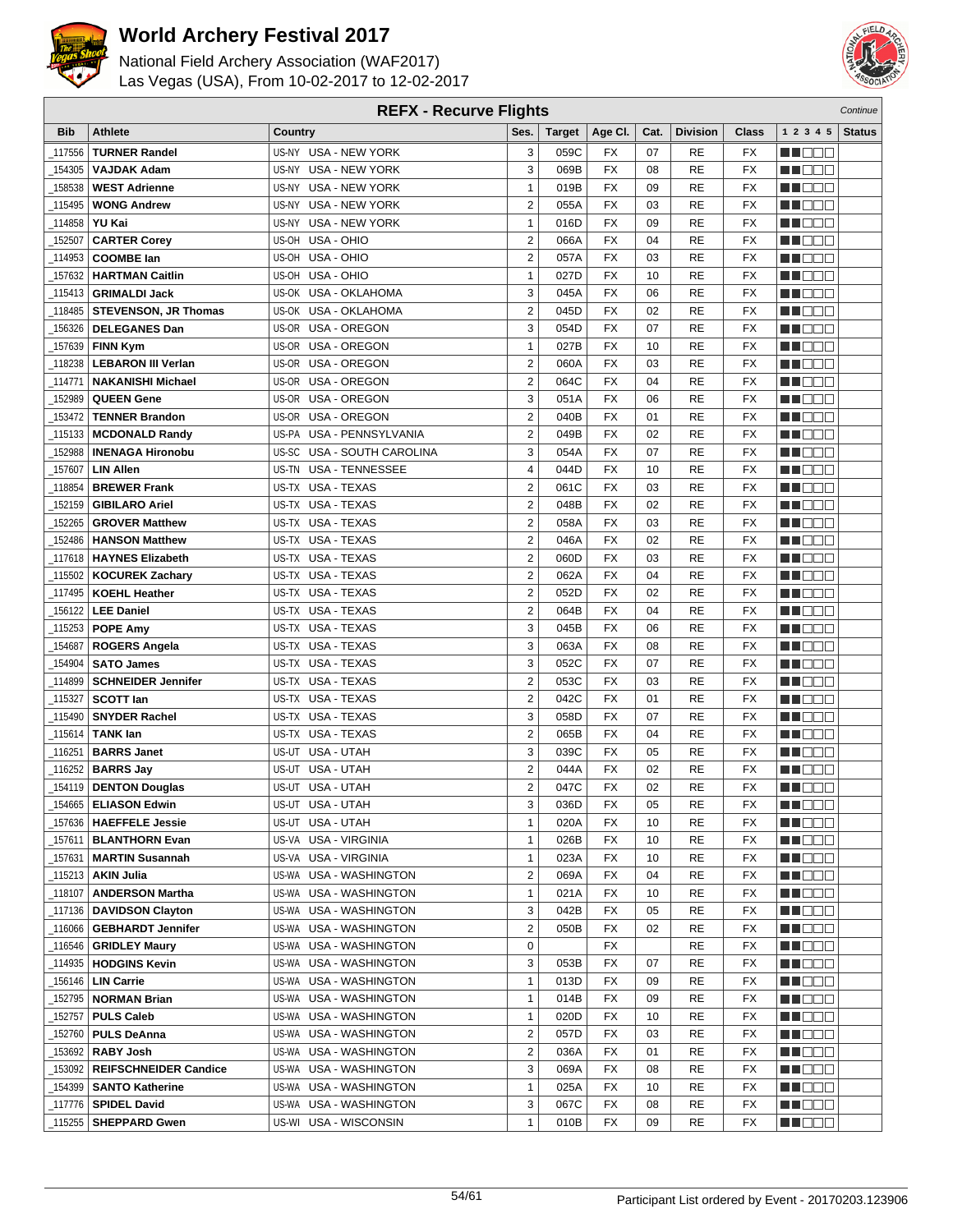

National Field Archery Association (WAF2017) Las Vegas (USA), From 10-02-2017 to 12-02-2017



#### **REJF - Recurve Young Adult Female**

| Bib     | <b>Athlete</b>                                | Country                                      | Ses.   | <b>Target</b> | Age CI.  | Cat. | <b>Division</b> | Class    | 1 2 3 4 5                   | <b>Status</b> |
|---------|-----------------------------------------------|----------------------------------------------|--------|---------------|----------|------|-----------------|----------|-----------------------------|---------------|
| 117502  | <b>ODDY Carlina</b>                           | CAN CANADA                                   | 5      |               | JF       |      | RE              | JF       | HI EE                       |               |
| 18817   | <b>FALLAH Mobina</b>                          | <b>IR IRAN</b><br><b>IRI</b>                 | 5      |               | JF       |      | <b>RE</b>       | JF       | M DEE                       |               |
| 9990    | <b>ROHANIAN Parisa</b>                        | <b>IR IRAN</b><br>IRI                        | 5      |               | JF       |      | RE              | JF       | MU DO B                     |               |
| 156660  | OTA Ryo                                       | <b>JAPAN</b><br><b>JPN</b>                   | 5      |               | JF       |      | RE              | JF       | MA DO O                     |               |
| 156869  | DEL CAMPO C. Laura Emilia                     | MEX MEXICO                                   | 5      |               | JF       |      | <b>RE</b>       | JF       | M DE B                      |               |
| 156710  | TRUJILLO VAZQUEZ Alejandra                    | MEX MEXICO                                   | 5      |               | JF       |      | RE              | JF       | M DEE                       |               |
| 157257  | <b>CREVELING Jessica</b>                      | US-AZ USA - ARIZONA                          | 5      |               | JF       |      | <b>RE</b>       | JF       | MU O O O                    |               |
| 157258  | <b>CREVELING Lauren</b>                       | US-AZ USA - ARIZONA                          | 5      |               | JF       |      | RE              | JF       | MA DO O                     |               |
| 116420  | <b>MARQUEZ Samantha</b>                       | US-AZ USA - ARIZONA                          | 5      |               | JF       |      | RE              | JF       | n n n n                     |               |
| 115159  | <b>MERRITT Ashlyn</b>                         | US-AZ USA - ARIZONA                          | 5      |               | JF       |      | <b>RE</b>       | JF       | MA DE S                     |               |
| 157144  | <b>NUGENT Molly</b>                           | US-AZ USA - ARIZONA                          | 5      |               | JF       |      | <b>RE</b>       | JF       | MU DO B                     |               |
| 154436  | <b>SALVADOR Iris</b>                          | US-AZ USA - ARIZONA                          | 5      |               | JF       |      | <b>RE</b>       | JF       | MN 888                      |               |
| 153777  | <b>STAINS Kate</b>                            | US-AZ USA - ARIZONA                          | 5      |               | JF       |      | RE              | JF       | n i Bele                    |               |
| 152315  | <b>CHOO Young Joo</b>                         | US-CA USA - CALIFORNIA                       | 5      |               | JF       |      | RE              | JF       | n i De E                    |               |
| 116437  | <b>CHUNG Angela</b>                           | US-CA USA - CALIFORNIA                       | 5      |               | JF       |      | RE              | JF       | W DOO                       |               |
| 117345_ | <b>CLARK Bailey</b>                           | US-CA USA - CALIFORNIA                       | 5      |               | JF       |      | <b>RE</b>       | JF       | MU DO O                     |               |
| 152147  | <b>COHEN Nicole</b>                           | US-CA USA - CALIFORNIA                       | 5      |               | JF       |      | RE              | JF       | N NO DE                     |               |
| 114934  | <b>DEMERS Michelle</b>                        | US-CA USA - CALIFORNIA                       | 5      |               | JF       |      | RE              | JF       | MA DE E                     |               |
| 114961  | <b>DEVENCENZI Madison</b>                     | US-CA<br>USA - CALIFORNIA                    | 5      |               | JF       |      | <b>RE</b>       | JF       | M DO B                      |               |
| 118705  | <b>FARGAS Katerina</b>                        | US-CA<br>USA - CALIFORNIA                    | 5      |               | JF       |      | <b>RE</b>       | JF       | n i Bele                    |               |
| 116911_ | <b>GHILDIYAL Aadi</b>                         | <b>USA - CALIFORNIA</b><br>US-CA             | 5      |               | JF       |      | RE              | JF       | NN OO E                     |               |
| 115268  | <b>HU Jacey</b>                               | US-CA USA - CALIFORNIA                       | 5      |               | JF       |      | RE              | JF       | man man                     |               |
| 115477  | <b>JIN Sophia</b>                             | US-CA USA - CALIFORNIA                       | 5      |               | JF       |      | RE              | JF       | M DO B                      |               |
| 116966  | <b>KIM Iris</b>                               | US-CA USA - CALIFORNIA                       | 5      |               | JF       |      | RE              | JF       | n nooc                      |               |
| 117286  | <b>KIM Madison</b>                            | US-CA USA - CALIFORNIA                       | 5      |               | JF       |      | <b>RE</b>       | JF       | MN D D D                    |               |
|         | 157710   LEE Elizabeth                        | US-CA USA - CALIFORNIA                       | 5      |               | JF       |      | <b>RE</b>       | JF       | n de e                      |               |
|         | 155133   LEE Sumin                            | US-CA USA - CALIFORNIA                       | 5      |               | JF       |      | RE              | JF       | e de e                      |               |
|         | 153026   LEE Yeiji                            | US-CA USA - CALIFORNIA                       | 5      |               | JF       |      | RE              | JF       | MU DO B                     |               |
| 154974  | <b>PARK Isabel</b>                            | US-CA<br>USA - CALIFORNIA                    | 5      |               | JF       |      | <b>RE</b>       | JF       | N NO BIB                    |               |
| 117850  | <b>PERFETTI Marissa</b>                       | US-CA<br>USA - CALIFORNIA                    | 5      |               | JF       |      | RE              | JF       | n i Bele                    |               |
| 157477  | <b>REACH Amelia</b>                           | US-CA USA - CALIFORNIA                       | 5      |               | JF       |      | RE              | JF       | n i De E                    |               |
| 116471  | <b>ROBERTSON Randi</b>                        | US-CA USA - CALIFORNIA                       | 5      |               | JF       |      | <b>RE</b>       | JF       | MU DO B                     |               |
| 118837  | <b>SCHECHTER Claire</b>                       | US-CA USA - CALIFORNIA                       | 5      |               | JF       |      | RE              | JF       | n i DDE                     |               |
| 156506  | <b>SHEPHERD Sarah</b>                         | US-CA USA - CALIFORNIA                       | 5      |               | JF       |      | <b>RE</b>       | JF       | e de la p                   |               |
| 152441  | <b>SHIN Clare</b>                             | US-CA USA - CALIFORNIA                       | 5      |               | JF       |      | <b>RE</b>       | JF       | HEER                        |               |
| 116262  | <b>THIBAULT Michelle</b>                      | US-CA USA - CALIFORNIA                       | 5      |               | JF       |      | RE              | JF       | MA DE E                     |               |
| 118495  | <b>THISS Caitlyn</b>                          | US-CA USA - CALIFORNIA                       | 5      |               | JF       |      | RE              | JF       | MN 888                      |               |
| 118694  | <b>VELARDE Isabella</b>                       | US-CA USA - CALIFORNIA                       | 5      |               | JF       |      | <b>RE</b>       | JF       | MU DO O                     |               |
| 153327  | <b>VERA LEYVA Samantha</b>                    | US-CA USA - CALIFORNIA                       | 5      |               | JF       |      | RE              | JF       | <b>MA</b> OOO               |               |
| 157335  | <b>WU Katherine</b>                           | US-CA USA - CALIFORNIA                       | 5      |               | JF       |      | RE              | JF       | M DE E                      |               |
| 157089  | <b>GARDNER Kaitlin</b>                        | US-CO USA - COLORADO                         | 5      |               | JF       |      | RE              | JF       | M DE S                      |               |
| 153024  | <b>GROSS Raelynn</b>                          | US-CO USA - COLORADO                         | 5      |               | JF       |      | RE              | JF       | <u> Literatur</u>           |               |
| 153928  | <b>LABLUE Tatyana</b>                         | US-CO USA - COLORADO<br>US-CO USA - COLORADO | 5<br>5 |               | JF<br>JF |      | RE<br>RE        | JF<br>JF | <u> Heriotik</u>            |               |
| 115697_ | <b>PERREGO Liv</b><br>_117906   HUFFER Olivia | US-FL USA - FLORIDA                          | 5      |               | JF       |      | RE              | JF       | <u>in ja sis</u><br>MA DE E |               |
| _115194 | <b>SHEPHERD Sophie</b>                        | US-FL USA - FLORIDA                          | 5      |               | JF       |      | RE              | JF       | MU DO O                     |               |
| 116983  | <b>ULIBARRI Claire</b>                        | US-FL USA - FLORIDA                          | 5      |               | JF       |      | RE              | JF       | e de e                      |               |
| 115418  | <b>ZULETA-VISSER Alexandria</b>               | US-FL USA - FLORIDA                          | 5      |               | JF       |      | RE              | JF       | MU DO B                     |               |
| _115021 | <b>PENA Miranda</b>                           | US-HI USA - HAWAII                           | 5      |               | JF       |      | RE              | JF       | WU 88                       |               |
| 152839  | <b>SHIROMA Trinity</b>                        | US-HI USA - HAWAII                           | 5      |               | JF       |      | RE              | JF       | M DE S                      |               |
| _117683 | <b>SORENSEN Rita</b>                          | US-HI USA - HAWAII                           | 5      |               | JF       |      | RE              | JF       | <b>MARGE</b>                |               |
| _114779 | <b>WONG Caitlin</b>                           | US-HI USA - HAWAII                           | 5      |               | JF       |      | RE              | JF       | <u> Here de la</u>          |               |
| _153039 | <b>WEBER Nicole</b>                           | US-IL USA - ILLINOIS                         | 5      |               | JF       |      | RE              | JF       | W DOO                       |               |
|         | 156628   <b>RAMSEY Ana</b>                    | US-MT USA - MONTANA                          | 5      |               | JF       |      | RE              | JF       | <u>sa sa sa</u>             |               |
|         | 155983   LEE Melissa                          | US-NJ USA - NEW JERSEY                       | 5      |               | JF       |      | RE              | JF       | MU DO D                     |               |
| 155977_ | <b>PHLIEGER Rowan</b>                         | US-NM USA - NEW MEXICO                       | 5      |               | JF       |      | RE              | JF       | e de e                      |               |
| 156083  | <b>COOLEY McKenna</b>                         | US-NV USA - NEVADA                           | 5      |               | JF       |      | RE              | JF       | MU DO B                     |               |
| _156610 | <b>HILL Rebekah</b>                           | US-NV USA - NEVADA                           | 5      |               | JF       |      | RE              | JF       | MUOOO                       |               |
| 154984  | QAZI Maryam                                   | US-NV USA - NEVADA                           | 5      |               | JF       |      | RE              | JF       | <u> Literatu</u>            |               |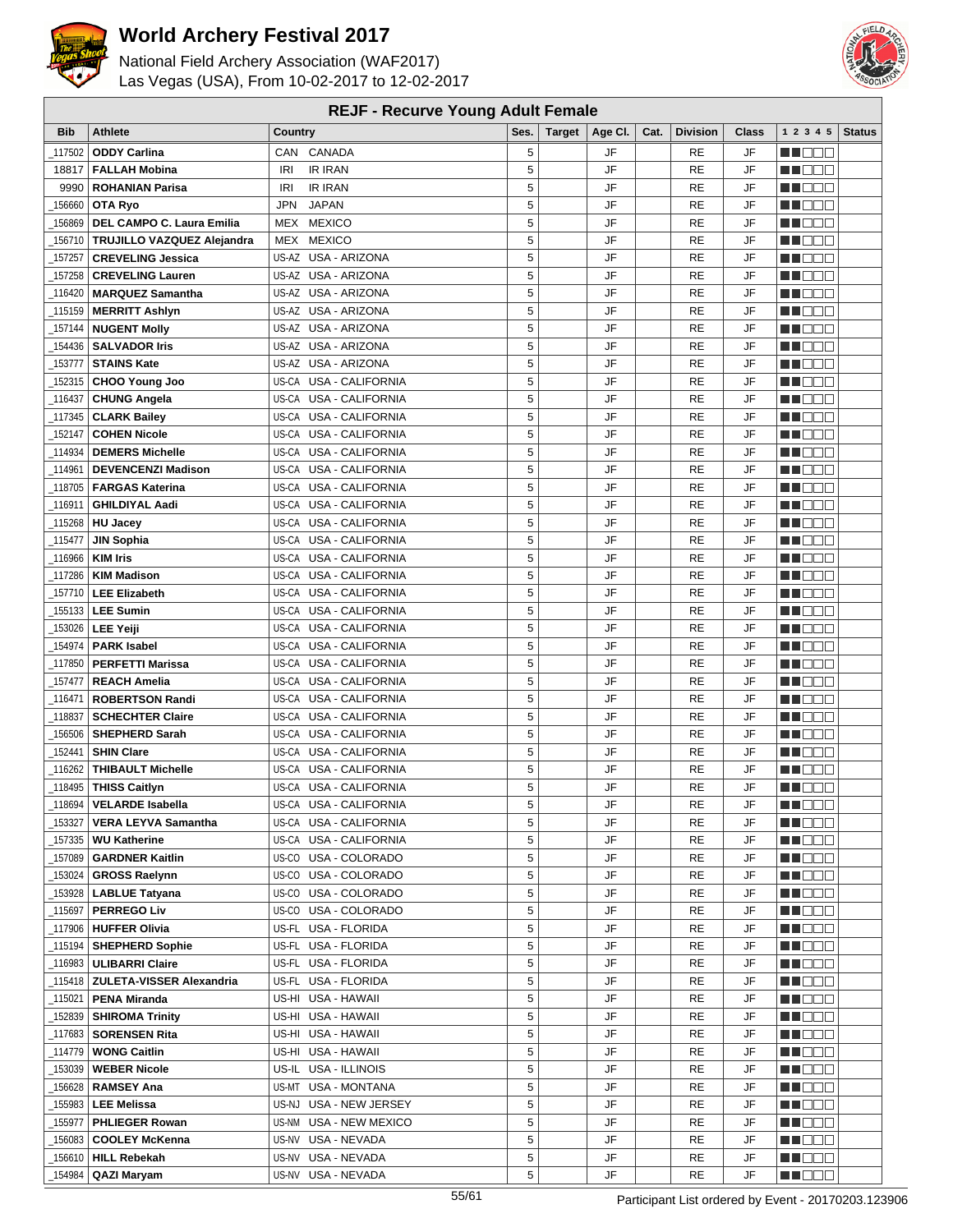



|            | <b>REJF - Recurve Young Adult Female</b><br>Continue |                          |      |        |           |      |                 |              |             |               |
|------------|------------------------------------------------------|--------------------------|------|--------|-----------|------|-----------------|--------------|-------------|---------------|
| <b>Bib</b> | <b>Athlete</b>                                       | Country                  | Ses. | Target | Age Cl.   | Cat. | <b>Division</b> | <b>Class</b> | 1 2 3 4 5   | <b>Status</b> |
| 152061     | <b>HOE Andrea</b>                                    | US-NY USA - NEW YORK     | 5    |        | <b>JF</b> |      | <b>RE</b>       | JF           | HI NOT      |               |
| 153656     | <b>BROSSMAN Alissa</b>                               | US-PA USA - PENNSYLVANIA | 5    |        | JF        |      | <b>RE</b>       | JF           | UN DO T     |               |
| 152727     | <b>MURPHY Carolina</b>                               | US-PA USA - PENNSYLVANIA | 5    |        | JF.       |      | <b>RE</b>       | JF           | T DE E      |               |
| 117057     | <b>SISON Sabrina</b>                                 | US-PA USA - PENNSYLVANIA | 5    |        | <b>JF</b> |      | <b>RE</b>       | JF           | MA DELE     |               |
| 116883     | <b>ISRAEL Samantha</b>                               | US-TX USA - TEXAS        | 5    |        | <b>JF</b> |      | <b>RE</b>       | JF           | NA TITULI   |               |
| 152805     | <b>KIMBRELL Aerin</b>                                | US-TX USA - TEXAS        | 5    |        | <b>JF</b> |      | <b>RE</b>       | <b>JF</b>    | n na m      |               |
| 115242     | <b>LECHNER Ramsey</b>                                | US-TX USA - TEXAS        | 5    |        | JF        |      | <b>RE</b>       | JF           | UN ELET     |               |
| 114909     | <b>MARX Riley</b>                                    | US-TX USA - TEXAS        | 5    |        | JF        |      | <b>RE</b>       | JF           | TE ELE      |               |
| 116496     | <b>SAENZ Paola</b>                                   | US-TX USA - TEXAS        | 5    |        | JF        |      | <b>RE</b>       | JF           | u man       |               |
| 115475     | <b>SHEEHAN Kaitlyn</b>                               | US-UT USA - UTAH         | 5    |        | <b>JF</b> |      | <b>RE</b>       | JF           | un dem      |               |
| 152529     | <b>CHRISTOPHER Emilie</b>                            | US-WA USA - WASHINGTON   | 5    |        | <b>JF</b> |      | <b>RE</b>       | JF           | n de la C   |               |
| 154150     | <b>COOK Faith</b>                                    | US-WA USA - WASHINGTON   | 5    |        | JF        |      | <b>RE</b>       | JF           | <b>TENT</b> |               |
| 152531     | <b>EDSON Carrie</b>                                  | US-WA USA - WASHINGTON   | 5    |        | JF        |      | <b>RE</b>       | JF           | n na m      |               |
| 155566     | <b>HOUGH Rowan</b>                                   | US-WA USA - WASHINGTON   | 5    |        | JF        |      | <b>RE</b>       | JF           | n mar       |               |
| 115390     | <b>LEE Mia</b>                                       | US-WA USA - WASHINGTON   | 5    |        | JF        |      | <b>RE</b>       | JF           | UN DELL'    |               |
| 118843     | <b>SANTIAGO Arianna</b>                              | US-WA USA - WASHINGTON   | 5    |        | <b>JF</b> |      | <b>RE</b>       | JF           | n de la     |               |
| 155105     | <b>WHITE Erin</b>                                    | US-WA USA - WASHINGTON   | 5    |        | JF        |      | <b>RE</b>       | JF           | HI NOTI     |               |

| <b>REJM - Recurve Young Adult Male</b> |                                |                                  |      |               |           |      |                 |           |                                                                                                                |               |
|----------------------------------------|--------------------------------|----------------------------------|------|---------------|-----------|------|-----------------|-----------|----------------------------------------------------------------------------------------------------------------|---------------|
| <b>Bib</b>                             | <b>Athlete</b>                 | Country                          | Ses. | <b>Target</b> | Age Cl.   | Cat. | <b>Division</b> | Class     | 1 2 3 4 5                                                                                                      | <b>Status</b> |
| 18812                                  | <b>KARIMISAEIDABADI Borna</b>  | <b>IR IRAN</b><br>IRI            | 5    |               | <b>JM</b> |      | RE              | JM        | man ma                                                                                                         |               |
| 9992                                   | <b>RAEEISI Armin</b>           | <b>IRI</b><br><b>IR IRAN</b>     | 5    |               | <b>JM</b> |      | <b>RE</b>       | <b>JM</b> | n de e                                                                                                         |               |
| 9982                                   | <b>SHABANI Reza</b>            | <b>IRI</b><br><b>IR IRAN</b>     | 5    |               | <b>JM</b> |      | RE              | <b>JM</b> | .                                                                                                              |               |
| 156526                                 | <b>INOUE Seiya</b>             | <b>JAPAN</b><br><b>JPN</b>       | 5    |               | <b>JM</b> |      | <b>RE</b>       | JM        | HI EEE                                                                                                         |               |
| 156524                                 | <b>MATSUKAWA Tomoya</b>        | <b>JPN</b><br><b>JAPAN</b>       | 5    |               | <b>JM</b> |      | RE              | <b>JM</b> | n de s                                                                                                         |               |
| 152625                                 | <b>ASHBY Blake</b>             | US-AZ USA - ARIZONA              | 5    |               | <b>JM</b> |      | <b>RE</b>       | <b>JM</b> | a de la co                                                                                                     |               |
| 116780                                 | <b>BRANDERHORST Joseph</b>     | US-AZ USA - ARIZONA              | 5    |               | <b>JM</b> |      | <b>RE</b>       | <b>JM</b> | n n n n                                                                                                        |               |
| 155091                                 | <b>MIRICH Jackson</b>          | USA - ARIZONA<br>US-AZ           | 5    |               | <b>JM</b> |      | <b>RE</b>       | JM        | H EES                                                                                                          |               |
| 156056                                 | <b>MUSSMAN Christopher</b>     | US-AZ<br>USA - ARIZONA           | 5    |               | <b>JM</b> |      | <b>RE</b>       | <b>JM</b> | M DE O                                                                                                         |               |
| 116593                                 | <b>BROWNELL Sterling</b>       | US-CA<br><b>USA - CALIFORNIA</b> | 5    |               | <b>JM</b> |      | <b>RE</b>       | JM        | UU BEE                                                                                                         |               |
| 115166                                 | <b>CATALMA Jerome Benedict</b> | USA - CALIFORNIA<br>US-CA        | 5    |               | <b>JM</b> |      | <b>RE</b>       | JM        | n in Eise                                                                                                      |               |
| 152063                                 | <b>DANZ Gregory</b>            | <b>USA - CALIFORNIA</b><br>US-CA | 5    |               | <b>JM</b> |      | RE              | <b>JM</b> | HI DE E                                                                                                        |               |
| 156988                                 | <b>KIM Phillip</b>             | USA - CALIFORNIA<br>US-CA        | 5    |               | <b>JM</b> |      | RE              | <b>JM</b> | n in die E                                                                                                     |               |
| 116439                                 | <b>KIM Sang Myung</b>          | <b>USA - CALIFORNIA</b><br>US-CA | 5    |               | <b>JM</b> |      | <b>RE</b>       | <b>JM</b> | MA DE E                                                                                                        |               |
| 118758                                 | <b>LONG Brennan</b>            | USA - CALIFORNIA<br>US-CA        | 5    |               | <b>JM</b> |      | <b>RE</b>       | <b>JM</b> | n i Biblio                                                                                                     |               |
| 152070                                 | <b>MCCONNELL Eric</b>          | USA - CALIFORNIA<br>US-CA        | 5    |               | <b>JM</b> |      | <b>RE</b>       | <b>JM</b> | HI DE S                                                                                                        |               |
| $-116048$                              | <b>MCLOUGHLIN Max</b>          | <b>USA - CALIFORNIA</b><br>US-CA | 5    |               | <b>JM</b> |      | <b>RE</b>       | <b>JM</b> | HI DE E                                                                                                        |               |
| 115152                                 | <b>MERSON Charles</b>          | US-CA USA - CALIFORNIA           | 5    |               | <b>JM</b> |      | <b>RE</b>       | <b>JM</b> | n i de e                                                                                                       |               |
| 156670                                 | <b>SATODA lan</b>              | US-CA<br><b>USA - CALIFORNIA</b> | 5    |               | <b>JM</b> |      | <b>RE</b>       | <b>JM</b> | HI E E E                                                                                                       |               |
| _152186                                | <b>SUK Andrew</b>              | USA - CALIFORNIA<br>US-CA        | 5    |               | <b>JM</b> |      | <b>RE</b>       | <b>JM</b> | e de la construction de la construction de la consegue de la consegue de la consegue de la consegue de la cons |               |
| _154585                                | <b>WHITLATCH Adam</b>          | US-CA<br><b>USA - CALIFORNIA</b> | 5    |               | <b>JM</b> |      | <b>RE</b>       | <b>JM</b> | man ma                                                                                                         |               |
| _116269                                | <b>WRIGHT Henry</b>            | US-CA<br>USA - CALIFORNIA        | 5    |               | <b>JM</b> |      | <b>RE</b>       | <b>JM</b> | M OO O                                                                                                         |               |
| $-117733$                              | <b>YUAN Galvin</b>             | US-CA<br><b>USA - CALIFORNIA</b> | 5    |               | <b>JM</b> |      | <b>RE</b>       | <b>JM</b> | MA DOC                                                                                                         |               |
| $-118027$                              | <b>CABALLERO Leandro Jose</b>  | USA - COLORADO<br>US-CO          | 5    |               | <b>JM</b> |      | <b>RE</b>       | JM        | E E E E E                                                                                                      |               |
| 117766                                 | <b>QUINATA Cristian</b>        | <b>USA - HAWAII</b><br>US-HI     | 5    |               | <b>JM</b> |      | <b>RE</b>       | <b>JM</b> | M DE S                                                                                                         |               |
| 114964                                 | <b>WEISSINGER Reiley</b>       | USA - IOWA<br>US-IA              | 5    |               | <b>JM</b> |      | <b>RE</b>       | JM.       | MN OO B                                                                                                        |               |
| 153014                                 | <b>MILLER Noah</b>             | <b>USA - MINNESOTA</b><br>US-MN  | 5    |               | <b>JM</b> |      | <b>RE</b>       | <b>JM</b> | MA DE E                                                                                                        |               |
| 154242                                 | <b>RAMIREZ TARIN Kenobi A</b>  | <b>USA - NEBRASKA</b><br>US-NE   | 5    |               | <b>JM</b> |      | <b>RE</b>       | <b>JM</b> | mana n                                                                                                         |               |
| 152899                                 | <b>WOODWARD Chad</b>           | USA - NEW MEXICO<br>US-NM        | 5    |               | <b>JM</b> |      | <b>RE</b>       | <b>JM</b> | HI I E E E                                                                                                     |               |
| 155530                                 | <b>MARTIRES Colin</b>          | <b>USA - NEVADA</b><br>US-NV     | 5    |               | <b>JM</b> |      | <b>RE</b>       | <b>JM</b> | HI DEE                                                                                                         |               |
| 156716                                 | <b>SALAZAR Christhian</b>      | USA - NEVADA<br>US-NV            | 5    |               | ЛU        |      | <b>RE</b>       | JM        | n i Bel                                                                                                        |               |
| 156943                                 | <b>KAUFMAN Ben</b>             | US-OR USA - OREGON               | 5    |               | <b>JM</b> |      | <b>RE</b>       | <b>JM</b> | TI DE C                                                                                                        |               |
| 118553                                 | <b>KAUFHOLD Conner</b>         | US-PA USA - PENNSYLVANIA         | 5    |               | <b>JM</b> |      | <b>RE</b>       | <b>JM</b> |                                                                                                                |               |
| 153867                                 | <b>HARO Joel</b>               | US-TX USA - TEXAS                | 5    |               | <b>JM</b> |      | <b>RE</b>       | <b>JM</b> | M DE E                                                                                                         |               |
| 155583                                 | <b>ANAGNOSTOU Kaleb</b>        | US-WA<br>USA - WASHINGTON        | 5    |               | JM        |      | RE              | JM        | HI DE E                                                                                                        |               |
| 156682                                 | <b>HILLIUS Tanner</b>          | US-WA USA - WASHINGTON           | 5    |               | <b>JM</b> |      | <b>RE</b>       | <b>JM</b> | MA DE E                                                                                                        |               |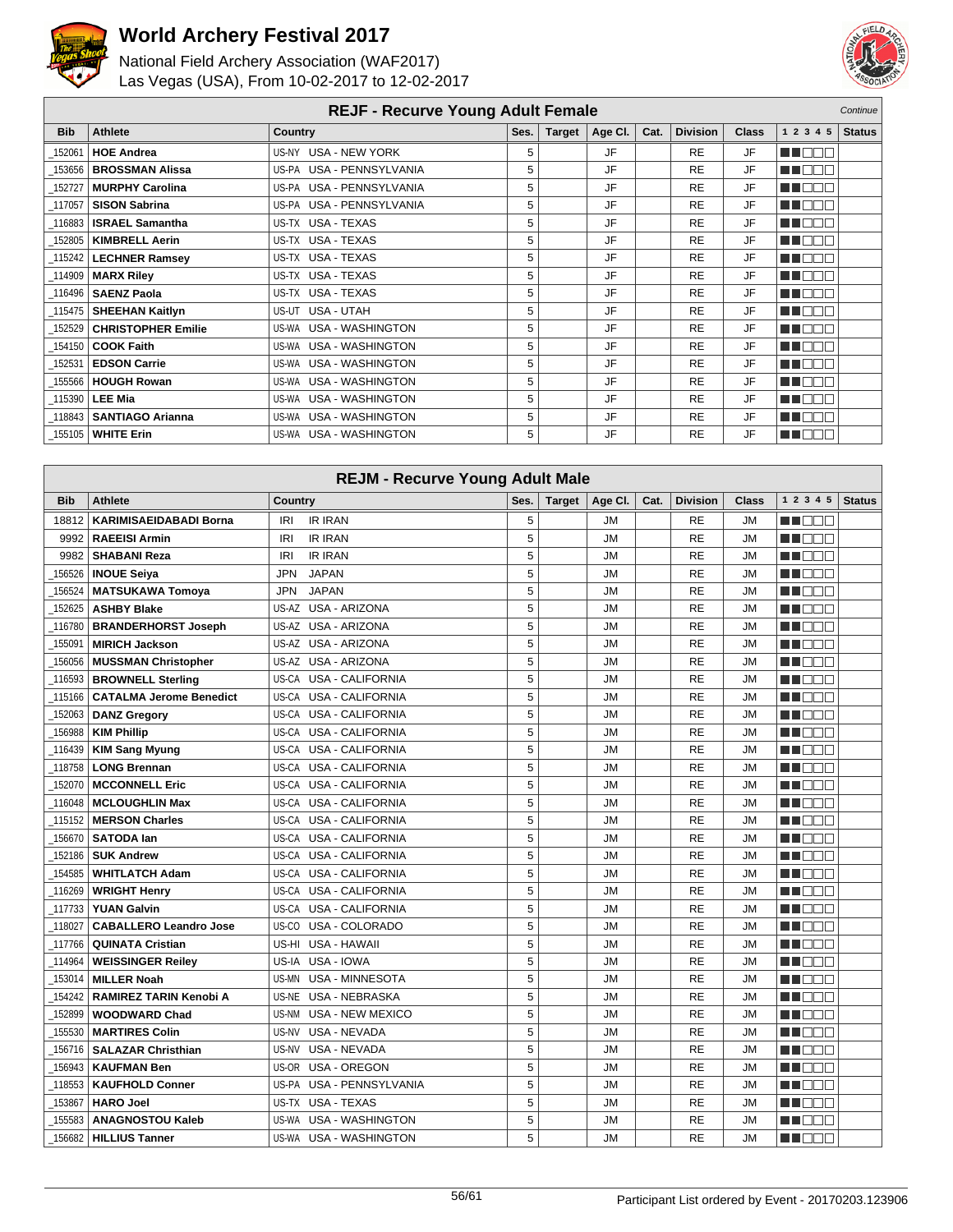

National Field Archery Association (WAF2017) Las Vegas (USA), From 10-02-2017 to 12-02-2017



| <b>Bib</b> | <b>Athlete</b>                      | Country                   | Ses. | Target   Age Cl. | Cat. | <b>Division</b> | Class | 1 2 3 4 5   Status |  |
|------------|-------------------------------------|---------------------------|------|------------------|------|-----------------|-------|--------------------|--|
| 18815      | <b>RAHMANI Sogand</b>               | <b>IR IRAN</b><br>IRI     | 5    | YF               |      | RE              | YF    | man man            |  |
| 153058     | <b>ORTEGA FLORES Kenia Victoria</b> | MEX MEXICO                | 5    | YF               |      | <b>RE</b>       | YF    | MU O O O           |  |
| 156338     | <b>SANCHEZ Mara</b>                 | MEX MEXICO                | 5    | YF               |      | <b>RE</b>       | YF    | MUOOO              |  |
| 116712     | <b>DESOUSA Giselle</b>              | NETHERLANDS<br>NED        | 5    | YF               |      | <b>RE</b>       | YF    | N I DE E           |  |
| 115158     | <b>GIBBS Phoebe</b>                 | US-AZ USA - ARIZONA       | 5    | YF               |      | <b>RE</b>       | YF    | MA E E E           |  |
|            | <b>HENDRICKSON Chloe</b>            |                           | 5    | YF               |      | <b>RE</b>       | YF    |                    |  |
| 152179     |                                     | US-AZ USA - ARIZONA       |      |                  |      |                 |       | MU DO D            |  |
| 153283     | <b>JENSEN Whitney</b>               | US-AZ USA - ARIZONA       | 5    | YF               |      | <b>RE</b>       | YF    | n i de e           |  |
| 116757     | <b>JONOVICH Abigail</b>             | US-AZ USA - ARIZONA       | 5    | YF               |      | <b>RE</b>       | YF    | UU OOO             |  |
| 116421     | <b>MARQUEZ Sarah</b>                | US-AZ USA - ARIZONA       | 5    | YF               |      | <b>RE</b>       | YF    | n de e             |  |
| _156141    | <b>MONTERO Medley</b>               | US-AZ USA - ARIZONA       | 5    | YF               |      | <b>RE</b>       | YF    | MU DO O            |  |
| 157361     | <b>WALIA Anika</b>                  | US-AZ USA - ARIZONA       | 5    | YF               |      | <b>RE</b>       | YF    | MUOOO              |  |
| 152957     | <b>YINGLING Payge</b>               | US-AZ USA - ARIZONA       | 5    | YF               |      | <b>RE</b>       | YF    | MNO OO             |  |
| 155652     | <b>AHN Somin</b>                    | US-CA USA - CALIFORNIA    | 5    | YF               |      | <b>RE</b>       | YF    | MN 888             |  |
| 154369     | <b>BRIDGER Kieryn</b>               | US-CA USA - CALIFORNIA    | 5    | YF               |      | <b>RE</b>       | YF    | <u> Hose</u>       |  |
| 118571     | <b>CHUNG Ashley</b>                 | US-CA USA - CALIFORNIA    | 5    | YF               |      | <b>RE</b>       | YF    | n i De B           |  |
| 152526     | <b>CHUNG Sarah</b>                  | US-CA USA - CALIFORNIA    | 5    | YF               |      | <b>RE</b>       | YF    | n i BBE            |  |
| _115278    | <b>FOSTER Jennifer</b>              | US-CA USA - CALIFORNIA    | 5    | YF               |      | <b>RE</b>       | YF    | MA BEL             |  |
| 117432     | <b>GOTTLIEB Judith</b>              | US-CA USA - CALIFORNIA    | 5    | YF               |      | <b>RE</b>       | YF    | N DE L             |  |
| 116352     | <b>GREEN Brooklyn</b>               | US-CA<br>USA - CALIFORNIA | 5    | YF               |      | <b>RE</b>       | YF    | MA DE E            |  |
|            | <b>HERBST Anna</b>                  | US-CA USA - CALIFORNIA    | 5    | YF               |      |                 | YF    |                    |  |
| 115538     |                                     |                           |      |                  |      | <b>RE</b>       |       | n i Bele           |  |
| 117661     | <b>HOFMANN Olivia</b>               | US-CA USA - CALIFORNIA    | 5    | YF               |      | <b>RE</b>       | YF    | N I DE E           |  |
| 115083     | <b>HORIGUCHI Lynn</b>               | US-CA USA - CALIFORNIA    | 5    | YF               |      | <b>RE</b>       | YF    | MU DO 2            |  |
| 154400     | <b>JOSHI Ritu</b>                   | US-CA USA - CALIFORNIA    | 5    | YF               |      | <b>RE</b>       | YF    | M DE E             |  |
| 155713     | <b>KIM Ashley</b>                   | US-CA USA - CALIFORNIA    | 5    | YF               |      | <b>RE</b>       | YF    | NN OO D            |  |
| 117787     | <b>KIM Jennifer</b>                 | US-CA USA - CALIFORNIA    | 5    | YF               |      | <b>RE</b>       | YF    | N I DE E           |  |
| 118471     | <b>KIM Lauren</b>                   | US-CA USA - CALIFORNIA    | 5    | YF               |      | <b>RE</b>       | YF    | n de c             |  |
| 152275     | <b>KLEIN Addison</b>                | US-CA USA - CALIFORNIA    | 5    | YF               |      | <b>RE</b>       | YF    | n i Biblio         |  |
| 118707     | <b>LEE Jessica</b>                  | US-CA<br>USA - CALIFORNIA | 5    | YF               |      | <b>RE</b>       | YF    | M DE O             |  |
| 116143_    | <b>LUDENA Zoe</b>                   | US-CA USA - CALIFORNIA    | 5    | YF               |      | <b>RE</b>       | YF    | n i De E           |  |
| 154506     | <b>MERCADO Waverly</b>              | US-CA USA - CALIFORNIA    | 5    | YF               |      | <b>RE</b>       | YF    | MU DE B            |  |
| 151868     | <b>MYSORE Manvitha</b>              | US-CA USA - CALIFORNIA    | 5    | YF               |      | <b>RE</b>       | YF    | MU DO D            |  |
| _153574    | <b>NOYES Sarah</b>                  | US-CA USA - CALIFORNIA    | 5    | YF               |      | <b>RE</b>       | YF    | M DE E             |  |
| 152552     | <b>ORTIZ Sheyanne</b>               | US-CA USA - CALIFORNIA    | 5    | YF               |      | <b>RE</b>       | YF    | M DE O             |  |
| _118548    | <b>PAINTER Jillian</b>              | US-CA USA - CALIFORNIA    | 5    | YF               |      | <b>RE</b>       | YF    | n i Biblio         |  |
|            | <b>PANG Jaden</b>                   | US-CA USA - CALIFORNIA    |      | YF               |      |                 | YF    |                    |  |
| 117131     |                                     |                           | 5    |                  |      | <b>RE</b>       |       | n de d             |  |
| 118564     | <b>SCOTT Sienna</b>                 | US-CA USA - CALIFORNIA    | 5    | YF               |      | <b>RE</b>       | YF    | M DOC              |  |
| _154143    | <b>STILLEY Emma</b>                 | US-CA USA - CALIFORNIA    | 5    | YF               |      | <b>RE</b>       | YF    | n i Bele           |  |
| 153794     | <b>SUHR Erin</b>                    | US-CA USA - CALIFORNIA    | 5    | YF               |      | <b>RE</b>       | YF    | N NO BIG           |  |
| 118695     | <b>VELARDE Sofia</b>                | US-CA USA - CALIFORNIA    | 5    | YF               |      | <b>RE</b>       | YF    | N DE B             |  |
| 114989_    | <b>WALSH Katelyn</b>                | US-CA USA - CALIFORNIA    | 5    | YF               |      | RE              | YF    | MU DO B            |  |
| _115292    | <b>WILLIAMSON Anessa</b>            | US-CA USA - CALIFORNIA    | 5    | YF               |      | RE              | YF    | M D D D            |  |
| _156065    | <b>YEUNG Megan</b>                  | US-CA USA - CALIFORNIA    | 5    | YF               |      | RE              | YF    | N DO D             |  |
| _115516    | YOON Rani                           | US-CA USA - CALIFORNIA    | 5    | YF               |      | RE              | YF    | <u>Li Bee</u>      |  |
| _115631    | <b>DZIABA Alexandra</b>             | US-CO USA - COLORADO      | 5    | YF               |      | RE              | YF    | N NO DEI           |  |
| _157090    | <b>GARDNER Haley</b>                | US-CO USA - COLORADO      | 5    | YF               |      | RE              | YF    | WU 88              |  |
| _153348    | <b>GROVER Kiera</b>                 | US-CO USA - COLORADO      | 5    | YF               |      | RE              | YF    | M OO O             |  |
| _156428    | <b>NELSON Eleanor</b>               | US-CO USA - COLORADO      | 5    | YF               |      | RE              | YF    | <b>MARGE</b>       |  |
| _117341    | <b>SIRAVO Catarina</b>              | US-CO USA - COLORADO      | 5    | YF               |      | RE              | YF    | <u>Li Libid</u>    |  |
|            |                                     |                           | 5    | YF               |      |                 |       |                    |  |
| _155069    | <b>GRAVES Alexia</b>                | US-GA USA - GEORGIA       |      |                  |      | RE              | YF    | <u>LL DOO</u>      |  |
| _114957    | <b>PINCUS Ashley</b>                | US-GA USA - GEORGIA       | 5    | YF               |      | RE              | YF    | M D D D            |  |
| _115400    | FERRARA Natalianna                  | US-HI USA - HAWAII        | 5    | YF               |      | RE              | YF    | <u> Literatu</u>   |  |
| _117830    | <b>HUTCHISON Julia</b>              | US-HI USA - HAWAII        | 5    | YF               |      | RE              | YF    | <u> Heleta B</u>   |  |
| _114766    | <b>LUM Grace</b>                    | US-HI USA - HAWAII        | 5    | YF               |      | RE              | YF    | WO OO U            |  |
| _114765    | <b>LUM Samantha</b>                 | US-HI USA - HAWAII        | 5    | YF               |      | RE              | YF    | MUOOO              |  |
| _115017    | <b>NITTA Kylie</b>                  | US-HI USA - HAWAII        | 5    | YF               |      | RE              | YF    | <u> Literatu</u>   |  |
| _114785    | <b>STALEY Lani</b>                  | US-HI USA - HAWAII        | 5    | YF               |      | RE              | YF    | <u>Li dec</u>      |  |
| _158585    | <b>LEE TaraRose</b>                 | US-ID USA - IDAHO         | 5    | YF               |      | RE              | YF    | <u>Li dec</u>      |  |
| _155638    | <b>LONG Amber</b>                   | US-LA USA - LOUISIANA     | 5    | YF               |      | RE              | YF    | MN O O O           |  |
| _117543    | <b>REED Emma</b>                    | US-LA USA - LOUISIANA     | 5    | YF               |      | RE              | YF    | M OO O             |  |

**REYF - Recurve Youth Female**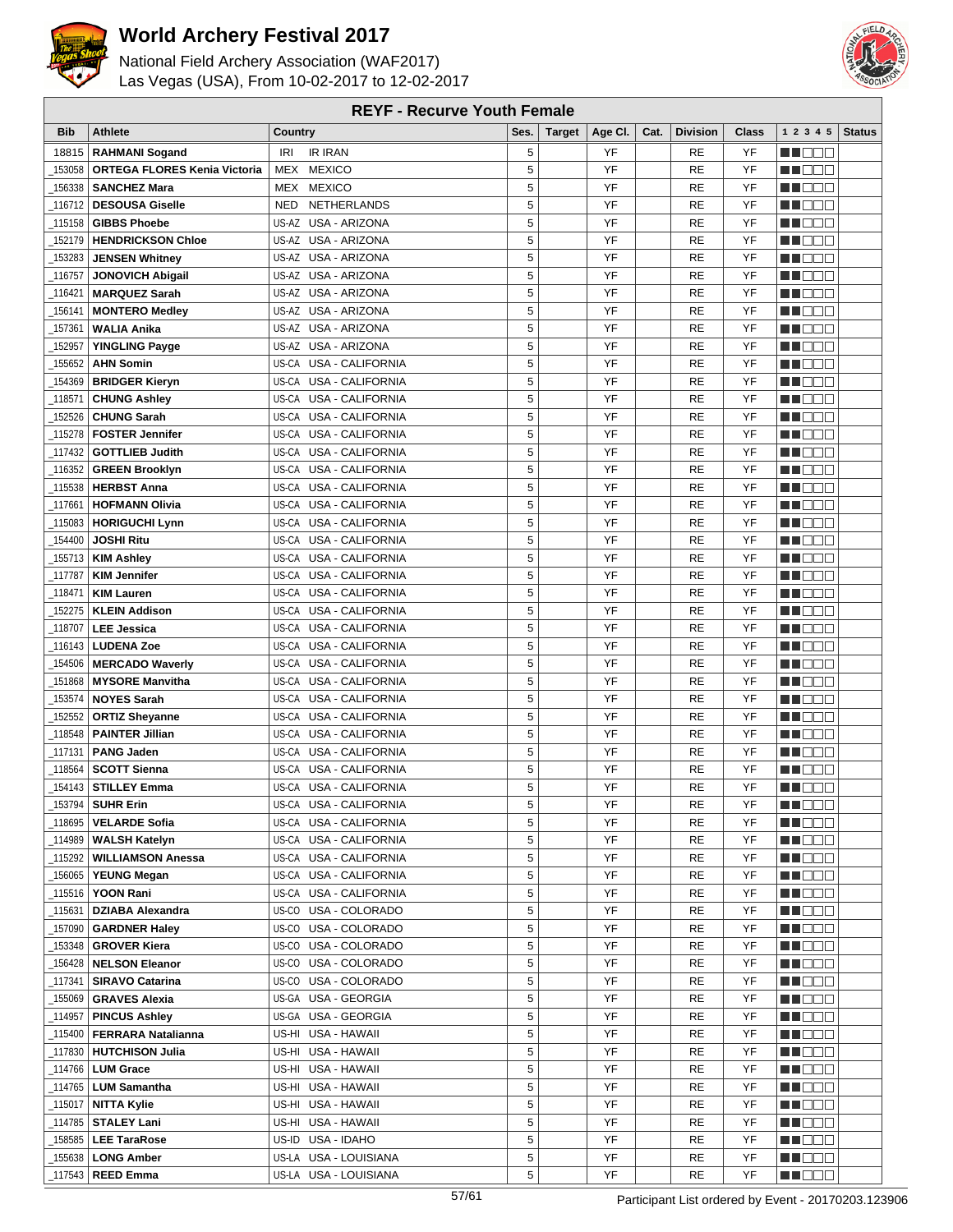



| <b>REYF - Recurve Youth Female</b><br>Continue |                                        |                                      |      |               |         |      |                 |              |                 |               |
|------------------------------------------------|----------------------------------------|--------------------------------------|------|---------------|---------|------|-----------------|--------------|-----------------|---------------|
| <b>Bib</b>                                     | <b>Athlete</b>                         | Country                              | Ses. | <b>Target</b> | Age CI. | Cat. | <b>Division</b> | <b>Class</b> | 1 2 3 4 5       | <b>Status</b> |
| 116778                                         | <b>KIM Taylor</b>                      | US-MD USA - MARYLAND                 | 5    |               | YF      |      | RE              | YF           | man man         |               |
| 116438                                         | <b>BEST Charlotte</b>                  | <b>USA - MICHIGAN</b><br>US-MI       | 5    |               | YF      |      | <b>RE</b>       | YF           | M BEE           |               |
| 153827                                         | <b>HUGHES Laura</b>                    | US-NC<br><b>USA - NORTH CAROLINA</b> | 5    |               | YF      |      | <b>RE</b>       | YF           | n nooc          |               |
| 115089                                         | <b>GUTIERREZ Isabella</b>              | <b>USA - NEW MEXICO</b><br>US-NM     | 5    |               | YF      |      | <b>RE</b>       | YF           | manan s         |               |
| 152180                                         | <b>BUNTJER Zoey</b>                    | <b>USA - NEVADA</b><br>US-NV         | 5    |               | YF      |      | <b>RE</b>       | YF           | MI DEC          |               |
| 155553                                         | <b>HONG Christina</b>                  | <b>USA - NEVADA</b><br>US-NV         | 5    |               | YF      |      | <b>RE</b>       | YF           | n nooc          |               |
| 153063                                         | <b>JAVATE Faith</b>                    | USA - NEVADA<br>US-NV                | 5    |               | YF      |      | <b>RE</b>       | YF           | M B B B         |               |
| 155761                                         | <b>LACSON-VILLAFUERTE Cassidy Anne</b> | US-NV<br><b>USA - NEVADA</b>         | 5    |               | YF      |      | <b>RE</b>       | YF           | MN O BO         |               |
| 114988                                         | <b>LINTERMAN Holland</b>               | <b>USA - NEVADA</b><br>US-NV         | 5    |               | YF      |      | <b>RE</b>       | YF           | M DEC           |               |
| 118853                                         | <b>MCENERY Cliona</b>                  | US-NV<br><b>USA - NEVADA</b>         | 5    |               | YF      |      | <b>RE</b>       | YF           | n i De E        |               |
| 156370                                         | <b>SANTOS Althea Gabrielle</b>         | USA - NEVADA<br>US-NV                | 5    |               | YF      |      | <b>RE</b>       | YF           | M BEE           |               |
| 117904                                         | <b>SCHRAMM Jacque</b>                  | <b>USA - NEVADA</b><br>US-NV         | 5    |               | YF      |      | <b>RE</b>       | YF           | ma a a a        |               |
| 152698                                         | <b>MOSS Kaylee</b>                     | US-OK USA - OKLAHOMA                 | 5    |               | YF      |      | <b>RE</b>       | YF           | M DOO           |               |
| 117743                                         | <b>ARTZ Alyssa</b>                     | US-PA USA - PENNSYLVANIA             | 5    |               | YF      |      | <b>RE</b>       | YF           | M DOO           |               |
| 118554                                         | <b>KAUFHOLD Casey</b>                  | US-PA USA - PENNSYLVANIA             | 5    |               | YF      |      | <b>RE</b>       | YF           | <b>HELL</b>     |               |
| 115216                                         | <b>BERTHELOT Shea</b>                  | US-TX USA - TEXAS                    | 5    |               | YF      |      | <b>RE</b>       | YF           | M OO B          |               |
| 152181                                         | <b>CLAMON Kemper</b>                   | US-TX USA - TEXAS                    | 5    |               | YF      |      | <b>RE</b>       | YF           | MA DE L         |               |
| 116220                                         | <b>LUO Gabriella</b>                   | US-TX USA - TEXAS                    | 5    |               | YF      |      | <b>RE</b>       | YF           | <b>RATION</b>   |               |
| 117780                                         | <b>SMITH Shelby</b>                    | US-TX USA - TEXAS                    | 5    |               | YF      |      | <b>RE</b>       | YF           | MA DE E         |               |
| 156558                                         | <b>ABAD Mia</b>                        | US-UT USA - UTAH                     | 5    |               | YF      |      | RE              | YF           | M OO B          |               |
| 118337                                         | <b>ENGLISH Avery</b>                   | USA - UTAH<br>US-UT                  | 5    |               | YF      |      | <b>RE</b>       | YF           | MN OO O         |               |
| 119016                                         | <b>HILL Ava</b>                        | US-UT<br>USA - UTAH                  | 5    |               | YF      |      | <b>RE</b>       | YF           | <b>RENATION</b> |               |
| 156475                                         | <b>JOLLEY Novalie</b>                  | USA - UTAH<br>US-UT                  | 5    |               | YF      |      | <b>RE</b>       | YF           | ME BEL          |               |
| 115251                                         | <b>OTIS Sophia</b>                     | USA - UTAH<br>US-UT                  | 5    |               | YF      |      | <b>RE</b>       | YF           | MA E E E        |               |
| 118568                                         | <b>ROMRELL Candace</b>                 | US-UT USA - UTAH                     | 5    |               | YF      |      | <b>RE</b>       | YF           | ma an a         |               |
| 114762                                         | <b>GORDON Therese</b>                  | US-WA<br><b>USA - WASHINGTON</b>     | 5    |               | YF      |      | <b>RE</b>       | YF           | M DOO           |               |
| 117777                                         | <b>SPIDEL Hanna</b>                    | US-WA USA - WASHINGTON               | 5    |               | YF      |      | <b>RE</b>       | YF           | MU DO O         |               |
| 115540                                         | <b>WONG Amanda</b>                     | US-WA USA - WASHINGTON               | 5    |               | YF      |      | <b>RE</b>       | YF           | M BEE           |               |
| 155837                                         | <b>YEUNG Rebecca</b>                   | <b>USA - WASHINGTON</b><br>US-WA     | 5    |               | YF      |      | <b>RE</b>       | YF           | ME E E E        |               |
| 155856                                         | <b>KETTERLING Kayla</b>                | US-WY USA - WYOMING                  | 5    |               | YF      |      | <b>RE</b>       | YF           | MA DO O         |               |

| <b>REYM - Recurve Youth Male</b> |                              |                                  |      |               |           |      |                 |           |                  |               |
|----------------------------------|------------------------------|----------------------------------|------|---------------|-----------|------|-----------------|-----------|------------------|---------------|
| <b>Bib</b>                       | <b>Athlete</b>               | <b>Country</b>                   | Ses. | <b>Target</b> | Age Cl.   | Cat. | <b>Division</b> | Class     | 1 2 3 4 5        | <b>Status</b> |
| 19131                            | <b>SARKHOSH Mahdi</b>        | <b>IR IRAN</b><br><b>IRI</b>     | 5    |               | YM        |      | <b>RE</b>       | <b>YM</b> | an din m         |               |
| 156414                           | <b>LEON Yohualli</b>         | <b>MEXICO</b><br><b>MEX</b>      | 5    |               | <b>YM</b> |      | <b>RE</b>       | <b>YM</b> | man man          |               |
| 155569                           | <b>LOPEZ Cesar</b>           | <b>MEXICO</b><br><b>MEX</b>      | 5    |               | <b>YM</b> |      | <b>RE</b>       | <b>YM</b> | MA DA DA         |               |
| 157712                           | LÓPEZ Ricardo                | <b>MEXICO</b><br><b>MEX</b>      | 5    |               | YM        |      | <b>RE</b>       | <b>YM</b> | man man          |               |
| 116068                           | <b>ONGKING Jared Matthew</b> | <b>PHILIPPINES</b><br>PHI        | 5    |               | <b>YM</b> |      | <b>RE</b>       | <b>YM</b> | man man          |               |
| 155684                           | <b>SERRAON Kriztian</b>      | <b>PHILIPPINES</b><br>PHI        | 5    |               | YM        |      | <b>RE</b>       | <b>YM</b> | <b>REDEE</b>     |               |
| 114853                           | <b>HJERPE Waylon</b>         | US-AZ USA - ARIZONA              | 5    |               | YM        |      | <b>RE</b>       | <b>YM</b> | man man          |               |
| 114885                           | <b>PARK Andrew</b>           | US-AZ USA - ARIZONA              | 5    |               | YM        |      | <b>RE</b>       | <b>YM</b> | man man          |               |
| 118373                           | <b>VILLANUEVA Diego</b>      | US-AZ USA - ARIZONA              | 5    |               | YM        |      | <b>RE</b>       | <b>YM</b> | ma mara          |               |
| 157259                           | <b>WALIA Arnaav</b>          | US-AZ USA - ARIZONA              | 5    |               | YM        |      | <b>RE</b>       | <b>YM</b> | man man          |               |
| 114916                           | <b>CATERINA Michael</b>      | US-CA USA - CALIFORNIA           | 5    |               | YM        |      | <b>RE</b>       | <b>YM</b> | man na m         |               |
| 156819                           | <b>CHAN Kyle</b>             | US-CA USA - CALIFORNIA           | 5    |               | YM        |      | <b>RE</b>       | <b>YM</b> | man man          |               |
| 158062                           | <b>CHAPMAN Owen</b>          | US-CA USA - CALIFORNIA           | 5    |               | YM        |      | <b>RE</b>       | <b>YM</b> | n na m           |               |
| 116927                           | <b>CHOW Zachary</b>          | US-CA USA - CALIFORNIA           | 5    |               | YM        |      | <b>RE</b>       | <b>YM</b> | man man          |               |
| 115629                           | <b>COWLES Trenton</b>        | <b>USA - CALIFORNIA</b><br>US-CA | 5    |               | YM        |      | <b>RE</b>       | <b>YM</b> | an an Din        |               |
| 114986                           | <b>DOUBET Ben</b>            | US-CA USA - CALIFORNIA           | 5    |               | YM        |      | <b>RE</b>       | <b>YM</b> | n n n n          |               |
| 153022                           | <b>FONG Jordan</b>           | <b>USA - CALIFORNIA</b><br>US-CA | 5    |               | <b>YM</b> |      | <b>RE</b>       | <b>YM</b> | man man          |               |
| 155579                           | <b>HAMNER Nicholas</b>       | US-CA USA - CALIFORNIA           | 5    |               | YM        |      | <b>RE</b>       | <b>YM</b> | man man          |               |
| $-152119$                        | <b>KIM Arnold</b>            | US-CA USA - CALIFORNIA           | 5    |               | YM        |      | <b>RE</b>       | <b>YM</b> | TIN DELL'        |               |
| 117287                           | <b>KIM Austin</b>            | <b>USA - CALIFORNIA</b><br>US-CA | 5    |               | YM        |      | <b>RE</b>       | <b>YM</b> | <b>REFERENC</b>  |               |
| 156989                           | <b>KIM Shawn</b>             | <b>USA - CALIFORNIA</b><br>US-CA | 5    |               | YM        |      | <b>RE</b>       | <b>YM</b> | n nam            |               |
| $-115378$                        | <b>LEWIS Gavin</b>           | US-CA USA - CALIFORNIA           | 5    |               | YM        |      | <b>RE</b>       | <b>YM</b> | ma mara          |               |
| 153356                           | <b>LUND-AKAJI Alexander</b>  | <b>USA - CALIFORNIA</b><br>US-CA | 5    |               | YM        |      | <b>RE</b>       | <b>YM</b> | a a mara         |               |
| 115635                           | <b>MAN Anthony</b>           | US-CA USA - CALIFORNIA           | 5    |               | <b>YM</b> |      | <b>RE</b>       | <b>YM</b> | <b>THE LIGHT</b> |               |
| $\_114884$                       | <b>MERCHANT Carter</b>       | US-CA USA - CALIFORNIA           | 5    |               | YM        |      | <b>RE</b>       | <b>YM</b> | M DO V           |               |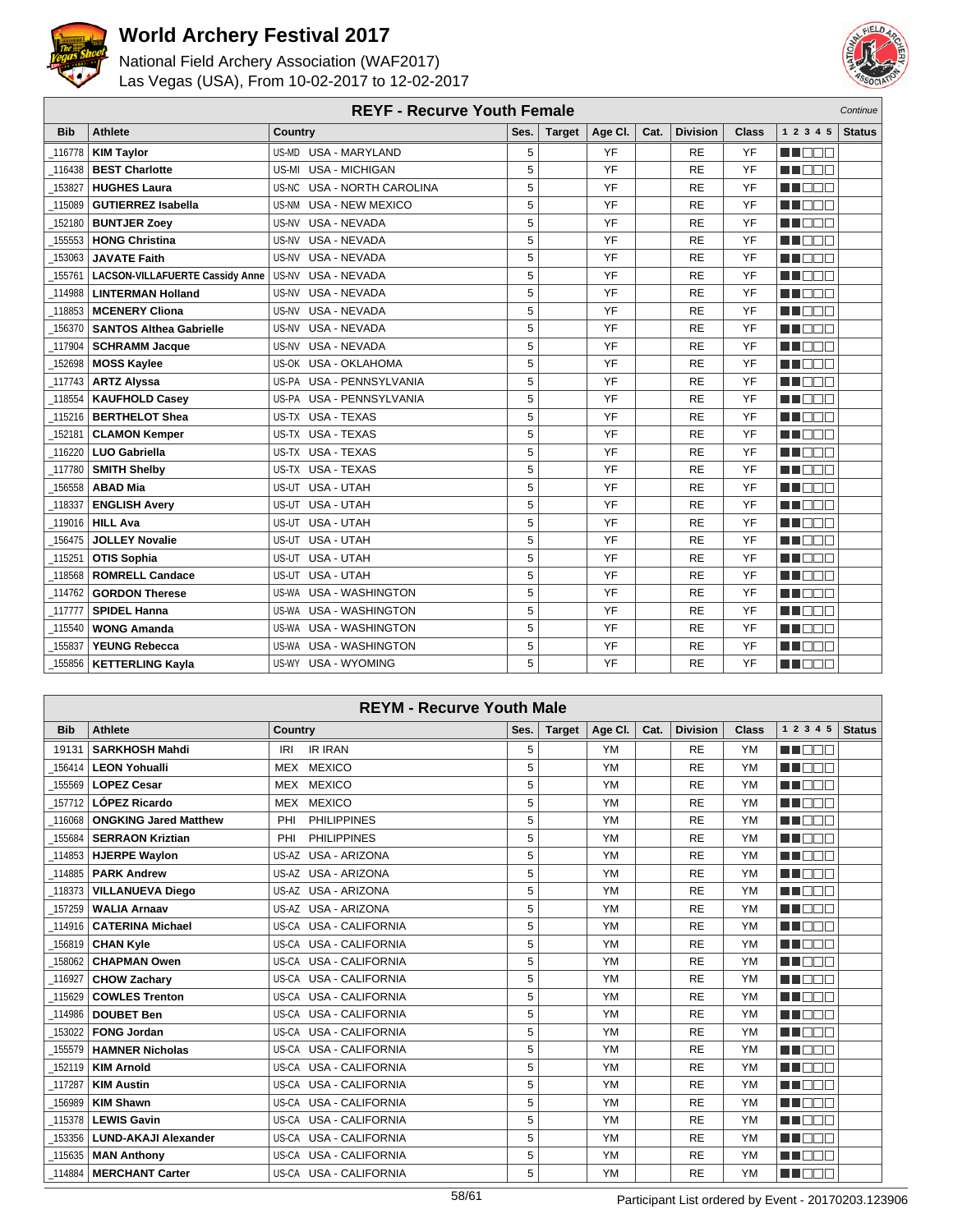



| <b>REYM - Recurve Youth Male</b><br>Continue |                           |                               |      |               |           |      |                 |              |               |               |
|----------------------------------------------|---------------------------|-------------------------------|------|---------------|-----------|------|-----------------|--------------|---------------|---------------|
| <b>Bib</b>                                   | Athlete                   | Country                       | Ses. | <b>Target</b> | Age Cl.   | Cat. | <b>Division</b> | <b>Class</b> | 1 2 3 4 5     | <b>Status</b> |
| 153661                                       | <b>POMEROY Preston</b>    | US-CA USA - CALIFORNIA        | 5    |               | <b>YM</b> |      | <b>RE</b>       | <b>YM</b>    | ma mata       |               |
| 155564                                       | <b>SAMSON Nathan</b>      | US-CA USA - CALIFORNIA        | 5    |               | <b>YM</b> |      | <b>RE</b>       | <b>YM</b>    | n n n n n     |               |
| 152442                                       | <b>SHIN Alex</b>          | US-CA USA - CALIFORNIA        | 5    |               | <b>YM</b> |      | <b>RE</b>       | <b>YM</b>    | <b>RENAR</b>  |               |
| 118018                                       | <b>TENENBAUM Leo</b>      | US-CA USA - CALIFORNIA        | 5    |               | <b>YM</b> |      | <b>RE</b>       | <b>YM</b>    | MA DE L       |               |
| 114894                                       | <b>WONG Myles</b>         | US-CA USA - CALIFORNIA        | 5    |               | <b>YM</b> |      | <b>RE</b>       | <b>YM</b>    | NA NA MA      |               |
| 152300                                       | <b>YU Junghwa</b>         | US-CA USA - CALIFORNIA        | 5    |               | <b>YM</b> |      | <b>RE</b>       | <b>YM</b>    | <b>RENAND</b> |               |
| 152095                                       | <b>YUEN Michael</b>       | US-CA USA - CALIFORNIA        | 5    |               | <b>YM</b> |      | <b>RE</b>       | <b>YM</b>    | ME E E E      |               |
| 116606                                       | <b>KLINGER Alex</b>       | US-CO USA - COLORADO          | 5    |               | <b>YM</b> |      | <b>RE</b>       | <b>YM</b>    | NN DE EI      |               |
| 152930                                       | <b>MILONE Joseph</b>      | USA - COLORADO<br>US-CO       | 5    |               | <b>YM</b> |      | <b>RE</b>       | <b>YM</b>    | MA DELL'INT   |               |
| 152929                                       | <b>MILONE Zachary</b>     | US-CO USA - COLORADO          | 5    |               | <b>YM</b> |      | <b>RE</b>       | <b>YM</b>    | NA NA T       |               |
| 152882                                       | <b>SCARBORO Josef</b>     | US-GA USA - GEORGIA           | 5    |               | <b>YM</b> |      | <b>RE</b>       | <b>YM</b>    | M OO B        |               |
| 114950                                       | <b>CABATINGAN Vash</b>    | US-HI USA - HAWAII            | 5    |               | <b>YM</b> |      | <b>RE</b>       | <b>YM</b>    | M E E E       |               |
| 117542                                       | <b>KEE CHONG Mitchell</b> | US-HI USA - HAWAII            | 5    |               | <b>YM</b> |      | <b>RE</b>       | <b>YM</b>    | manan s       |               |
| 151952                                       | <b>SCHAEFER Matthew</b>   | US-HI USA - HAWAII            | 5    |               | <b>YM</b> |      | <b>RE</b>       | <b>YM</b>    | man man       |               |
| 117184                                       | <b>TOM Anthony</b>        | US-HI USA - HAWAII            | 5    |               | <b>YM</b> |      | <b>RE</b>       | <b>YM</b>    | <b>RENAND</b> |               |
| 116139                                       | <b>CARMICHAEL Patrick</b> | US-IL USA - ILLINOIS          | 5    |               | <b>YM</b> |      | <b>RE</b>       | <b>YM</b>    | n de a        |               |
| 152467                                       | <b>HAIRE Aidan</b>        | US-LA USA - LOUISIANA         | 5    |               | <b>YM</b> |      | <b>RE</b>       | <b>YM</b>    | man man       |               |
| 156629                                       | <b>RAMSEY Aaron</b>       | <b>USA - MONTANA</b><br>US-MT | 5    |               | <b>YM</b> |      | <b>RE</b>       | <b>YM</b>    | min ni n      |               |
| 152321                                       | <b>PASHA Zane</b>         | US-NV USA - NEVADA            | 5    |               | <b>YM</b> |      | <b>RE</b>       | <b>YM</b>    | man man       |               |
| 154983                                       | <b>QAZI Ahmad</b>         | US-NV USA - NEVADA            | 5    |               | <b>YM</b> |      | <b>RE</b>       | <b>YM</b>    | MA DE L       |               |
| 154986                                       | <b>QAZI Ibrahim</b>       | US-NV USA - NEVADA            | 5    |               | <b>YM</b> |      | <b>RE</b>       | <b>YM</b>    | NA NA BI      |               |
| 116335                                       | <b>WALDEN Ethan</b>       | USA - NEVADA<br>US-NV         | 5    |               | <b>YM</b> |      | <b>RE</b>       | <b>YM</b>    | MATI DELL'    |               |
| 153521                                       | <b>OBLANDER Dylan</b>     | US-OK USA - OKLAHOMA          | 5    |               | <b>YM</b> |      | <b>RE</b>       | <b>YM</b>    | n in Biblio   |               |
| 152679                                       | <b>HART Nathan</b>        | US-OR USA - OREGON            | 5    |               | <b>YM</b> |      | <b>RE</b>       | <b>YM</b>    | n de s        |               |
| 116735                                       | <b>MCINTYRE Parker</b>    | US-UT USA - UTAH              | 5    |               | <b>YM</b> |      | <b>RE</b>       | <b>YM</b>    | manan sa      |               |
| 155771                                       | <b>YOON James</b>         | US-VA USA - VIRGINIA          | 5    |               | <b>YM</b> |      | <b>RE</b>       | <b>YM</b>    | MA DELL'      |               |

| RM - Recurve Men - Indoor World Cup Stage 4 |                               |                                    |                |               |         |      |                 |              |              |               |
|---------------------------------------------|-------------------------------|------------------------------------|----------------|---------------|---------|------|-----------------|--------------|--------------|---------------|
| <b>Bib</b>                                  | <b>Athlete</b>                | Country                            | Ses.           | <b>Target</b> | Age Cl. | Cat. | <b>Division</b> | <b>Class</b> | 1 2 3 4 5    | <b>Status</b> |
| 16189                                       | <b>BESTER Dawid</b>           | <b>AUSTRALIA</b><br>AUS.           | 3              | 188A          | M       |      | <b>RC</b>       | M            | N NO DO      |               |
| 6926                                        | <b>HOWELL Benjamin</b>        | <b>AUSTRALIA</b><br><b>AUS</b>     | 1              | 162C          | M       |      | <b>RC</b>       | M            | MA NA TITO   |               |
| 15172                                       | <b>KING Alex</b>              | <b>AUSTRALIA</b><br><b>AUS</b>     | 3              | 186D          | M       |      | <b>RC</b>       | м            | man man      |               |
| 11336                                       | <b>POTTS Alec</b>             | <b>AUSTRALIA</b><br><b>AUS</b>     | 3              | 183C          | M       |      | <b>RC</b>       | M            | n de s       |               |
| 6971                                        | <b>WEI Victor</b>             | <b>AUSTRALIA</b><br><b>AUS</b>     | 3              | 186B          | M       |      | <b>RC</b>       | М            | E E E E E    |               |
| 3613                                        | <b>DUENAS Crispin</b>         | CANADA<br>CAN                      | $\overline{2}$ | 156C          | M       |      | <b>RC</b>       | M            | TI DO O      |               |
| 17102                                       | <b>MAXWELL Brian</b>          | CANADA<br><b>CAN</b>               | 3              | 184C          | M       |      | <b>RC</b>       | M            | n n n n      |               |
| 19344                                       | <b>WANG Hongsheng</b>         | PR CHINA<br><b>CHN</b>             | 1              | 163B          | M       |      | <b>RC</b>       | M            | <b>RADOR</b> |               |
| 19026                                       | <b>ZHANG He</b>               | PR CHINA<br><b>CHN</b>             | 3              | 188D          | M       |      | <b>RC</b>       | M            | NN REIB      |               |
| 16080                                       | <b>BONILLA Juan Fernando</b>  | <b>COLOMBIA</b><br>COL.            | 3              | 184A          | M       |      | <b>RC</b>       | М            | UN DELL'     |               |
| 12395                                       | <b>ANTOINE Thomas</b>         | <b>FRANCE</b><br><b>FRA</b>        | $\overline{2}$ | 158D          | M       |      | <b>RC</b>       | М            | n nan        |               |
| 9217                                        | <b>BIDAULT Jerome</b>         | <b>FRANCE</b><br><b>FRA</b>        | 3              | 162D          | M       |      | <b>RC</b>       | M            | n nan        |               |
| 8948                                        | <b>DANIEL Lucas</b>           | <b>FRANCE</b><br><b>FRA</b>        | 3              | 163D          | M       |      | <b>RC</b>       | м            | E E E E E    |               |
| 14747                                       | <b>DELOISON Daniel</b>        | <b>FRANCE</b><br><b>FRA</b>        | 3              | 188C          | M       |      | <b>RC</b>       | М            | n na na      |               |
| 8693                                        | <b>FAUCHERON Thomas</b>       | <b>FRANCE</b><br><b>FRA</b>        | 3              | 160B          | M       |      | <b>RC</b>       | M            | HI NOTE      |               |
| 4274                                        | <b>GIROUILLE Romain</b>       | <b>FRANCE</b><br><b>FRA</b>        | 3              | 161C          | M       |      | <b>RC</b>       | М            | man man      |               |
| 16220                                       | <b>MULOT Florent</b>          | <b>FRANCE</b><br><b>FRA</b>        | 3              | 161B          | M       |      | <b>RC</b>       | M            | n de la c    |               |
| 152522                                      | PELLEGRINATO Jean-Christophe  | <b>FRANCE</b><br><b>FRA</b>        | 3              | 187C          | M       |      | <b>RC</b>       | М            | HE E E E     |               |
| 13292                                       | <b>SANNA Michael</b>          | <b>FRANCE</b><br><b>FRA</b>        | 3              | 183D          | M       |      | <b>RC</b>       | М            | TIN DELL     |               |
| 6403                                        | <b>VALLADONT Jean-Charles</b> | <b>FRANCE</b><br><b>FRA</b>        | $\overline{2}$ | 158B          | M       |      | <b>RC</b>       | М            | <b>RADOR</b> |               |
| 11566                                       | <b>HALL Tom</b>               | <b>GREAT BRITAIN</b><br><b>GBR</b> | 3              | 182C          | M       |      | <b>RC</b>       | M            | T E E E      |               |
| 12648                                       | <b>HUSTON Patrick</b>         | <b>GREAT BRITAIN</b><br><b>GBR</b> | 3              | 162B          | M       |      | <b>RC</b>       | М            | ME E E E     |               |
| 19274                                       | <b>KANNAN Sathish Kumar</b>   | GBR<br><b>GREAT BRITAIN</b>        | 5              |               | M       |      | <b>RC</b>       | М            | UN DEL L     |               |
| 152096                                      | <b>WIRTH Brian</b>            | <b>GERMANY</b><br><b>GER</b>       | 3              | 187D          | M       |      | <b>RC</b>       | М            | n n n n      |               |
| 11249                                       | <b>CHUI Chun Man</b>          | <b>HKG</b><br><b>HKG</b>           | 3              | 184B          | M       |      | <b>RC</b>       | М            | <b>RADOR</b> |               |
| 14354                                       | <b>WONG Ka Lok</b>            | <b>HKG</b><br><b>HKG</b>           | 3              | 187B          | M       |      | <b>RC</b>       | M            | NN REIB      |               |
| 7295                                        | <b>DAS Atanu</b>              | <b>INDIA</b><br><b>IND</b>         | 2              | 156A          | M       |      | <b>RC</b>       | M            | NA NA T      |               |
| 3829                                        | <b>RAI Tarundeep</b>          | <b>IND</b><br><b>INDIA</b>         | 5              |               | M       |      | <b>RC</b>       | M            | n mana       |               |
| 13642                                       | <b>VERMA Atul</b>             | <b>INDIA</b><br><b>IND</b>         | 2              | 159A          | M       |      | <b>RC</b>       | M            | THE EL       |               |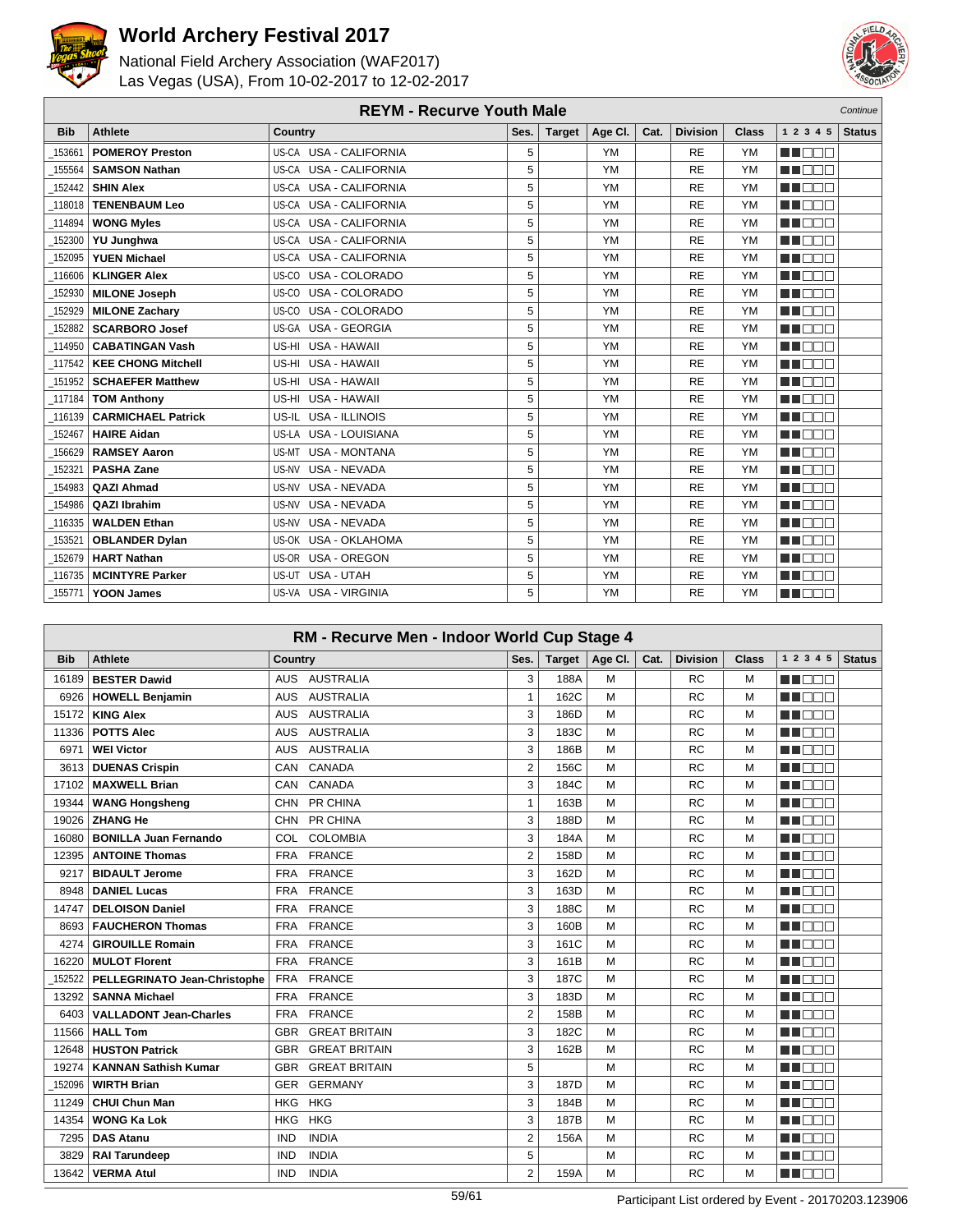



|            | RM - Recurve Men - Indoor World Cup Stage 4<br>Continue |                               |                  |      |                         |      |                 |              |                                                                                                                       |               |
|------------|---------------------------------------------------------|-------------------------------|------------------|------|-------------------------|------|-----------------|--------------|-----------------------------------------------------------------------------------------------------------------------|---------------|
| <b>Bib</b> | <b>Athlete</b>                                          | Country                       | Ses.             |      | Target $ $ Age Cl.      | Cat. | <b>Division</b> | <b>Class</b> | 1 2 3 4 5                                                                                                             | <b>Status</b> |
| 18992      | <b>EBRAHIMI SADRABADI Omid</b>                          | <b>IR IRAN</b><br>IRI         | 5                |      | M                       |      | RC              | М            | HI EE E                                                                                                               |               |
| 6942       | <b>FISSORE Matteo</b>                                   | <b>ITALY</b><br><b>ITA</b>    | $\overline{2}$   | 159C | M                       |      | <b>RC</b>       | M            | M DE E                                                                                                                |               |
| 7084       | <b>MANDIA Massimiliano</b>                              | <b>ITALY</b><br><b>ITA</b>    | $\overline{2}$   | 158A | M                       |      | <b>RC</b>       | М            | n i de e                                                                                                              |               |
| 118273     | <b>SALVETTI Franco</b>                                  | <b>ITALY</b><br>ITA           | $\mathbf{1}$     | 161C | M                       |      | <b>RC</b>       | M            | MOOO                                                                                                                  |               |
| 6120       | <b>BANNO Taichi</b>                                     | <b>JAPAN</b><br>JPN           | 3                | 185A | M                       |      | RC              | M            | M DO O                                                                                                                |               |
| 156645     | <b>ODA Ichiro</b>                                       | <b>JPN</b><br><b>JAPAN</b>    | $\mathbf{1}$     | 162A | M                       |      | <b>RC</b>       | M            | MA DE E                                                                                                               |               |
| 14641      | <b>GYE Dong Hyun</b>                                    | <b>KOREA</b><br>KOR.          | $\overline{2}$   | 157D | M                       |      | RC              | М            | MN DO B                                                                                                               |               |
| 5882       | IM Ji Wan                                               | <b>KOREA</b><br>KOR           | $\overline{2}$   | 158C | M                       |      | <b>RC</b>       | м            | NN OOO                                                                                                                |               |
| 7241       | KIM Joo Wan                                             | KOR KOREA                     | $\overline{2}$   | 157B | M                       |      | <b>RC</b>       | M            | NN DE O                                                                                                               |               |
| 14346      | <b>KU Bonchan</b>                                       | KOREA<br>KOR                  | $\overline{2}$   | 156D | M                       |      | <b>RC</b>       | М            | MU DE E                                                                                                               |               |
| 1030       | OH Jin Hyek                                             | KOR KOREA                     | $\overline{2}$   | 157A | M                       |      | <b>RC</b>       | M            | MU DE EI                                                                                                              |               |
| 154319     | <b>ALVARADO Angel</b>                                   | MEX MEXICO                    | 3                | 160D | M                       |      | RC              | М            | an dae                                                                                                                |               |
| 6910       | <b>BOARDMAN Ernesto</b>                                 | MEX MEXICO                    | $\boldsymbol{2}$ | 159B | M                       |      | <b>RC</b>       | M            | n i Bele                                                                                                              |               |
| 19144      | <b>DIEGO Caballero</b>                                  | MEX<br><b>MEXICO</b>          | 3                | 163B | M                       |      | <b>RC</b>       | M            | MA DE L                                                                                                               |               |
| 15683      | <b>FIGUEROA Mario</b>                                   | <b>MEXICO</b><br>MEX          | 3                | 182B | M                       |      | <b>RC</b>       | м            | M DE O                                                                                                                |               |
| 158691     | <b>GONZALEZ TOBIAS Ivan</b>                             | MEX MEXICO                    | 3                | 183B | M                       |      | <b>RC</b>       | М            | MU DO O                                                                                                               |               |
| 155941     | <b>MAYER Paredes</b>                                    | MEX MEXICO                    | 3                | 187A | M                       |      | <b>RC</b>       | М            | MA DEL                                                                                                                |               |
| 741        | <b>SERRANO Juan Rene</b>                                | MEX MEXICO                    | 3                | 162C | M                       |      | <b>RC</b>       | М            | MU O O O                                                                                                              |               |
| 13948      | <b>BAASANKHUU Adiyasuren</b>                            | <b>MONGOLIA</b><br>MGL        | 3                | 186C | M                       |      | <b>RC</b>       | М            | M DE E                                                                                                                |               |
| 16107      | <b>BATAA Purevsuren</b>                                 | MGL MONGOLIA                  | 3                | 185D | M                       |      | <b>RC</b>       | M            | MOOO                                                                                                                  |               |
| 8122       | <b>VAN DER VEN Rick</b>                                 | NED.<br>NETHERLANDS           | 3                | 163C | M                       |      | <b>RC</b>       | М            | n de E                                                                                                                |               |
| 5974       | <b>AUBERT Thomas</b>                                    | SWITZERLAND<br>SUI            | 3                | 183A | M                       |      | <b>RC</b>       | М            | MT BEEL                                                                                                               |               |
| 13093      | <b>FREIRE DOS SANTOS Rafael</b>                         | SUI<br>SWITZERLAND            | 3                | 188B | M                       |      | <b>RC</b>       | M            | MA EL B                                                                                                               |               |
| 18978      | <b>MINGARD Emilien</b>                                  | SWITZERLAND<br>SUI            | $\mathbf{1}$     | 162B | M                       |      | <b>RC</b>       | М            | M NO BIG                                                                                                              |               |
| 155272     | <b>BENNETT Eric</b>                                     | USA - ARIZONA<br>US-AZ        | $\overline{2}$   | 159D | M                       |      | RC              | М            | MN OO O                                                                                                               |               |
| 5107       | <b>ELLISON Brady</b>                                    | US-AZ USA - ARIZONA           | $\overline{2}$   | 156B | M                       |      | RC              | М            | n de de                                                                                                               |               |
| 8440       | YAMAGUCHI Nathan                                        | US-AZ USA - ARIZONA           | 3                | 182D | M                       |      | <b>RC</b>       | М            | MU O O O                                                                                                              |               |
| 116585     | <b>ALVAREZ MURILLO Luis</b>                             | US-CA USA - CALIFORNIA        | 3                | 162A | M                       |      | <b>RC</b>       | М            | MU DO B                                                                                                               |               |
| 15369      | <b>GARRETT Zach</b>                                     | US-CA USA - CALIFORNIA        | $\overline{2}$   | 157C | M                       |      | <b>RC</b>       | M            | NN DE S                                                                                                               |               |
| 152043     | <b>HIOTAKIS Jeffrey</b>                                 | US-CT USA - CONNECTICUT       | $\mathbf{1}$     | 163C | M                       |      | <b>RC</b>       | М            | e de la co                                                                                                            |               |
| 5529       | <b>KAMINSKI Jake</b>                                    | US-FL USA - FLORIDA           | 3                | 161D | M                       |      | RC              | М            | N NO D O                                                                                                              |               |
| 151860     | <b>STANWOOD Thomas</b>                                  | US-MA<br>USA - MASSACHUSETTS  | 3                | 160C | M                       |      | RC              | M            | M DE O                                                                                                                |               |
| 11193      | <b>CUSICK Jeremiah</b>                                  | US-MN<br>USA - MINNESOTA      | $\mathbf{1}$     | 161D | M                       |      | <b>RC</b>       | м            | N I O O O                                                                                                             |               |
| 152175     | <b>SARVIS Steven</b>                                    | <b>USA - MONTANA</b><br>US-MT | $\mathbf{1}$     | 162D | M                       |      | <b>RC</b>       | М            | MN O O O                                                                                                              |               |
| 155620     | <b>COOK Heath</b>                                       | USA - NORTH CAROLINA<br>US-NC | $\mathbf{1}$     | 163A | M                       |      | RC              | М            | N I BE B                                                                                                              |               |
| 114943     | <b>HILL William</b>                                     | <b>USA - NEVADA</b><br>US-NV  | $\mathbf{1}$     | 161B | M                       |      | <b>RC</b>       | М            | MA BELI                                                                                                               |               |
| 506        | <b>MCGLYN Joseph</b>                                    | US-NY USA - NEW YORK          | 3                | 163A | M                       |      | <b>RC</b>       | М            | n i BBE                                                                                                               |               |
|            | 8446   MCLAUGHLIN Daniel                                | US-OH USA - OHIO              | 3                | 184D | $\overline{\mathsf{M}}$ |      | ${\sf RC}$      | M            | <b>NOOD</b>                                                                                                           |               |
| 11197      | <b>MCLAUGHLIN Sean</b>                                  | US-OH USA - OHIO              | 3                | 185B | М                       |      | RC              | М            | <u>Li dec</u>                                                                                                         |               |
| 11664      | <b>KLIMITCHEK Collin</b>                                | US-TX USA - TEXAS             | 3                | 161A | М                       |      | RC              | м            | <u>Li dec</u>                                                                                                         |               |
| 11209      | <b>REQUA Matthew</b>                                    | US-TX USA - TEXAS             | 3                | 182A | M                       |      | RC              | М            | N O O O                                                                                                               |               |
| 386        | <b>WUNDERLE Vic</b>                                     | US-TX USA - TEXAS             | 3                | 160A | M                       |      | RC              | М            | <u> Literatur</u>                                                                                                     |               |
| 7898       | <b>WEBSTER Chris</b>                                    | US-UT USA - UTAH              | 3                | 185C | М                       |      | RC              | М            | <u>Li dec</u>                                                                                                         |               |
| 5744       | <b>ANDERSON Jeff</b>                                    | US-WA USA - WASHINGTON        | 3                | 186A | М                       |      | RC              | м            | <u> - 1000 - 100 - 100 - 100 - 100 - 100 - 100 - 100 - 100 - 100 - 100 - 100 - 100 - 100 - 100 - 100 - 100 - 100 </u> |               |
| 116944     | <b>HOON Sean</b>                                        | US-WA USA - WASHINGTON        | $\mathbf{1}$     | 161A | М                       |      | RC              | М            | MU DO O                                                                                                               |               |

| RW - Recurve Women - Indoor World Cup Stage 4 |                               |                              |                |               |         |      |                 |              |                            |               |
|-----------------------------------------------|-------------------------------|------------------------------|----------------|---------------|---------|------|-----------------|--------------|----------------------------|---------------|
| <b>Bib</b>                                    | Athlete                       | Country                      | Ses.           | <b>Target</b> | Age Cl. | Cat. | <b>Division</b> | <b>Class</b> | 1 2 3 4 5                  | <b>Status</b> |
|                                               | 3080   RENDON Ana Maria       | <b>COLOMBIA</b><br>COL       | 3              | 165D          | F       |      | <b>RC</b>       | F            | T FIT                      |               |
| 12547                                         | SEPULVEDA Maira Alejandra     | COL COLOMBIA                 | 3              | 166B          | F       |      | <b>RC</b>       | F.           | A EN TIT<br>┰              |               |
|                                               | 6439   DEGN Randi             | <b>DENMARK</b><br>DEN        | 3              | 167A          | F       |      | <b>RC</b>       | F            | <b>AUL</b><br>$\mathbb{L}$ |               |
| 6821                                          | <b>PARNAT Reena</b>           | <b>ESTONIA</b><br><b>EST</b> | 3              | 167B          | F       |      | <b>RC</b>       | F            | TEN                        |               |
|                                               | 18856 DE GRANDIS Melina       | FRANCE<br>FRA                | 3              | 166A          | F       |      | <b>RC</b>       | F            | T DI<br>T                  |               |
| 152521                                        | <b>PELLEGRINATO Catherine</b> | FRA FRANCE                   |                | 165D          | F       |      | <b>RC</b>       | F            | n in Fi<br>╖┌              |               |
|                                               | 12453   PITMAN Bryony         | <b>GBR GREAT BRITAIN</b>     | 3              | 164B          | F       |      | <b>RC</b>       | F            | U N<br>ПF                  |               |
| 5047                                          | UNRUH Lisa                    | GER GERMANY                  | 2              | 162A          | F       |      | <b>RC</b>       | F            | <b>THEEE</b>               |               |
| 3887                                          | <b>LIONETTI Pia</b>           | <b>ITALY</b><br>ITA          |                | 164D          | F       |      | <b>RC</b>       | F            | T EI<br>┱                  |               |
|                                               | 7353   MANDIA Claudia         | <b>ITALY</b><br><b>ITA</b>   | $\overline{2}$ | 163A          | F       |      | <b>RC</b>       | F            | N DE E                     |               |